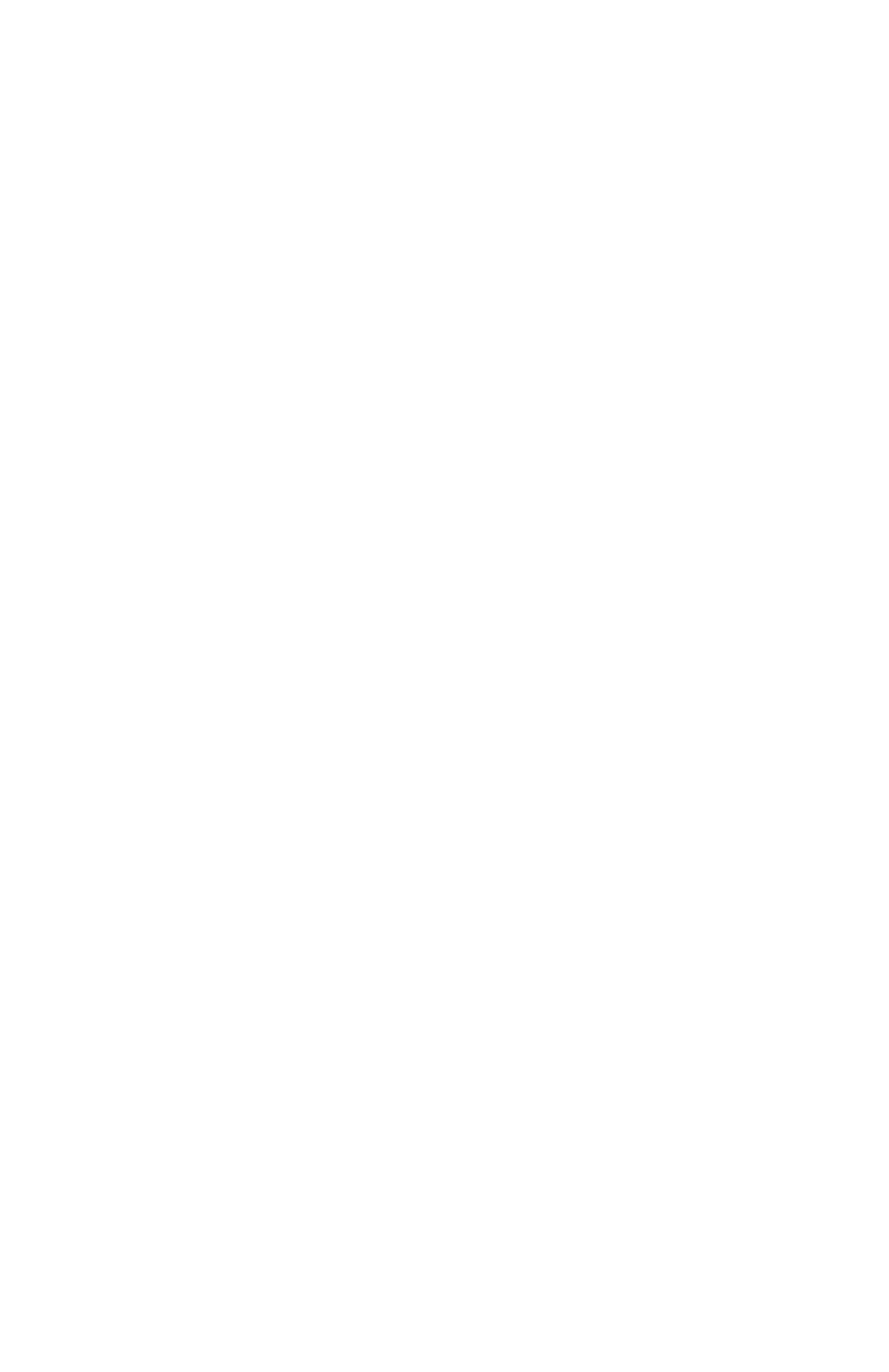## ALL FOR THE GAME The Foxhole Court The Raven King The King's Men

Copyright 2013 Nora Sakavic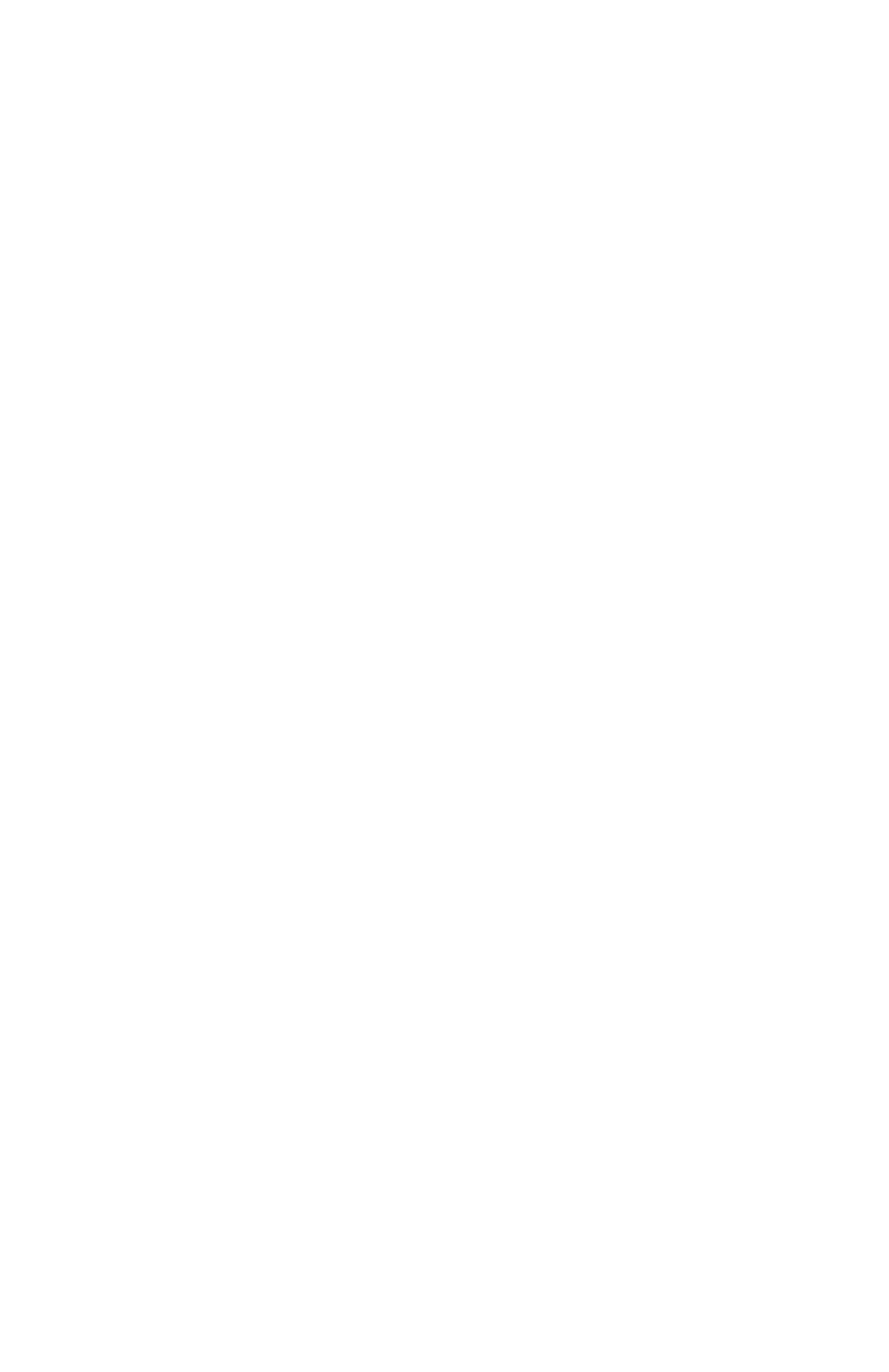## CHAPTER ONE

Neil Josten let his cigarette burn to the filter without taking a drag. He didn't want the nicotine; he wanted the acrid smoke that reminded him of his mother. If he inhaled slowly enough, he could almost taste the ghost of gasoline and fire. It was at once revolting and comforting, and it sent a sick shudder down his spine. The jolt went all the way to his fingertips, dislodging a clump of ash. It fell to the bleachers between his shoes and was whisked away by the wind.

He glanced up at the sky, but the stars were washed out behind the glare of stadium lights. He wondered—not for the first time—if his mother was looking down at him. He hoped not. She'd beat him to hell and back if she saw him sitting around moping like this.

A door squealed open behind him, startling him from his thoughts. Neil pulled his duffel closer to his side and looked back. Coach Hernandez propped the locker room door open and sat beside Neil.

"I didn't see your parents at the game," Hernandez said.

"They're out of town," Neil said.

"Still or again?"

Neither, but Neil wouldn't say that. He knew his teachers and coach were tired of hearing the same excuse any time they asked after his parents, but it was as easy a lie as it was overused. It explained why no one would ever see the Jostens around town and why Neil had a predilection for sleeping on school grounds.

It wasn't that he didn't have a place to live. It was more that his living situation wasn't legal. Millport was a dying town, which meant there were dozens of houses on the market that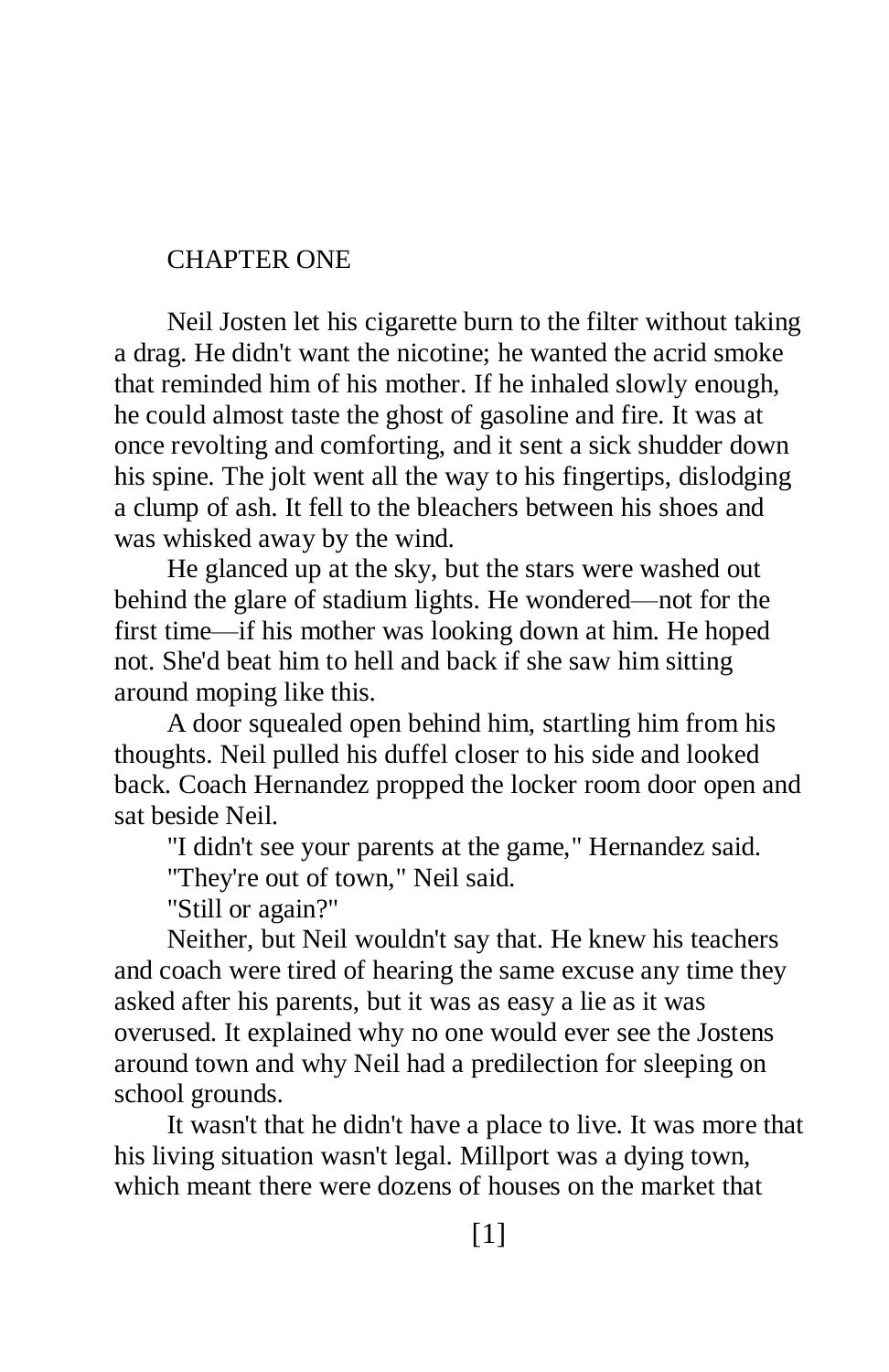would never sell. He'd appropriated one last summer in a quiet neighborhood populated mostly by senior citizens. His neighbors rarely left the comfort of their couches and daily soaps, but every time he came and went he risked getting spotted. If people realized he was squatting they'd start asking difficult questions. It was usually easier to break into the locker room and sleep there. Why Hernandez let him get away with it and didn't notify the authorities, Neil didn't know. He thought it best not to ask.

Hernandez held out his hand. Neil passed him the cigarette and watched as Hernandez ground it out on the concrete steps. The coach flicked the crumpled butt aside and turned to face Neil.

"I thought they'd make an exception tonight," he said.

"No one knew it'd be the last game," Neil said, looking back at the court.

Millport's loss tonight booted them from state championships two games from finals. So close, too far. The season was over just like that. A crew was already dismantling the court, unhinging the plexiglass walls and rolling Astroturf over the hard floor. When they were done it'd be a soccer field again; there'd be nothing left of Exy until fall. Neil felt sick watching it happen, but he couldn't look away.

Exy was a bastard sport, an evolved sort of lacrosse on a soccer-sized court with the violence of ice hockey, and Neil loved every part of it from its speed to its aggression. It was the one piece of his childhood he'd never been able to give up.

"I'll call them later with the score," he said, because Hernandez was still watching him. "They didn't miss much."

"Not yet, maybe," Hernandez said. "There's someone here to see you."

To someone who'd spent half his life outrunning his past they were words from a nightmare. Neil leaped to his feet and slung his bag over his shoulder, but the scuff of a shoe behind him warned him he was too late to escape. Neil twisted to see a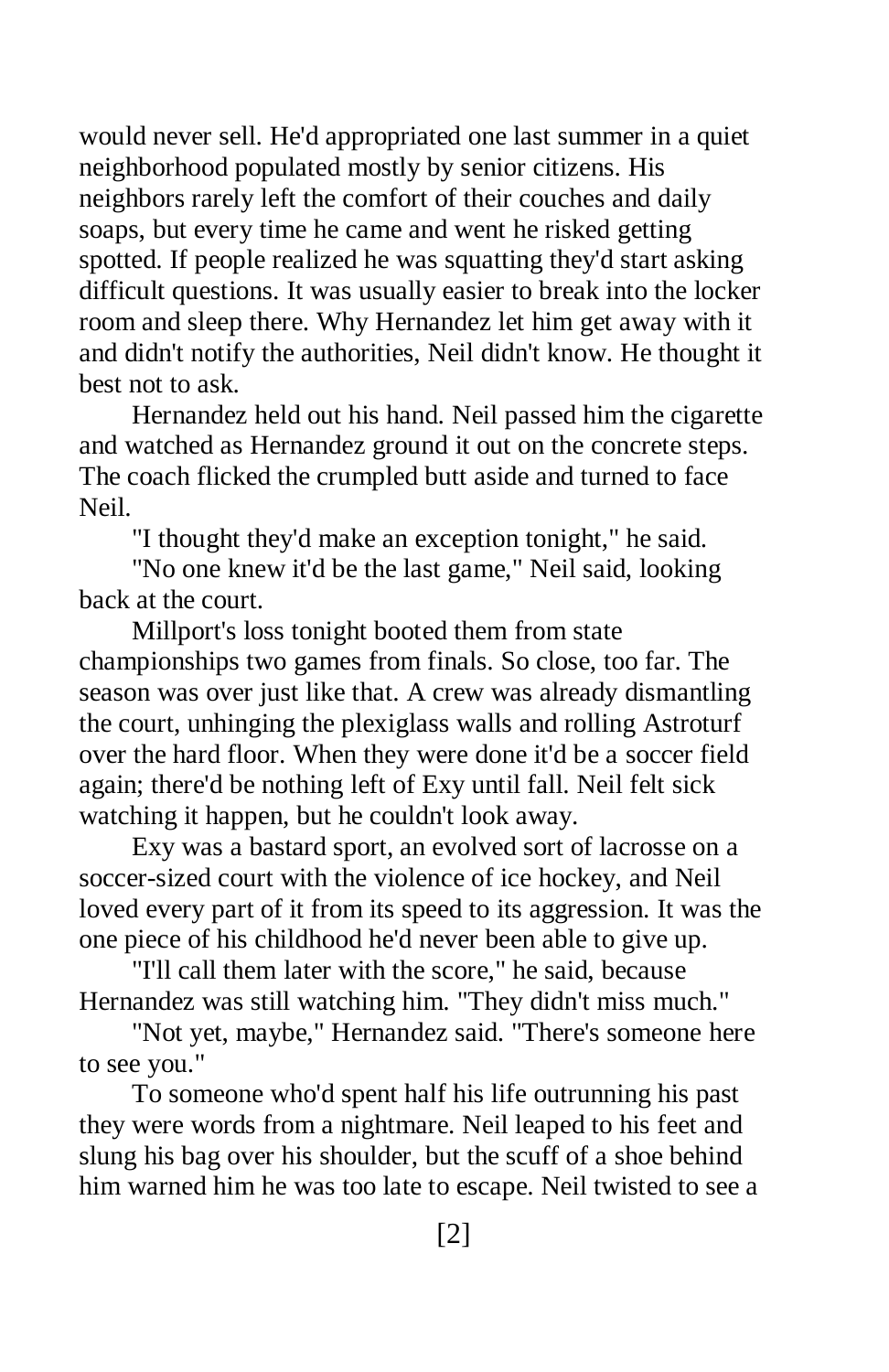large stranger standing in the locker room doorway. The wife beater the man wore showed off sleeves of tribal flame tattoos. One hand was stuffed into his jeans pocket. The other held a thick file. His stance was casual, but the look in his brown eyes was intent.

Neil didn't recognize him, which meant he wasn't local. Millport boasted fewer than nine hundred residents. This was a place where everyone knew everyone's business. That ingrained nosiness made things uncomfortable for Neil and all his secrets, but he'd hoped to use that small-town mentality as a shield. Gossip about an outsider should have reached him before this stranger did. Millport had failed him.

"I don't know you," Neil said.

"He's from a university," Hernandez said. "He came to see you play tonight."

"Bullshit," Neil said. "No one recruits from Millport. No one knows where it is."

"There's this thing called a map," the stranger said. "You might have heard of it."

Hernandez sent Neil a warning look and got to his feet. "He's here because I sent him your file. He put a note out saying he was short on his striker line, and I figured it was worth a shot. I didn't tell you because I didn't know if anything would come of it and I didn't want to get your hopes up."

Neil stared. "You did what?"

"I tried contacting your parents when he asked for a faceto-face tonight, but they haven't returned my messages. You said they'd try to make it."

"They did," Neil said. "They couldn't."

"I can't wait for them," the stranger said, coming down to stand beside Hernandez. "It's stupid late in the season for me to be here, I know, but I had some technical difficulties with my last recruit. Coach Hernandez said you still haven't chosen a school for fall. Works out perfectly, doesn't it? I need a striker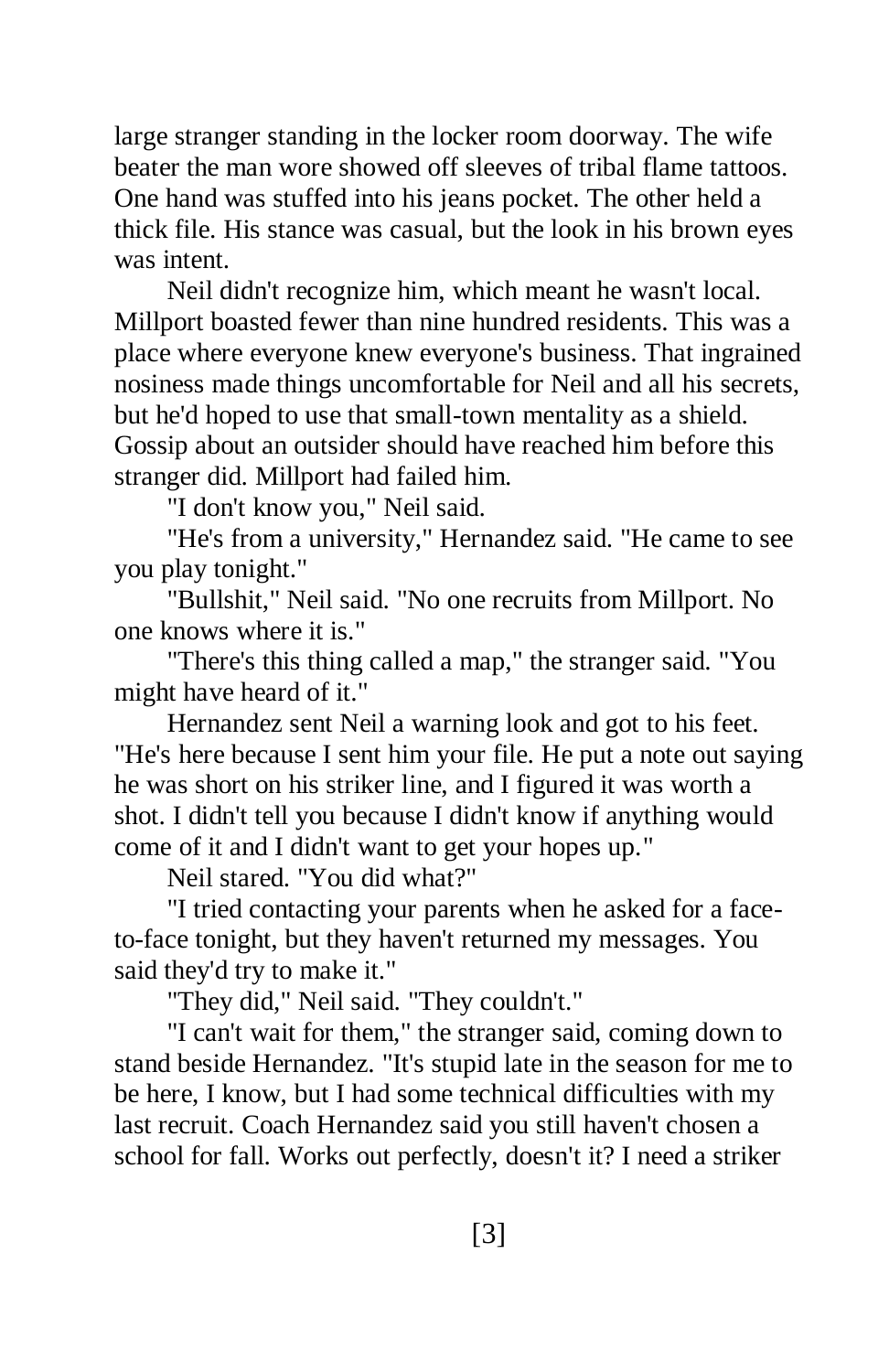sub, and you need a team. All you have to do is sign the dotted line and you're mine for five years."

It took Neil two tries to find his voice. "You can't be serious."

"Very serious, and very out of time," the man said.

He tossed his file onto the bleacher where Neil had been sitting. Neil's name was scrawled across the front in black marker. Neil thought about flipping the folder open, but what was the point? The man this coach had researched so carefully wasn't real and wouldn't exist much longer. In five weeks Neil would graduate and in six he'd be someone else somewhere very far away from here. It didn't matter how much he liked being Neil Josten. He'd stayed here too long as it was.

Neil should be used to this by now. He'd spent the last eight years on the run, spinning lie after lie to leave a twisted trail behind him. Twenty-two names stood between him and the truth, and he knew what would happen if anyone finally connected the dots. Signing with a college team meant more than standing still. It meant he'd be stepping into a spotlight. Prison couldn't stop his father for long, and Neil wouldn't survive a rematch with him.

The math was simple, but that didn't make this any easier. That contract was a one-way ticket to a future, something Neil could never have, and he wanted it so badly he ached. For a blinding moment he hated himself for ever trying out for Millport's team. He'd known better than to step on a court. His mother told him he'd never play again. She'd warned him to obsess from a distance, and he'd disobeyed her. But what else was he supposed to do? He'd run aground in Millport after her death because he didn't know how to go on without her. This was the only thing he had left that was real. Now that he'd had a taste of it again, he didn't know how to walk away from it.

"Please go away," he said.

"It's a bit sudden, but I really do need an answer tonight. The Committee's been hounding me since Janie got locked up."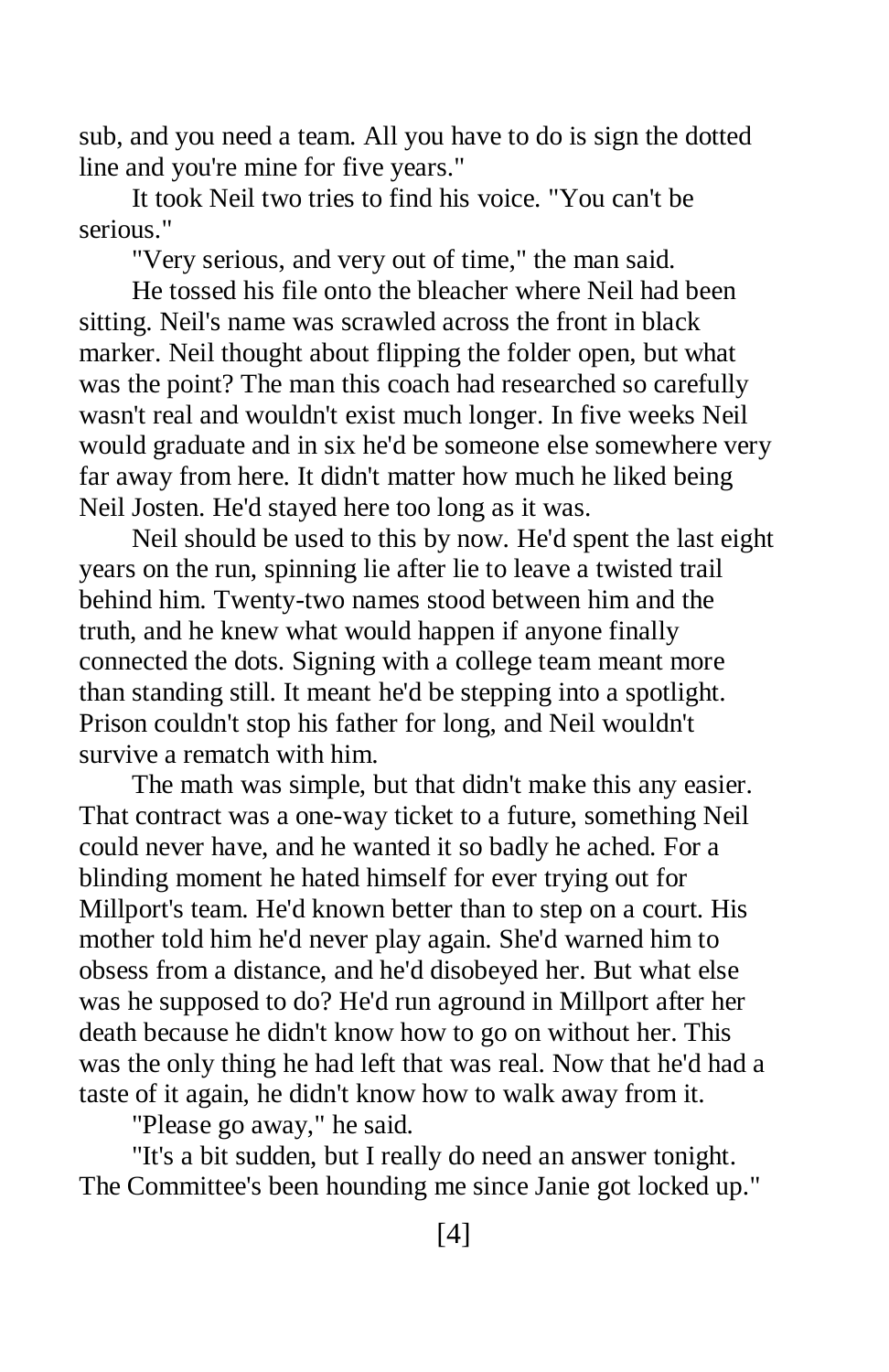Neil's stomach hit his shoes at that name. He snapped his gaze from the folder to the coach's face. "Foxes," he said. "Palmetto State University."

The man—who Neil now knew had to be Coach David Wymack—looked surprised at how quickly he put it together. "I guess you saw the news."

Technical difficulties, he'd said. It was a nice way of saying his last recruit Janie Smalls tried to kill herself. Her best friend found her bleeding out in a bathtub and got her to a hospital just in time. Last Neil heard, the girl was on suicide watch in a psychiatric ward. Typical of a Fox, the anchorman had said in crass aside, and he wasn't exaggerating.

The Palmetto State University Foxes were a team of talented rejects and junkies because Wymack only recruited athletes from broken homes. His decision to turn the Foxhole Court into a halfway house of sorts was nice in theory, but it meant his players were fractured isolationists who couldn't get along long enough to get through a game. They were notorious in the NCAA both for their tiny size and for getting ranked dead-last three years running. They'd done significantly better this past year thanks to the perseverance of their captain and the strength of their new defense line, but they were still considered a joke by critics. Even the ERC, the Exy Rules and Regulations Committee, was losing patience with their poor results.

Then former national champion Kevin Day joined the line. It was the greatest thing that could happen to the Foxes and it meant Neil could never accept Wymack's offer. Neil hadn't seen Kevin in almost eight years, and he'd never be ready to see him again. Some doors had to stay closed; Neil's life depended on it.

"You can't be here," Neil said.

"Yet here I stand," Wymack said. "Need a pen?"

"No," Neil said. "No. I'm not playing for you."

"I misheard you."

"You signed Kevin."

"And Kevin's signing you, so—"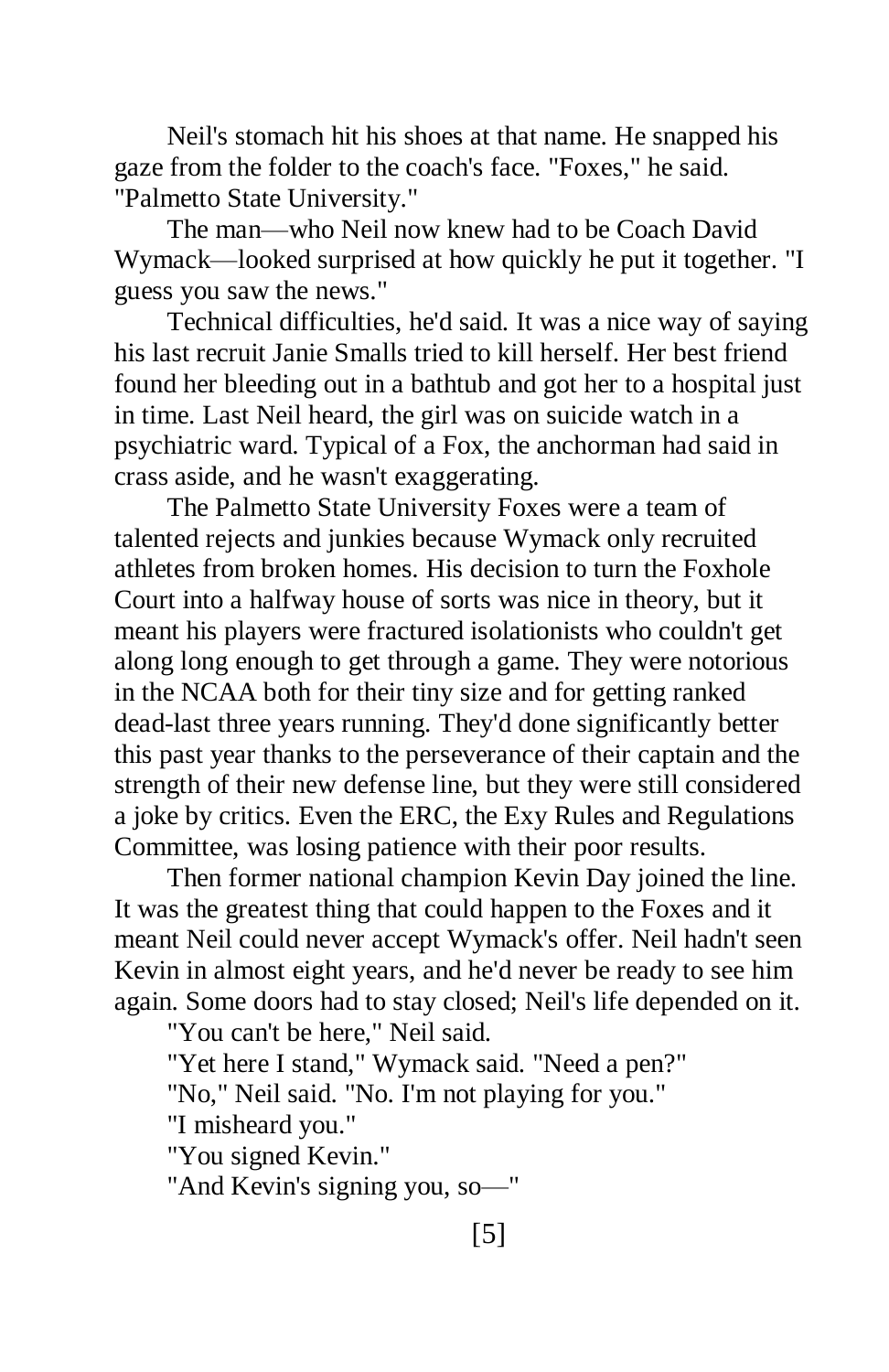Neil didn't stick around for the rest.

He bolted up the bleachers for the locker room. Metal clanged beneath his shoes, not quite loud enough to drown out Hernandez's startled query. Neil didn't look back to see if they were following. All he knew, all that mattered, was getting as far away from here as possible. Forget graduation. Forget "Neil Josten". He'd leave tonight and run until he forgot Wymack ever said those words to him.

Neil wasn't fast enough.

He was halfway through the locker room when he realized he wasn't alone. There was someone waiting for him in the lounge between him and the front door. Light glinted off a bright yellow racquet as the stranger took a swing, and Neil was going too fast to stop. Wood slammed into his gut hard enough to crush his lungs into his spine. He didn't remember falling, but suddenly he was on his hands and knees, scrabbling ineffectually at the floor as he tried to breathe. He'd puke if he could only manage that first gasp, but his body refused to cooperate.

The buzzing in his ears was Wymack's furious voice, but he sounded a thousand miles away. "God damn it, Minyard. This is why we can't have nice things."

"Oh, Coach," someone said over Neil's head. "If he was nice, he wouldn't be any use to us, would he?"

"He's no use to us if you break him."

"You'd rather I let him go? Put a band-aid on him and he'll be good as new."

The world crackled black, then came into too-sharp focus as air finally hit Neil's tortured lungs. Neil inhaled so sharply he choked, and every wracking cough threatened to shake him apart. He wrapped an arm around his middle to hold himself together and slanted a fierce look up at his assailant.

Wymack already said the man's name, but Neil didn't need it. He'd seen this face in too many newspaper clippings to not know him on sight. Andrew Minyard didn't look like much in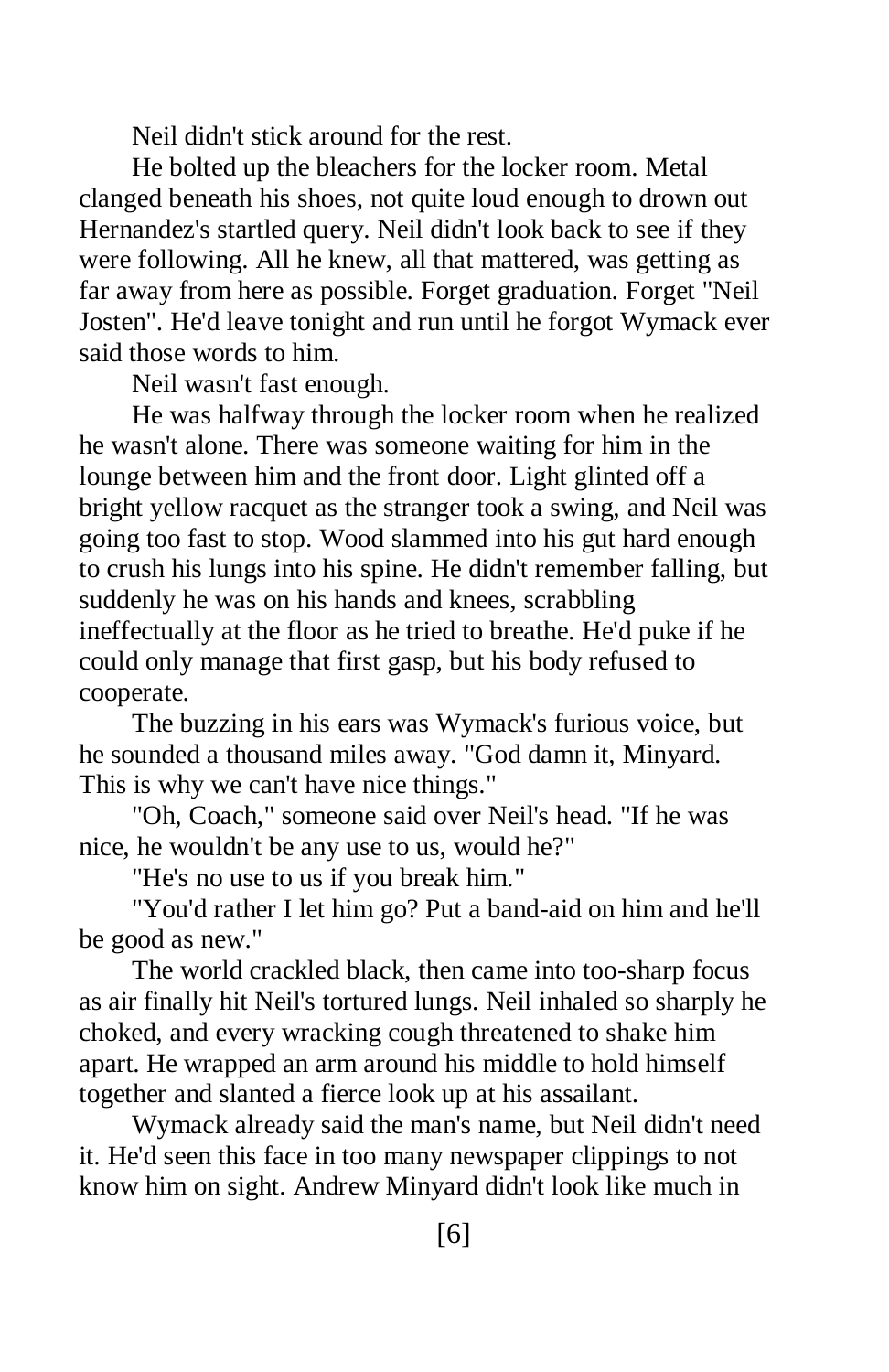person, blonde and five feet even, but Neil knew better. Andrew was the Foxes' freshman goalkeeper and their deadliest investment. Most of the Foxes were self-destructive, whereas Andrew seemed keen on collateral damage. He'd spent three years at a juvie facility and barely avoided a second term.

Andrew was also the only person to ever turn down the first-ranked Edgar Allan University. Kevin and Riko themselves set up a meet-and-greet to welcome him to the line, but Andrew refused and joined the dead-last Foxes instead. He never explained that choice, but everyone assumed it was because Wymack was willing to sign his family as well—Andrew's twin Aaron and their cousin Nicholas Hemmick joined the line the same year. Whatever the reason, Andrew was blamed for Kevin's recent transfer.

Kevin played for Edgar Allan's Ravens until he broke his dominant hand in a skiing accident this past December. An injury like that cost him his college contract, but he should have recuperated where he'd have his former team's support. Instead he moved to Palmetto to be Wymack's informal assistant coach. Three weeks ago he was officially signed to next year's starting line-up.

The only thing a dismal team like the Foxes could offer Kevin was the goalkeeper who'd once spurned him. Neil spent this spring digging up everything he could find on Andrew, wanting to understand the man who'd caught Kevin's eye. Meeting Andrew face to face was as disorienting as it was painful.

Andrew smiled down at Neil and tapped two fingers to his temple in salute. "Better luck next time."

"Fuck you," Neil said. "Whose racquet did you steal?"

"Borrow." Andrew tossed it at Neil. "Here you go."

"Neil," Hernandez said, catching Neil by his arm to help him up. "Jesus, are you all right?"

"Andrew's a bit raw on manners," Wymack said, coming around to stand between Neil and Andrew. Andrew had no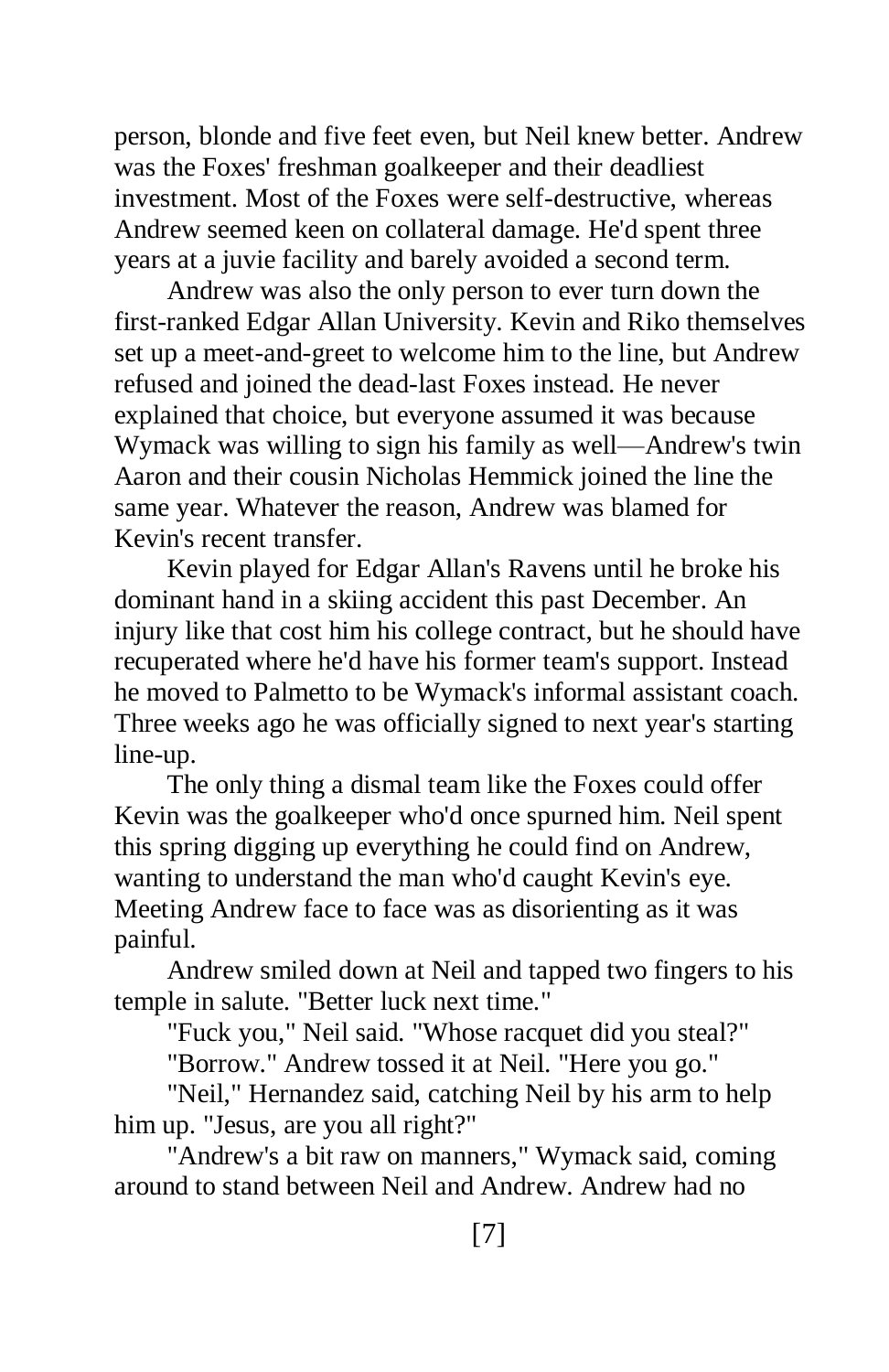problems reading that silent warning. He threw his hands up in an exaggerated shrug and retreated to give Neil more room. Wymack watched him go before looking Neil over. "He break anything?"

Neil pressed careful hands to his ribs and breathed, feeling the way his muscles screamed in protest. He'd fractured bones enough in the past to know he'd gotten lucky this time. "I'm fine. Coach, I'm leaving. Let me go."

"We're not done," Wymack said.

"Coach Wymack," Hernandez started.

Wymack didn't let him finish. "Give us a second?"

Hernandez looked from Wymack to Neil, then let go. "I'll be right out back."

Neil listened to his footsteps as he left. There was a rattle as he kicked the door prop out of its spot and the back door swung closed with an agonizing creak. Neil waited for it to click before speaking again.

"I already gave you my answer. I won't sign with you."

"You didn't listen to my whole offer," Wymack said. "If I paid to fly three people out here to see you the least you could do is give me five minutes, don't you think?"

The blood left Neil's face so fast the world tilted. He took a stumbling step back from Wymack, a desperate search for both balance and room to breathe. His duffel banged into his hip and he knotted a hand around its strap, needing something to hold onto. "You didn't bring him here."

Wymack stared hard at him. "Is that a problem?"

Neil couldn't tell him the truth, so he said, "I'm not good enough to play on the same court as a champion."

"True, but irrelevant," a new voice said, and Neil stopped breathing.

He knew better than to turn around, but he was already moving.

He should have guessed when he saw Andrew here, but he hadn't wanted to think it. There was no reason for a goalkeeper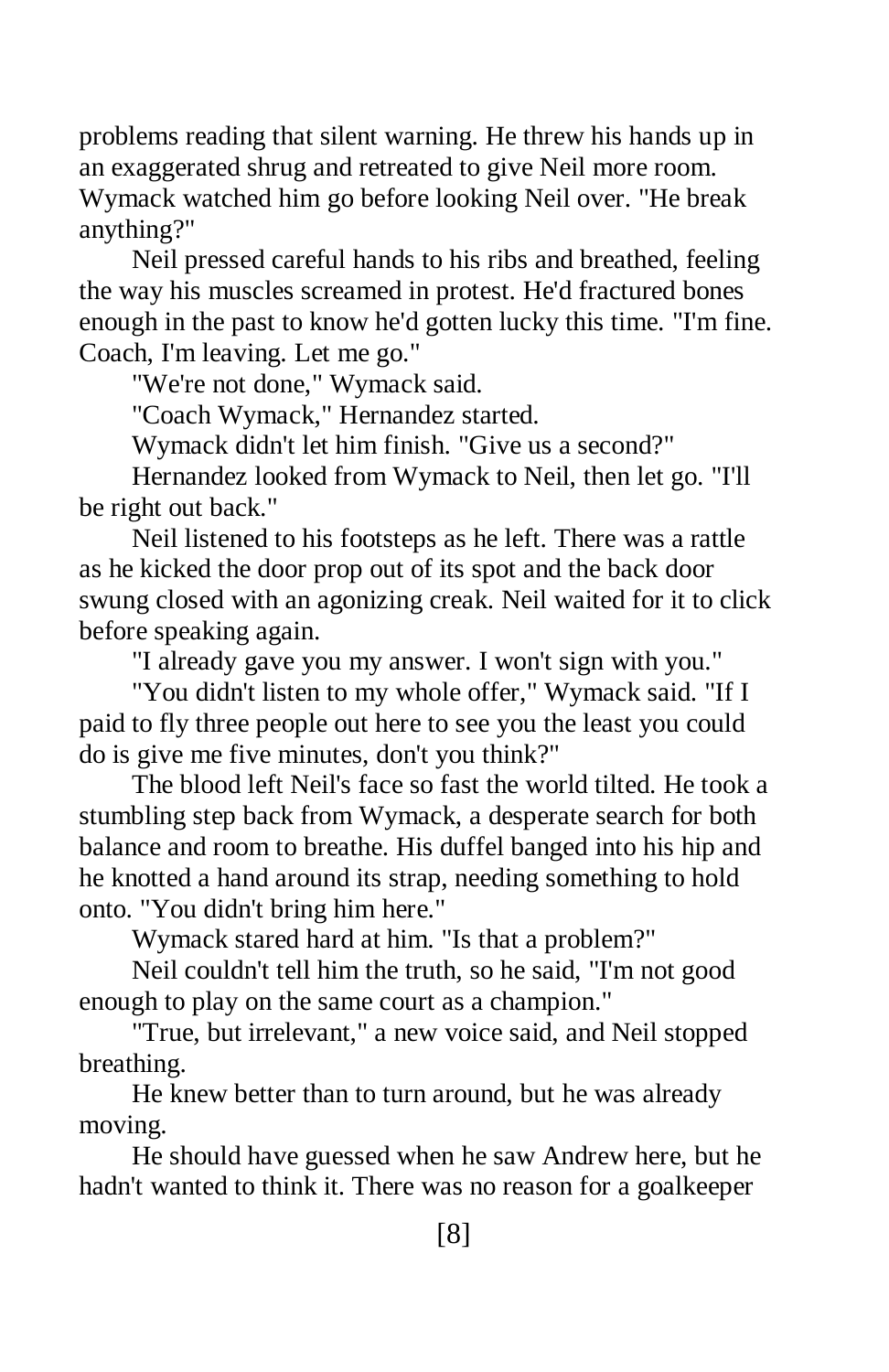to meet a potential striker. Andrew was only here because Kevin Day never went anywhere alone.

Kevin was sitting on top of the entertainment center along the back wall. He'd pushed the TV off to one side to give himself more room and covered the space around him with papers. He'd watched this entire spectacle and, judging by the cool look on his face, was unimpressed by Neil's reaction.

It'd been years since Neil stood in the same room as Kevin, years since they'd watched Neil's father cut a screaming man into a hundred bloody pieces. Neil knew Kevin's face as well as he knew his own, the consequence of watching Kevin grow up in the public eye from a thousand or more miles away. Everything about him was different. Everything was the same, from his dark hair and green eyes to the black number two tattooed onto his left cheekbone. Neil saw that number and wanted to retch.

Kevin had that number back then, too, but he'd been too young to have it done permanently. Instead he and his adopted brother Riko Moriyama wrote the numbers one and two on their faces with markers, tracing them over and over anytime they started to fade. Neil didn't understand it then, but Kevin and Riko were aiming for the stars. They were going to be famous, they promised him.

They were right. They had professional teams and played for the Ravens. Last year they were inducted to the national team, the US Court. They were champions, and Neil was a jumble of lies and dead-ends.

Neil knew Kevin couldn't recognize him. It'd been too long; they'd both grown up a world apart. Neil had further disguised his looks with dark hair dye and brown contacts. But why else would Kevin Day be here looking for him? No Class I school would stoop so low, not even the Foxes. Neil's records said he'd only been playing Exy for a year. He'd been very careful this year to act like a know-nothing, even loading up on and lugging around How-To books last fall. It was easy to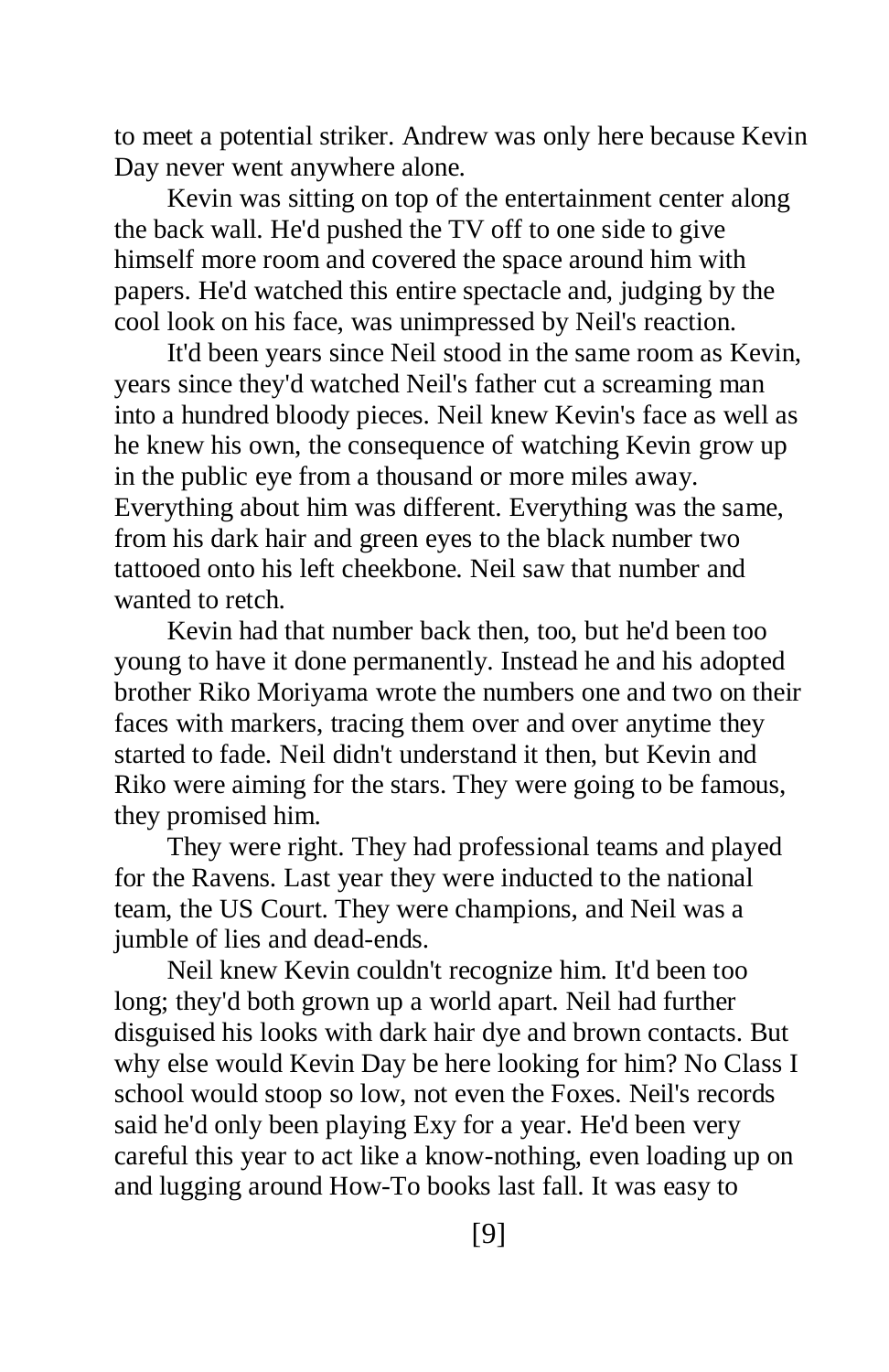pretend at first, since he hadn't picked up a racquet in eight years. The fact he was playing a different position now than he'd played at little league helped, since he had to relearn the game from a new perspective. He'd had an enviable and unavoidable learning curve, but he'd still fought hard to not shine.

Had he slipped? Had it been too obvious that he had past experience he wasn't talking about? How had he caught Kevin's eye despite his best attempts to stay hidden? If it was that easy for Kevin, what sort of beacon was he sending to his father's people?

"What are you doing here?" he asked through numb lips. "Why were you leaving?" Kevin asked.

"I asked you first."

"Coach already answered that question," Kevin said, a tad impatiently. "We are waiting for you to sign the contract. Stop wasting our time."

"No," Neil said. "There are a thousand strikers who'd jump at the chance to play with you. Why don't you bother them?"

"We saw their files," Wymack said. "We chose you."

"I won't play with Kevin."

"You will," Kevin said.

Wymack shrugged at Neil. "Maybe you haven't noticed, but we're not leaving here until you say yes. Kevin says we have to have you, and he's right."

"We should have thrown away your coach's letter the second we opened it," Kevin said. "Your file is deplorable and I don't want someone with your inexperience on our court. It goes against everything we're trying to do with the Foxes this year. Fortunately for you, your coach knew better than to send us your statistics. He sent us a tape so we could see you in action instead. You play like you have everything to lose."

His inexperience.

If Kevin remembered him, he'd know that file was a lie. He'd know about Neil's little league teams. He'd remember the scrimmage interrupted by that man's murder.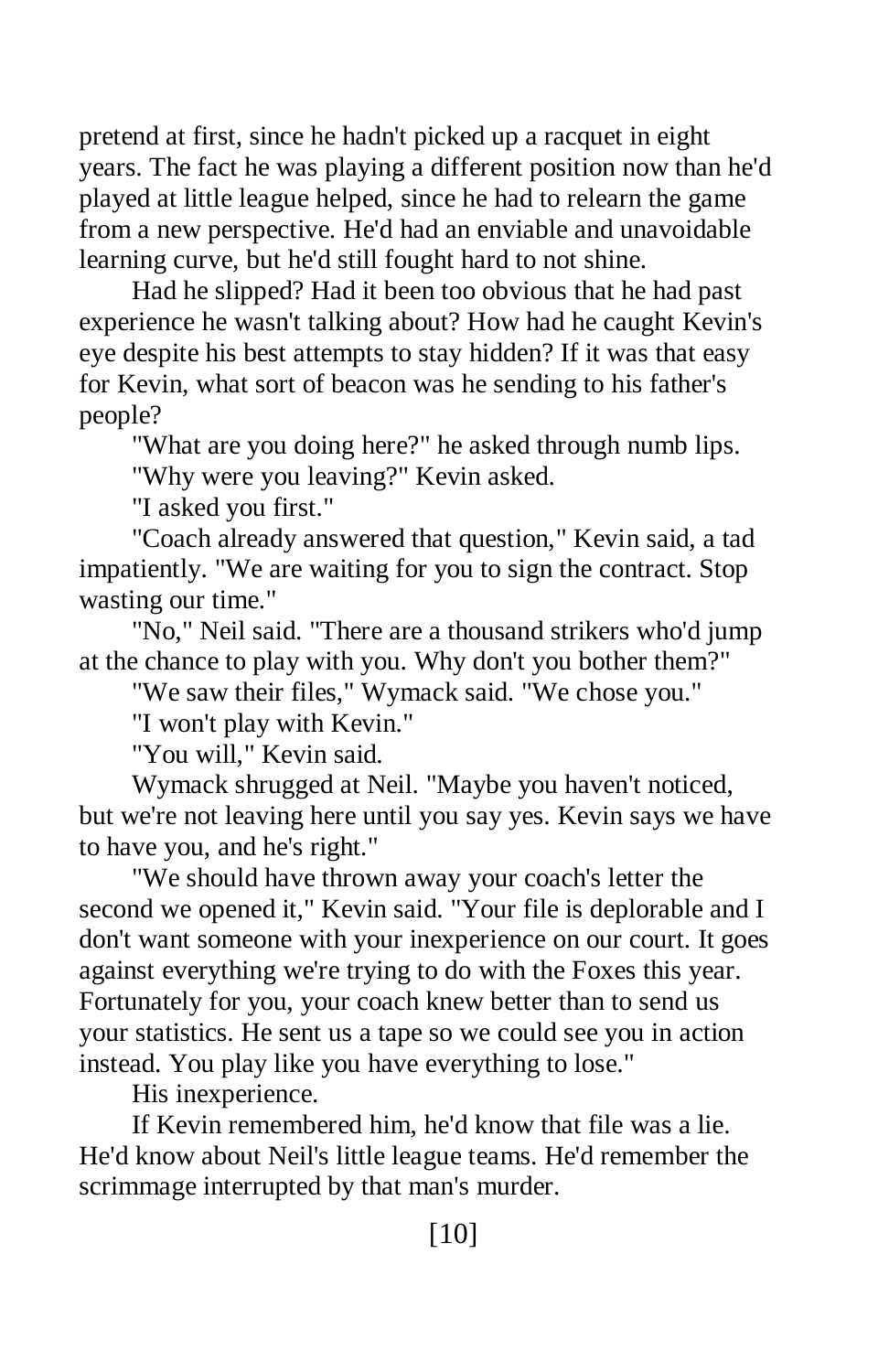"That's why," Neil said quietly.

"That's the only kind of striker worth playing with."

Relief made Neil sick to his stomach. Kevin didn't recognize him and this was just a horrible coincidence. Maybe it was the world's way of showing him what could happen if he stayed in the same place for too long. Next time it might not be Kevin. Next time it might be his father.

"It actually works in our favor that you're all the way out here," Wymack said. "No one outside of our team and school board even knows we're here. We don't want your face all over the news this summer. We've got too much to deal with right now and we don't want to drag you into the mess until you're safe and settled at campus. There's a confidentiality clause in your contract, says you can't tell anyone you're ours until the season starts in August."

Neil looked at Kevin again, searching for his real name on Kevin's face. "It's not a good idea."

"Your opinion has been duly noted and dismissed," Wymack said. "Anything else, or are you going to start signing stuff?"

The smart thing to do was bail. Even if Kevin didn't know who he was, this was a terrible idea. The Foxes spent too much time in the news and it'd only get worse with Kevin on the line. Neil shouldn't submit himself to that sort of scrutiny. He should tear Wymack's contract into a thousand pieces and leave.

Leaving meant living, but Neil's way of living was survival, nothing more. It was new names and new places and never looking back. It was packing up and going as soon as he started to feel settled. This last year, without his mother at his side, it meant being completely alone and adrift. He didn't know if he was ready for that.

He didn't know if he was ready to give up Exy again, either. It was the only thing that made him feel real. Wymack's contract was permission to keep playing and a chance to pretend at being normal a little while longer. Wymack said it was for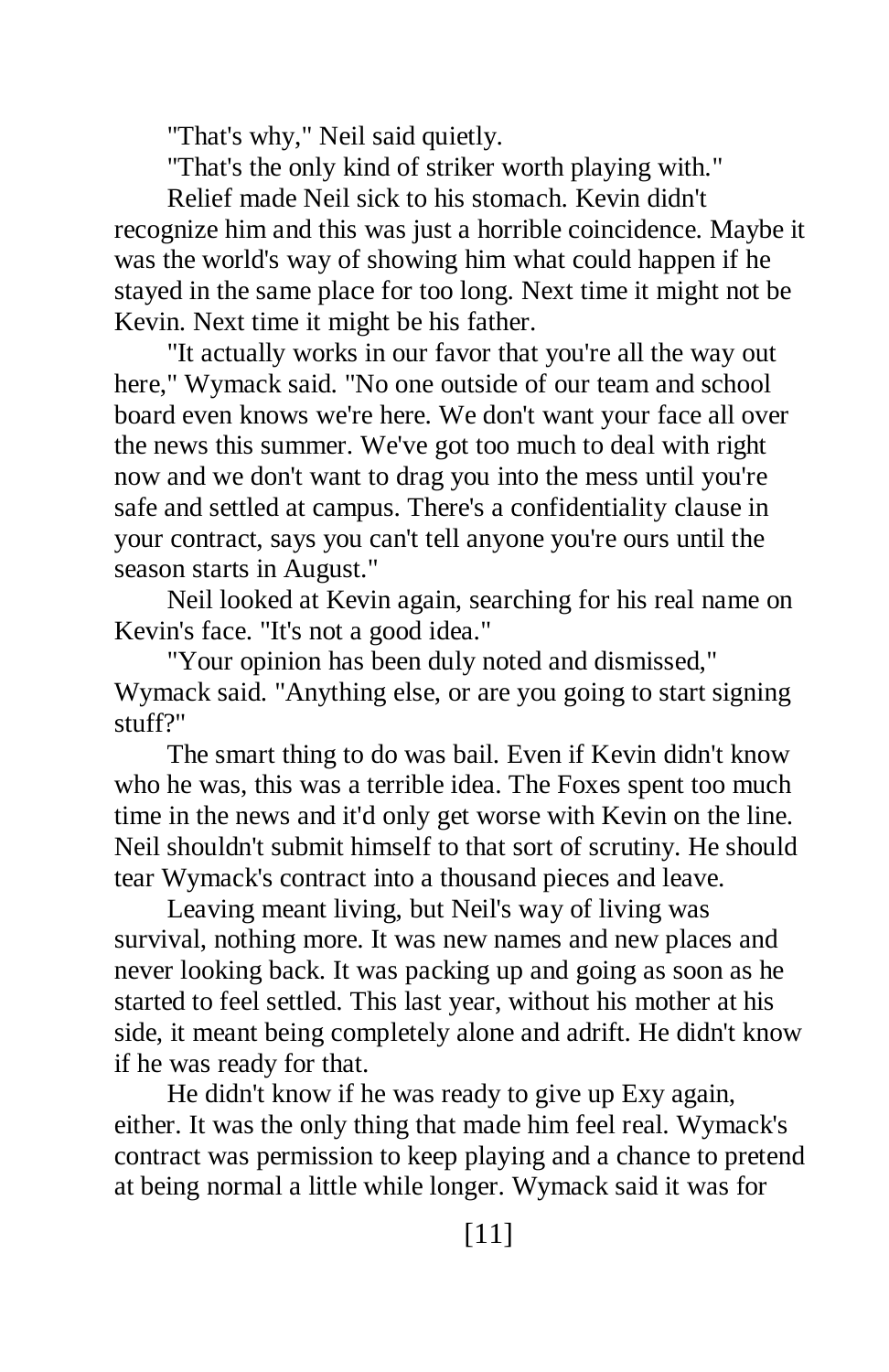five years, but Neil didn't have to stay that long. He could duck and run whenever he pleased, couldn't he?

He looked at Kevin again. Kevin didn't recognize him, but maybe some part of him remembered the boy he'd met so many years ago. Neil's past was locked in Kevin's memories. It was proof he existed, same as this game they both played. Kevin was proof Neil was real. Maybe Kevin was also the best chance Neil had at knowing when to leave again. If he lived, practiced, and played with Kevin, he'd know when Kevin started to get suspicious. The second Kevin started asking questions or looking at him funny, Neil would split.

"Well?" Wymack asked.

Survival instincts warred with need and twisted into an almost debilitating panic. "I have to talk to my mother," Neil said, because he didn't know what else to say.

"What for?" Wymack asked. "You're legal, aren't you? Your file says you're nineteen."

Neil was eighteen, but he wasn't going to contradict what his forged paperwork said. "I still need to ask."

"She'll be happy for you."

"Maybe," Neil agreed quietly, knowing it was a lie. If his mother knew he was even considering this, she'd be furious. It was probably a good thing she'd never know, but Neil didn't think "good" was supposed to feel like a knife in his chest. "I'll talk to her tonight."

"We can give you a lift home."

"I'm fine."

Wymack looked at his Foxes. "Go wait in the car."

Kevin gathered his files and slid off his perch. Andrew waited for Kevin to catch up and led him out of the locker room. Wymack waited until they were gone, then turned a serious look on Neil.

"You need one of us to talk to your parents?"

"I'm fine," Neil said again.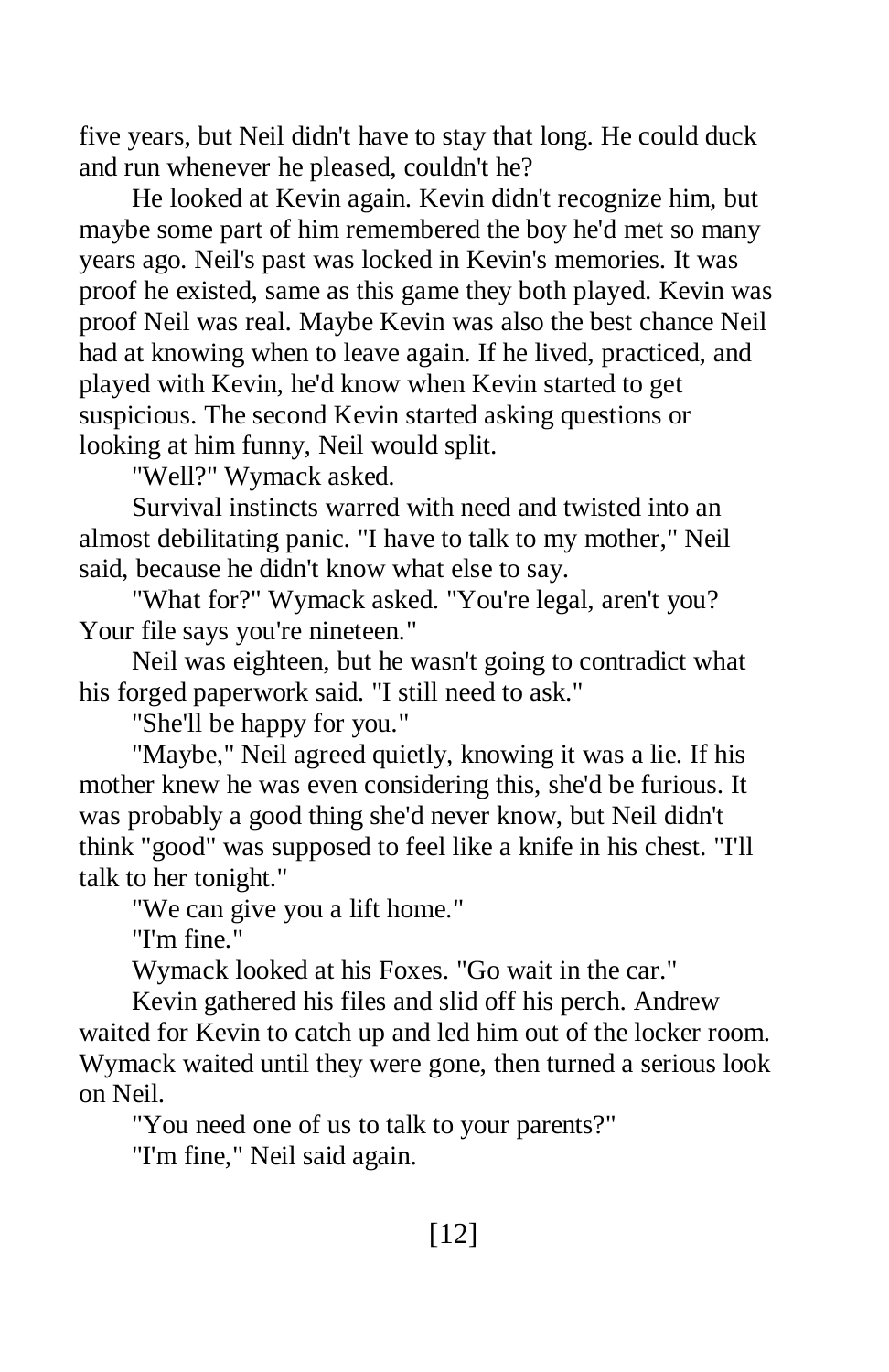Wymack didn't even try for subtlety with his next question. "Are they the ones who hurt you?"

Neil stared at him at a complete loss. It was blunt enough to be rude on so many levels that there wasn't a good place to start answering it. Wymack seemed to realize that, because he pushed on before Neil could respond.

"Let's try that again. The reason I'm asking is because Coach Hernandez guesses you spend several nights a week here. He thinks there's something going on since you won't change out with the others or let anyone meet your parents. That's why he nominated you to me; he thinks you fit the line. You know what that means, right? You know the people I look for.

"I don't know if he's right," he said, "but something tells me he's not far off. Either way, the locker room's going to be shut down once the school year ends. You're not going to be able to come here during the summer. If your parents are a problem for you, we'll move you to South Carolina early."

"You'll do what?" Neil asked, surprised.

"Andrew's lot stays in town for summer break," Wymack said. "They crash with Abby, our team nurse. Her place is full, but you could stay with me until the dorm opens in June. My apartment's not made for two people but I've got a couch that's a little softer than a rock.

"We'll tell everyone you're there for conditional early practice. Chances are half of them will believe it. You won't be able to fool the rest, but that doesn't matter. Foxes are Foxes for a reason and they know we wouldn't sign you if you didn't qualify. That doesn't mean they know specifics. It's not my place to ask, and I'm sure as hell not going to tell them."

It took two tries to get the word out. "Why?"

Coach Wymack was quiet for a minute. "Did you think I made the team the way it is because I thought it would be a good publicity stunt? It's about second chances, Neil. Second, third, fourth, whatever, as long as you get at least one more than what anyone else wanted to give you."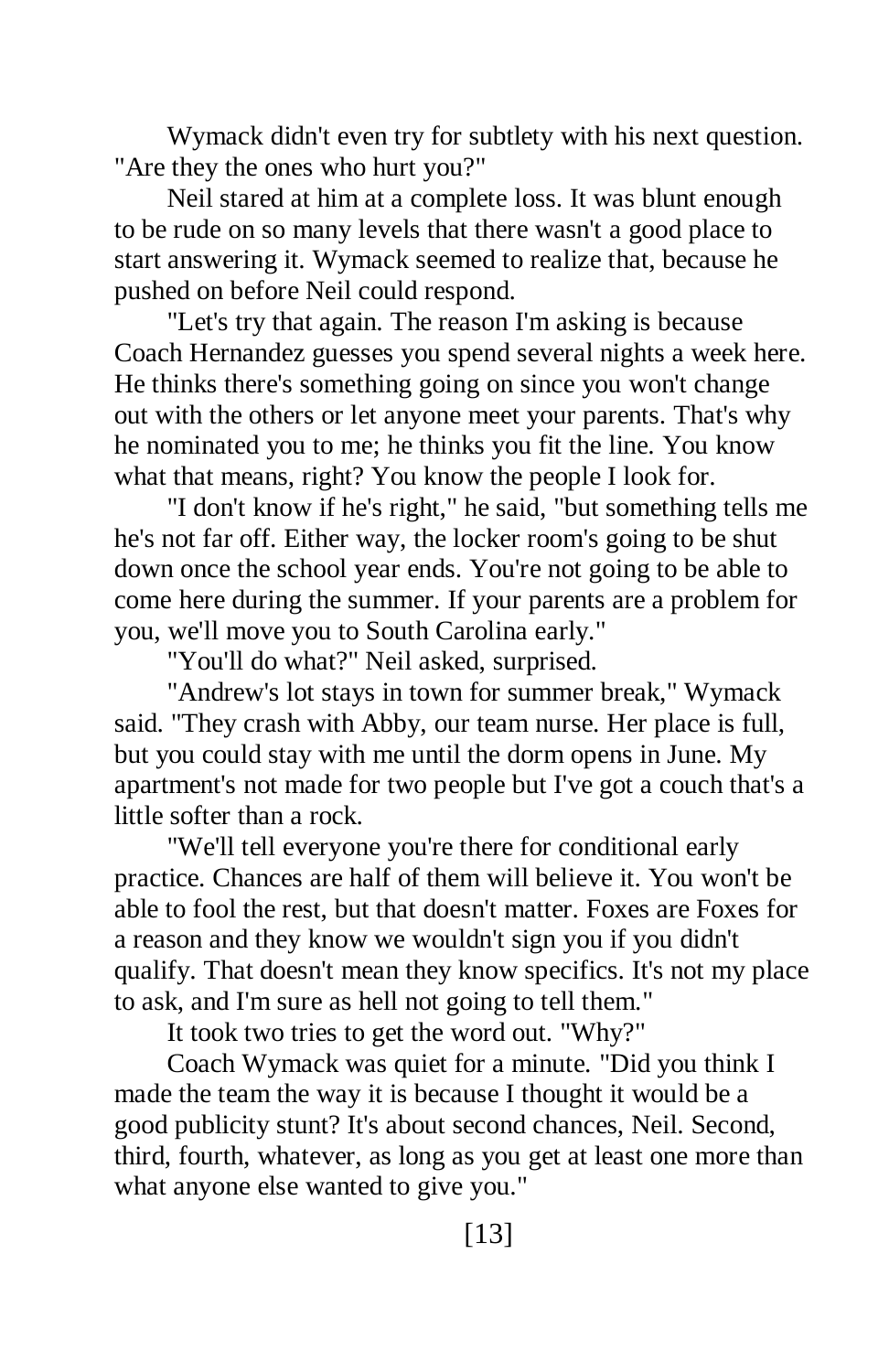Neil had heard Wymack referred to as an idealistic idiot by more than one person, but it was hard to listen to him and not believe that he was sincere. Neil was torn between incredulity and disdain. Why Wymack set himself up for disappointment time and time again, Neil didn't know. Neil would have given up on the Foxes years ago.

Wymack gave him a second to think before asking again, "Are your parents going to be a problem?"

It was too much to take a chance on, but too much to walk away from. It hurt when he nodded, but it hurt more to see that tired look settle in Wymack's eyes. It wasn't the pity he thought he could see in Hernandez from time to time, but something familiar that said Wymack understood what it cost to be Neil. He knew what it was like to have to fight to wake up and keep moving every day. Neil doubted the man could ever really understand, but even that tiny bit was more than he'd ever gotten in his life. Neil had to look away.

"Your graduation ceremony is May eleventh, according to your coach," Wymack said at length. "We'll have someone pick you up from Upstate Regional Airport Friday the twelfth."

Neil almost pointed out that he hadn't agreed to anything yet, but the words died in his throat as he realized he really was going.

"Keep the papers tonight," Wymack offered, pushing his folder at Neil again. This time Neil took it. "Your coach can fax the signed copies to me on Monday. Welcome to the line."

"Thank you" seemed appropriate, but Neil couldn't manage it. He kept his stare on the floor. Wymack didn't wait long for a response before going in search of Hernandez.

The back door banged shut behind him, and Neil's nerves broke. He ran for the bathroom and made it to a stall just in time to dry-heave into a toilet.

He could imagine his mother's rage if she knew what he was doing. He remembered too well the savage yank of her hands in his hair. All these years spent trying to keep moving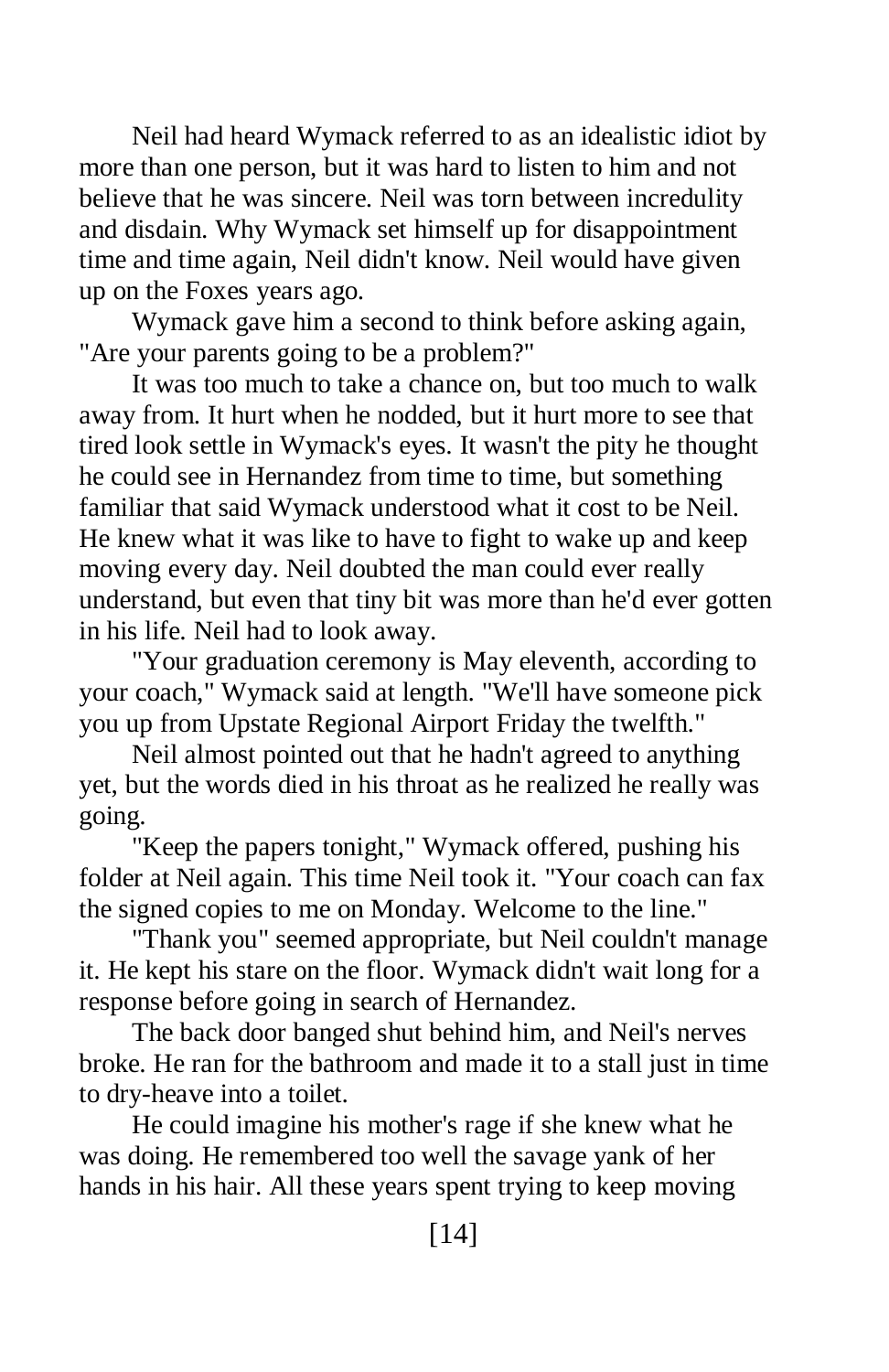and hidden, and now he was going to destroy their hard work. She would never forgive him for this and he knew it, and that did nothing at all to help the clenching feeling in his gut.

"I'm sorry," he gasped out between wet coughs. "I'm sorry, I'm sorry."

He stumbled over to the sinks to rinse his mouth out and stared himself down in the mirrors that hung above them. With black hair and brown eyes, he looked plain and average: no one to notice in a crowd, no one to stick in one's memory. That was what he wanted, but he wondered if it could hold up against news cameras. He grimaced a little at his reflection and leaned closer to the mirror, tugging hard at chunks of hair to check his roots. They were dark enough that he relaxed and leaned back a bit.

"University," he said quietly. It sounded like a dream; it tasted like damnation.

He unzipped his duffel bag enough to put Wymack's paperwork away. When he returned to the main room, the two coaches were waiting on him. Neil said nothing to them but went past them to the door.

Andrew opened the back door of Hernandez's SUV when Neil passed and gave Neil a knowing, taunting smile. "Too good to play with us, too good to ride with us?"

Neil flicked him a cool look sped up to a jog. By the time he reached the far edge of the parking lot he was running. He left the stadium and the Foxes and their too-good promises behind him, but the unsigned contract in his bag felt like an anchor around his neck.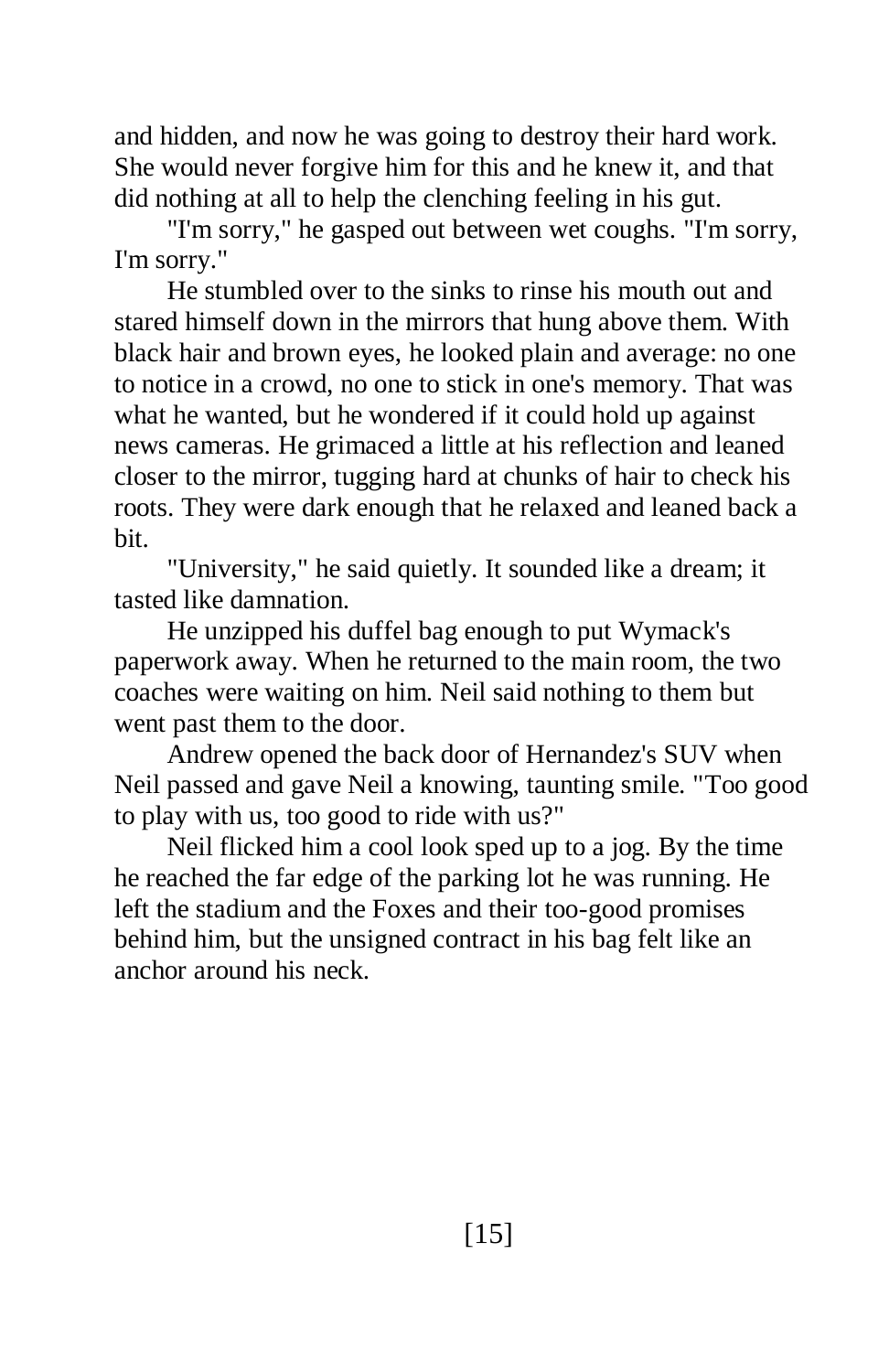## CHAPTER TWO

Neil long ago lost count of how many airports he'd seen. Whatever insane number it was, he'd never gotten comfortable with them. There were too many people to keep an eye on, and flying with falsified passports was always risky. He'd inherited his mother's connections after her death, so he knew the work was good, but his heart did double-time every time someone asked to see his papers.

He'd never been through Sky Harbor or Upstate Regional, but there was something familiar about their frenetic pace. He stood off to one side of his gate in Upstate for almost a minute after everyone else from his flight rushed off to Arrivals or their transfers. The crowd swirling around him seemed the usual mix: vacationers, businessmen, and students heading home at the end of the semester. He didn't expect to see anyone he recognized, as he'd never been to South Carolina before, but it never hurt to check.

Finally he followed signs down a hall and up a flight of stairs to Arrivals. Friday afternoon meant the small lobby was comfortably crowded, but spotting the ride Coach Wymack promised him was easier than Neil expected.

It was the weight of his teammate's stare that brought Neil's gaze almost right to him. It was one of the twins. Judging by the calm look on his face, Neil laid his bets on it not being Andrew. Aaron Minyard was oft-referred to as "the normal one" of the two, though that was usually followed by a debate over whether or not he could be sane when he shared genes with Andrew.

Neil crossed the room to meet him. Neil had been the shortest player on the Millport Dingo line, but he had three inches on Aaron. The all-black ensemble Aaron wore did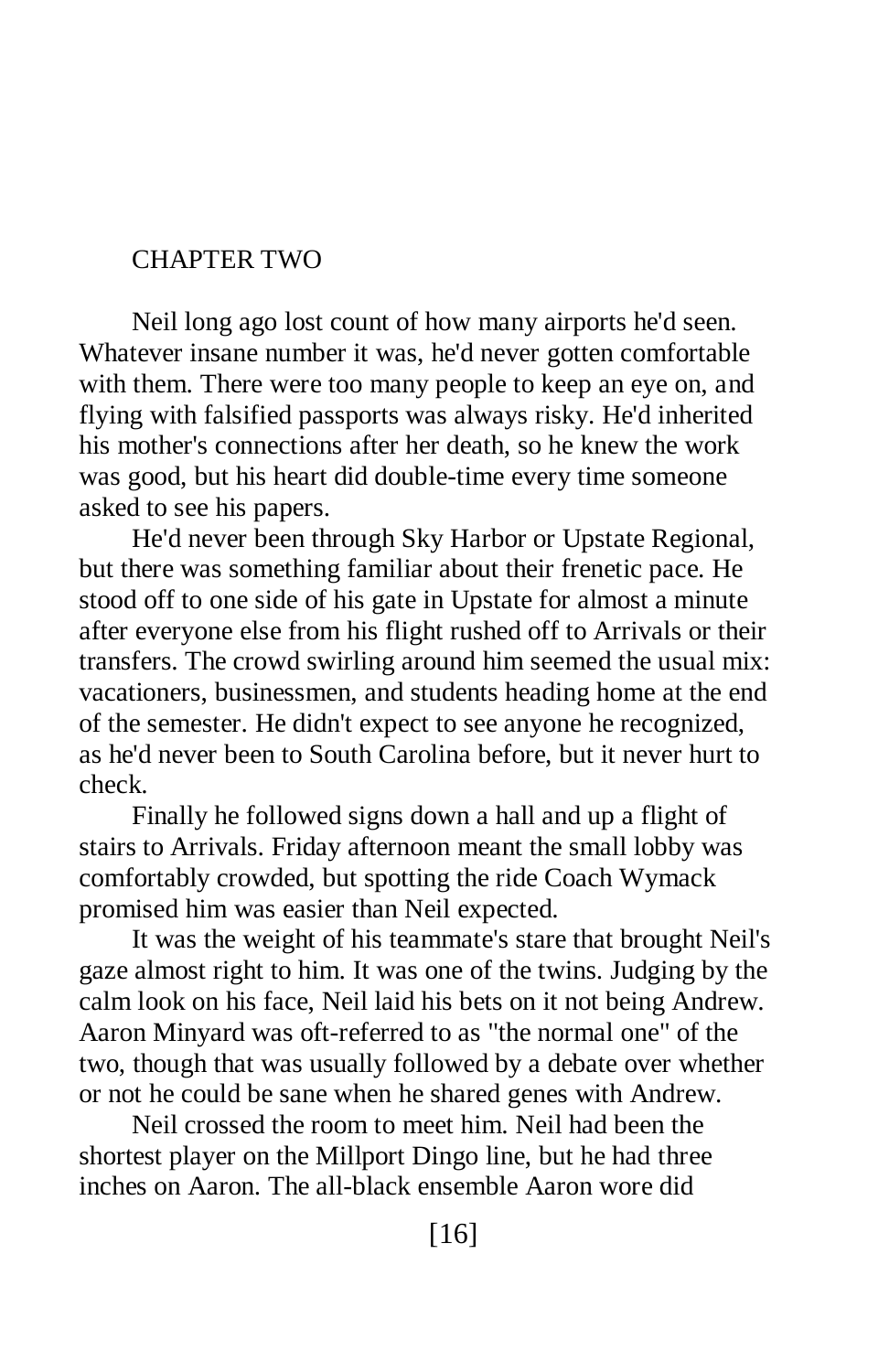nothing to make him look any taller, and Neil wondered how he could stand wearing long sleeves in May. Neil felt hot just looking at him.

"Neil," Aaron said in lieu of hello, and he pointed. "Baggage claim."

"Just this." Neil tapped the strap of the duffel bag hanging off his shoulder. The bag was small enough to be a carry-on and large enough to carry everything Neil owned.

Aaron accepted that without comment and started away. Neil followed him through sliding glass doors into a muggy summer afternoon. A small crowd was waiting at the crosswalk for the light, but Aaron pushed right through them into the street. Brakes screeched as a taxi slammed to a stop inches from Aaron's pint-sized body. Aaron didn't seem to notice, more interested in getting a cigarette lit and between his lips. He paid even less attention to the rude words the driver yelled at him. Neil made an apologetic gesture at the cabbie and jogged to catch up.

A sleek black car was parked six rows back in the shortterm parking garage. Neil didn't know much about cars in general, but he knew expensive when he saw it. He thought for a moment there must be a smaller car out of sight behind it, but Aaron unlocked it with a button on his key chain.

"Bag in the trunk," he said, opening the driver's door and sitting sideways in the seat to smoke.

Neil obediently put his duffel in the back before climbing in the passenger seat. Aaron didn't go anywhere until his cigarette was half-gone. He flicked the butt onto the concrete at his feet and tugged the door closed. A twist of the key in the ignition got the engine humming, and Aaron glanced at Neil again. The ghost of a smile tugged at one corner of his mouth, but it was a decidedly unfriendly expression.

"Neil Josten," he said again, as if testing the way it sounded. "Here for the summer, hm?"

"Yes."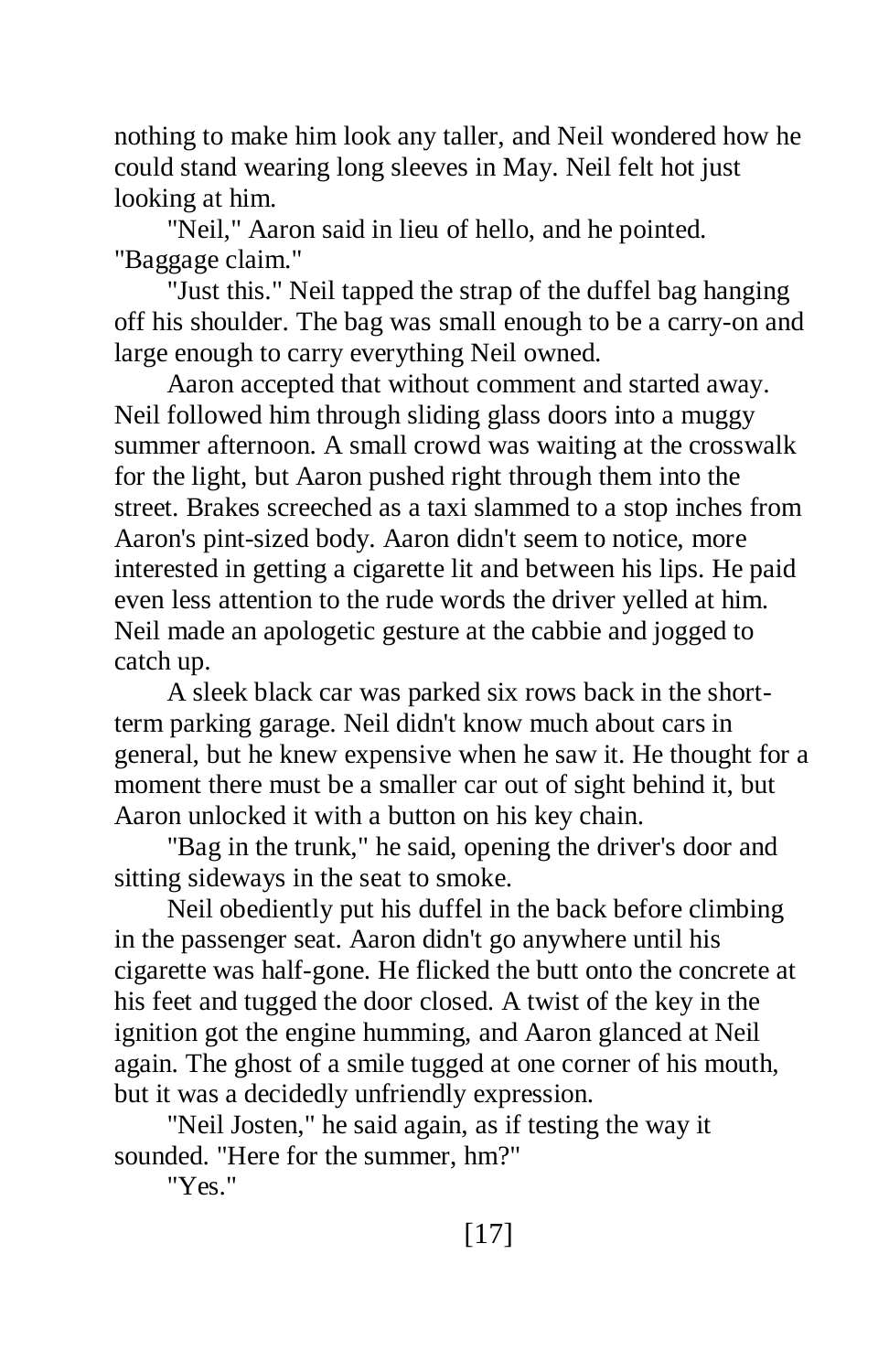Aaron cranked the air conditioner up as high as it could go and put the car in reverse. "That makes five of us, but word is you're going to stay with Coach."

Coach Wymack warned Neil the cousins Andrew, Aaron, and Nicholas would be in town, but it still didn't add up. Neil knew who that fifth person had to be. He didn't want to believe it even as he knew he should have expected it. Kevin had been glued to Andrew's side since his transfer. Still, Neil had to be sure.

"Kevin stays on campus?" he asked.

"Where the court is, Kevin is. He can't exist without it," Aaron said derisively.

"I didn't think it was the court Kevin was staying for," Neil said.

Aaron didn't answer. It was a short drive to the parking lot exit and Aaron had cash ready for the lady at the booth. As soon as the bar lifted to let them out, he stepped down on the gas. A horn sounded at them in warning as they cut right into traffic and Neil discreetly tightened his buckle. Aaron either didn't notice or didn't care. When they were on the road, he flicked Neil a sideways look.

"I hear you didn't hit it off with Kevin last month."

"No one warned me he was going to be there," Neil answered, watching the scenery rush by outside the window. "Maybe you'll forgive me for not reacting well."

"Maybe I won't. I don't believe in forgiveness, and it wasn't me you offended. That's the second time a recruit has told him to fuck off. If it was possible to dent that arrogance of his, his pride would have shreds through it. Instead he's losing faith in the intelligence of high school athletes."

"I'm sure Andrew had his reasons for refusing, same as me."

"You said you weren't good enough, but here you are anyway. You think a summer of practices will make that much a difference?"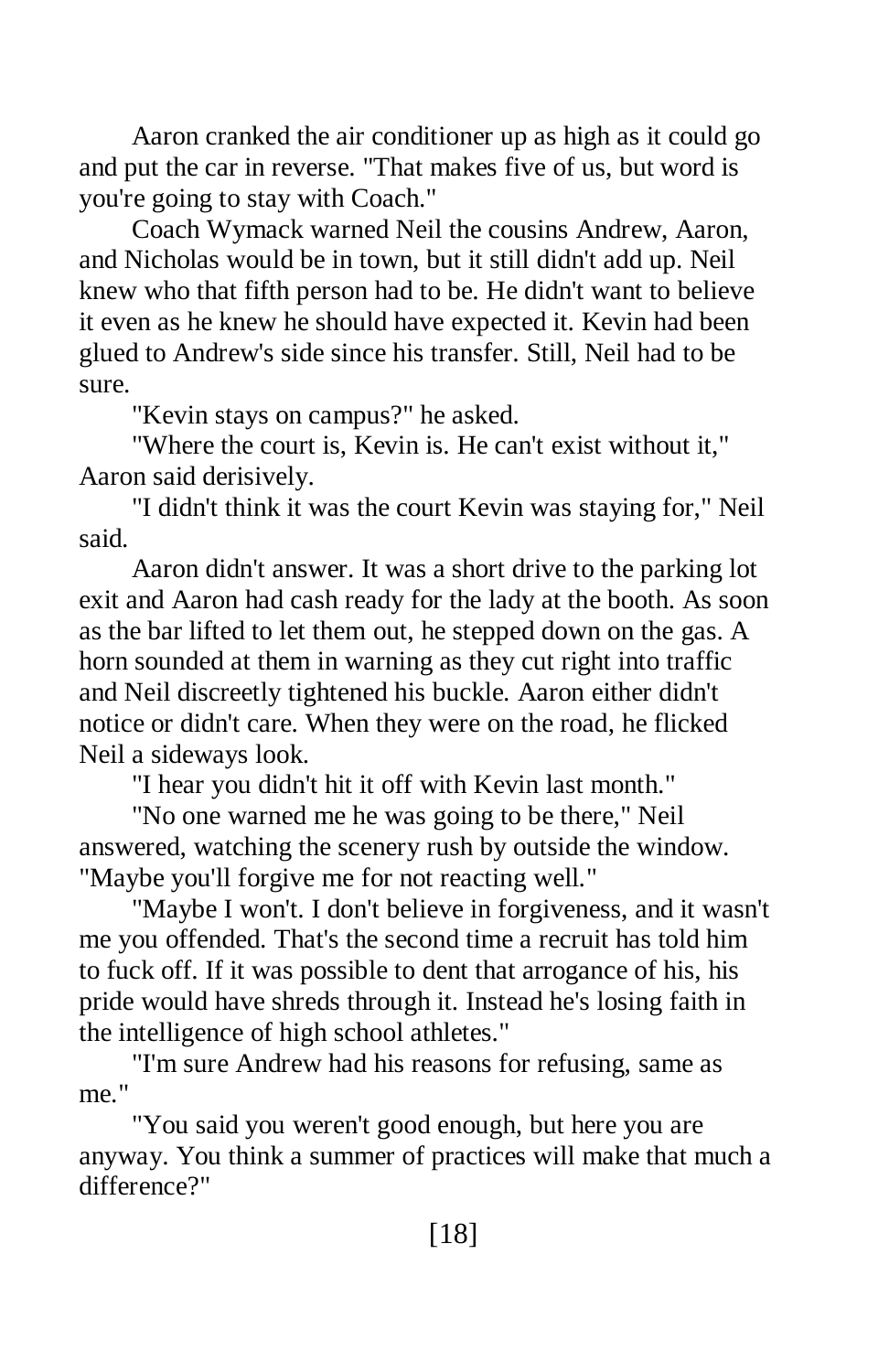"No," Neil said. "It was just too hard to say no."

"Coach always knows what to say, hm? It makes it harder on the rest of us, though. Not even Millport should have taken a chance on you."

Neil shrugged. "Millport's too small to care about experience. I had nothing to lose by trying out and they had nothing to gain by refusing me. It was a matter of being in the right place at the right time, I guess."

"Do you believe in fate?"

Neil heard the faint scorn in the other man's voice. "No. Do you?"

"Luck, then," Aaron said, ignoring that return question. "Only the bad sort."

"We're flattered by your high opinion of us, of course."

Aaron pulled at the wheel, sliding the car from one lane to the other without bothering to check the traffic around him. Horns blared behind them. Neil watched in the rearview mirror as cars swerved to avoid hitting them.

"It's too nice of a car to wreck," he said pointedly.

"Don't be so afraid to die," Aaron said as the car kept gliding across the four-lane road to an exit ramp. "If you are, you have no place on our court."

"We're talking about a sport, not a death match."

"Same difference," Aaron said. "You're playing for a Class I team with Kevin on your line. People are always willing to bleed for him. You've seen the news, I assume."

"I've seen it," Neil said.

Aaron flicked his fingers as if that proved his point. Neil would be hard-pressed to say he was wrong, so he let it slide.

Kevin Day and his adoptive brother Riko Moriyama were hailed as the sons of Exy. Kevin's mother Kayleigh Day and Riko's uncle Tetsuji Moriyama created the sport roughly thirty years ago while Kayleigh was studying abroad in Fukui, Japan. What started as an experiment spread from their campus to local street teams, then across the ocean to the rest of the world.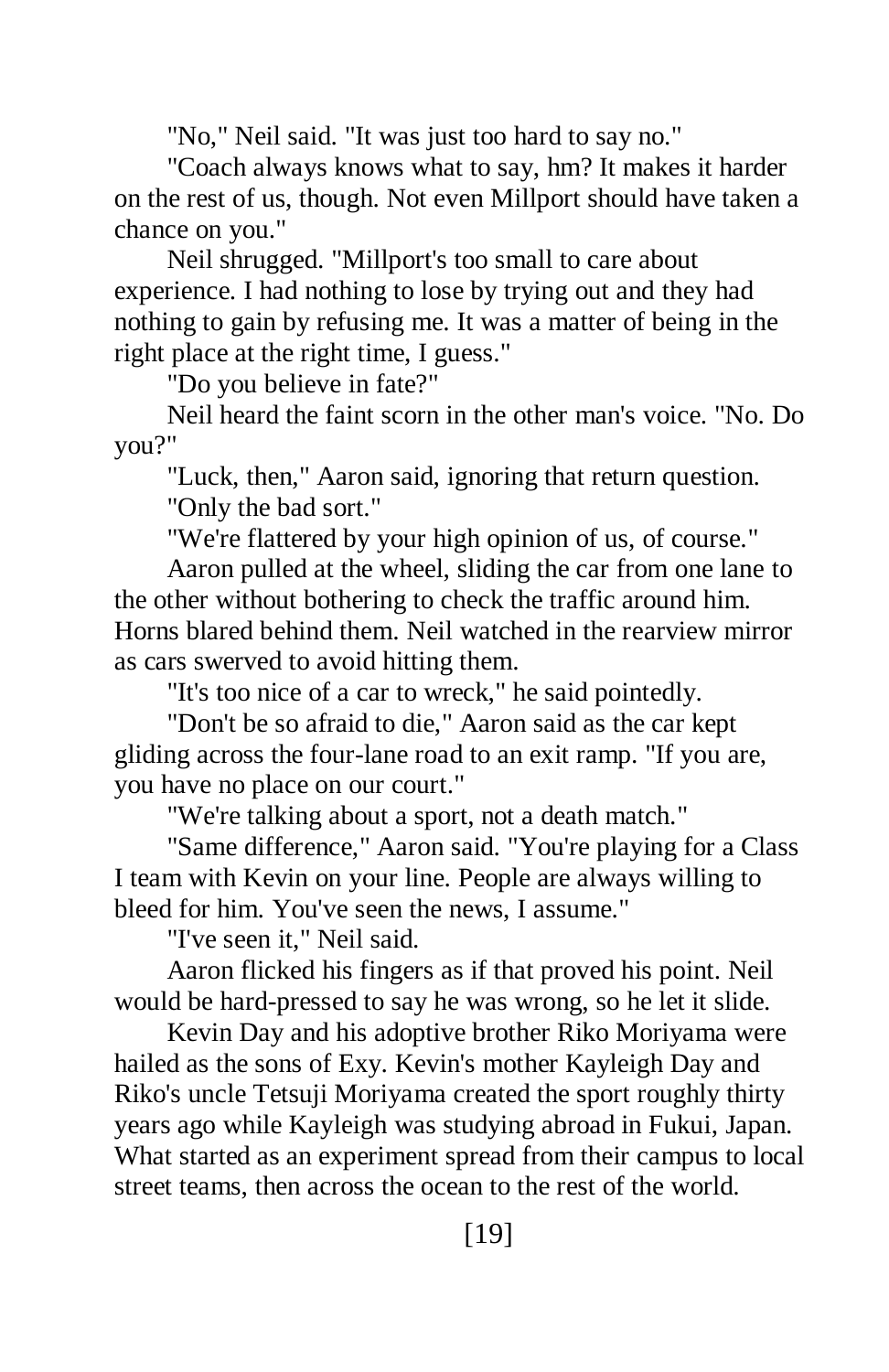Kayleigh brought it home with her to Ireland after completing her degree and the United States picked it up soon after.

Kevin and Riko were raised on Exy. When Edgar Allan's massive stadium Castle Evermore, the first NCAA Exy stadium in the United States, was little more than blueprints, Kevin and Riko had custom racquets. After Kayleigh's fatal car accident, Tetsuji took Kevin in, but the Ravens' new coach had no time to raise children. Riko and Kevin spent their formative years at Evermore with the Ravens instead and were considered the team's unofficial mascots. When they weren't being coached by Tetsuji, they were coached by the team, and tutors were brought on-site so they wouldn't have to leave the stadium for school.

Kevin and Riko grew up in front of cameras, but always with Exy as a backdrop and always together. Until Kevin transferred to Palmetto State, he and Riko were never seen in separate rooms. Their unconventional childhood led many to worry about their psychological well-being but also fueled a rabid obsession with the pair. Riko and Kevin were the face of the Ravens. To many, they were considered the future of Exy.

Last December, Riko and Kevin vanished from the public eye for weeks. When spring championships started in January, neither man was on the Ravens' starting line-up. It wasn't until the end of January that Tetsuji Moriyama addressed the topic at a press conference, and the news was a cruel blow to Exy fans everywhere: Kevin Day had broken his playing hand on a skiing trip. According to Tetsuji, Kevin and Riko were too devastated to face either the Ravens or their upset fans just yet.

The next day, Coach Wymack told the press Kevin was recuperating in South Carolina. Hearing Kevin would never play again was bad; finding out he'd left the Ravens was somehow worse for his obsessive fans. If Kevin was relegated to the sidelines as an assistant coach, he should at least lend his prestige and knowledge to his home team. Fans took offense on their beloved team's behalf, but most everyone assumed he'd transfer back as soon as his hand was finished healing. Except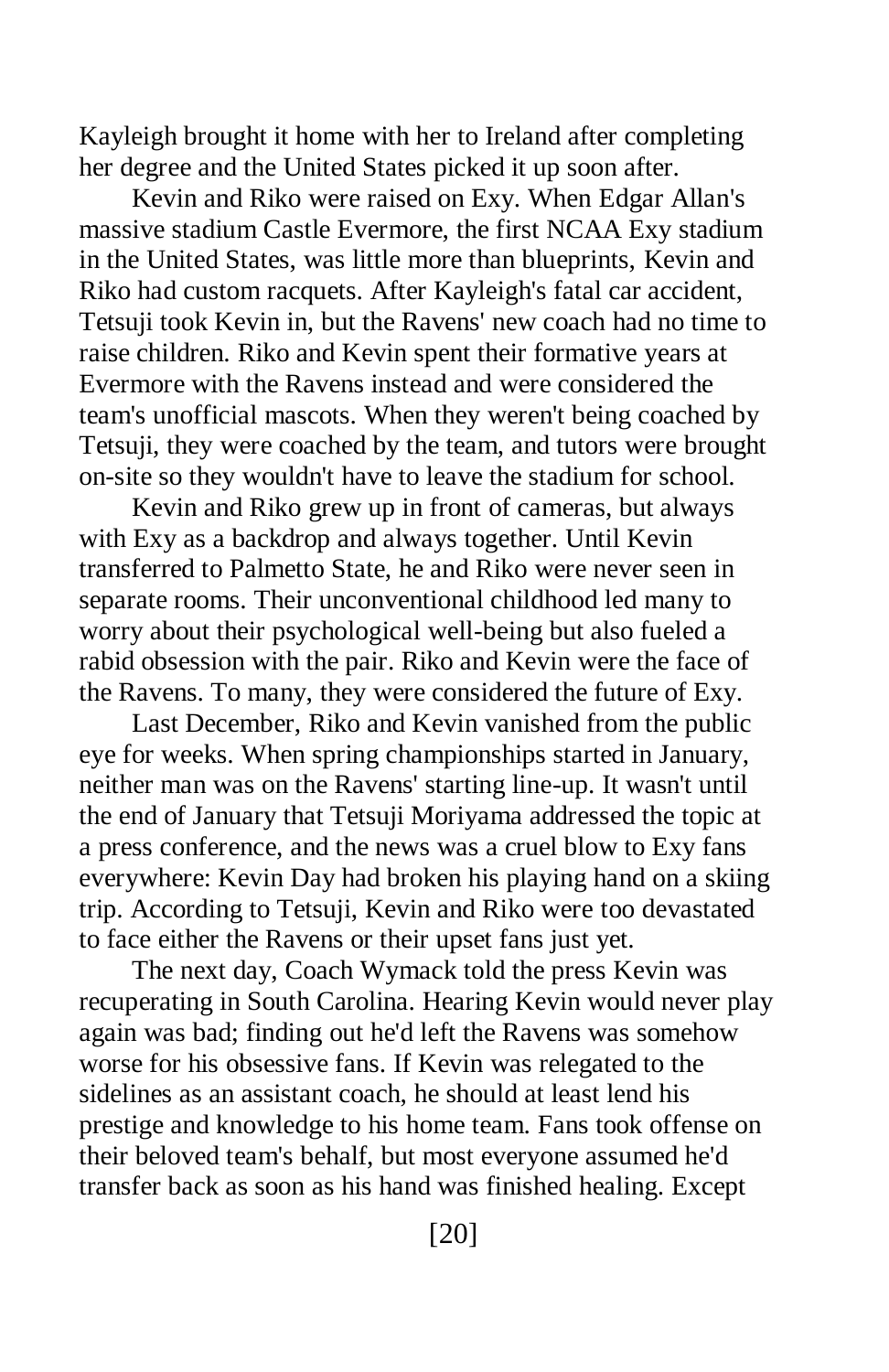Kevin Day signed with the Foxes in March—not as a coach, but a striker.

His fans went from feeling heartbroken to feeling betrayed. Palmetto State had borne the brunt of that rage since. The university and stadium had been vandalized upwards of a dozen times and there'd been numerous fights on campus. It would only get worse when the season started and people saw Kevin wearing the Foxes' colors. Neil wasn't looking forward to getting in the middle of that mess.

The apartment complex where Wymack lived was a twenty-minute drive from the airport. The parking lot was mostly empty, since it was mid-afternoon on a workday, but there were three people waiting on the sidewalk. Aaron was the first out and he aimed the key ring at the back of the car. Neil heard locks pop as he climbed out of the car. Aaron went to meet the others at the curb while Neil retrieved his duffel bag from the trunk. Neil slung it over his shoulder, relaxing a little at the familiar weight of it, and pushed the trunk closed. When he looked up he was the center of attention.

The twins were standing to either side of Kevin, dressed identically but easily distinguishable by the looks on their faces. Aaron looked bored now that he'd fulfilled his duty in getting Neil here. Andrew was smiling, but Neil knew his cheer didn't mean he was going to play nice. He'd been smiling when he smashed a racquet into Neil's stomach, too.

Nicholas Hemmick was the only one who looked genuinely happy to see Neil, and he stepped up to the curb at Neil's approach. Neil was glad for the distraction, since it kept him from looking at Kevin, and he readily accepted the hand Nicholas offered.

"Hey," the other man said, using his grip on Neil's hand to pull him up onto the curb. "Welcome to South Carolina. Flight go okay?"

"It was fine," Neil said.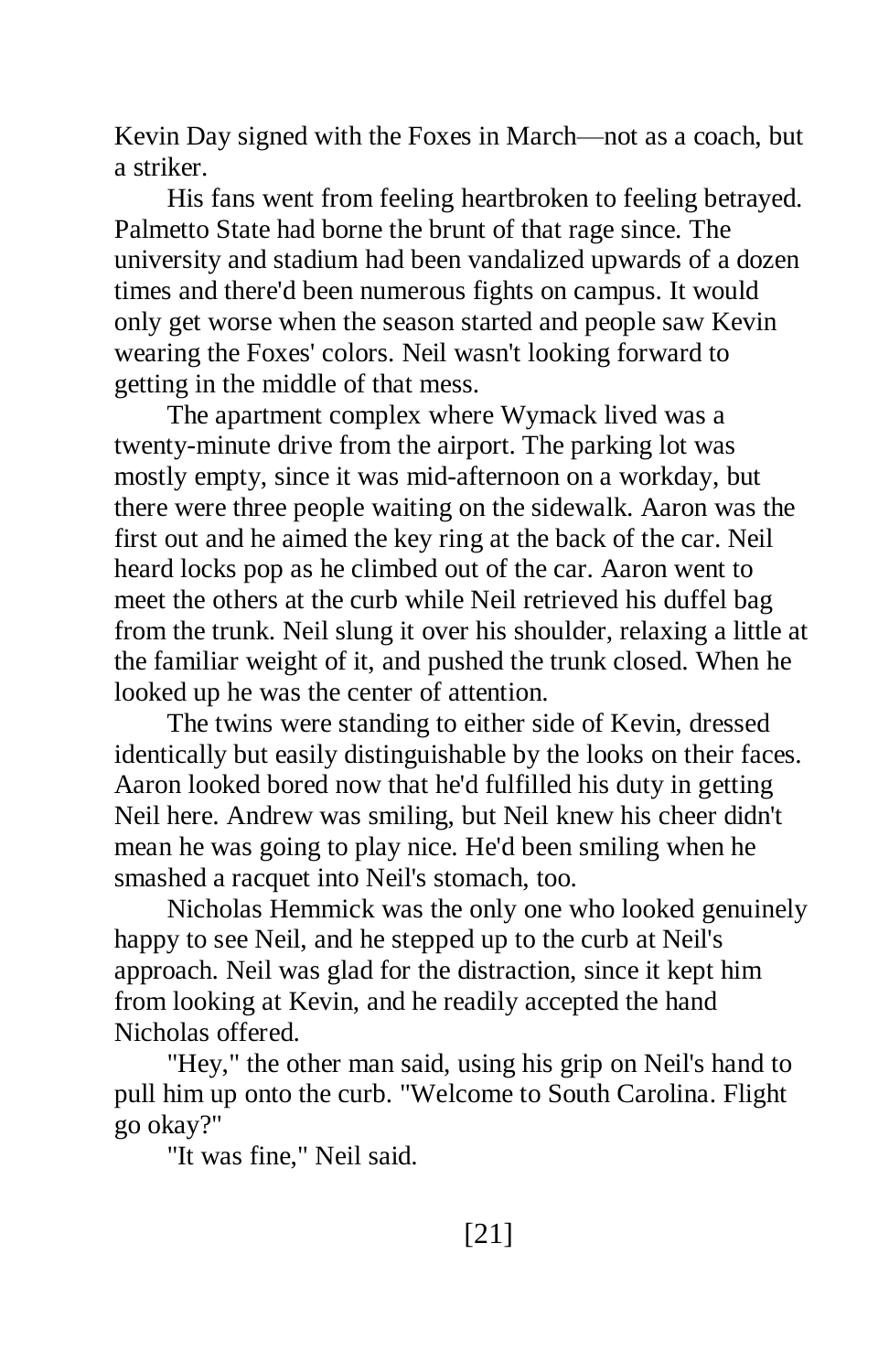"I'm Nicky." Nicky gave Neil's hand another hard squeeze before letting go. "Andrew and Aaron's cousin, backliner extraordinaire."

Neil looked from him to the twins and back again. Where the twins were light, Nicky was dark, with jet-black hair, dark brown eyes, and skin two shades too dark to be a tan. He also had the better part of a foot on them. "By blood?"

Nicky laughed. "Don't look it, right? Take after my mom. Dad 'rescued' her from Mexico during some la-di-dah ministry trip." He made a show of rolling his eyes, then jerked a thumb at the others. "You already met them, right? Aaron, Andrew, Kevin? Coach was supposed to be here to let you in, but he had to head up to the stadium real quick. The ERC called him, probably with more BS about how we haven't publicized our sub yet. In the meantime you're stuck with us, but we've got Coach's keys. Suitcases in the trunk?"

"It's just this," Neil said.

Nicky arched an eyebrow at him and looked at the others. "He packs light. I wish I could travel like that, but hell if I ain't materialistic."

"Materialistic is just a start," Aaron said.

Nicky grinned and caught Neil's shoulder, guiding him past the rest toward the front door. "This is where Coach lives," he said unnecessarily. "He makes all the money, so he gets to live in a place like this while we poor people couch surf."

"You have a nice car for someone who thinks he's poor," Neil said.

"That's why we're poor," Nicky said dryly.

"Aaron's mother bought it for us with her life insurance money," Andrew explained. "It's no surprise she had to die to be worth anything."

"Easy," Nicky said, but he was looking at Aaron when he said it.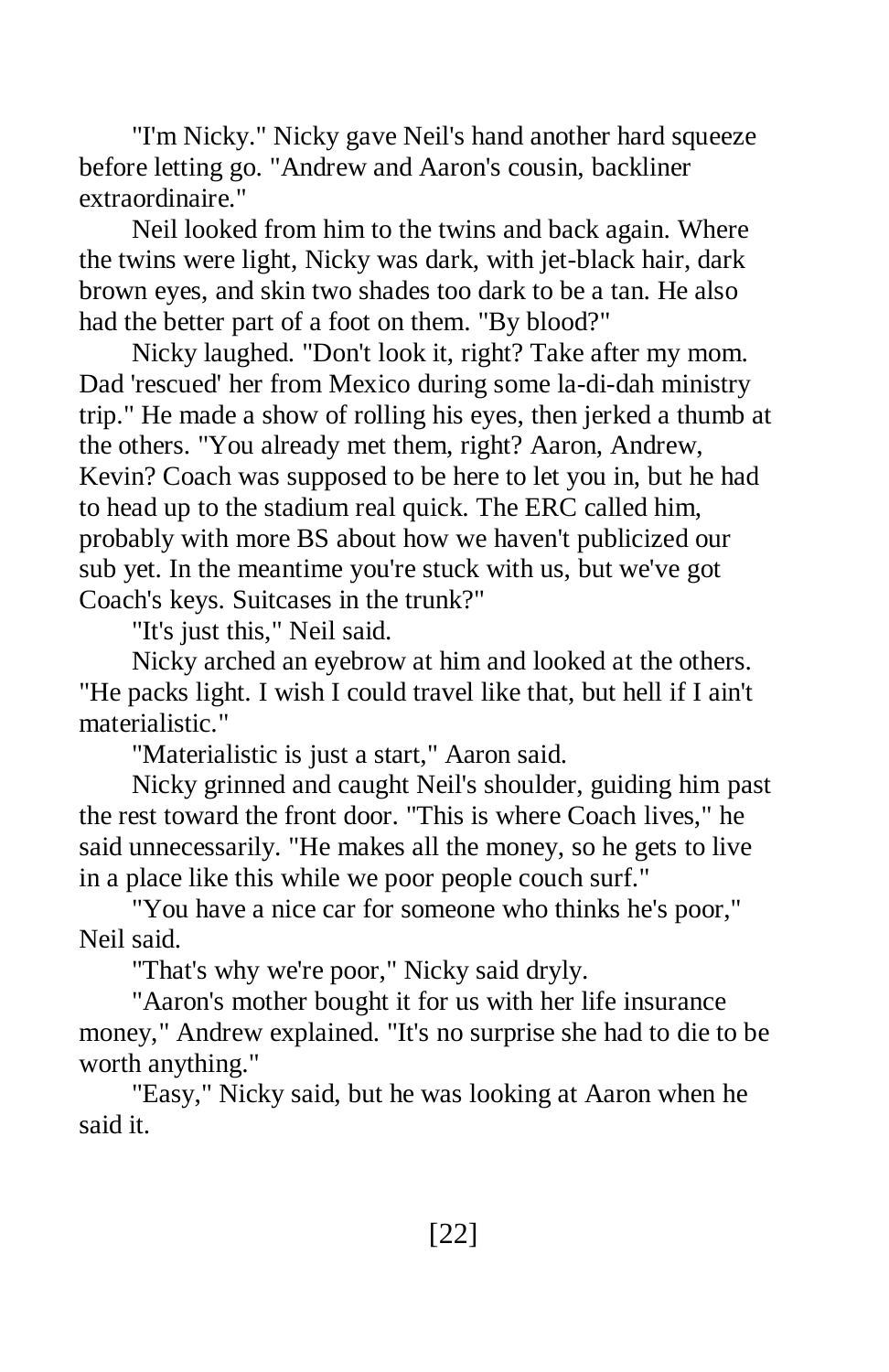"Easy, easy." Andrew lifted his hands in a careless shrug. "Why bother? It's a cruel world, right Neil? You wouldn't be here if it wasn't."

"It's not the world that's cruel," Neil said. "It's the people in it."

"Oh, so true."

They rode the elevator up to the seventh floor in silence. Neil watched the numbers tick above the door so he wouldn't look at Kevin's reflection. Unease over being so high off the ground was almost distraction enough. He preferred staying to lower levels so he could make an easy escape if need be. Jumping out the window here was definitely out of the question. He made a mental note to find any and all fire escapes.

Wymack's apartment was number 724. They gathered around the door so Aaron could dig the key out of his pocket. It took him two tries to remember which one he'd put it in. Neil didn't notice when he found it and unlocked the door. He was too busy staring at Aaron's pants pockets. They were much too flat to be hiding a pack of cigarettes, but Neil had seen Aaron put the pack away before crossing the street at the airport.

"Here you go, Neil," Nicky said, and Neil forced his gaze up to the open doorway. Nicky gestured for him to precede them. "Home sweet home, if anything involving Coach can be called sweet."

Neil had known since April he'd be crashing on Coach Wymack's couch for a couple weeks. He'd known, in the days following Wymack's visit, that it would be uncomfortable. He still wasn't prepared for the way his stomach roiled inside him now. He'd been on his own since his mother died, and the last man he'd lived with was his father. How was he supposed to let Wymack lock the door every night with both of them under the same roof? He couldn't possibly sleep here; every time Wymack breathed Neil would wake up and wonder who was after him. Maybe he should back out and check into a hotel, but how was he supposed to explain that to Wymack? Would he have to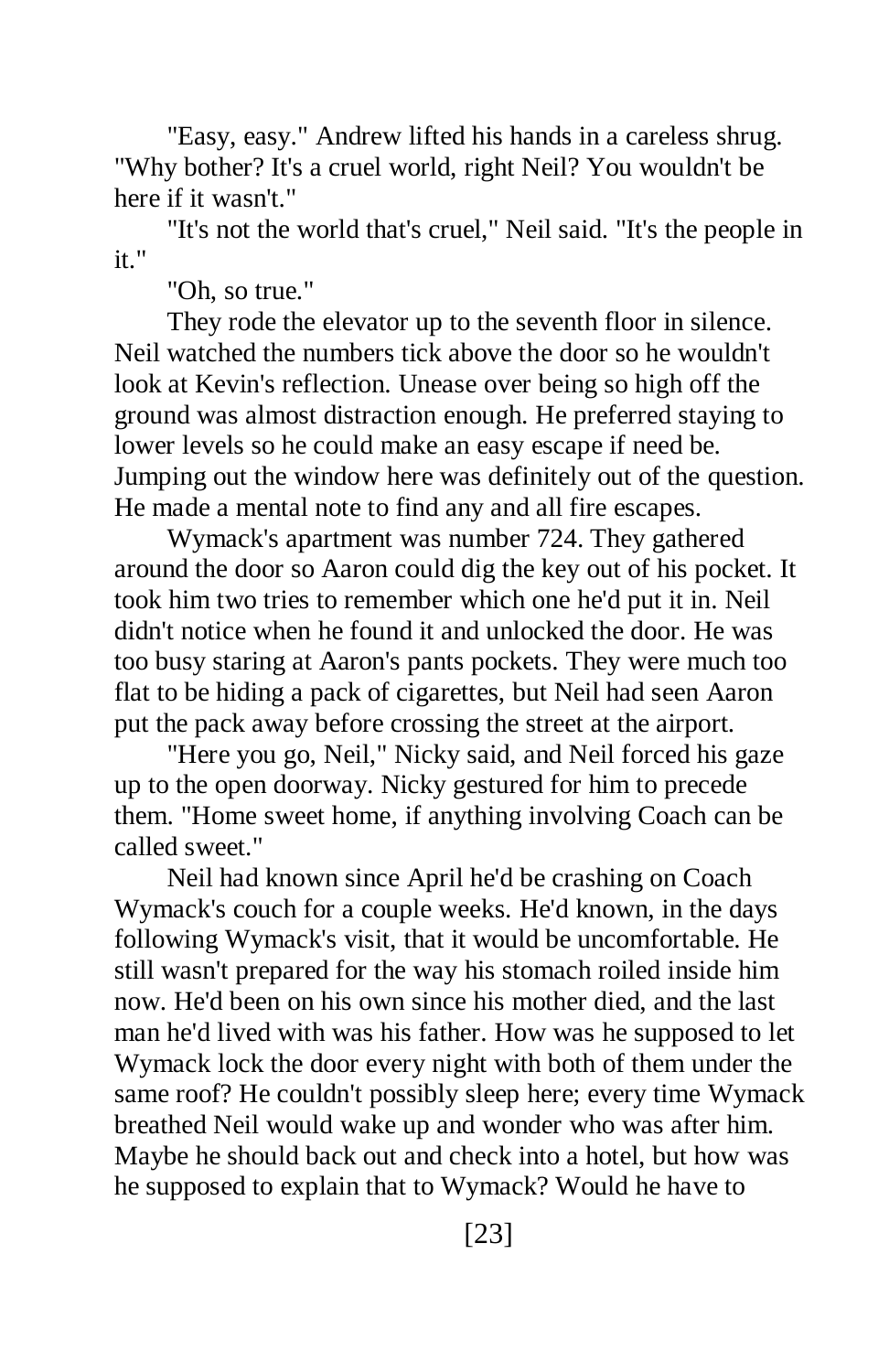explain? Wymack thought Neil's parents were abusive, so maybe he'd understand Neil's reticence.

He hadn't expected to lock up like this, and he'd hesitated too long. He saw the look Nicky sent Aaron, curious and confused, and knew he'd made a mistake. Still, it wasn't until Andrew stepped up alongside him to see what the holdup was that Neil could move again. Andrew was smiling, but his pale stare was intense. Neil met his eyes for only a moment and knew it was worse to stay out here with them than it was to cross that threshold. He'd figure it out, but not here and not now, not with Andrew and Kevin as witnesses.

Neil stepped over the threshold and started down the hall. The first doorway opened up into the living room Neil would be sleeping in. The couch Wymack had referenced was cleared off and even had a sticky note tacked to it saying that the blankets were in the coffee table drawer. It was the only clean surface in the room. Everything else was covered in paperwork and empty coffee mugs. Overflowing ashtrays were in unhealthy abundance as well.

Neil was halfway across the room to look out the window when Nicky spoke up behind him.

"What was that all about?"

Neil's blood turned to slush. It wasn't the words that got him but the language Nicky used. German was Neil's second language thanks to three years spent living in Austria, Germany, and Switzerland. He remembered more of Europe than he wanted to; most of their time there had been a cold mess. He knew the tang of blood in his mouth was just his imagination, but it was sharp enough to choke him. He could feel his heartbeat on every inch of his skin, going so fast it set him trembling head to toe.

How did they know he spoke German?

Neil had half a mind to run for it, but then Aaron answered, and Neil realized with a sick rush Nicky wasn't talking to him. No, they were talking about him, not intending for him to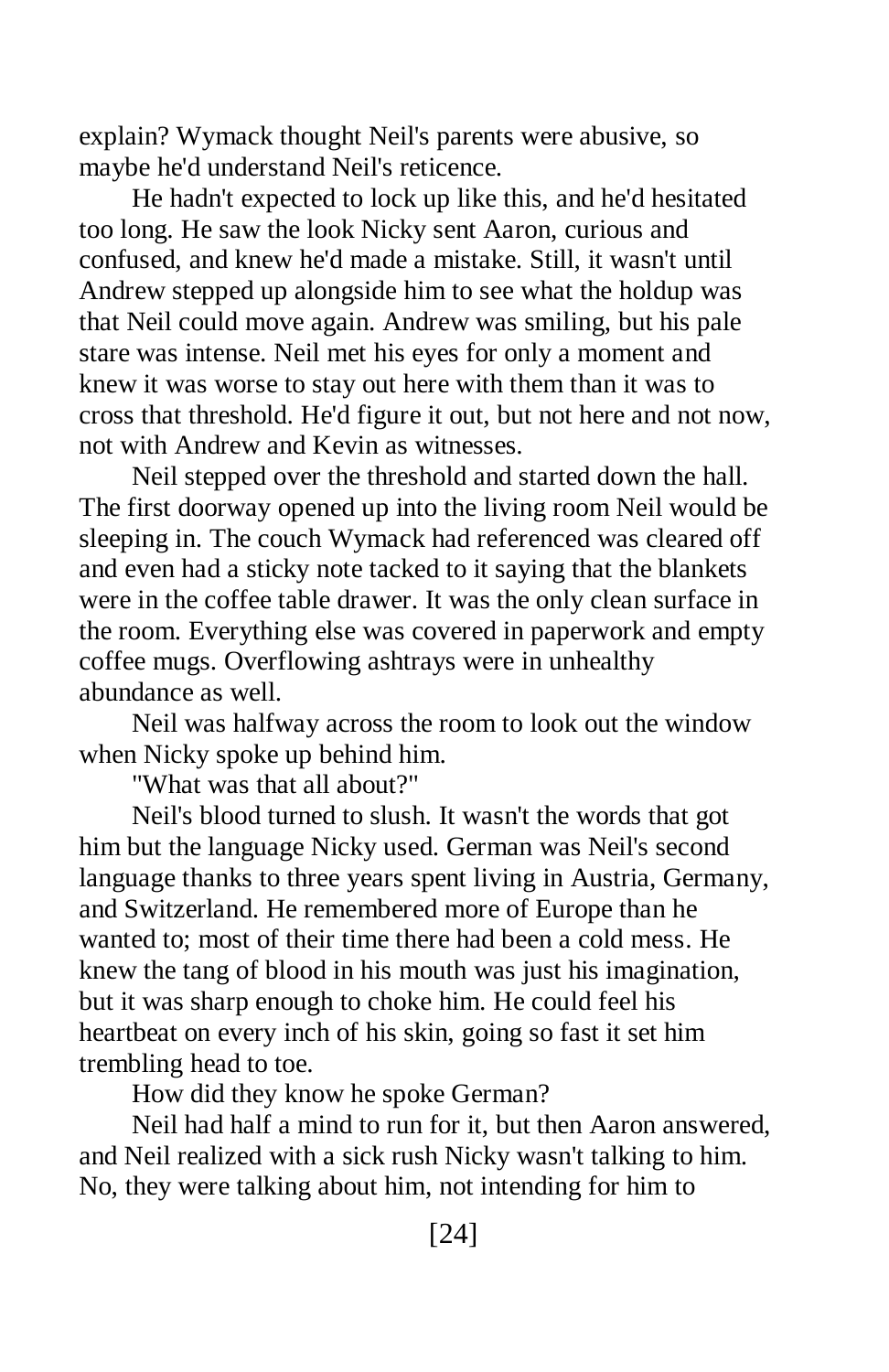understand. Neil forced himself to move, finishing his trip to the window. He pushed the curtains back and put his hands to the glass, needing something to steady him while his heart tried to ease back to a normal rhythm.

"Maybe he was savoring the moment," Aaron said.

"No," Nicky said. "That was pure fight or flight. What the hell did you say to him, Andrew?"

Neil looked back at them. Nicky wasn't looking at Andrew, maybe already knowing he wasn't going to get an answer, but was watching Neil across the room. When Neil turned, Nicky gave a bright smile and switched back to English. "How about a tour?"

Neil considered saying something, but he'd already given too much away. "Sure."

There wasn't much to look at. A bathroom and kitchen sat opposite each other, and the bedrooms were at the end of the hall. Wymack had converted the second bedroom into an office. The office made up for the bare living room walls: it was covered with newspaper articles, team photos, outdated calendars, and miscellaneous certificates. Two bookshelves lined the wall, one full of Exy books, the other a mishmash of everything from travel guides to classic literature. Wymack's desk was buried in paperwork, not an inch of wood visible, and Neil's file was on top. Holding down one corner was a hefty prescription bottle. Nicky scooped the bottle up with a triumphant sound and twisted the lid off.

"That's not yours," Neil said.

"Painkillers," Nicky said, ignoring that implicit accusation. "Coach shattered his hip a few years back, you know? That's how he met Abby. She was his therapist, and he got her the job here. Team's still split fifty-fifty on whether or not they're boning. Andrew refuses to vote, which means you're the tiebreaker. Let us know ASAP. I've got money riding on it."

He shook a couple pills into his hand, screwed the lid on, and put the bottle back. Neil looked to see what the others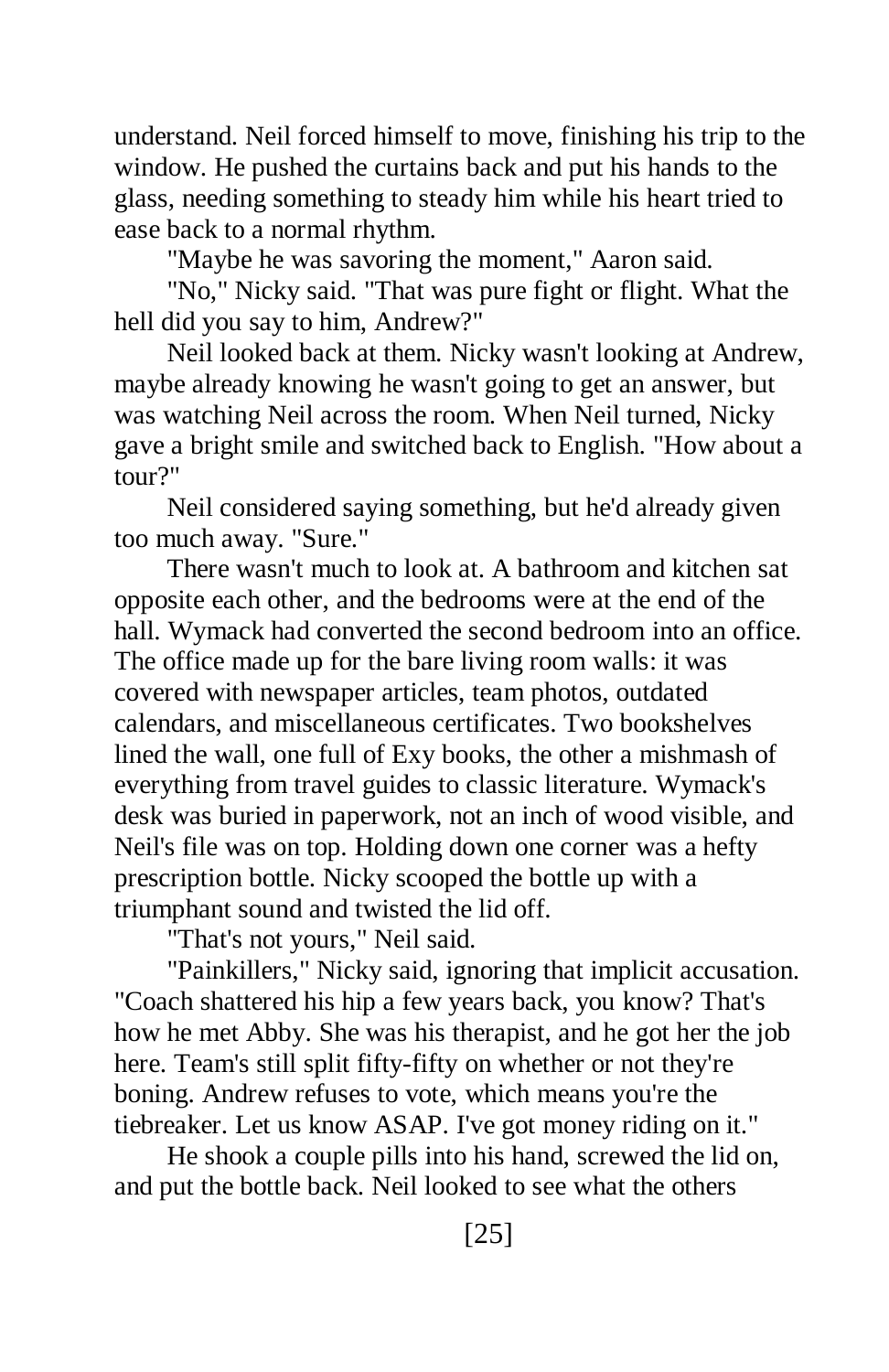thought of this, but Andrew and Kevin had vanished. Only Aaron remained, and he didn't look at all concerned.

"You'll meet Abby tonight at dinner," Nicky said, stuffing the pills into his pocket. "We've got a couple hours to kill before then, so maybe we can take you by the court and let you gawk at it. We've got the perfect number for scrimmages now. Kevin's probably pissing himself in excitement."

"I doubt that," Neil said, thinking of Kevin's dispassionate expression downstairs.

"Kevin doesn't do excited," Aaron agreed, "but since Exy is the only thing he cares about, no one wants you on our court more than he does."

Neil's answer got stuck somewhere in his throat as he processed that. It was the same thing Aaron said in the car, almost, except Aaron sounded apathetic now where he'd been scornful earlier. Between that sudden change in attitude, the disappearing pack of cigarettes, and the matching outfits, Neil was starting to second-guess what was going on here. These were just small things, but Neil had learned to survive on the fine details.

"Isn't it difficult playing with him?" he asked, changing what he'd been about to say. "I mean, with him being a champion."

"Technically we haven't played with him yet," Nicky said. "He just started getting into drills with us last month. If he's anything on the line like he is as an assistant coach, you are going to have the most awful year ever." Despite his ominous words, Nicky sounded amused. "But he's worth it."

"Worth the fights, too?" Neil asked. "Like that one two weeks ago that Aaron said got completely out of hand. How many people got injured in that, again?"

There was a slight pause as Aaron thought, and for a moment Neil decided he'd imagined things. Then Aaron answered, "Eleven."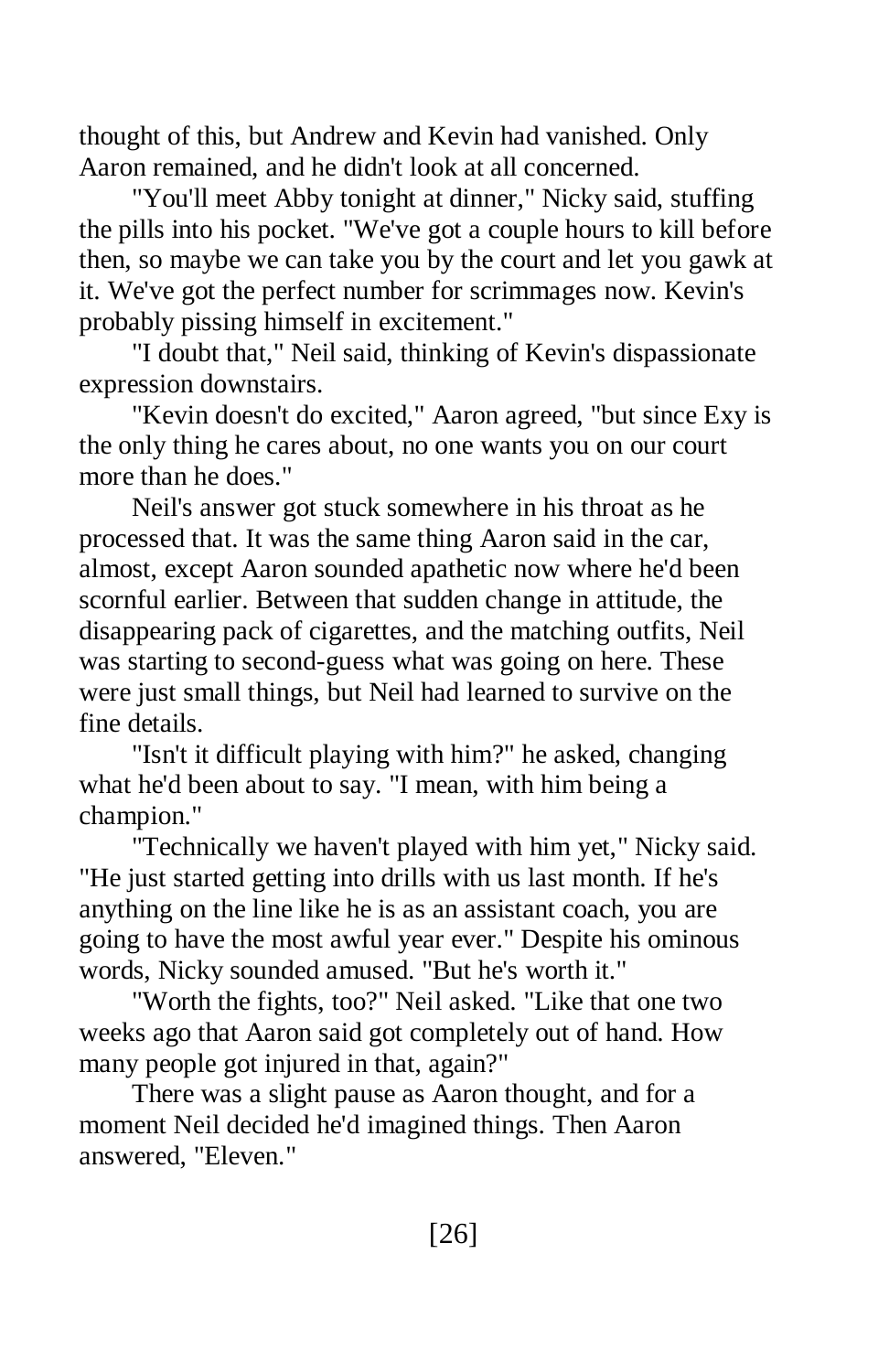It was the right answer; Neil had read about the brawl in an article. But he and Aaron hadn't had that conversation in the car and Aaron should have known that.

Too late, Neil remembered Nicky's exasperated accusation in the living room: "What the hell did you say to him, Andrew?" Neil had assumed Nicky was referring to their first meeting in Millport, but Nicky had been talking about the car ride from the airport. It wasn't Aaron who picked Neil up from the airport after all.

Neil was annoyed by the trick and relieved he'd seen through it, but caution overrode both. Andrew wasn't cheerful naturally; his mania was drug-induced and court regulated. Two years ago some men attacked Nicky outside of a nightclub. Andrew was within his rights to defend Nicky, but he'd almost killed the four of them. The courts thought his violence to be a gross overreaction and tried to charge him. His lawyers struck a deal instead: Andrew would spend some time in intensive therapy, attend weekly counseling, and take medication.

After three years of this they'd let him off his medication long enough to assess his progress. Sobriety at any point before that was a violation of his parole. If the team nurse, Andrew's current psychiatrist, or the court psychiatrist who managed Andrew's parole suspected Andrew wasn't following the rules, they could request a urinalysis. If Andrew failed he'd be charged.

Andrew only had to hold out through spring, but apparently he couldn't wait that long. Neil couldn't believe Andrew would even risk sobriety when the consequences were so steep. He wondered if his arrival had to do with it, if Andrew wanted to meet his newest teammate without a hazy mind, or if Andrew just hated spending his summer break drugged to the gills.

As if on cue, Andrew appeared in the doorway with a bottle of whiskey in one hand and Kevin at his back. "Success."

"Ready, Neil?" Nicky asked. "We should probably beat it before Coach shows up."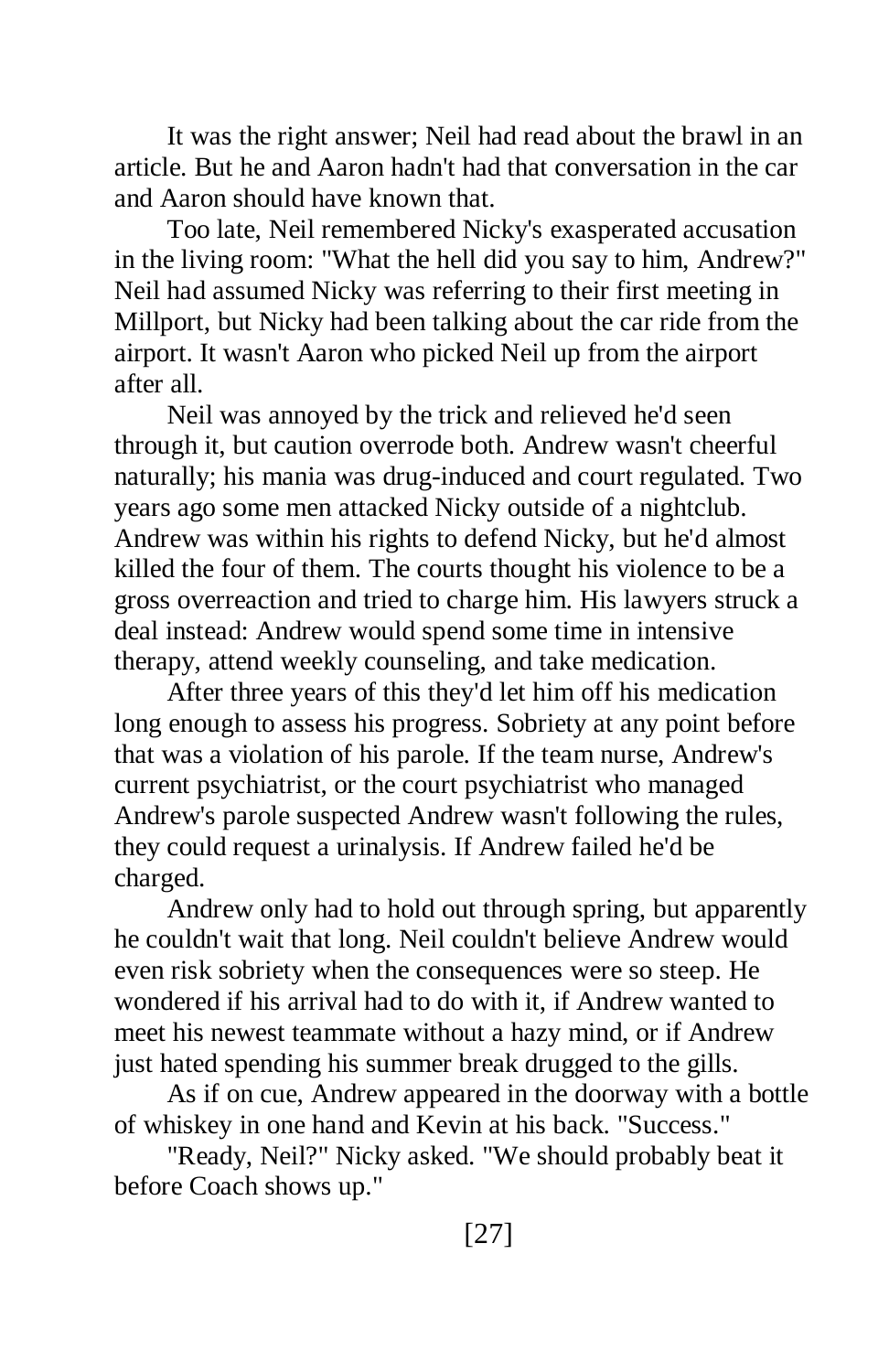"Why?" Neil pointed at the liquor. "Is this a robbery in progress?"

"Maybe it is. Will you tell Coach on us?" Andrew asked, sounding entertained by the notion. "So much for being a team player. I guess you really are a Fox."

"No," Neil said, "but I would ask him why you're not medicated."

There was a heartbeat of startled silence. The only one who didn't react was Andrew; even Kevin looked surprised.

Nicky was the first to find his tongue, but he reverted to German to ask Aaron, "Am I crazy? Did I just see that happen?"

"Don't look at me," Aaron said.

"I'd prefer an answer in English," Neil said.

Andrew put a thumb to the corner of his mouth and dragged it along his lips to erase his smile. "That sounds like an accusation, but I didn't lie to you."

"Omission is the easiest way to lie," Neil said. "You could have corrected me."

"Could have, didn't," Andrew said. "Figure it out for yourself."

"I did," Neil said. He tapped two fingers to his temple, copying Andrew's mocking salute from their first meeting. "Better luck next time."

"Oh," Andrew said. "Oh, you might actually turn out to be interesting. For a little while, at least. I don't think the amusement will last. It never does."

"Don't mess with me."

"Or what?"

There was a rattle as someone tested the knob on the front door. Andrew's smile was back in a heartbeat, bright and vacant. He turned to Kevin, and Kevin moved at the same time. The whiskey vanished somewhere between them in a practiced move.

"Hi Coach," Andrew called over his shoulder.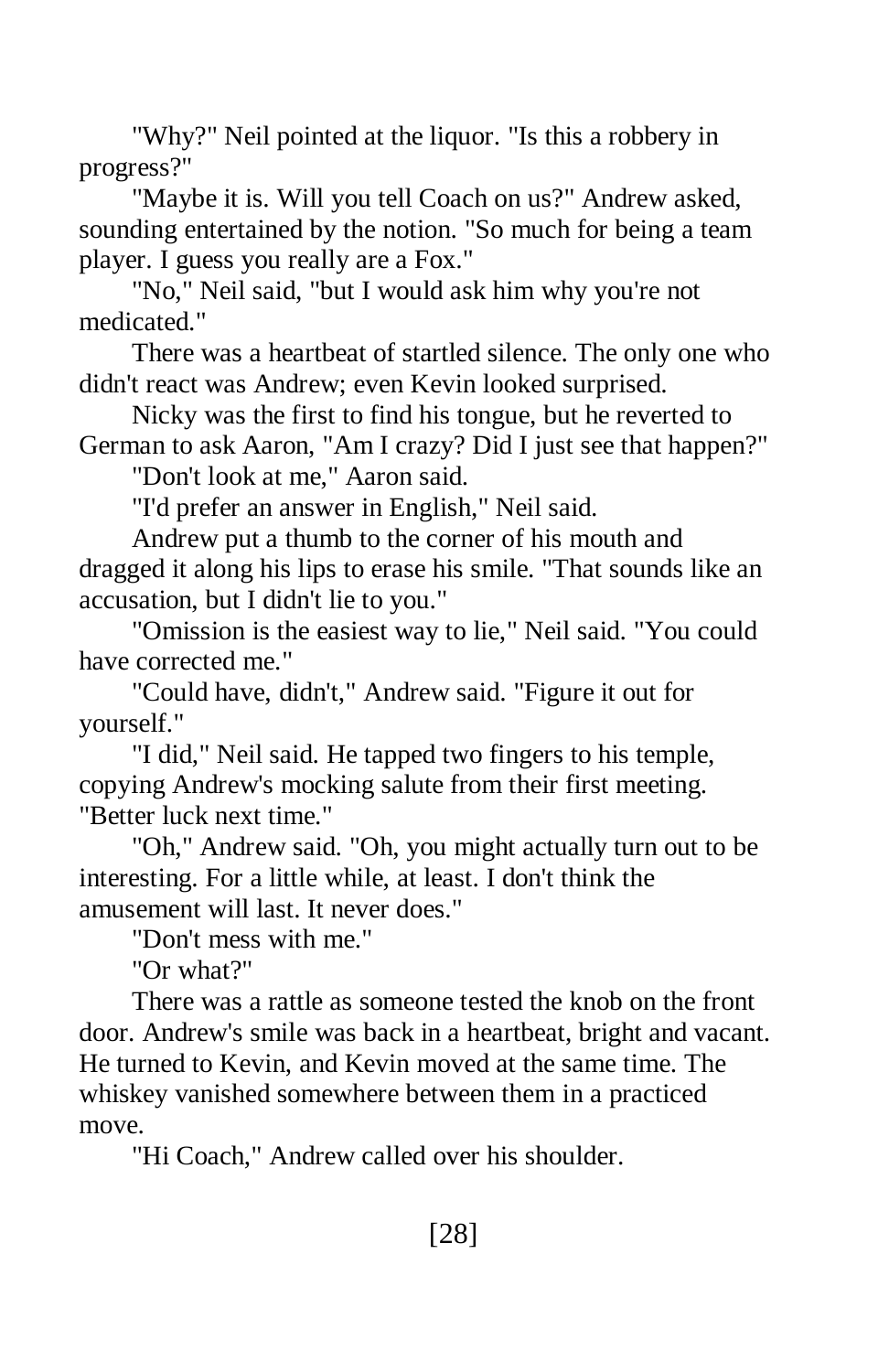"Do you have any idea how much I hate coming home and finding you in my apartment?" Wymack demanded from out of sight.

Andrew held up his empty hands in an innocent gesture no one believed and stepped into the hallway. Aaron and Kevin went after him, presumably with the alcohol tucked between their bodies, and left Nicky and Neil in the office.

"I didn't break anything this time," Andrew said.

"I'll believe that after I've checked everything I own." The door slammed down the hall, and it wasn't long before Coach stepped into his office doorway. Clad in jean shorts and a faded tee, Wymack looked more like a garage band rocker than a university coach. Neil guessed he didn't have to look presentable on his home turf, but it was still disorienting.

Wymack gave Neil a once-over and nodded. "I see you made it all right. I was pretty sure Nicky's driving was going to get you killed."

Neil felt Nicky watching him and said, "I've survived worse."

"There is no surviving worse driving than that idiot's," Wymack said. "There's just open casket or closed."

"Hey, hey," Nicky said. "That's not fair."

"Life isn't fair, tweedle-dumb. Get over it. What are you still doing here?"

"Leaving," Andrew said. "Goodbye. Is Neil coming too?"

"Going where?" Wymack asked, looking suspicious.

"Jeez, Coach, what kind of people do you think we are?" Nicky asked.

"Do you really want me to answer that?"

"We're taking him to the court," Aaron said. "We can give him a lift to Abby's after. You didn't need him, did you?"

"Just to give him this," Wymack said, and Neil snagged the keys tossed his way. There were two rings looped together, two keys on one and three on the other. Neil eyed them as Wymack ticked them off on his fingers. "Long key is for when the front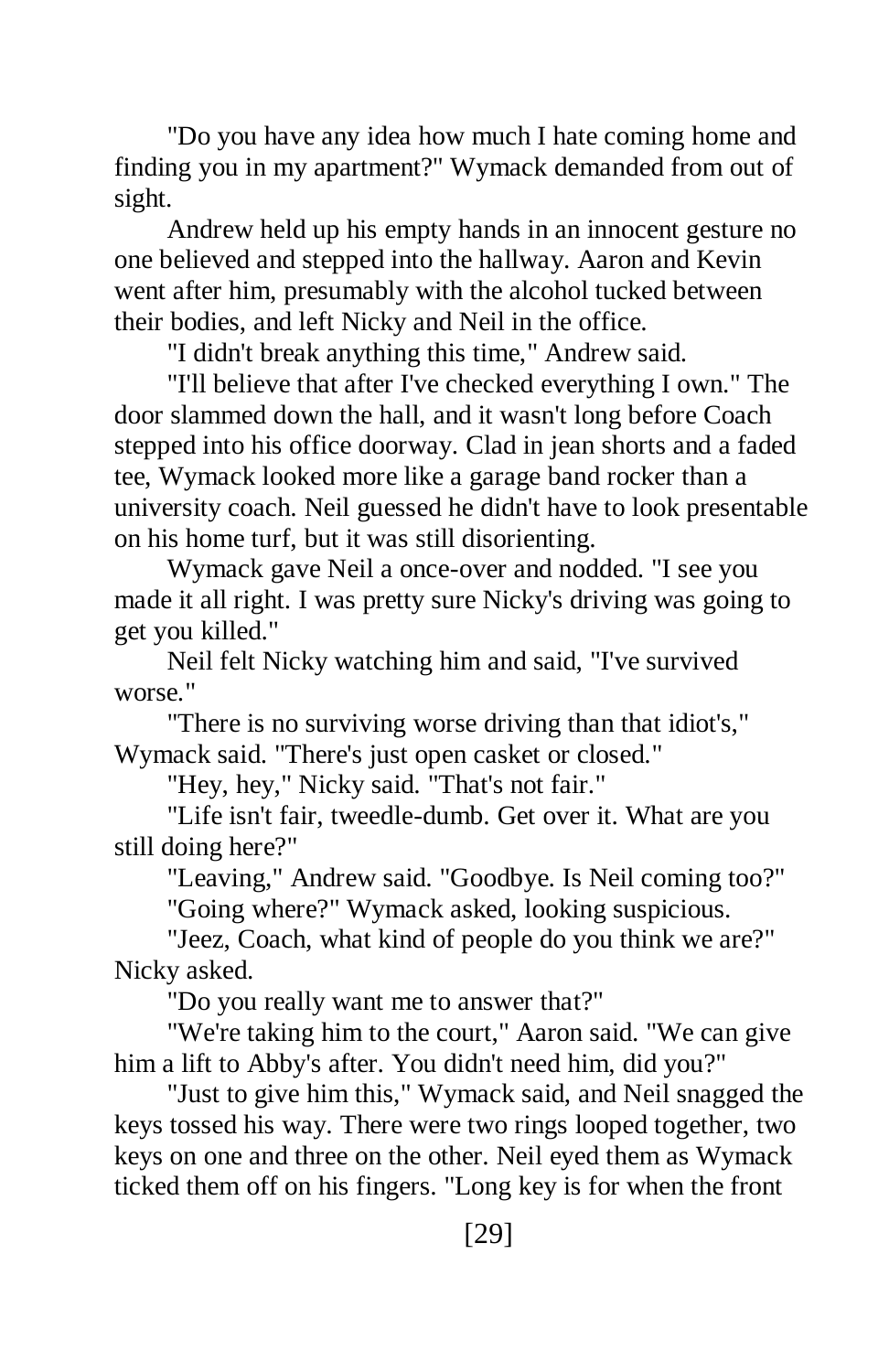gate closes at night. Small one gets you into the apartment. The others are for the stadium: outer door, gear room, and court doors. Kevin has a matching set, so make him show you which is which. I expect you to make as much use of them as he does."

"Thank you," Neil said, clenching his fingers tight enough around them he could feel the teeth digging into his palm. He felt steadier with them in his hand. It didn't matter where he was sleeping or what tricks Andrew was up to. There was a court here and he had permission to play on it. "I will."

"Blatant favoritism, Coach," Andrew said.

"If you ever went to the court of your own volition, maybe I'd give you a set too," Wymack said. "Since I don't see that happening anytime this lifetime or next, you can shut up and share with Kevin."

"Oh, joy, joy," Andrew said. "My excited face begins now. Can we go?"

"Get out," Wymack said, and Andrew vanished. Kevin and Aaron followed. When Nicky reached the office doorway, Wymack put a hand in his path to stop him. "Don't you dare traumatize him his first day here."

Nicky looked from Wymack to Neil. "Neil's not traumatized, right?"

"Not yet," Neil said.

After a moment's debate, he shrugged his bag off his shoulder. The thought of leaving it behind made his skin crawl, considering what was hidden inside it, but he didn't trust Andrew's intentions. Neil didn't know why Andrew was sober or why he'd picked Neil up from the airport when it now seemed Wymack had tasked Nicky with that responsibility, but he didn't think Andrew was done playing yet. Neil trusted Wymack more than he did Andrew right now and hoped he wasn't making a mistake.

"Do you have someplace safe I can hide this?" he asked.

"There's space in the living room," Wymack said.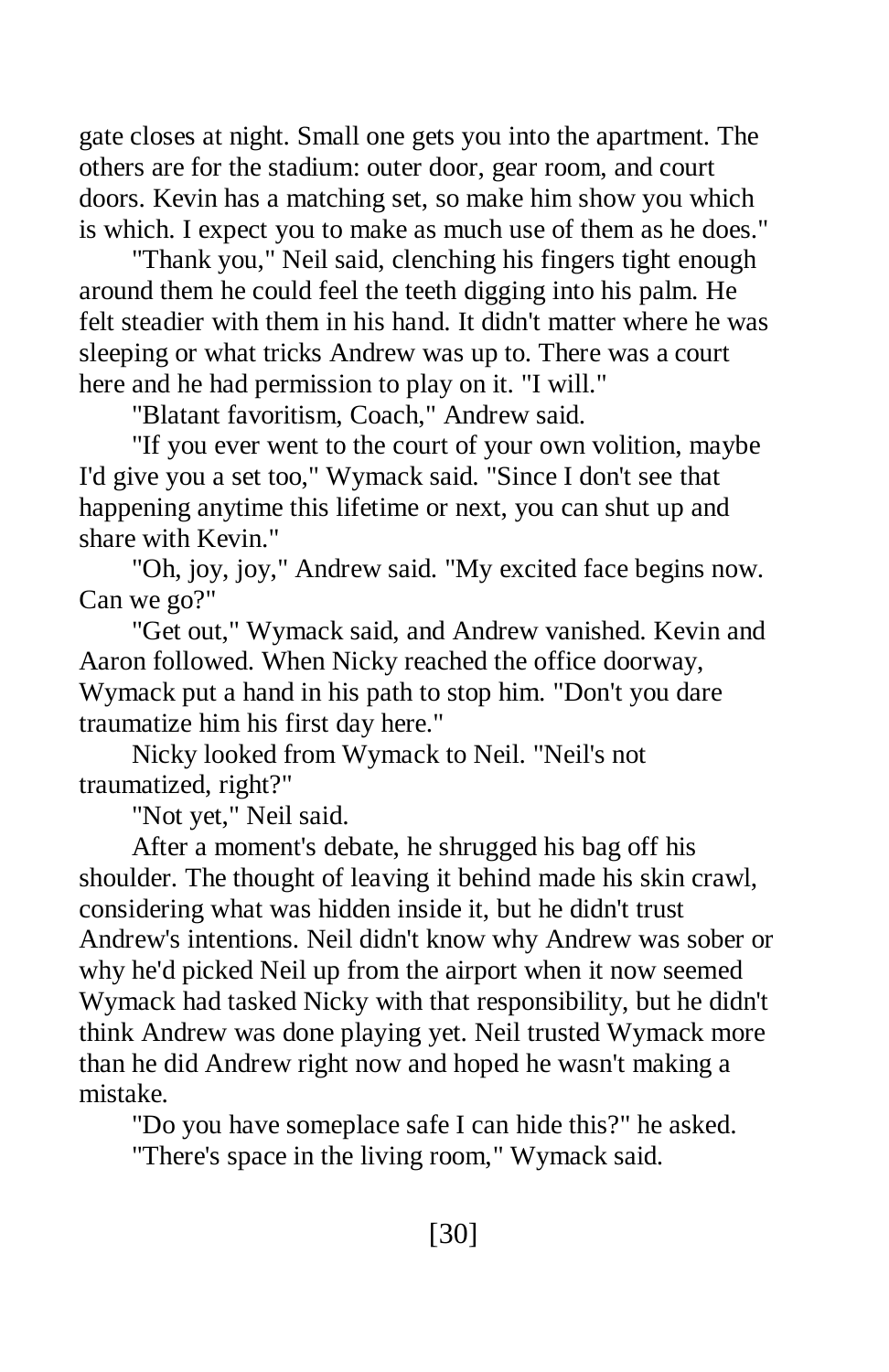Neil glanced at Nicky, wondering how he could elaborate without making them curious enough to pry. He never walked away from his bag unless it was locked up somewhere, usually in his locker at Millport's stadium.

Before he could say anything, Wymack gave Nicky an impatient look. "Why are you still here? Get out."

"Rude," Nicky said, but he slipped past Wymack and disappeared down the hall.

Wymack looked at Neil again. "How safe is safe?"

Neil had never been an easy read before, but then, he'd never let the situation get so completely out of hand, either. On the run his mother had always stayed in control, weaving the perfect stories and choosing ideal marks to help them. Neil had fumbled his way through his transition to Millport, but he could have cut and run at any time if he didn't like the way things were going. This, he desperately wanted to make work, for however long he could hold onto it.

"It's all I have," Neil said at length.

Wymack motioned for Neil to get out of his way. Neil watched as he unlocked the bottom drawer on his desk. It was full of hanging files, but Wymack pulled them all out and stacked them on the floor nearby. The pile tilted over as soon as he let go, papers and folders sliding every which way. Wymack didn't even seem to notice, too busy digging a tiny key off his key ring.

"This is only a temporary fix," Wymack said. "When you move into the dorms, you're going to have to figure something else out."

He held the key out to Neil. Neil looked from him to the desk to the pile of papers and back again. He opened his mouth, closed it, and tried again. He'd only managed "Why" before Wymack got tired of waiting on him and pushed the key into his palm.

"Better hurry before Andrew sends someone looking for you," Wymack said.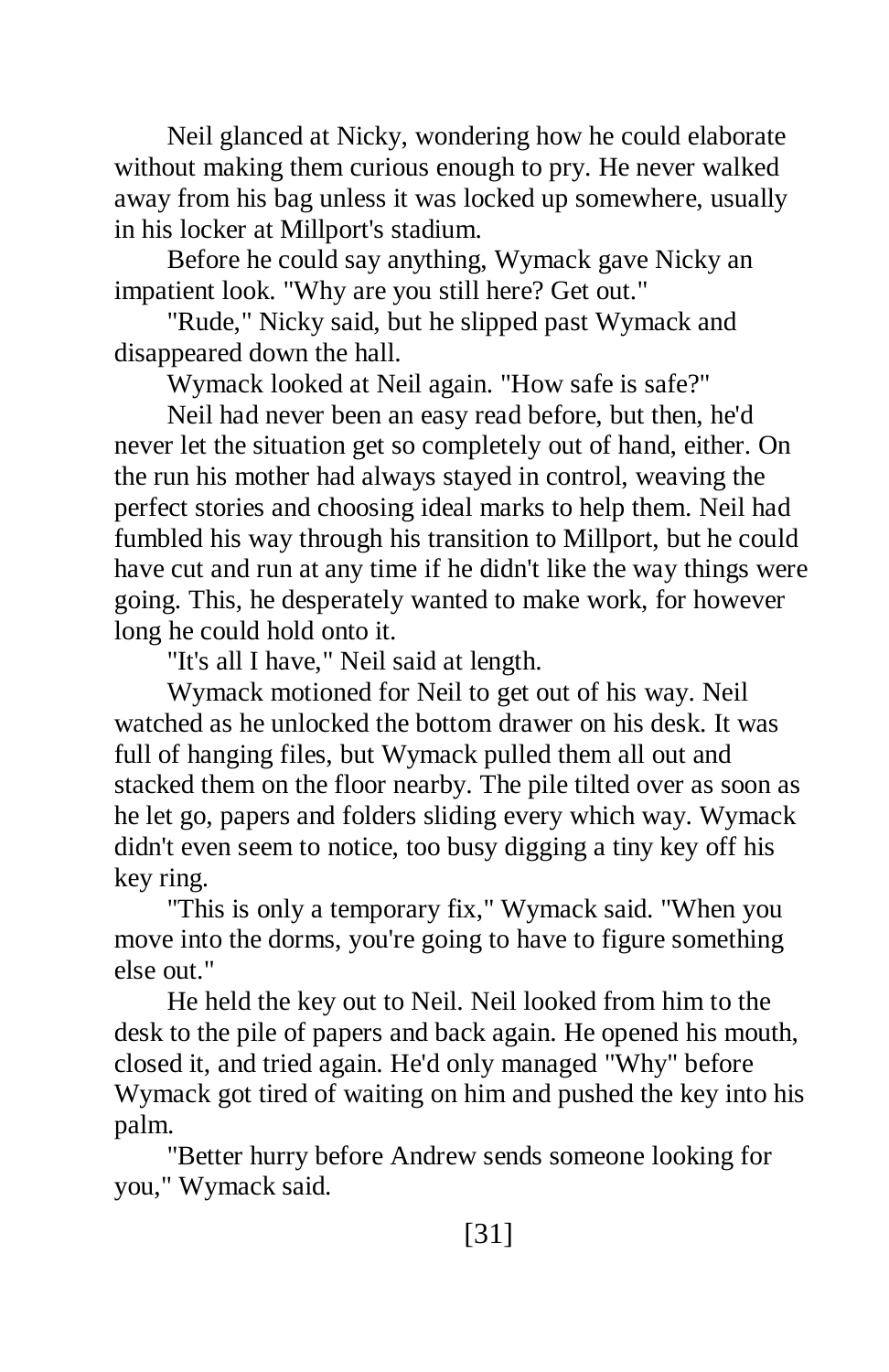Neil swallowed the rest of his question in favor of stuffing his duffel into the drawer. Luckily most of what was in the bag was clothes, so it fit into the cramped space with a couple shoves. Neil pushed the drawer shut and locked it. He tried to give the key back, but Wymack gave him a pitying look.

"The hell would I want that?" Wymack said. "Give it back when you move out."

Neil looked down at the key in his palm, at the security Wymack so easily and unquestioningly gave him. Maybe Neil wouldn't get any sleep tonight, and maybe he'd spend the next couple weeks waking up every time Wymack snored a little too loud, but maybe Neil really was okay here for now.

"Thank you," he said.

"Move along," Wymack said.

Neil left the office. The others had left the front door open and were waiting for him in the hallway. Neil slipped the key onto his key ring as he walked to meet them. Andrew led his cousins and Kevin to the elevator while Neil closed the door and locked it behind him. The elevator car arrived only seconds after Neil rejoined them, and they filed inside.

Neil's fleeting sense of safety vanished the second the doors closed behind him, because the others had arranged themselves in a ring around the walls of the elevator: Nicky and Aaron to his sides and Andrew and Kevin opposite him. All eyes were on Neil.

Andrew's smile vanished when the elevator started its slow crawl down. Neil returned his stare, every muscle tensed for a fight. At the fifth floor, Andrew pushed away from the back railing and started for Neil. He reached for Neil's keys, but Neil moved the ring out of reach. Andrew tried again, and Neil had to step back to dodge his grab. He backed right into the metal doors and realized a moment too late Andrew didn't care about his keys at all. He buried the ring in his pocket, feeling pinned in. How stupid, that someone so short could have such presence.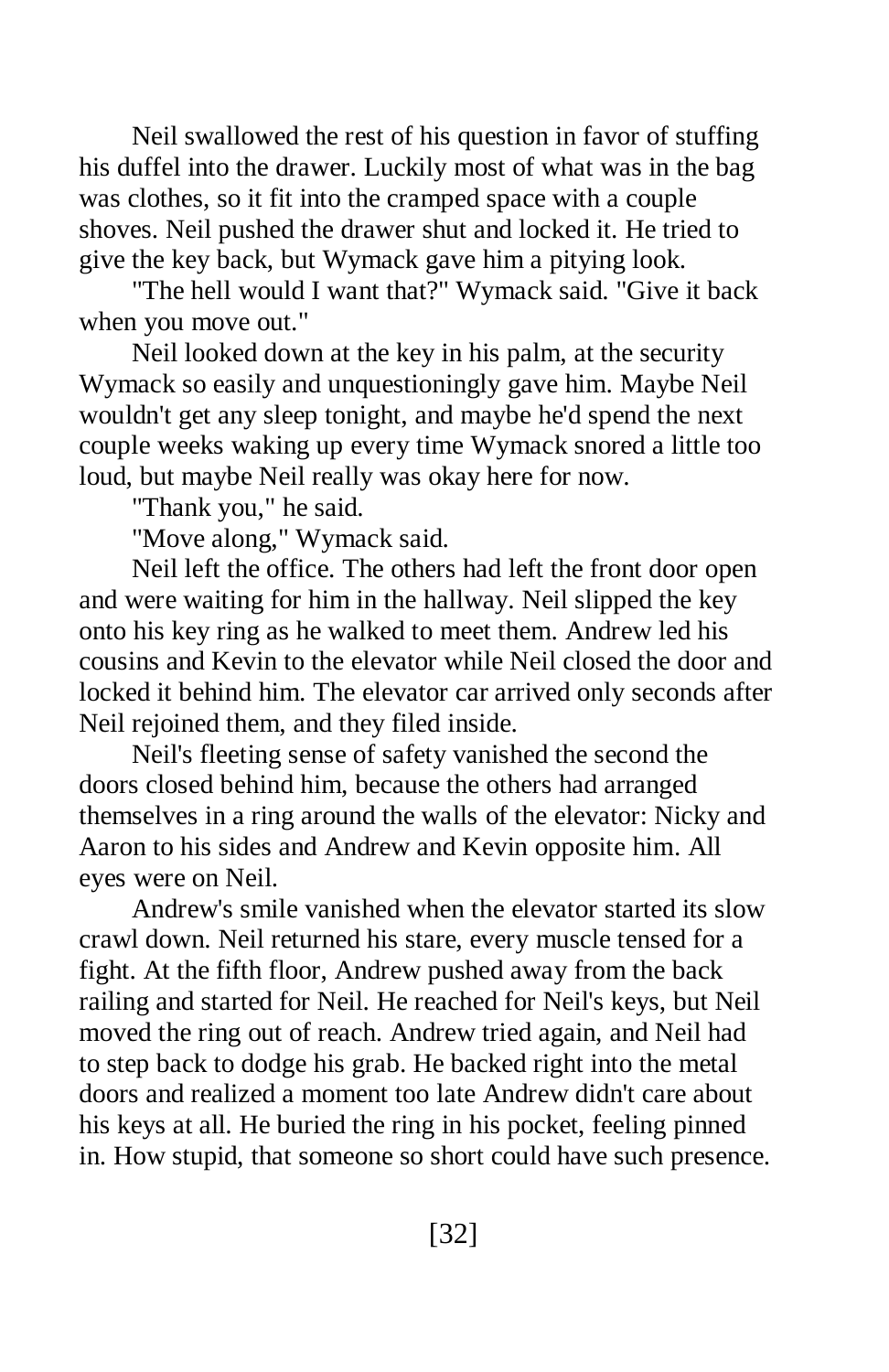"How nice to meet you, Neil," Andrew drawled. "It will be a while before we see each other again."

"Somehow I don't think I'm that lucky."

"Like this," Andrew clarified, gesturing between their faces. "It will have to wait until June. Abby threatened to revoke our stadium rights for the summer if we break you sooner than that. Can't have that, can we? Kevin would cry. No worries. We'll wait until everyone's here and Abby has too many other Foxes to worry about. Then we'll throw you a welcome party you won't forget."

"You need to rethink your persuasion techniques. They suck."

"I don't need to be persuasive," Andrew said, putting a hand to Neil's chest as the elevator slowed to a stop. "You'll just learn to do what I say."

The doors slid open behind Neil. As soon as they'd parted enough Andrew gave Neil a small push. Neil tripped backward into the lobby. Andrew shoved past him, bumping him from shoulder to hip, and headed for the door. Kevin was a half-step behind him, and Aaron didn't even look at Neil on his way by. Only Nicky stayed behind long enough to smile at Neil.

"Ready for this?" he asked, and he went on ahead.

Neil remained behind for a few seconds longer to stare at their backs. He was starting to think Kevin wasn't his only problem at Palmetto State. It was almost a relief. Neil couldn't anticipate Kevin; he couldn't ask how much Kevin remembered about his past and he wouldn't know until too late what finally triggered Kevin into remembering him. But Andrew was just a psychotic midget, and Neil had grown up around violence. Handling him would be easy. Neil would just have to be careful.

"Ready," Neil said, and started after his teammates.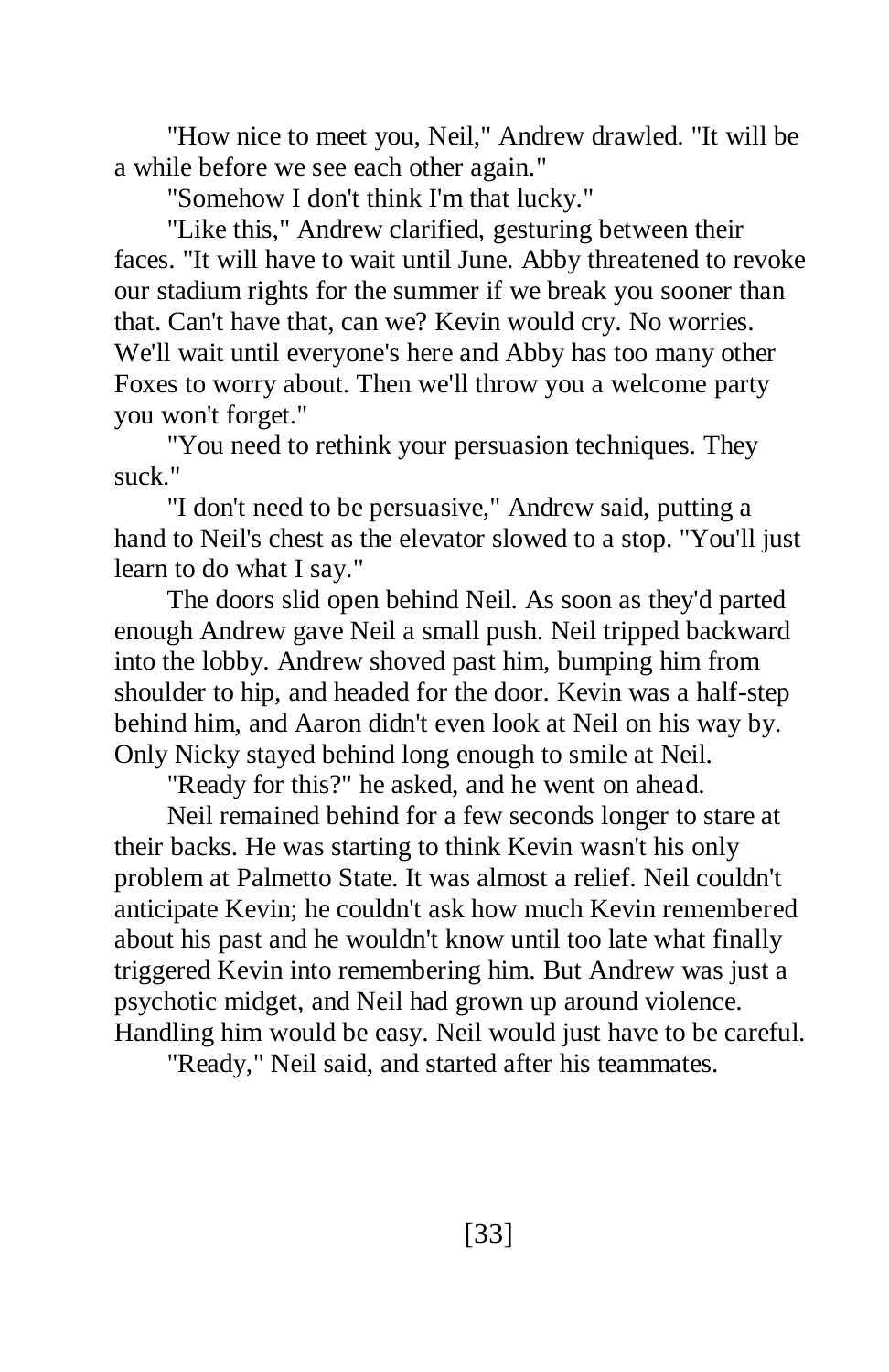## CHAPTER THREE

Neil spotted the Foxhole Court long before they made it to the stadium parking lot. Built to seat sixty-five thousand fans, it'd been placed on the outskirts of campus where it could tower over the shorter utilities buildings nearby. The paint job only made it stand out more: the walls were a blinding white with obnoxiously bright orange trim. A gigantic fox paw was painted on each of the four outer walls. Neil wondered how much it cost the university to build and how desperately they regretted the investment, considering the Foxes' miserable return.

They passed four parking lots before turning into a fifth. There were a couple cars already there, probably for maintenance staff or summer school students, but none were parked at the curb closest to the stadium. The stadium itself was surrounded by a barbed wire fence. Gates were placed equidistant down the length of the fence for handling a game night crowd, and all of them were chained shut.

Neil went up to the fence and stared through it at the outer grounds. It was deserted now, the souvenir stands and food stalls boarded up until the season started again, but he could imagine what it'd look like in a couple months. It made every hair on his body stand on end, and his heartbeat echoing in his ears sounded like an Exy ball rebounding off a court wall.

Nicky clapped a hand to Neil's shoulder. "All the orange grows on you," he promised.

Neil twisted his fingers through the metal links and wished he could break the fence down. "Let me in."

"Come on," Nicky said, and led him down the fence.

They'd reached the end of the gates—they'd parked by 24, and the next was 1. Between the two gates was a narrow door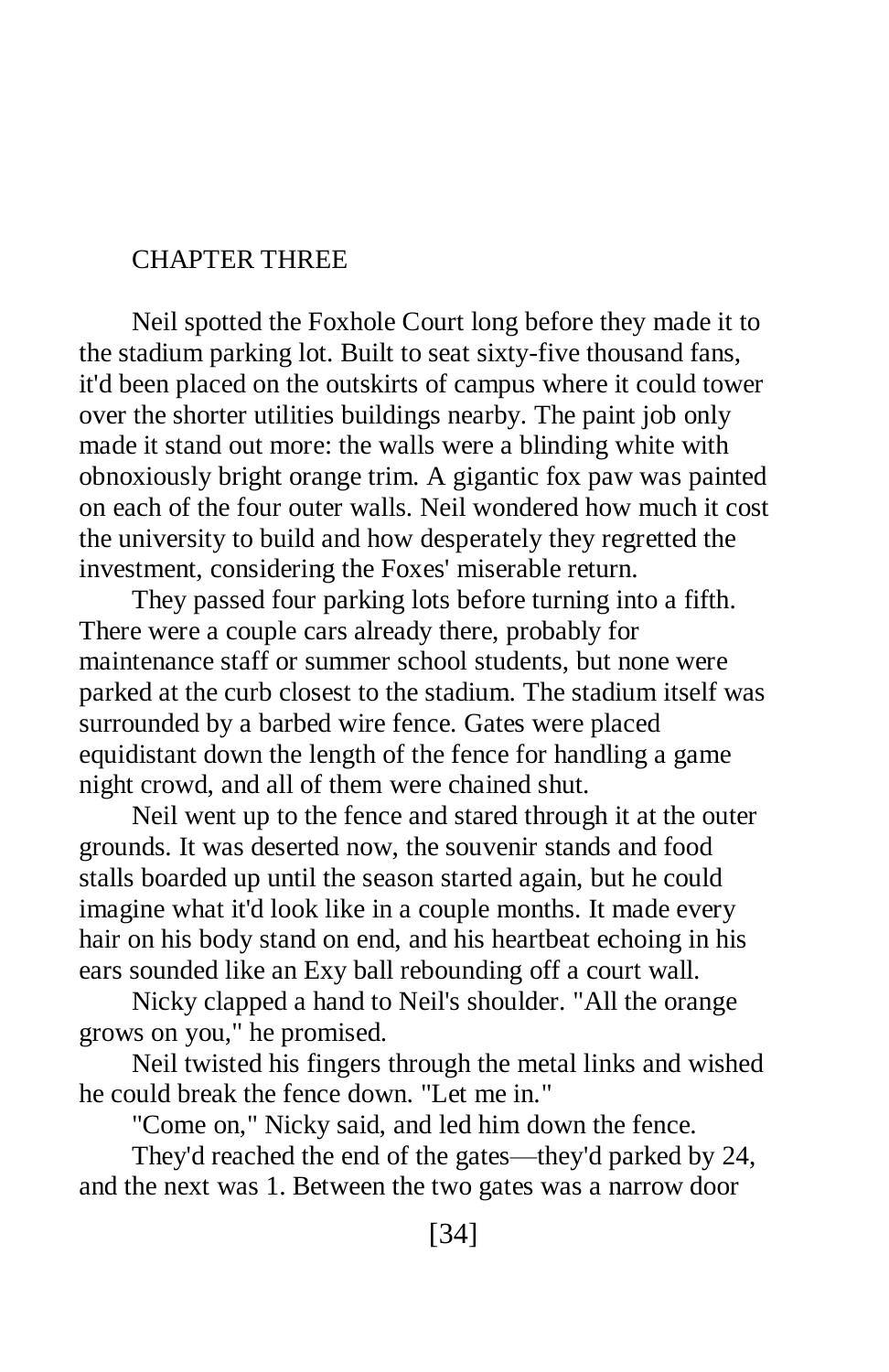sealed with an electronic keypad. The door led to a hallway that cut the outer grounds in two; whoever made it as far as gate 24 would have to go into the stadium and through the stands to reach gate 1. The others were waiting for Nicky and Neil outside that door. Aaron had brought the whiskey with him.

"This is our entrance," Nicky said. "Code changes every couple months, but Coach always lets us know when it does. Right now it's 0508. May and August, get it? Coach and Abby's birth months. Told you they were boning. When's your birthday?"

"It was in March," Neil lied.

"Oh, we missed it. But we recruited you in April, so that should count as the world's greatest present. What'd your girlfriend get you?"

Neil looked at him. "What?"

"Come on, cute face like yours has to have a girlfriend. Unless you swing my way, of course, in which case please tell me now and save me the trouble of having to figure it out."

Neil stared at him, wondering how Nicky could care about such things when the stadium was right there. They knew the code to get inside, but they were standing around like his answer was the secret password. Neil looked from Nicky to the keypad and back again.

"What's it matter?" he asked.

"I'm curious," Nicky said.

"He means nosey," Aaron said.

"I don't swing either way," Neil said. "Let's go in."

"Bullshit," Nicky said.

"I don't," Neil said, and impatience put an edge in his voice. It wasn't quite the truth, but it was close enough. "Are we going in or not?"

In response, Kevin tapped in the code and pulled the door open. "Go," he said.

Neil didn't have to be told twice. He went down the hall, already turning his key ring over in his hands. The hall ended at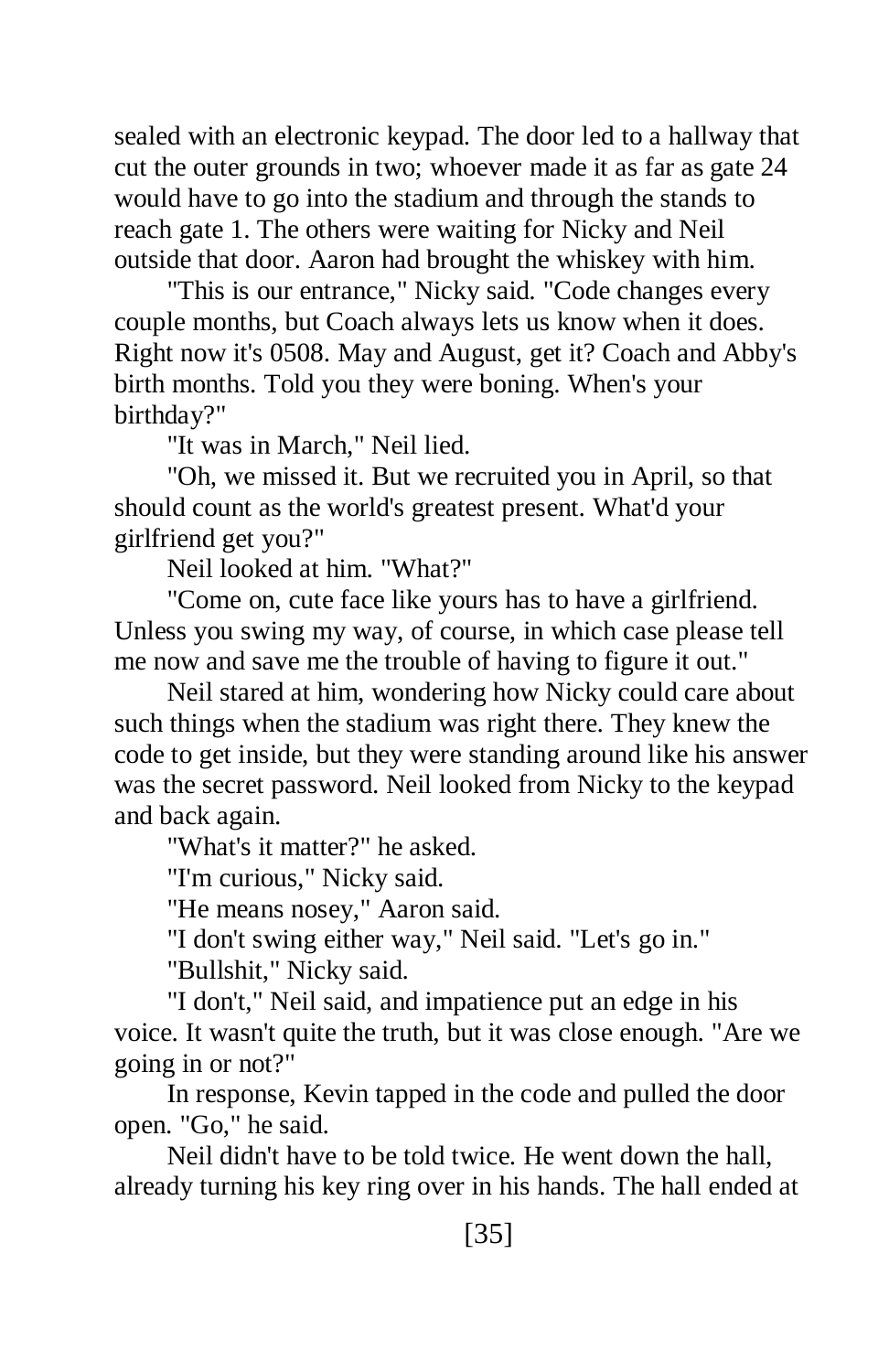another door marked FOXES. He showed the key ring to Kevin in silent question. Kevin fingered the appropriate key.

It was strange sliding it into the knob and listening to the lock clack undone. Coach Hernandez occasionally let Neil sleep in the Millport High locker room, but it never occurred to him to give Neil a key. Instead he looked the other way whenever Neil broke in. Keys meant Neil had explicit permission to be here and do what he liked. They meant he belonged.

The first room was a lounge. Three chairs and two couches took up most of the space, forming a semicircle around an entertainment center. The TV was obscenely large, and Neil couldn't wait to watch a game on it. Posted above the TV on the wall was a list of sports and news channels.

The rest of the walls were covered in photographs. Some of them were official: team photos, snapshots of the Foxes' goals, and pictures obviously clipped from newspapers. The majority of the pictures looked like they'd been taken by one of the Foxes themselves. These were scattered anywhere they could fit and held up by tape. Taking up one entire corner was a clump of photos featuring the Foxes' three ladies.

Exy was a co-ed sport, but few colleges wanted women on their lines. According to Fox lore, Palmetto State refused to approve any of the women Wymack asked for his first year. After the Foxes' trainwreck first season, they were a little more willing to listen, and Wymack signed three women. On top of that, he made Danielle Wilds the first female captain in NCAA Class I Exy.

If Exy fans weren't kind to the Foxes, they were downright cruel to Danielle. Even her teammates were willing to shred her in public during her first year. The more outspoken misogynists blamed her for the Foxes' failings. Despite the controversy and with only Wymack at her back, Danielle held onto her position. Three years later, it was obvious Wymack made the right choice. The Foxes were still a mess but they fell in behind Danielle and slowly started racking up wins.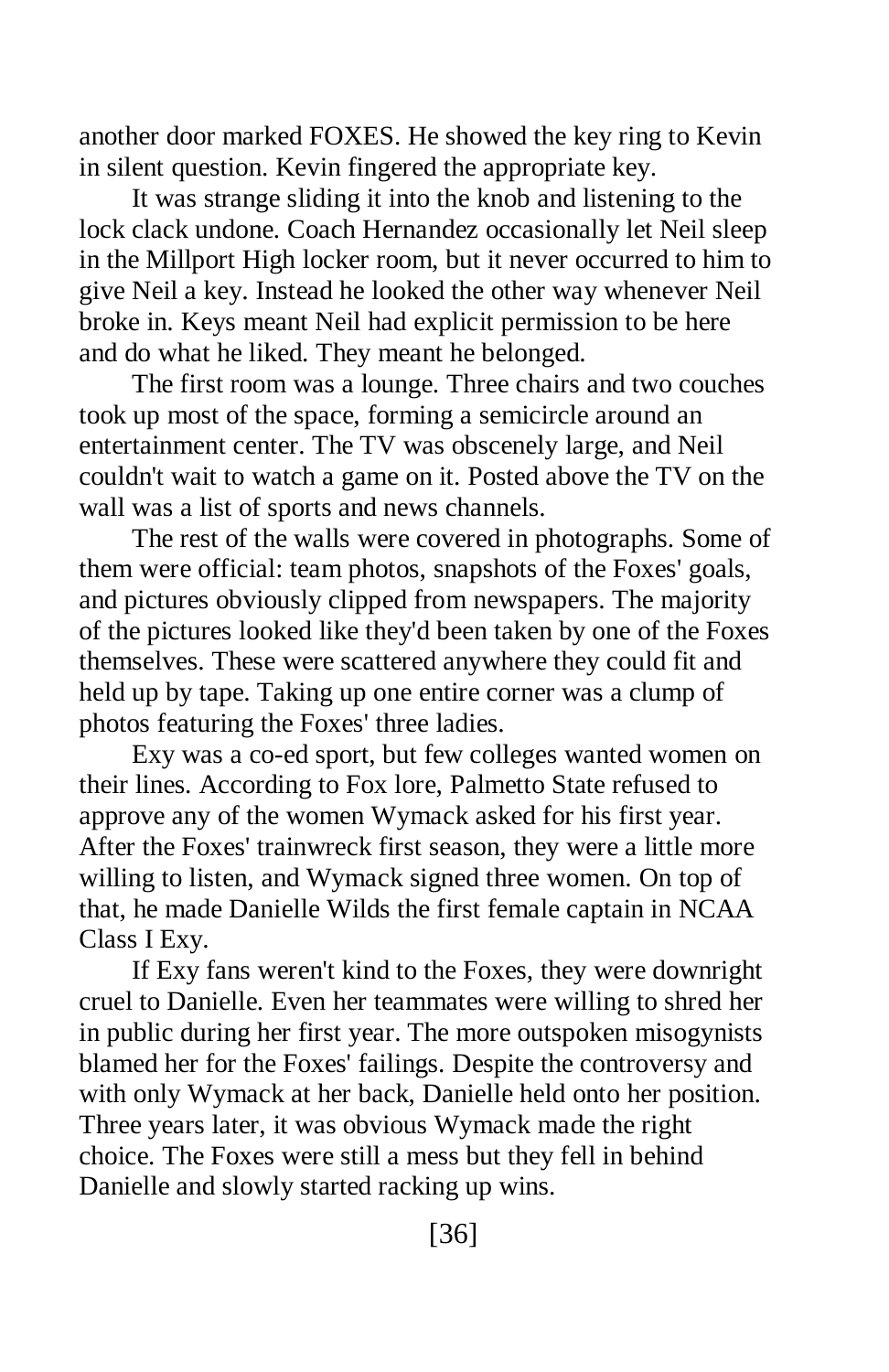Neil's mental picture of Danielle was that of an aggressive and unrelenting woman, but the pictures he was looking at undermined that impression. Danielle was smiling in every photo, a toothy grin that was equal parts menace and mirth.

Nicky noticed his distraction and tapped the faces in the closest photograph. "Dan, Renee, and Allison. Dan's good people, but she'll work you to the bone. Allison's a catty bitch you should avoid at all costs. Renee's a sweetheart. Be nice to her."

"Or else?" Neil asked, because he could hear it in Nicky's tone.

Nicky only smiled and shrugged.

"Let's go," Kevin said.

Neil followed him out of the lounge. A hallway led from the lounge past two office doors labeled DAVID WYMACK and ABIGAIL WINFIELD. A door with a simple red cross on it was next. Further down two doors opposite each other were marked LADIES and GENTLEMEN. Kevin pushed open the GENTLEMEN door a bit, showing Neil a quick glimpse of bright orange lockers, benches, and tiled floor. Neil wanted to explore, but Kevin wasn't slowing on his way down the hall.

The hall dead-ended at a large room Neil dimly remembered from news clips. It was the room that opened into the stadium and the only place where the press could meet Foxes after games for interviews and photographs. Orange benches were set here and there, and the floor was white tile with orange paw prints. Orange cones were stacked in a corner, three deep and six high. A white door was on the wall to Neil's right, and an orange door was opposite him.

"Welcome to the foyer," Nicky said. "That's what we call it, anyway. By 'we' I mean whatever clever smartass preceded us."

Andrew straddled one of the benches and dug a bottle of pills out of his pocket. Aaron handed Kevin the whiskey they'd snitched. Kevin brought it to Andrew, waited while Andrew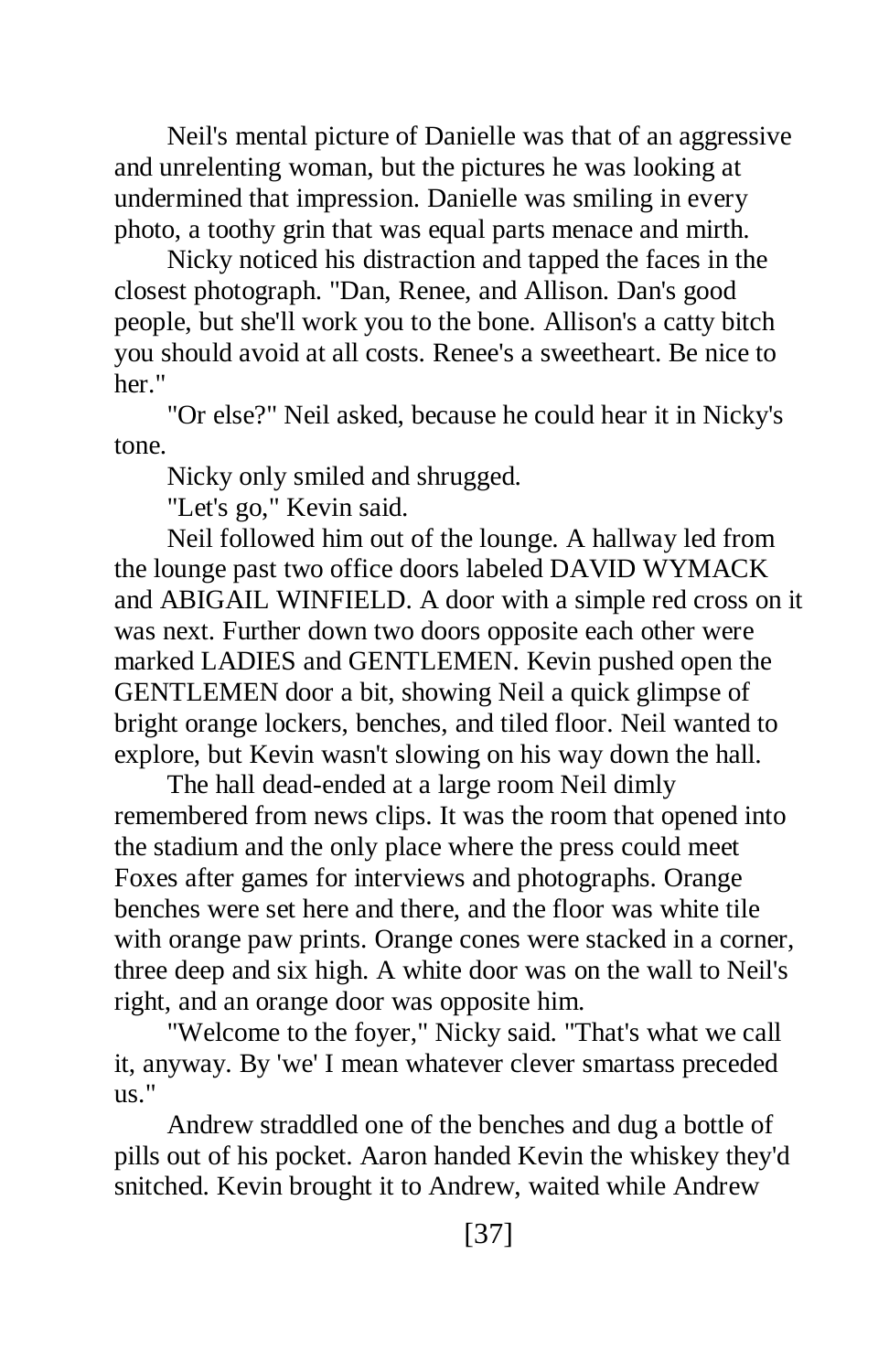shook a pill onto the bench in front of him, and traded him the whiskey for the pill bottle. The medicine disappeared into one of Kevin's pockets, and Andrew swallowed the pill with an impressive swig of whiskey.

Kevin looked at Neil and gestured to the plain door across the room. "Gear closet."

"Can we—?" Neil started.

Kevin didn't let him finish. "Bring your keys."

Neil met him at the orange door and let Kevin pick out the right key. The other side of the doorway was darkness. There wasn't a ceiling, but Neil could see the walls rising up on either side. Neil followed Kevin into the shadows. Ten steps later he realized they must be in the stadium itself.

"You get to see the Foxhole Court looking its best," Nicky said behind him. "We made enough money off Kevin's presence we could get the floors refurbished and walls done. Cleanest this place has been since year one."

Light from the locker room bled into the stadium, the path to the inner court was too long for it to be much help. Inner court was mostly inky shadows with vague outlines. Neil closed his eyes and tried to imagine it. This space was reserved for the referees, cheerleaders, and teams. Somewhere around here were the Foxes' home benches. The plexiglass walls surrounding the court were invisible in the dark, as was the court itself, but knowing the court was there set Neil's heart racing.

"Lights," Aaron called from somewhere behind them.

Neil heard the hum of electricity before the lights came on, starting with emergency lights at his feet and cascading upwards. The stadium came to life before his eyes, row after row of alternating orange and white seats disappearing into skyhigh rafters and the court lighting up in front of him. Neil was moving before the ceiling lights turned on, crossing the inner court to the court walls. He pressed his hands to the thick, cold plastic and looked up, where the scoreboards and replay TVs hung over the court's ceiling, then down to the glossy wood.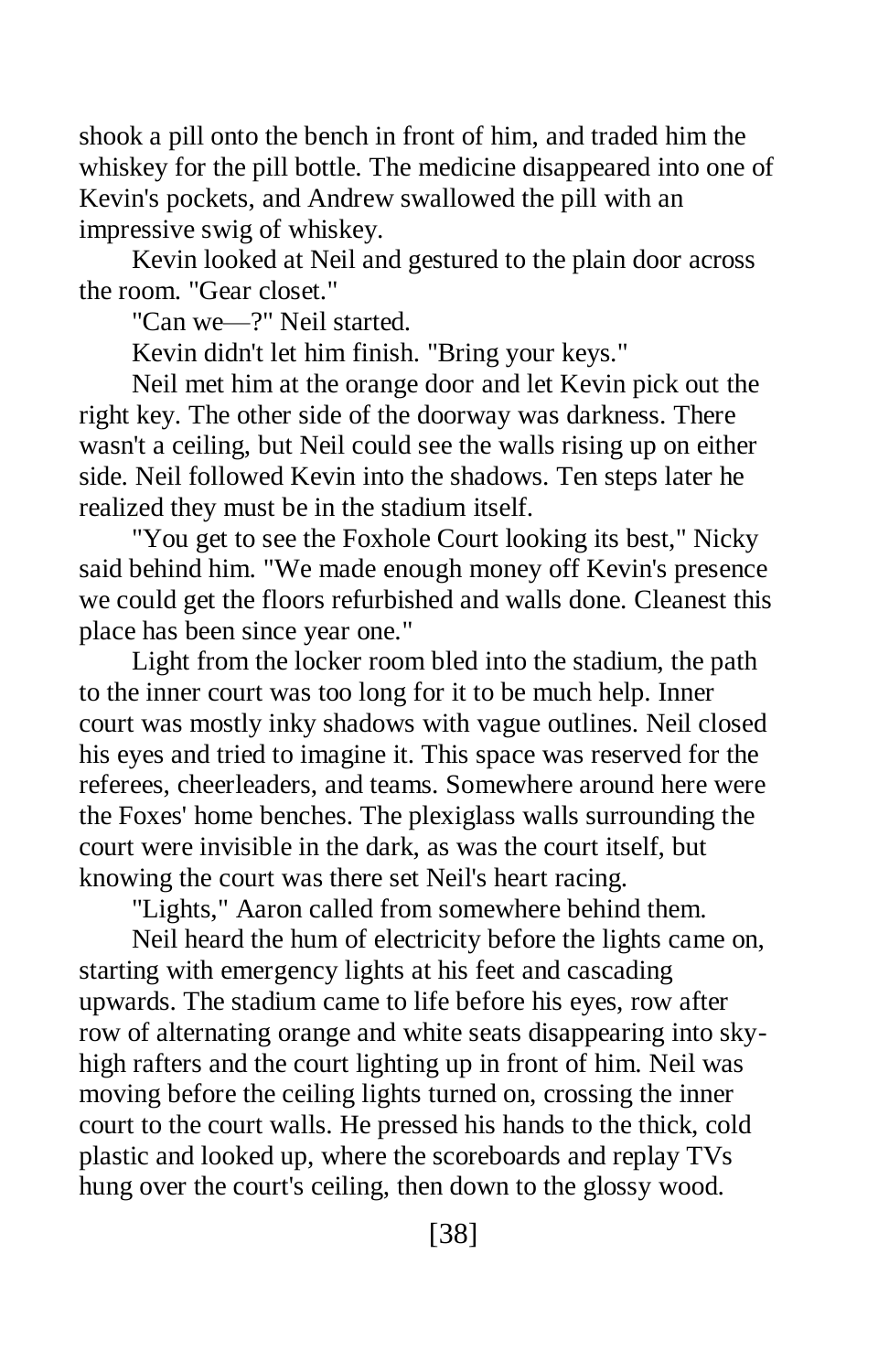Orange lines marked first, half, and far court. It was perfect, utterly perfect, and Neil felt at once inspired and horrified by the sight of it. How could he possibly play here after playing on Millport's pathetic knockoff court?

He closed his eyes and breathed in, breathed out, imagining the way bodies sounded as they crashed into each other on the court, the way the announcer's voice would only come through in muffled, scattered bursts, the roar of sixty-five thousand people reacting to a goal. He knew he didn't deserve this, knew beyond a doubt he wasn't good enough to play on this court, but he wanted and needed it so badly he ached all over.

For three and a half weeks, it would be just the five of them, but in June the Foxes would move in for summer practices and in August the season would begin. Neil opened his eyes again, looked at the court, and knew he'd made the right decision. The risks didn't matter; the consequences would be worth it. He had to be here. He had to play on this court at least once. He had to know if the crowd screamed loud enough to blow the roof off. He had to smell the sweat and overpriced stadium food. He needed to hear the buzzer sound as a ball slammed inside the white goal lines and lit the walls up red.

"Oh," Nicky said, leaning against the wall a short ways down from Neil. "No wonder he chose you."

Neil looked at him, not really understanding the words, not really listening when his mind was still racing with the tick-ticktock of a game clock counting down. Past Nicky was Kevin, who'd watched his father take a man apart and gone on to sign with the national team. Kevin was watching him, but the second their eyes met he pointed back the way they'd come.

"Give him his gear."

Aaron and Nicky brought Neil back to the locker room. Andrew hadn't followed them into the stadium, but he wasn't in the foyer either. Neil didn't care enough to ask but followed the cousins into the changing room. The front room was lined with lockers, each one marked with the players' numbers and names.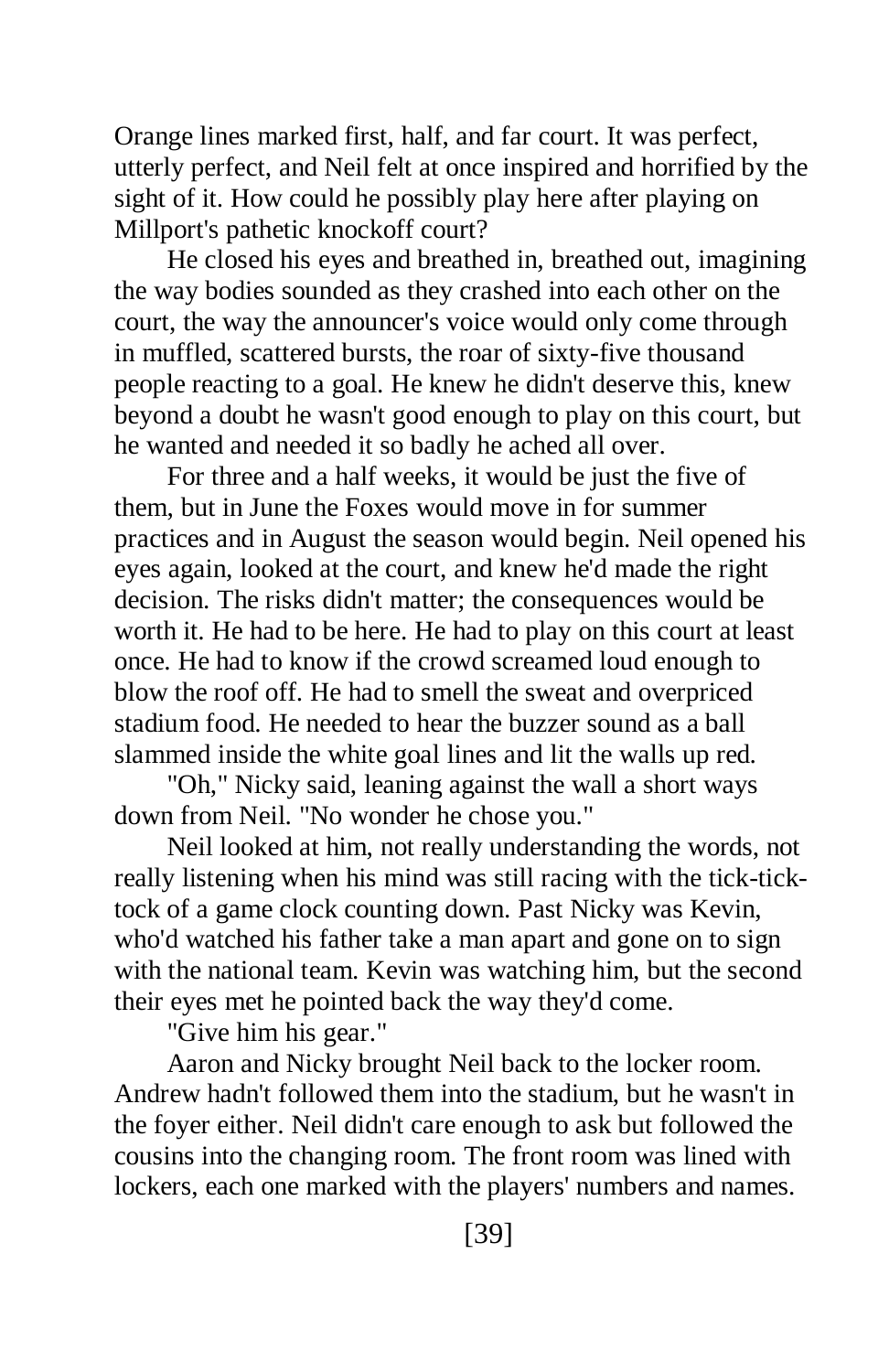Through the doorway at the back Neil could see sinks and he assumed the showers were around the corner out of sight. He was more interested in the locker that had his name on it.

Coaches Hernandez and Wymack had spent the last few weeks of Neil's senior year arguing details on what sort of equipment Neil needed. Knowing that everything was going to be here for him wasn't half as good as seeing it. There were five outfits for workouts and a set of both home and away uniforms. Mounds of padding and armor took up most of the space in his giant locker, and his helmet was on the top shelf. Underneath the helmet was something neon orange and shrink-wrapped, and Neil carefully pulled it out to examine it. It opened to reveal a windbreaker that was almost brighter than the stadium paint. "Foxes" and "Josten" were printed on the back in reflective material.

"Satellites can pick these up in outer space," he said.

Nicky laughed at that. "Dan commissioned them her first year here. She said she was tired of everyone trying to look past us. People want to pretend people like us don't exist, you know? Everyone hopes we're someone else's problem to solve." He reached out and fingered the material. "They don't understand, so they don't know where to start. They feel overwhelmed and give up before they've taken the first step."

Nicky gave himself a small shake and smiled, melancholy instantly replaced by cheer. "You know we donate a portion of ticket sales to charity? Our tickets cost a little more than anyone else's because of it. Renee's idea. Told you she's pure gold. Now come on, let's get you looking foxy."

He turned away to find his own gear, so Neil pulled out what he needed and brought it to the bathroom. Changing out in a stall was awkward and uncomfortable, but he'd done it so many times he had it down to an art form. He traded out a t-shirt for shoulder and chest padding. He did a couple twists to make sure the straps were snug enough without being too tight, then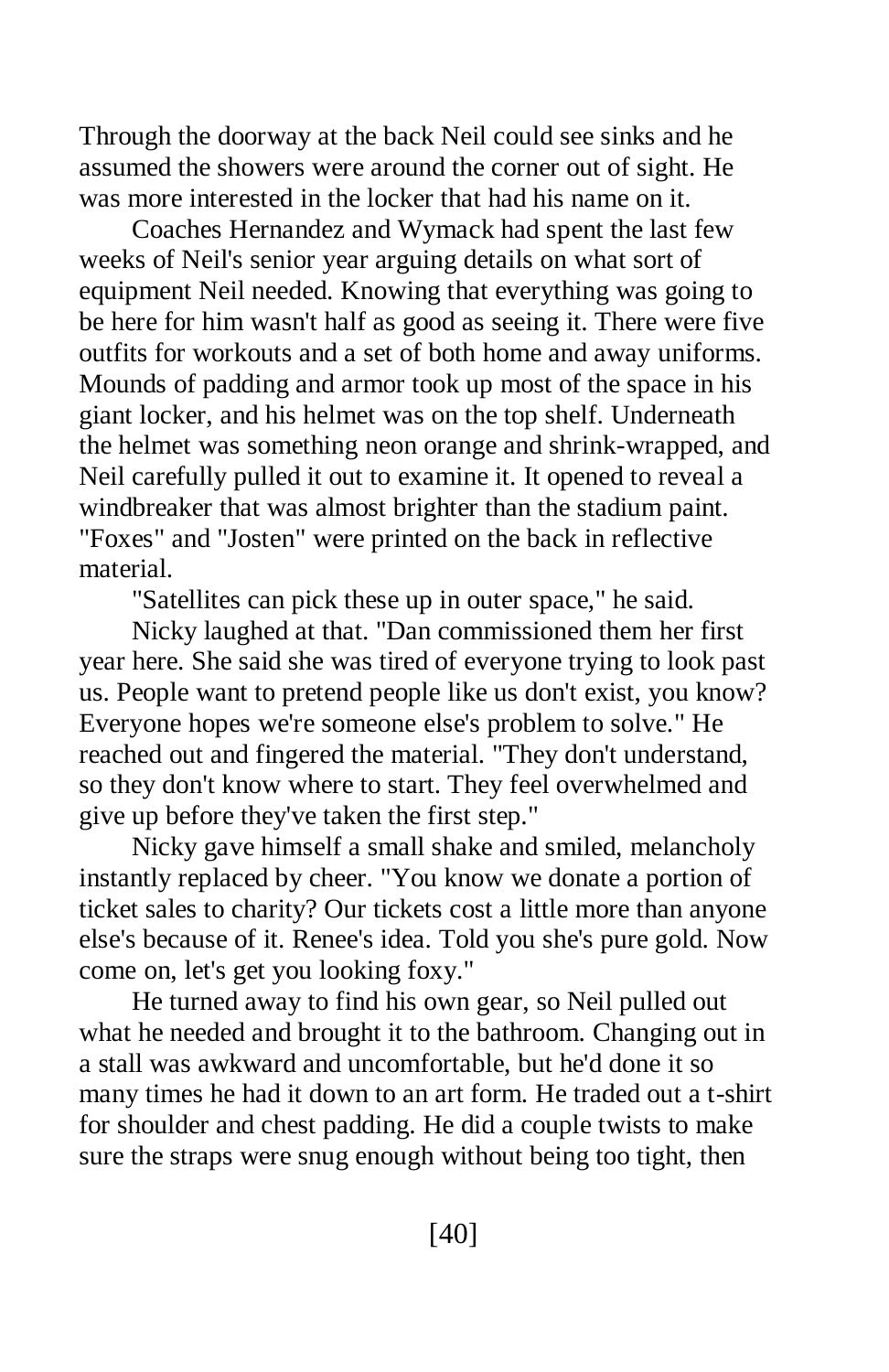tugged his jersey on overtop. He could put on shorts around the others, so he returned to the main room to finish dressing.

He traded jeans for shorts first, then sat on one of the benches to hook his shin guards into place. He covered those with long socks and put on scuff-free court shoes. He pulled thin cotton gloves on, snapping them closed just above his elbows, and strapped arm guards onto his forearms. He left his outer gloves by his helmet where he could carry them down to the court and pulled his bangs up under an orange bandanna. The last thing to put on was his neck guard, a thin band with a tricky clasp. It was a pain to deal with and occasionally made him feel like he was choking, but it was worth putting up with if it'd protect his throat from a stray ball.

They went back to the foyer, and Nicky had Neil unlock the gear door Kevin indicated earlier. Aaron got a bucket of balls while Nicky rolled out the stick rack. The racquets were arranged by numbers, a pair for each player with Neil's at the end. Neil unhooked one and gave it a slow spin, testing the weight and feel of it in his hand. It was dark orange with a single white stripe at the base of the head and white rope netting. It smelled brand new and felt like a dream, and it was all he could do to keep from smashing the taut net against his face. At Millport he'd used one of the older team racquets. This one had been ordered specifically for him, and the thought alone was enough to set his heart racing.

Kevin was right where they'd left him, waiting for them in the inner ring. He watched silently as they tugged on their helmets and gloves, and said nothing when Aaron led the way to the home court entrance. Neil used his last key to unlock the door and then stuffed the keys into his glove for safekeeping.

After the door closed behind them, Neil looked at Nicky and asked, "Is Kevin not going to play today?"

Nicky looked surprised that he'd ask. "Kevin only tolerates our court under two conditions: alone, or with Andrew on it.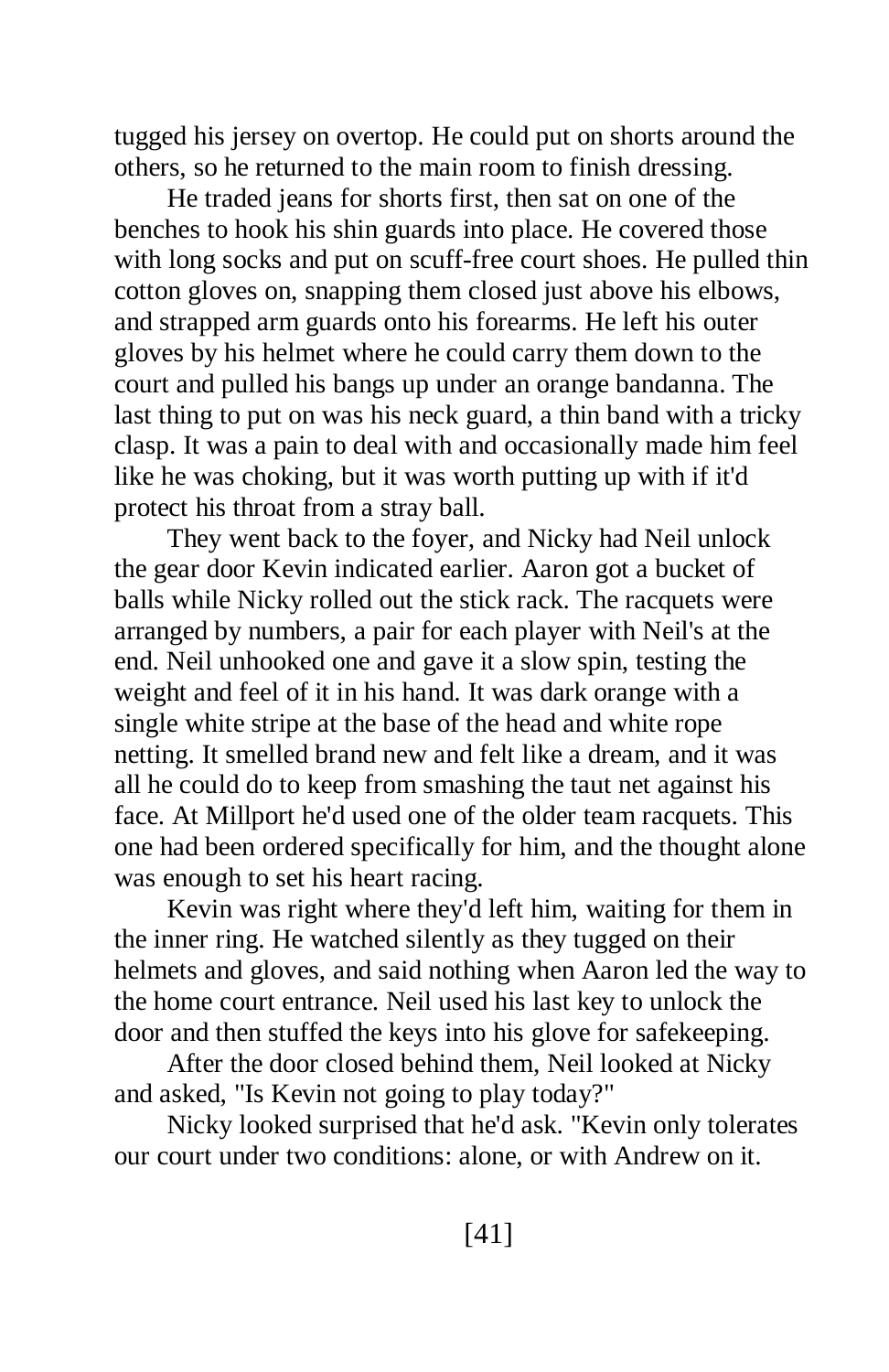He'll have to get over it this fall when Renee's in goal at games, but for now he can get away with being a snob."

"Where's Andrew?"

"He just dosed up, so he's out cold somewhere. He's going to crash and reboot into crazy mode."

"You don't think he's crazy now?"

"Crazy, nah," Nicky said. "Soulless, perhaps."

Neil looked at Aaron, waiting for him to defend his twin, but Aaron only led the way to half-court. Neil kept pace with Nicky, idly poking his fingers through the netting on his racquet. He looked at Kevin, who was still watching them through the court wall, and asked, "Kevin can't really play, can he? They said it'd be a miracle if he ever picked up a racquet again."

"His left hand's pretty much out," Nicky said. "He's playing as a rightie from now on."

Neil stared. "What?"

Nicky grinned, obviously pleased to have dropped that bombshell. "They don't call him an obsessive genius for nothing, you know."

"It's not genius," Aaron said. "It's spite."

"That too," Nicky said. "I wish I could see the look on Riko's face when he sees our first game. Rat bastard."

Kevin pounded on the wall in a demand for them to get moving.

Nicky waved a hand at him in dismissal. "We're doing this in our free time, you know!" he yelled, not that Kevin could hear him through the court walls.

"Thank you," Neil said belatedly.

"Huh? Oh, no. Don't worry about it. You can make it up to me some other time when the others aren't around."

"Can you try and get ass when I'm not standing right here?" Aaron asked.

"You could leave and let me and Neil get to know each other better."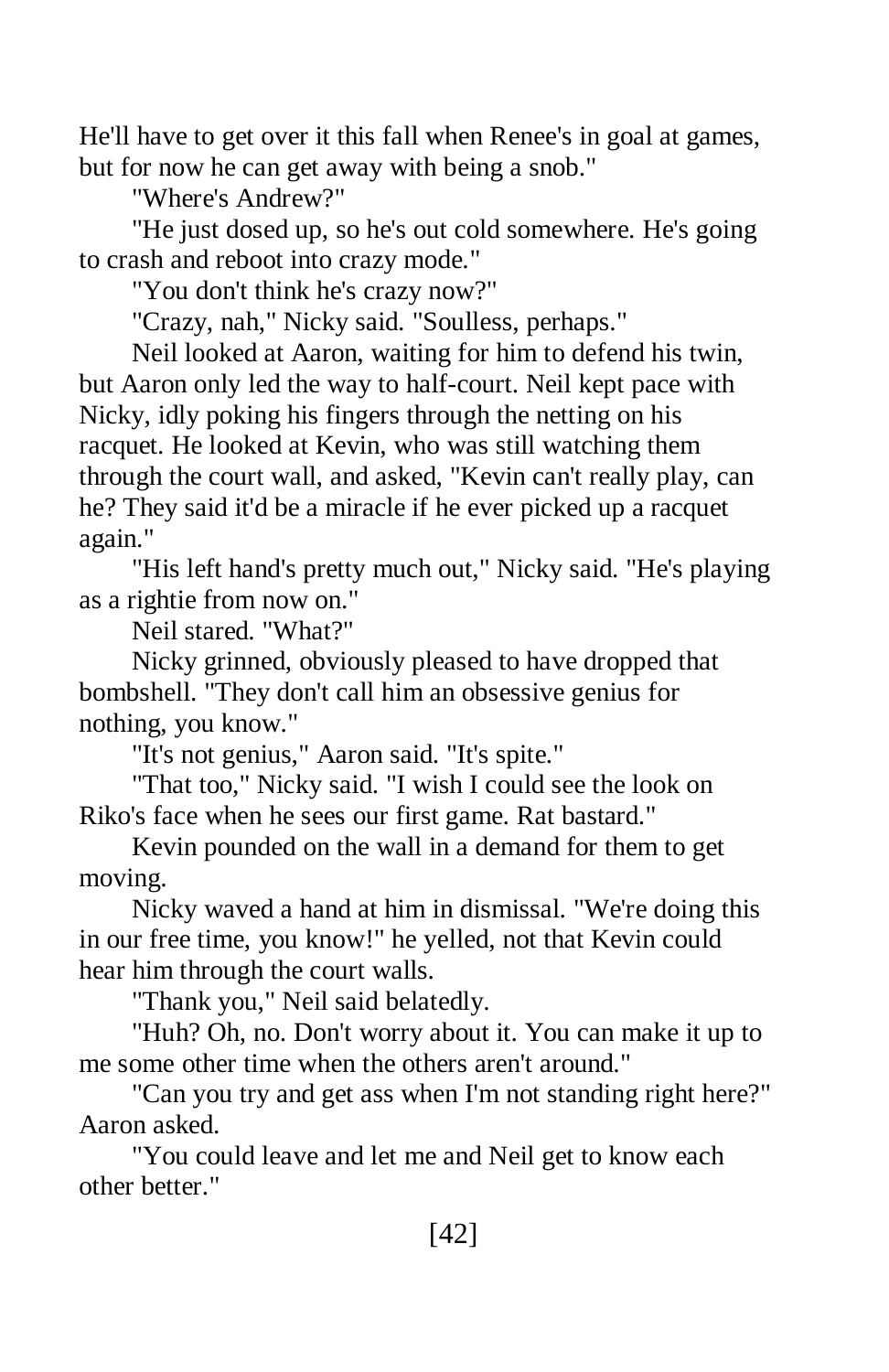"I'll tell Erik on you."

"Bald-faced lie. When's the last time you said a civil word to him?"

Neil didn't know any Foxes past or present with that name. "Who is Erik?"

"Oh, he's my husband," Nicky said happily. "Or will be, eventually. He was my home-stay brother for a year in Berlin and we moved in together after graduation."

Neil's heart skipped a beat. "You lived in Germany?"

He tried to do the math in his head, guessing Nicky's age against how long ago he'd been in high school. Chances were Neil had already moved on to Switzerland by the time Nicky made it to German soil, but it was such a close call Neil couldn't breathe.

"Ja," Nicky said. "You heard us earlier with the mumbojumbo, right? That was German. The little punks studied it at high school because they knew I could help them pass. If you take German as your elective here, just let me know and I'll tutor you. I'm good with my tongue."

"Enough. Let's play," Aaron said, putting the bucket of balls down.

Nicky gave an exaggerated sigh. "Anyway, remind me to show you his picture later. Our babies are going to be gorgeous."

Neil frowned, confused. "He doesn't live here?"

"Oh, no. He's in Stuttgart. Got a job he loves with great career potential, so he couldn't leave to follow me here. I was only supposed to stay long enough to get these kids through high school, but when Coach offered me a scholarship Erik said I should go for it. It sucks being apart for so long, but he came here last Christmas and I'll go there this year. If things ever die down around here I'll even get to spend next summer in Germany." Nicky sent a meaningful look toward the wall where Kevin was watching them.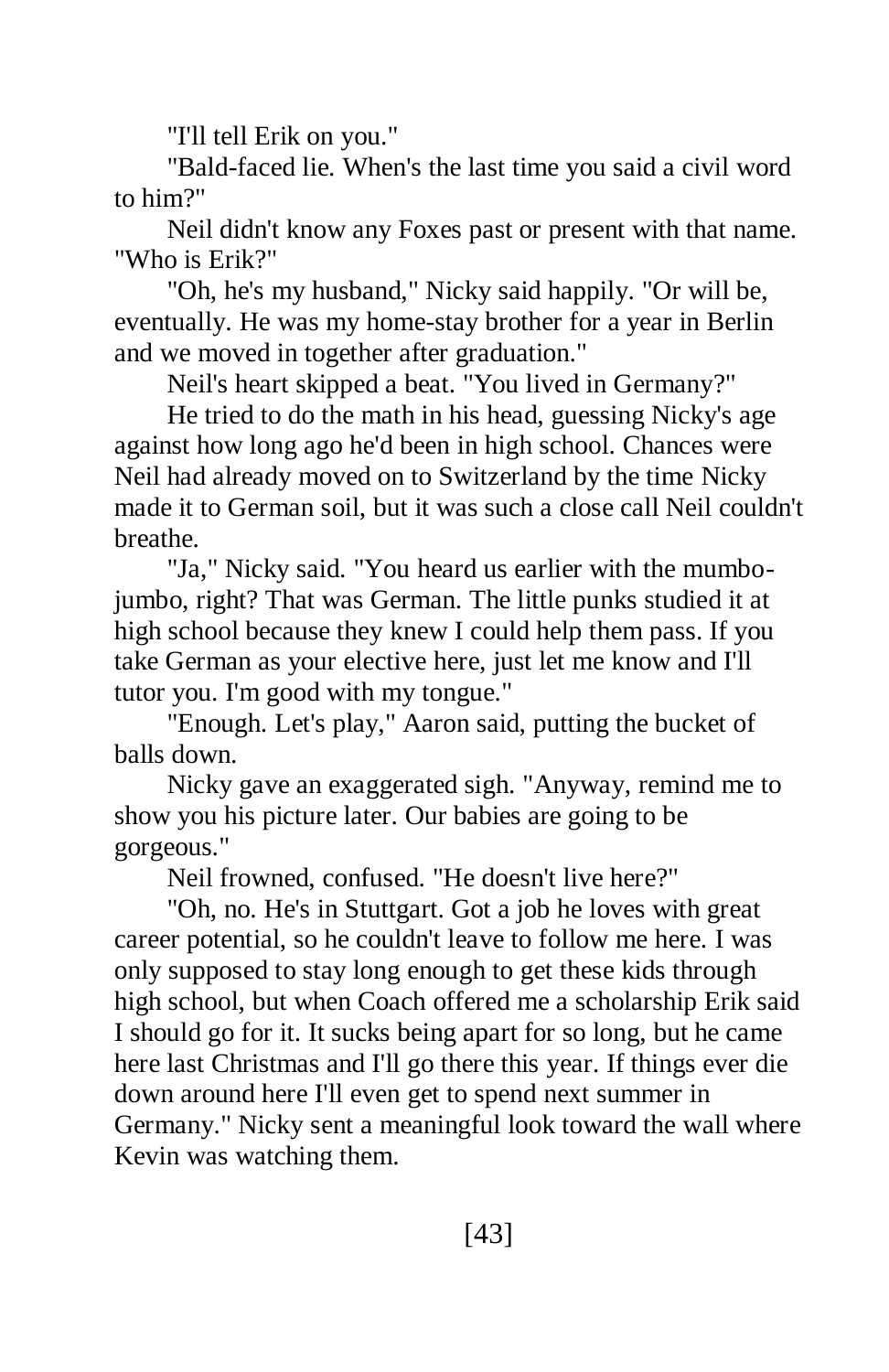They spent the next hour and a half teaching Neil drills. A lot of them Neil had done before, but there were a few he didn't recognize, and it gave him a thrill to learn something new. They ended with a short scrimmage, one striker against two backliners and an open goal. Aaron and Nicky weren't the best defense players in the NCAA by far, but they were far better than any of the high schoolers Neil was used to playing.

Aaron called them to a stop at last and Neil caught the ball on a rebound. When he dropped it into the bucket the others started unstrapping their helmets. Neil squished a flare of disappointment that they were done so soon, but he wouldn't push them to play any longer; Nicky had already said that they were giving up their summer break to play with him.

Nicky smeared his cheek against his shoulder, trying to wipe sweat off onto his jersey. He smiled at Neil. "How's that?"

"It was fun," Neil said. "You two are really, really good."

Nicky beamed, but Aaron snorted. "Kevin would kill himself if he heard that."

"Kevin thinks we're a waste of oxygen," Nicky said with a shrug.

"At least you're not going to completely drag us down," Aaron said. "It'll take most the season to get you where we need you to be, but I can see why Kevin picked you."

"Speaking of…" Nicky tipped his head toward the wall. "Someone's ready to get his hands on you."

Neil followed the gesture and looked through the wall toward the Foxes' benches. Andrew had reappeared and was lying flat on his back on the home bench, playing catch with a spare ball. Kevin had gotten his racquet at some point and was spinning it as he watched them. With half the court and a halfinch-thick wall between them, Neil could still feel Kevin's stare like a physical weight.

"Fear for your life," Nicky said. "He's not a forgiving tutor, and he doesn't know how to be nice. Kevin can piss anyone off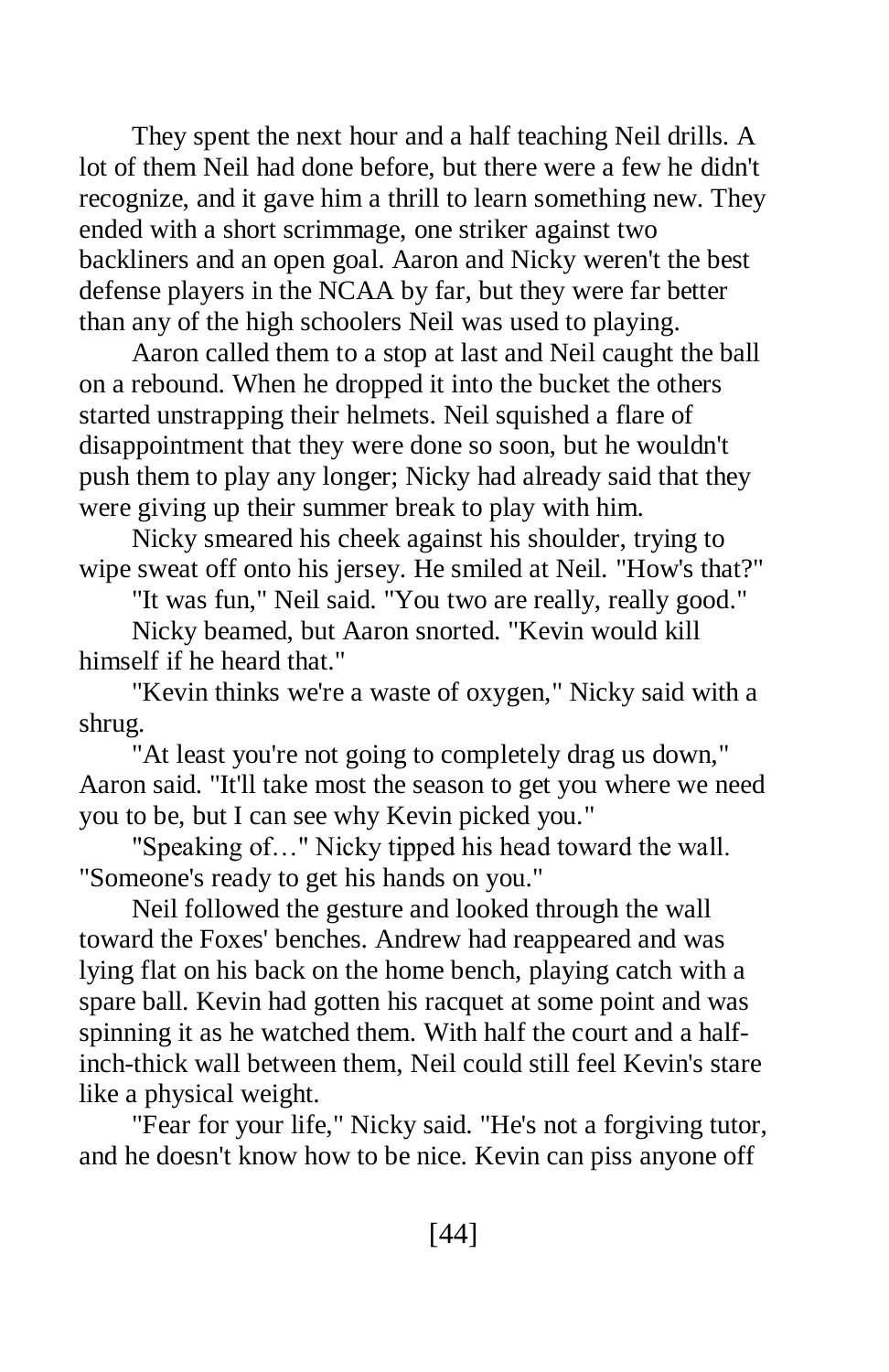on an Exy court, up to and including a drugged Andrew. Well, anyone except Renee, but she's not human so she doesn't count."

Neil looked at Andrew again. "I thought his medicine made that impossible."

"Spring was a learning experience." Nicky propped his racquet against his shoulder and started for the door. "Wish you'd seen it. Andrew would've taken Kevin's head off if Kevin hadn't already thrown Andrew's racquet halfway across the court. I can't wait to see how you handle it."

"Fantastic," Neil said, grabbing the balls bucket and following them off the court.

Andrew sat up as the court door banged closed behind them and tossed his ball to Nicky. He'd brought the whiskey with him and left it on the ground by his feet. Now he scooped it up and twisted the lid off.

"About time," he said. "Nicky, it's so boring waiting on you."

"We're done now," Nicky said, hooking his helmet over the end of his racquet so he could reach for the whiskey. "About time you stop that, don't you think? Abby's going to beat me senseless if she realizes you've been drinking."

"Doesn't sound like my problem," Andrew said with a brilliant smile.

Nicky looked to Aaron for help, but Aaron went ahead of them to the locker room. Nicky mimed blowing his own brains out and went with him. Neil meant to go after them, but he'd made the mistake of looking at Kevin. Once he met Kevin's eyes, it was hard to look away again.

Kevin's expression was indecipherable. Whatever it was, it didn't look particularly happy. "This is going to be a very long season."

"I told you I wasn't ready."

"You also said you wouldn't play with me, but here you are."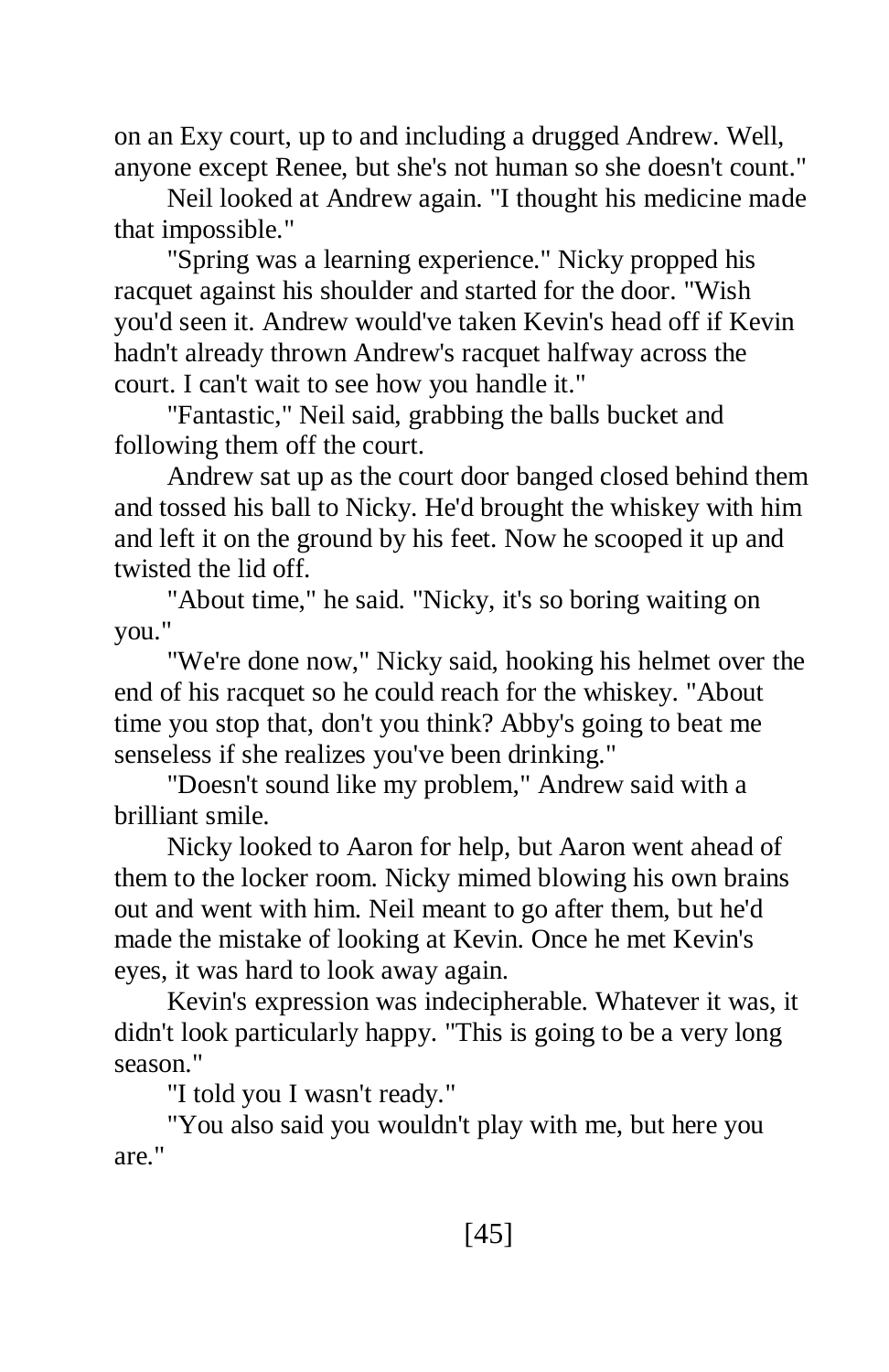Neil didn't answer that accusation. Kevin got right in his face and tangled his fingers through the netting on Neil's racquet. When he started to pull it away, Neil held on tighter, silently refusing to let go. Kevin probably could have wrenched it away if he tried a little harder, but he seemed content just to hold on.

"If you won't play with me, you'll play for me," Kevin said. "You're never going to get there on your own, so give your game to me."

"Where is 'there'?" Neil asked.

"If you can't figure that out there's no helping you," Kevin said.

Neil gazed back at him in silence, pretty sure 'there' didn't apply to someone like him. Kevin must have seen that in the unimpressed look on his face because he reached up and covered Neil's eyes with his free hand.

"Forget the stadium," Kevin said. "Forget the Foxes and your useless high school team and your family. See it the only way it really matters, where Exy is the only road to take. What do you see?"

Imagining life in such simplistic terms was so ridiculous Neil almost laughed. He kept the vicious twist of his mouth off his face through sheer willpower alone. Something still must have shown, because Kevin gave his racquet a hard tug.

"Focus."

Neil tried to picture the world as if Neil Josten was really all there ever had been and would be. It was almost enough to make him despise the persona when he could see it in such easy terms, but he swallowed that distaste and turned his mental gaze toward Exy.

Had the game ever been his, or had it been pulling him to this point? Exy was the only bright point of his shattered childhood. He remembered his mother bringing him to little league Exy games, traveling an hour outside of Baltimore to where no one knew his father and the coaches would actually let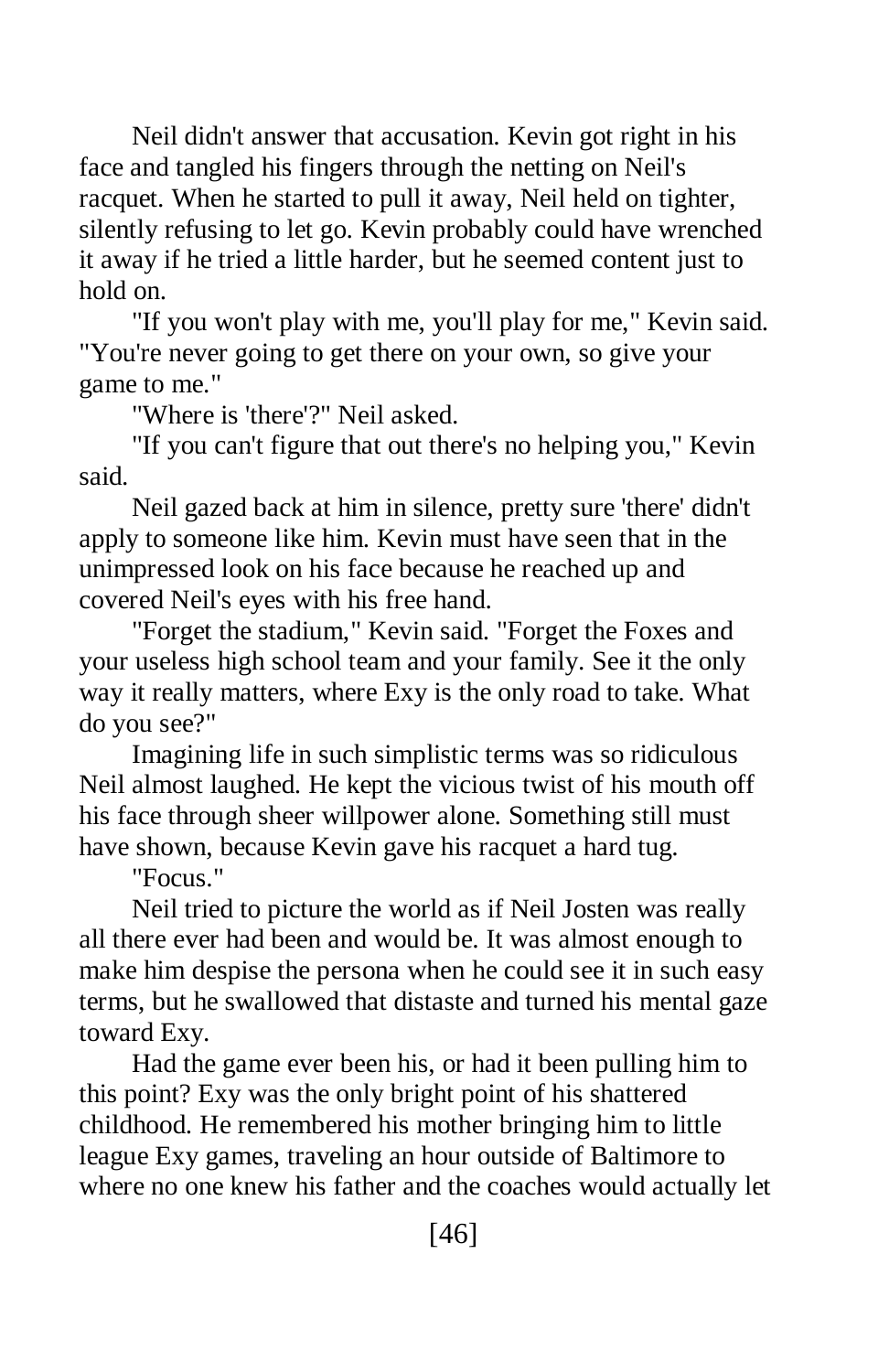him play. He remembered her cheering for him as if their every move and word wasn't scrutinized by gun-toting bodyguards. The memories were fragmented and dreamlike, distorted by the bloody reality of his father's work, but he clung to them. They were the only times he'd ever seen his mother smile.

Neil didn't know how long he played with his little league team, but his hands remembered the weight of a racquet as well as they did that of a gun.

That thought was sobering, as it put him right back to square one and the fact that Neil Josten was a fleeting existence. It was cruel to even dream he could stay like this, but Kevin had escaped, hadn't he? Somehow he'd left that bloody room behind at Edgar Allan and become this, and Neil wanted the same so bad he could taste it.

"You," Neil said at last. Kevin pulled at his racquet again, and this time Neil let go.

"Tell me I can have your game."

It wouldn't do them any good, but Neil wasn't going to get into that. "Take it."

"Neil understands," Kevin said, dropping his hand and sending Andrew a pointed look.

"Congratulations are in order, I suppose! Since I have none to give, I will tell the others to respond appropriately." Andrew pushed himself to his feet and swallowed more whiskey on the way up. "Neil! Hello. We meet again."

"We met earlier," Neil said. "If this is another trick, just let it go."

Andrew grinned at him around the mouth of his bottle. "Don't be so suspicious. You saw me take my medicine. If I hadn't, I'd be keeled over somewhere by now puking from the withdrawal. As it is, I might puke from all the fanaticism going around."

"He's high," Kevin told Neil. "He tells me when he's sober, so I always know. How did you figure it out?"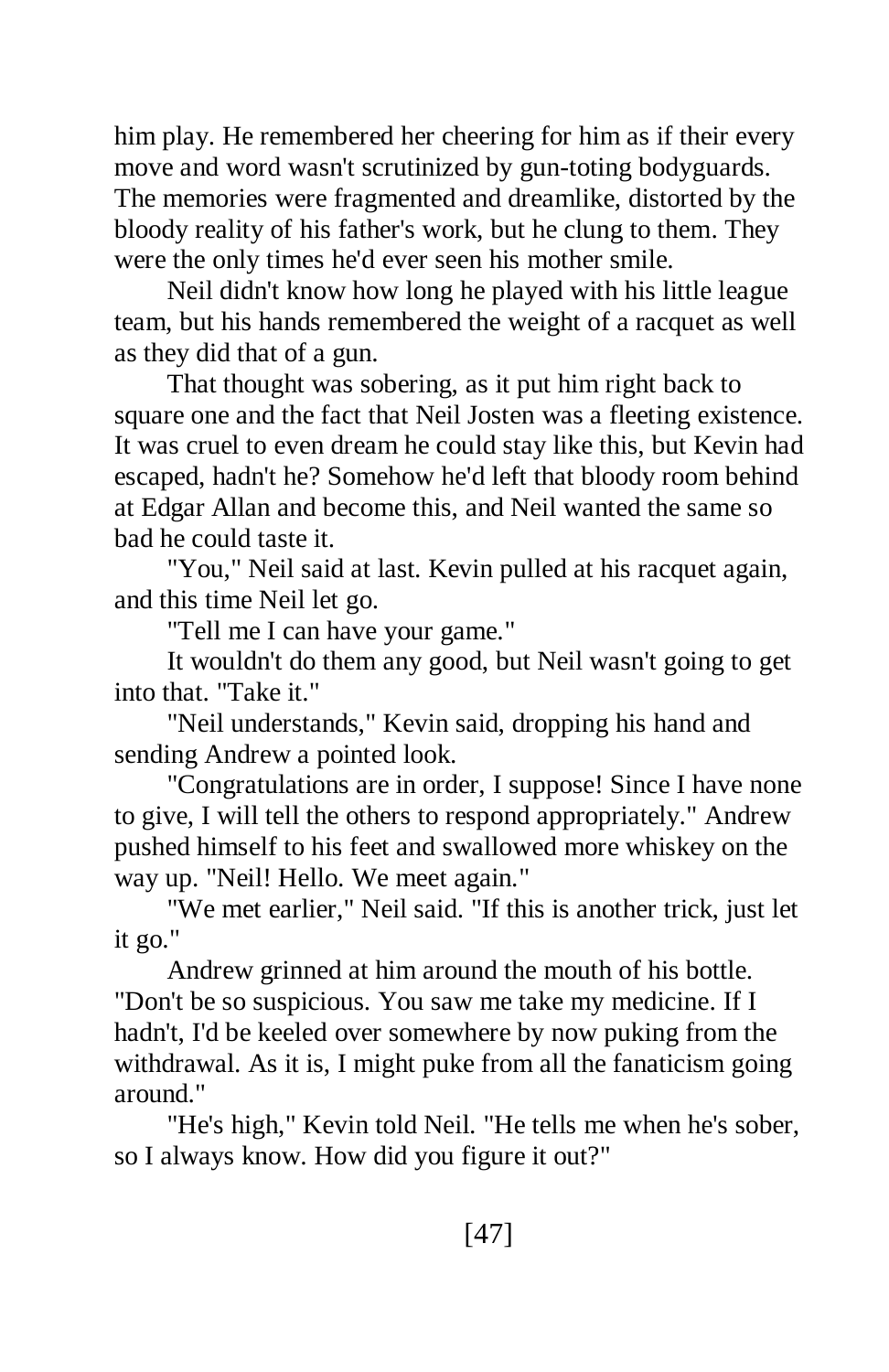"They're twins, but they're not the same." Neil lifted one shoulder in a shrug. "One of them hates your obsession with Exy while the other couldn't care less."

Kevin looked to Andrew, but Andrew only had eyes for Neil. Andrew took a second to process those words before he started laughing. "He's a comedian, too? An athlete and a comic and a student. How multitalented. What a grand addition to the Fox line. I can't wait to find out what else he can do. Perhaps we should throw a talent show and find out? But later. Kevin, we're going. I need food."

Kevin handed Neil his racquet back and the three went to the locker room. Aaron and Nicky were already in the showers when they arrived. Neil heard water running and sat on a bench in the changing room to wait.

"We're not taking you by Abby's like that," Kevin said. "Wash up."

"I won't shower with the team," Neil said. "I'll wait, and if you don't want to wait on me, just go on ahead. I'll find my way there from here."

"Nicky going to be a problem for you?" Andrew asked.

Neil didn't like the look of his manic smile, but he liked Andrew's veiled warning less. "It's not about Nicky. It's about my privacy."

Kevin snapped his fingers at Neil. "Get over it. You can't be shy if you're going to be a star."

Andrew leaned toward Kevin and put a hand to his mouth, but he didn't bother to lower his voice. "He has to hide his ouches, Kevin. I broke into Coach's cabinet and read his files. Bruises, you think, or scars? I think scars, too. Can't be bruises if his parents aren't around to beat him, right?"

Neil felt cold all over. "What did you just say?"

"I don't care," Kevin said to Andrew, ignoring Neil.

Andrew, in turn, ignored Kevin and gestured at Neil. "Showers aren't communal here. Coach put in stalls when he built the stadium. The board wouldn't pay for it—they didn't see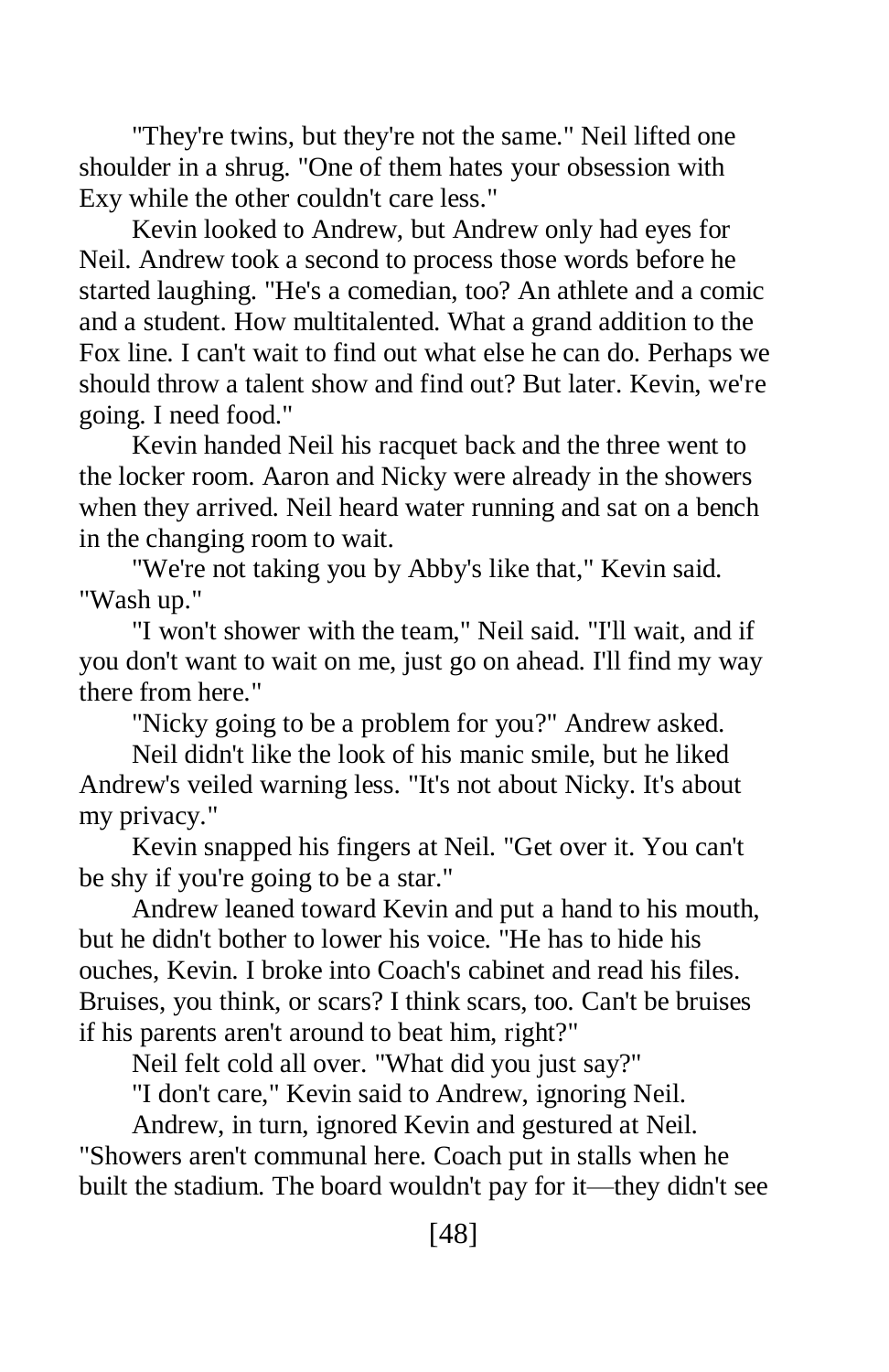the point—so it came out of Coach's own pocket. See for yourself if you don't believe me. You don't believe me, do you? I know you don't. That's probably for the best."

Neil barely heard him. "You had no right to read my file!"

He regretted not flipping open the folder when Wymack put it down by him at the stadium. He couldn't believe Hernandez had said such things in his letters to Wymack. He knew Hernandez had to explain his situation, or at least as much as Hernandez understood it to be, to prove Neil was a fit for the Foxes' halfway-house team. Neil still felt betrayed, and on its heels was anger that Andrew had dug up those papers about him.

Andrew laughed, sounding delighted to have crossed such a personal line. "Relax, relax, relax. I made that up. We were locked in Coach Arizona's office to watch your game on the local TV station, and he said our secret meet-and-greet would be easy since you always shower alone last. Told Coach he still couldn't find your parents. Coach asked if they'd be a problem, and Arizona said he didn't know because he hadn't met them a single time. Said they spent a lot of time commuting to their jobs in Phoenix and no time at all checking in on you. But I'm right, aren't I?"

Neil opened his mouth, then closed it before he gave Andrew a piece of his mind. Andrew wanted him to react, so Neil had to reel it in. He sucked in a slow breath through gritted teeth and counted to ten. He only made it to five before Andrew's smile was too much.

Neil didn't believe Andrew about the showers, but it was better to investigate than stay here and take a swing at Andrew. He got off the bench and went to the bathroom. The sinks with their ceiling-high mirrors were the connecting section between the toilets and the showers, and the showers were around the corner out of sight. He edged around for a quick look. Andrew was telling the truth for once. The walls were lined with stalls,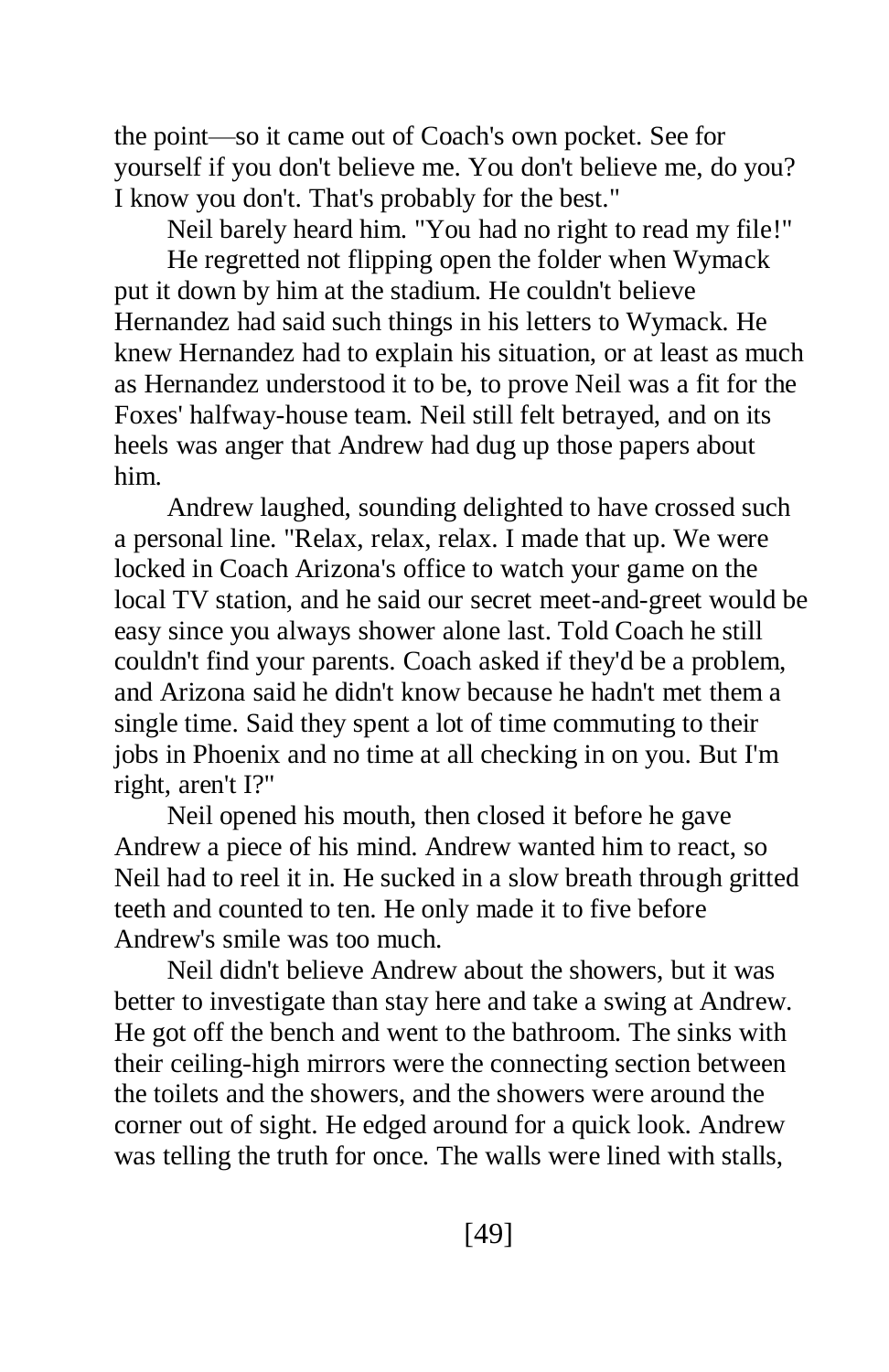tall enough to afford complete privacy and outfitted with locking doors.

"Weird, right?" Andrew said at Neil's ear. Neil hadn't heard his approach over the sound of the cousins' showers. Lashing out was instinctive, but Andrew caught the elbow Neil would have slammed into his ribs. Andrew laughed and retreated a couple steps. "Coach never explained it. Maybe he thought we'd need to grieve our disastrous losses in private. Only the best for his rising stars, right?"

"I didn't think Wymack recruited rising stars," Neil said, pushing past Andrew for his locker.

"No," Andrew agreed. "The Foxes will never amount to anything. Try telling Dan that, though, and she'll box your ears." He scooped up his whiskey and started for the door. "Kevin, car."

Neil watched the door close behind them before gathering his clothes and heading to the showers. He washed as quickly as he could and grimaced as he got dressed again. Vents kept the air moving, pulling moisture out to cut back on mildew, but the room still felt heavy and wet. Neil felt sticky as he tugged his clothes on. He raked his fingers through his hair as he met up with the cousins in the main room. They showed him where to put his armor so it could air dry and his uniform to be washed. Aaron got the lights on their way out, Neil locked the doors, and they found the other two waiting by the car.

Nicky took the keys from Andrew and shook them at Neil. "It's your first day, so you get shotgun again. Enjoy it while you can. Kevin hates sitting in back."

"I don't have to sit up front," Neil said, but Kevin and the twins were already piling into the backseat with Kevin in the middle. The way they sat put Andrew behind Neil's seat, so Neil hoped the ride was short.

Abigail Winfield lived in a one-story house about five minutes from campus. Nicky parked at the curb since there were already two cars in the driveway when they arrived. The front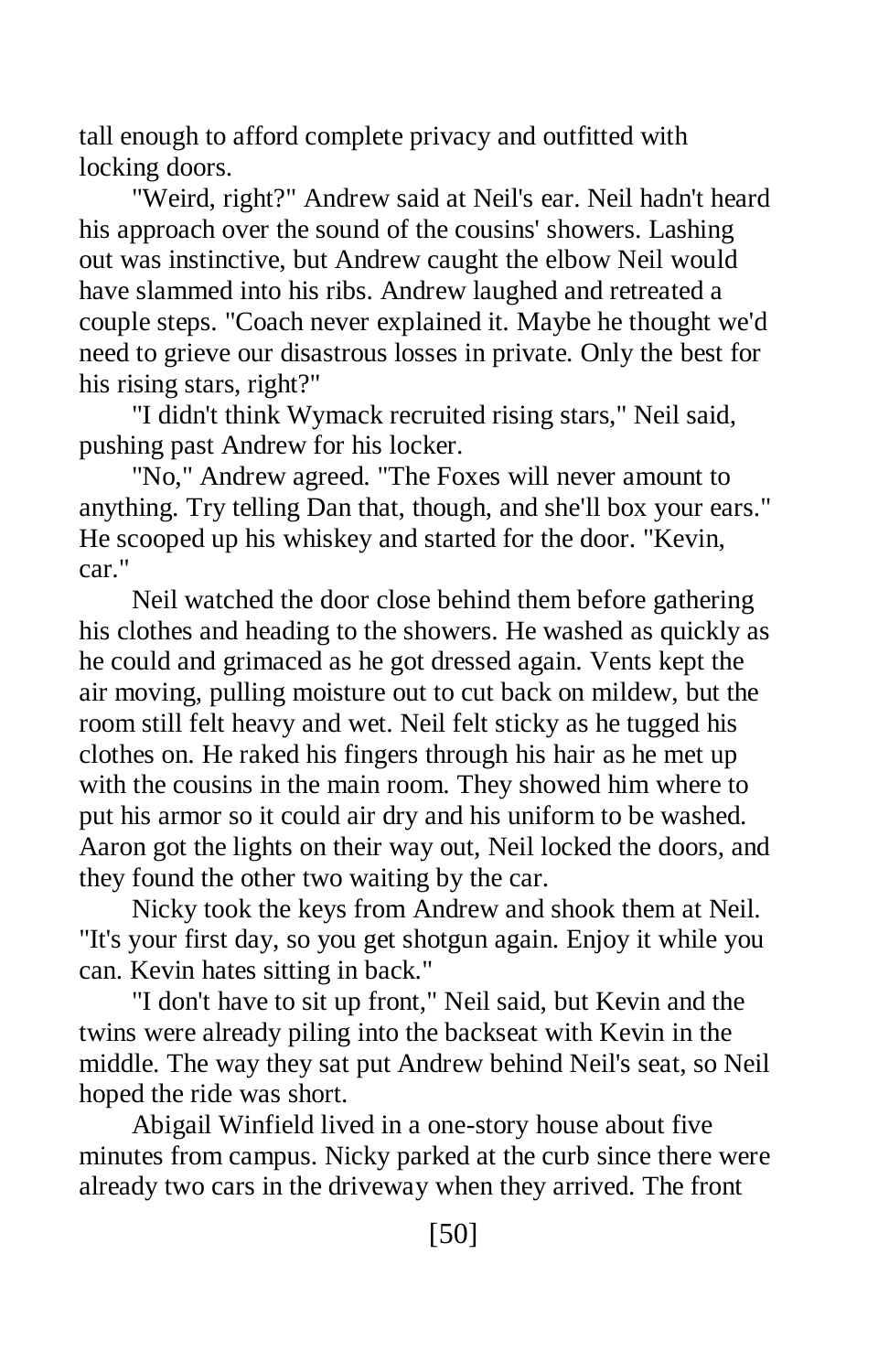door was unlocked, so they let themselves in without knocking, and they were greeted by the thick smells of garlic and warm tomato sauce.

Coach Wymack and Abigail were in the kitchen already. Wymack was grumbling as he dug through the silverware drawer and Abigail ignored him in favor of stirring something at the stove. Coach spotted the Foxes first and stabbed a finger at Nicky.

"Hemmick, get over here and be useful for once in your mangy life. Table needs setting."

"Aww, Coach," Nicky complained as Abigail turned. "Why do you always have to pick on me? You already started it. Can't you finish?"

"Shut your face and get to work."

"Can't you two behave when we've got a guest?" Abigail asked, setting aside her spoon and coming to greet them.

Wymack raked the group with a look. "I don't see any guests. Neil's a Fox. He's not going to get any special treatment just because it's his first day. Don't want him thinking this team is anything but dysfunctional or June will be a rude wake-up call."

"David? Shut up and make sure the vegetables aren't boiling over. Kevin, check the bread. It's in the oven. Nicky, table. Aaron, help him. Andrew Joseph Minyard, that had better not be what I think it is." She made a grab at the whiskey, but Andrew laughed and ducked out of the doorway. Abigail looked like she wanted to go after him down the hall, but Neil was in her way. He stepped neatly to one side to let her through, but she settled for flicking Nicky a murderous look.

"What was I supposed to do?" Nicky asked, avoiding her eyes as the three split up to their various chores. "Take it from him? No way in hell."

Abigail ignored him in favor of facing Neil. "You'd be Neil, then. I'm Abby. I'm nurse for the team and temporary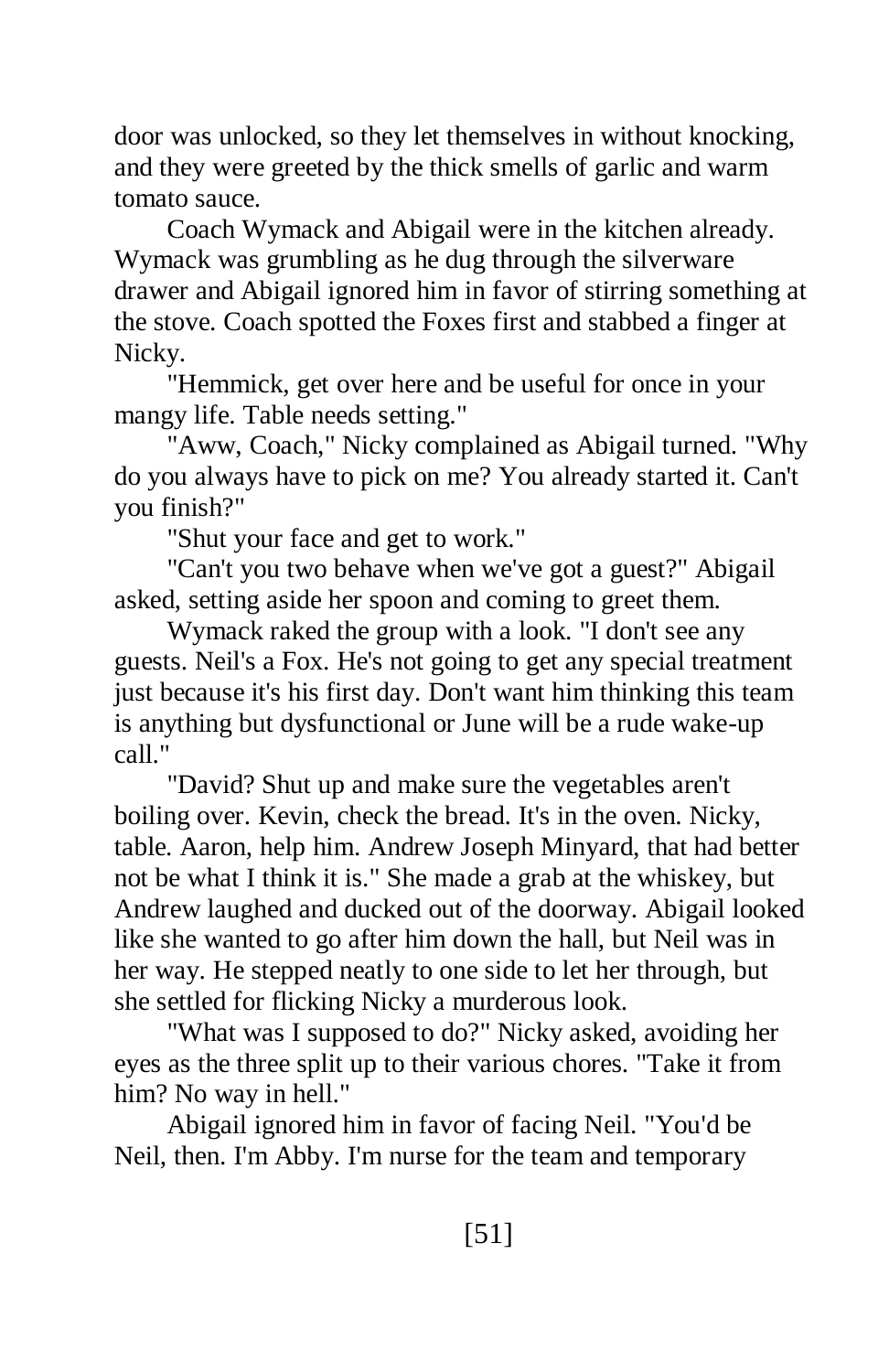landlord to this lot. They're not harassing you too much, are they?"

"No worries," Andrew called from out of sight. "He'll actually take work to break, I think. Give me until August, maybe."

"If you dare give us a repeat of last year—"

"Then Bee will be here to pick the pieces up," Andrew interrupted, reappearing in the doorway at Neil's side. He'd lost the whiskey along the way and he splayed his empty hands at her in a calming gesture. "She did so well with Matt, didn't she? Neil won't even be a blink on her radar. You did invite her over, didn't you?"

"I invited her, but she declined. She thought it would make things awkward."

"Things aren't anything but awkward when Andrew and Nicky are around," Coach said.

Andrew didn't even try to defend his honor but looked at Neil. "Bee's a shrink. Used to work in the juvie system, but now she's here. She deals with the really serious cases on campus: suicide watch, budding psychopaths, that sort of thing. That makes her our designated handler. You'll meet her in August."

"Do I have to?" Neil asked.

"It's mandatory once a semester for athletes," Abby confirmed. "The first time is a casual meet-and-greet so you get to know her and find out where her office is. The second session is in spring. Of course, you're free to visit her any time you like, and she'll talk to you more about scheduling while you're there. Counseling services are included in your tuition, so you might as well make use of it."

"Betsy's amazing," Nicky said. "You'll love her."

Neil doubted it, but he let it slide for now.

"Let's eat, shall we?" Abby asked, motioning for Andrew and Neil to enter the room.

Neil had just about lost his appetite, but he sat at the table as far as he could get from Kevin and Andrew's seats.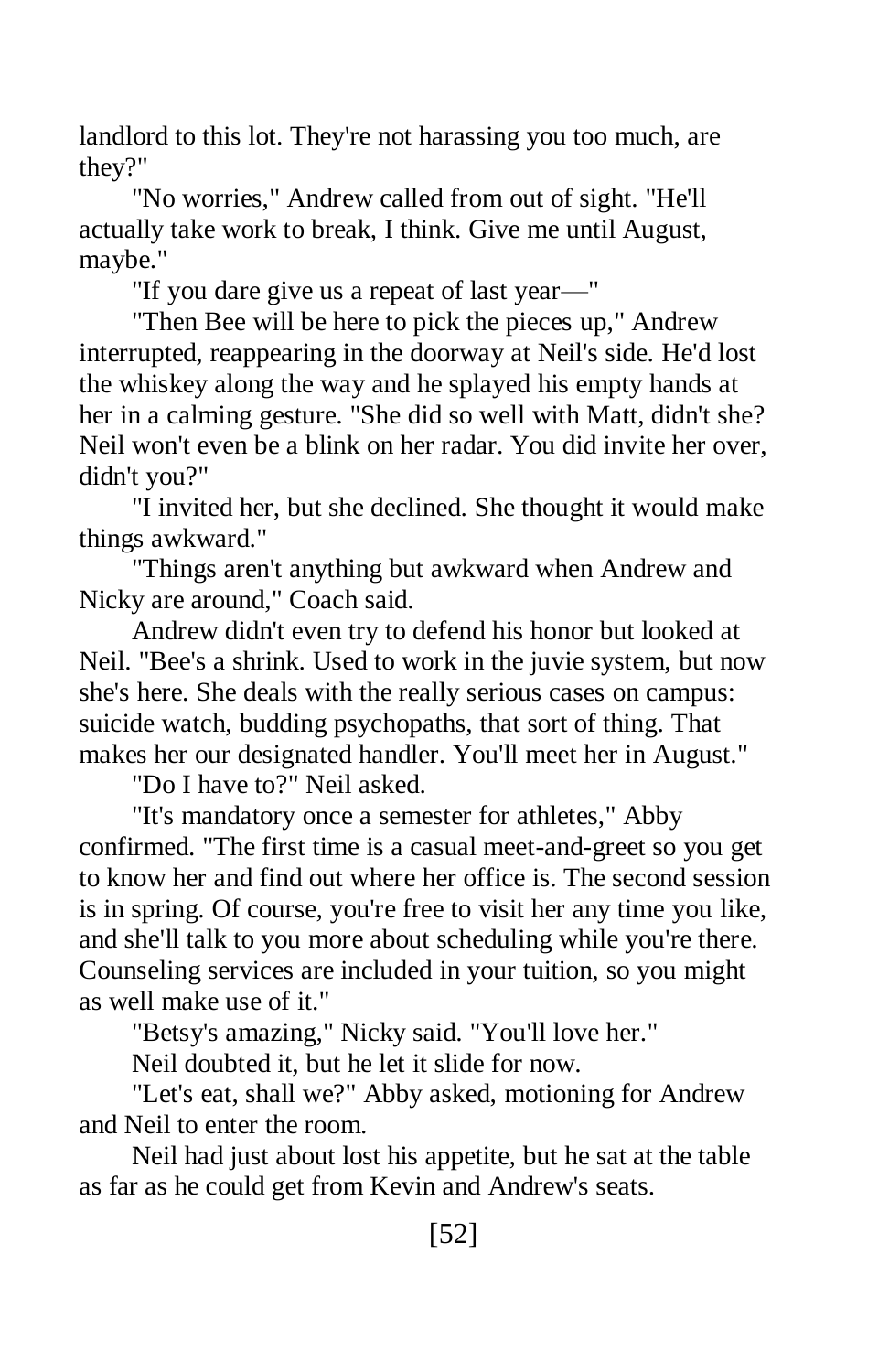Conversation died as everyone got settled and served up what they wanted, but it started up again as they dug into chunks of steaming lasagna. Neil tried as best as he could to stay out of it, more interested in seeing the way they interacted.

From time to time the table split as Kevin and Wymack got caught up talking about spring training and recruits at other schools and Nicky regaled the other half of the table with gossip about movies and celebrities Neil didn't know. Andrew watched Kevin and Wymack, but he had nothing to contribute to the conversation. Instead he hummed to himself and pushed his food around his plate.

It was after ten when Wymack decided it was time to go, and Neil left with him. Getting in the car alone with him was the hardest thing Neil had done all day. Andrew was crazy, but Neil had an ingrained distrust of men old enough to be his father. He spent the entire ride frozen and silent in the passenger seat. Maybe Wymack noticed the rigid set to his shoulders, because he said nothing to Neil until they were back at his apartment.

When Wymack closed and locked the front door behind them, he asked, "Are they going to be a problem?"

Neil shook his head and discreetly put more space between them. "I'll figure it out."

"They don't understand boundaries," Wymack said. "If they cross a line and you can't get them to back off, you come to me. Understand? I don't have perfect control over Andrew, but Kevin owes us his life and I can get to Andrew through him."

Neil nodded and went down the hall to get his bag from Wymack's desk. It'd been locked up all day, but he unloaded it onto the couch anyway to check his things. The second his hands closed over the binder at the bottom of his bag, his heart kicked into overdrive. He wanted to go through it and make sure everything was there, but Wymack was watching him from the doorway.

"You plan on wearing the same six outfits over and over again this year?" Wymack asked.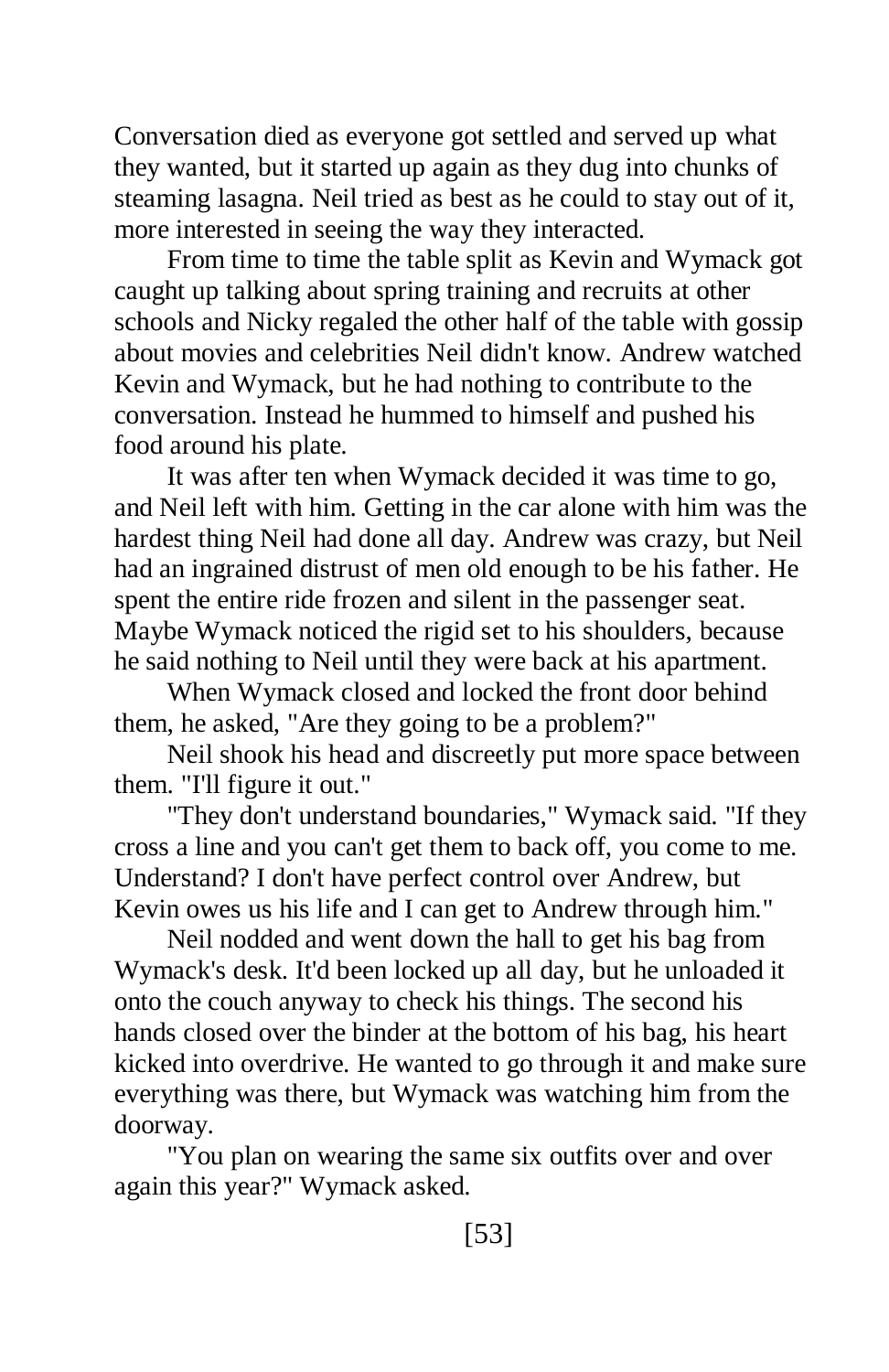"Eight," Neil said, "and yes."

Wymack arched an eyebrow at him but didn't push it. "Laundry room is in the basement. Detergent's in the bathroom cabinet under the sink. Use what you need, and take what you want from the kitchen. It'll piss me off more if you act like a skittish stray cat than it will if you eat the last bowl of cereal."

"Yes, Coach."

"I've got paperwork to go over. You good?"

"I might go running," Neil said.

Wymack nodded and left. Neil set his running pants to one side and stuffed his sleeping pants and tee under the couch for later. He changed in the bathroom and went around Wymack to lock his bag up again. Wymack didn't even look up from the papers he was perusing, though he grunted what might have been a goodbye as Neil left again. Neil locked the door behind him, stuffed the keys to the bottom of his pocket, and took the stairs down to ground level.

He didn't know where he was or where he was going, but that was all right. If he gave his feet a direction, they'd take him running past all of his thoughts, and he'd be happy to let them.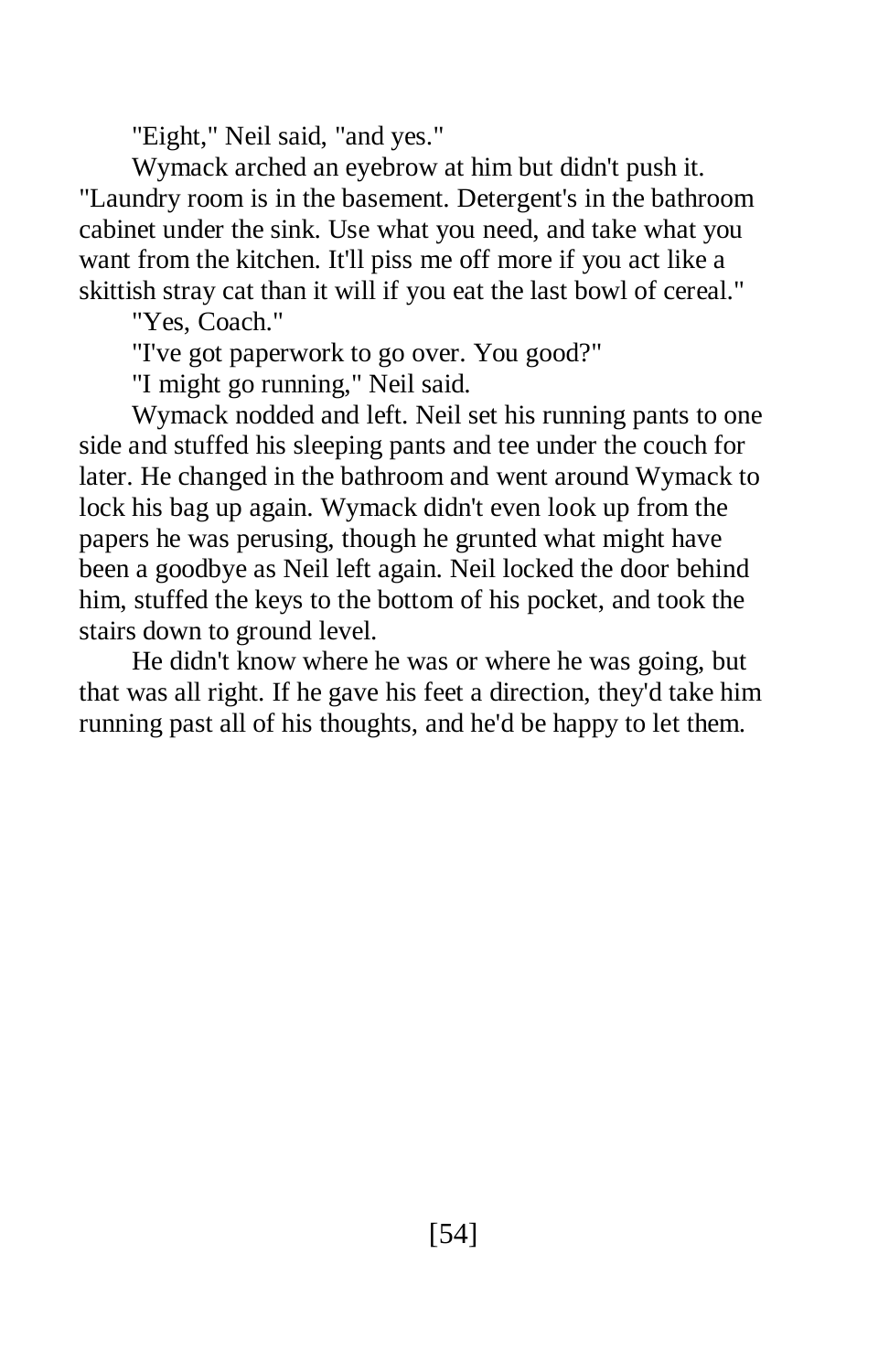## CHAPTER FOUR

Neil spent the following morning exploring the campus and memorizing its layout. When he was sure he knew his way around, he left school grounds and went for a long run. Gradually he looped his way back around. He had an hour to stretch out and eat lunch before he met the others at the stadium, and he made sure to show up early enough to change in private.

When the others arrived, Neil was waiting for them on the court. He watched as Kevin propelled Andrew toward the home goal. Andrew was laughing about something, but Neil couldn't hear what Kevin was saying to him. Aaron and Nicky scattered balls down the first-fourth line, and Nicky rolled a couple Neil's way. Neil spaced them out at half-court around him.

They started with drills, some of which Neil practiced yesterday and a few more he didn't know. The exercises gradually increased in difficulty and Neil grimaced a little as Andrew deflected every shot Neil aimed his way. It was only a little comforting that neither Aaron nor Nicky was scoring, either, but Kevin landed almost a third of his shots. It was a poor show from a former national champion, but it was also intensely humbling as Kevin had grown up playing left-handed. Seeing him take on Andrew right-handed was ballsy enough; seeing him actually score was surreal.

Kevin kicked them off the court for a water break after an hour and a half of drills, but instead of following the backliners and Neil to the locker room, he stayed behind with Andrew to keep practicing. Neil watched them over his shoulder.

"I saw him first," Nicky said.

"I thought you had Erik," Neil said.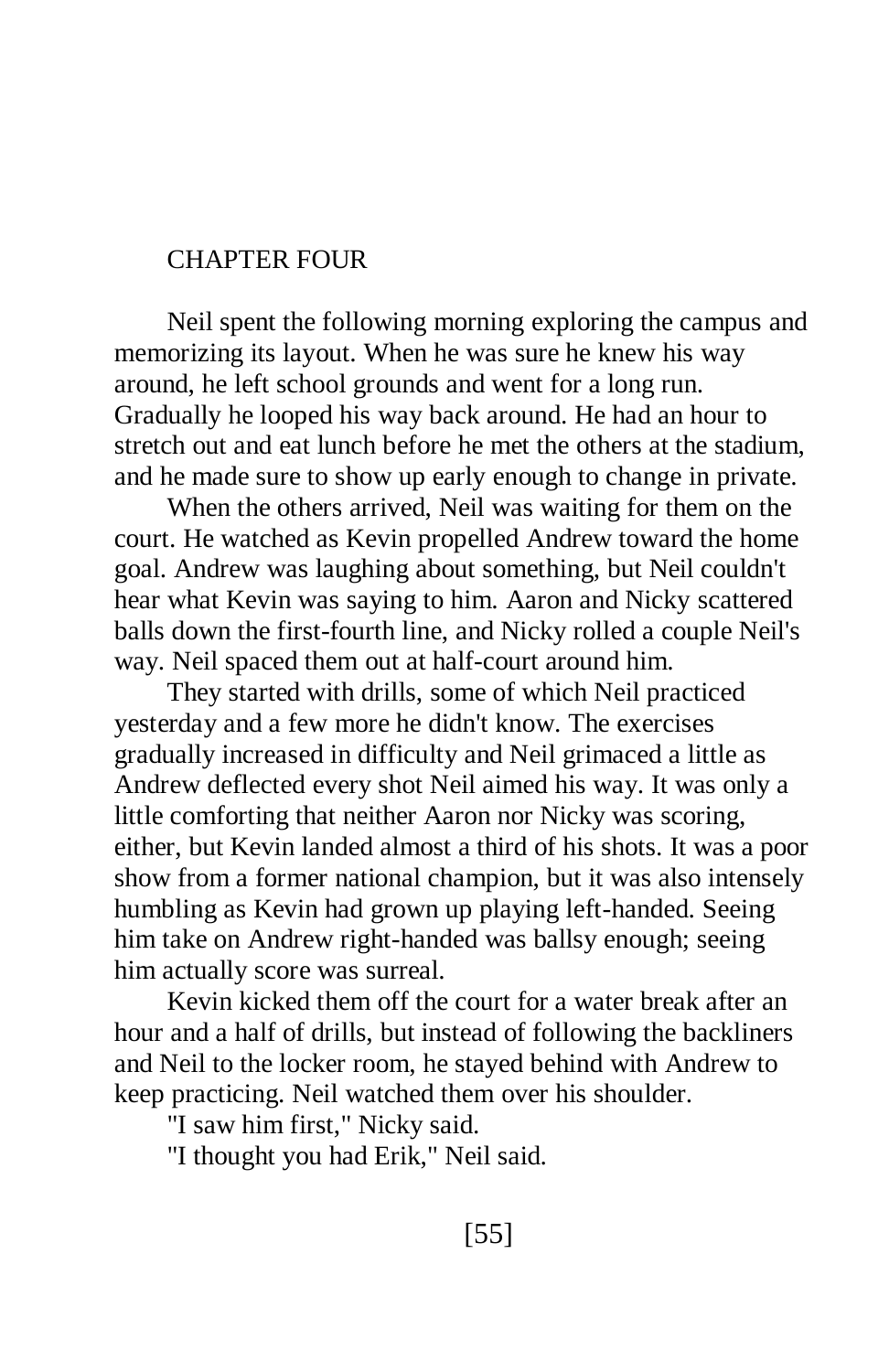"I do, but Kevin's on the List," Nicky said. When Neil frowned, Nicky explained. "It's a list of celebrities we're allowed to have affairs with. Kevin is my number three."

Neil pretended to understand and changed the topic. "How does anyone lose against the Foxes with Andrew in your goal?"

"He's good, right? But Andrew sat out most of last year." Nicky shrugged. "Coach didn't need a third goalie when he signed us, so Andrew was a bench warmer up until November. Then the ERC threatened to revoke our Class I status and fire Coach if we didn't start winning more often. Coach bribed Andrew into saving our collective asses with some really nice booze."

"Bribed?" Neil echoed.

"Andrew's good," Nicky said again, "but it doesn't really matter to him if we win or lose. You want him to care, you gotta give him incentive."

"He can't play like that and not care."

"Now you sound like Kevin. You'll find out the hard way, same as Kevin did. Kevin gave Andrew a lot of grief this spring," Nicky said as they pushed their way into the locker room. Aaron went ahead of them to the water fountain and Nicky propped himself against the wall to watch Neil. "Andrew walked off the court for an entire month. He said he'd break his own fingers if Coach made him play with Kevin again."

The thought of Andrew willingly destroying his talent made Neil's heart clench. "But he's playing now."

Nicky took a couple quick sips from the fountain as soon as Aaron stepped out of the way and smeared a hand across his mouth. "Only because Kevin is. Kevin got back on the court with a racquet in his right hand, and Andrew wasn't far behind him. Up until then they were fighting like cats and dogs. Now look at them. They're practically trading friendship bracelets and I couldn't fit a crowbar between them if it'd save my life."

"But why?" Neil asked. "Andrew hates Kevin's obsession with Exy."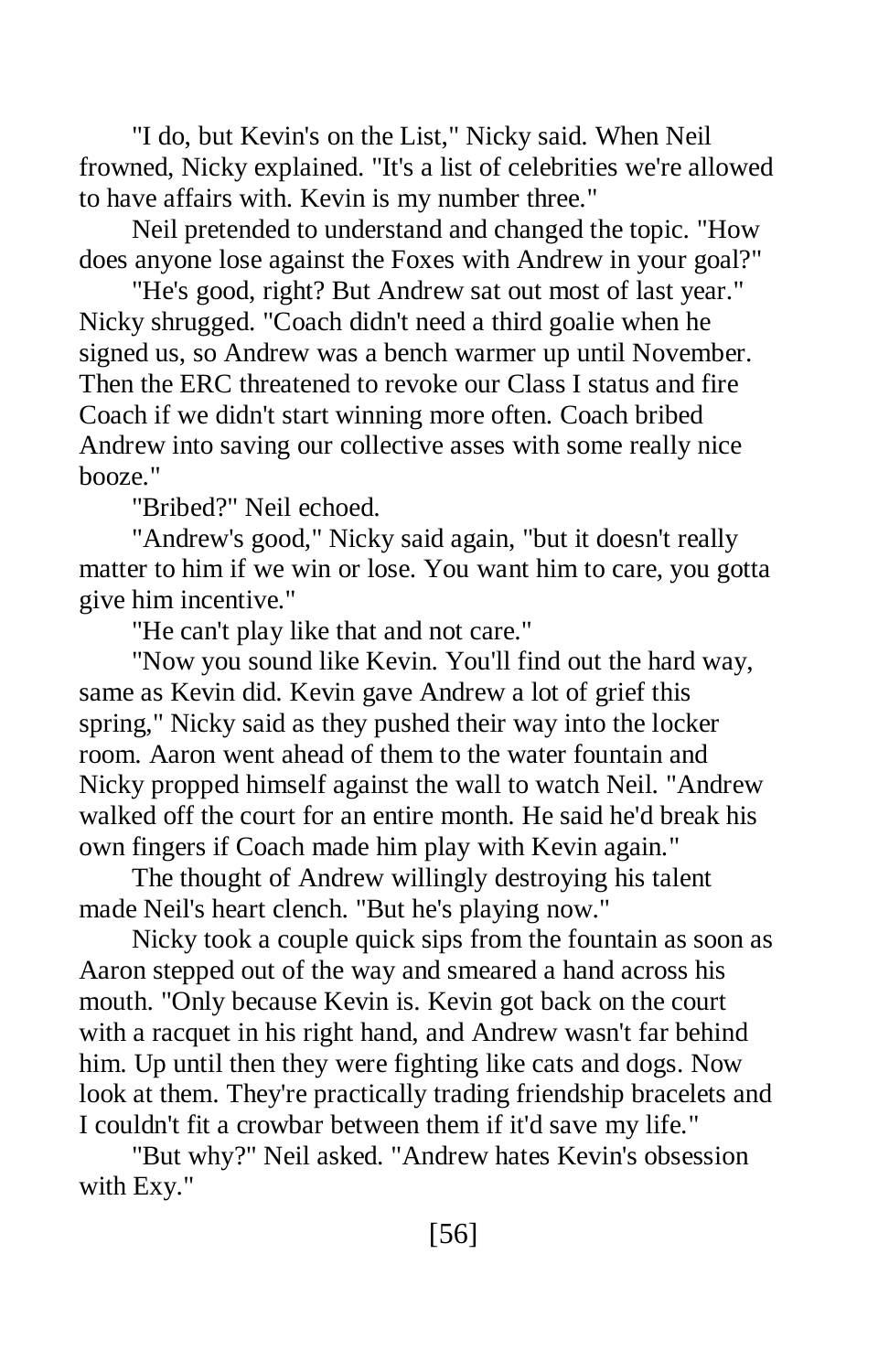"The day they start making sense to you, let me know," Nicky said, moving so Neil could get a drink. "I gave up trying to sort it all out weeks ago. You could ask, but neither of them will answer. But as long as I'm doling out advice? Stop staring at Kevin so much. You're making me fear for your life over here."

"What do you mean?"

"Andrew is scary territorial of him. He punched me the first time I said I'd like to get Kevin too wasted to be straight." Nicky pointed at his face, presumably where Andrew had decked him. "So yeah, I'm going to crush on safer targets until Andrew gets bored of him. That means you, since Matt's taken and I don't hate myself enough to try Seth. Congrats."

"Can you take the creepy down a level?" Aaron asked.

"What?" Nicky asked. "He said he doesn't swing, so obviously he needs a push."

"I don't need a push," Neil said. "I'm fine on my own."

"Seriously, how are you not bored of your hand by now?"

"I'm done with this conversation," Neil said. "This and every future variation of it. Look, Nicky, I have no problems with your sexuality, but I'm here to play. All I want from any of you is the best you can give me on the court."

The stadium door slammed open as Andrew showed up at last. He swept them with a wide-eyed look as if surprised to see them all there. "Kevin wants to know what's taking you so long. Did you get lost?"

"Nicky's scheming to rape Neil," Aaron said. "There are a couple flaws in his plan he needs to work out first, but he'll get there sooner or later."

"You're such an asshole," Nicky said as he started for the door.

"Wow, Nicky," Andrew said. "You start early."

"Can you really blame me?"

Nicky glanced back at Neil as he said it. He only took his eyes off Andrew for a second, but that was long enough for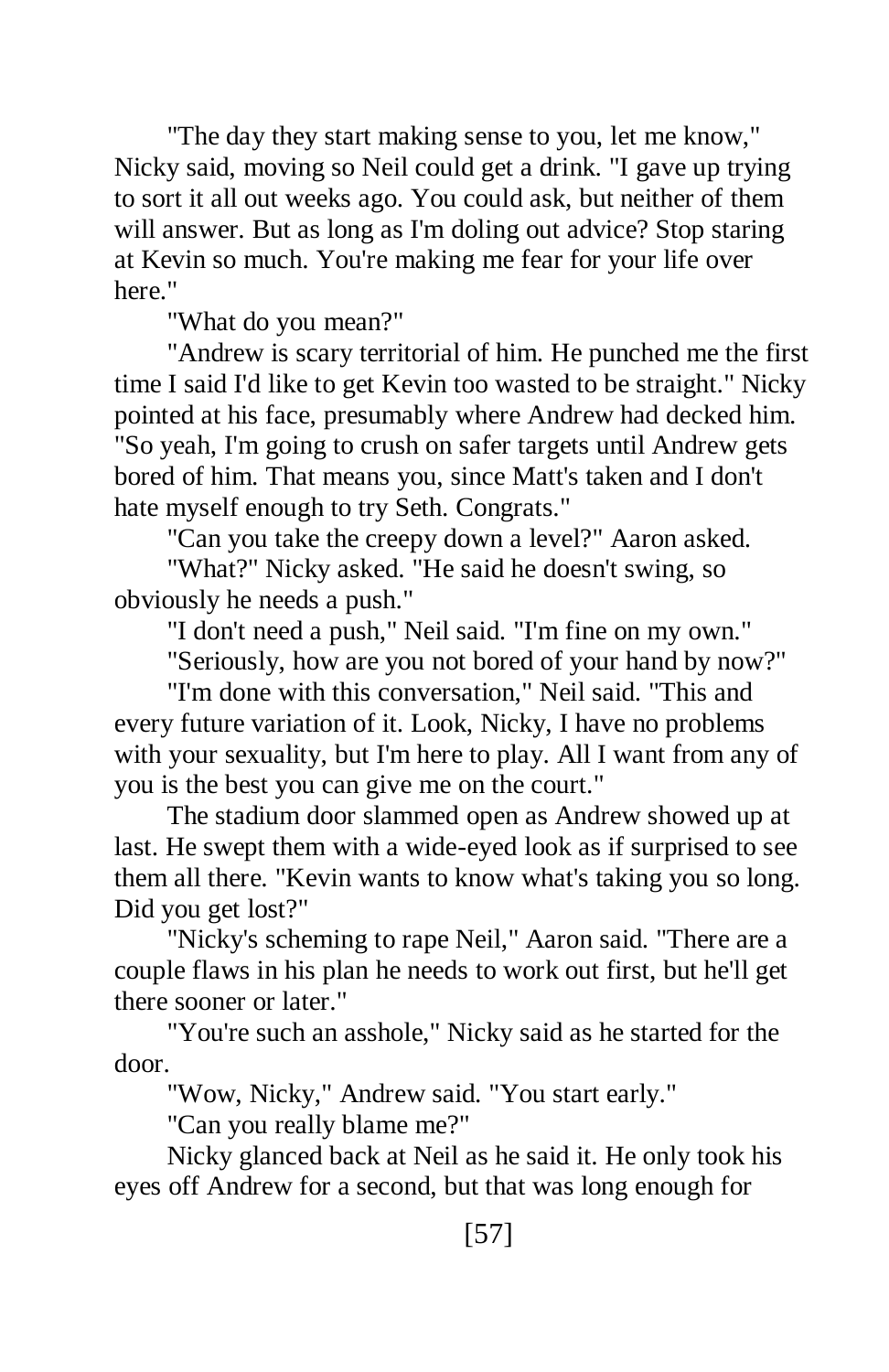Andrew to lunge at him. Andrew caught Nicky's jersey in one hand and threw him hard up against the wall. Nicky grunted at the impact but made no move to shove Andrew off when Andrew leaned up against him. Neil looked from Nicky to Aaron, but Aaron appeared unmoved and unsurprised by the sudden violence. Neil looked back at Andrew and waited to see how this played out.

"Hey, Nicky," Andrew said in stage-whisper German. "Don't touch him, you understand?"

"You know I'd never hurt him. If he says yes—" "I said no."

"Jesus, you're greedy," Nicky said. "You already have Kevin. Why does it—"

He went silent, but it took Neil a moment to realize why. Andrew had a short knife pressed to Nicky's jersey. Where he'd pulled it from, Neil didn't know, but he refused to think Andrew wore one onto the court under his uniform. There had to be rules and regulations against that. The last thing Neil wanted was for Andrew to stab someone in the middle of a game. The Foxes would be banned from the league in an instant.

"Shh, Nicky, shh," Andrew said, like he was soothing a troubled child. "Why the long face? It's going to be okay."

Neil was no stranger to violence. He'd heard every threat in the book, but never from a man who smiled as bright as Andrew did. Apathy, anger, madness, boredom; these motivators Neil knew and understood. But Andrew was grinning like he didn't have a knife point where it'd slip perfectly between Nicky's ribs, and it wasn't because he was joking. Neil knew Andrew meant it. If Nicky so much as breathed wrong right now, Andrew would cut his lungs to ribbons, any and all consequences be damned.

Neil wondered if Andrew's medicine would let him grieve, or if he'd laugh at Nicky's funeral too. Then he wondered if a sober Andrew would act any different. Was this Andrew's psychosis or his medicine? Was he flying too high to understand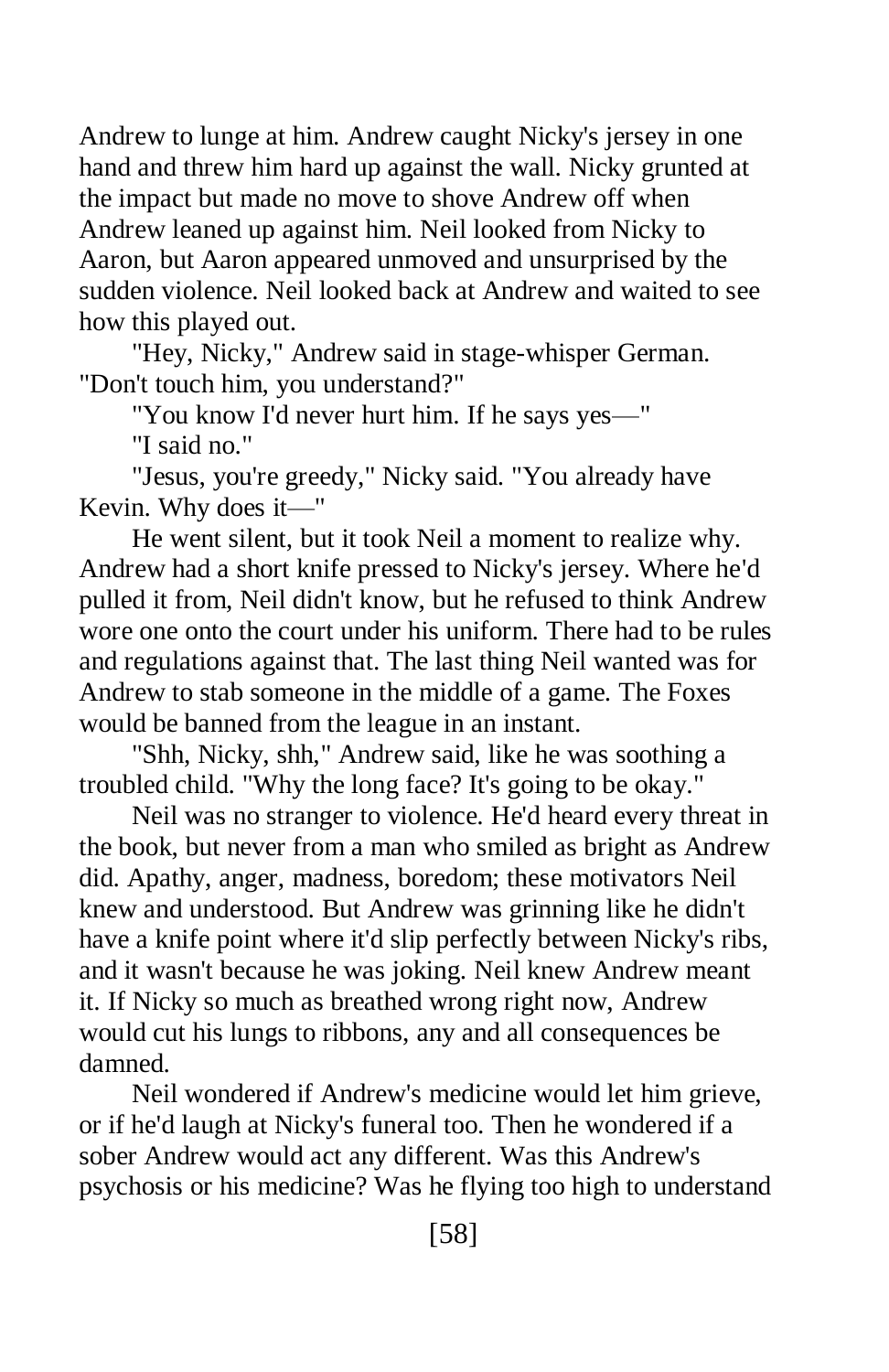what he was doing, or did his medicine only add a smile to Andrew's ingrained violence?

Neil looked to Aaron, waiting for him to interfere. Aaron was tense but quiet as he stared at Andrew's knife. Neil gave him another second, but he couldn't wait forever. He didn't know what would finally set Andrew off and he didn't want to find out.

"Hey," Neil said, looking back at Andrew. "That's enough."

"Quiet," Nicky said in English, barely louder than a breath of air. "Quiet. It's fine."

"Hey," Neil said again, ignoring him, but he wasn't sure what to say. Questioning Andrew's sanity or calling his bluff would end with Nicky in the hospital. He wouldn't pretend to accept Nicky's advances just to calm Andrew down. What Neil needed was a distraction, something more important to Andrew than Nicky. That left only one thing that Neil knew of. One person, rather.

"Are we playing or what?" he said. "Kevin's waiting."

Andrew looked at Neil as if that hadn't occurred to him. "Oh, you're right. Let's go or we'll never hear the end of it."

Andrew let go of Nicky and spun away. His knife vanished under his armor before he reached the door. Aaron squeezed Nicky's shoulder on his way out. Nicky looked shaken as he stared after the twins, but when he realized Neil was watching him he rallied with a smile Neil didn't believe at all.

"On second thought, you're not my type after all," Nicky said when the door closed behind his cousins. "You need some more water before we hit the court for round two?"

"That's not okay," Neil said, pointing at the door.

"That's nothing," Nicky said.

Neil caught his arm as Nicky passed and hauled him to a stop. "Don't let him get away with things like that."

Nicky considered him for a moment, his smile fading into something small and tired. "Oh, Neil. You're going to make this so hard on yourself. Look," he said, tugging free and turning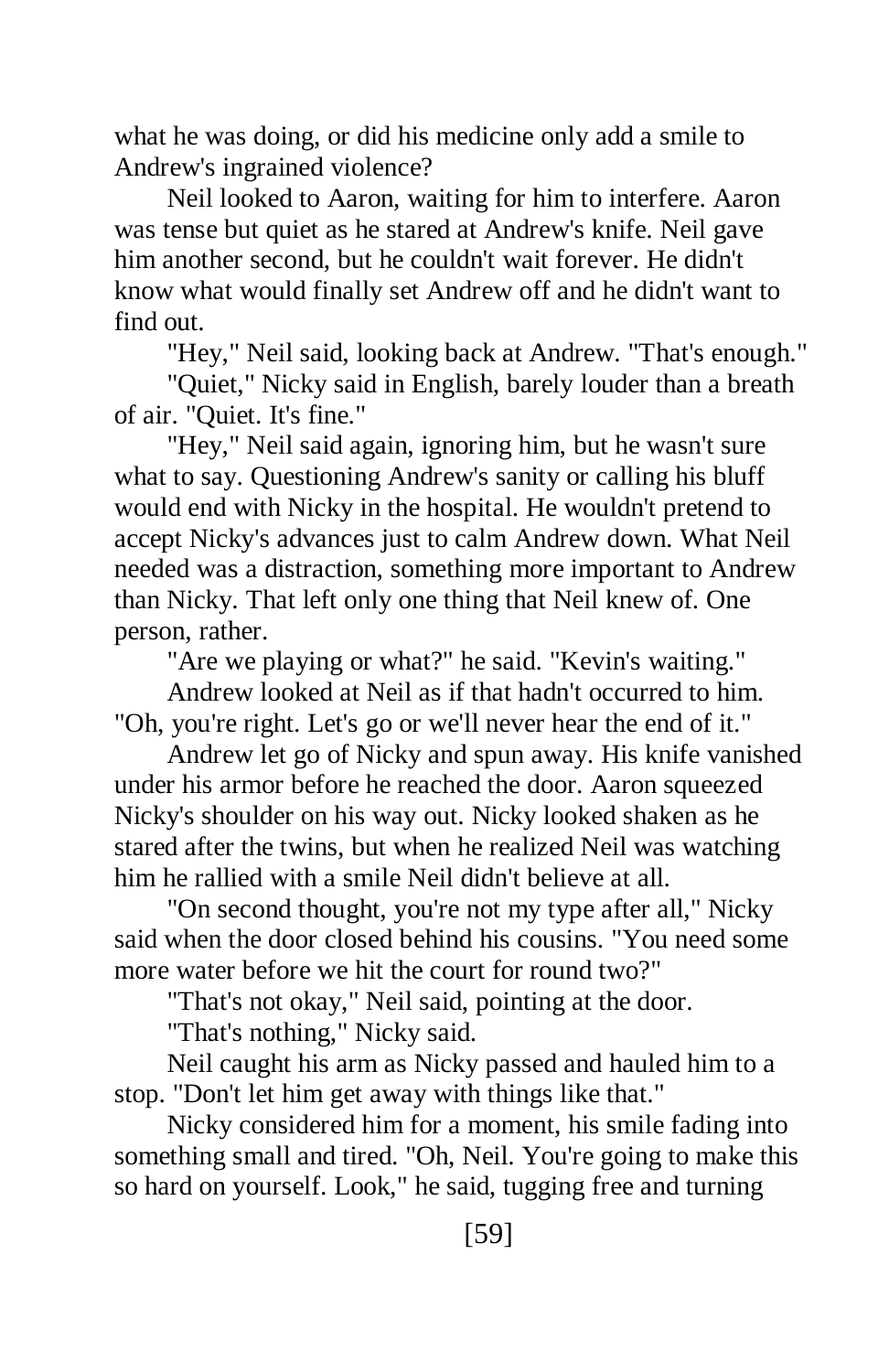Neil toward the door. "Andrew is a little bit crazy. Your lines are not his lines, so you can get all huff and puff when he tramps across yours but you'll never make him understand what he did wrong. Moreover, you'll never make him care. So just stay out of his way."

"He's like this because you let him get away with it," Neil said. "You're putting all of us at risk."

"That was my fault." Nicky opened the door and waited for Neil to precede him out. "I said something I shouldn't have, and I got what I deserved."

Neil wasn't convinced, but he couldn't demand better explanations for an argument that had happened in German, so he led the way to the inner court. Neil looked first to Andrew, who was jogging to the half-court line, and then to Kevin, who was standing on the fox paw logo at the court's center. Aaron was at the door waiting for Nicky and Neil, and the three entered the court together.

Kevin barely waited for them to stop at his side before dividing them up with a flick of his fingers. "Aaron is with me. Nicky and Andrew get the child. Two-man team scrimmage with an empty away goal."

"I'm not a child," Neil said. "You're only a year older than I am." Two, really, but he wasn't about to tell them he'd lied about both his birthday and his age.

Kevin ignored that, but Nicky spoke up, "Shouldn't Andrew be with you and Aaron? Then Neil can practice shooting on him."

Kevin looked bored by the suggestion. "If I thought he could make it to the goal, I would have set it up that way."

"Them's fighting words," Nicky said, grinning at Neil. "Bring it, kid."

There were only five of them, but they set up as if they had two full teams: Neil and Kevin spaced out on the half-court line, Nicky at first-fourth, and Aaron at far-fourth. Andrew acted as dealer from his place in home goal and slammed the ball all the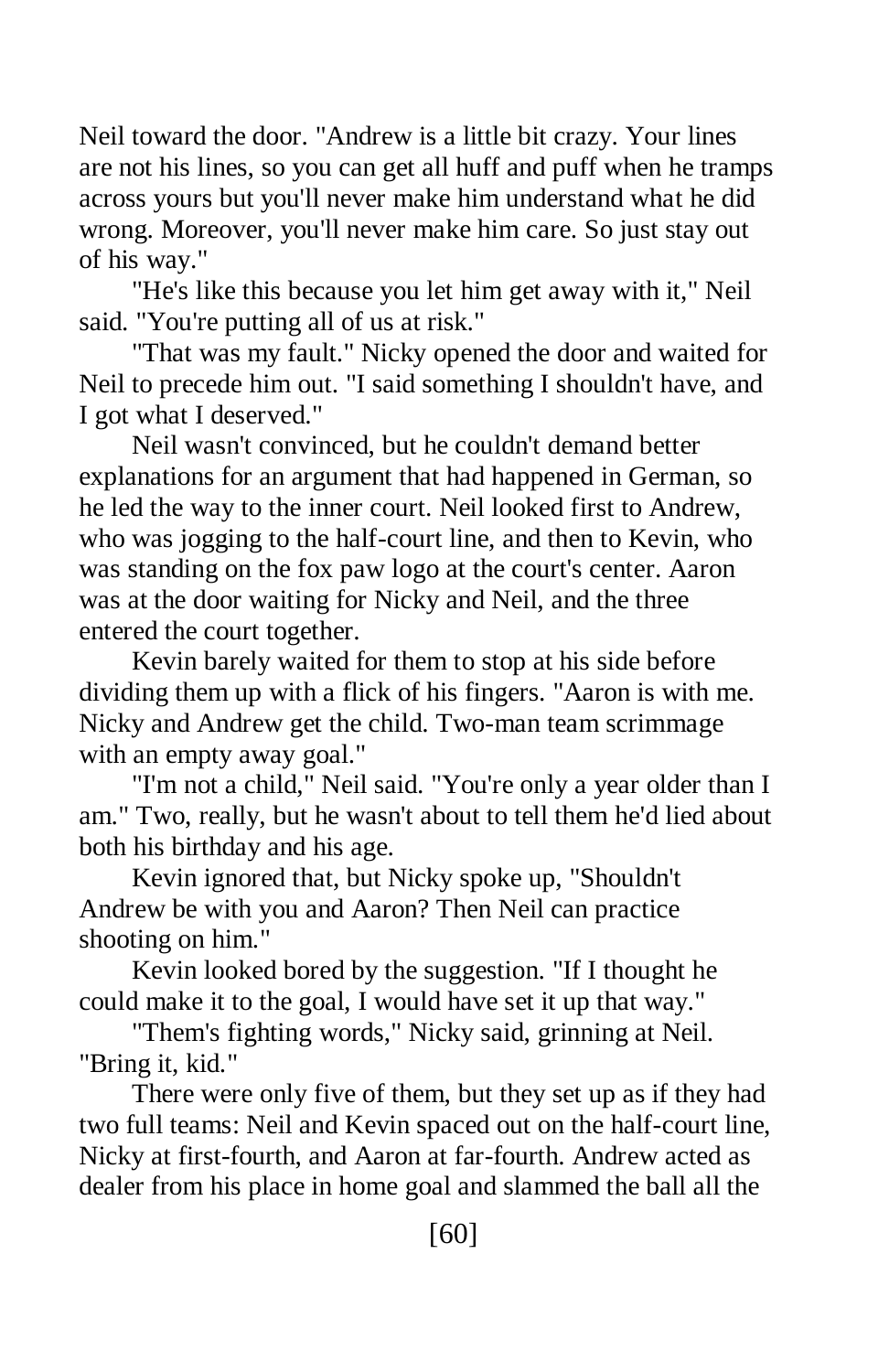way to the other end of the court. The second Neil heard the crack of Andrew's racquet, he started moving, pushing up before Aaron could close him out.

Kevin should have done the same and pushed up the court toward Nicky, but he stayed on the half-court line. Likewise, Aaron let the rebound go past him. Neil didn't stop to think about it but scooped the ball out of the air. He only had it for two seconds before Kevin appeared out of nowhere. Kevin smashed their racquets together so hard the ball popped one way and Neil's racquet flew the other. Neil swore at the sharp pain that stabbed up his arms.

"Keep count," Kevin said before going after the ball.

Neil scrambled for his stick and hurried after him, but Kevin's head-start was too much. Nicky tried to fend Kevin off, but Kevin faked him out and scored a few seconds later. Andrew, who should have been guarding their goal, was using his oversized racquet as a prop. He looked over his shoulder as the goal lines lit up red but didn't react otherwise.

"You could at least try," Kevin said.

Andrew thought about it, then said, "I could, couldn't I? Maybe next time!"

Nicky caught the ball and tossed it to Andrew, who caught it with his goalie glove. The four set up to go again, and Andrew started them off with another vicious serve. This time Kevin jogged to meet Nicky, leaving Neil to get past Aaron. Neil ran for the ball and Aaron fell in alongside him on his way by. As soon as Neil was close enough to catching the ball that bodychecking was a legal move, Aaron slammed into him full-force. Neil stumbled, off-balance, and ground his racquet into the floor to stop himself from tripping over his own feet. Aaron caught the ball and threw it right over his head to Kevin. Andrew watched as Kevin scored again.

"What's Andrew doing?" Neil asked.

"Nothing," Aaron said, as simple as it was obvious, and they set up for another serve.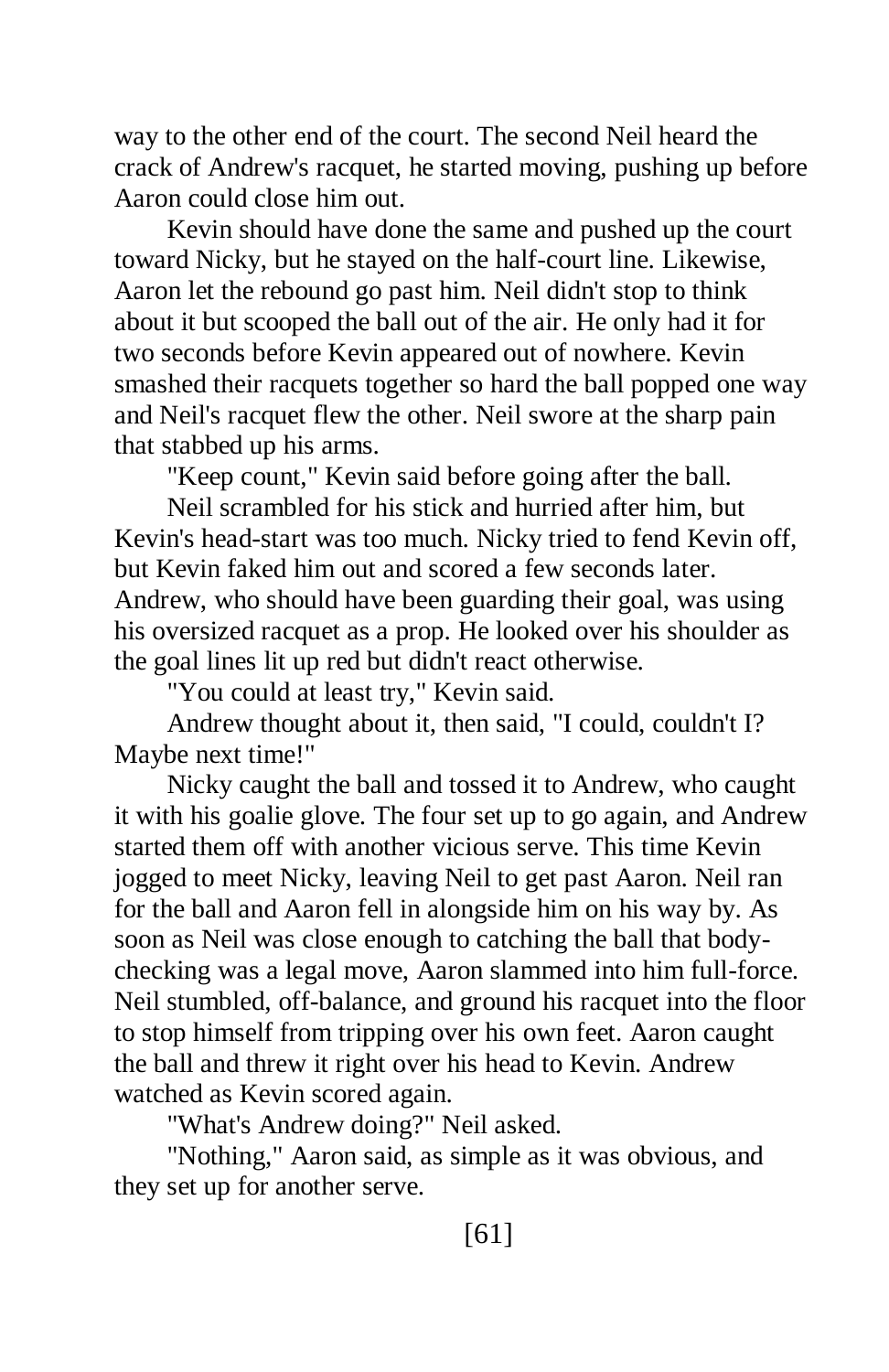At the twenty-minute mark, Kevin checked Neil into the wall and pinned him there with a gloved hand to his chest long enough to demand, "Are you even trying?"

Neil shoved him, but Kevin was already leaving, off to grab the ball and score again.

The court seemed so much larger when he only had one teammate to rely on, and the rules that only let them carry a ball for ten steps made them rely heavily on the court's walls. Neil wasn't used to playing like this. He didn't like it and his unfamiliarity with this style only made it easier for Aaron and Kevin to completely dominate the court.

Each set forced Neil to try harder and go faster, but this wasn't Millport. His childhood experience and his speed weren't enough when facing athletes of this caliber. Neil was frustrated, then amazed, then frustrated all over again as the scrimmage wore on. He scored a couple times during the scrimmage, but his goals felt worthless when he didn't have a goalkeeper to contend with.

After forty minutes, Kevin called them to an abrupt halt and swept his racquet at the backliners. "Get out. Both of you get out right now."

"Thank God," Nicky said, and ran for the door.

Kevin waited until Aaron pulled the door closed behind them, then grabbed the grated front of Neil's helmet and dragged him toward Andrew's goal. Andrew finally took an interest in the proceedings and stood up straight. Kevin let go when Neil reached the fox paw marking the foul line.

"Ball," he said, and Andrew tossed it over. Kevin pushed it against Neil's chest until Neil took it. "You stay here and fire on Andrew until he's tired. Maybe you'll score once."

"Uh oh," Andrew said with a laugh. "This won't end well."

Kevin turned around and left, slamming the door behind him on his way out. Neil collected the bucket of balls from the north home corner where they'd stored it during their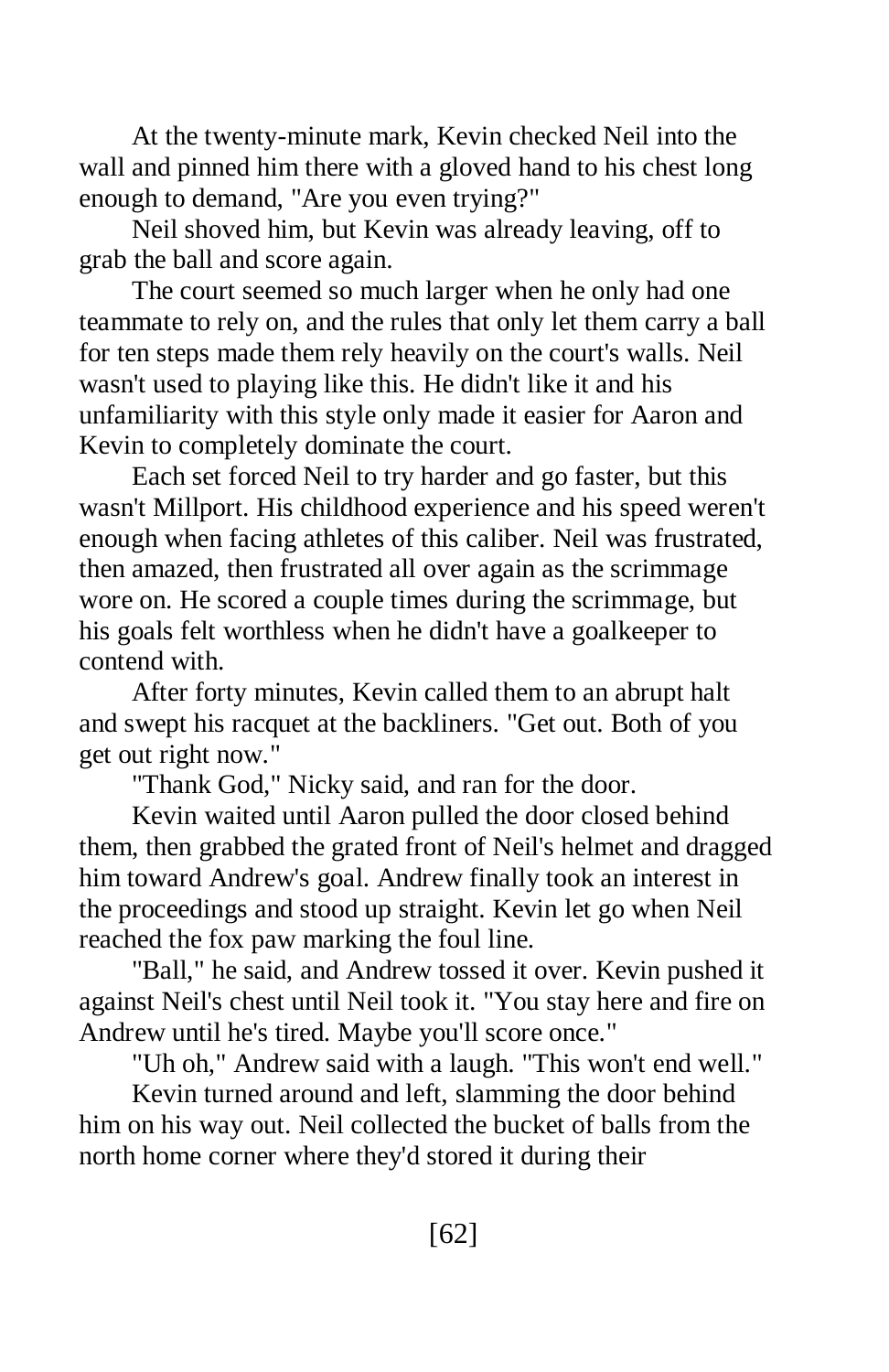scrimmage. He set the bucket on first-fourth and went back to the foul line for his first shot.

Andrew, who hadn't lifted so much as a finger to stop Kevin from scoring on him, didn't have the same consideration for Neil. He swept his massive racquet around in one long swing and hit the ball so hard Neil heard it bounce off the away court wall behind him. Neil looked over his shoulder, then took another ball from the bucket and tried again.

Neil lost track of time after that. Swings and minutes blurred in an exhausting mix. He kept going long after his arms started burning because he didn't know how to stop. Eventually the pain faded in favor of a heavy sense of numbness. He knew Andrew should be tired by now since Andrew had such a heavy racquet and was hitting every ball like he wanted to score a home run, but Andrew didn't even slow down.

He knew he'd gone too far when he took a swing and lost his grip on his racquet. Andrew laughed as it clattered against the ground and skidded toward the goal. Andrew knocked the ball straight back at Neil, and Neil didn't have a racquet to defend himself with. He brought up his arms to block his face instinctively, but he felt that sharp smack on his forearms even through his arm guards. He stumbled back a step under the impact and shot Andrew a dirty look.

"Let's go," Andrew said. "Tick tock. I won't wait forever for you."

Neil knew it was a bad idea, but he went for his racquet anyway. Picking it up hurt, and when he tried to lift it high enough for a swing, his right arm gave a sharp spasm and he lost his grip. His stick hit the court at his feet.

"Oh no," Andrew said. "I think Neil's in trouble."

Neil crouched and reached for his racquet. It felt like his muscles were unraveling inside of him, twisting into tight balls around his elbow and wrist, but Neil wrapped his fingers around the stick and picked it up. Andrew stood his racquet up in front of him and propped his arms on top of it, waiting and watching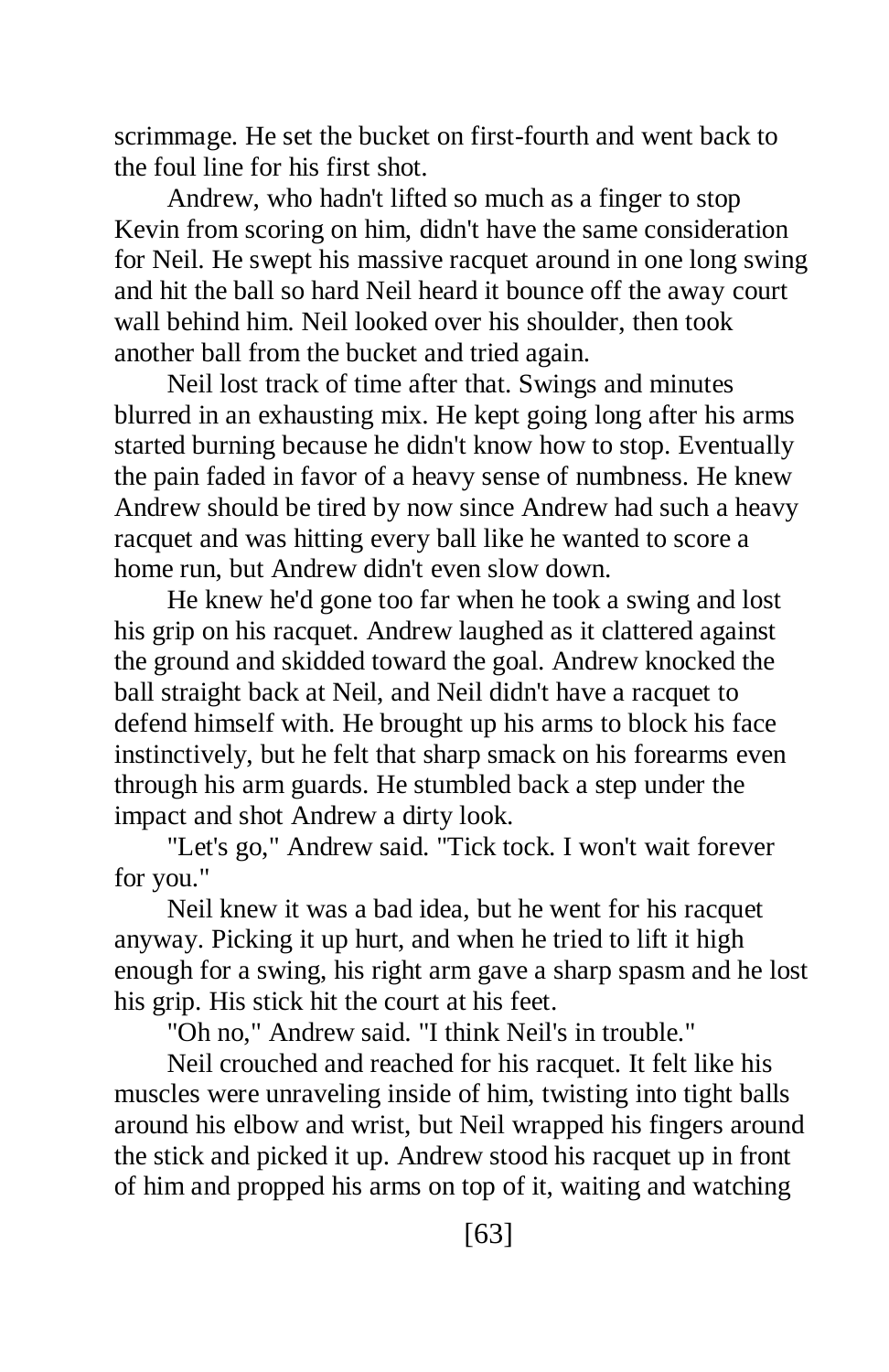as Neil stupidly tried another shot on goal. Neil only got his racquet shoulder height before he dropped it again. The ball rolled harmlessly away.

"Can you or can't you?" Andrew asked.

Defeat tasted sour as Neil crouched by his racquet. "I'm done."

Andrew left the goal to meet him but stopped with one foot on Neil's racquet. Neil tried to pull it out from under him, but he didn't have the strength. He was even less successful in his attempt to push Andrew off, and that hurt so much his vision crackled black.

"Get off my racquet."

"Make me?" Andrew said, spreading his arms in invitation. "Try, anyway."

"Don't tempt me."

"Such fierce words from such a little creature," Andrew said. "You're not very bright. Typical of a jock."

"Hypocrite," Neil said.

Andrew gave him a thumbs-up and pushed past Neil. Neil tried to catch himself before he tipped over, but his hand wouldn't hold his weight. He fell flat on his back and didn't even try to get up. He was too tired to care anymore, so he laid there and listened as Andrew left the court. The door banged closed behind him. Neil rolled his head to one side and watched through the walls as they left.

When he was sure they were gone he painstakingly cleaned up the court. His arms were throbbing as he peeled his uniform off, and getting dressed again was almost too much to handle.

"Damn," he whispered. He'd gone too far today in his determination to keep up with his teammates. If he couldn't control himself and take it one step at a time, there was no way he'd be able to play by the time August rolled around.

He ran back to Wymack's place, keeping his pace slower than usual, and took the stairs up to the seventh floor. The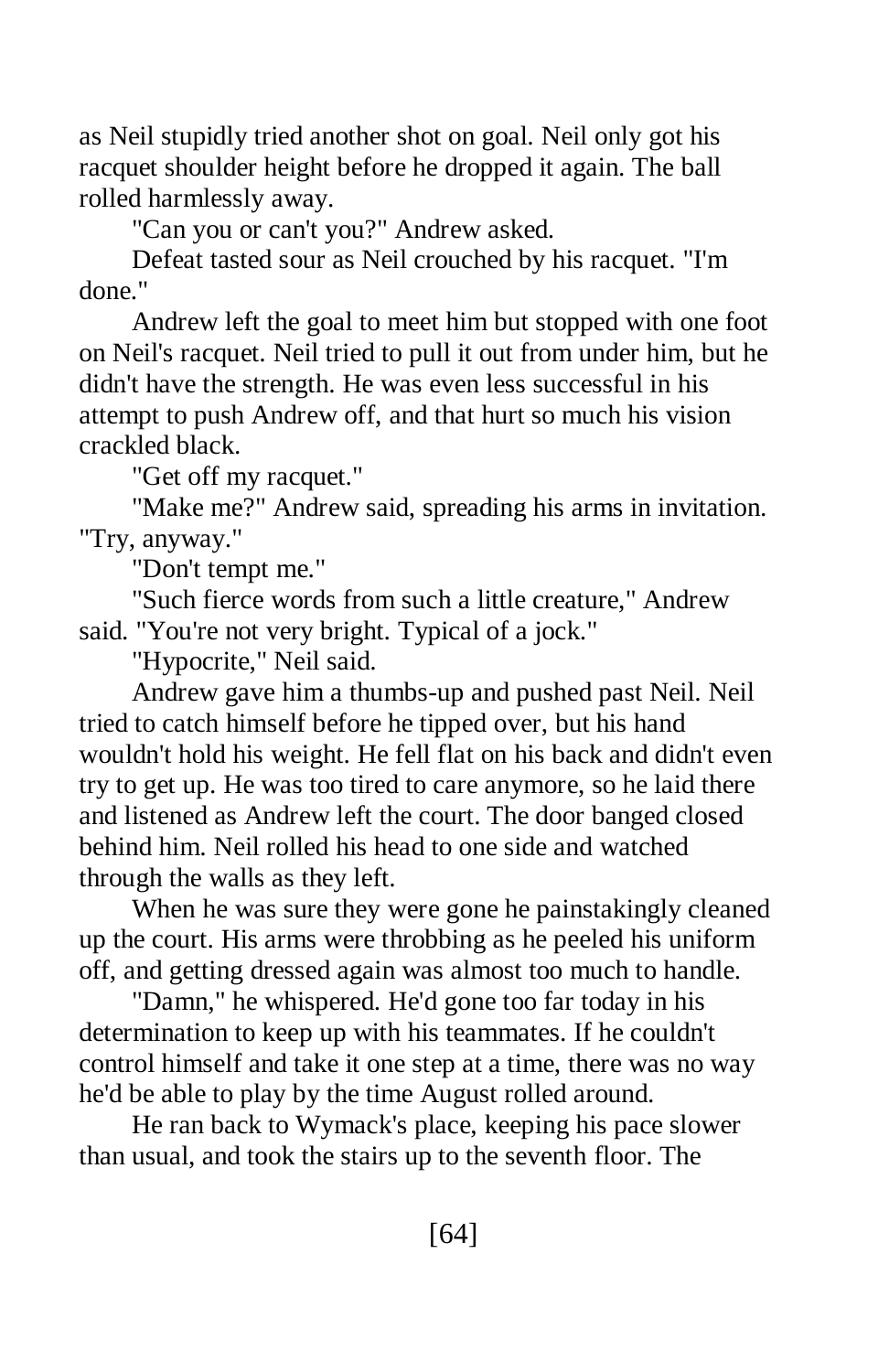apartment door was unlocked, and Wymack was waiting for him in the hall with a can of coffee grinds in his hand.

"Kevin called ahead to say you wouldn't be on the court tomorrow and that I should entertain you with clips of past games. He said you tried to blow your arms out against Andrew. I said you weren't that stupid. Which one of us is right?"

"I might have gotten carried away," Neil said.

Wymack tossed the coffee to him. Neil caught it instinctively, but he couldn't hold onto it. It bounced off the floor at his feet and the lid popped off to spill grinds everywhere. Wymack stalked toward Neil with a snarled, "You idiot."

Retreating from a furious older man was so instinctive Neil didn't realize he'd flinched until Wymack froze. Wymack's face went almost dangerously blank and Neil dropped his gaze. He was careful not to look away from Wymack entirely. He needed to see when Wymack started moving again. He waited for Wymack to say something. After an endless, brittle silence, he realized Wymack wouldn't speak until he did.

"Today was my mistake," Neil said quietly. "It won't happen a second time."

Wymack didn't answer. He didn't come closer, either. At length he pointed at the ground in front of him. "Come here. No," he said when Neil started to reach for the mess at his feet. "Leave it."

Neil stepped over it and went to stand in front of Wymack: within arm's reach but just barely. He'd perfected that trick as a kid. He could look at anyone's arms and judge the safe distance from them in a heartbeat. If they had to move to hit him, he had enough time to dodge. Either way he wouldn't catch the full intended force of their blow.

"Look at me," Wymack said. "Right now."

Neil dragged his stare up from Wymack's chest to his face. Wymack's expression was still too blank for Neil to feel safe, but he knew better than to look away again.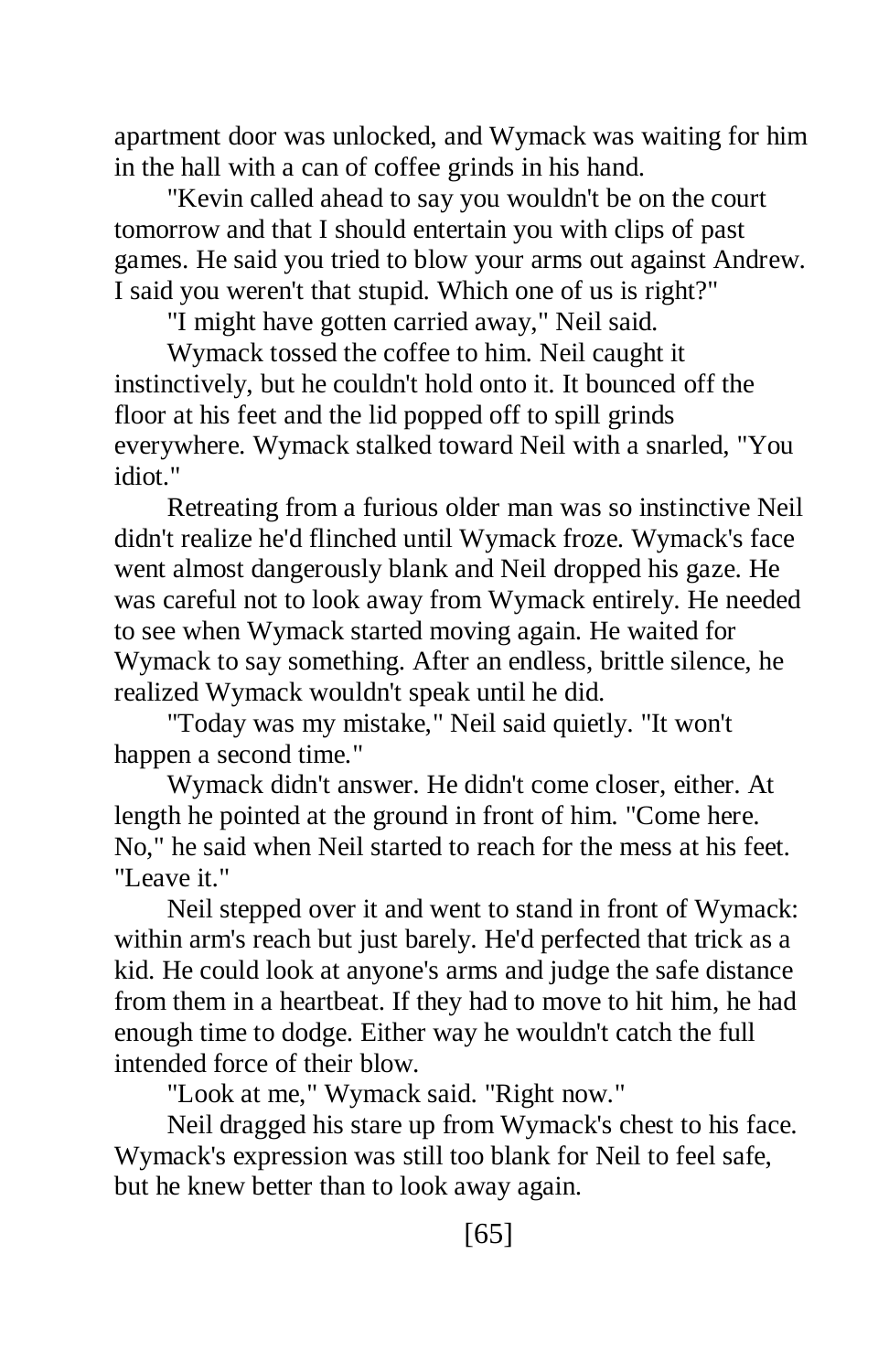"I want you to understand something," Wymack said. "I am a loud, grouchy old man. I like to yell and throw things. But I don't throw punches unless some punk is dumb enough to try me first. I have never, ever hit someone without provocation, and I'm sure as hell not going to start with you. You hear me?"

Neil didn't believe him, but he said, "Yes, Coach."

"I'm serious," Wymack said. "Don't you dare be more afraid of me than you are of Andrew."

Neil could have told him it was Wymack's age that made him such a problem, but he didn't think Wymack wanted to hear it. There was no solution to that problem. "Yes, Coach."

Wymack gestured over his shoulder and stepped aside. "I already ate, but I haven't put the leftovers away yet. I'll take care of this. You take care of you."

Neil ate to the sound of the vacuum. Wymack was in his office by the time Neil was done, and Neil retired to the couch early. He wanted to get his bag and go through his folder, but he didn't want to intrude on Wymack's space, so he stared at the ceiling until he finally fell asleep.

- It took Neil two weeks to decide he'd never meet Kevin's standards. It got to the point where he saw Kevin's look of cool disapproval every time he blinked. Half of the time Neil didn't know what he was doing wrong and the other half he couldn't change. He clocked a faster mile than any of them, but they were better and stronger than he was. Kevin knew Neil was inexperienced, but he didn't forgive Neil for his mistakes. Neil didn't want pity, but he did want understanding. When he caved and asked Nicky for advice on how to deal with Kevin, Nicky only smiled and said, "I warned you."

It did nothing for Neil's fraying patience. Luckily being angry at himself and loathing Kevin's condescending version of coaching meant he didn't have time or energy to be afraid. Two weeks of playing with the dysfunctional group and Kevin still gave no signs of recognizing him. All Kevin cared about was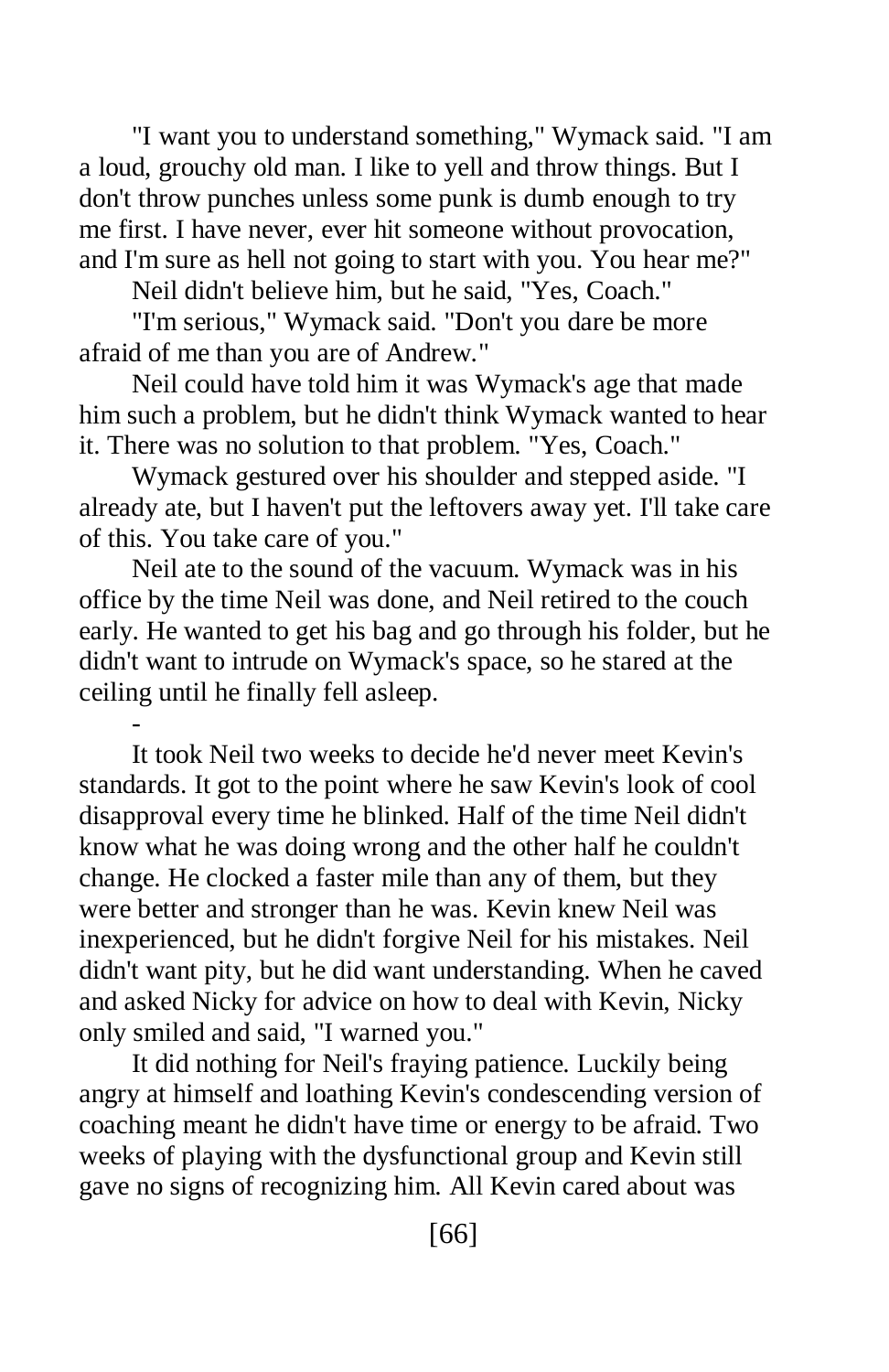how short Neil fell on his court—and as far as Neil could tell, it was shorter and shorter by the day. Two weeks of Kevin's scornful dismissal and rude commentary wore away at Neil's resolve to take it easy. He didn't care if he blew out his arms again if it meant Kevin would stop riding him like he was an incompetent preschooler.

Everything was for Exy, from his early morning run to the hours he clocked at the gym to the afternoon scrimmages to the longer run he took in the evenings after dinner. He made loops around the campus and went up and down the stairs in the stadium. No matter what he did he was too slow, and he went to sleep in so much pain every night he could barely change for bed. By the time his third week started, he couldn't even sleep because he was too busy analyzing the day's mistakes.

One night he cast aside his blankets in disgust and left the apartment. It was pitch black out, probably somewhere around two in the morning, and it was just cool enough he should've changed out of his pajama pants. He warmed up quickly as he set off for Palmetto State. There were few street lights around Wymack's neighborhood, but when Neil reached Perimeter Road, the winding street that surrounded Palmetto State, the path was better lit.

Neil knew the way to the stadium by heart even in the dark. There were a couple cars in the parking lot, as usual, and Neil thought he saw the moving figure of a security guard in the next lot. He punched in the code for the Foxes' entrance and opened the door, then stilled with his hand halfway to the light switch. The lights were already on.

Belatedly he realized he'd passed the cousins' car. He was so used to seeing it here when they met for scrimmages he hadn't thought it out of place. He frowned over his shoulder at it, wondering if Wymack had heard him leave and called the others to check on him, then pulled the door closed and jogged for the locker room.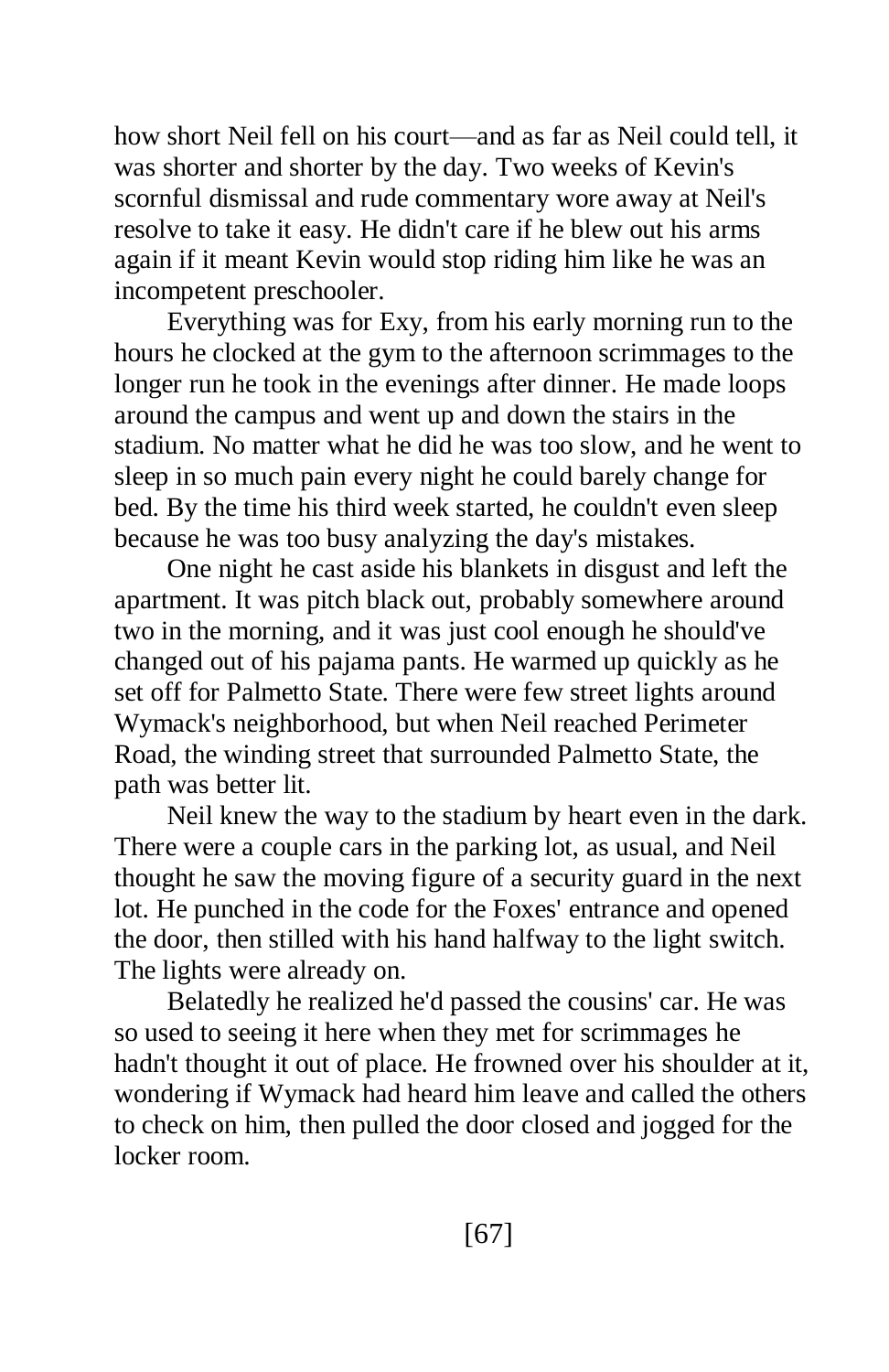He checked every room but found no sign anyone was there. He stretched out in the foyer before pushing through the back door. He heard the sound of a ball ricocheting off the wall, but with the stadium seating rising up to either side of the Foxes' entry hall, he couldn't see where on the court the others were. He was almost to the inner court before he finally spotted Kevin. Kevin was alone at first-fourth with a bucket of balls, and he was systematically heaving them at the wall. Neil watched in silence, wondering what odd sort of drill he was doing. It took Kevin a dozen shots before Neil realized he was trying to rebound them all from the same spot. Kevin was honing his right-handed aim.

Watching Kevin going at it in the middle of the night, fierce and merciless, was almost enough that Neil forgave him. Kevin was more demanding of himself than he was of anyone around him. He set his standards impossibly high and tried for them with everything he had, and he didn't understand why others wouldn't do the same.

Neil was watching Kevin, but it didn't take him long to realize someone else was watching him. He didn't have to look to know who it was; the intensity of the other man's stare set his nerves on edge with its weight. He didn't turn to see where Andrew was but raised his voice enough that Andrew would hear.

"Won't you play with him?"

"No," Andrew said, somewhere to Neil's left.

Neil waited, but Andrew didn't elaborate. "I think he'd benefit more if you did."

"And?"

Neil slowly turned, dragging his gaze along the empty home bench to the seats behind it. Andrew was sitting in the first stairwell about ten steps up. He was leaning forward, arms folded across his knees, as he stared Neil down. The blank expression on his face was startling. It'd been weeks since Neil last saw him sober and he'd gotten used to Andrew's drugged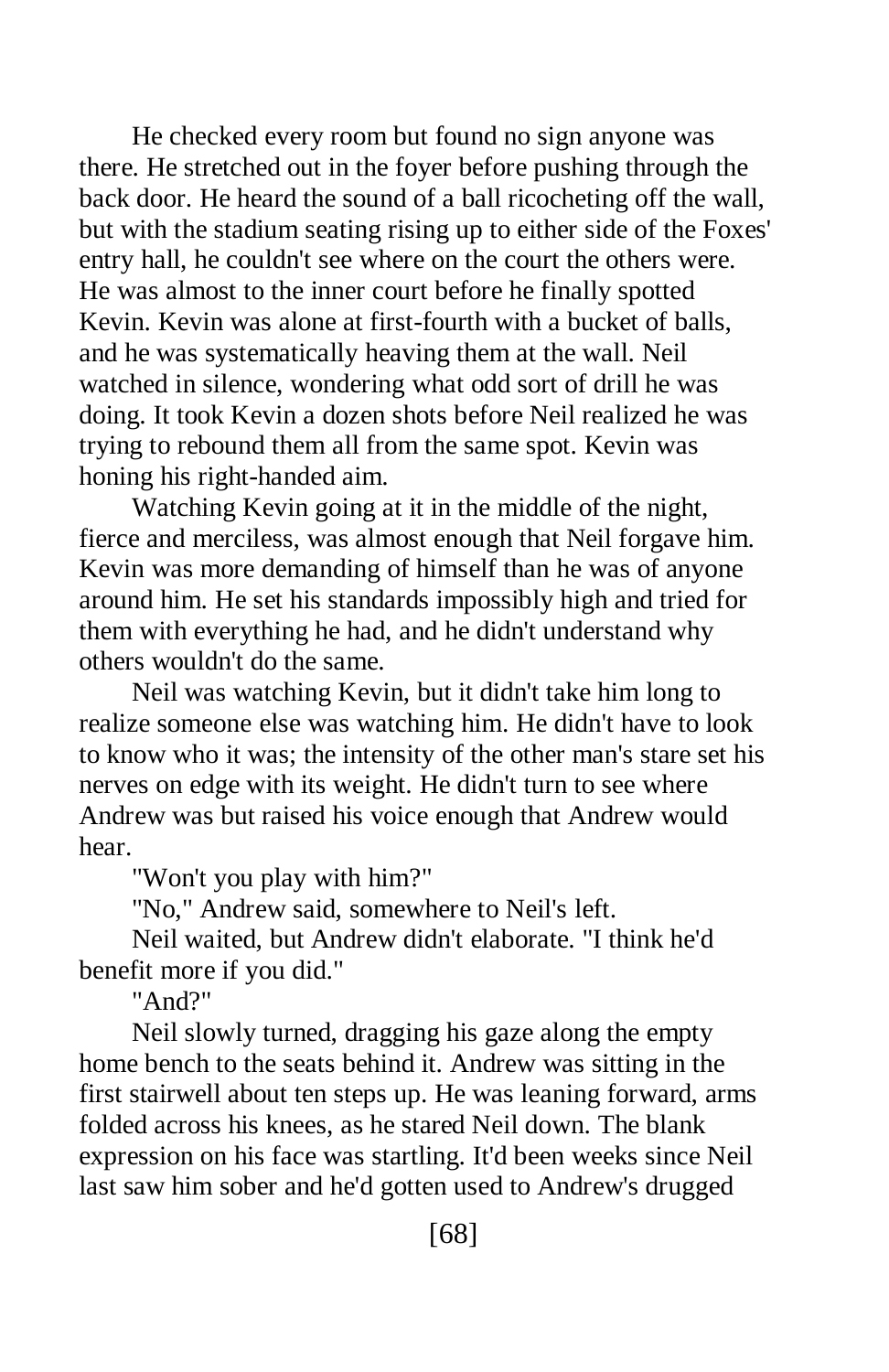mania. Neil almost accused him of violating his parole again before he remembered what time it was. Andrew had likely come off his drugs to sleep.

More interesting than Andrew's calm demeanor was the baggy t-shirt and sweatpants Andrew was wearing. Andrew wore long sleeves to pick Neil up from the airport, and Neil had only seen him in court gear since then. Now, without bulky armor and gloves in the way, Neil could finally see Andrew's trademark accessories: black bands that covered his arms from his wrists to his elbows. From what Neil heard, they were a sarcastic joke meant to help people distinguish the twins from one another. Why he had them on in the middle of the night, Neil didn't know.

He didn't have to ask. Andrew knew what he was looking at. He tucked two fingers into the band on his opposite arm and slid free a long, slim blade. Metal glinted in the overhead lights as Andrew pushed it back under the dark cloth a few seconds later.

"Is that your slow attempt at suicide or do you actually have sheathes built into those?" Neil asked.

"Yes."

"That's not the one you tried to cut Nicky with. How many knives do you carry?"

"Enough," Andrew said.

"What happens when a referee catches you with a weapon on the court?" Neil asked. "I think that's a little more serious than a red card. You'd probably get arrested, and they might even suspend our entire team until they think they can trust us again. Then what?"

"I'd grieve forever," Andrew dead-panned.

"Why do you hate this game so much?"

Andrew sighed as if Neil was being purposefully obtuse. "I don't care enough about Exy to hate it. It's just slightly less boring than living is, so I put up with it for now."

"I don't understand."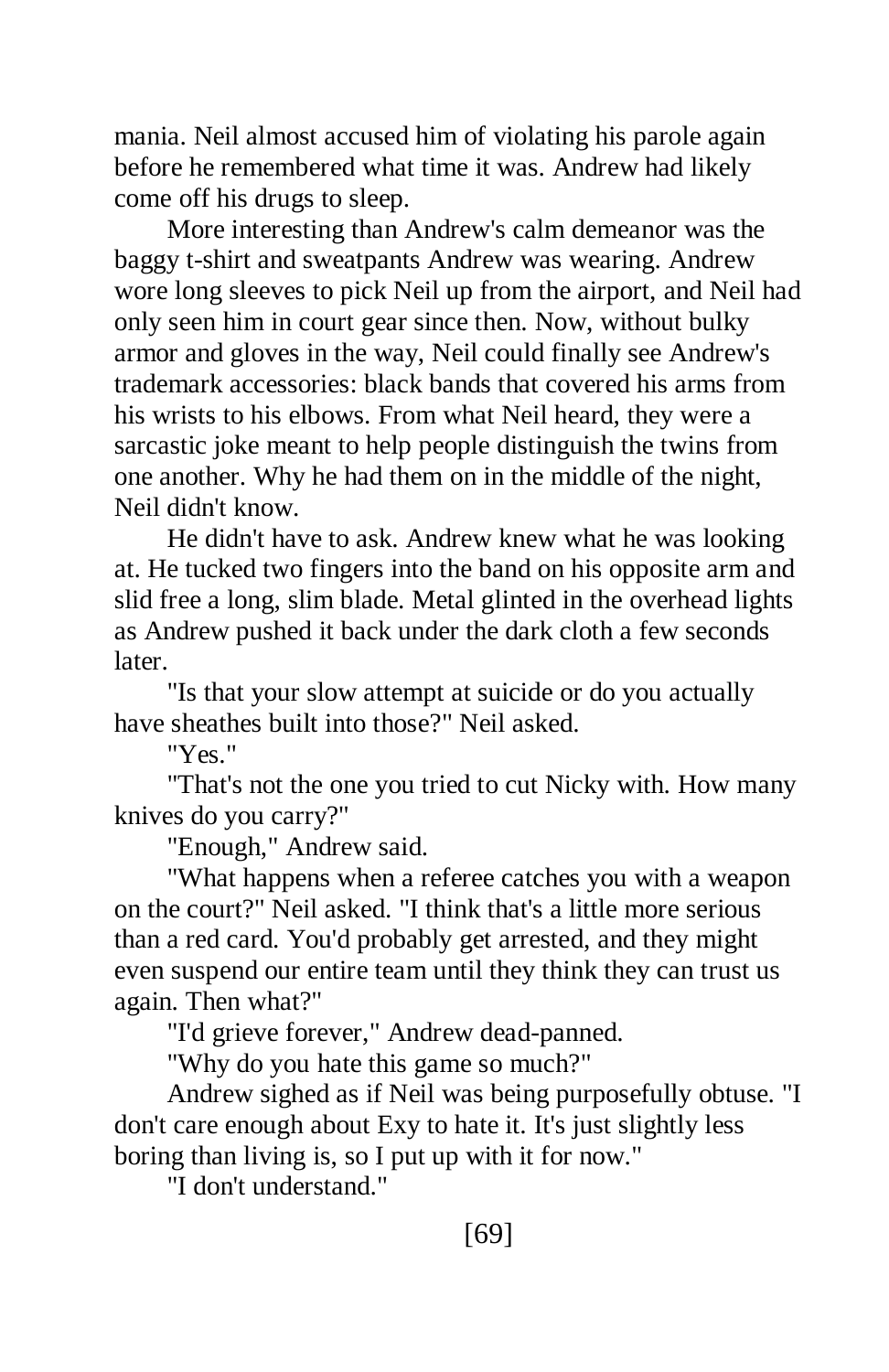"That's not my problem."

"Isn't it fun?" Neil asked.

"Someone else asked me that same thing two years ago. Should I tell you what I told him? I said no. Something as pointless as this game is can never be fun."

"Pointless," Neil echoed. "But you have real talent."

"Flattery is uninteresting and gets you nowhere."

"I'm just stating facts. You're selling yourself short. You could be something if only you'd try."

Andrew's smile was small and cold. "You be something. Kevin says you'll be a champion. Four years and you'll go pro. Five years and you'll be Court. He promised Coach. He promised the school board. He argued until they signed off on you."

"He—what?" Neil stared at him, blood rushing in his ears as he tried to make sense of Andrew's words. Andrew had to be lying to him; Kevin couldn't have said such things about him. Kevin could barely stand to be on the same court with him as far as Neil could tell. What good did it do Andrew to say such obvious lies? Was he trying to rile Neil up?

"Then Kevin finally got the okay to sign you and you hit the ground running," Andrew said. "Curious that a man with so much potential, who has so much fun, who could 'be something' wouldn't want any of it. Why is that?"

If Andrew was telling the truth, then Kevin had definitely lied to all of them, and Neil could only guess at one reason why he'd go to such great lengths. Maybe Kevin remembered him after all and was saying whatever he had to in order to recruit Neil. But if that was so, how much did Kevin know? How much did he understand or remember about what happened eight years ago? Did he know Neil's name? Did he know what that name meant?

"You're lying," Neil said at last, because he needed that to be the truth. "Kevin hates me."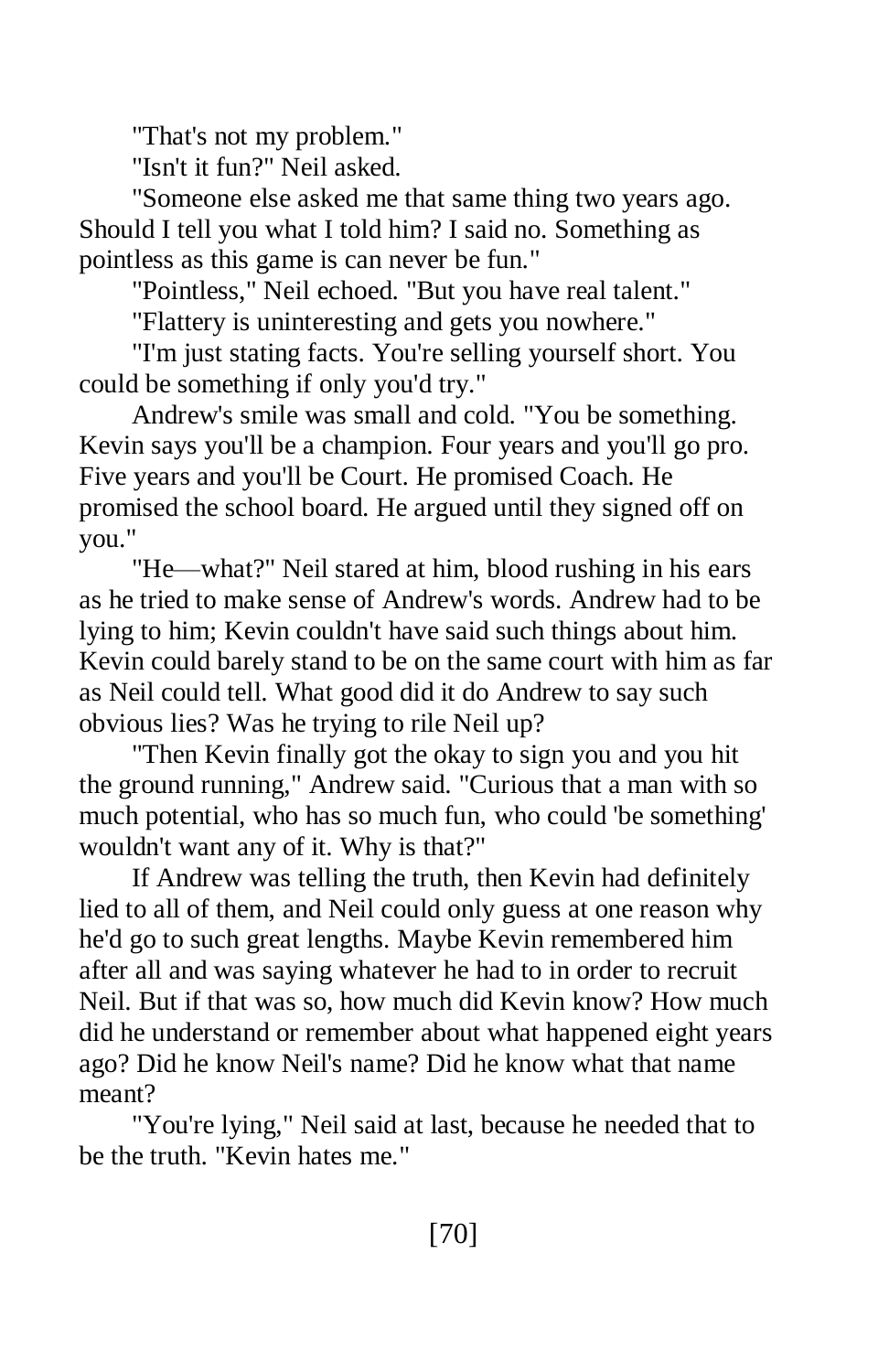"Or you hate him," Andrew said. "I can't decide. Your loose ends aren't adding up."

"I'm not a math problem."

"But I'll still solve you."

Neil turned away without another word. Kevin was gathering his balls, finished with practice. When Kevin started for the door, Andrew moved behind Neil. Neil heard cloth rustle as Andrew stood, and Andrew's shoes tapped quietly on the stairs as he came down to inner court.

"You are a conundrum," Andrew said.

"Thank you."

"No, thank you," Andrew said as he slipped past Neil without a look back. "I need a new toy to play with."

"I'm not a toy."

"I guess we'll see."

Kevin had his helmet off as soon as the court door closed behind him. He looked right past Andrew to Neil. Neil stared back at him, looking for the truth on Kevin's face, looking for some reason behind Andrew's big words. Kevin couldn't have heard their conversation all the way out on the court, but Neil still expected him to call Neil by his real name.

Instead Kevin said, "Why are you here?"

"I wanted to practice."

"As if it will help you any."

It was rude, but it was exactly what Neil needed to hear. Andrew had lied to him. Neil could breathe a little easier as he watched Kevin set the bucket of balls on the ground at his feet. Kevin set his racquet and helmet on the home bench to undo his gloves and arm guards. Andrew took them as Kevin peeled them off, tucking the gloves under his arm and looping his fingers through the straps of the guards. He snagged Kevin's helmet by the safety grating across the front and watched Kevin collect his racquet again.

"Andrew?" Kevin asked.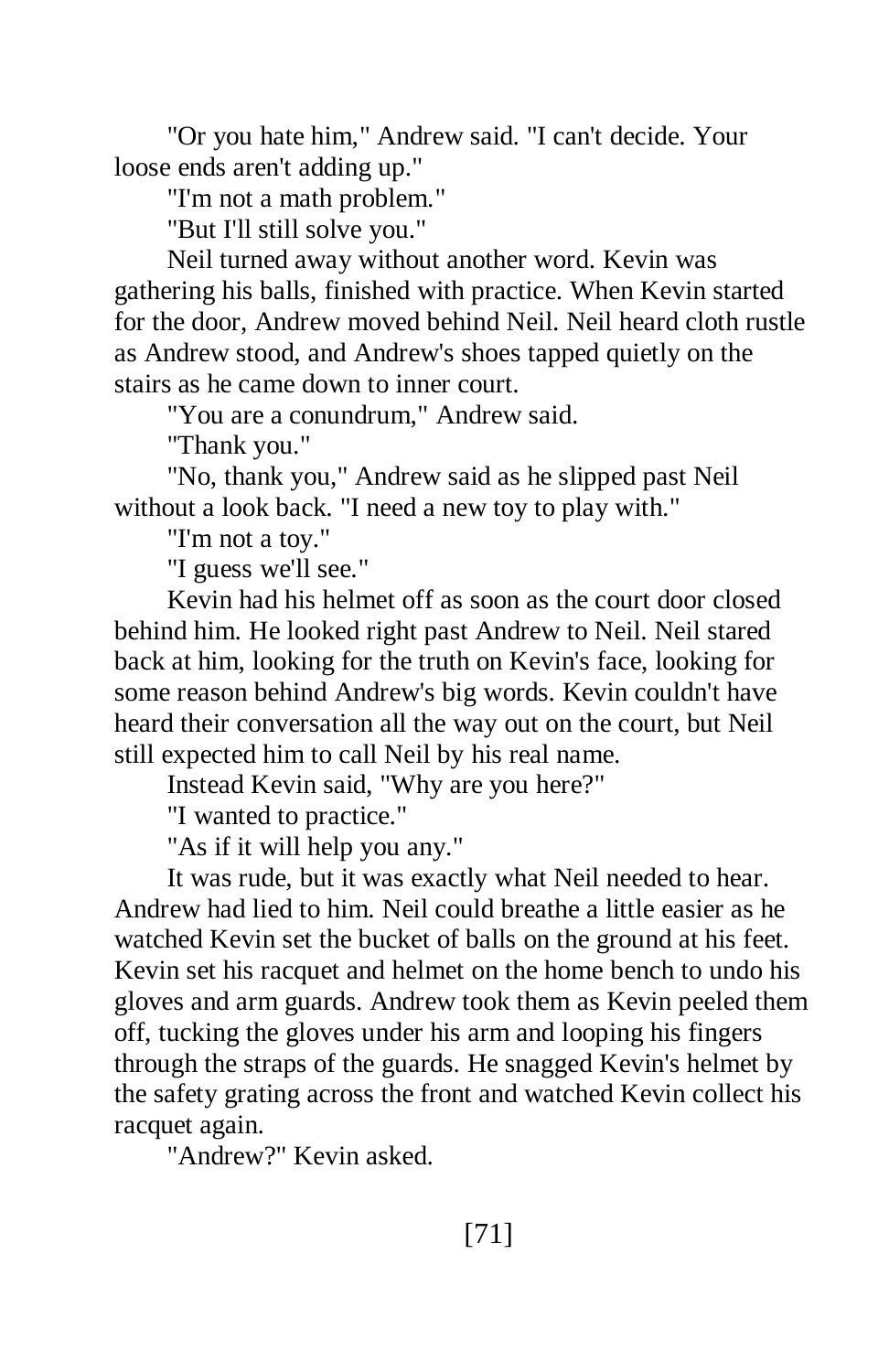"Ready already," Andrew said, and started for the locker room.

Neil didn't watch them leave. He sat on home bench and stared at the court, listening to the door close behind them. He reached over and picked a ball out of the bucket, turning it over and over in his fingers.

"Court," Neil whispered, then gave himself a violent shake.

He squeezed the ball until his fingers ached, mentally retracing his steps backward. He went to Arizona, then across Nevada to California. He remembered the black sands beach along California's lost coast where his mother finally gave up the fight. He hadn't even realized she'd been injured so badly after running into his father in Seattle. She'd bled most of the way through Oregon, but he hadn't thought it was serious. He hadn't known she was bleeding out on the inside, a kidney and her liver ruptured, her intestines bruised beyond repair.

He didn't know when she figured it out, if she'd known by Portland that something was seriously wrong but was too scared to stop or if she hadn't seen her death coming until they crossed the California border and she started losing consciousness. She should have gone to a hospital, but she'd turned them down the treacherous path to the lost coast instead. They stopped six feet from the tide and she made him repeat every promise she'd ever dragged out of him: don't look back, don't slow down, and don't trust anyone. Be anyone but himself, and never be anyone for too long.

By the time Neil understood she was saying goodbye, it was too late.

She died gasping for one more breath, panting with something that might have been words or his name or fear. Neil could still feel her fingernails digging into his arms as she fought not to slip away, and the memory left him shaking all over. Her abdomen felt like stone when he touched her, swollen and hard. He tried pulling her from her seat only once, but the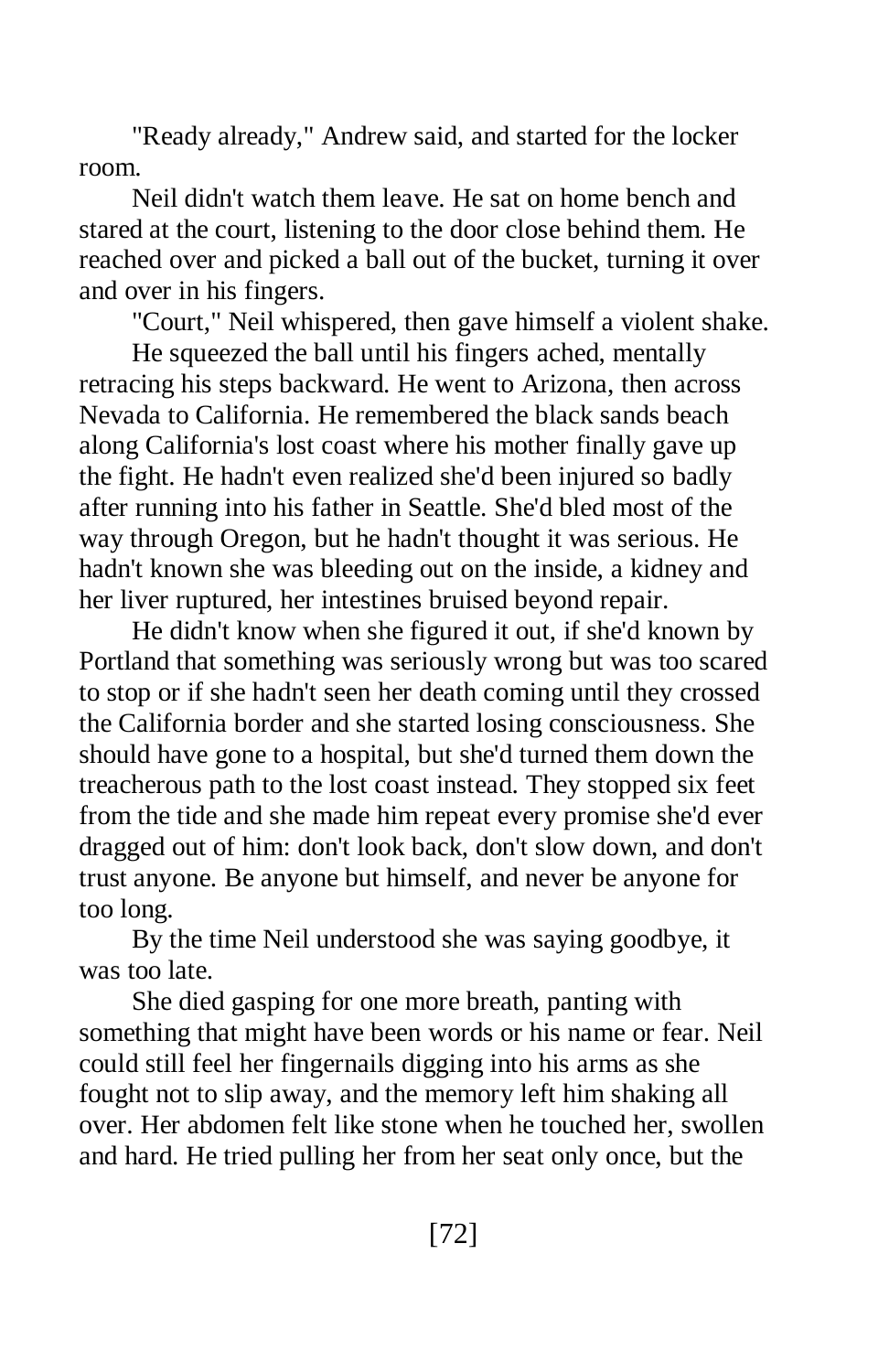sound of her dried blood ripping off the vinyl like Velcro killed him.

He burned the car instead, dumping every emergency case of gasoline they'd bought along the way onto the seats so it'd scorch her down to the bone. He hadn't cried when the flames caught, and he hadn't flinched when he pulled her cooling bones out. He filled her backpack with everything that was left of her, carried her two miles down the beach, and buried her as deep as he could. By the time he found the highway again he was numb with shock, and he lasted another day before he fell to his knees on the roadside and puked his guts out. Somehow he'd made it to San Francisco, but he only stayed a day before setting off for Millport. He took it one step and one mile and one day at a time because anything else was too much for him to handle in his grief.

Neil stared at the court in front of him and swallowed once, twice, against the nausea that was crawling up his throat. This was why Wymack's contract, Kevin's lofty ambitions, and Andrew's words meant nothing in the end. It didn't matter what they offered or promised him. Neil wasn't like them. He was nothing and no one, and he always would be. Court wasn't for people like him. He'd take what he could learn and enjoy it while he could, but this was a dream he'd have to wake up from eventually. Wanting anything more than that would just make it harder to walk away.

He dropped the ball back into the bucket and went up to the locker room. After making sure Kevin and Andrew really were gone, he changed into his uniform and headed to the court for drills. He wore himself out, putting every thought he had into the moves he was making so he couldn't think about the Foxes or Court or his past. When he was finally done and had cleaned everything up, it was after dawn. He was too tired to go back to Wymack's and knew he'd just get back when Wymack was watching the morning news, so he showered and dressed and fell asleep on one of the Foxes' couches.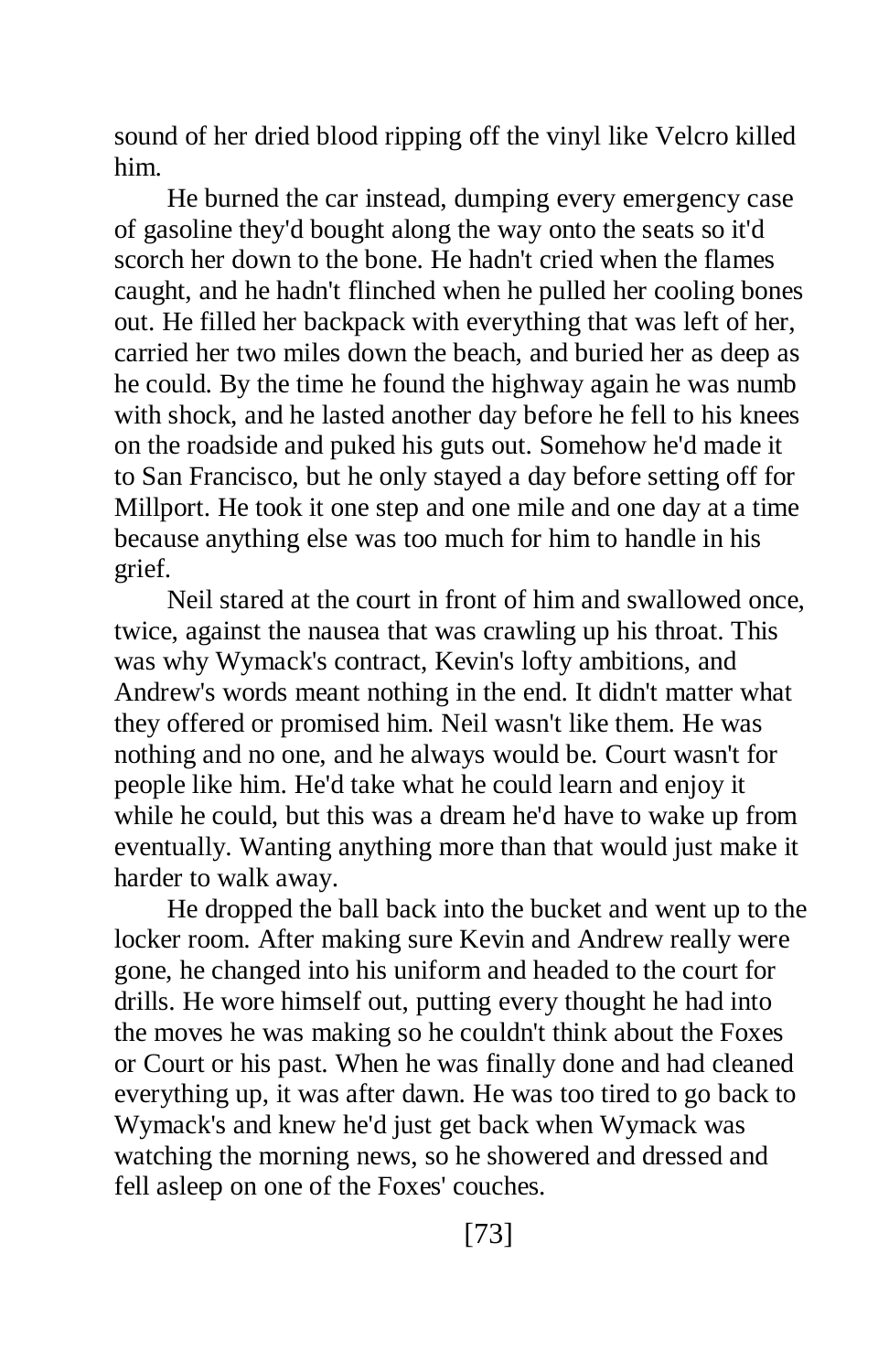He woke up again around noon and headed back to the apartment. His keys got him into the building, but Wymack's door was unlocked again. Neil considered bringing up Wymack's lax security with the coach and then forgot all about it. Even with the door just a couple inches open he could hear furious voices arguing. He put an ear to the crack and held his breath, straining to make out the words.

"Damn it, Kevin, I said sit down!"

"I won't!" Kevin shot back. If Wymack hadn't said his name already, Neil wouldn't have recognized his voice. Kevin's voice was twisted with fear and panic. "How could you let him do this?"

"I don't have any say in this and you know it. Hey!"

There was a hard thud as bodies hit the wall, and Neil took advantage of the struggle to slip inside. He closed the door as quietly as he could, but his stealth was a wasted effort. It sounded like Wymack and Kevin were knocking over everything Wymack owned, and Neil winced at the sharp sound of shattering glass.

"Look at me," Wymack demanded. "Look at me, god damn you, and breathe."

"I warned Andrew he was going to come for me. I told him!"

"It doesn't matter. You signed a contract with me."

"He could pay off my scholarship in a heartbeat. You know he would. He'd pay you off and take me home and I—I can't go back there. I can't, I can't, I won't, I—I have to go. I have to go. I should go now, before he has to come for me. Maybe he'll forgive me if I go back. If I make him hunt me down any more than I have already he'll kill me for sure."

"Shut up," Wymack said. "You're not going anywhere."

"I can't tell Riko no!"

"Then don't say a word," Wymack said. "Keep your mouth shut and let me and Andrew do the talking. Yes, Andrew. Don't tell me you forgot about that psycho. I've got Betsy's number on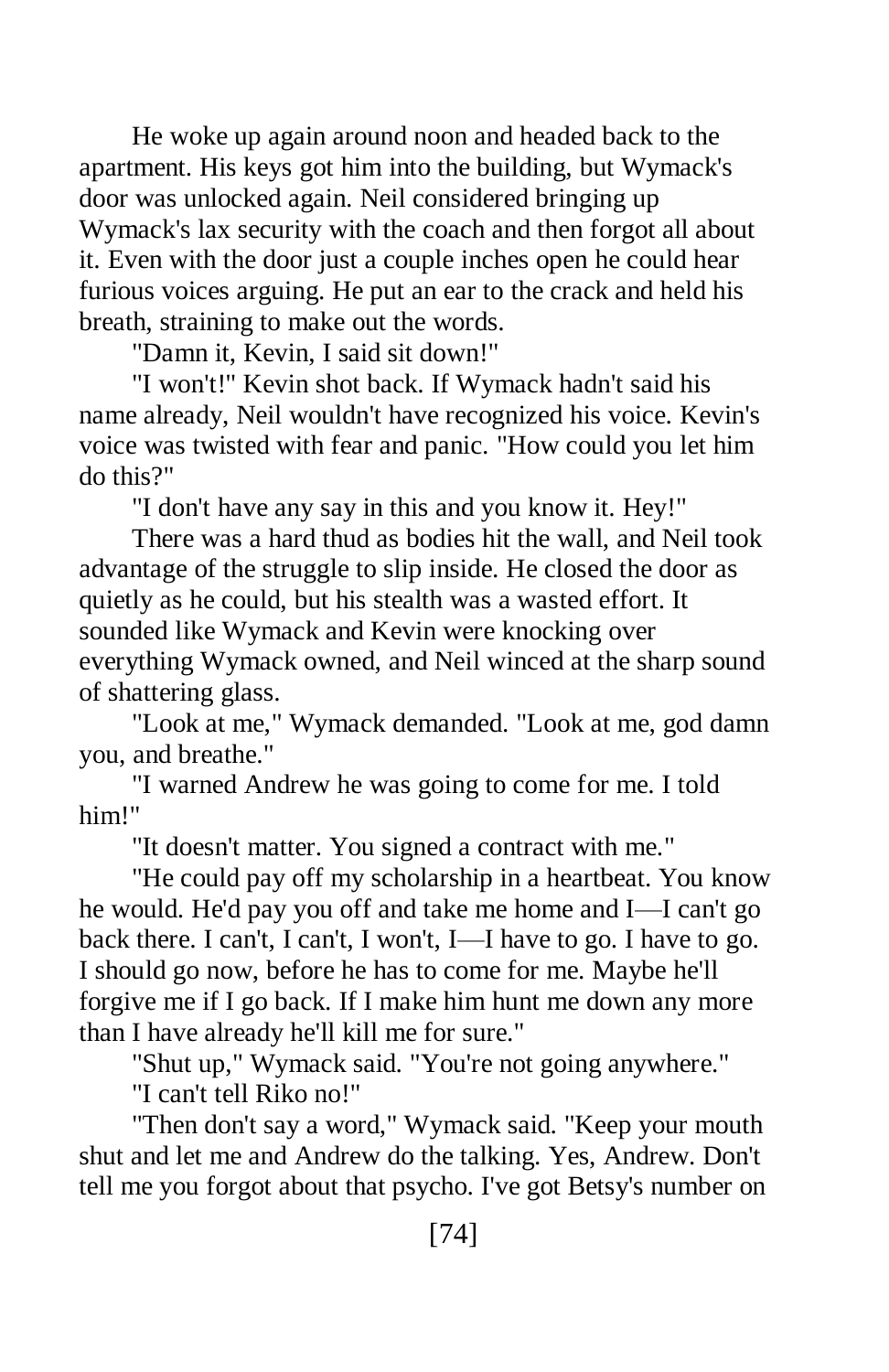speed dial. Want me to put you through to her office so you can talk to him? Want to tell him you're thinking about going back?"

Silence followed that. Neil waited, holding his breath, until Wymack spoke again. He was quieter this time, but concern made his voice more gruff than comforting.

"I'm not letting you go back there," Wymack said. "Nothing says I have to. Your contract says you belong to me. He can send us all the money he wants, but you have to sign off on it before it means anything, and you're not going to. Okay? You let me and Andrew worry about Riko fuck-face. You worry about getting your game and team where they need to be. You promised me you could get us past the fourth match this year."

"That was before," Kevin said, miserable. "This is now."

"The ERC is giving us until June before they break the news. They saw how many security issues we had over your transfer, so they're waiting until everyone's here where I can keep an eye on them. I told you because you need to know, but I need you to keep it from Andrew until then. Tell me you can see Andrew today and not completely freak out."

"Andrew will figure it out. He's not stupid."

"Then you have to be the better liar," Wymack said in a hard voice. "The ERC is looking for a reason to take him away from us, and you know they won't give him back. Then where will you be?"

They were quiet for so long Neil thought they might be done. Finally Kevin said, "Give me your phone."

"If you think I'm going to let you use my phone to call him, you—"

"Jean," Kevin cut in. "I have to call Jean. I have to hear him say it."

Apparently that was an acceptable compromise, because Wymack stopped arguing. Neil looked over his shoulder, wondering if he should make a break for it. He didn't know what was going on, but it had to be awful if it'd brought Kevin this far off his condescending perch. He was debating how quietly he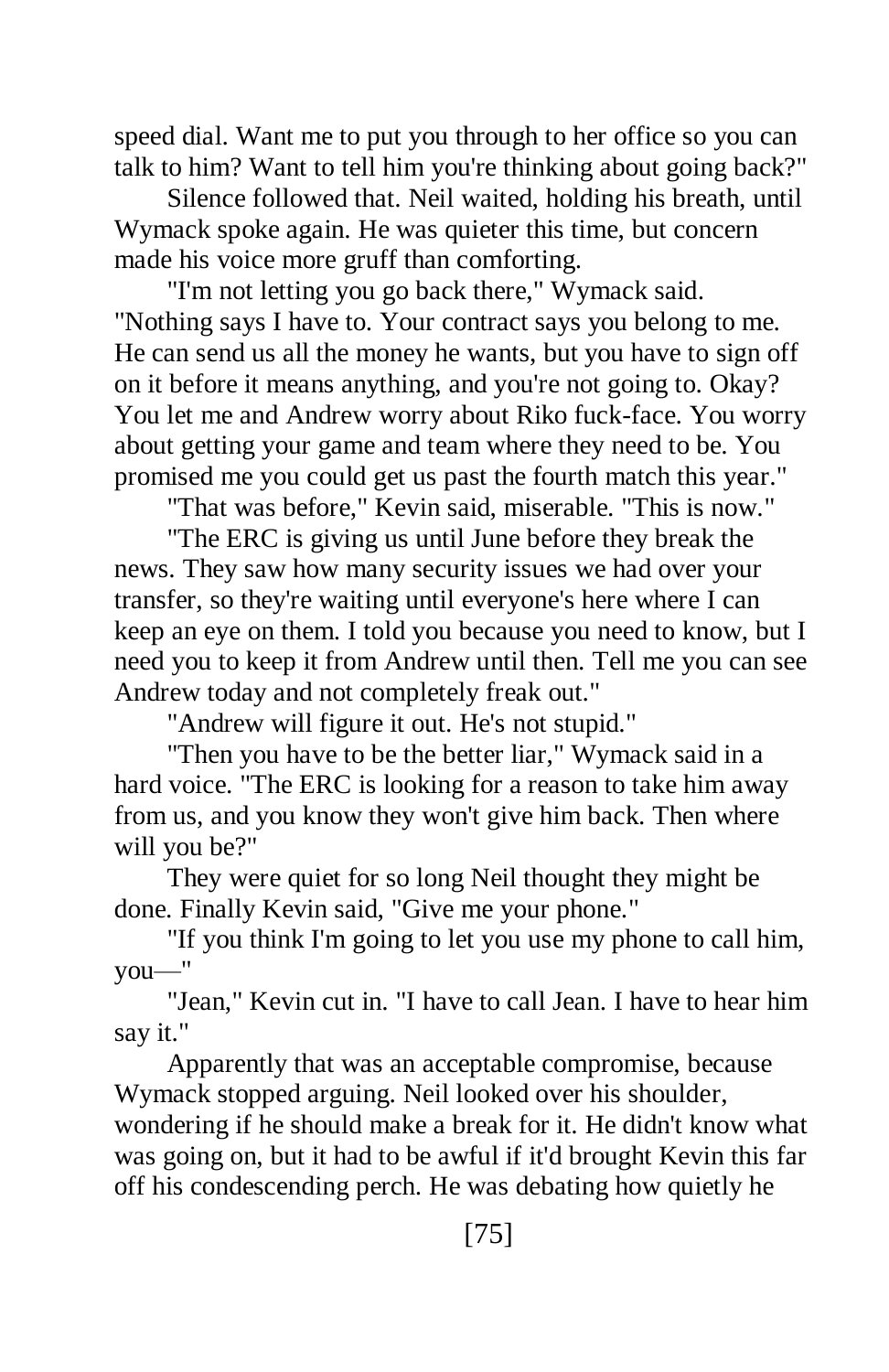could slip out the door when Kevin spoke. Kevin's bleak tone brought Neil up short, as did the French Kevin was speaking.

"Tell me it isn't true," Kevin said. "Tell me he didn't."

Neil couldn't hear the answer, but the sharp slap of the phone snapping shut again said it wasn't the one Kevin wanted. The couch creaked under someone's body weight and Neil imagined Kevin sinking onto the cushion in despair.

"Wait here," Wymack said, and a few seconds later he stepped into the hallway. He started a little when he spotted Neil at the end of the hallway but said nothing. Neil watched as he disappeared into the kitchen. He recognized the sound of Wymack's liquor cabinet by now, the click of the lock and the soft clink of the glass doors. Wymack returned with a handle of vodka and dropped it off with Kevin.

"Drink," he said from out of sight. "I'll be right back."

Wymack came back to the hallway. Neil pointed over his shoulder at the door in a question. Wymack followed Neil out of his apartment and closed the door behind him. Neil looked down the hall for stray eavesdroppers, but the other doors were closed.

"I wasn't going to tell anyone else until June," Wymack said. "How much did you hear?"

"Kevin's having a nervous breakdown," Neil said. "I don't know why."

"Edgar Allan put in a transfer request with the ERC and it was approved this morning. They're part of the southeastern district effective June 1st."

It took a minute for Wymack's words to make sense. When it clicked, Neil's stomach bottomed out. It'd been hard enough facing Kevin in Arizona. How could Neil risk meeting Riko too? Just because Kevin didn't remember Neil didn't mean Riko wouldn't either. Neil didn't want to find out the hard way if Riko had the better memory of the two.

"That's impossible," Neil said.

"Not really. They're the only NCAA Exy team in West Virginia, so it was as easy as a vote and a couple signatures."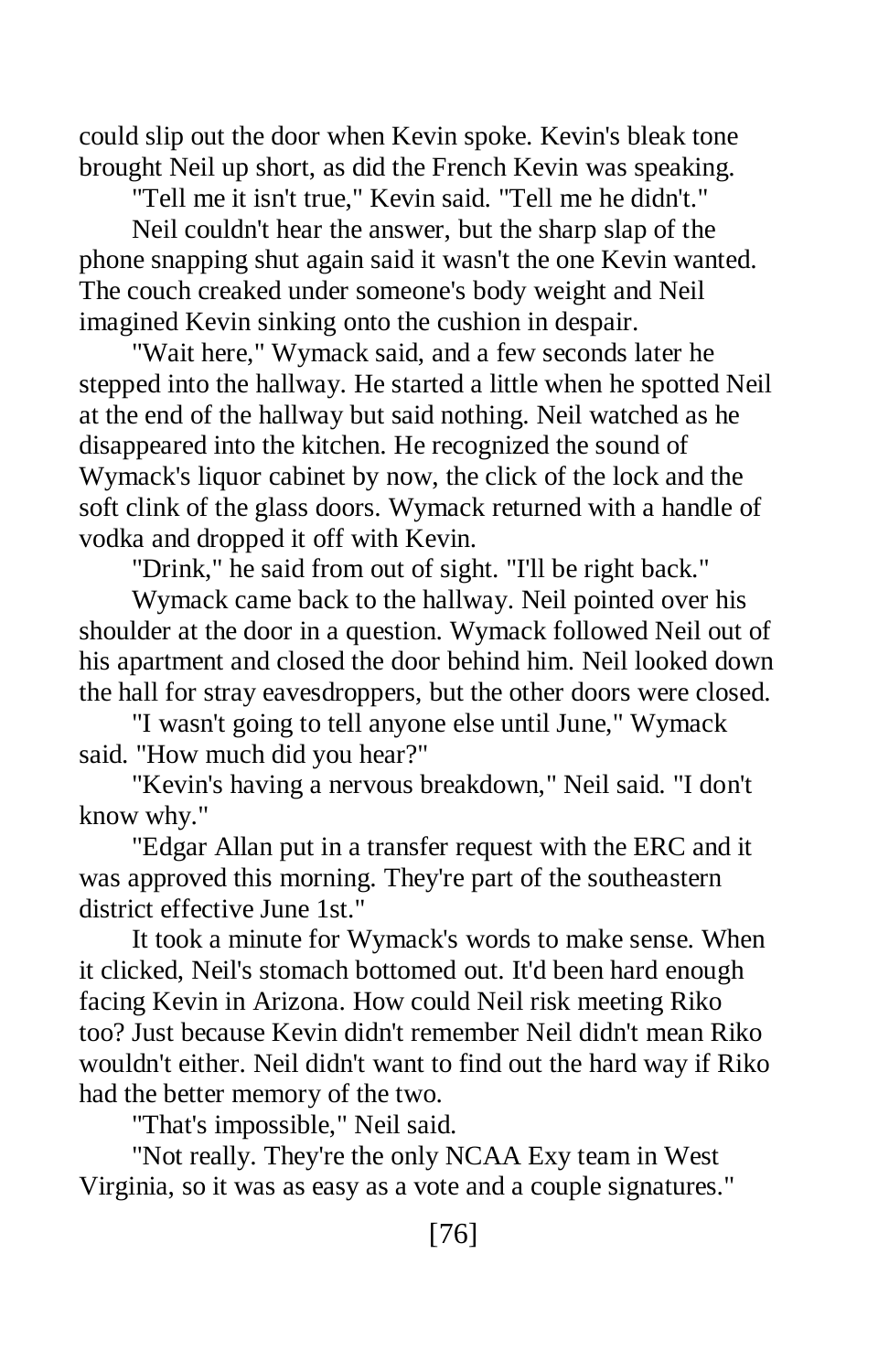"That's impossible," Neil said again. "We can't play the Ravens. What sane board pits the best and worst teams against each other?"

"One that knows there's a lot to gain from it," Wymack said. "Kevin's transfer created a lot of backlash, but it also generated a lot of new interest in Exy. The ERC wants to follow it through to the natural conclusion: Kevin and Riko's reunion on the court, but this time as rivals for the first time ever. It doesn't matter who wins. They know what publicity and funding they can score with such a move."

"I can't play against Riko," Neil said. "I'm not ready."

"Riko isn't your problem," Wymack said. "Leave him to Matt. Your problem is getting around his backliners and goalkeeper."

"Can't you protest?" Neil said. "They're setting us up for a match everyone knows we can't win."

"I could, but it won't do any good," Wymack said. "The ERC doesn't do take-backs, especially when it means spurning a Moriyama. There's something you need to know about the Moriyamas, but I didn't want to have this conversation with you yet. I wanted you settled a bit more, or at least hoped you'd get to know the team better before I dropped this on you. Now that the ERC is forcing my hand, I don't have a lot of choices.

"What I'm going to tell you is an open secret. That is, we know it," he waved a finger in a circle, likely meaning the Foxes, "but no one outside our team does. It has to stay that way no matter what, do you understand? People could get hurt if this gets out. People could die."

Neil waved over his shoulder at the apartment doors. "What about them?"

"I'm the only one on this floor," Wymack said. "They built this complex around the same time we started construction on the Foxhole Court. Thought our team would be something and people would want to live in the area to be close to the stadium for games. Then we couldn't perform, so the apartments didn't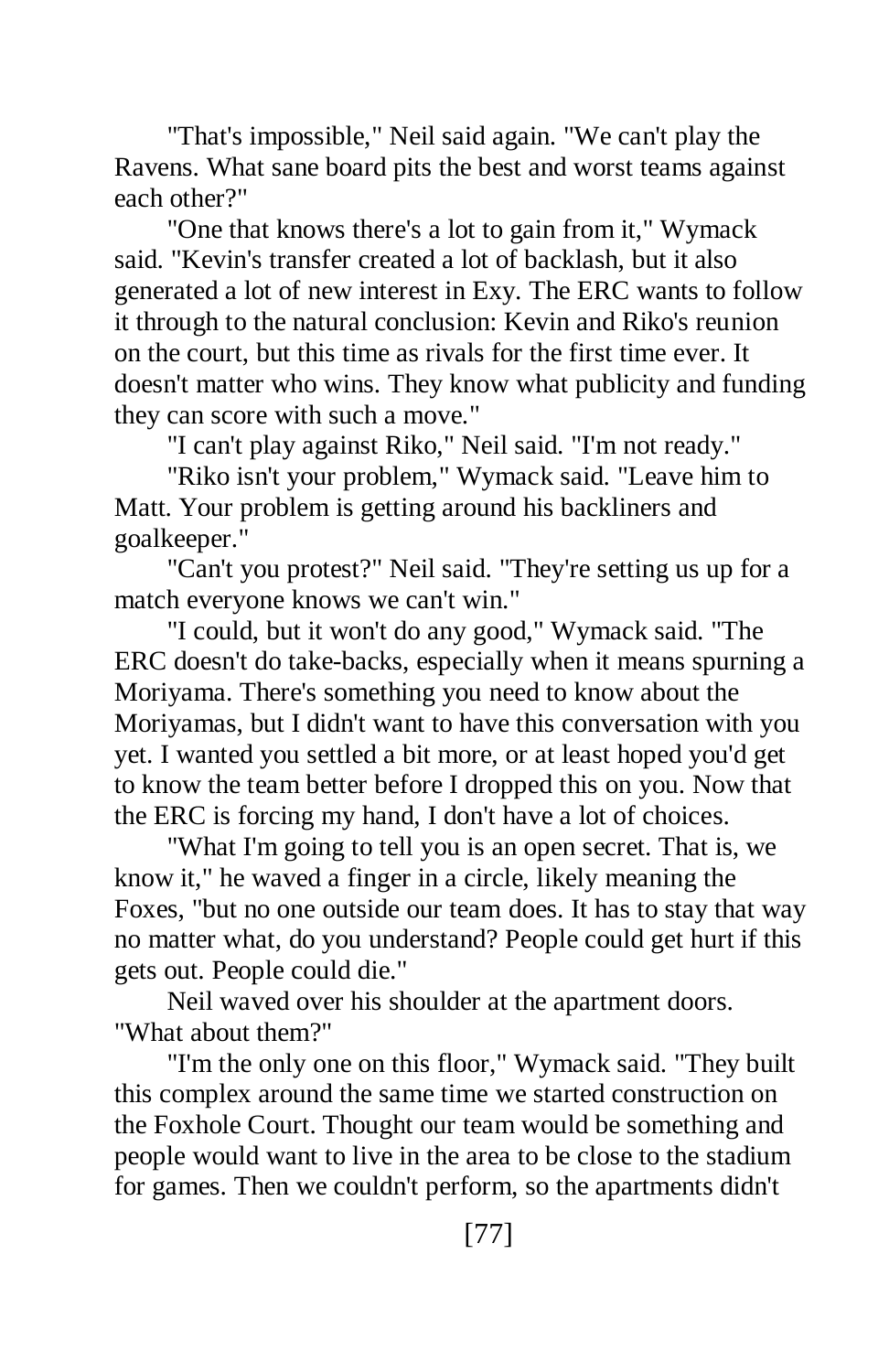fill. The lower floors are pretty full, and the middle floors get rented out during football season, but top two floors are pretty bare. And no, you can't break into any of them, so don't even think it."

Neil let that accusation go without comment. "You're stalling, Coach."

Wymack folded his arms across his chest and stared at Neil. "Do you know why Kevin came to Palmetto State?"

"He broke his hand," Neil said. "He couldn't play, so he transferred here as an assistant coach. I assumed he was following Andrew."

"I brought him here," Wymack said. "He showed up at my hotel room at winter banquet with his hand a bloody mess. He didn't want us to notify the Ravens or take him to a hospital, so Abby bandaged him up as best she could and I put him on the bus back to South Carolina with us."

"That doesn't make sense," Neil said. "How'd he get from the ski resort to your hotel?"

"He wasn't in the mountains," Wymack said.

"But he broke his hand in a skiing accident," Neil said.

"Bullshit," Wymack said. "It wasn't an accident."

Neil stared blankly at him, and Wymack gave a short nod before explaining.

"The ERC had an end-of-year meeting a few days before the southeastern district's winter banquet. The NCAA advisors got everyone talking about Riko and Kevin. They had some concerns about the season, they said. They were sure Riko was holding Kevin back, that Kevin was selling himself short so as not to outshine Riko on the court. They wanted to know if it was Coach Moriyama's doing. In response Moriyama pitted Riko and Kevin against each other.

"Riko won," Wymack said, "but I'm thinking he didn't get it fair and square. If he had, maybe things would have turned out differently. As soon as Coach Moriyama dismissed them for the night Riko broke Kevin's hand."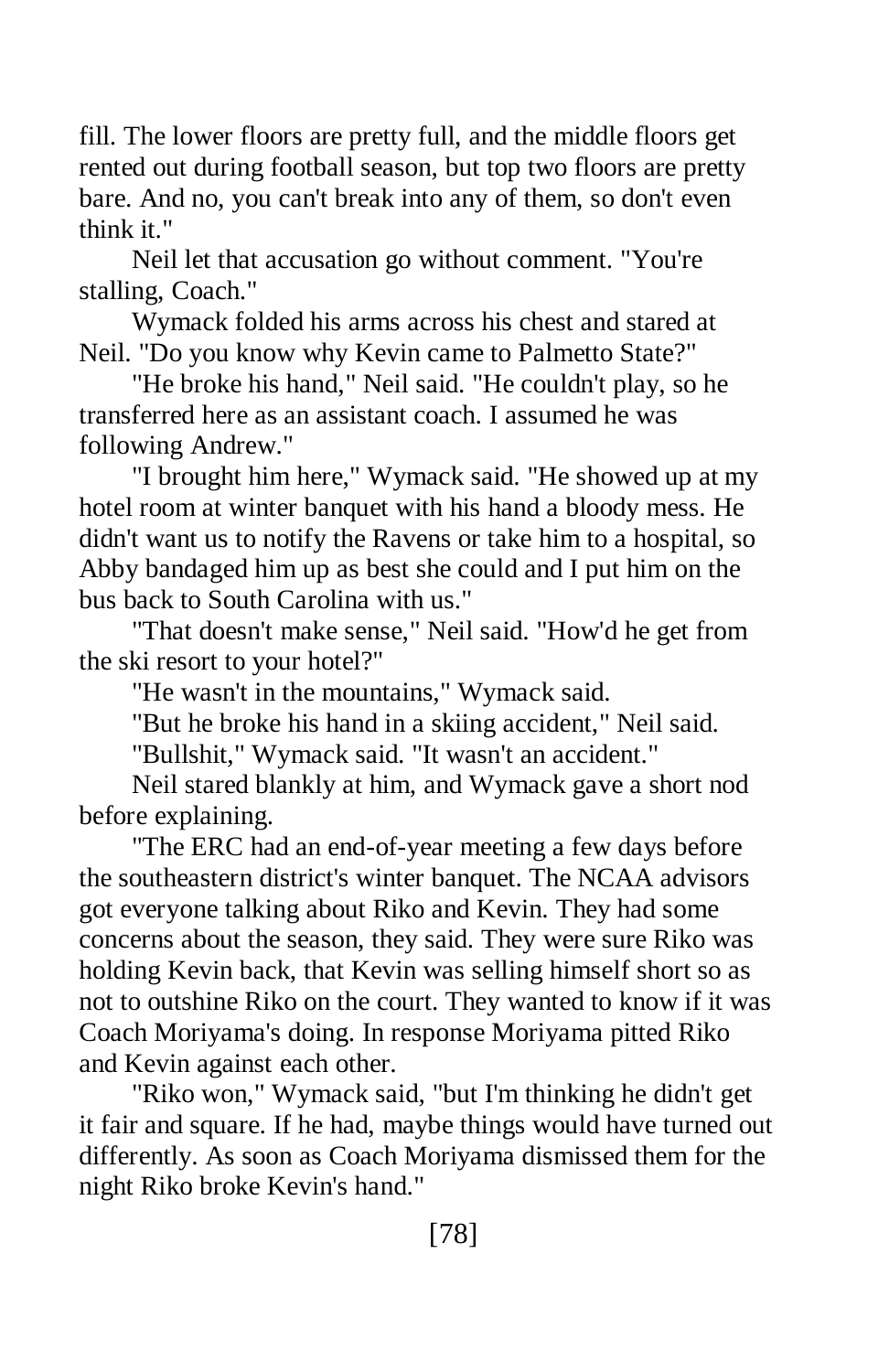It was like getting punched in the gut. "What?"

Wymack dragged his thumb along the back of his hand, tracing the path of Kevin's injury. "Kevin doesn't talk about his time at Evermore, but I could tell it wasn't the first time Riko or Moriyama laid a hand on him. It was just the first time Kevin was smart enough to pack his bags and walk away. So much for family, hm?"

"I don't believe in family."

"Neither do I."

He meant it. Neil finally understood that look Wymack sent him in Millport, that perfect understanding that undid Neil's defenses. Neil searched his face, looking for the story behind that exhaustion. Whatever broke Wymack happened so long ago he wasn't even bitter over it anymore, but he was definitely still cracked if he poured so much time into the Foxhole Court.

"Why doesn't anyone else know what Riko did?" Neil asked.

"Because Riko is a Moriyama," Wymack said tiredly. "This is where it starts getting messy."

He thought for a minute, then held up his index fingers. "The Moriyama family is broken in half: the main family and the branch family. The main consists of the first-born sons and the branch is for everyone else. Coach Moriyama—Tetsuji heads the branch family and his older brother Kengo heads the main. Kengo has two sons, Ichirou and Riko. Because Ichirou was born first, he stayed with Kengo in the main family. Riko was born second, so Tetsuji became his legal guardian and Riko became part of the branch family. Follow?"

"I think so."

"The families are estranged," Wymack said. "Kengo and the main family are up in New York City, where Kengo is CEO of an international trading company. One day he'll pass the business to Ichirou. Tetsuji and Riko get a kickback of the profits, but they're considered unimportant and have no say in any business decisions. That's how Tetsuji had the freedom to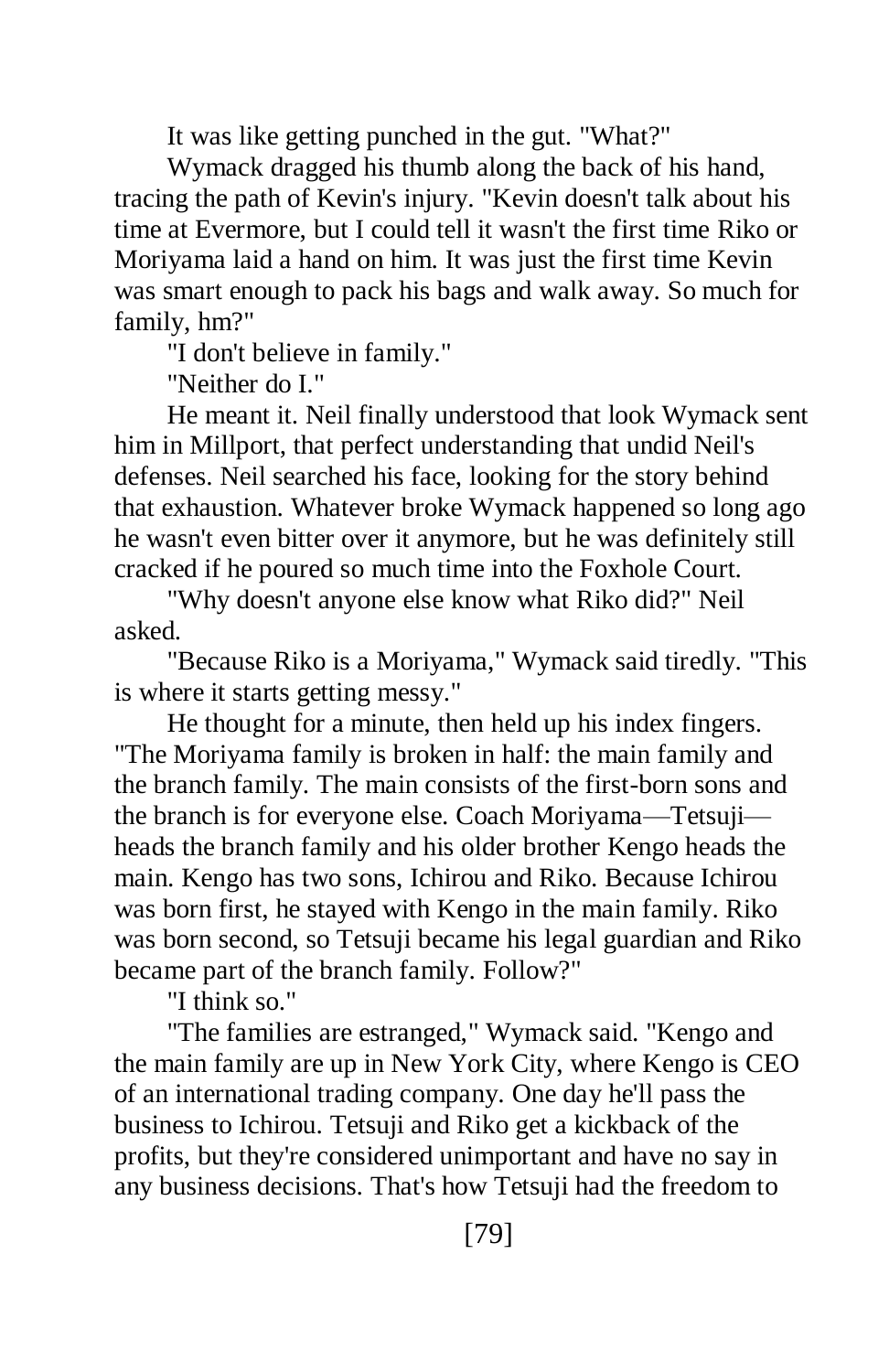study in Japan and develop Exy. So long as he doesn't do anything to damage the family's reputation, he is free to do what he likes, and what he likes is to create the most awful and powerful team in the nation. This all is public knowledge."

Neil looked past Wymack at the door, thinking of Kevin's freak-out. "And the truth?"

"The real Moriyama family business is murder."

Neil shot a quick look at him. Wymack held up a hand to ward off any questions, his expression grim. "The Moriyamas are an immigrated yakuza group. Do you know what the yakuza are? They're Japanese mafia. Kengo's father brought the group to America a couple decades ago and set up shop up north. I don't know what all they're involved in and I don't want to know. I don't know how much even Kevin knows, since he's attached to Riko and the branch family, but Kevin knows the main family uses Raven games as a cover for big meetings. So many people go in and out of Edgar Allan that it's a convenient way to bring in their far-flung contacts. They've got VIP lounges along the upper floors where they make deals."

"They're a gang," Neil said slowly.

Wymack nodded, watching him carefully and waiting to see how Neil took it. Neil barely noticed the attention. He was thinking back to the last time he'd seen Kevin and Riko together. He remembered scrimmaging and arguing footwork with them. Their game came to an abrupt halt when they were called upstairs. If Neil closed his eyes now he could remember every detail of the room they went to, from its floor-to-ceiling tinted windows to the heavy conference table dominating it. The floor was carpeted, but someone had laid a tarp down on top of it to catch all the blood.

Neil finally knew where he'd been and why. He'd never understood how they went from Exy practices to murder or why Kevin and Riko were there too. But if the Moriyamas were a gang, it made sense. Neil's father worked out of Baltimore and held the eastern ports with an iron grip. His territory's western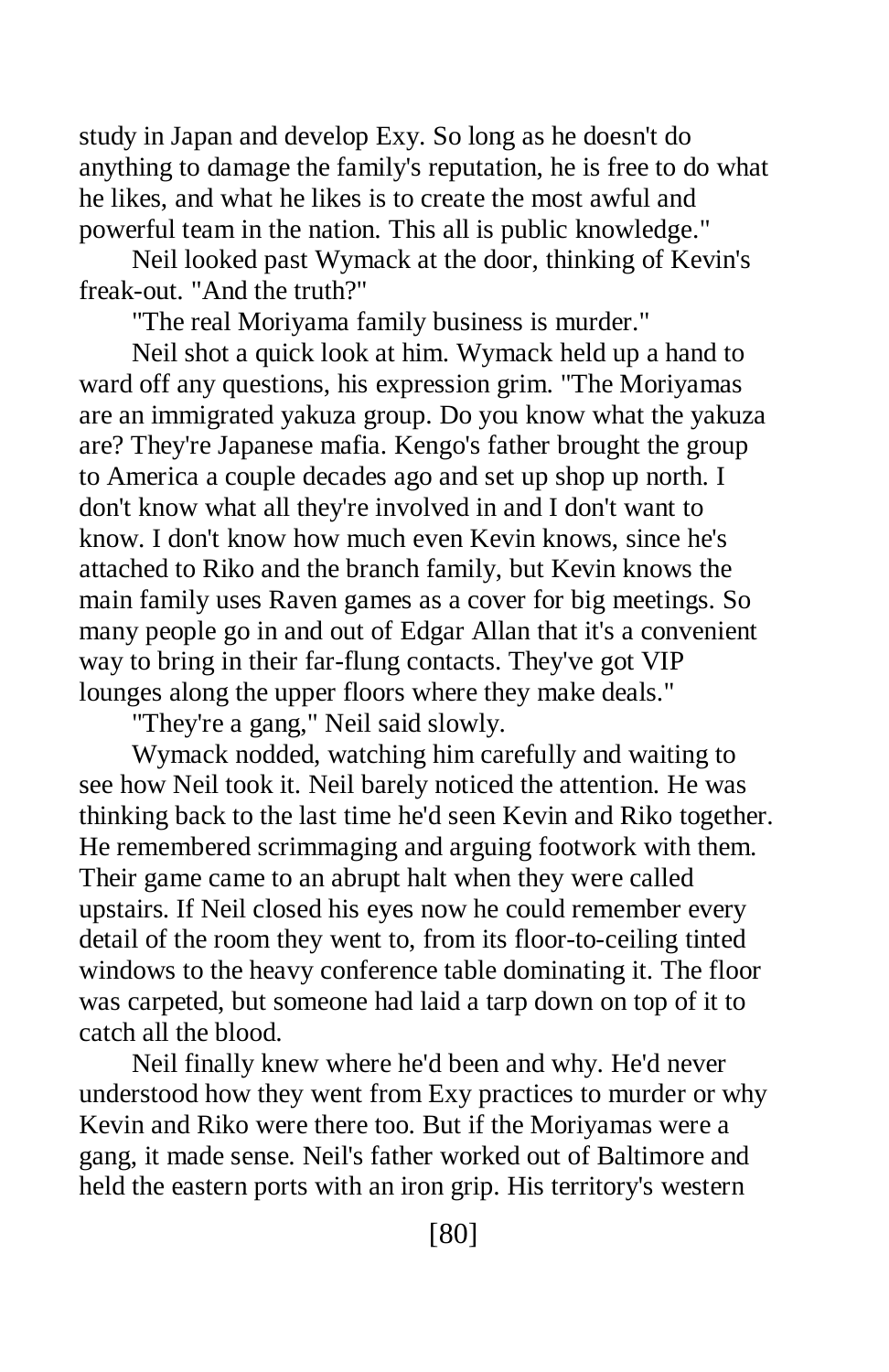border would have ended at West Virginia. In that sense he was Tetsuji Moriyama's neighbor, and that would have brought him to Kengo's attention. Neil's father and Riko's father were business partners; that's why Neil was allowed to practice at Edgar Allan's stadium.

Wymack interpreted his long silence as fear. "I'm telling you this because everyone else here already knows the story from Kevin, but don't worry about the yakuza. Like I said, Kengo and Ichirou mostly keep to New York and couldn't give a flying fuck what Tetsuji and Riko do. The only way it's relevant to us is explaining why Tetsuji and Riko are violent and rotten. They have a lot of power behind their name and a rather twisted view of their place in the world. And we happen to have something of theirs."

"Kevin," Neil said.

"I'd hoped they'd thrown him away," Wymack said. "Everyone said Kevin would never play again. Edgar Allan had to release Kevin from his school contract because of the severity of his injuries and Tetsuji didn't argue when I took Kevin on as an assistant coach. I thought they were ready to let him go. But Tetsuji didn't take Kevin in out of the goodness of his heart. He raised Kevin to be a star. He put a lot of time and money into Kevin's development on the court. As far as Tetsuji is considered, Kevin is valuable property. Any profit Kevin makes is rightfully the Moriyamas'."

"But Kevin's handicapped."

"He's still a name," Wymack said.

Neil's head was spinning as he tried to sort it all out. "He wants Kevin to transfer back?"

"If he wanted Kevin to transfer, he'd just say so," Wymack said.

"Kevin wouldn't really go back," Neil said, disbelieving. "Not after what Riko did."

Wymack gave him a pitying look. "Tetsuji never formally adopted Kevin. Do you know why? Moriyamas don't believe in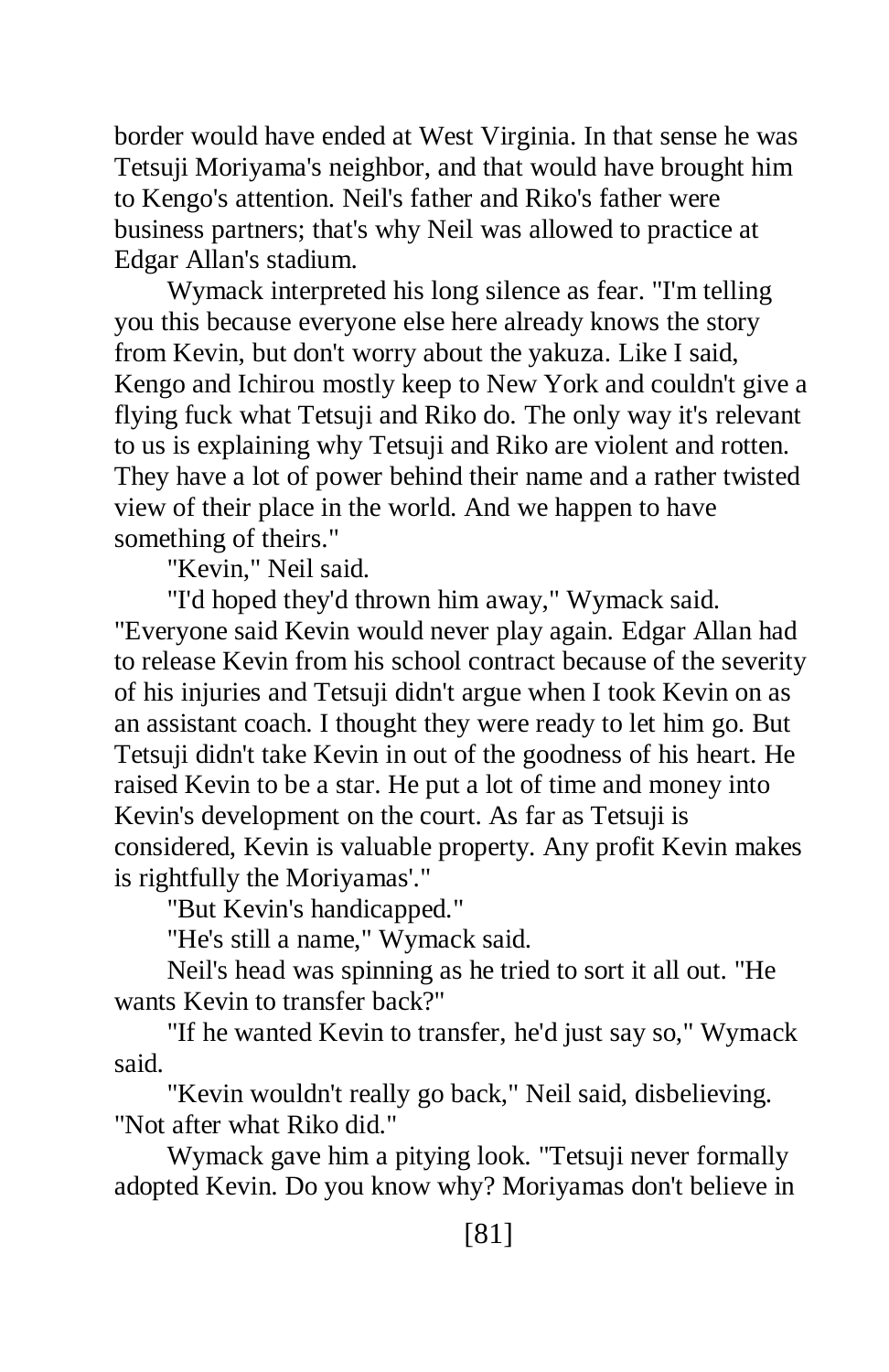outsiders or equals. Tetsuji took Kevin in and took over his training, but he also gave Kevin to Riko—literally. Kevin isn't human to them. He's a project. He's a pet, and it's Riko's name on his leash. The fact he ran away is a miracle. If Tetsuji called tomorrow and told him to come home, Kevin would. He knows what Tetsuji would do to him if he refused. He'd be too afraid to say no."

Neil thought he'd be sick. He didn't want to hear anymore of this; he'd already heard too much. He wanted to run until it all started making sense in his head, or at least until the ice left his veins. "Then why go through all the trouble of changing districts?"

"The Moriyamas are ready to cash in on their investment," Wymack said. "No one honestly expects Kevin to make a comeback, but he signed with us to play. His arrogance is inspiring, and this year he's still a star. If he can't keep up and perform, the fans and critics will move on and forget about him. Tetsuji thinks he'll burn out, so he has to seize the moment now.

"Our teams are going to make a fortune this season. People are going to be hounding us every step of the way and gambling on our games. There'll be TV spots and merchandise and all kinds of publicity stunts. Tetsuji is pitting Riko and Kevin against each other knowing how it'll end. He'll put it all on the table and let his Ravens destroy us on the court. Rake in the winnings, establish Riko as the superior player forever, and relegate Kevin to the has-beens."

Neil swallowed hard. "What if Coach Moriyama told him to stop playing?"

Wymack was quiet for an endless minute, then said, "Kevin only had the strength to leave because Riko destroyed his hand. That was finally one injustice too many. Because of that I'd like to think Kevin would defy Tetsuji, but it's just as likely we'd never see him with a racquet again. But the day Kevin stops playing forever is the day he dies. He has nothing else. He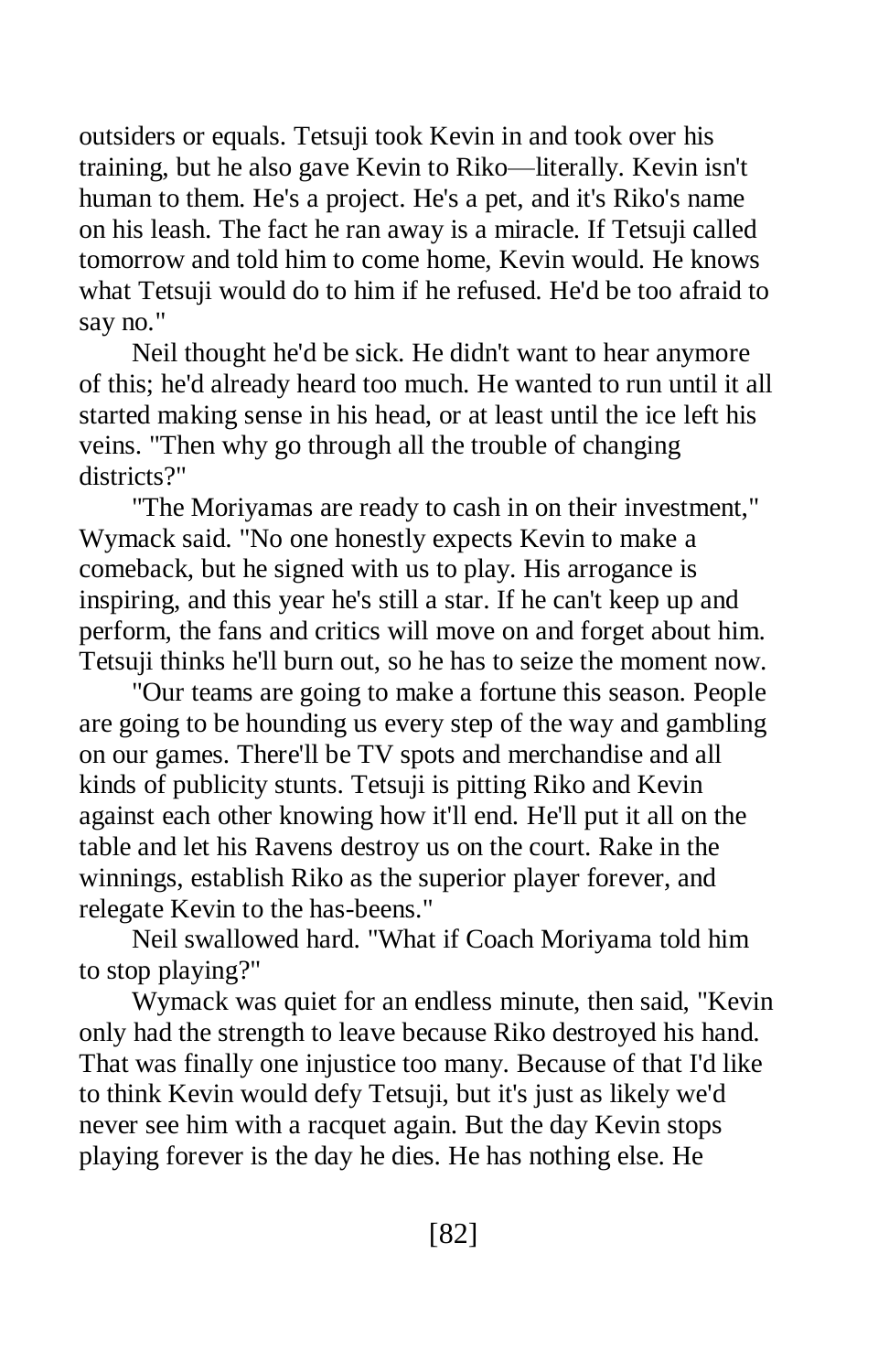wasn't raised to have anything else. Do you understand? We cannot lose to the Ravens this year. Kevin won't survive it."

"We can't win against them," Neil said. "We're the worst team in the nation."

"Then it's time to stop being the worst," Wymack said. "It's time to fly."

"You don't really think we can," Neil said.

"If you didn't think you could, what are you doing here? You wouldn't have signed the contract if you'd already given up on yourself." Wymack half-turned away. "I need to make sure Kevin's not cutting his wrists open in there. It's probably best if he doesn't see you right now. I can call Abby to come get you if you want to hang out with the others, but I need you to keep this a secret from your teammates until June. I need time to figure out how we're going to handle this season."

"I won't say anything," Neil said, taking a couple steps back. "And don't worry about me. I'll go for a run or something."

"Kevin should be out of here by four," Wymack said. "That's when Andrew's done with Betsy, so Nicky will pick him up on his way over to her office."

Neil nodded and left, taking the stairs back down to the ground level.

Neil thought it would be awful if Kevin remembered the boy with the murderous father, but this was worse. This was Kevin maybe remembering that boy when Kevin belonged to an equally horrific family. Neil didn't remember the Moriyamas, but they'd definitely remember him if they'd done business with his father. The Butcher of Baltimore wasn't a man easily forgotten. Neither was his wife, who'd stolen five million dollars the night she ran away with the Butcher's only son. The Butcher turned his people inside-out for years hunting them down. All of his contacts would have heard of it.

Somewhere the ERC was reworking and finalizing a schedule that put the Moriyamas in Neil's near future. Neil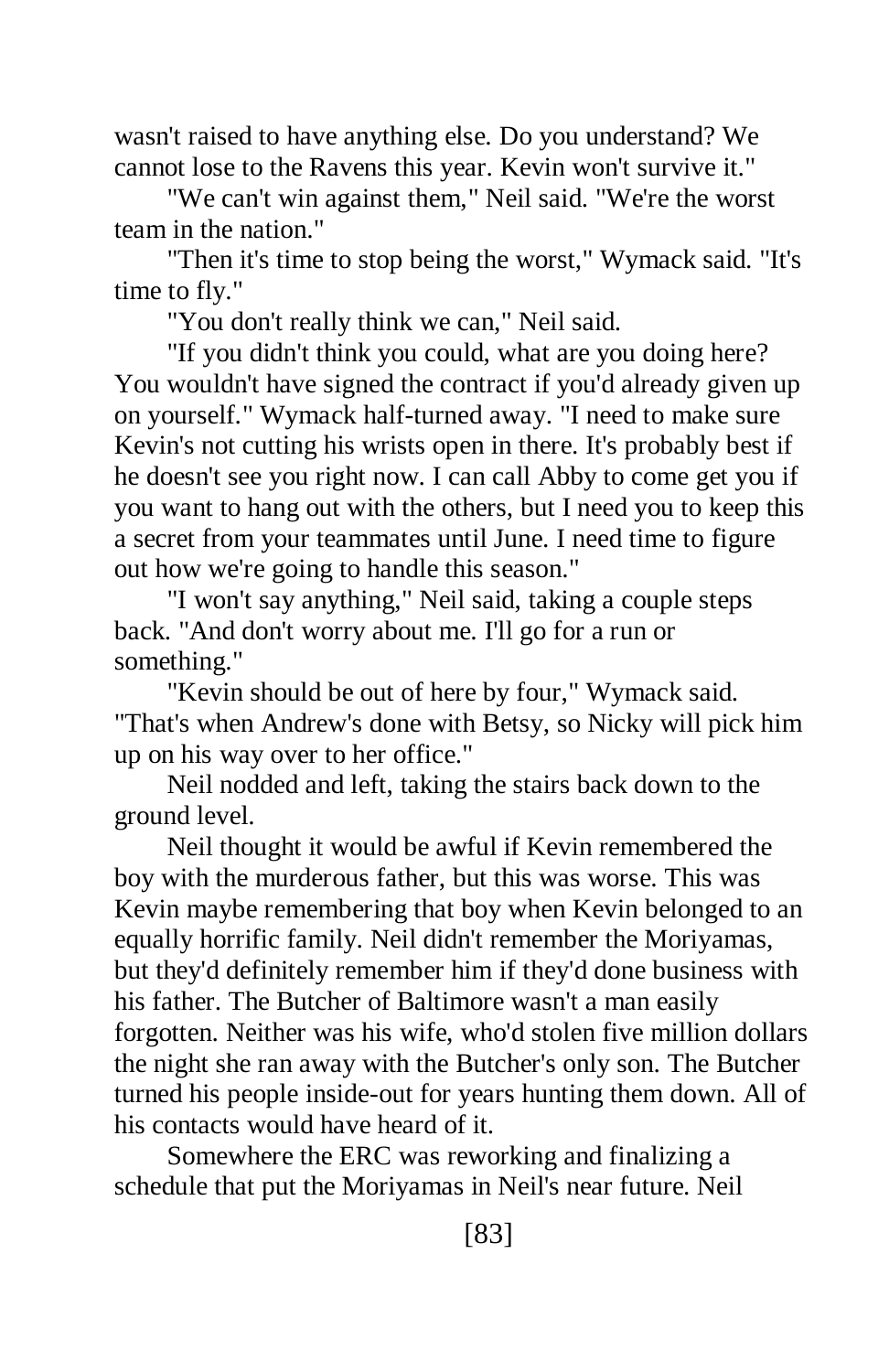would quit before that match. He had no choice. He'd play up until their game against the Ravens and then run. If he was lucky, the match would come at the end of the fall season so he wouldn't jeopardize the striker line too much by taking off.

It was stupid and suicidal to stay even that long. Neil knew he should go now, before he met his teammates or the ERC publicized his name or he ever stepped on a court with Kevin Day at his side. It'd seemed an acceptable risk before, since none of his father's people were into sports. The chance of one of them seeing him on TV during a match was negligible so long as Kevin didn't figure him out and give him away. Now that he knew who the Moriyamas were and knew they would be watching him, it made absolutely no sense to stay.

Neil had grown up wondering why Kevin and Riko were in that room eight years ago and how they'd overcome it. He'd wondered why their luck and circumstances were so different that they could become international stars while Neil's life spiraled so quickly out of control. He'd hated and worshipped them all his life, jealous of their successes and desperate for them to excel. Now it seemed he'd been wrong all along; Kevin hadn't escaped either.

No matter what they did or who they became, maybe they never would.

Neil shoved the stairwell door open so forcefully it banged against the wall and was running before he was even halfway across the lobby. He hit full speed before he reached the street, going so fast he was nearly falling over, but he couldn't outrun his thoughts.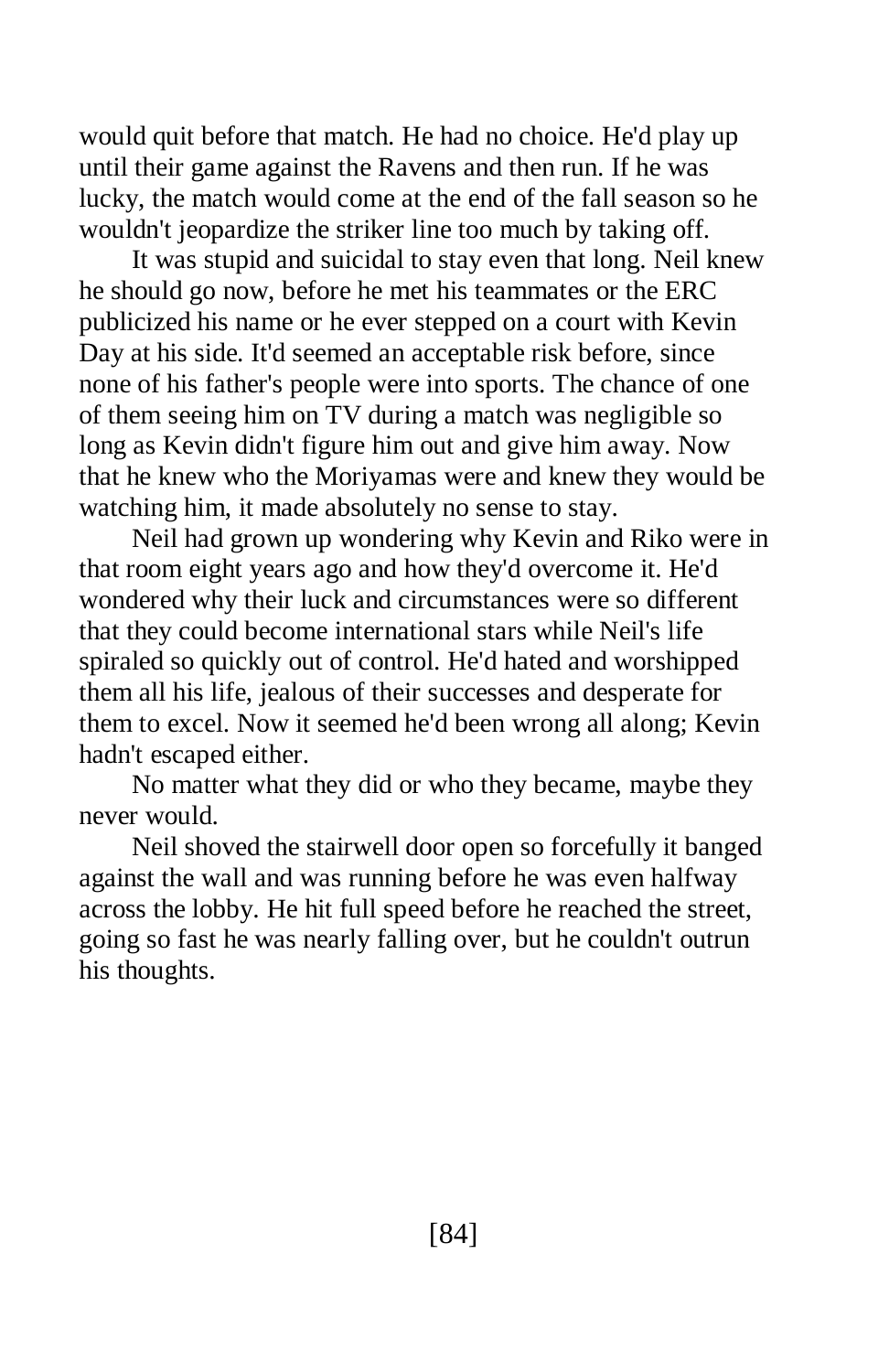## CHAPTER FIVE

The Foxes weren't scheduled to start their practices until Monday, June 10th, but they were required to move into campus the day before so they had time to get settled in the athletes' dormitory. Neil found their estimated arrival times on a list hanging on Wymack's fridge. The first of them wasn't expected to arrive until two in the afternoon and the last not until five. Neil was impatient to have the whole team together at last. Once they were here, Kevin would have an entire team to yell at and would have to leave Neil alone.

Kevin was successful so far in keeping his cool in front of Andrew. Neil attributed it to years of smiling at the press and pretending things were fine when he was living with abusive gangster rejects. That stress needed an outlet, though, and Neil was the most convenient target. The two weeks between the ERC's vote and the official start of summer practices were so hard to tolerate that Neil almost learned to hate both Exy and Kevin. Kevin had gone from impossible to please to completely horrible to be around. For the most part, the cousins let Kevin do as he wished with Neil and pretended there was nothing wrong with it.

Neil was much better at instigating fights than winning them, but it'd be worth losing if he could just put a fist through Kevin's face once. Starting a fight was too out of character for who he portrayed "Neil" to be, though. As much as Neil hated coming across as a pushover, he didn't have a choice. He couldn't let Kevin or Andrew see the real him. So he gritted his teeth and tried as hard as he could to behave.

Now he only had to survive a few more hours. He and his duffel bag caught a ride with Wymack to the stadium, where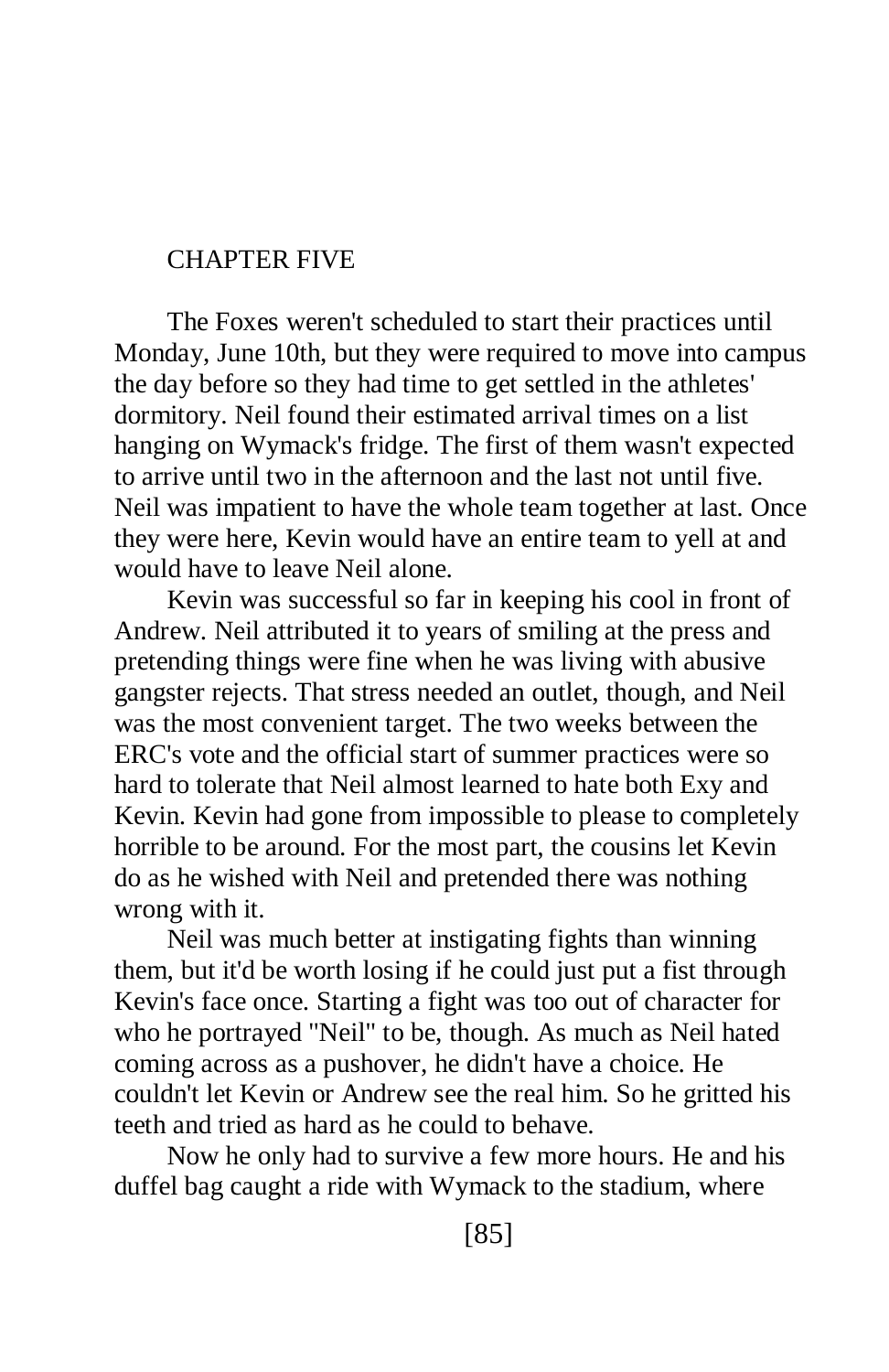Wymack collected a package of dorm keys for the team. Neil took his and the paperwork regarding appropriate dormitory behavior. He skimmed over it before signing all the dotted lines. Wymack traded the papers for a school catalogue. Neil had missed the athletes' early registration window because he signed so late, so he'd have to register with the rest of the freshmen class in August. Neil wasn't in any rush; he still didn't know what he was supposed to declare his major as.

He took the catalogue to the Foxes' lounge and curled up in one of the chairs to flip through it. He knew he should just pick one at random, since he wouldn't even last the semester here, but it was interesting to see how many options Palmetto had. He toyed with the idea of studying something outrageous, but he was too practical to commit. If he wanted something useful, there was only one obvious choice.

Foreign languages were the keys to freedom he couldn't live without. Neil was fluent in German. He was second-best at French, thanks to eight months in France and ten months in Montreal. His grasp on them was fading with disuse, though he watched and read foreign news online to keep from losing them entirely. Neil could ask the cousins for help with German, but he didn't want them to know he understood their private conversations. How much French Kevin knew, Neil wasn't sure, but he didn't want to spend more time with Kevin than he had to.

He perused the modern languages section, debating. There were five languages available as majors and another three that could be minored in. The smart choice was to go with Spanish. Neil's Spanish had never been good and it was long gone by now, washed out by the German and French that followed. If he could pick it up again, it opened up a world of opportunities in the southern hemisphere.

He wasted an hour going through the list of requisite courses, looking up class times, and figuring out an ideal schedule. As soon as he thought he had a couple classes nailed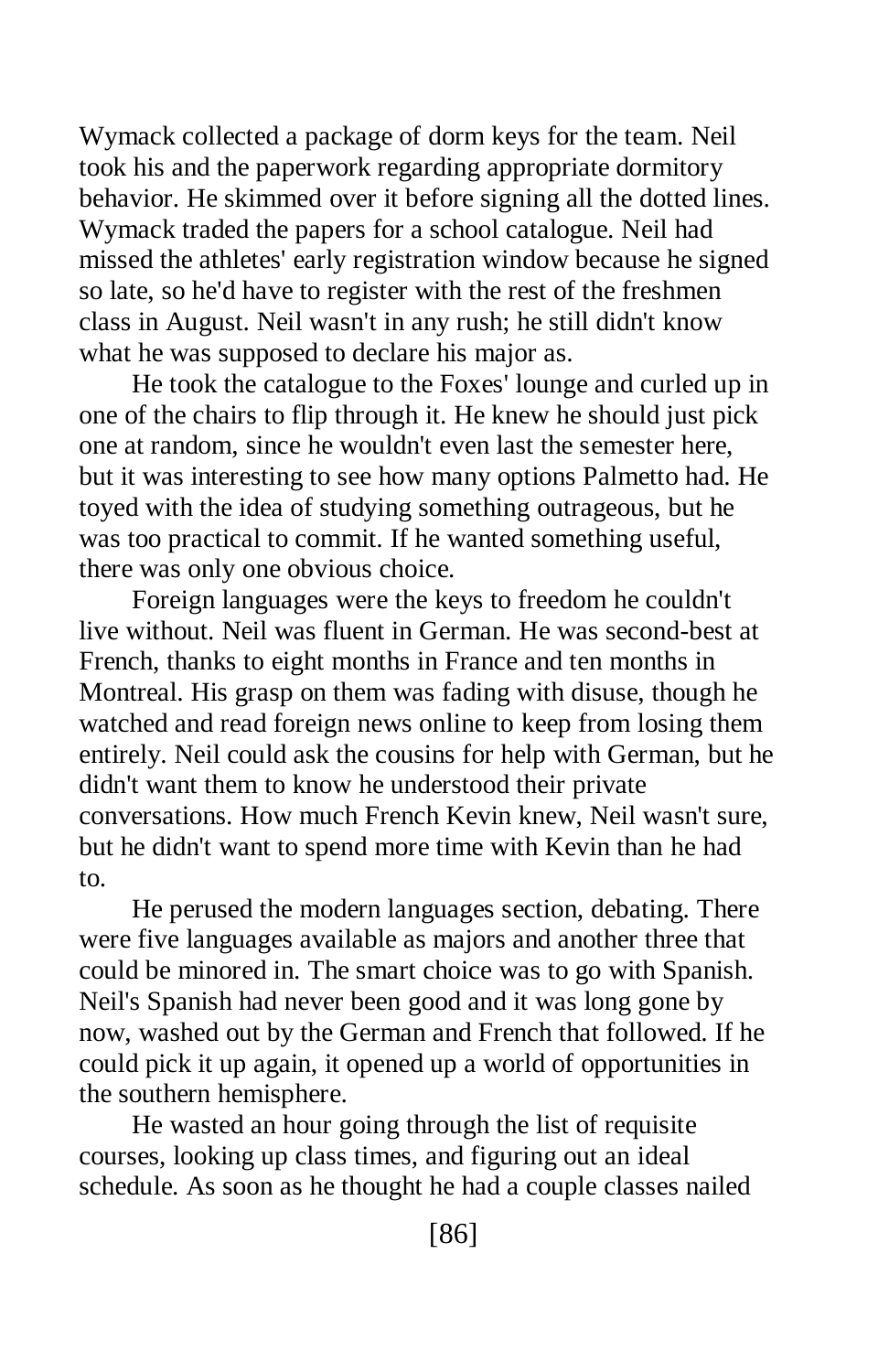down, he found a timing conflict and had to backtrack and start over. The problem was in how much time Neil needed open for practices. When the school year started the Foxes would meet for two hours in the morning and for five hours in the afternoon. Neil also needed to fit in the five weekly hours of tutoring time Palmetto required of all their athletes. It took him six drafts before he found a schedule that worked.

He checked the clock, saw he still had half an hour to kill, and considered running laps. He'd just gotten up when Abby walked in.

Neil had seen Abby a couple times this summer, mostly when Wymack was feeling too lazy to cook and wanted Abby to do it for him. Neil never sought her company of his own volition, since seeing her meant seeing Andrew's lot. How she could stand having them under her roof, he didn't know.

"Hey, Neil," Abby said. "You're a little early for the meeting."

"Coach won't let me into Fox Tower until Matt gets here."

She checked her watch. "He'll be here before you know it. Since you've got time to spare, we might as well get your physical over with."

"Physical?"

"Just a general check-up: weight, height, all that good stuff. We have to do it today instead of tomorrow because there's blood work involved. I can't let you on the court until you've slept it off. When's the last time you saw a doctor?"

"A long time ago."

"Don't like doctors?"

"Doctors don't like me. Is it necessary?"

"You're not playing until I sign off on you, so yes," Abby said, unlocking the medical room door and pushing it open. She flicked on the light on her way inside, seemingly oblivious to the way Neil hadn't moved. It took her a couple minutes before she came looking for him. "Sometime today, preferably. I've got a lot of you to get through."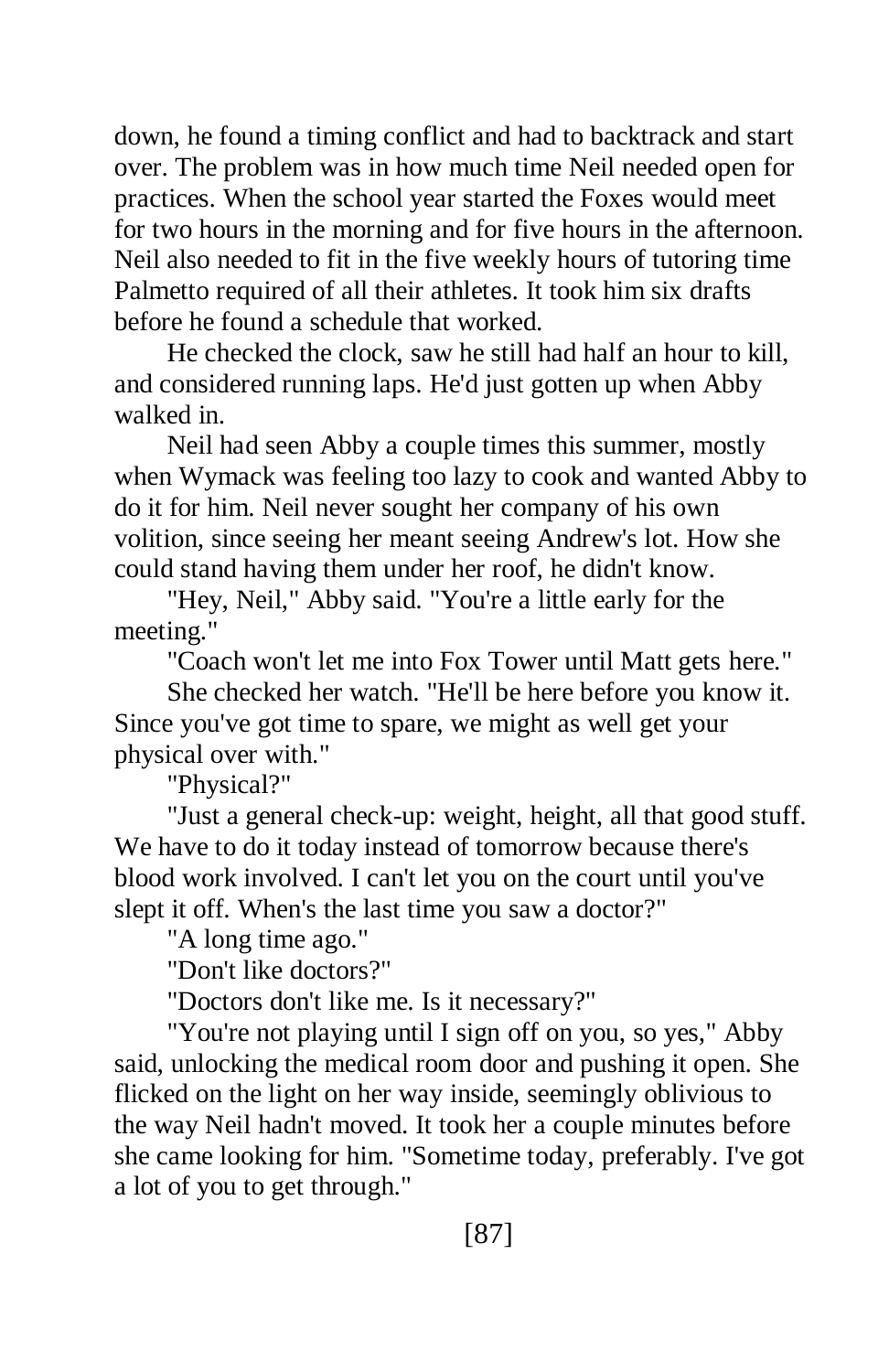Neil eased off the chair, grabbed his bag, and went into her office. He left his duffel on the ground at his feet and sat on the bed. The first part of Abby's test was easy like she'd said it would be. He weighed in and let her run through a series of tests from reflexes to blood pressure. She took two vials of blood from his left arm, labeled them, and locked them in a drawer. Then she motioned at him and said, "Shirt off."

Neil stared at her. "Why?"

"I can't check track marks through cotton, Neil."

"I don't do drugs."

"Good on you," Abby said. "Keep it that way. Now take it off."

Neil looked past her at the closed door and said nothing. Abby looked at him and said nothing either. After five minutes of this, she was the first to give in. "I want to make this as painless as possible, but I can't help you if you can't help me. Tell me why you won't take off your shirt."

Neil looked for a delicate way to say it. The best he managed was, "I'm not okay."

She put a finger to his chin and turned his face back toward her. "Neil, I work for the Foxes. None of you are okay. Chances are I've seen a lot worse than whatever it is you're trying to hide from me."

Neil's smile was humorless. "I hope not."

"Trust me," Abby said. "I'm not going to judge you. I'm here to help, remember? I'm your nurse now. That door is closed, and it comes with a lock. What happens in here stays in here."

"You won't tell Coach?"

"This isn't his business," Abby said, gesturing between them with her free hand. "I only report to him if I think it'll affect your performance on the court or if you're breaking the law and I need an intervention."

Neil stared at her, wondering if he could believe her and knowing he didn't have a choice. His skin was already crawling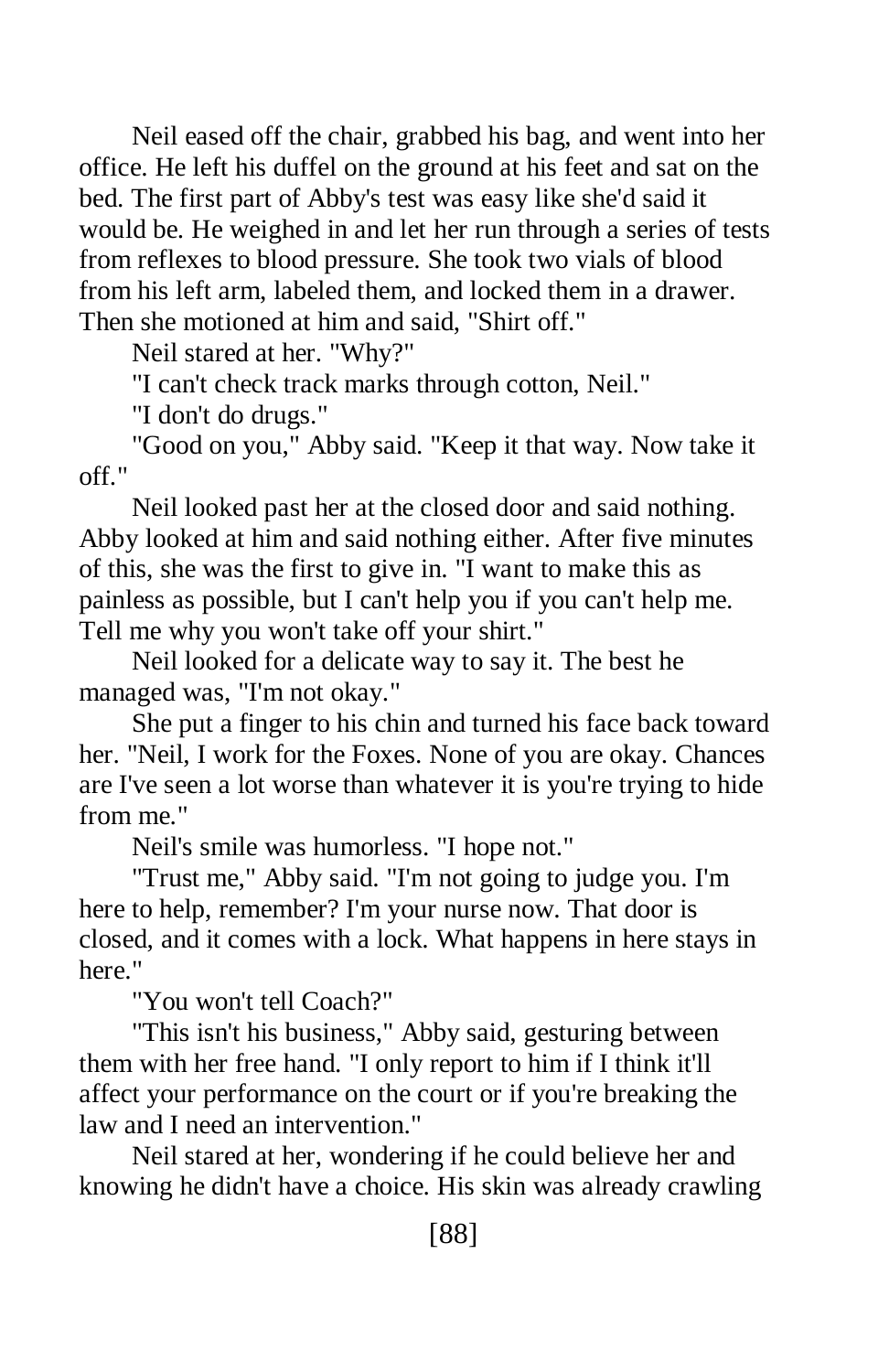in anticipation of her reaction. "You can't ask me about them," he said at last. "I won't talk to you about it. Okay?"

"Okay," Abby agreed easily. "But know that when you want to, I'm here, and so is Betsy."

Neil wasn't going to tell that psychiatrist a thing, but he nodded. Abby dropped her hand, and Neil pulled his shirt over his head before he could lose his nerve.

Abby thought she was ready. Neil knew she wouldn't be, and he was right. Her mouth parted on a silent breath and her expression went blank. She wasn't fast enough to hide her flinch, and Neil saw her shoulders go rigid with tension. He stared at her face as she stared at him, watching her gaze sweep over the brutal marks of a hideous childhood.

It started at the base of his throat, a looping scar curving down over his collarbone. A pucker with jagged edges was a finger-width away, courtesy of a bullet that hit him right on the edge of his Kevlar vest. A shapeless patch of pale skin from his left shoulder to his navel marked where he'd jumped out of a moving car and torn himself raw on the asphalt. Faded scars crisscrossed here and there from his life on the run, either from stupid accidents, desperate escapes, or conflicts with local lowlifes. Along his abdomen were larger overlapping lines from confrontations with his father's people while on the run. His father wasn't called the Butcher for nothing; his weapon of choice was a cleaver. All of his men were well-versed in knifefighting, and more than one of them had tried to stick Neil like a pig.

And there on his right shoulder was the perfect outline of half a hot iron. Neil didn't remember what he'd said or done to irritate his father so much. Likely it was after another one of the local police's visits. The police and feds had nothing concrete to pin on his father, but they came around as often as they could in hopes of finding something. Neil's job was to stay quiet and still until they left again. Neil guessed he'd twitched a little too much, because as soon as they were gone his father ripped the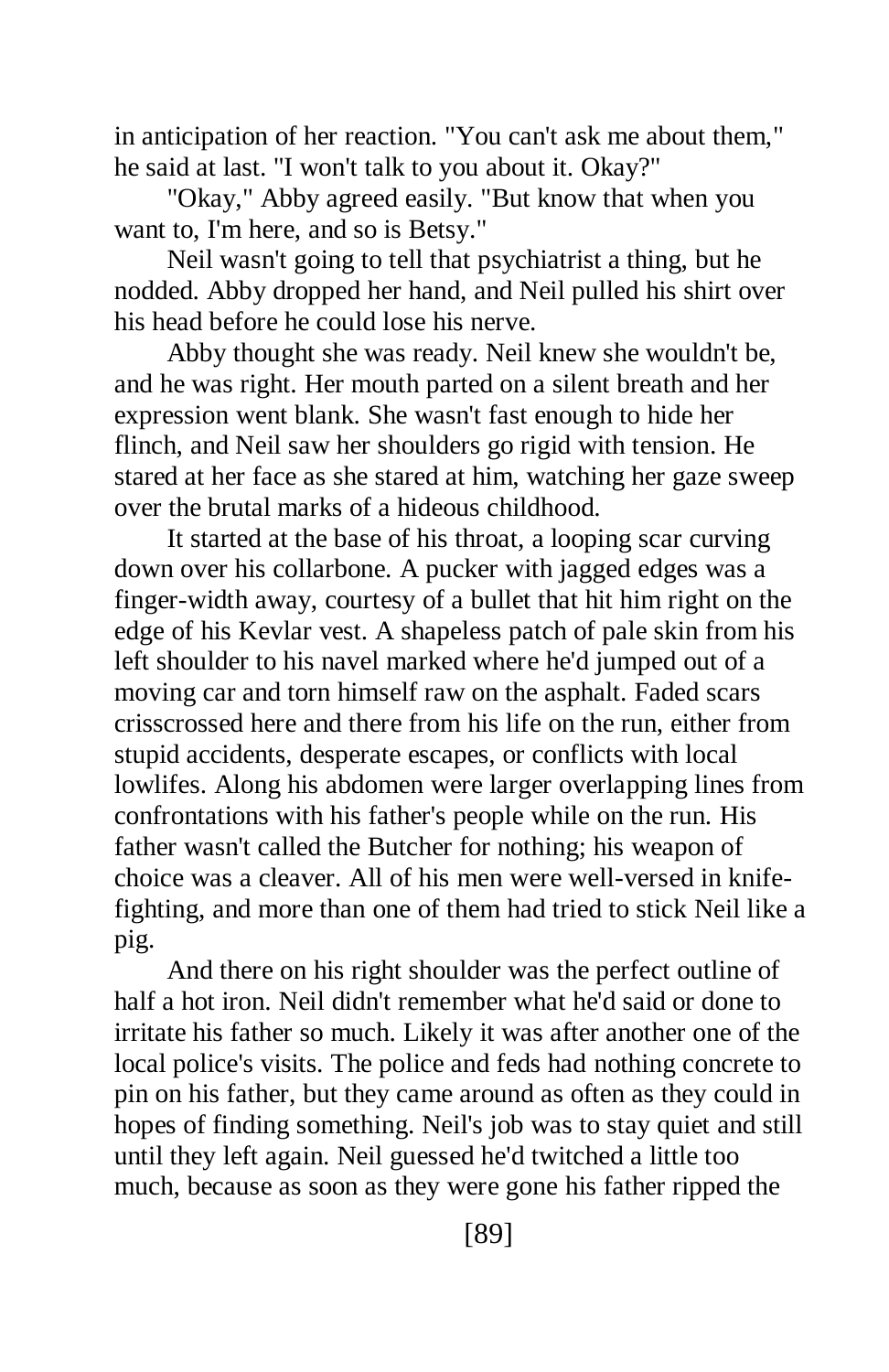iron from his mother's hands and smacked Neil with it. Neil still remembered how his skin looked as it peeled off with the metal.

Neil twisted his hands in his shirt and lifted his arms, baring his forearms to her. "Do I have track marks?"

"Neil," Abby said softly.

"Do I or don't I?"

Abby's mouth thinned to a hard line as she forcibly redirected her attention back to his physical. The second she gave him the okay to put his shirt on again, Neil yanked it over his head. Abby filled out the rest of her forms in silence.

"We're done," Abby said. "Neil—"

"No." Neil grabbed his duffel and escaped her office as quickly as he could.

He half-expected her to follow him, but Abby stayed in her office and left him alone. Neil flipped through his catalogue, trying to work off his agitation. He wanted a cigarette so bad his fingers ached. He wanted something that would make him feel a little less alone. He shoved his catalogue aside again and checked himself, making sure everything was covered under his shirt. All of his shirts were at least a size too big, since baggy clothes hid his scars better, but Neil still felt raw and exposed.

Neil shoved the catalogue into his bag, hooked the strap over his shoulder, and went down the hall with every intention of waiting the rest of the afternoon in the inner court. He made it as far as the foyer when a door opened behind him. Neil hesitated at the exit and looked back as someone stepped into the lounge at the other end of the hall.

The new arrival seemed startlingly tall compared to the Foxes Neil had put up with so far this summer. Nicky was almost six feet and Kevin was an inch or two taller, but this man looked halfway to seven. Part of the illusion Neil blamed on his black hair, which he'd gelled up in short spikes around his skull.

The hairstyle was also what kept Neil from recognizing him immediately, as the man hadn't sported such a brazen look last year. By the time he put a name to the man's face, the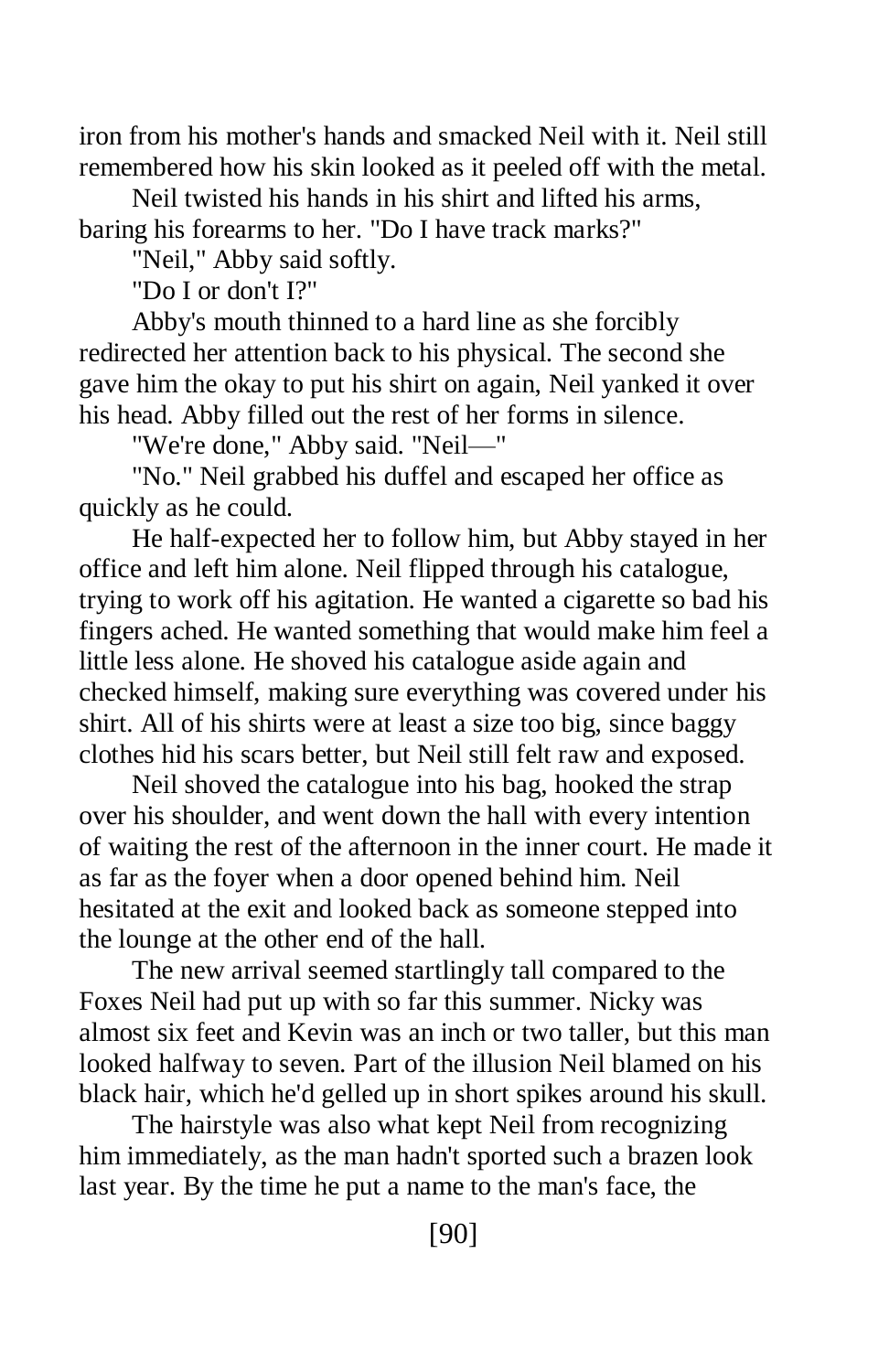stranger had crossed the hall to him and put a hand out. Neil accepted his hand and did his best to keep his stare on Matthew Boyd's face. It was difficult; Matt's short sleeves did nothing to hide the faded but obvious track marks on both arms. No wonder Abby was so adamant about that part of the check-up.

"Matt Boyd," the man said, giving Neil's hand a firm shake. "I'm a junior this year, and I'm the Foxes' starting backliner. You must be Neil."

Neil was saved the trouble of answering. Wymack had heard Matt's arrival and he came out of his office to hurl a key ring at Matt's head. The jangling got Matt's attention and he turned in time to get smacked on the cheek with the keys. Matt snagged the ring as it fell and made a face at his coach.

"Jesus, Coach, good to see you too. When did we move past a simple 'hello'?"

"I could say the same for you, stomping past my open door like that without so much as a by-your-leave," Wymack said.

"You looked busy."

"I'm always busy. That's never stopped you pricks from interrupting me before."

Matt shrugged and looked around. "Where are the monsters?"

"Probably razing Fox Tower to the ground as we speak. You met Neil?"

"I was trying." Matt sent Neil a knowing look. "I can't believe you put up with Coach this long. How did you survive?"

"I wasn't around much," Neil said.

"Neil's been training with Kevin and Andrew every day," Wymack said.

"Oh god," Matt said with feeling."You're awful, Coach."

"He knows it," Abby said, stepping in her office doorway and propping her shoulder against the doorframe. "Welcome back, Matt. Did you have a safe drive?"

"Safe enough, but I drank so much coffee I probably won't sleep for a week." Matt looked to Neil again. "Already settled?"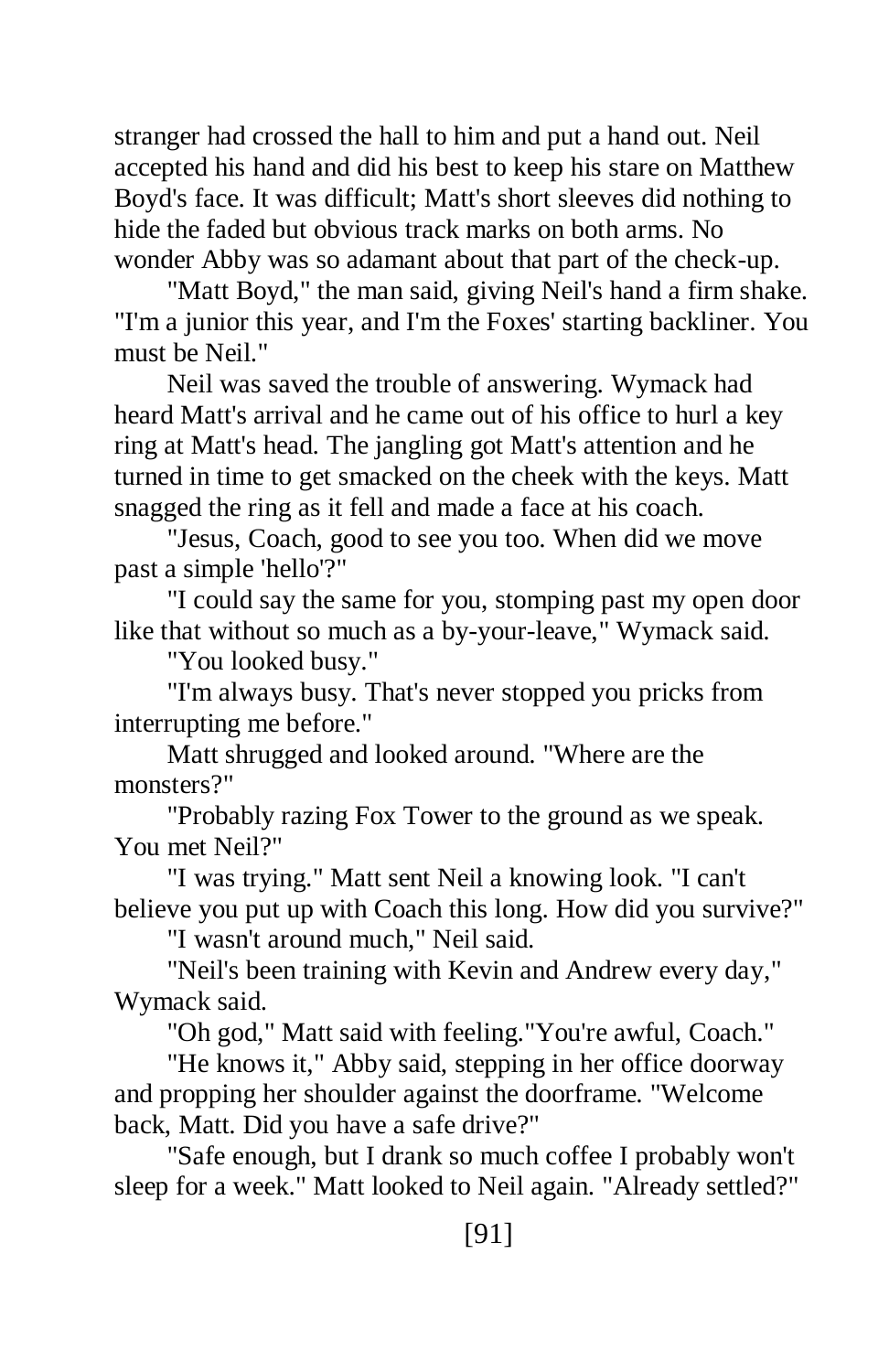"Coach wouldn't let me move in without you," Neil said.

"Way to keep him waiting," Wymack said. "Take him and get out of here."

"Come on," Matt said. "I'll swing you past Coach's place to get your things."

"This is it," Neil said.

Matt looked at his bag, then around the room for suitcases that didn't exist. He flicked a questioning look at Wymack, who shook his head, and turned back on Neil. "That's a joke, right? You should see how much I crammed into my truck—and how much I had to leave behind—and you expect to last a year with one bag? That thing have magical expanding powers I don't know about or something?"

"You get to take him shopping later this week," Wymack said. "On your time, not mine. I'm sick of seeing him in the same clothes over and over. Just let me know when you're going and I'll give you the p-card so we can expense it."

Neil was mildly offended. "I have money."

"Good for you," Wymack said. "I thought you two were leaving."

"Didn't miss you at all," Matt said, but there was no heat in his voice. "Let's go, Neil."

Matt's truck was parked two spaces down from Wymack's and Abby's cars, a monstrous blue thing that looked like it could eat a hole through the stadium without slowing. Matt hadn't been joking about how many things he owned: the truck bed was stuffed with furniture and only a dozen taut cords kept anything from falling out. The back seats in the extended cab were also full of suitcases and crates. Matt took a backpack out of the passenger seat and tossed it in back with the rest so Neil could fit. The truck came to life with a quiet roar Neil felt more than heard, and the radio blasted to life a half-second later. Matt cut it off and yanked his door closed.

"We're not all bad, just so you know," Matt said as he pulled out of the parking lot. "Dan hated that your first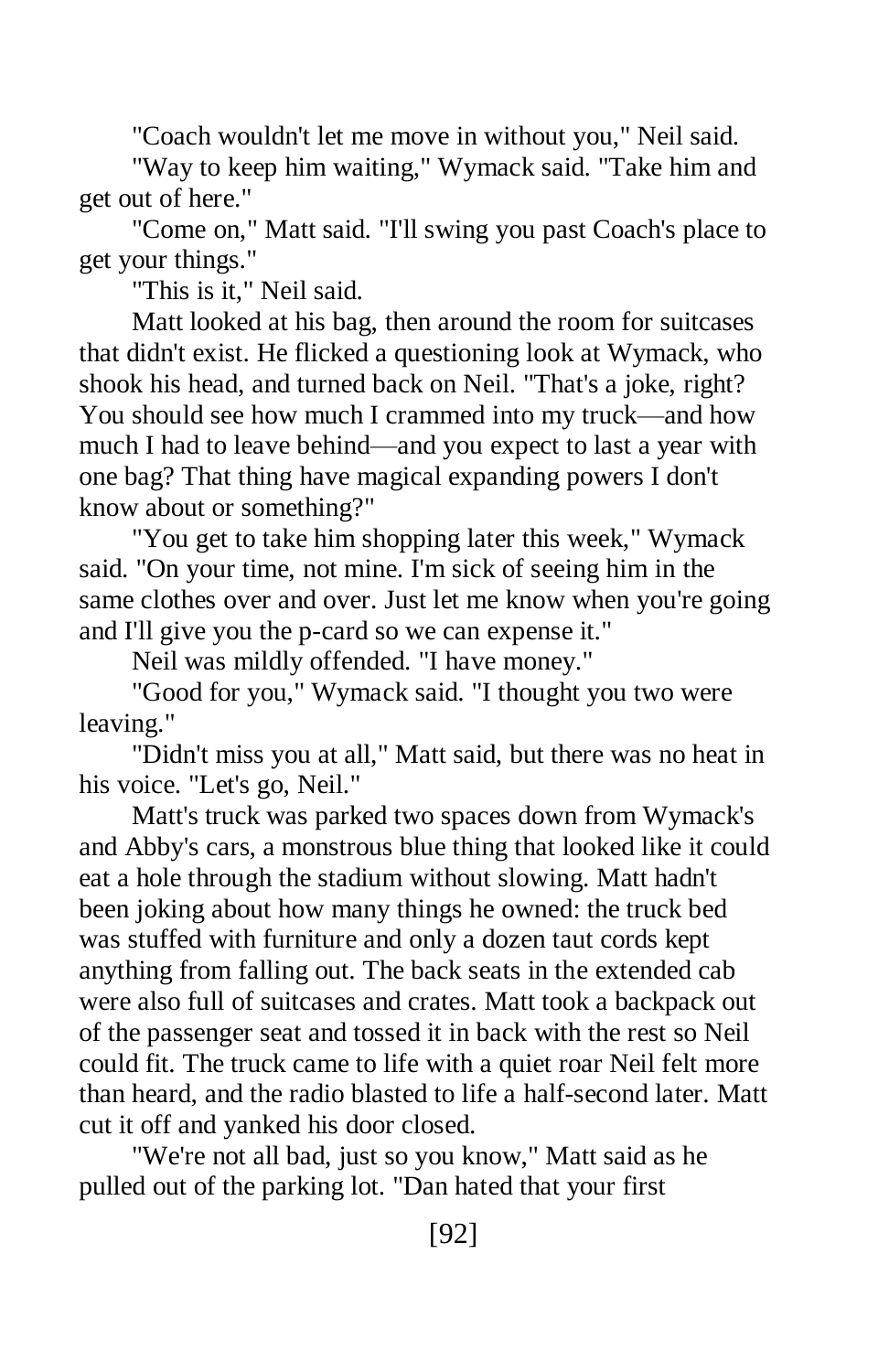impression of us would be the do-nothings. She was pretty sure you wouldn't stick around long enough to meet the rest of us. She thought about coming back to campus early to be a buffer, but Coach told her not to bother. Said you had to deal with them eventually."

"They're interesting," Neil said.

"Interesting," Matt repeated. "That's the tamest description of them I've ever heard. Seriously, though. If they give you any trouble, just let me know. I'll kick Kevin's ass for you."

"Thanks, but I can handle them on my own."

"I thought I could handle them, too." Matt raked a hand through his hair, skewing his spikes every which way. "Andrew made it pretty clear he wasn't going to be handled by anyone. You change your mind, you know where to find me. My offer's good through graduation."

Neil wouldn't need Matt's help, but he said, "Thanks."

Matt pointed out the windshield. "There it is."

Most of Palmetto State's buildings, offices, and dormitories were inside the giant loop known as Perimeter Road. Fox Tower was one of the few exceptions, but only because a stray hill forced Perimeter to hug the campus green near the clock tower. The hill might have been a nice spot for students to picnic between classes, except someone thought to build the athletes' dormitory on the peak. It stood four stories tall and had its own computer lab and parking lot.

The parking lot was out back, and Andrew's car was the only one parked there. Matt skipped all the lined spaces in favor of pulling up at the curb. It took both of them to unload the truck onto the sidewalk, and Neil waited with the pile while Matt parked. Getting everything inside and up to the third floor was a nightmare, especially since several pieces of furniture wouldn't fit in the elevator. The stairwell was too narrow to make it easy on them, and the handrail kept getting in their way as they tried to turn corners at the landings. It was made only more difficult by the serious height difference between them and the fact Neil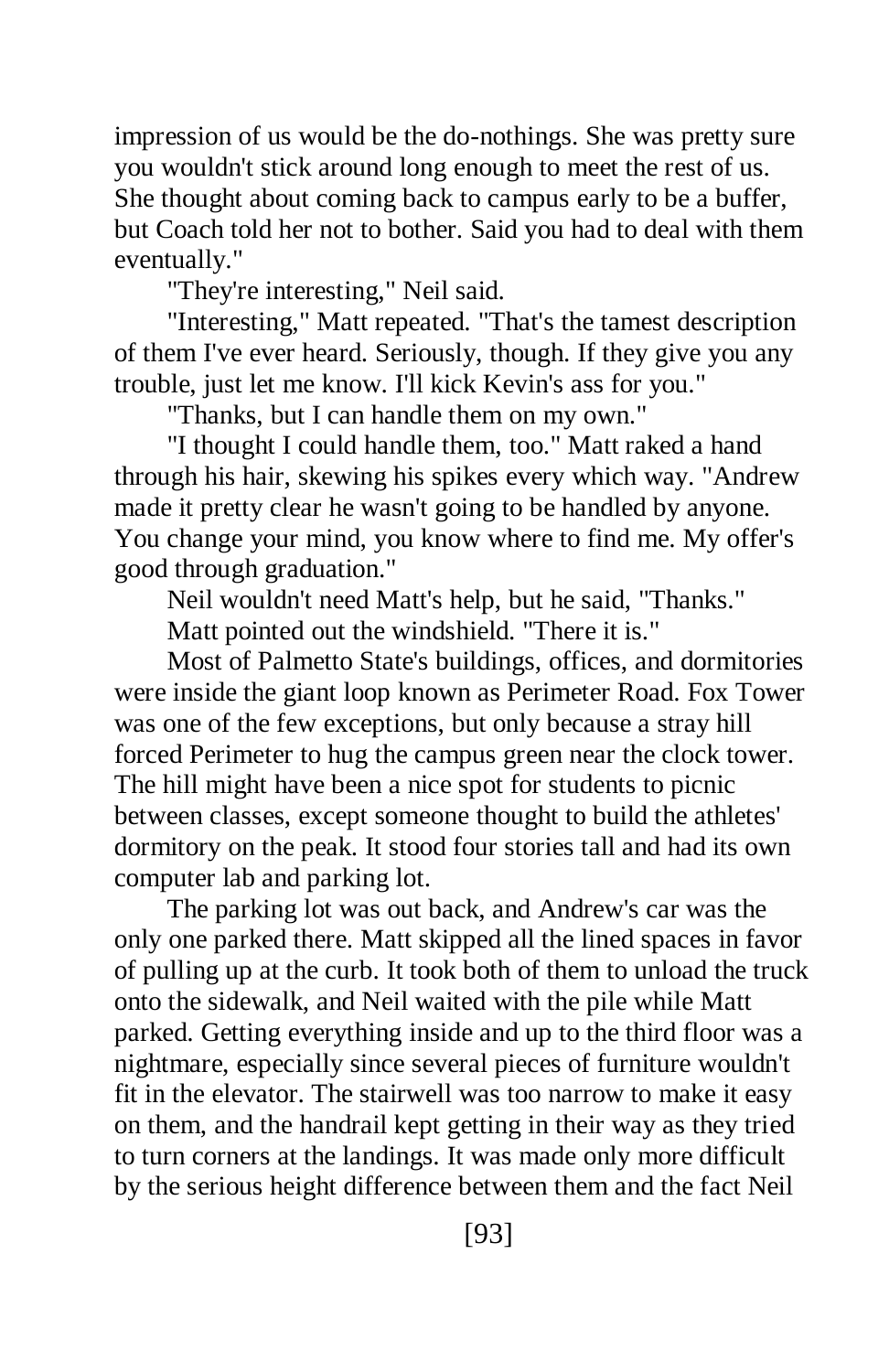had his duffel bag on him. He didn't want to leave it either in their room or Matt's truck, so he carried it up and down on every trip.

Their suite was room 321. A kitchenette was off to one side right inside the door and the front room was a spacious living room. Three bare desks lined the walls, waiting to be covered in schoolwork and books. A short hall dead-ended at the bathroom and branched off into the bedroom. Two beds were bunked against one wall and a third bed was raised chest-height against the other to fit shelving and dressers under it. There was only one closet, but hanging dividers hung off the empty pole.

It was trial and error to make everything fit. Eventually they pushed all the desks to the wall by the window, almost close enough to be touching, so Matt could put his couch against one long wall and a coffee table in the middle of the living room. He'd taken the shelves out of his entertainment center for the drive, but most of the bolts were still in place. It took only a couple minutes to put it together again, and Matt promptly filled it with a TV and game systems. Neil left him to organize his movies and went back to the bedroom.

The mattresses were bare, which meant Neil was going to have to buy sheets. He hadn't slept in a real bed since he left Seattle. He'd broken into cars to borrow backseats in California, slept on the bus to Nevada, and dozed in passenger seats while hitchhiking with truckers to Arizona. His house in Millport had been unfurnished, so he'd slept on the floor with shirts as his pillow. Wymack's couch was the nicest thing he'd had in over a year, but now he had a bed.

Sleeping alone would be disorienting. He'd gotten in the habit of sleeping in his mother's bed, as her paranoia didn't want him out of her reach. They slept back to back, guarding each other, the guns under their pillows uncomfortable but reassuring lumps.

"I'm heading out to get Dan and Renee from the airport," Matt said from the doorway. "Want to come with?"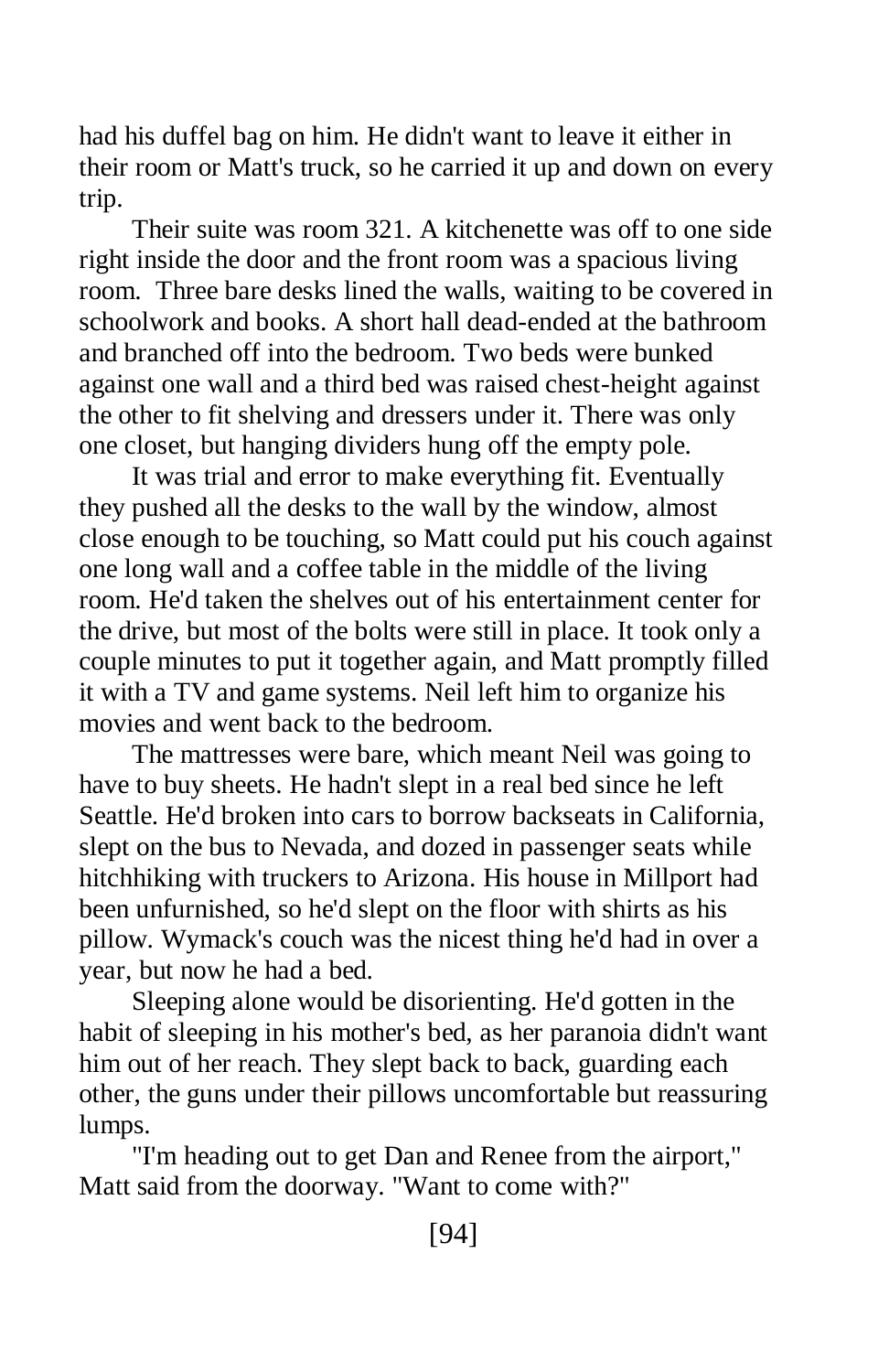"I've got to run by the store," Neil said. "Do you care which bed you sleep in?"

"I'm too tall to sleep up top," Matt said, "and Seth keeps weird hours, so unless you've got a thing with heights you're better off in the loft. I'll be back in an hour or so, and you can hitch a ride with us to the court when the girls are settled. Dan won't believe you're okay until she sees you with her own eyes."

"I'll be back by then," Neil said, so Matt left.

Neil waited until the door closed behind him before shrugging his bag off his shoulder. He walked laps around the dorm room again, this time with a sinking feeling in his gut. His locker was on the other side of campus, and Wymack's locked cabinet was even further away. The only quasi-secure place in the entire room was his dresser, and that was just because the drawers closed all the way. Nothing had a lock on it except the front door.

He could bring the duffel with him, seeing how it was only two miles to the store, but he needed to buy so many things he knew he couldn't carry it all back. He ran through the timing in his head instead, adding up Matt's drive to the airport, the wait for the girls' luggage to show up at the belt, and the trek back. Even if Matt was only gone an hour, he and Neil should get back to the dormitory around the same time. The suite's lock was going to have to be enough for now. Neil could look for a better solution at the store.

He dug his wallet out of the duffel's end pocket and stuffed the bag into his dresser's bottom drawer. It barely fit, but at least it closed. He pressed his fingers to the wood for a second, looking for the courage to walk away, and triple-checked the lock on his way out.

The next room down was the girls', and the cousins' room was after that. Nicky was lounging in his doorway. He smiled when he saw Neil.

"Hey, stranger," Nicky said. "What'd you think of Matt?" "He seems fine," Neil said, not slowing on his way by.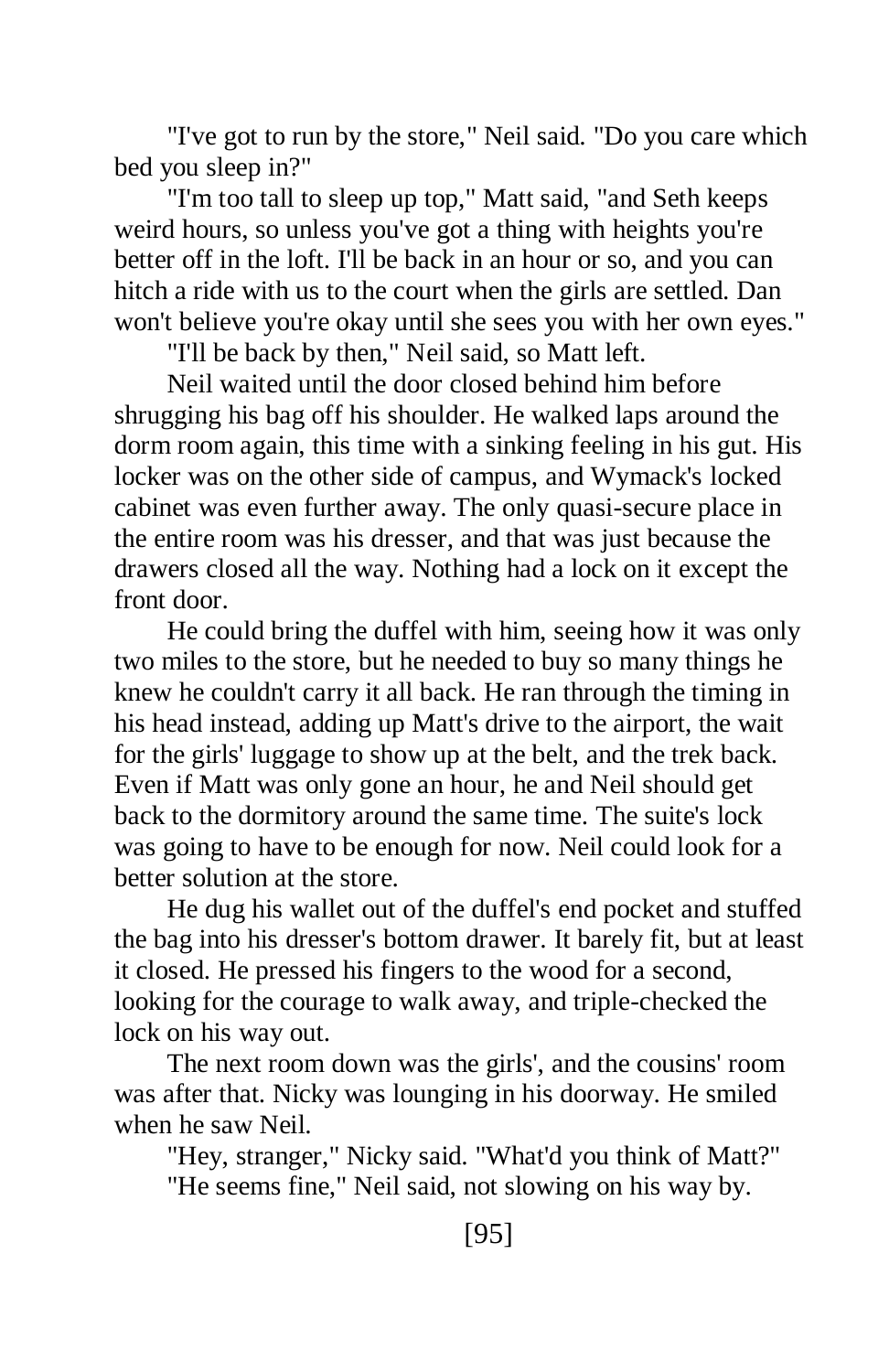"He is fine," Nicky called after him with a laugh.

Neil took the stairs down, checked his watch at the front door, and ran to the store. The conditioned air felt like heaven on his warm skin as he paced the aisles, taking what he needed without lingering long over the details. He stocked up on everything from bed sheets to hair dye and groceries, and then backtracked for a messenger bag. His duffel bag was the perfect size for everything he owned, which meant there was no spare room for schoolbooks and notepads. He checked the small hardware section, didn't find a lock he thought he could install on anything in his room, and went back to the office and school supplies.

At the end of the row were fireproof safes: too small to fit his bag, definitely too small to fit his clothes, but large enough for what he needed to hide most. Neil lugged one with him to checkout and piled everything onto the belt. The safe made his trip back to the dormitory more than a little awkward, since it was too heavy fit into a bag without tearing it.

He knew he made good time, but the girls' flight must have landed ahead of schedule, because Matt's truck was in the parking lot when Neil returned. Neil detoured past it and put a hand to the hood, but he couldn't tell if the heat was from the sun or the engine. He shouldered his way inside and ran upstairs with his heart hammering in his chest.

Nicky's door was closed, but now the girls' was partly open. Neil heard voices on his way past but didn't slow to say hello. He hurried to his room. Only when he tested the knob and found it still locked could he breathe a little easier.

He dumped his bags on the bedroom floor to sort through his new things. The sheets went up onto his loft still in their packaging and he piled his scant groceries on top of the dresser. He ripped the cardboard padding off his small safe, skimmed the directions and warnings, and pushed everything else aside to get his bag. It took work to get the drawer open, since his duffel was such a tight fit, but he finally pried the duffel loose and dropped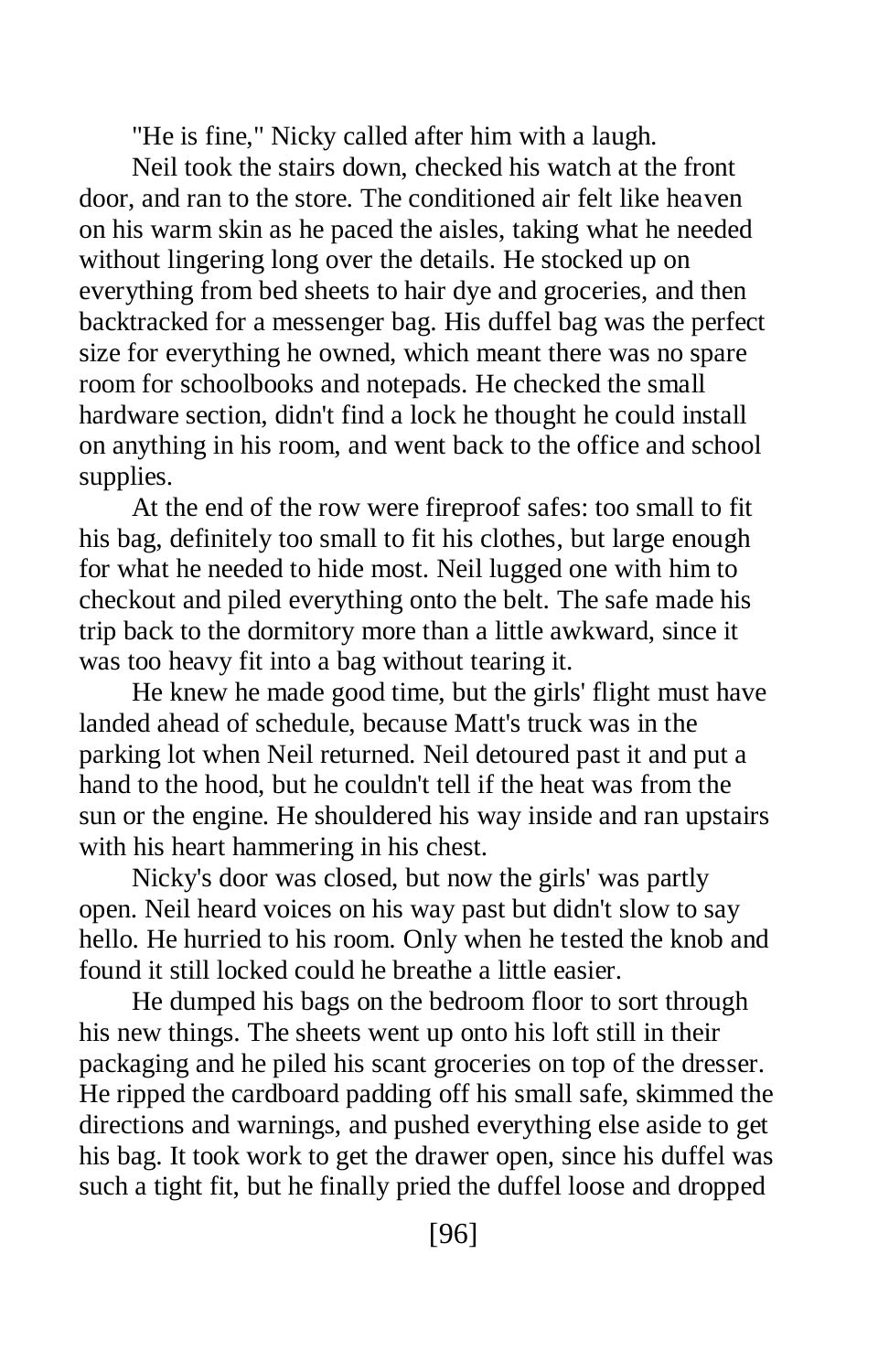it in front of him. He unzipped it in one long move, folded the flap out of the way, and froze.

On first glance, his bag looked undisturbed. Everything was still in there in the same order he'd left it in, folded but crinkled from recent rough treatment. But Neil got his paranoia from his mother and he packed his clothes in a very specific way. Even a cautious thief would be fooled, since Neil folded everything the same. Neil's code was in the tags. He always bent the tags twice on a shirt in the top layer.

Someone had gone through Neil's things and put it all back—the same order, the same layers, the same neat folds—but the tags were all pressed flat by a too-careful hand.

Neil yanked his clothes out and threw them, digging frantically for the binder buried underneath it all. From cover to cover it looked like a stalker's journal. Plastic sheet protectors were stuffed full of newspaper clippings, photographs, and anything else he could find on Kevin and Riko. The clippings were glued to computer paper, which Neil put back-to-back in the plastic slips to create a hidden inner pocket. In those pockets were Neil's most important possessions.

Most slips hid money: certificates for five-digit amounts he could cash out when he needed them, numbers detailing where he and his mother had hidden money while on the run, and rubber-banded stacks of bills. A list of emergency contacts, coded as an immature nursery rhyme, was toward the back. Only one of them lived in the United States. His mother married into an American crime family, but she'd been raised in a British one. Her brother, Stuart Hatford, gave her the list when she ran away from her husband. She in turn gave it to Neil when she died.

Stuart's phone number was on the next page, buried in a sheet covered top to bottom with random numbers. Neil could only find it using his birth name. It was down as many rows as there were letters in his first name and over as many as there were in his last. Neil had never called it, and he hoped he never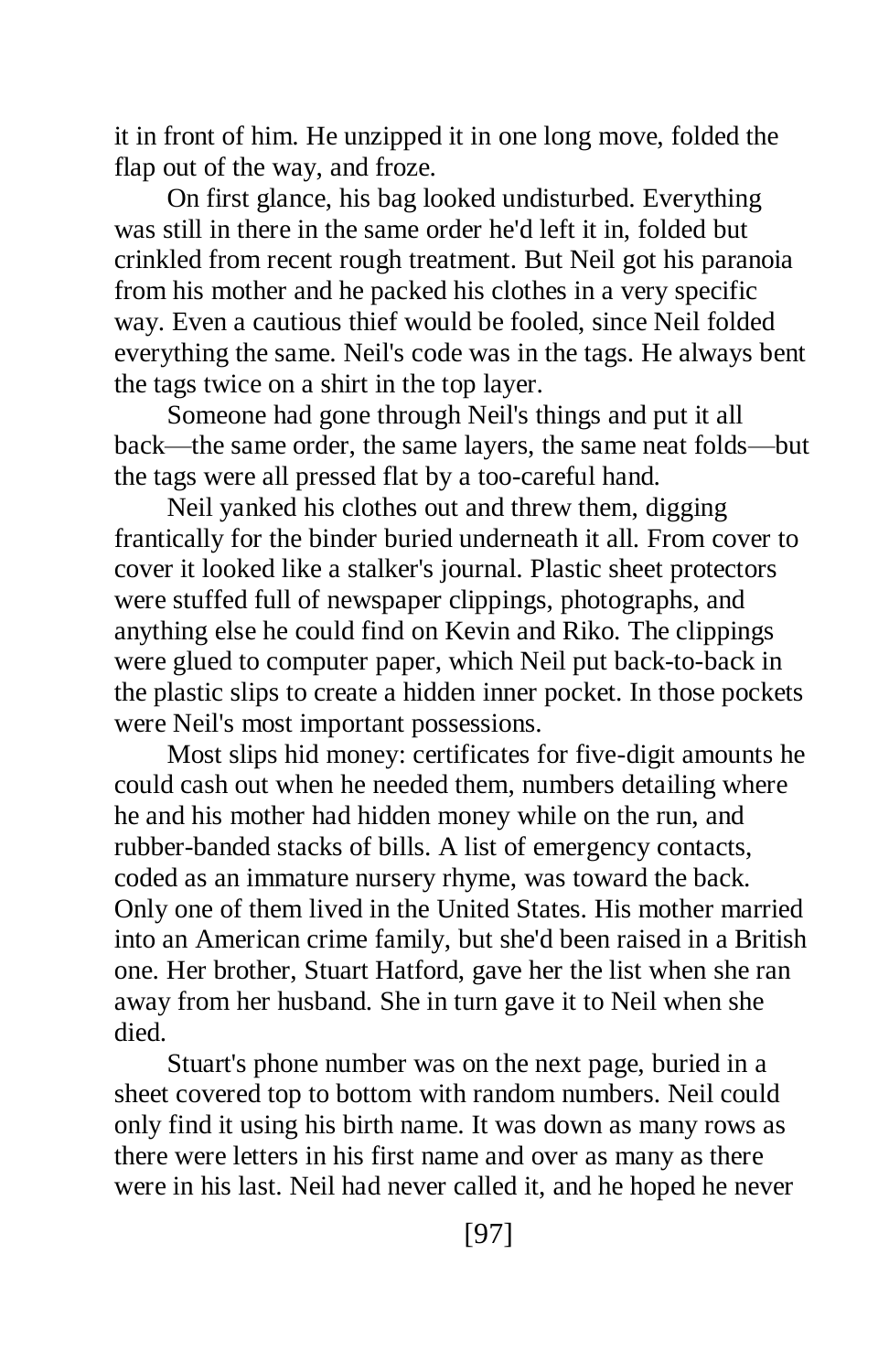had to. There was no point in running away from a murderous family if he just ran into the arms of another one.

The last slip in his binder contained a forged optometrist's note. Neil didn't need a prescription, but he couldn't buy colored contacts without a measurement of his eyes' diameter and curvature. Tucked in with it was a box of brown lenses.

Neil thumbed through the money and did the math in his head. He came up with the right amount, but that didn't make him feel better. If someone had gone through his things and found this binder, then found what it was hiding, how was he supposed to explain himself? Just in cash and certificates Neil was carrying a quarter of a million dollars.

The fact someone had deliberately come in here and dug through his bag made his stomach hurt with hot anger. The smart thing to do was pretend to not notice anything amiss and wait for the thief to come to him. That was what his mother would do. Unfortunately, Neil had inherited his father's temper, and he'd finally had enough.

It could have been Matt, but Neil doubted it. It wasn't that he trusted Matt; Neil didn't trust anybody, especially not a man he'd just met. Timing cleared Matt because there was no way he could get to the airport and back, help the girls get their things upstairs, and still have time to unpack and repack Neil's bag. That left one obvious suspect.

Neil slipped a finger into the spine of his binder and pulled out the two thin needles that remained of his mother's set of lock picks. He held them between his lips so he wouldn't lose them and set the lock on his safe. He stuffed his binder inside, slammed it closed, and hooked a second lock through the safe's handle. He gave the handle a couple fierce yanks to make sure the locks caught and shoved the safe under his pile of clothes. He spit the picks into his palm and stormed out of his room, slowing just long enough to lock the door behind him.

Neil checked Andrew's door and was unsurprised to find it locked. Neil crouched and got to work, but it didn't take long. It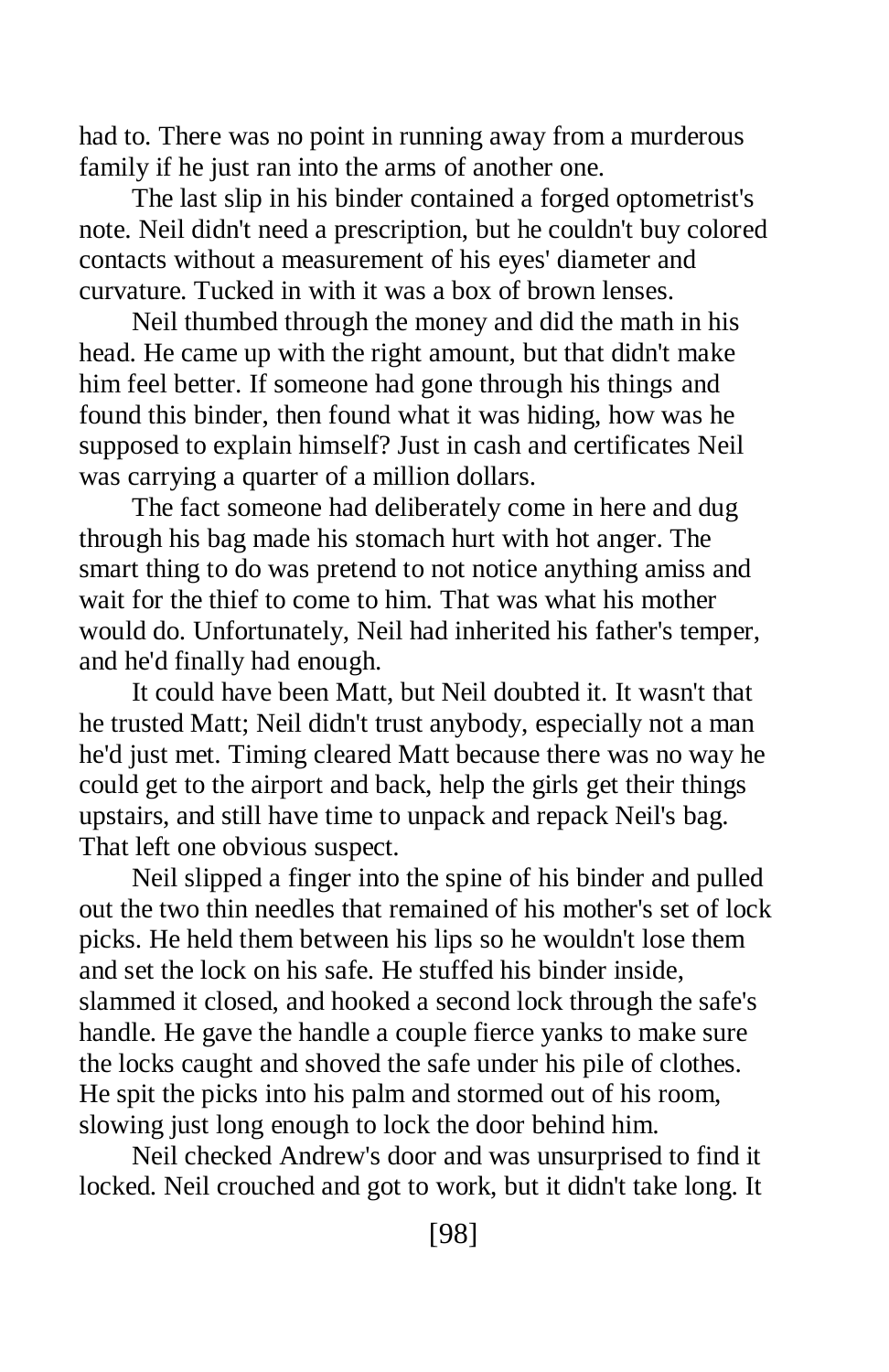was a cheap lock and easier to handle than the one at his old locker room. Whoever built the dormitory hadn't counted on people like Neil and Andrew, it seemed. Neil rose to his feet, stuffed his picks in his pocket, and shoved the bedroom door open.

Andrew's group was scattered around the living room. Aaron and Nicky were half-sunk into matching beanbag chairs as they played a video game, Kevin was reading a magazine at one of the desks, and Andrew was sitting on the desk closest to the window so he could smoke. They all went still when the door opened and stared at Neil.

Andrew was the first to react. He flicked his cigarette out the window and smiled. "Try again, Neil. You're in the wrong room!"

Aaron paused the game with a stab of his finger and looked at Nicky. "We locked that," he said in German, not quite a question.

"Last I checked," Nicky answered. He switched to English to offer Neil a friendly, "Hey, sounds like Matt's back. You meet Dan and Renee yet?"

The double deceit in their words and Nicky's smile just further infuriated Neil. If the cousins were going to keep using German thinking they could go behind everyone's backs with it, Neil would keep his fluency a secret until the last possible moment. That didn't mean Neil couldn't hit back, so he switched to French and focused his anger on Kevin.

"Stay out of my things," he snapped. He wished he could take some satisfaction in the shell-shocked looks the language and his furious tone earned, but he felt nothing. "The next time one of you goes where you don't belong I swear I'll make you regret it."

It was an age before anyone responded. Nicky was too busy gaping at Neil to say anything, and Aaron was staring at Kevin as he waited for a translation. Andrew's surprise gave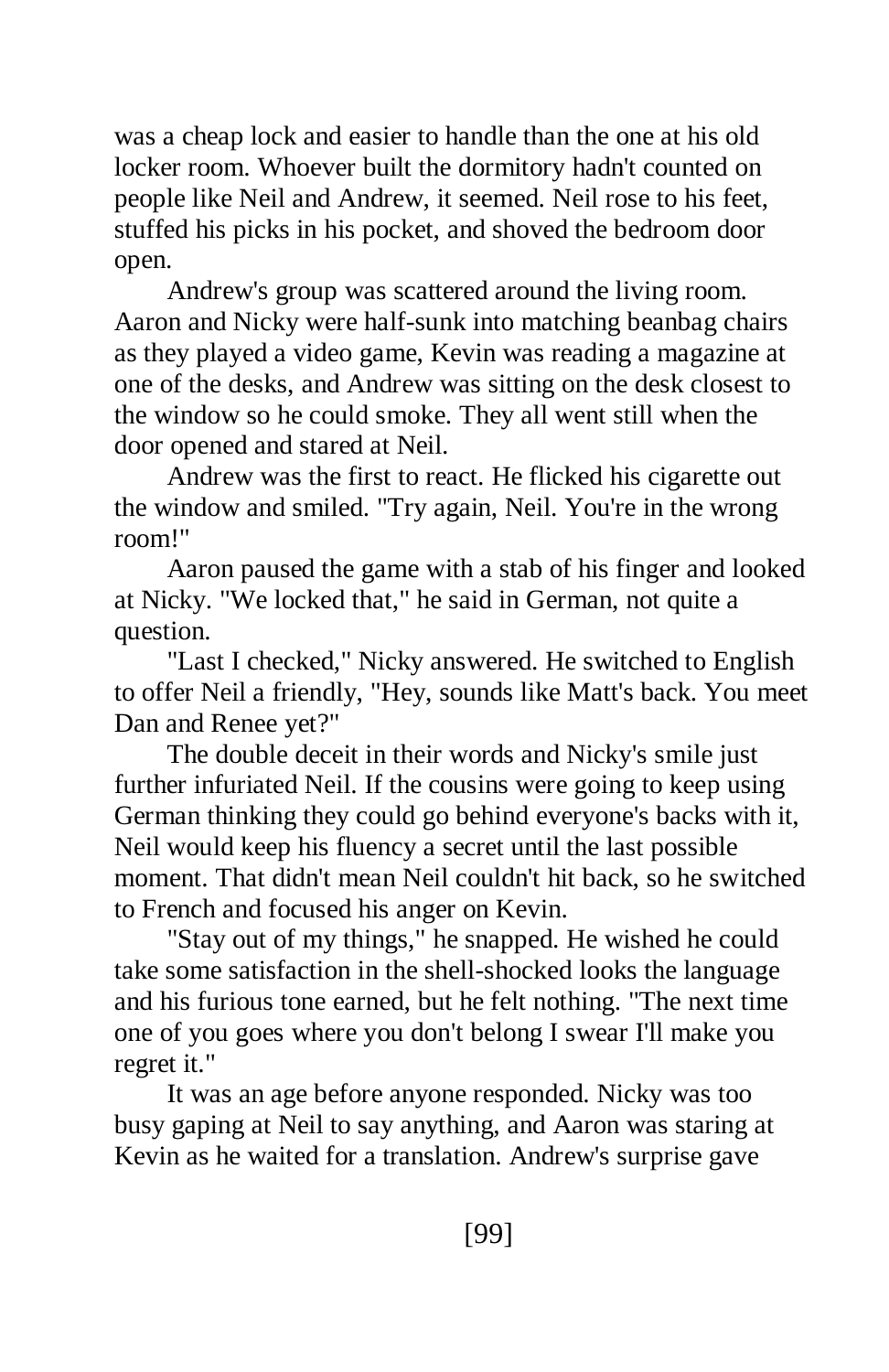way to what a fool might mistake for delight, and he leaned forward on the desk.

"Wow, another one of Neil's many talents. How many can one man have?"

Neil ignored him in favor of Kevin. "Tell me you understand."

"I understand," Kevin said in French, "but I don't care."

"Start caring. I've let you push me around for two weeks because I know how scared you are about the district change, but I've had enough. Andrew's going to find out about it at tonight's meeting. You should be prepping to handle that explosion instead of harassing me."

"You worry about your incompetence. I'll worry about Andrew."

"You'd better," Neil said. "Put a leash on your pet monster or I will."

"A frightened child like you?"

"Fuck you, cripple."

Across the room Kevin's face went white. "What did you call me?"

"I called you a deadweight has-been," Neil said.

Kevin was out of his chair so fast he knocked it over. Neil backed out of the room and slammed the door closed between them. He'd only made it two steps back toward his room when Kevin yanked the door open again.

Kevin got his hands on Neil's neck in an instant and slammed Neil up against the opposite wall. Neil dug his fingers into Kevin's wrists, trying to loosen Kevin's grip enough that he could breathe. He tried to knee Kevin, but Kevin crushed him against the wall with his own body.

"What the fuck did you call me?" Kevin demanded again.

Neil didn't have the breath to answer. It didn't matter; Kevin's angry voice and the loud smack of Neil's body against the dormitory's concrete walls was enough to fill the hall with Foxes. Andrew was the first to show up in the cousins' doorway,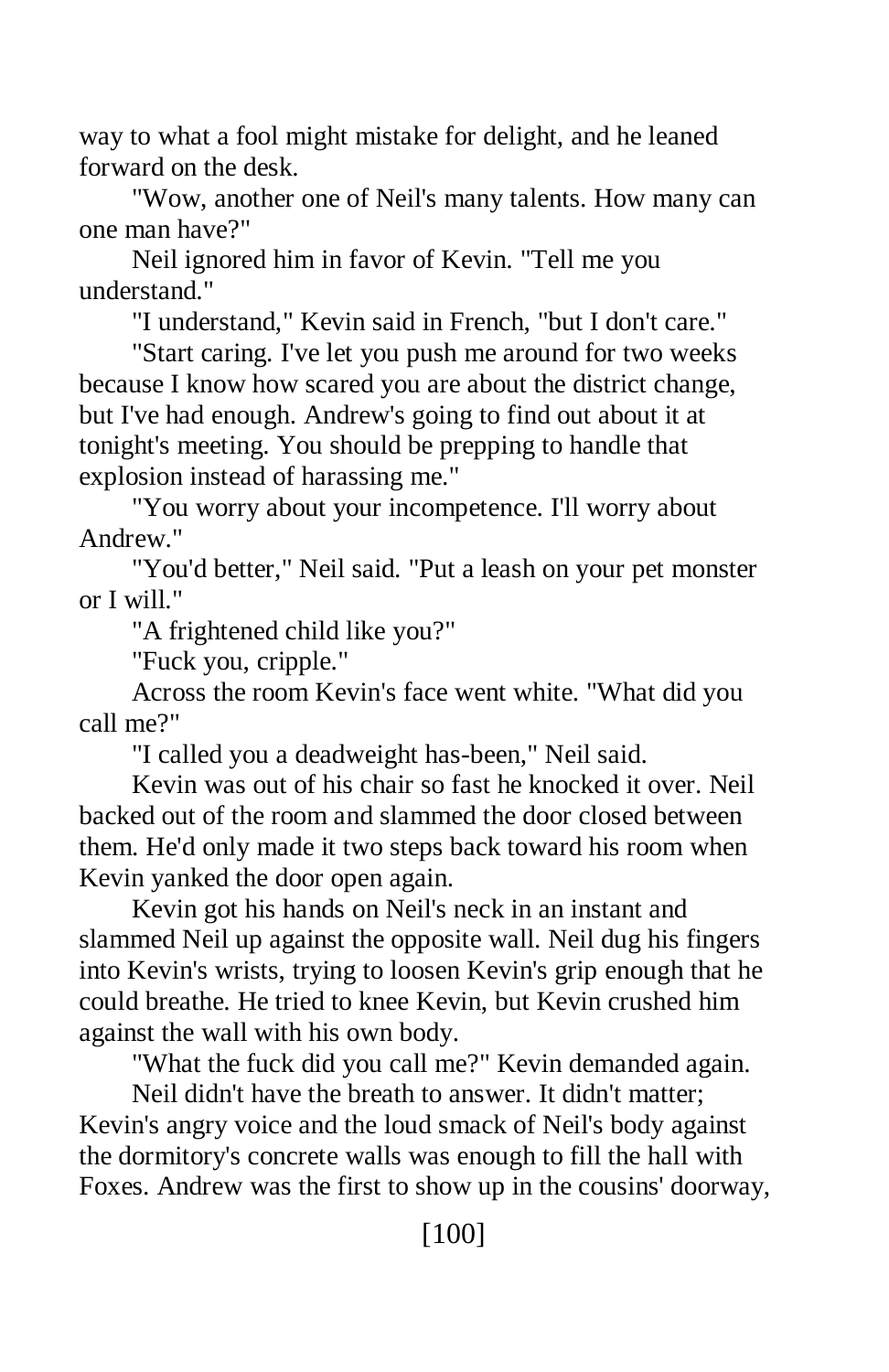but Matt was the one who went for Kevin. He wrapped an arm around Kevin's throat and wrenched Kevin's head back at a dangerous angle.

"Get off him, Day," Matt snarled.

"Whoa, whoa, calm down," Nicky said over Andrew's shoulder. "Come on, Matt."

Kevin let go of Neil with one hand and drove an elbow into Matt's ribs. Matt grunted and tightened his grip, forcing Kevin to release Neil entirely if he hoped to breathe anytime soon. Matt hauled Kevin away from Neil, but Kevin wiggled free two steps later and swung at Matt. Matt deflected it with one swipe and punched Kevin hard enough to send him sprawling.

The look on Matt's face said he was just getting started, but Andrew stepped between them before Matt could go after Kevin again. Andrew was smiling and his stance was casual, but Matt knew better than to try his luck against the short psychopath. Matt took a step back, silently conceding the fight, and shot Neil a worried look. Kevin got to his feet behind Andrew and glared at Neil. Neil refused to look at anyone at all and pretended the far wall was the most interesting thing he'd seen in years.

The girls chose that moment to step in. One moved up alongside Matt, expression tight with anger. She swept a dark look between Andrew's group and Neil and said, "What do you think you're doing? It's our first day back. Why are we fighting already?"

"Technically we never left," Andrew said, "and Neil's been here a couple weeks, so it's your first day back, not ours." He leaned to one side, looking past her to her roommate. "Hello, Renee. About time!"

The first girl didn't give Renee a chance to answer. "Explanation now, Andrew."

"You're looking at me like it's my fault." Andrew wagged a finger at her. "Look again, why don't you? Neil's at our room, which meant he brought the fight to us. Dan, your bias is cruel and unprofessional."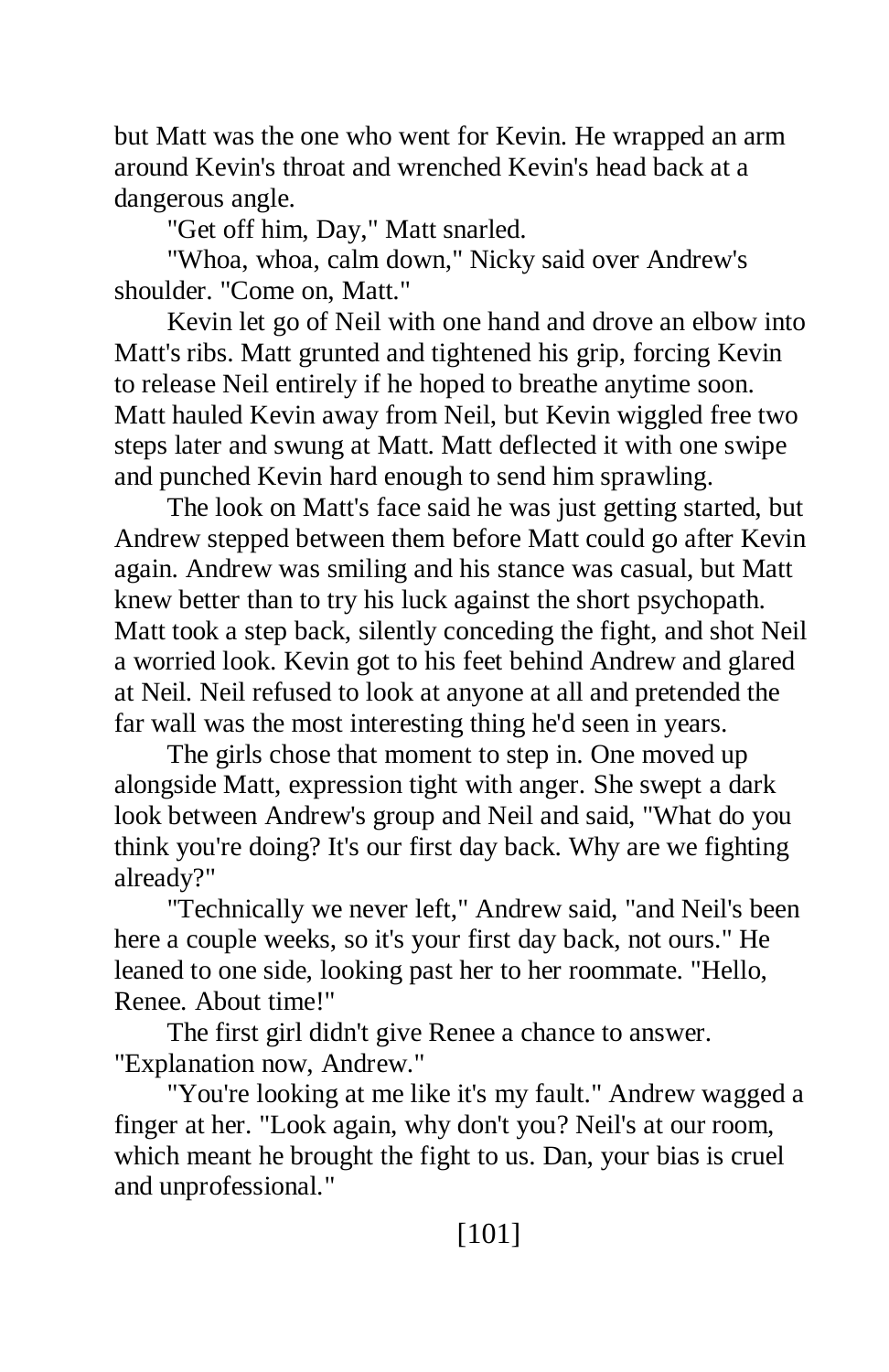Danielle Wilds turned on Neil next. The Foxes' captain was taller than he was, but not by much. Her brown hair was cut mercilessly short and was disheveled from moving in. She swept Neil with a quick head-to-toe, brown eyes narrowed. "What's the problem?"

"There isn't one," Neil said. When Dan jerked a hand between him and Kevin, Neil shrugged. "Just a difference of opinions. Nothing that matters."

"We're getting along splendidly," Andrew said. "Neil even agreed to ride to the stadium with us."

"Oh did he?" Dan asked, obviously skeptical.

They all looked at Neil. The fact it was suicidal didn't mean much anymore, not when Andrew's lot had been through his things. Neil had massive damage control to do.

"Yes," Neil said. "I figured Matt's truck would be full, so I took them up on their offer."

Dan looked ready to argue, but Matt quieted her with a touch on her arm. Dan sent Andrew a suspicious glare, then shook her head. "I don't know who started this, but the fighting stops now."

"Always the optimist," Andrew said, and gave Neil his two-fingered salute. "See you soon. Don't run off, okay?"

"Wouldn't dream of it," Neil lied.

Andrew vanished into his room. Aaron and Nicky followed. Kevin was the last to move. He sent Neil a chilly look in parting and slammed the door behind him. Neil was left staring after them and wondering how he was supposed to survive that car ride.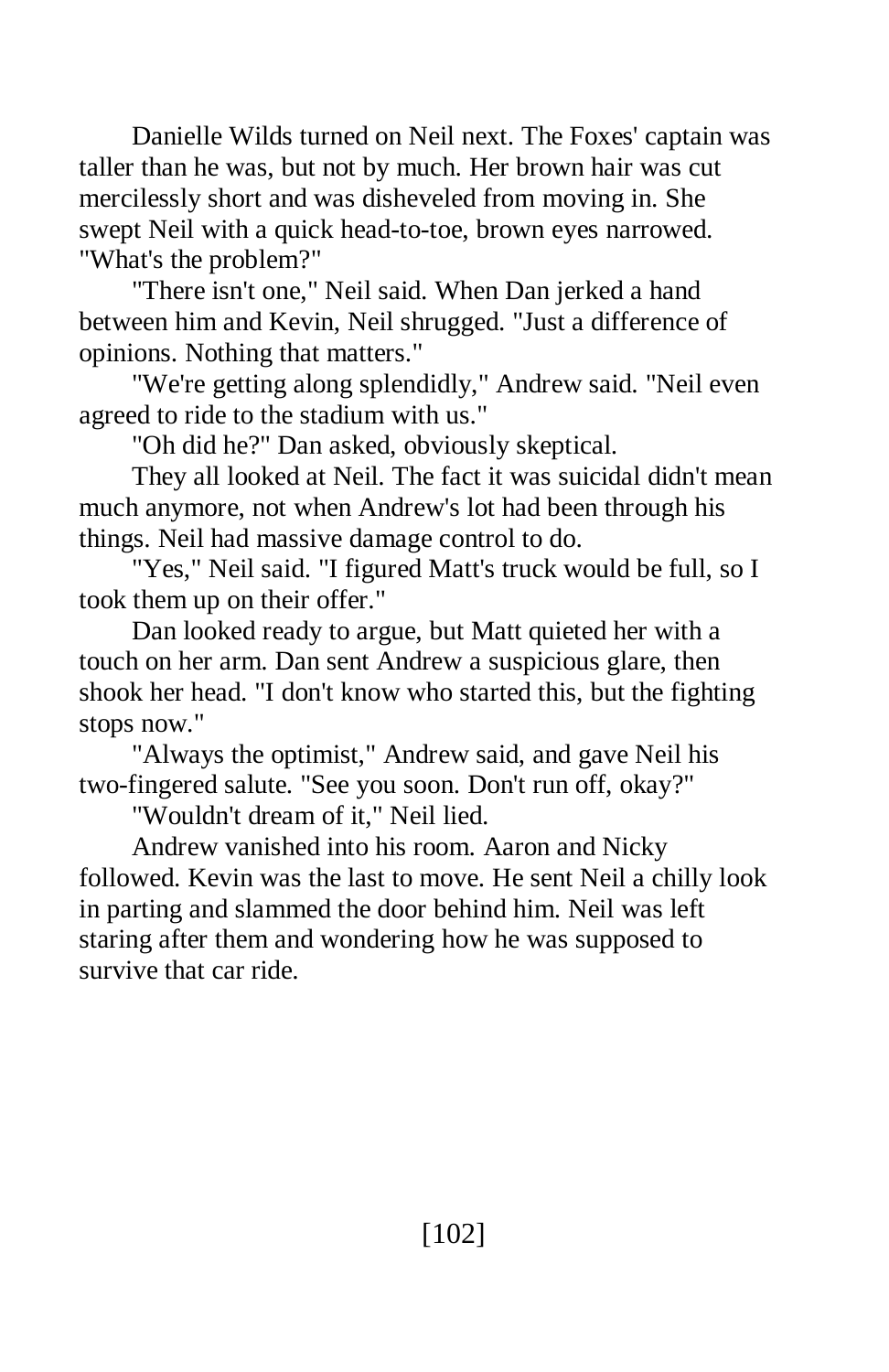## CHAPTER SIX

Neil left reality behind when he stepped into Dan's room. Spending a month with Andrew's cracked lot and a volatile Wymack had almost irreparably damaged his image of the Foxes. Now he was sipping on a glass of sweet iced tea and eating cookies Renee had brought with her from home. They asked him about the fight only once more, and when Neil brushed it aside, didn't press him. Now the girls were going over charity projects they wanted to involve the Foxes in this fall.

Dan sat propped against Matt's shoulder, fingers twined with his, and nodded as Renee ticked ideas off on her fingers. She seemed friendly enough now that Andrew was out of sight, but Neil had already noted her spine. She was made of sterner stuff, his mother might have said. Neil guessed she had to be to captain a ragtag team like this.

Her roommate Renee was a mystery. The Foxes' senior goalkeeper had bright white hair cut to her chin. The bottom two inches of her hair were dyed in alternating pastel colors. It was interesting enough to warrant a second look, but downright odd when paired with her scant make-up, conservative clothes, and delicate silver cross necklace. Nicky had called her the sweetheart of the team. Neil understood why as he listened to her talk. He had no idea how she qualified for the Foxes' halfway-house team.

At five Wymack called to let them know Seth and Allison were on their way to campus from the airport. They were clearing away their glasses when Nicky showed up for Neil.

"I'm timing you," Dan said, showing Nicky her watch. "I know how long it takes to get to the court from here, especially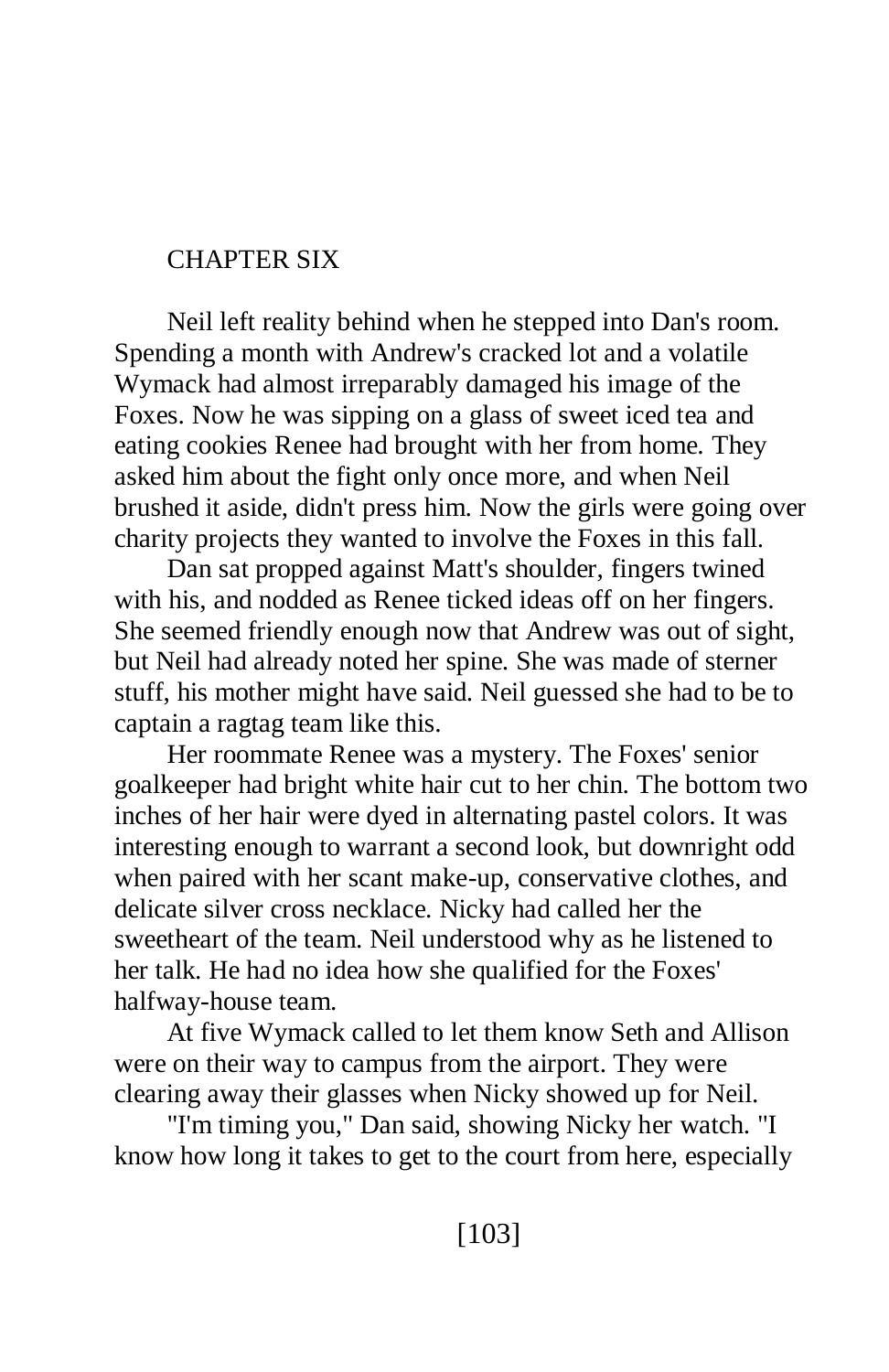with the way you drive. You take him straight there, you get me?"

Nicky waved her off. "Have a little faith in a guy, Dan."

"That's Renee's job, not mine. Mine is to make sure we start the year with ten working bodies."

"It's not like we're going to kill him."

"Kevin already tried," Matt pointed out.

"Nah, that was just a love tap." Nicky beckoned to Neil. "Can we go? These people are making me feel extremely unwelcome."

He didn't wait for Neil but vanished into the hallway. When Neil stepped out of the girls' room, Nicky was jogging to the stairwell. Neil had to hurry after him. Nicky waited until they were in the stairwell to slow. He arched his eyebrows at Neil in exaggerated surprise. "So you speak French."

"Yes," Neil said.

Nicky waited a beat to see if he'd elaborate on his own. "Why French?"

"My mother's family is French." It was a lie that probably had his British mother rolling over in her sandy grave. "She didn't really give me a choice on which language to study at school. How did Kevin learn?"

"You don't know?" Nicky asked. "You knew he'd understand you."

"I heard him use it once," Neil said.

"Jean taught him," Nicky said. "Jean Moreau? He's a backliner the Ravens imported from Marseille. He and Kevin were tight, and he taught Kevin French on the sly. Hey, maybe you can teach me a couple good pickup lines. Kevin refuses to help."

"I'm pretty sure I never learned the things you want to say." "What a waste," Nicky complained.

Andrew was leaning against the car waiting for them. Kevin was already in the passenger seat, and Aaron was in the backseat alone. Andrew was between Neil and the door, so Neil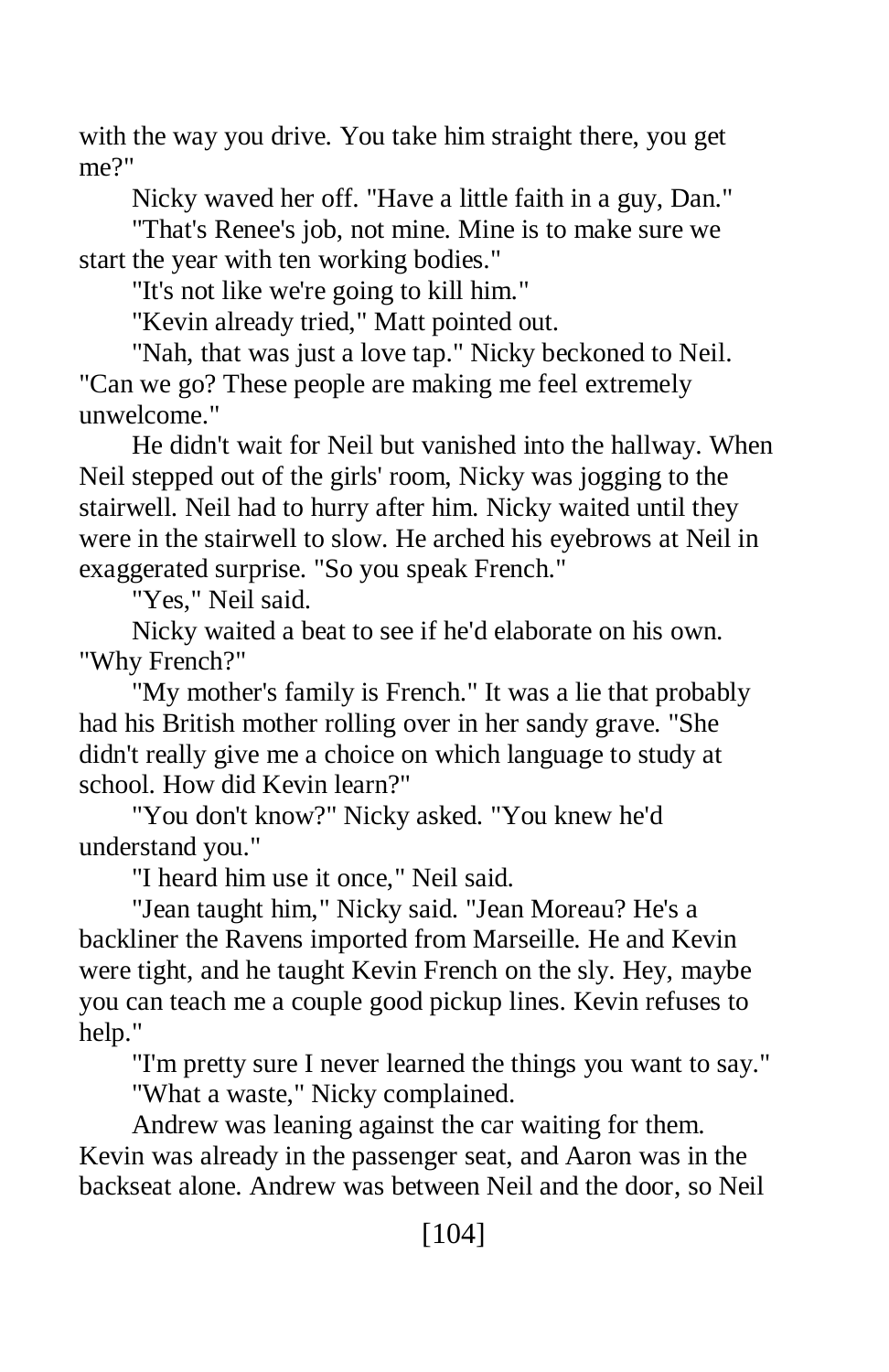had to stop in front of him. Nicky kept going around the car to the driver's seat, leaving Neil to Andrew's nonexistent mercy.

"You waited for us," Andrew said with feigned surprise. "A liar who practices occasional honesty. Clever. Keeps people guessing. Very effective. I would know. I do it myself, you see. Come on, then. After you."

Neil climbed into the backseat. Andrew followed him in, sandwiching Neil between him and his brother. Nicky already had the engine going. As soon as Andrew yanked his door shut Nicky peeled out of there like he wanted to take the asphalt with him. Neil automatically reached for his seatbelt, but one of the brothers was sitting on it.

Andrew sprawled against his side. "After everything we've done for you, you have to start a fight with us. For shame, Neil."

"You started this fight a month ago," Neil said. "If you want it to stop, leave me alone."

"I like fighting. It's just troublesome when Coach and Abby and the other busybodies start crying foul. Show some consideration."

"You show some consideration and stay out of my things."

"How do you know it was us, anyway? Maybe it was Matt. Innocent until proven guilty fails on an Exy court."

"I haven't heard you deny it yet."

"You wouldn't believe me anyway."

"I don't believe anything you say."

"Believe this, Neil: you can't put a leash on me. Don't think you can, okay? And don't be stupid enough to tell other people you will. It's not safe. You'll make me want to break you."

"You?" Neil said. "You can't."

Andrew's smile curved wider. "Ohhh, that sounds like a challenge. Mother may I?"

"Your mother's dead. I don't think she cares what you do."

"I know for sure she never did," Andrew said. "Well, she had to take offense to the dying part, but I thought that was rather fun. But you're right." He slapped the heel of his palm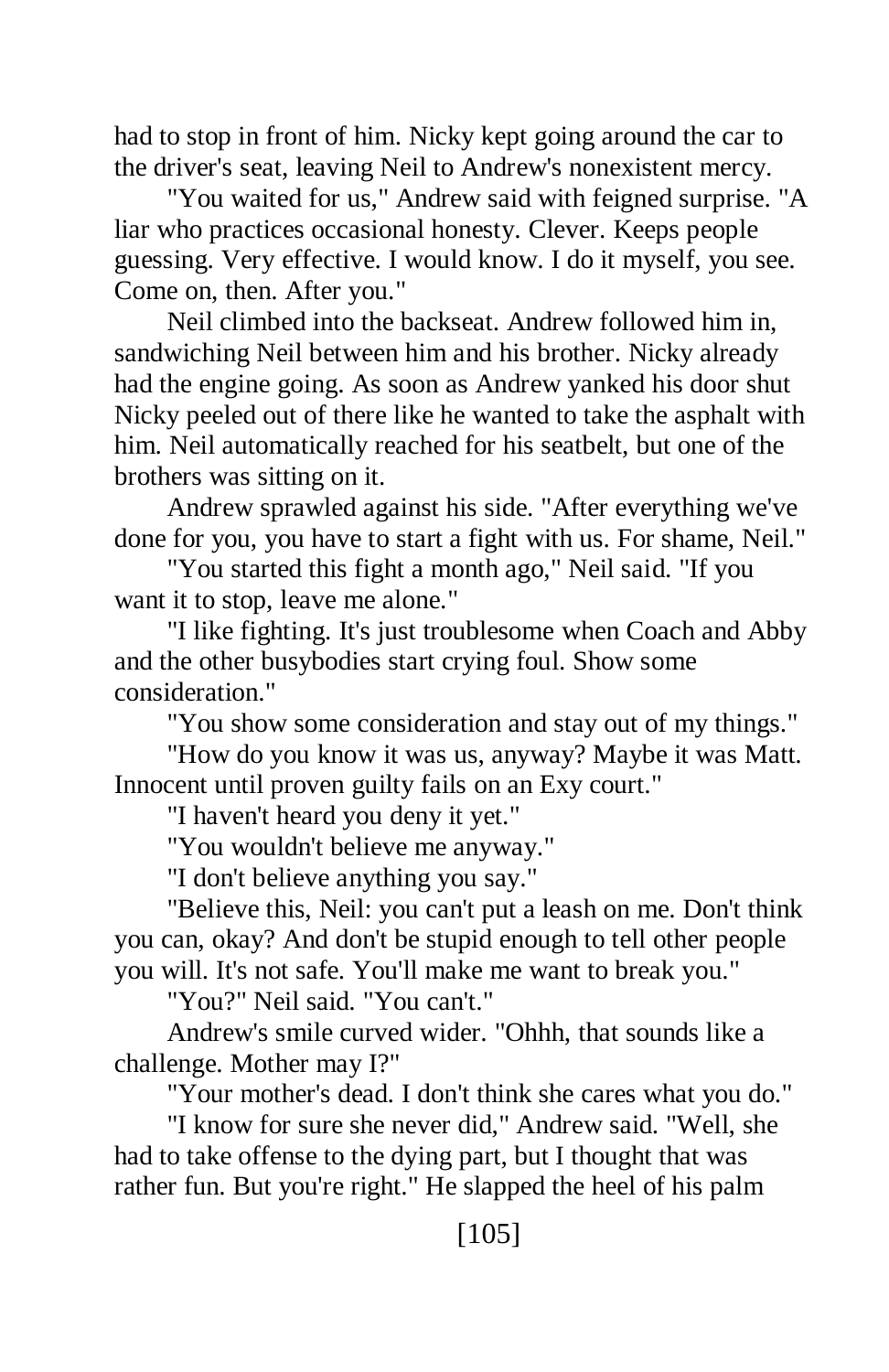against his temple as if something obvious had just occurred to him. "I do as I please. Consider this your official invite, you suicidal wretch. I'm bringing you to Columbia with us this Friday."

He let go of Neil and held up five fingers, smiling at Neil through them. "You have five days to meet the others. Five days of practices and all of Coach's ridiculous bonding nonsense. Then it's our turn on Friday. You can get to know us off the court."

"We'll take you out to dinner," Nicky said over his shoulder. "We used to live in Columbia, so we know all the best spots. Even better, we've got a free place to crash so we don't have to worry about driving back drunk or exhausted. It'll be a blast."

"I don't drink or dance," Neil said.

"That's all right," Andrew said. "Kevin doesn't dance anymore and I never do. You can drink soda and talk to us while the others make fools of themselves. We can't get through this year with this little misunderstanding between us, so we'll take a night off and fix it."

'Fix' was a strange choice of words. Neil knew one of them would have to break for them to get along, and he was pretty sure Andrew understood that too. It was obvious Andrew expected him to be the first to give ground.

Neil knew he should. It was past time to concede. But Neil wanted to prove him wrong, no matter how stupid it was. "If I go, promise me you'll never touch anything of mine ever again."

"So possessive," Andrew said.

"Of course I am," Neil said. "Everything I own fits in one bag."

Andrew considered that, then answered with a mad grin. "Okay. One night with us, and no more break-ins. Friday night will be fun."

Neil highly doubted that.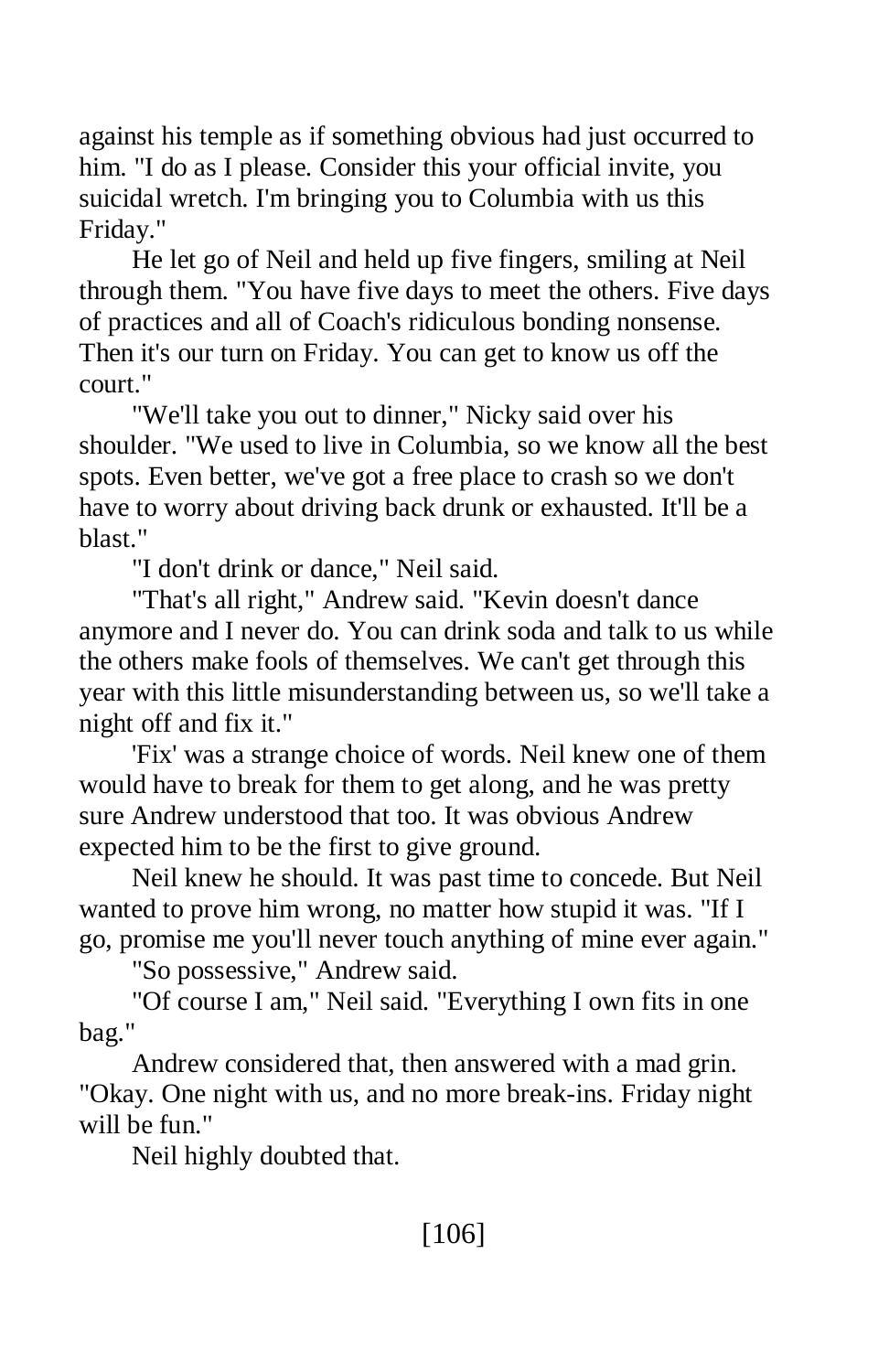They reached the stadium a full minute ahead of their more law-abiding teammates and waited on the curb for Matt's truck to arrive. As soon as the upperclassmen parked and got out, Andrew pointed at Neil.

"Look, one piece."

"Are you bleeding anywhere?" Matt asked.

"Nowhere vital," Neil said.

Renee intervened before her friends could react. "Why don't we wait inside for Seth and Allison? We've got a while and it's a little warm out here."

"Maybe they'll get in a crash and won't make it," Nicky said hopefully.

"Really, Nicky," Renee said. "That's a little inappropriate, don't you think?"

She said it gently, with the hint of a smile on her face, but Neil still felt the rebuke. It was subtler but somehow deadlier than the dirty looks Matt and Dan were sending Nicky, maybe because she was so sweetly disappointed in Nicky's attitude. Nicky dropped his gaze from hers and gave an uncomfortable shrug.

"Let's go," Dan said, and led the way into the locker room.

Wymack and Abby were perched on the entertainment center in the lounge when they arrived. Dan's annoyance faded under real warmth as she greeted the pair. Andrew's group went straight to one of the couches while Matt waited for the girls on the other. Neil picked a chair where he could keep an eye on everyone. After Renee's friendly greetings, she retired to Matt's couch. They left a space between them for Dan. Dan stayed with Wymack a while longer, chatting animatedly about the summer Exy major leagues.

It took almost twenty minutes for the final two Foxes to arrive, and Neil felt the tension in the room change when the door banged open. Neil noted his teammates' reactions and mentally divided the team into four groups: Dan's three, Andrew's four, the new arrivals, and himself.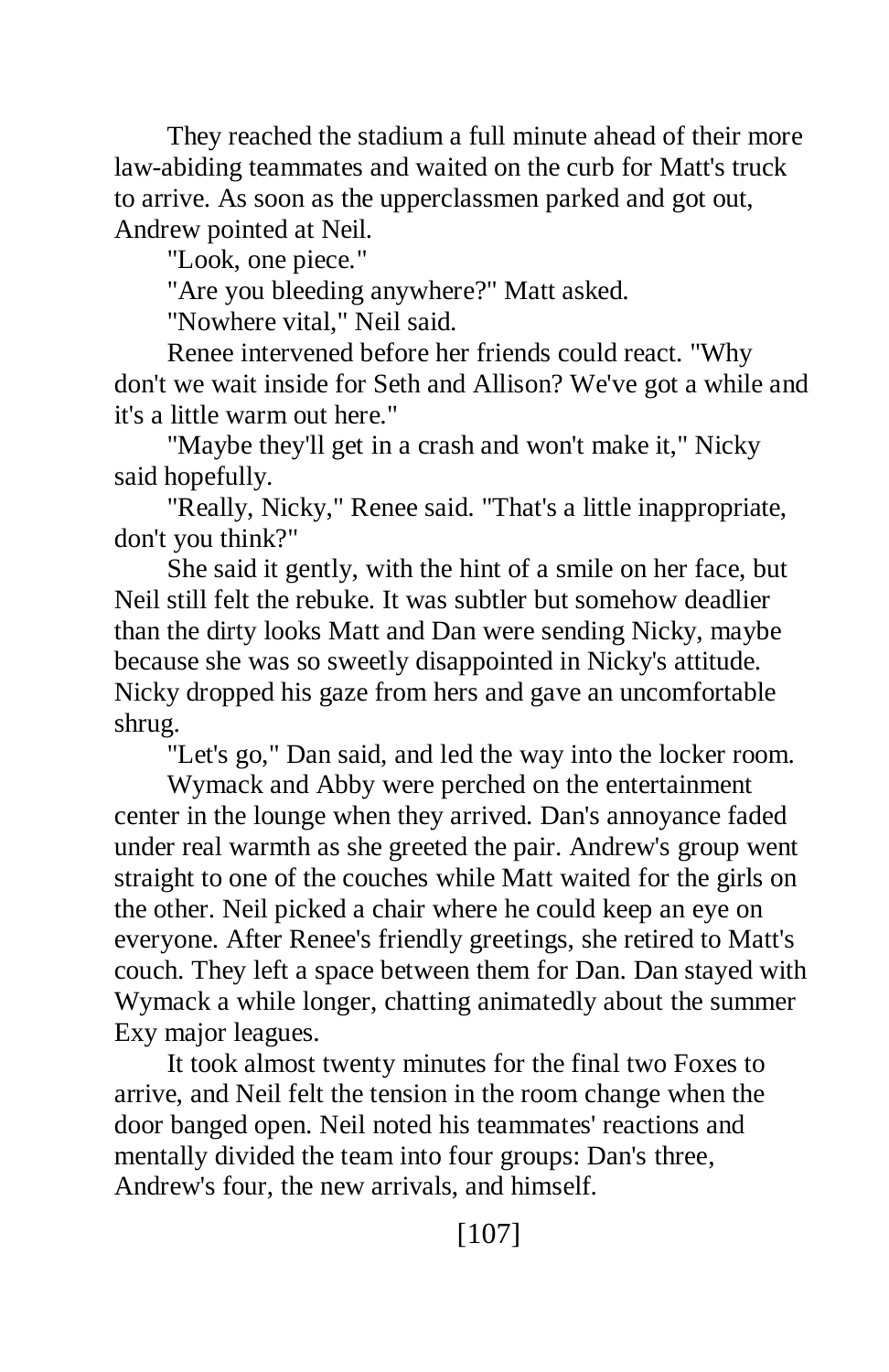Seth Gordon was the first into the room and he brought an attitude problem with him. He didn't look happy to see any of them again after only a month apart and he barely grunted at the staff in greeting. He took a second to scowl fiercely at Neil, but that was it. He threw himself into one of the open chairs, all long limbs and black anger, and glared at the doorway as he waited for his companion to arrive.

Allison Reynolds was only a few seconds behind him. She stopped in the doorway to glower across the room at her surly teammate. Neil had seen pictures of Allison when researching the Foxes, but she still required a second look. The Reynolds were billionaires thanks to their world-class luxury resorts. Allison grew up a modern-day princess and a celebrity through her association with her family's clients. Rumor had it she lost her inheritance when she chose Exy and public schools over joining the family business, but Allison still looked like a catwalk star. Everyone else was in jeans and rumpled from moving in. Allison looked ready for a photo shoot with perfect platinum curls, spiked heels, and a skintight dress.

"Nice to see you two, too," Wymack said dryly.

Allison skipped him to nod at Abby. "You survived the summer."

"By the grace of God," Abby said. "It doesn't get easier, that's for sure."

Allison swept the room with a look, lip curling a little in scorn as she spotted Andrew's group. Her gaze settled on Neil and she studied him a moment, expression calculating.

"I'm going to sit with you," she said.

She crossed the room to perch on the arm of his chair. There wasn't really room for her there; she had to lean against him to keep her balance. She wound an arm around his shoulders to keep from sliding off and crossed her legs at the knee. The move slid her short hem further up, showing off a healthy stretch of toned, tanned thighs.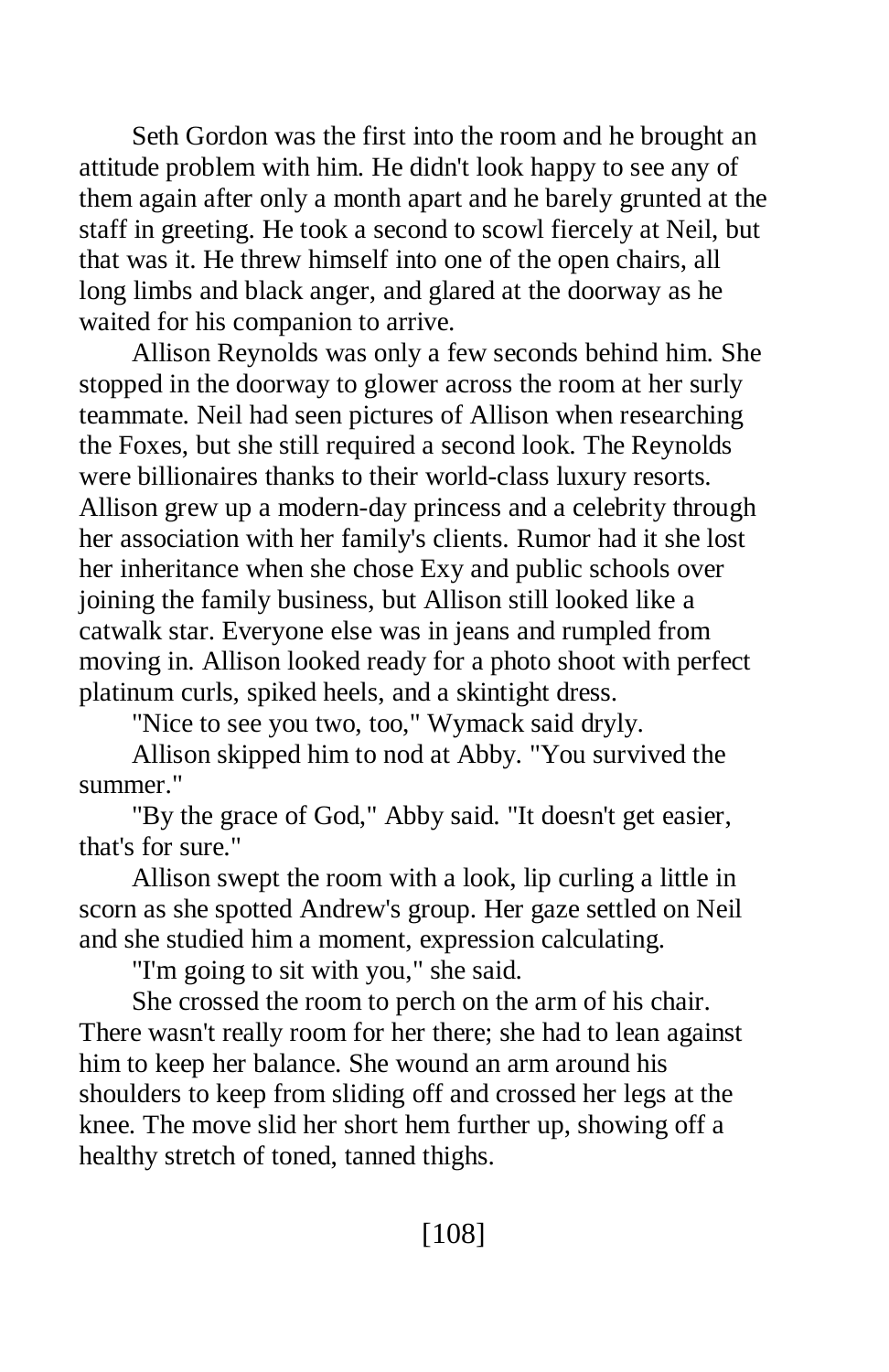Neil saw it in his peripheral vision but kept his gaze on Allison's face. His skin stung with the memory of his mother's heavy blows. Life on the run meant no time for friends or relationships, but that didn't stop Neil from checking out girls as he grew older. His mother's watchful eye noticed his lingering looks and increasing distraction. Afraid he'd spill their secrets over a childish crush, she beat him like she could kill his hormones with her bare hands. A few years of this violence and Neil finally got the hint: girls were too dangerous to consort with. Allison was beautiful but off-limits.

"I can move if you want to sit here," Neil said.

"No, this is fine." She smiled, but it had a smug edge to it, probably because Seth was glaring at them like he could kill them with willpower alone. Allison looked back at Wymack and flicked her fingers in an impatient gesture. "This will be quick, won't it? It was a long flight and I'm exhausted."

"You're the ones slowing this down," Wymack said, and stabbed a finger at Neil. "First order of business: Neil Josten, our new striker sub. Got anything to say?" When Neil shook his head, Wymack jerked a thumb between Allison and Seth. "You already met everyone else. Here's the last of them: Seth Gordon, starting striker, and Allison Reynolds, our defensive dealer. Questions, comments, concerns? Anyone?"

Seth pointed at Neil and said angrily, "I'm fucking concerned—"

Neil guessed Wymack had heard this argument before, because he spoke over Seth like he didn't hear him. "All right, then. Moving on. Abby?" Abby got down from her perch and passed out stapled packs of paper. "Same boring forms as always. Sign your name on the appropriate lines and give these back to me first thing tomorrow. You can't practice until I have these on file.

"Summer practices start at 8:30. Enjoy sleeping in while you can, because we're moving to 6:00 when the semester starts. We're meeting at the gym. I repeat, we're meeting at the gym. If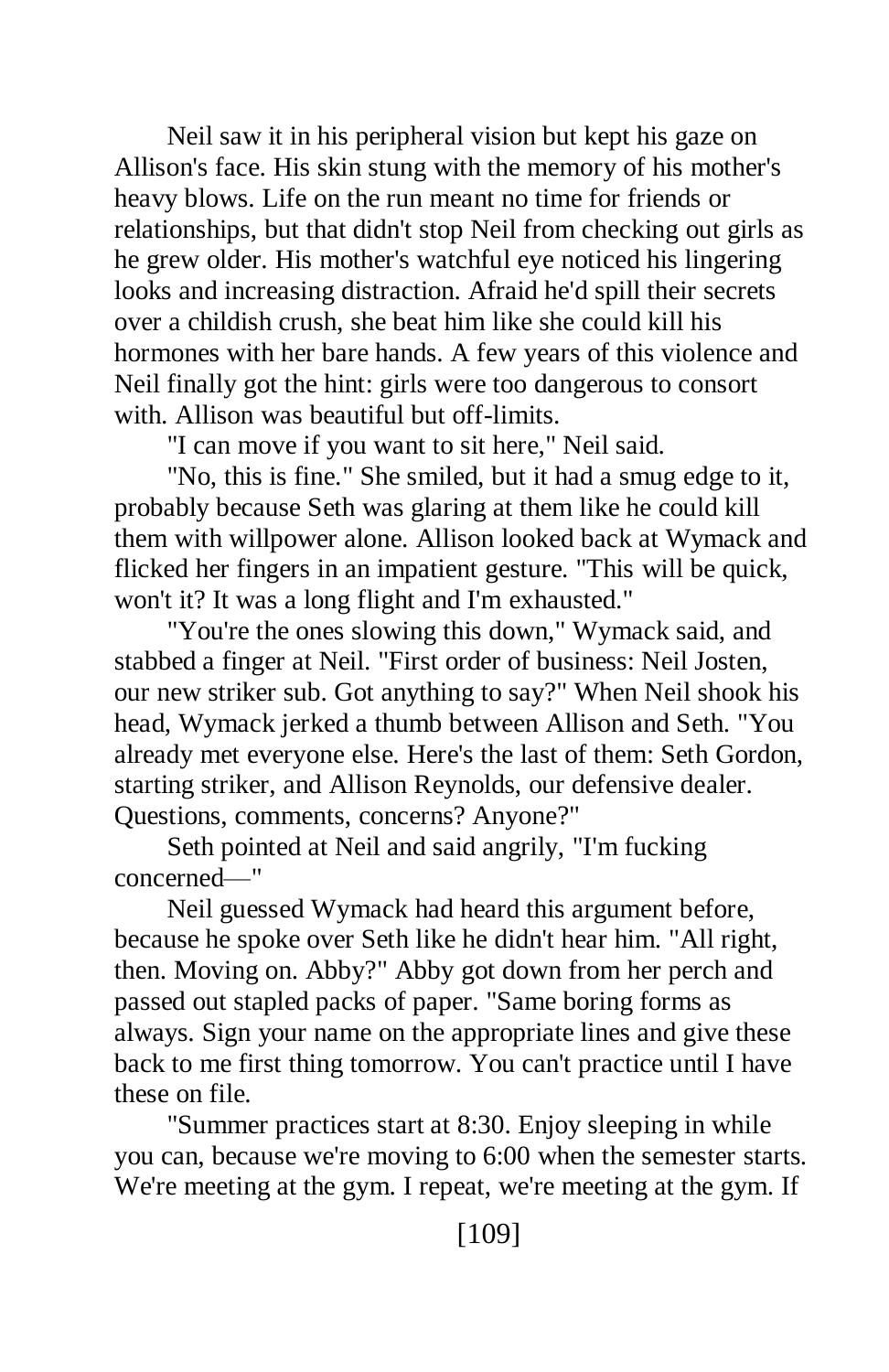you're late because you came here instead of there I will put my shoe through your face. You've only been gone for a month. I know you all know how this works."

"Yes, Coach," the team chorused.

"Physicals get done before you leave today. Andrew, you're first. Seth, you're going second. The rest of you draw straws or something. It's up to you. Don't even think of leaving before you've seen Abby." He gave Andrew's lot the evil eye. Andrew and Nicky affected innocent looks that fooled no one.

Abby went to stand behind Kevin. Wymack hesitated before reaching for the papers stacked facedown at his side. "Last order of business from me today is our schedule."

"Already?" Matt asked. "It's only June."

"We don't have dates yet, but the ERC's made some changes that will make this spring look like a cakewalk. They're notifying the coaches in our district one by one to try and control the fallout. It has potential to get ugly."

"How could it be worse than the shit we dealt with last year?" Seth asked.

Matt counted off on his fingers. "The break-ins, threatening phone calls, rabid press, vandalism…"

"Personal favorite was when someone told the police we were running a meth lab out of the dorm," Dan said sourly. "Police raids are awesome."

"The death threats were creative, though," Nicky said. "Maybe this time they'll follow through and actually kill one of us. Let's vote. I nominate Seth."

"Fuck you, faggot," Seth said.

"I don't like that word," Andrew said. "Don't use it."

"I would say 'fuck you, freak', but then you wouldn't know which one of you I was talking to."

"Don't talk to us at all," Aaron said. "You never have anything useful to say."

"Enough," Wymack said. "We don't have time for petty bullshit this year. We've got a new school in our district."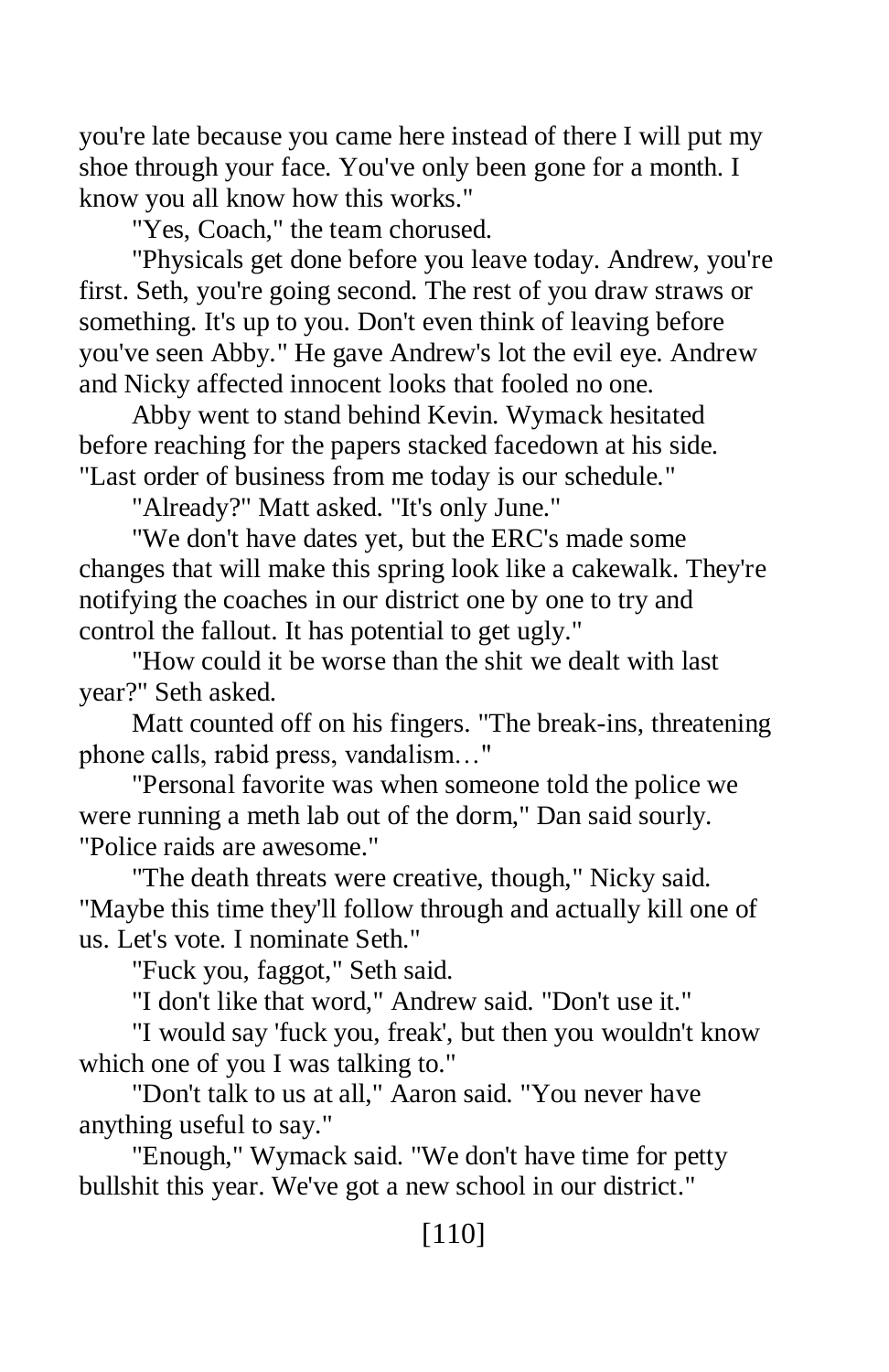Neil glanced at Kevin where he sat white-faced and rigid. Four men on one couch meant Andrew's group was sitting crushed together with Kevin and Andrew in the middle. Even on drugs Andrew couldn't miss the way Kevin went tense, but with his medicine in his veins he thought it was funny. He grinned up at Kevin, but the smile evaporated off his face when Wymack spoke.

"Edgar Allan's come south."

Shock silenced the team, but not for long.

"No way," Dan said sharply. "That isn't funny, Coach."

Seth apparently thought otherwise because he started laughing. Aaron, Nicky, and Matt drowned each other out as they demanded explanations. Allison made a shrill noise of disbelief that left Neil's right ear ringing. Renee, like Neil, watched Andrew and Kevin and said nothing.

Wymack tried explaining the ERC's logic, but he kept his attention on Andrew. It didn't take the team long to notice his distraction. The hubbub slowly died out. As it did, Andrew's smile returned. This time it was all teeth. Andrew's drugs made him manic, but they didn't make him any less vicious. Neil knew what that smile meant and braced for violence.

"Hey, Kevin," Andrew said. "Hear that? Someone really misses you."

"The ERC shouldn't have approved it," Kevin said, so quietly Neil barely heard him.

"You said he would come for you."

"I didn't know it would be like this."

"Liar," Andrew said, and Kevin flinched.

Andrew twisted to sit sideways on the couch so he could see Kevin better. It put his back against Nicky's side. Nicky leaned away from his deranged cousin, knuckles white where he was holding onto the arm of the couch. Andrew either didn't notice or didn't care how uncomfortable he was making Nicky. He had eyes only for Kevin. Kevin looked sick to his stomach,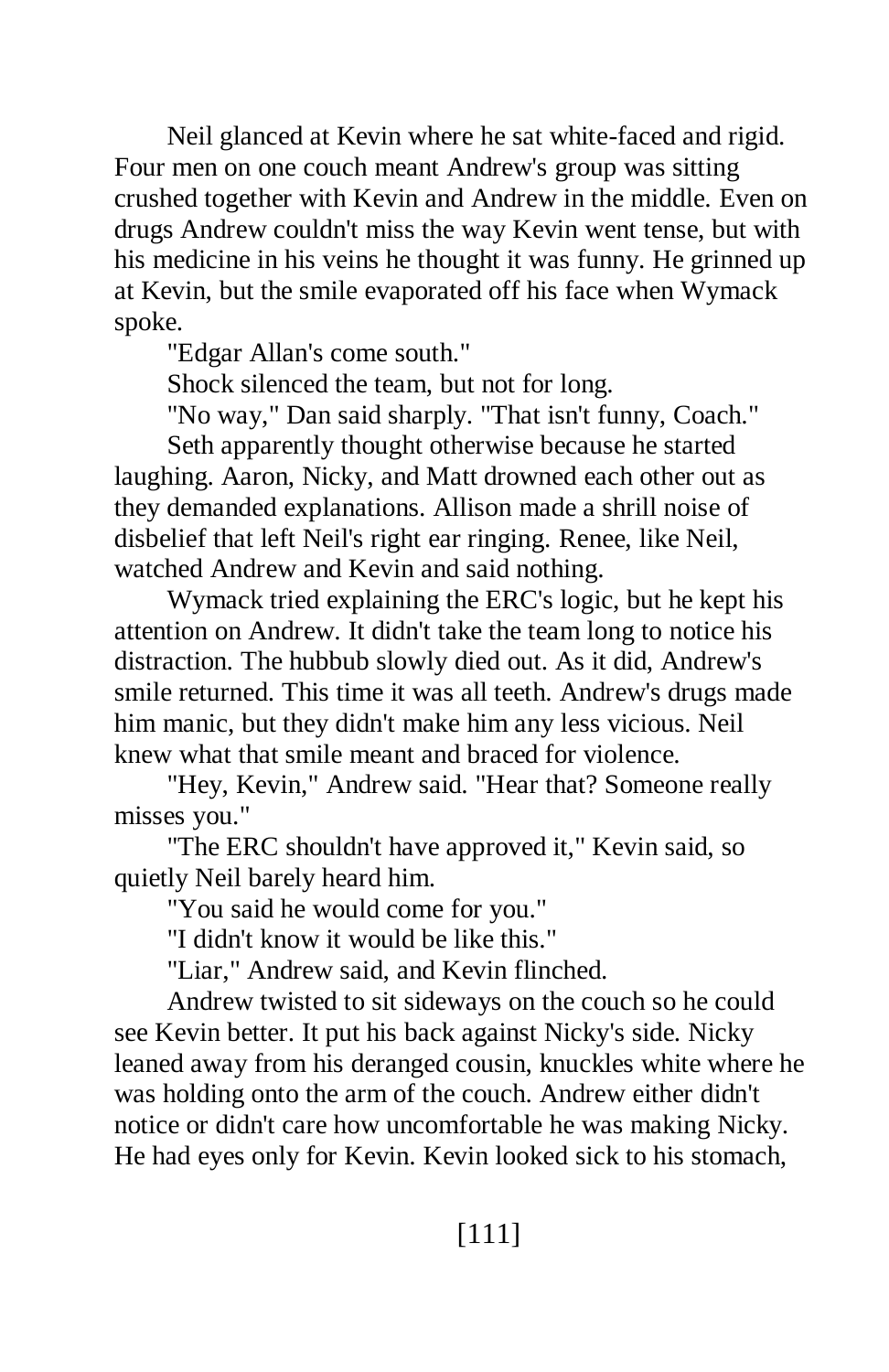but he wasn't panicking over this bombshell. Andrew had no problems interpreting that pseudo-strength.

"You did know about this," Andrew said. "How long? One day, two days, three four five?"

"Coach told me when it was approved in May."

"May. May, Day. Mayday. A little curious, Kevin Day. When were you going to tell me?"

"I told him not to," Wymack said.

"You picked Coach over me?" Andrew asked, and laughed. "Ohhhh my. Favoritism, deception, betrayal, how familiar. After all I've done for you."

"Andrew, knock it off," Abby warned him.

"Help me," Kevin said, almost a whisper.

Andrew clucked his tongue and cocked his head to one side. "Help you? Help a man who lies to my face for a month? How?"

"I want to stay," Kevin said. "I'll ask you again: don't let him take me away."

"You're the one who would tell him yes," Andrew said. "Maybe you forgot."

"Please."

"You know how much I hate that word."

Kevin stared down at his hands where they were clenched in his lap, eyes on the scar that ran across the back of his hand. Neil had only gotten glimpses of it, since he didn't want Kevin to catch him staring. It was a jagged mess along the thin bones of his hand. However Riko broke his hand, it hadn't been a clean strike. Andrew heaved an exaggerated sigh and held his hand out, blocking Kevin's view of his scar.

"Look at me," Andrew said.

Kevin turned a haunted look on him. Neil wasn't sure how Andrew could smile at such an empty stare, drugs notwithstanding. Neil felt Kevin's despair all the way across the room, and it was such a familiar feeling he thought he'd be sick.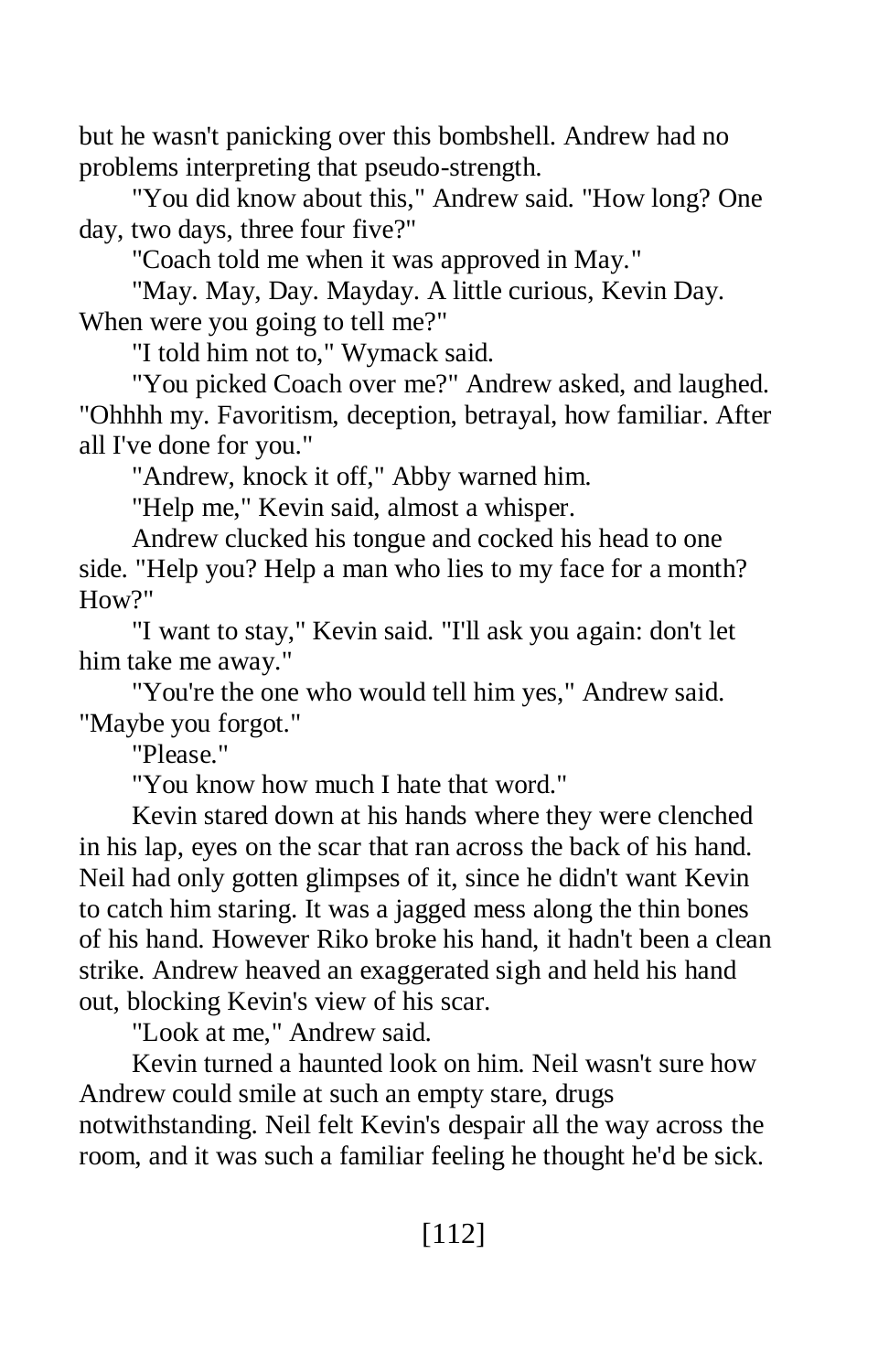"It'll be fine," Andrew said. "I promised, didn't I? Don't you believe me?"

It took a while, but at last Kevin visibly relaxed. The dead edge melted out of his eyes as he absorbed every ounce of strength Andrew could give him. The unwavering trust Kevin had in Andrew was amazing. How Kevin thought one psychotic midget could protect him against a family as twisted as the Moriyamas, Neil didn't know. Neil thought he should be impressed, but all he felt was bitterness. He swallowed hard against the churning in his stomach and looked away.

Wymack watched them a minute longer, then nodded. "The ERC will make their official announcement later this month. They agreed to wait until you were all here where it's easier for us to protect you. That doesn't mean you can be careless. Chuck—that's our university president Charles Whittier, Neil has reissued orders that reporters stay off our campus without a police escort this summer. You'll see twice as many campus police around, and I need all of you to save their number to your phones just in case. Understand?"

Neil didn't own a phone, but he joined the others in saying, "Yes, Coach."

The room went quiet, and Neil couldn't stand it anymore. "Anything else, Coach, or are we finished?"

"This is a big deal," Dan said. "It changes everything. You don't understand."

"Neil found out when Kevin did," Wymack said. "I already had the talk with him, so he understands just fine. And no, there's nothing else. Abby, they're all yours. Do with them what you will."

Neil got to his feet and started for the door without a backward glance. Dan tried to call him back for his physical, but Abby quieted her.

Renee caught up with him outside. "Unfortunately this news means Andrew can't give you a ride back to the dorm," she said. "Kevin needs him right now and that trumps whatever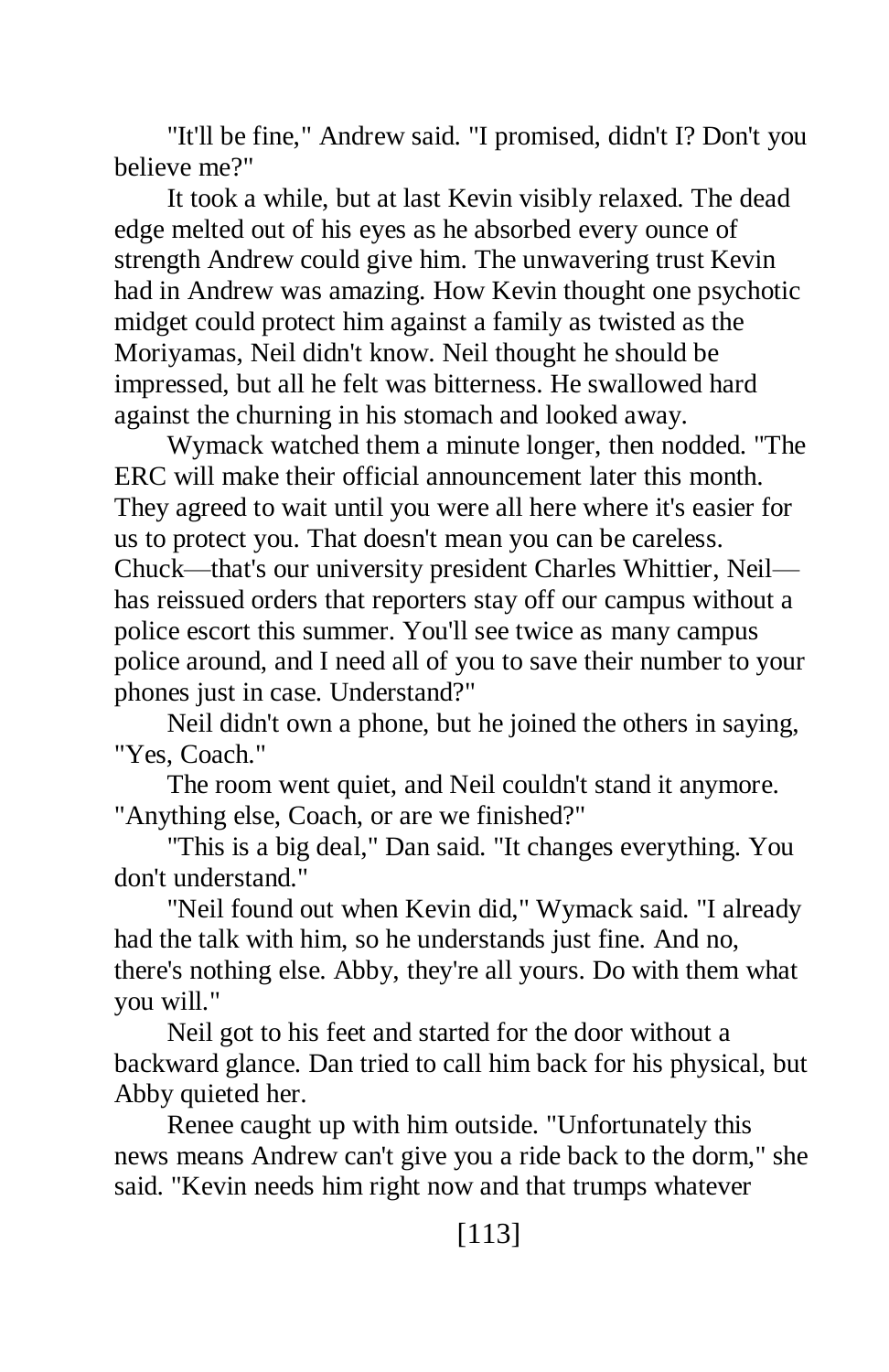agreement you two had. If you're okay with waiting a bit, though, you're more than welcome to ride with us. There's plenty of room in Matt's truck."

Neil meant to say no, but what came out was, "Why does Kevin trust Andrew?"

Renee smiled. "Because he knows he can."

"With so much at stake," Neil pressed, as if she didn't understand what was going on as well as he did. Maybe she didn't. Maybe she couldn't understand what Kevin was risking and what he would face if Andrew failed. She wasn't like them. She was normal, or as normal as the Foxes could hope to be. Gangs and blood feuds were things out of movies. Neil hated that she couldn't understand, but he hated more that he did. "With so much at stake he honestly thinks Andrew is enough?"

Renee held out her hand to him. "Neil," she said, so gently he wondered if she'd even heard him. "Neil, please wait for us."

"No," Neil said, taking a step back. "I know the way. Thank you."

He rolled his papers into a tube and jogged away. She didn't call after him, but he felt her stare on the back of his head. As soon as he reached the far edge of the parking lot he sped up to a full-out run.

The run did nothing to calm the restless anxiety gnawing at his stomach. He reached the dorm in worse spirits than he'd left the stadium. He tried to distract himself by putting his things away, but he ended up pacing the room with his empty duffel bag in his hands. His fifth time around he couldn't take it anymore. He fell to his knees and yanked at his dresser, hurriedly unloading his few outfits so he could get to his safe. He punched the code in and undid the combination lock, needing to see his binder. He went through it cover to cover, checking and recounting everything.

He shouldn't have come here. He shouldn't have stayed once he heard about the district change and found out who the Moriyamas were. Andrew getting into his things should be the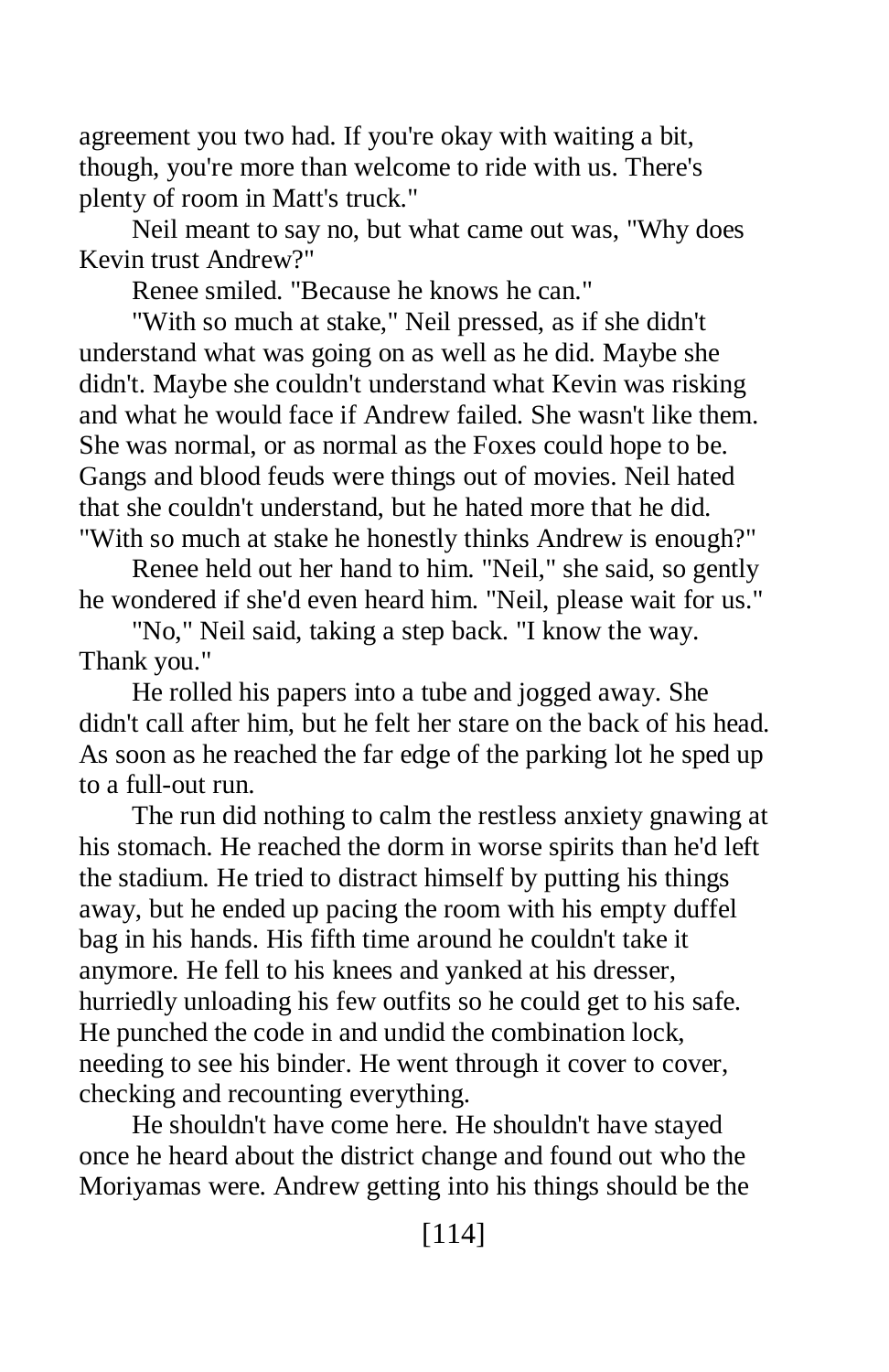last straw, even though Andrew hadn't said anything yet about what was in Neil's folder. Maybe Andrew wasn't smart enough to check the slips, or maybe he'd written the folder off the second he realized it was basically a shrine to Kevin and Riko. But Neil couldn't just assume Andrew hadn't found his money. For all he knew Andrew was waiting to throw it in his face later.

Panic told him to go now, but Neil couldn't move. A quieter voice beneath his fear kept him from getting up again. Neil still remembered Kevin's breakdown at Wymack's last month. Kevin's fear cut him wide open because Neil knew that feeling. Every day Neil woke up and relearned how to breathe. He gave himself two minutes every morning to calculate his chances of getting caught, weigh the benefits of staying wherever he was, and talk himself through his fear.

Did Kevin do the same? The dead look Kevin turned on Andrew today was the same look Neil saw in his reflection. When Neil stopped acting, when he stopped worrying about who was watching, when he let go of the lies that kept him alive, that was the only expression he could make.

Neil repacked his safe and dug out the cigarettes he'd bought at the store earlier. He went to the window, undid the two locks that kept it closed, and shoved the pane up as far as he could. A screen kept him from leaning out, but he pressed against it so hard it creaked. He lit a cigarette and watched it burn. The acrid smell of smoke and fire took the edge off his nerves, but the familiar and quiet grief that followed made everything worse.

No matter how alike he and Kevin really were, the critical difference between them made Neil feel worlds away from all of this. Kevin had Andrew to lean on, and Neil had no one at all to confide his hopelessness and loneliness in. Whether Neil left today or tomorrow or next week, he'd leave alone. Two, five, ten years from now, if Neil was even still alive, he'd still be alone. He could be anyone, anywhere in the world, but he'd be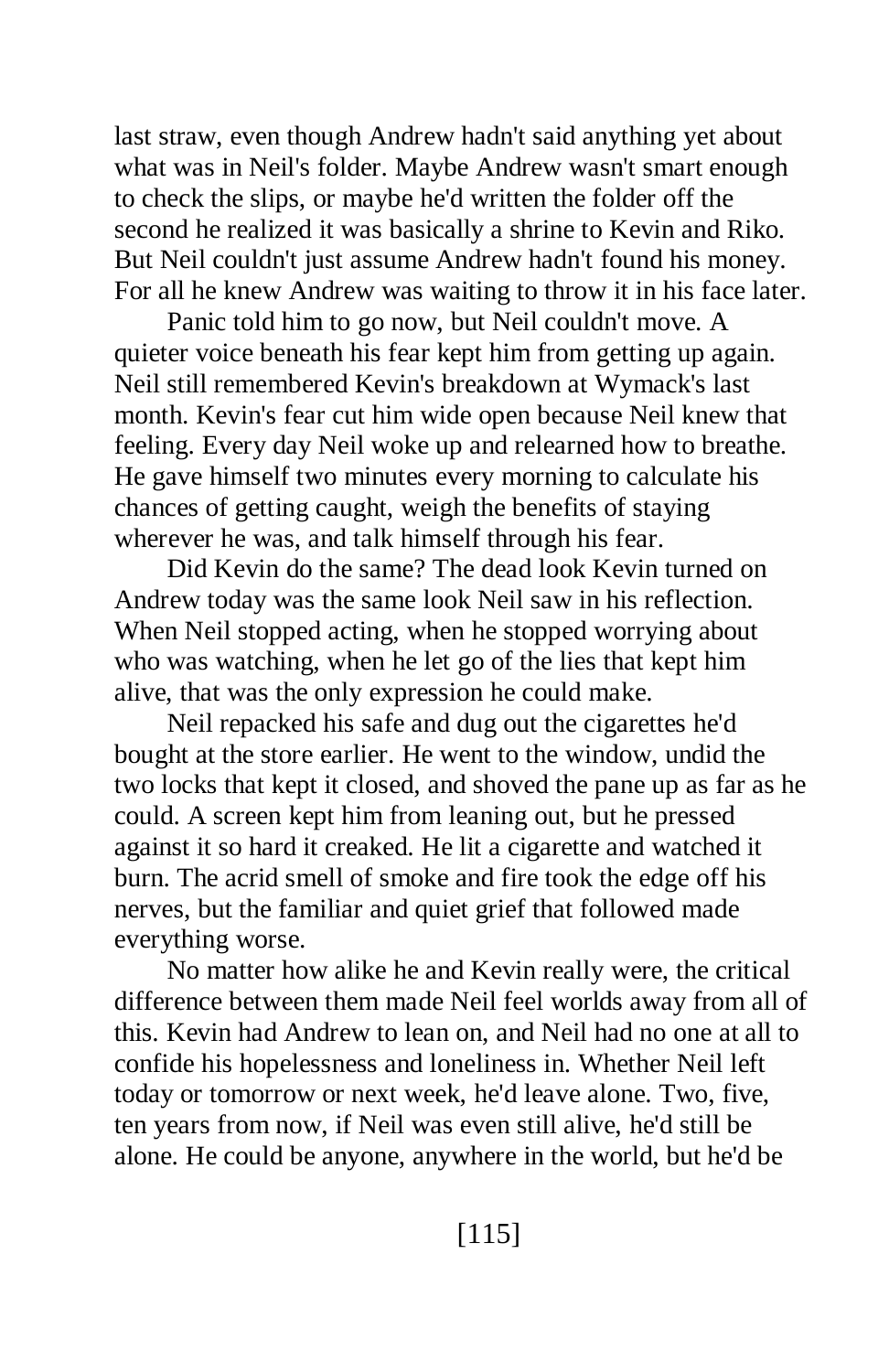alone until the day he died. He'd never trust anyone enough to let them in.

And that was why Neil couldn't go.

Even if everything in Neil screamed at him to run, Neil couldn't do it, not after seeing that little show between Kevin and Andrew today. Maybe he was pathetic, or maybe he was too jealous to walk away. Maybe Neil just needed to understand.

Why did Kevin always get more? Kevin lived with an awful family, but he had a home and a reputation and a following. He grew up in the spotlight while Neil was left looking over his shoulder in a dozen countries around the world. Kevin lost his hand but gained his freedom. He was stubborn enough and skilled enough to pick up where he'd left off, even if it meant learning how to play with his weaker hand. He had a coach and a teammate willing to defy the Moriyamas for him. Why? Why did Kevin deserve all that?

Why did he deserve Neil? Why should Neil hesitate here and worry about him when Neil's own life was on the line? After the way Kevin treated him this summer, Neil should be happy. This was the perfect time to duck out. The team would assume Neil was a scared kid who couldn't deal with the Moriyama truth and the press would be too busy following Kevin and Riko to dwell on another failed Fox. Neil should send Riko an anonymous thank-you card and go over the border to Mexico.

But Neil couldn't, not yet.

He shook a clump of ash off onto the windowsill and pushed his finger against it, smearing it into a dark streak on the white paint. He looked up at the clouds and searched them for his mother's furious face. "One of us has to make it, Mom."

It wasn't going to be Neil. It was obvious he was too stupid to survive without his mother if he let himself get into messes like this. But maybe Kevin could do it. Maybe he'd get through this somehow, riding his talent and Andrew's psychotic obsession and Wymack's fierce protection. Maybe he'd get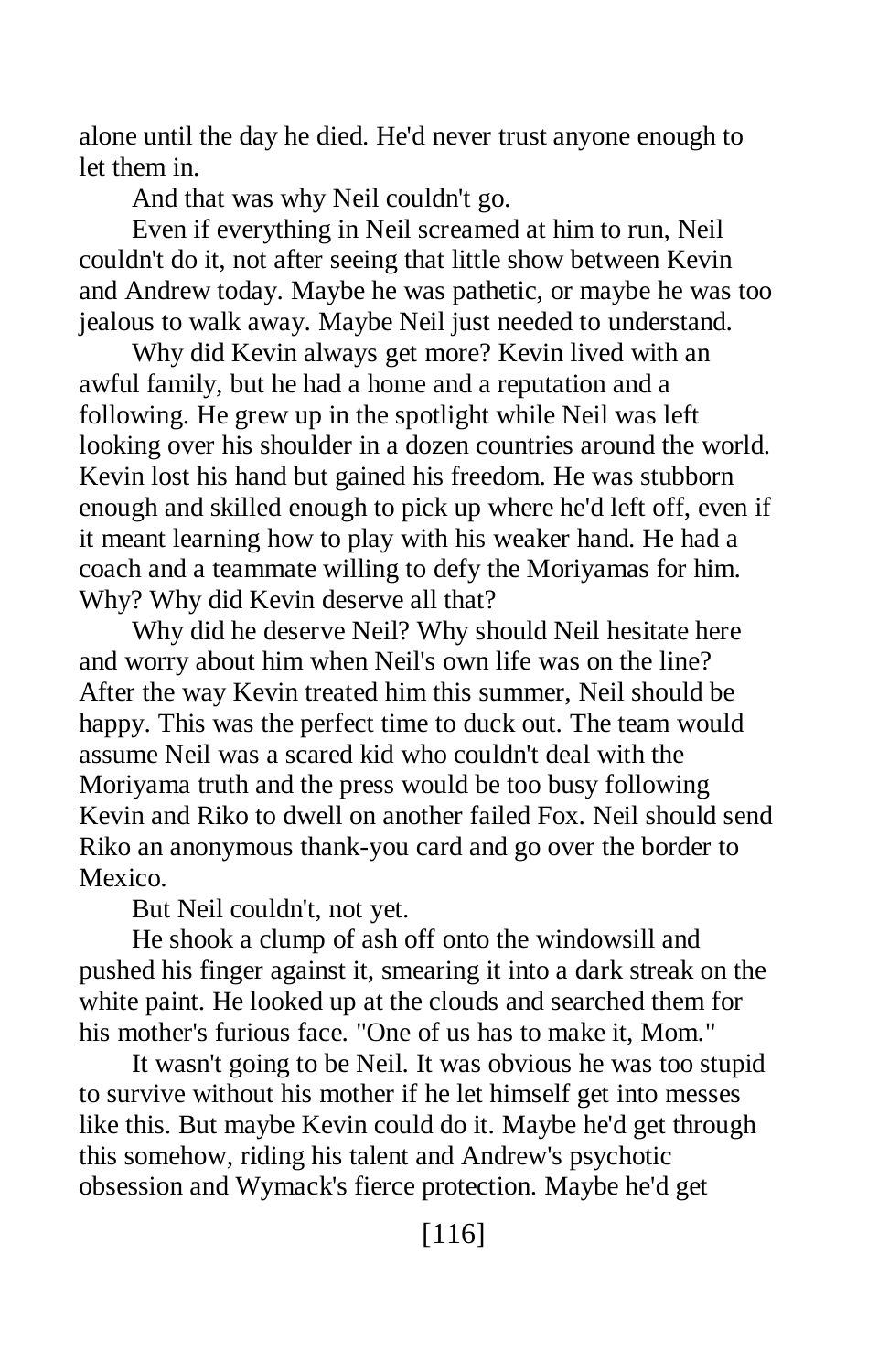through this season on the Foxes' roster and be safe. He'd recover and he'd be free. Neil couldn't leave until he knew Kevin would be okay. He didn't want to find out from half the world away.

He sucked in a slow, deep breath, trying to inhale as much smoke as he could, and watched as his cigarette burned down to the filter. He went through two more cigarettes before his roommates showed up. Neil stubbed the third out when he heard the front door open and scraped ash off the windowsill onto the carpet. He ground the ash in with a shoe, stuffed what was left of the butt into his pack for later, and kicked his things into some semblance of order. His safe was closed and locked, so he went out to greet his teammates. He felt distant as he watched them walk in. Maybe he was already dying, his stupid soul fading from his short body in preparation for a brutal end.

Seth came in first and heaved his suitcases off to one side. He was mid-rant and needed his hands free for angry gesturing. Matt was behind him with a tolerant look on his face and a third bag in his hands. Matt pushed the door shut and passed the bag to Seth, who threw it after the others.

Neil wasn't sure who Seth was angriest at: Abby, Allison, or Andrew's group. His rant went back and forth between all of them without a logical pattern. He stopped only when he ran out of colorful language. Finally he threw his hands up in disgust and turned on Neil. "And to make it all worse, I get stuck with a fucking amateur as a sub!"

"Kevin approved him," Matt said.

"Like that makes me feel any better." Seth glared at Neil. Neil stared back, unimpressed by his rage. His apathy only served to incense Seth further. "We were a bad joke; now we're a practical one. When the others find out about this, we're going to win our games only because they'll be too busy laughing to take us seriously. We were supposed to make it this year. I trusted him to pick our sub because he said he could get us past the championships death match. But this is repulsive."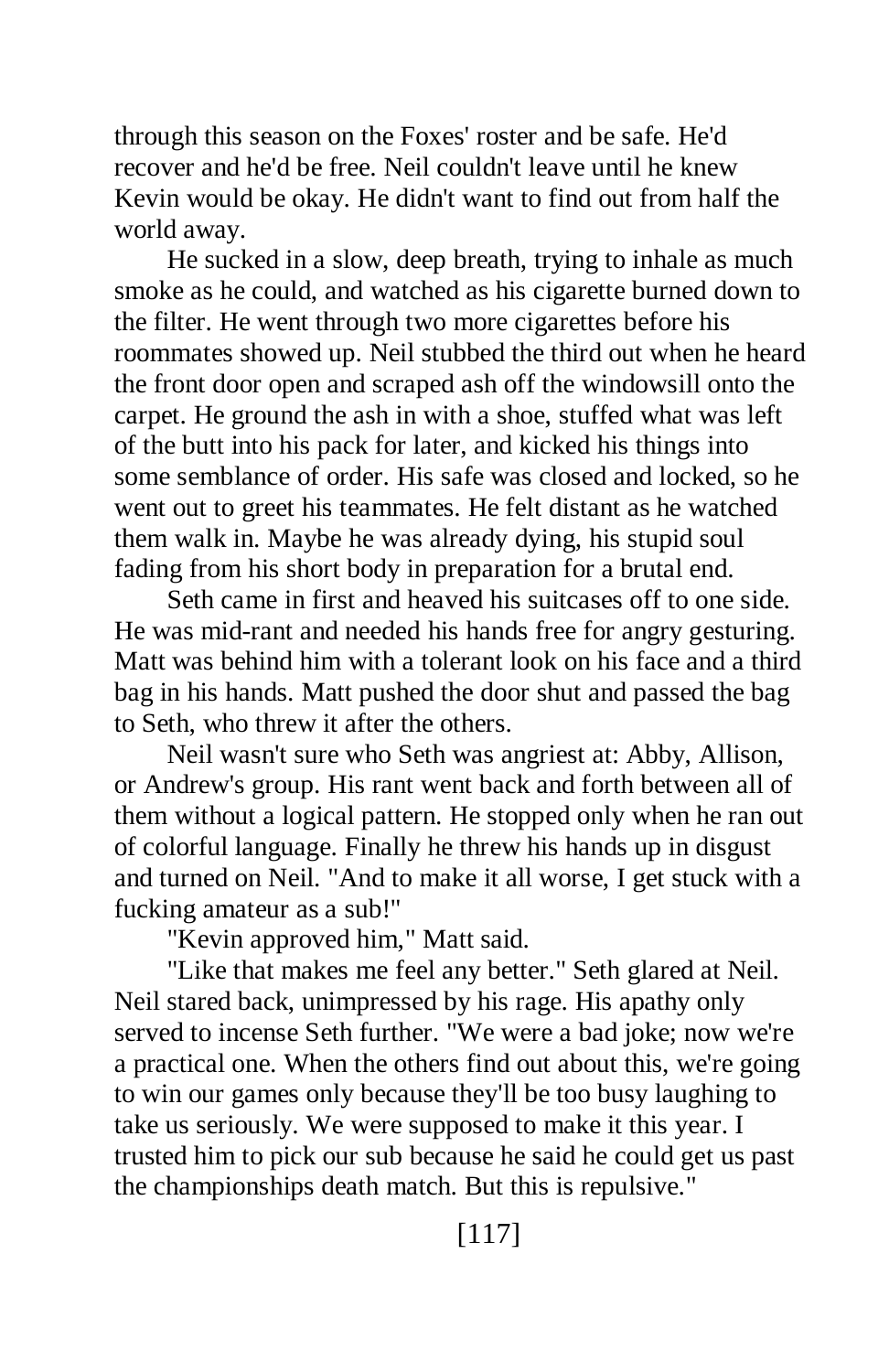"At least give Neil a chance," Matt said.

"Day's fucking with us," Seth said. "It isn't right."

"This attitude isn't right," Matt said, pointing at him.

"Kevin would never recruit someone just to make us look bad we do that well enough on our own. If you want us to win this year, act like it. We need a cohesive offensive line. Since you and Kevin are a lost cause, you're going to have to make it work with Neil."

"He's short, he can't play, and he looks like he has an attitude problem."

"Coach says he's got potential." Matt looked at Neil. "Andrew says you're fast."

Neil frowned. "When did he say that?"

"When do you think, wiseass?" Seth asked. "We talked all kinds of shit about you after you booked it."

"Dan asked what they thought of you," Matt said before Neil could react. "Nicky thinks you need more time with us. Aaron says you have to be more aggressive. Kevin didn't say anything, which would normally be weird since Kevin's not known for mincing words, but I guess he's distracted. But Andrew bets you can outrun everyone on this team. Coach said you clocked a four-minute mile back in Arizona. That true? You're a little short to run so fast."

"I like running," Neil said.

"Fuck running," Seth said. "Learn to score. Word is you still can't score on Andrew."

"No," Neil admitted. "Not yet."

"When you do, you can talk to me," Seth said. "Until then, stay out of my way and try not to drag down my line too much."

"Welcome to the Foxhole Court," Matt added dryly as Seth grabbed his suitcase and stormed into the bedroom. "Hey, let's hit downtown for dinner tonight. We might as well enjoy ourselves before this blows up in our faces, and I don't want to be here when Andrew's between doses. Can you two handle each other while I check with the girls?"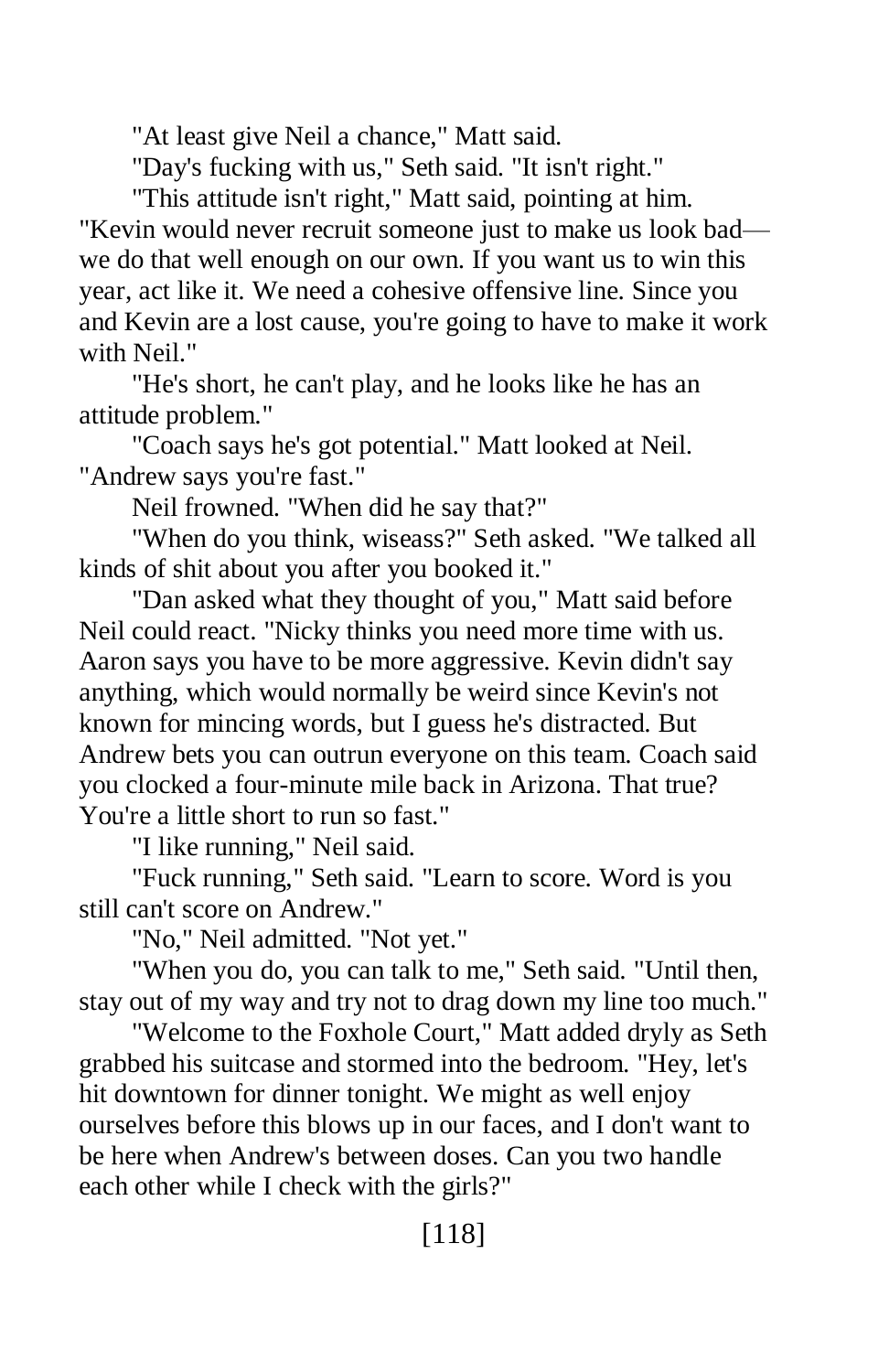"Probably," Neil said.

He and Seth managed to get along until Matt came back, but that was only because they ignored each other. Seth was busy moving in and Neil was happy to stay out of his way. When Seth was done with the bedroom and had moved on to the living room, Neil tidied up the mess he'd made earlier. Matt set up his computer at one of the desks and killed time online until it was time to rendezvous with the others.

"Downtown" referred to a long street of shops branching off the campus just a short ways from Fox Tower. Mostly the stores sold campus gear, but there were a couple bookstores and a half-dozen pubs. It was like a ghost town now with so few students around. Half of the places they passed had signs up that they'd reopen closer to fall. The rest stayed open in hopes of drawing in the summer school students and the athletes that would be filtering in over the next couple weeks.

They ended up at a place that was half-bar, half-pizza joint. The L-shaped corner booth was perfect for Neil, who could take an end spot on the bench and watch his teammates. He expected the same loud madness he'd seen at Wymack's house his first night in South Carolina, especially after seeing the tension Seth and Allison added to the team, but he was pleasantly surprised. Whatever their differences, the upperclassmen had had years to get used to them, and they carried a table-wide conversation for most of dinner. Even Seth and Allison made attempts to get along, though Neil attributed that civility to the beer.

He stayed out of all of it, and for the most part they let him. He'd done the meet-and-greet thing with Dan's group after his fight with Kevin, and Seth and Allison simply didn't care to know him better. The only times anyone asked him anything at dinner was when Dan or Matt wanted his opinion on the matter at hand.

They were halfway through dinner when Dan and Matt ducked out. Neil saw them leave, but aside from Allison nudging Renee meaningfully, no one said anything about it. No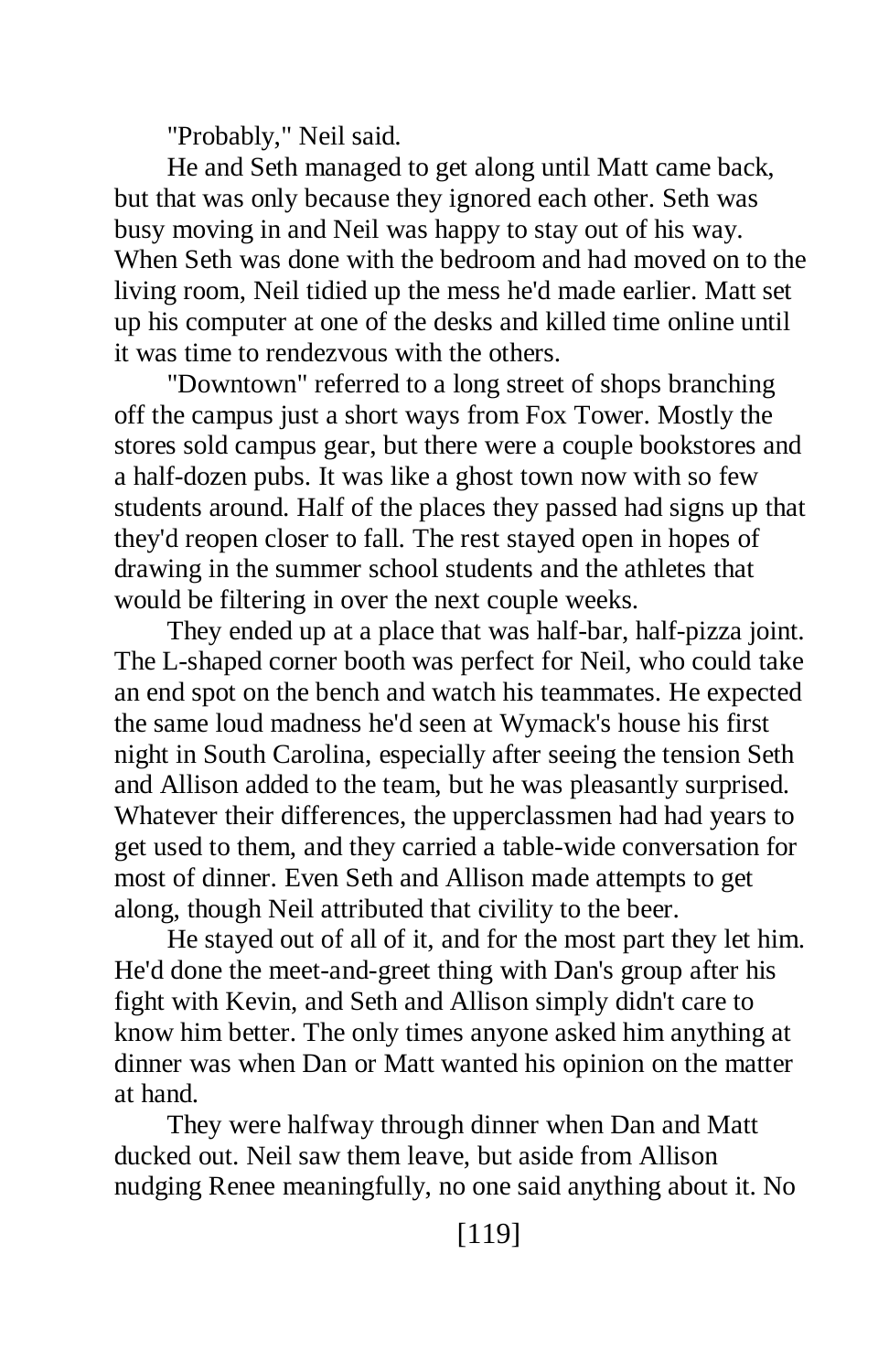one mentioned the district change, either, though it had to be on everyone's mind. They pretty much had the restaurant to themselves, but the lack of other chatter meant their voices carried easier.

Dan and Matt came back eventually, looking a little worse for wear. Dan picked up their check from the bartender on her way back to the table. Seth toasted Matt with what was left of his beer, but his eyes were on Allison when he did so.

Dan and Matt led the way back to the dorm hand in hand. Renee walked behind them with Seth and Allison. Neil was happy to take up the rear. When they made it back to their floor, Nicky was waiting for them in the hallway.

"Hey, Renee," Nicky said. "You mind calling Andrew's phone?"

"Did he lose it?" Renee asked, pulling hers out of her small purse.

"I did," Nicky said. "And, uh, the man carrying it. He's not answering any of my calls."

"Jesus, Nicky," Matt said. "Coach told you to keep an eye on him tonight."

"I know what he said." Nicky made a face at Matt. "You try it sometime."

"Where's Kevin?" Dan demanded.

"Hasn't left his bed since we got back," Nicky said. "Aaron's watching him."

Renee held up a hand to ask for quiet. Everyone fell silent immediately to watch her. She had her phone at her ear but said nothing, likely listening to it ring on the other end. Neil knew someone picked up by the way Renee smiled, but he didn't know how Renee could smile so warmly when she was speaking to Andrew.

"Did I wake you?" she asked in lieu of hello. "I was hoping to talk to you tonight, but Nicky says you've wandered off. Oh? All right, then. I'll try again tomorrow. Lunch, perhaps? Okay. Good night."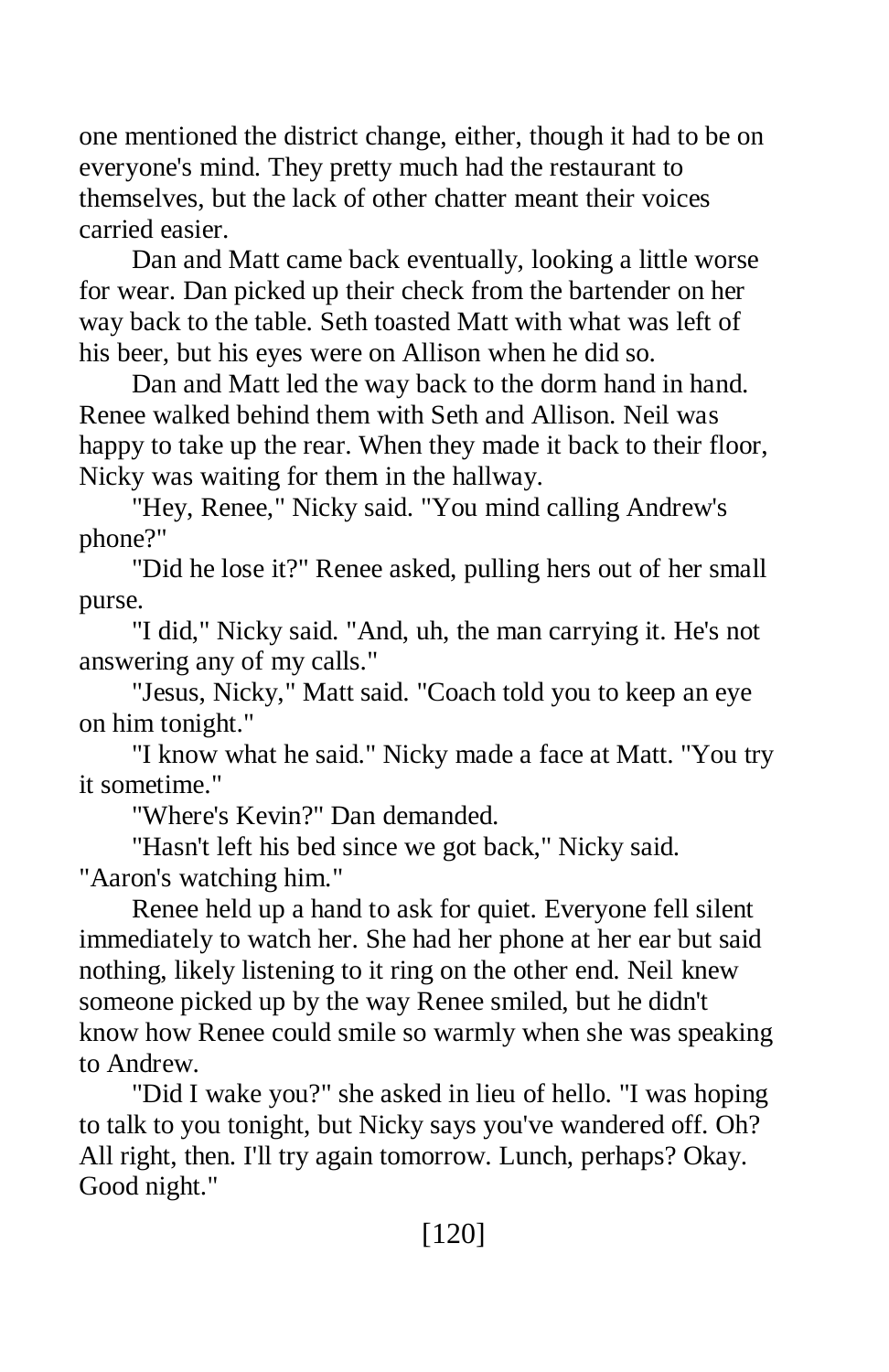She hung up and put her phone away. "He's at Coach's. Maybe Coach wanted to make sure he took his medicine tonight." Renee gave Nicky's shoulder an encouraging squeeze. "He's safe. Kevin's safe. Get some rest. There's nothing else we can do tonight except lock our doors and pray."

"Thanks," Nicky said, and he disappeared back into his room.

They split up to their rooms to prep for bed. Neil climbed up the wooden ladder to his loft and stretched out on the mattress. The simple pleasure of having a real bed didn't last long. After the lights were out and his roommates had quieted down, Neil was left with just the darkness and his thoughts. He lay awake long into the night thinking about Kevin, and when he slept, he dreamed of his father waiting for him on the Foxhole Court.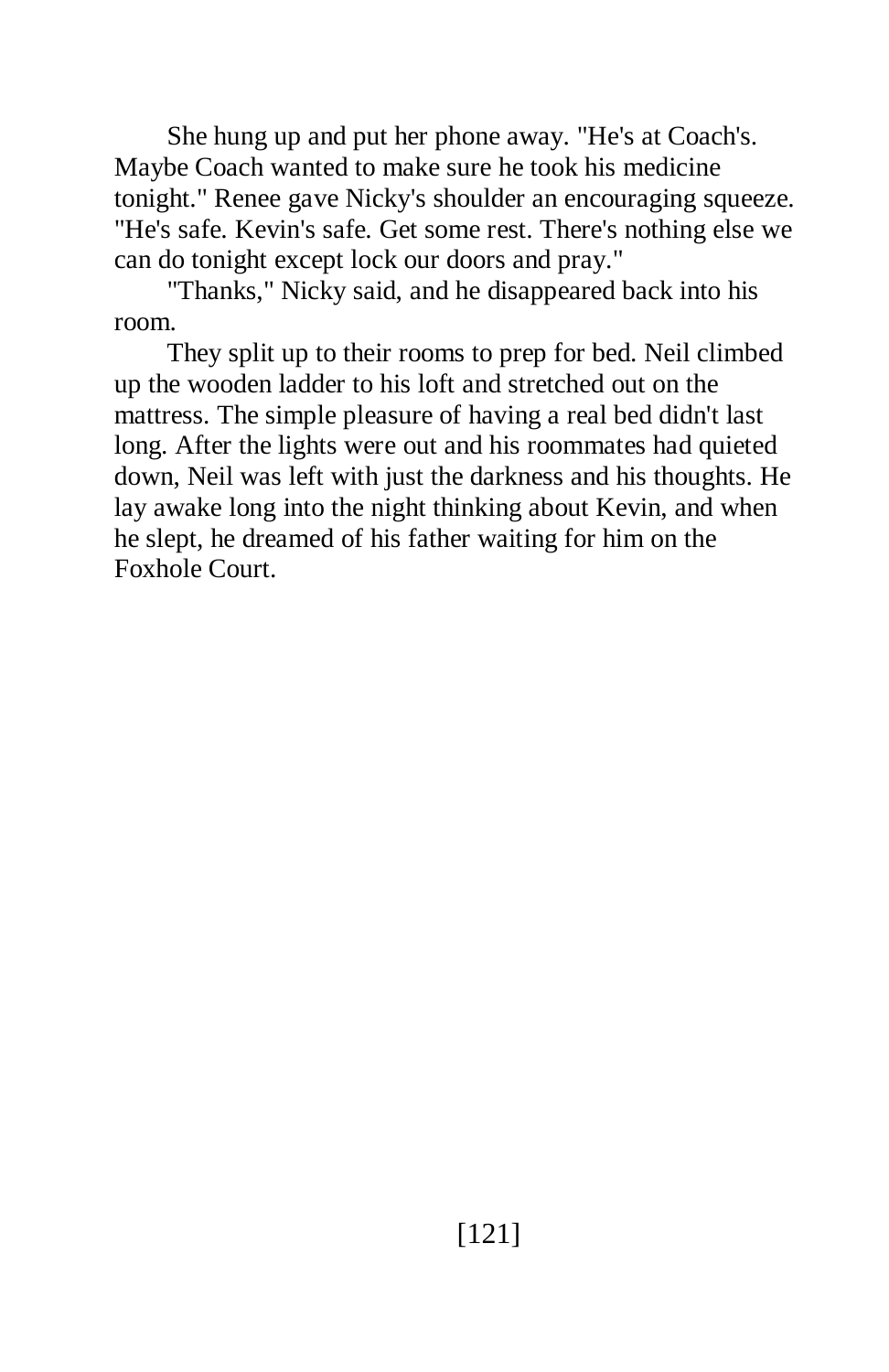## CHAPTER SEVEN

By Neil's third day on the court, he had no idea how the Foxes made it to championships last spring. His guess that the team was made up of four groups was partially accurate, but the lines he'd drawn were flexible. Whenever Allison and Seth were fighting, Allison ended up with the girls and Seth retreated to Matt. It seemed Allison and Seth didn't believe in middle ground: either they were slinging vile insults at each other or they were making out in the locker room regardless of whoever might be around. Neil didn't know what triggered the abrupt and constant change in emotions. He hoped he never understood.

The entire first week of summer practices was eaten up by in-fighting as the court hierarchy fell into place again. When Dan was acting as their captain, she ruled them with the same angry spine Neil saw that first day. She didn't hesitate to push people into line and the Foxes let her have the final say in everything. Even Andrew followed her orders, though Neil guessed it was because he was amused by her supposed fearlessness.

Kevin knew more about the sport than any of them ever would and he had some lingering authority from his stint as their assistant coach, but his cold personality was a turn-off and his approach made it hard for the others to listen to him without snapping back. He caused the majority of the arguments that week, and most of those fights were between him and Seth. Kevin and Seth hated each other with a loathing second only to what Seth and Nicky felt for each other. It took only one wrong word to turn their arguments into physical brawls. The fighting hit a peak on Wednesday afternoon when Andrew left practice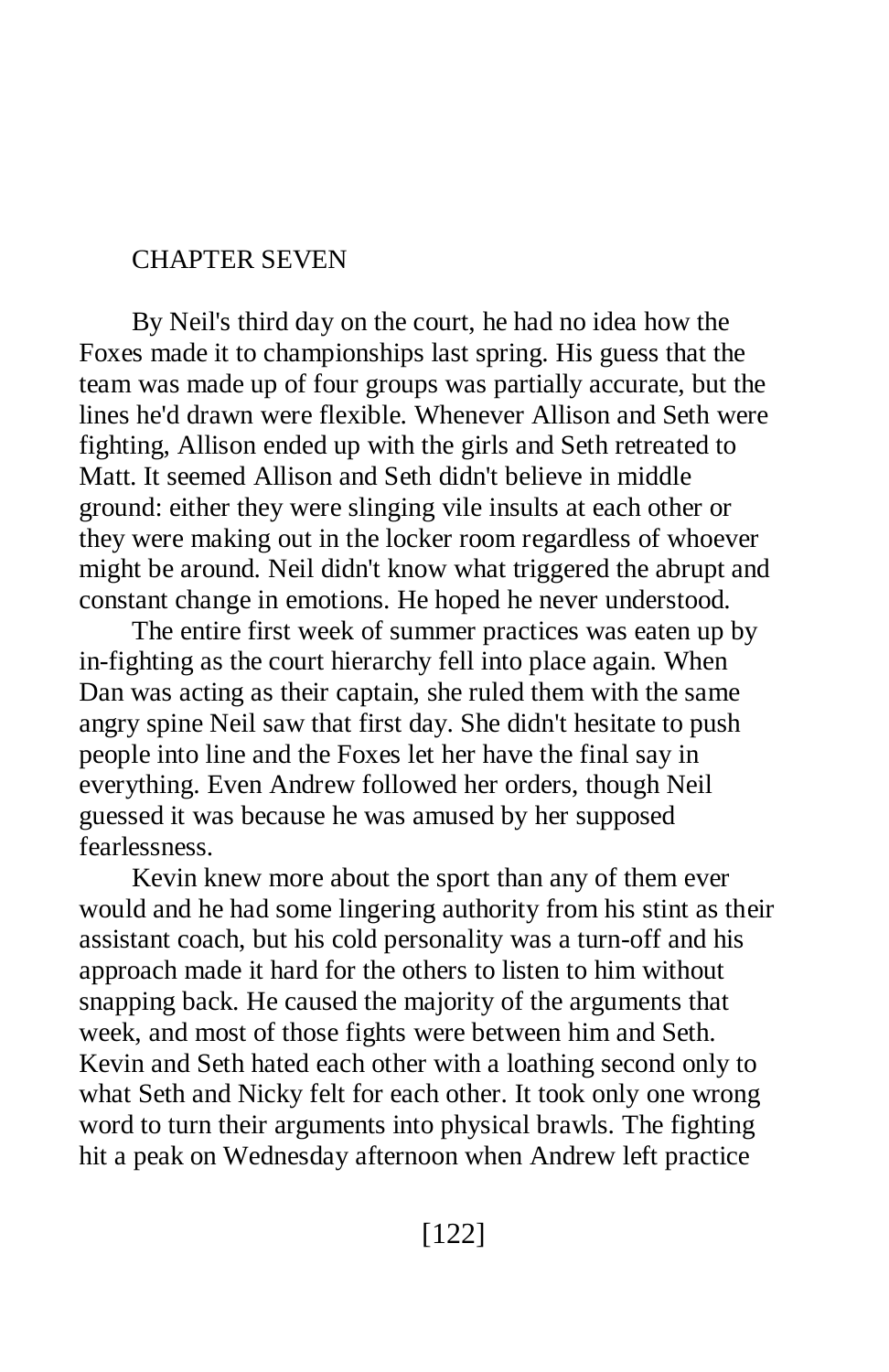early for his weekly therapy session. The second he vanished, Seth went for Kevin with fists flying.

Matt was the brute force that kept them in line when Dan's words weren't enough. Because of Kevin's injury and Andrew's apathy, Matt was also the best player the Foxes had. Neil privately thought Matt should have been named captain because of the solidarity he could bring the team. Whatever happened between him and Andrew last year, he seemed to have an understanding with the cousins, which meant the Foxes had a solid defense line. His relationship with Kevin was harder for Neil to figure out. His skill and commitment meant Kevin was willing to work with and listen to him, but the two of them went from perfect understanding to outright antagonism constantly. It reminded Neil a little of Allison and Seth, except without the desperate sexual undertones.

Renee was next in line and the eye of the storm. She doled out friendly advice, encouraged her teammates' efforts, and played mediator occasionally. She didn't get involved in the others' fights, either to take sides or preach peace, and no one argued with a word she said. Even Andrew seemed quite taken with her. Neil saw them talking off to the side several times throughout the week. It was obvious no one else approved of their odd friendship, but neither goalkeeper paid any mind to the unhappy looks sent their way. Neil wasn't sure what to make of it. He was less sure what to think about Renee, so he avoided her whenever he could.

The rest of the Foxes fell in under them in an ever-shifting order. Seth's position on the team varied the most. He was the team's only fifth-year, since everyone else from his starting line had quit or flunked out by now, but he was too much of an isolationist to make much of a difference on the court. His mood was so volatile Neil was sure he had to be on something. Why Abby and Wymack hadn't put an end to it, Neil didn't know. Allison carried weight because of her seniority and her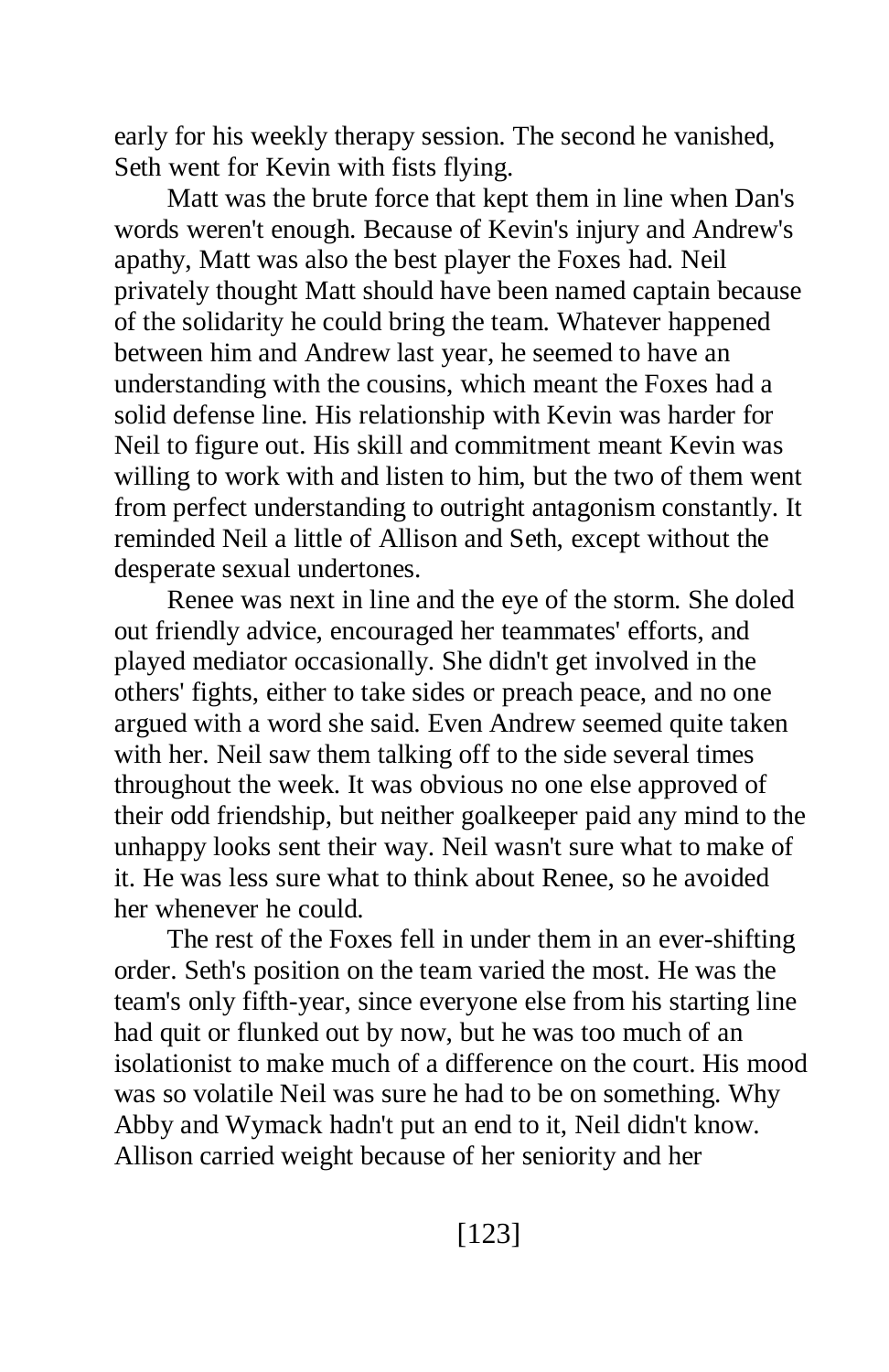aggressive attitude on the court, but she absolutely loathed the cousins and didn't like working with them.

Aaron was a better player than Nicky was, but he kept a clinical distance from it all. Nicky gave it everything he had, but he liked dramatic plays and liked picking fights with Allison and Seth even more. Andrew's position was hard to figure out. His influence over Kevin and his skill made him useful, but he put in as little effort as Wymack let him get away with.

Neil didn't have a place in that hierarchy yet. His teammates held so little regard for him he didn't even have the dubious honor of being dead last. He wasn't surprised, since he was an inexperienced newcomer to their mess, but that didn't make it easier to deal with. Dan tried her hardest to include him, checking on him anytime she was near him on the court, but she had her hands full managing the rest of her team. Allison didn't take Neil seriously, Matt was too far away to help, and Neil didn't want to deal with Renee. The cousins were keeping their distance this week. That left Seth and Kevin.

Kevin and Seth had to deal with Neil since he was on their line, but Neil would rather they ignored him entirely. Nothing he did was right in their eyes. They tore him apart and kicked him aside as useless no matter how hard he tried. Neil hated their attitudes, but he was determined not to lose his temper in front of the team again. Luckily the strikers were as willing to fight over him as they were with him, so he took what comfort he could in watching Seth and Kevin duke it out with fists and sticks.

Wymack rarely interfered in the fighting. He let them brawl and then punished them with intense cardio and excruciating drills. Seemed he'd long ago decided his team could only function by testing themselves against each other and establishing their own ranking. Neil thought it madness at first, but as the week progressed he could see the team finally figuring out the limits and alliances between them.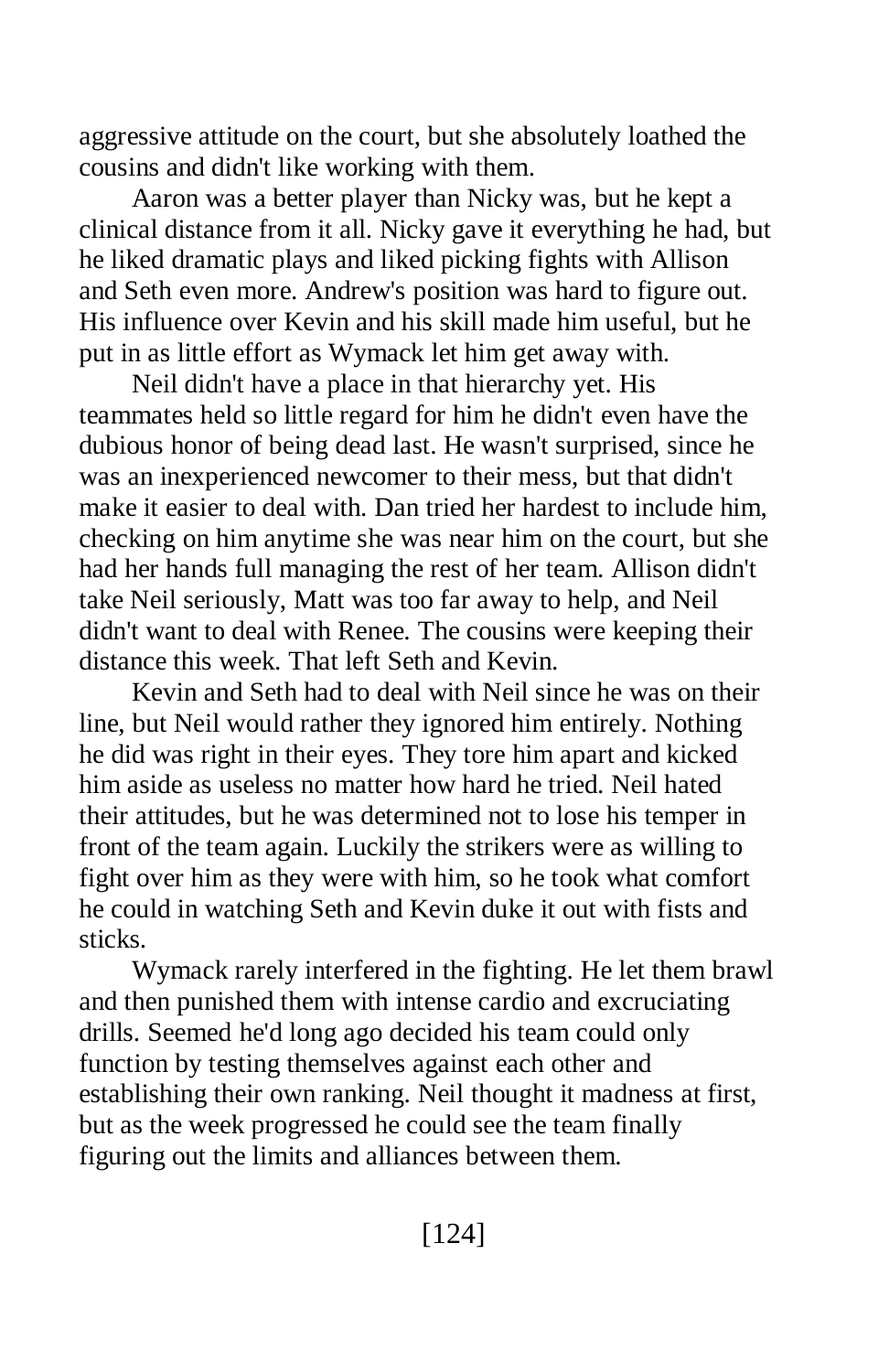By the time Friday rolled around, Neil was desperate for the weekend. The stress of worrying about Kevin and Riko, the irritation and exasperation over his teammates' behavior on the court, and Kevin and Seth's unending, angry condescension were wearing him down. He couldn't deal with it any longer, but he couldn't escape from it, either. He spent all day with the Foxes at practice, then went back to the dorm and saw them all evening too. Neil was being suffocated by their very presence. All he wanted to do was vanish from campus for the weekend. He had to find some breathing room before he cracked.

He'd forgotten about Andrew's plans for him. When Neil left the shower after Friday's practice he expected everyone else to be gone. Neil rode to practices with the team, sharing the bed of Matt's truck with Allison, Seth, and Renee, but he always ran back to the dorm alone afterwards. The others caught on within a couple days that Neil liked leaving after them, and none of them had asked him why. They didn't try to change his mind and stopped waiting on him after the second day. Maybe it was a Fox thing, knowing when there were boundaries they really shouldn't cross and questions they'd never get answers to. Neil wasn't sure, but he appreciated it.

Friday was different, though. Neil lugged his dirty uniform into the locker room and saw Nicky waiting on one of the benches with a black gift bag.

"You survived your first week," Nicky said. "Did you have fun?"

"Is it going to be like this all summer?"

"Pretty much," Nicky said. "At least it's never boring, right?"

Neil dropped his uniform in one of the laundry baskets, checked his locker to make sure it was secure, and turned to find Nicky standing right at his back. Neil put a hand up to shove Nicky out of his space. Nicky was expecting it and pushed the black bag into Neil's open palm.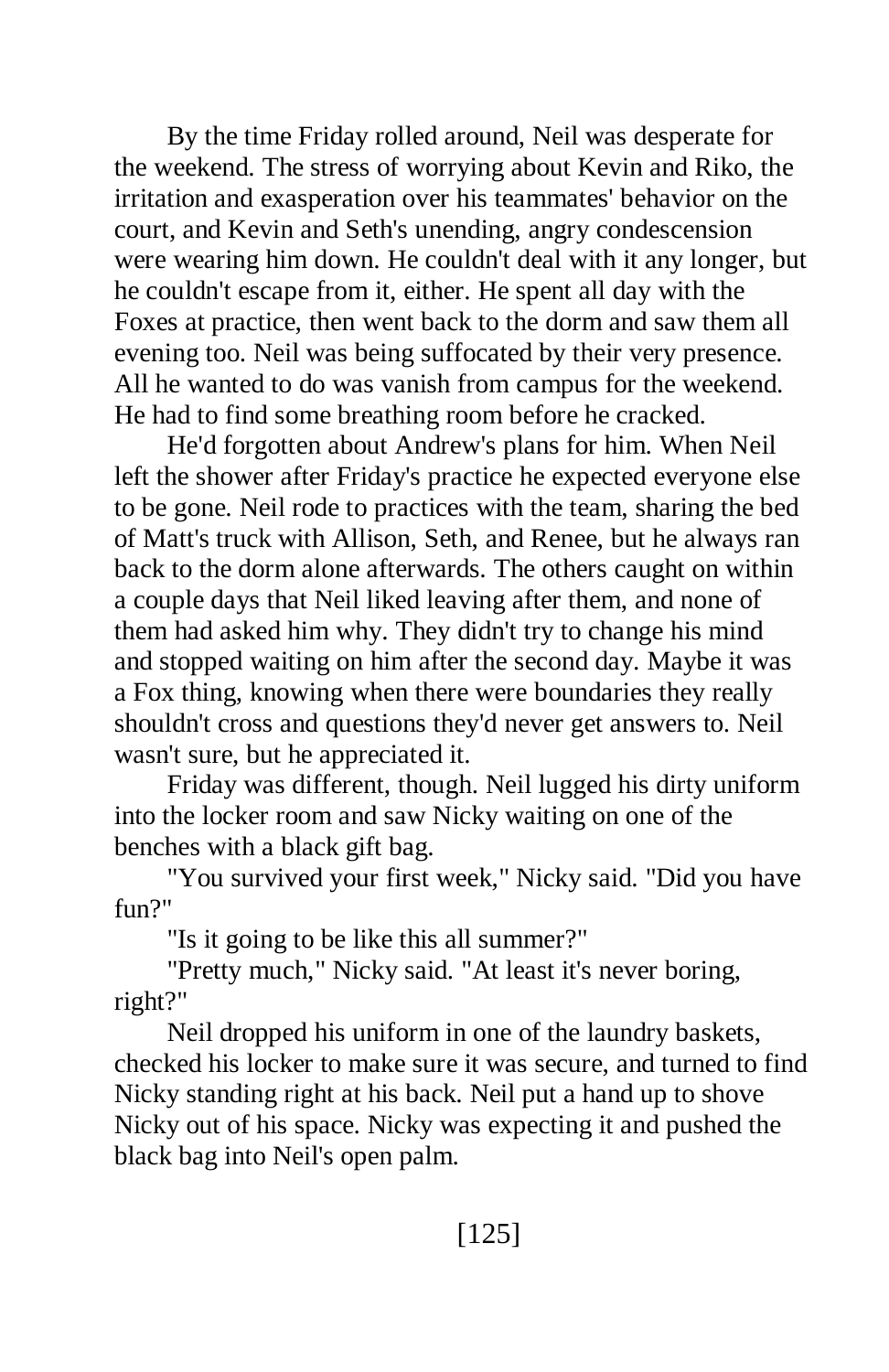"This is for you," Nicky said. "Andrew said you don't have anything appropriate for where we're going. He told me what size to get you, and I picked it out. Trust me, it's awesome."

Neil stared at him, thrown. "What?"

"You didn't forget about our party, did you? Here." Nicky hooked the twine handle over Neil's fingers. Neil watched him do it, trying to remember the last time someone gave him a gift and coming up blank. That his first one should be from Andrew was unsettling.

Nicky misinterpreted his discomfort as suspicion and laughed. "No catch. It's more for us than you, honestly. We can't be seen with you in public if you look like a raggedy hobo. No offense." He waited a beat before finally realizing something wasn't right. "Neil?"

"Thank you," Neil said, but even he heard the uncertainty in it.

Nicky studied him. Neil stared back, refusing to give anything else away. Finally Nicky tweaked Neil's hair. "We'll pick you up at nine, all right? I suggest napping until then. We'll be out all night. We've got all the right contacts to keep the party going until dawn." Nicky grinned and gave Neil's hair another tug. "Speaking of, ditch them tonight. Your contacts, I mean."

Neil's stomach roiled. "Shut up."

Nicky gave an exaggerated look around as if checking for eavesdroppers. "Look, it's not like they're a secret. Anyone who's looking can see the ring in your eyes that means you're wearing lenses. I saw 'em day one. I just didn't think they were fashion lenses until Andrew said so. And seriously? Brown? How boring can you be?"

"I like brown."

"Andrew doesn't," Nicky said. "Take them out." "No."

"Please," Nicky said. "No one's going to see you but us, and we already know they're a lie. Don't wear them."

"Or what?" Neil asked.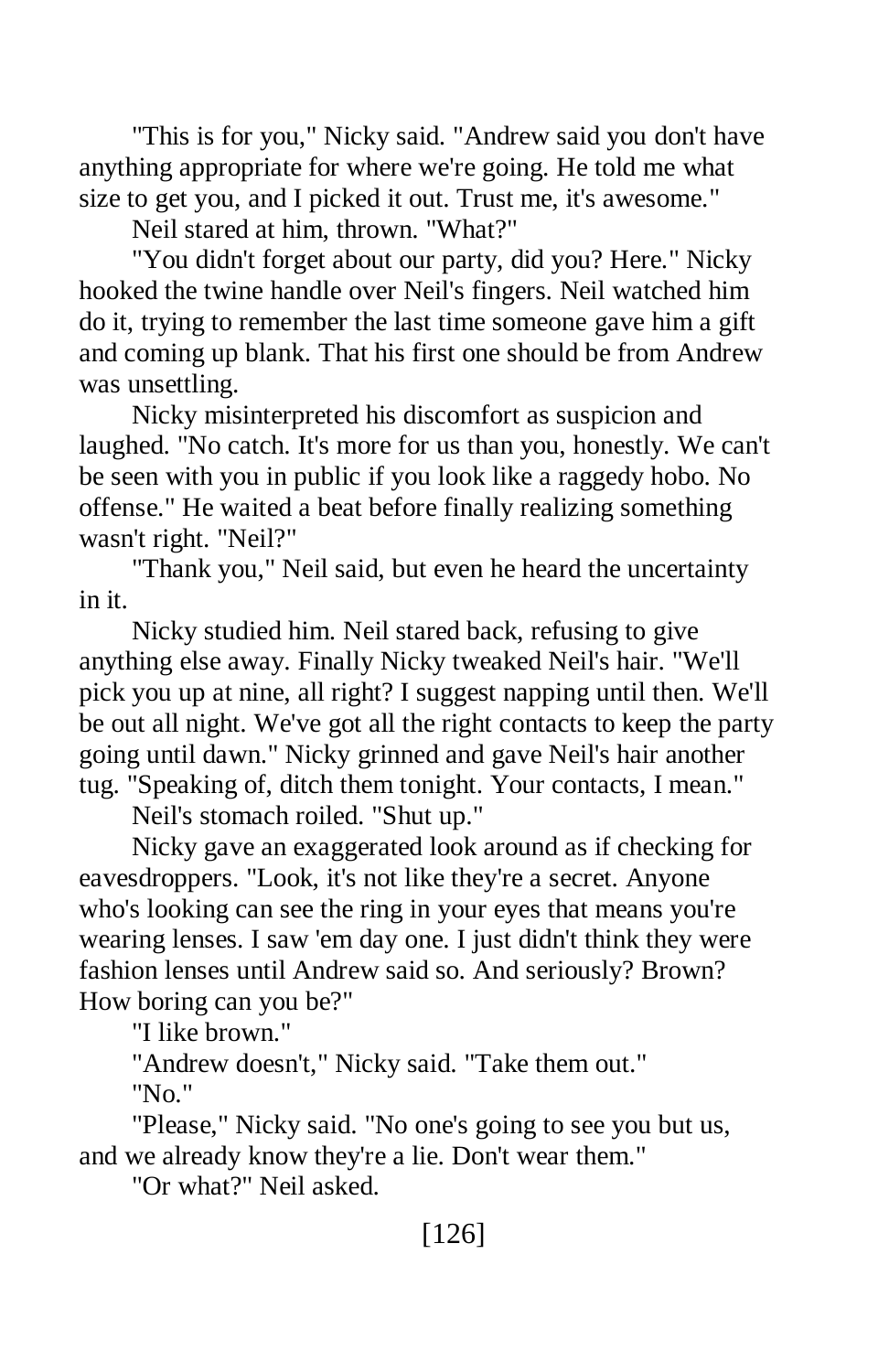Nicky's silence was answer enough. Neil was ready to brush that warning off, but he caught himself. He was sure he could hold his ground against Andrew, but he wasn't facing Andrew alone. He was going out with Andrew's entire group half the state away from here. Nicky was honestly trying to help him get the night off on the right foot. Neil didn't think much of that consideration. He knew which side Nicky would take if things got ugly.

"Nine," Nicky said again, when Neil didn't answer, and left.

Neil gave him a few minutes' head start. When he was sure the cousins were long gone, he jogged across campus to the library and killed a few hours scouring the news in the computer lab. He picked up a small dinner on the way back to the dorm at one of the university's three convenience stores.

His dorm room was empty. He dimly remembered Matt saying something about going to the movies with Dan. Neil didn't know where Seth was, but luckily he was still gone when it was time for Neil to get ready. He was alone, but Neil checked the lock on the dorm door before gathering his clothes. The bedroom didn't have a lock, which bothered him, but the bathroom did. He shut himself in there to get ready.

When he was finished changing, he took a long minute to study his reflection. He wasn't sure what to make of the result. No matter how many times he and his mother changed their identities and languages, one thing stayed the same: they aimed for nondescript fashion that would blend in with an everyday crowd. Neil wore faded tees and plain jeans and worn sneakers, generally in pale colors that helped wash him out further.

This outfit was the complete opposite, and every piece of it was black. The cargoes were light and cut to accommodate a pair of heavy boots. The shirt was long-sleeved, tight, and fashioned to look like it'd torn through in places. A charcoal inner layer peeked out through the gashes, hiding Neil's skin, but he ran his hands over the cloth a dozen times to make sure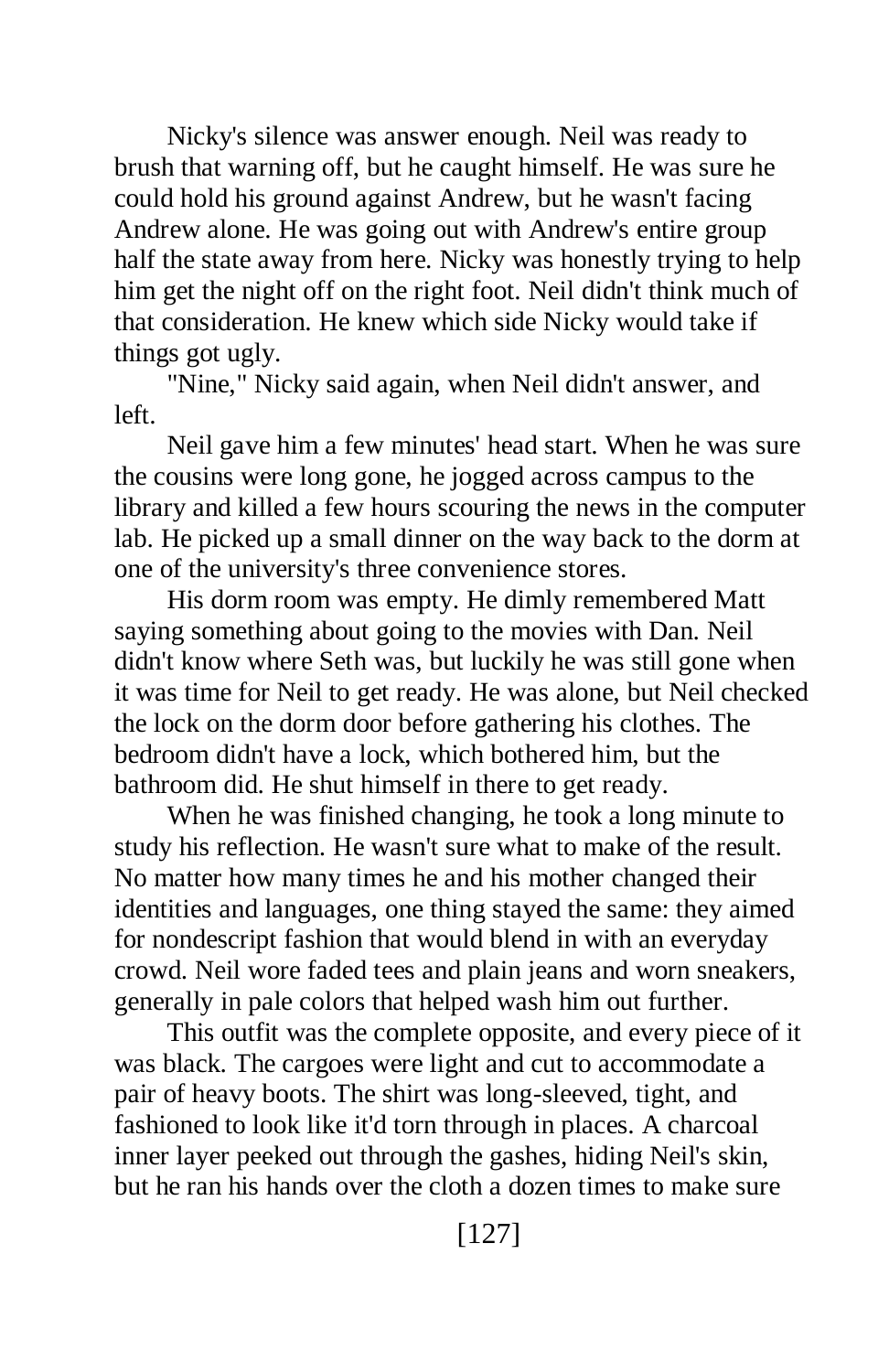there weren't any open holes. He was sure he could feel his scars through the thin cloth.

There was only one thing left to change. Neil's stomach churned a little with nerves when he took his contacts out. He blinked a couple times, adjusting to their absence, and flushed the brown lenses down the toilet. A glance at the mirror almost took his breath away. It'd been over a year since Neil had seen his real eyes, since he never left bed without putting his contacts in. His eyes were a chilly shade of blue that only looked brighter against his black hair and clothes. He couldn't look at them for long; they were his father's eyes.

Neil gathered his clothes and left the bathroom. As he turned into his bedroom to drop his clothes off, he caught a glimpse of Andrew's group in the living room. Andrew had picked his lock again. Neil debated how much damage the thick heels of his new boots would do against Andrew's face and liked what his mind came up with.

He put his laundry into the bottom drawer of his dresser, which he'd decided to use in lieu of a hamper, and turned to see Andrew in the doorway to the bedroom. Andrew lounged against the doorframe, arms folded over his chest, and studied Neil. Neil took the chance to look him over, noting first and foremost the lack of an expression on Andrew's face. Andrew was sober tonight. Neil wondered if Andrew understood the terms of his parole or just didn't care.

Neil couldn't leave with Andrew in the way, so he stopped as close to Andrew as he dared and waited for Andrew to move. Andrew did, but only to reach out for Neil with one hand. Neil tensed as Andrew's fingers wrapped around the back of his neck, but Andrew only wanted to pull Neil's head down. Neil focused on Andrew's cheekbone so as not to go cross-eyed and let Andrew study his eyes.

"Another bit of unexpected honesty," Andrew said. "Any particular reason?"

"Nicky asked nicely. You might try it sometime."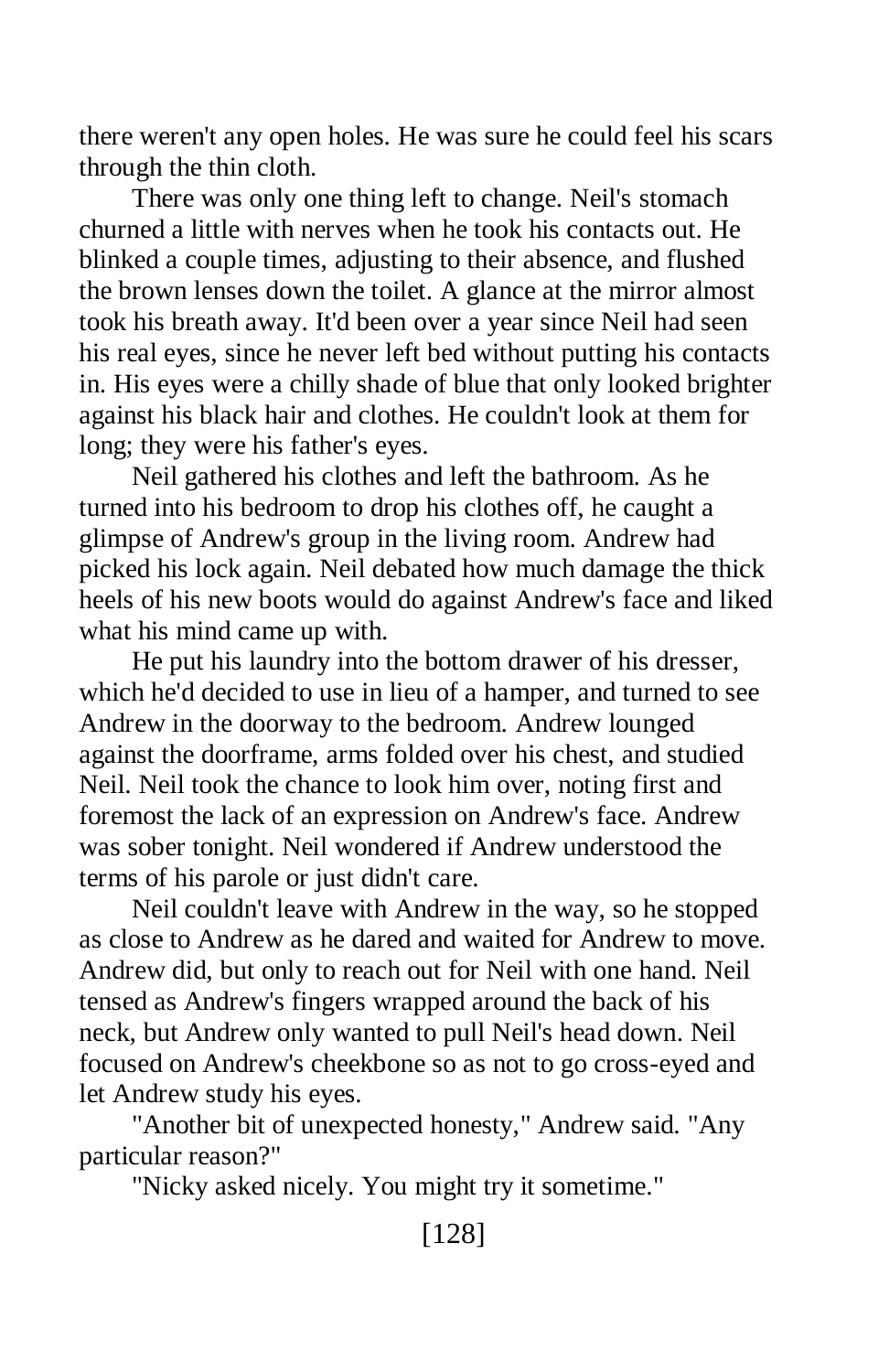"We already talked about this. I don't ask." Andrew gave Neil another slow once-over and let go. "We're going."

Nicky perked up as the two stepped into the living room, but his happy expression faltered when he got a look at Neil. "Oh, man. Neil, you clean up good. Can I say that, or is that against the rules? Just—damn. Aaron, don't let me get too drunk tonight."

Andrew stopped by Nicky long enough to pull a pack of cigarettes out of his pocket. He lit one, never mind that the dormitory rooms came equipped with smoke detectors, and put his lighter in Nicky's face.

"Don't make me kill you," Andrew said.

Nicky held up his hands in self-defense. "I know."

"Do you?"

"Promise," Nicky said weakly.

Andrew put his lighter away and left the room. Kevin and Aaron followed. Nicky raked Neil with a last appreciative look and went out to the hall. He waited with Neil while Neil locked the door. They trailed the others downstairs to the car in silence.

Neil ended up in the same spot as last time, stuck between Aaron and Andrew in the backseat. Neil expected trouble, but the brothers propped themselves against their respective windows and dozed off within minutes of leaving campus. Neil couldn't sleep in such company, so he spent the hour wondering how many things could go wrong tonight. It was an extensive list.

When the car's headlights first started flashing over exit signs for Columbia, Nicky motioned over his shoulder at Neil. "Wake Andrew up, will you? Preferably without touching him."

"What?" Aaron asked sleepily, rousing at Nicky's voice.

"I can't remember which exit we decided was the shortcut. You?"

Aaron answered by reaching around Neil and pushing Andrew's shoulder. Andrew's reaction was immediate and violent. Aaron got his hand out of the way in time, but there was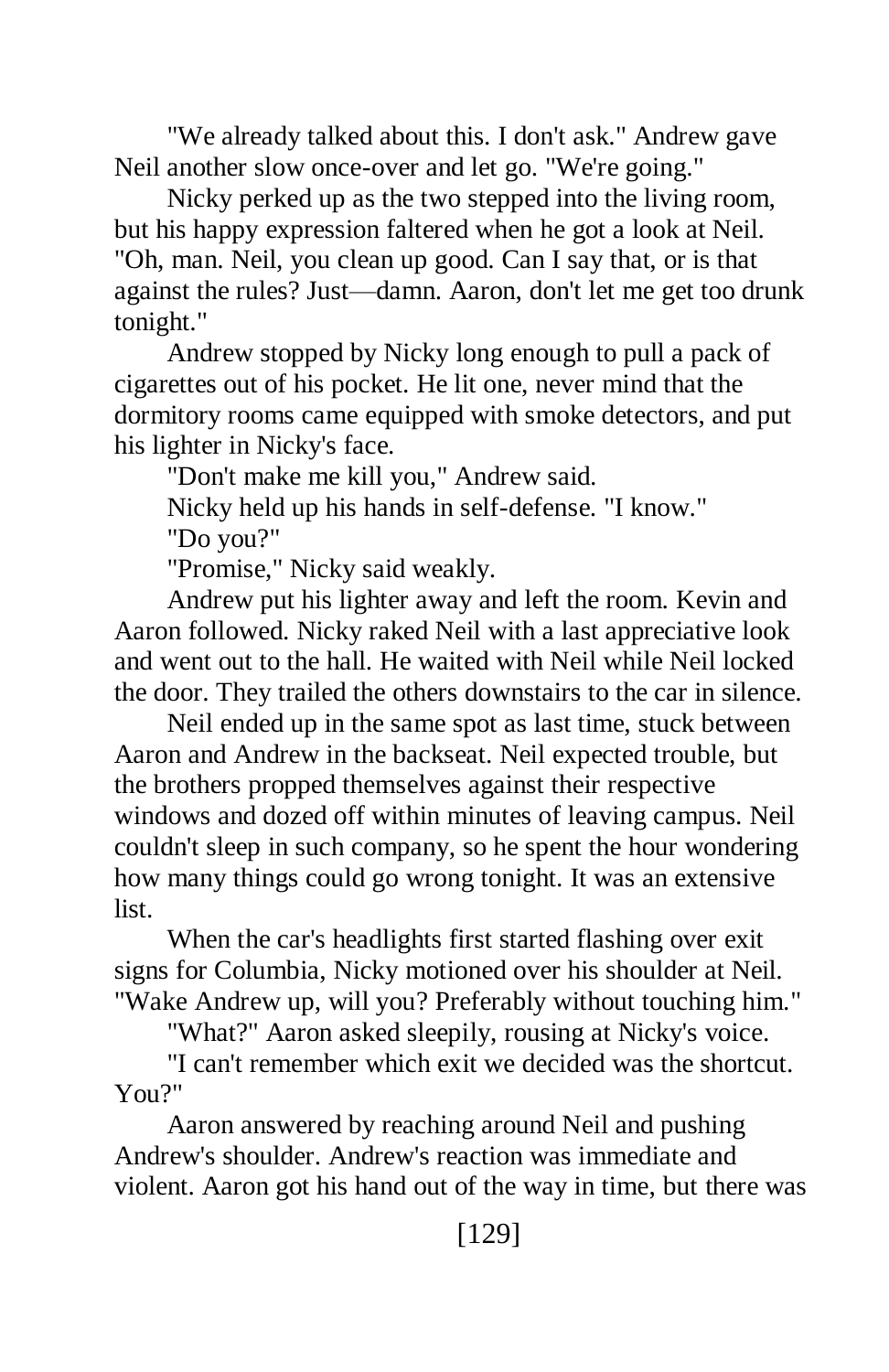nowhere for Neil to go. Andrew's elbow slammed into his diaphragm hard enough to double Neil up over his knees. Aaron, completely unsympathetic, snapped his fingers over Neil's head at Andrew.

"Exit," he said.

Andrew braced himself on Neil's back and leveraged himself between the front seats. He watched until they passed a sign and said, "Not yet. It's the exit that has Waffle House."

"This is South Carolina," Nicky said. "Every exit leads to Waffle House. Still breathing, Neil?"

"Yes," Neil said hoarsely. "I think."

Andrew dropped back into his seat and let go of Neil. Neil managed to sit up, but he couldn't help pressing a hand to his shirt. It felt like Andrew's elbow had blown a hole right through him. He flicked a look at Aaron, who shrugged at his silent accusation, and then at Andrew. Andrew didn't return it, too distracted by his hands. He had them up in front of him, but it wasn't until a car passed going the other direction that Neil realized what he was looking at. In the flash of light from passing headlights Neil saw Andrew's fingers were trembling.

"Nicky," Andrew said.

Nicky glanced back. He couldn't see tremors in the darkness, but he saw where Andrew was looking. Nicky swept across lanes toward their exit. "We're almost there."

"Pull over."

"We're on an exit ramp."

"Now."

Nicky didn't argue again. He pulled off onto the almost nonexistent shoulder, braking so hard Neil expected the car to fishtail. Horns blared as a car whipped past them. Andrew shoved his door opened, leaned out of the car as far as he could, and dry-heaved into the weeds alongside the road. Neil was sitting close enough to him to feel the way Andrew's entire body shook with the effort. It sounded like Andrew was tearing his esophagus to shreds.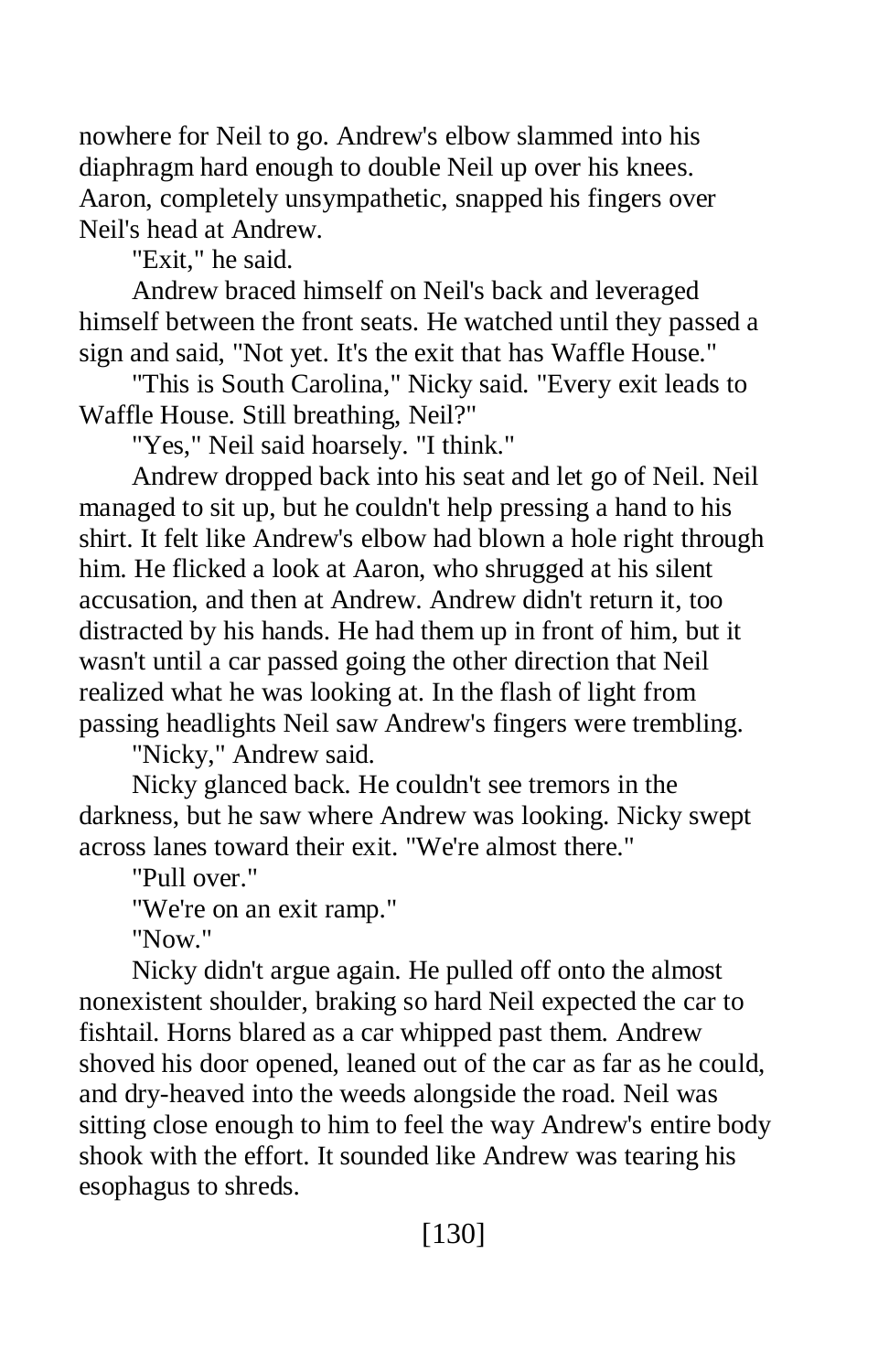"Where are your crackers?" Nicky asked when Andrew was left gasping for breath.

"He took them earlier," Kevin said.

"All of them?" Nicky asked, horrified. "Jesus, Andrew."

"Shut up," Andrew said, and spat a couple times. He reached blindly for Kevin's headrest, found it on the third try, and pulled himself back inside the car. "Just get us there."

Nicky floored it, but once they entered the outskirts of Columbia night traffic slowed them down. Their first destination was a restaurant called Sweetie's. It was too late for dinner, but the parking lot was packed. Nicky dropped them off at the door so he could circle and look for a spot. There were four groups ahead of them waiting for seats. Andrew detoured to the salad bar and grabbed two handfuls of cracker packets from a bucket on the end. Kevin watched as Andrew methodically ate his way through them. Andrew answered with a baleful look.

He finished his snack before Nicky joined them. A few minutes later they were finally seated at a booth in the back. Before the host could leave Andrew stuffed his empty cracker packets into the man's apron. The host didn't even bat an eye at such rudeness but left them with their menus. Their waitress wasn't far behind him, and Nicky handed the menus back unread.

"We're just here for the ice cream special," Nicky said.

"No problem," she said. "I'll get that right to you."

Nicky's smile disappeared the second she left and he turned a concerned look on Andrew. Andrew sat cradling his face in one hand. The other hand was flat on the table in front of him, and his shaking was more pronounced now. A shudder passed through Andrew's frame. Andrew sucked in a long breath through clenched teeth.

Kevin pulled a bottle of pills out of his pocket and set them on the table, halfway between himself and Andrew. "Just take it."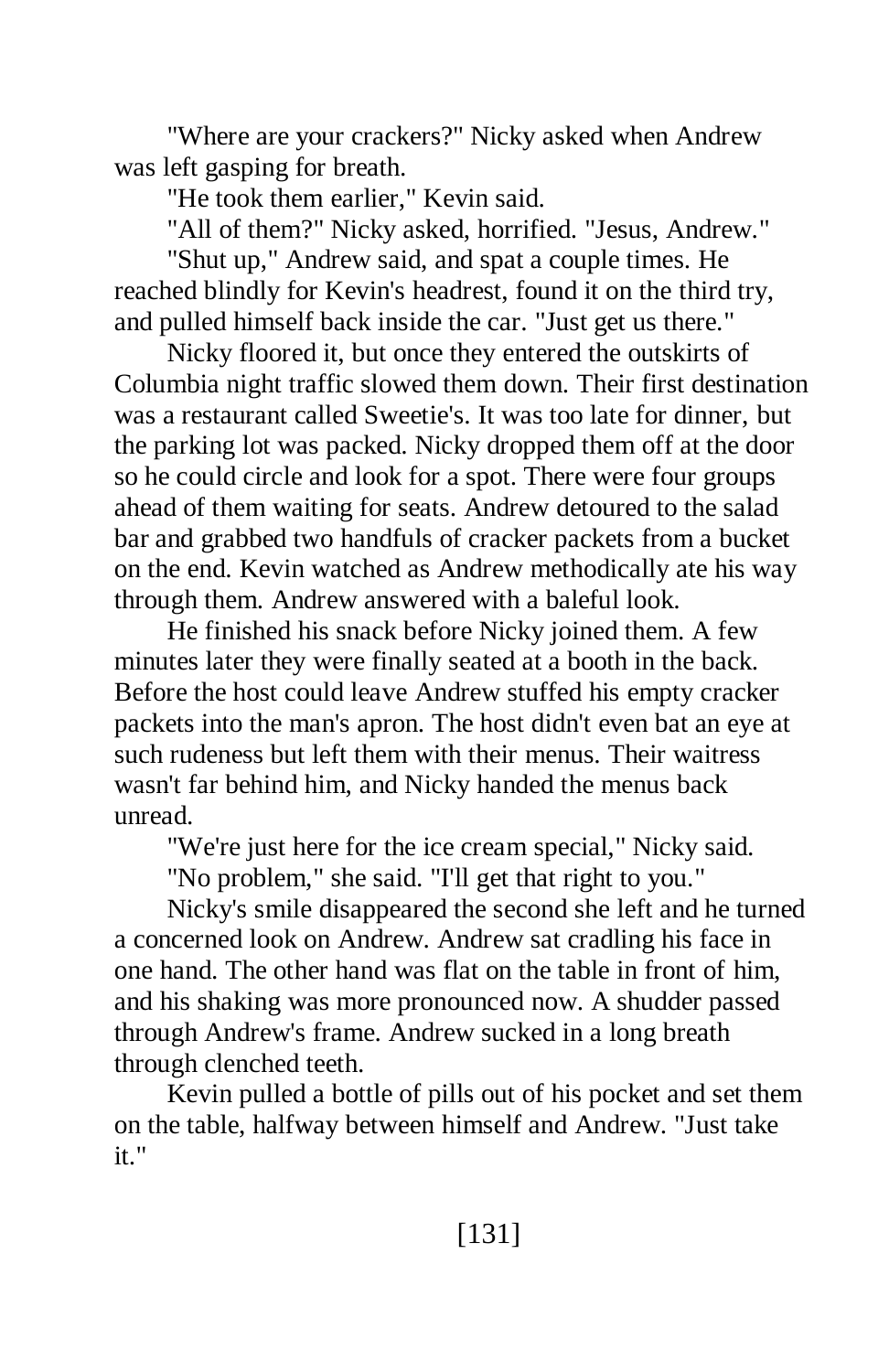Andrew went perfectly still as he stared at the bottle. "Fuck you."

Neil finally understood. "You're going through withdrawal."

Andrew ignored him. "Put that away before I shove it down your throat."

Kevin frowned but did as he was told.

It didn't take long for their ice cream to arrive. Their waitress passed out bowls and set a pile of napkins in the middle of the table. As soon as she left, Andrew scattered the napkins with an impatient hand. Underneath them all was a pile of packets full of pale yellow powder.

"We're in public," Aaron said.

Andrew ignored him in favor of ripping open two bags and upending them into his mouth.

Nicky nudged Neil. "Try the ice cream. You'll love it."

Neil obediently dipped into the mound he'd been served, but he didn't let Nicky or the food distract him from Andrew. Andrew collected the rest of the packets and hid them in one of his pockets. Moving was a mistake, judging by the tight look on his face. Andrew pressed the side of his hand hard against his mouth and swallowed so hard Neil heard it across the table.

It took Andrew another minute before he relaxed enough to start eating. Whatever he'd taken must have dulled the edge of his withdrawal, because he was back to a calm façade by the time he finished eating. When the bill arrived, Andrew pushed it Aaron's way, and Aaron clipped a small stack of twenties to the check. Neil looked back as they left, seeing first the people taking cracker packets from the salad bar and second the waitress pocketing the money they'd left her.

It was a short drive from the restaurant to their real destination of the night. Eden's Twilight was a two-story nightclub a couple blocks from the main road. There was a line of people waiting to get in, and the clothes they wore made Neil's outfit look plain. Most of the men wore leather, half the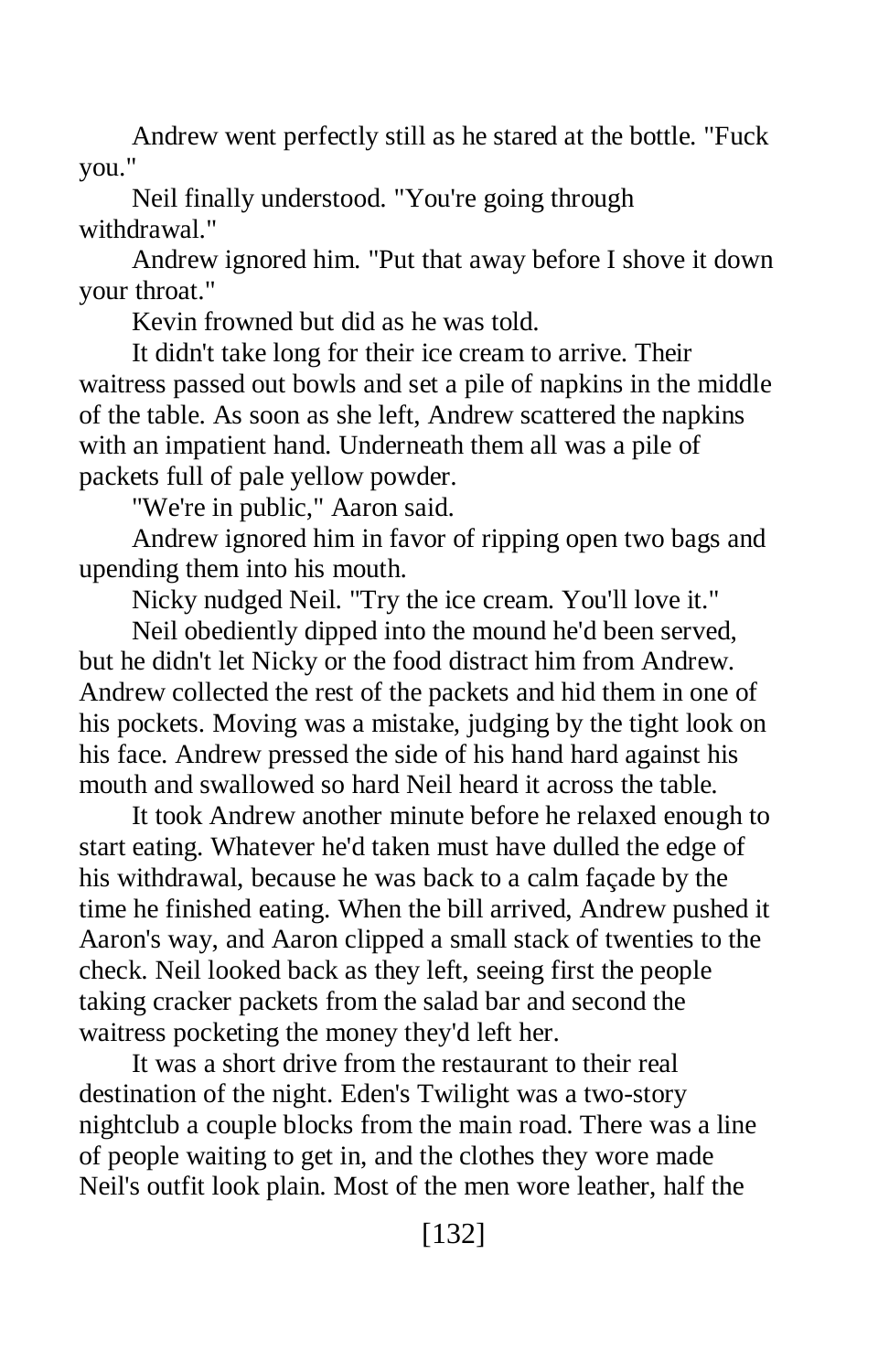women had corsets, and a good number of both genders were covered in buckles and chains.

Neither the line nor the fashion deterred the cousins. Nicky pulled up the curb by the door and let them out. The pair of bouncers at the entrance perked up at their arrival, and Aaron greeted them with a complicated fist bump and handshake Neil didn't try to understand. One of the bouncers dug an orange tag out of his back pocket and handed it over, and Aaron brought it to Nicky. Nicky attached it to the rearview mirror and drove away to park the car somewhere.

Andrew saluted the bouncers on his way by and led the way into the club, bypassing the line entirely. Kevin followed, and Aaron motioned for Neil to go ahead of him.

A second set of doors opened into a madhouse. The four were standing on a dais that wrapped around the floor and was crowded with tables. Stairs led down to a packed dance floor. Somewhere stairs led up to the second floor, which was more a balcony than anything else. The DJ was off the floor on a platform of his own, positioned halfway between floors. Speakers taller than Neil lined the walls, and Neil could feel the bass crunching against his bones.

Neil stopped staring so he wouldn't fall behind and followed Kevin around the room. It took a bit of searching before they found a table. It was covered with glasses, but the stools were abandoned, so they claimed it. Andrew cleared away the cups while Aaron hunted down two more chairs. As soon as they were set, Andrew snagged his fingers in Neil's collar and pulled Neil after him toward the bar.

Three bartenders were on staff, but Andrew was interested in a specific one and willing to wait for him. When the man finally made it to them, he flashed Andrew an easy smile. "Back so soon, Andrew? Who's your newest victim?"

"A nobody," Andrew said. "It's the usual for us." The man nodded and looked at Neil. "And for you?" "I don't drink," Neil said.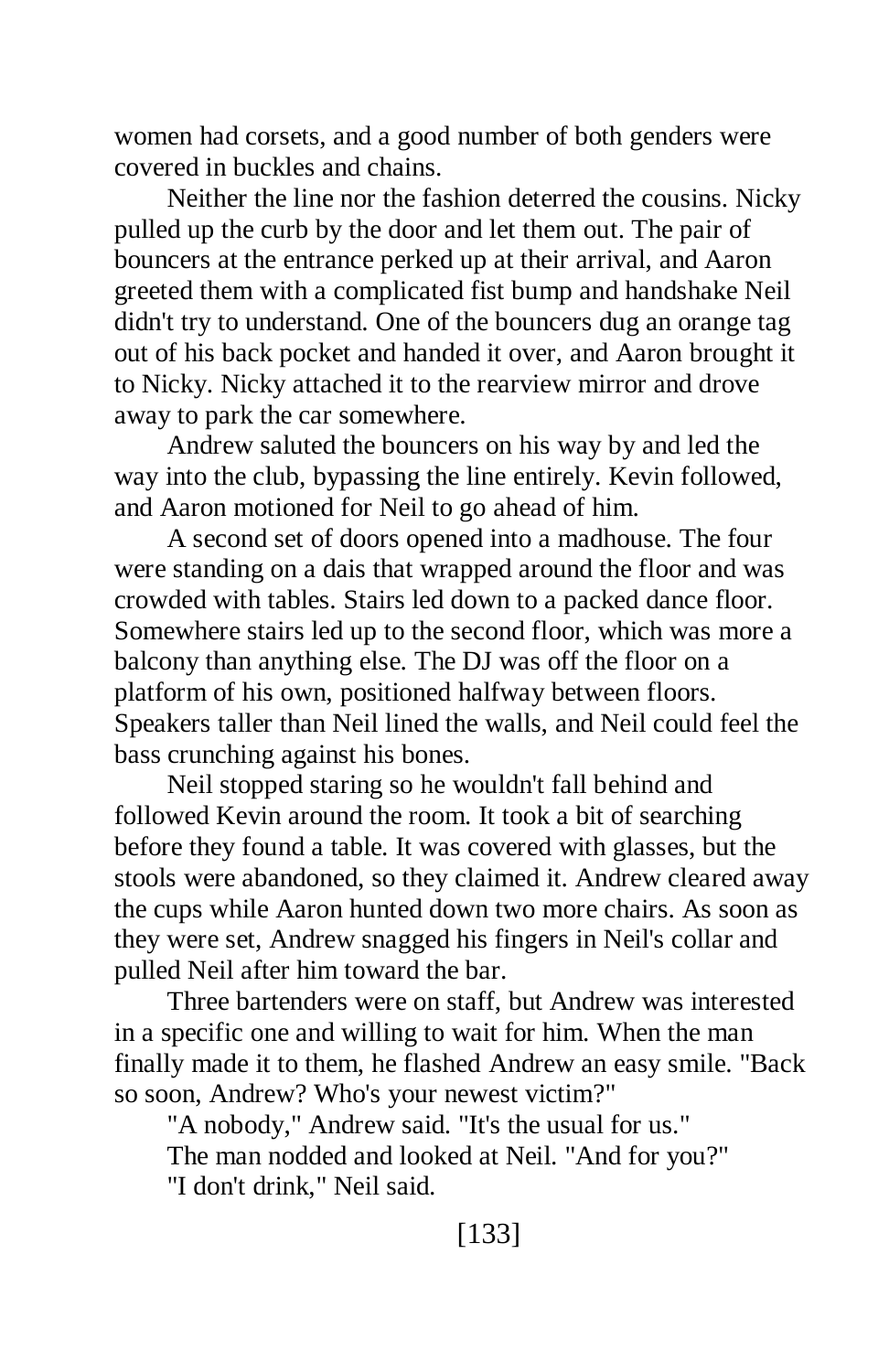"Soda, then," the man said, and pushed away to put their order together. He returned with a tray of drinks. Andrew wielded it with an easy expertise that made Neil wonder if he'd ever worked here before. When the bartender slid Neil his glass of soda last, Andrew led the way back through the crowd, pushing drunks out of his way with his free hand. Nicky was waiting for them at the table and leaned out of the way for Andrew to put the tray down past him.

"Cheers," Nicky yelled, and they drank as one.

Neil went through his soda quicker than he meant to. The others were drinking at an unhealthy speed and Nicky prodded at Neil to keep up. The soda made him feel dehydrated and the caffeine went to his head faster than he expected. He'd mostly given up soda when he tried out for the Millport Dingos last year, so he wasn't used to it anymore. When he got up to help Andrew get the second round of drinks, he thought about switching to water, but the bartender poured his soda before he could ask.

Andrew's packets from Sweetie's reappeared as soon as they made it back to the table. Andrew waggled one at Neil in taunting invitation. When Neil just looked at him, Andrew smirked and passed them out to the others instead. Even Kevin took one, which Neil found disappointing for some reason.

"Cracker dust," Nicky said as he ripped his packet open. "Heard of it? Tastes like sugar and salt and gives you a small rush. Sure you don't want in?"

"Drugs are stupid."

"Ouch," Andrew said with a cold smile. "That's judgmental."

"I'm not going to apologize for thinking you're being idiotic."

"Is your spine the spine of the righteous?" Andrew wondered. "Are you trying your best to step on my toes because you're feeling the tragic weight of the holier than thou?"

"Righteousness is for people who don't know any better."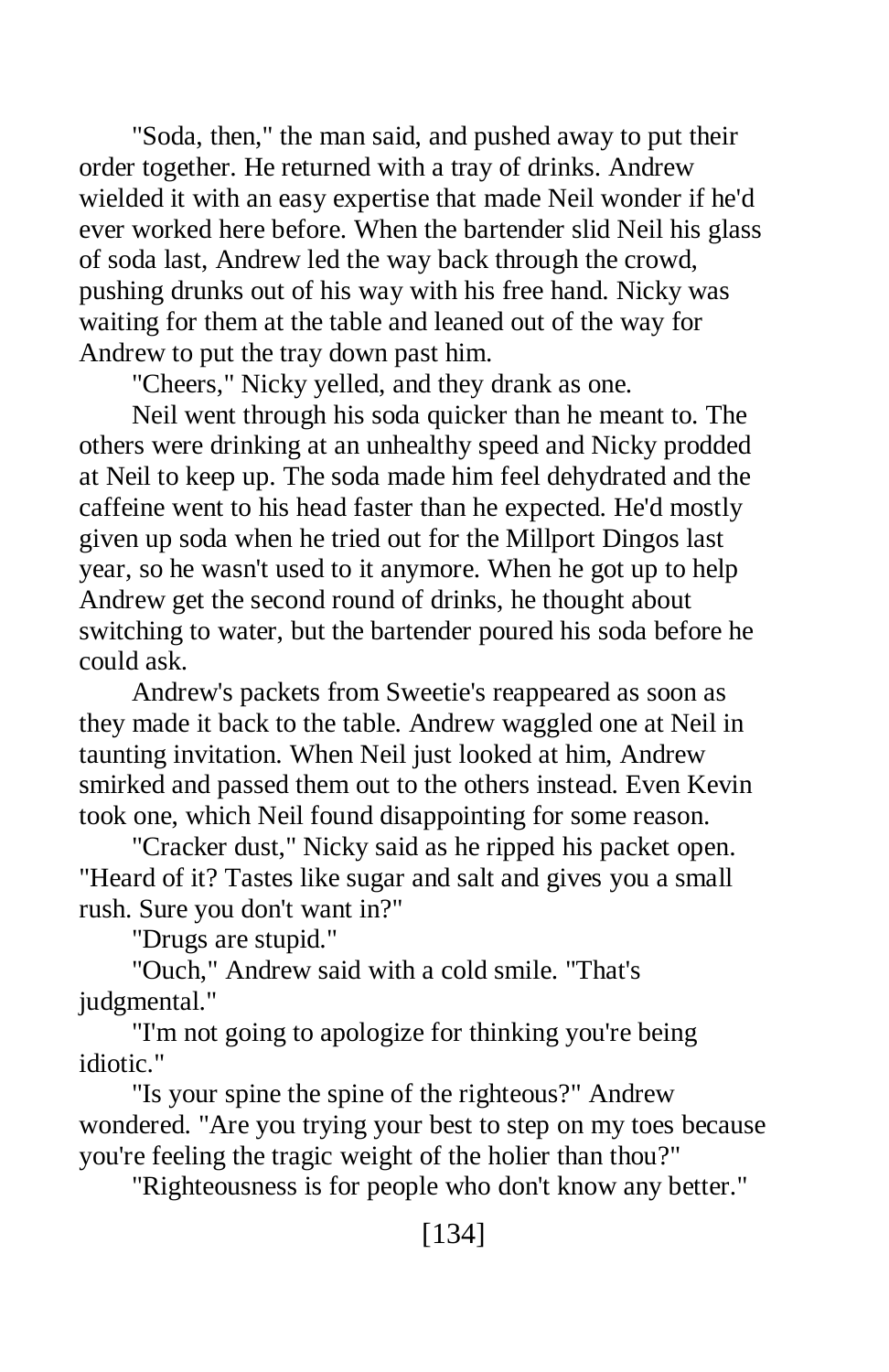"Easy, easy," Nicky said, distributing shots around the table. The bartender had put a bit of soda in a shot glass for Neil for this round, and Nicky set it down in front of Neil. "Dust isn't bad. It just makes the night more interesting. You think Kevin would risk his future over a night out at the club?"

"What future?" Neil asked.

Kevin shot Neil a black look, but Nicky intervened before he could say anything. "Drink with us if you won't dust with us," Nicky said, holding his open packet in one hand and his shot in the other. "Down the hatch on three."

Arguing would be fruitless when the four had left their common sense at the door, so Neil picked up his glass in silence. Nicky counted them off, and Neil knocked his shot back. As soon as it hit the back of his throat, Neil knew he'd made a serious mistake.

His sodas had tasted sweet, but this shot was almost unbearably so, and the aftertaste on Neil's tongue wasn't sugar. Neil lurched to his feet, but Andrew grabbed him by his hair and slammed him back into his seat. A cruel twist pulled his head back at a dangerous angle, and Andrew slammed Neil's hand flat against the tabletop. Neil lifted his other hand to pry Andrew's fingers off, but Nicky caught his wrist.

"Just noticed, did you?" Andrew asked. "You're an idiot."

"Y-you—" Neil sputtered.

"Did you think you were safe because you were up there ordering your own drinks? Roland knows what it means when I bring outsiders here."

Neil wrenched his hand out from under Andrew's, but Andrew gave his head a warning yank. A bolt of heat went down Neil's neck. Neil hissed in pain and went still. Andrew slid out of his chair and leaned against Neil, letting Neil take his weight while he checked Neil's eyes.

"Almost there," he said. "Give it a minute and then it'll really hit. Until then, why don't you go have a little fun? The night is still young."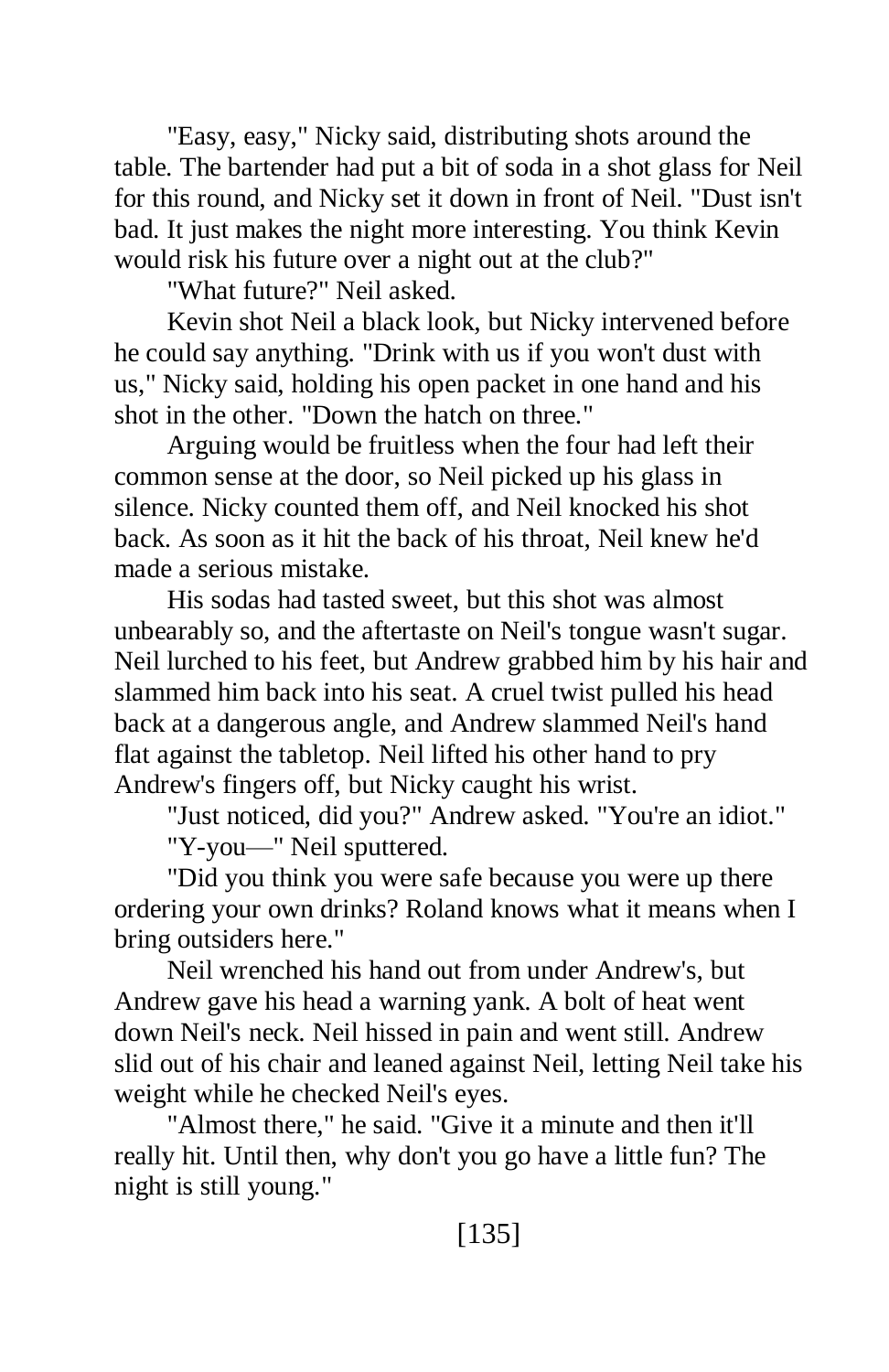Neil hadn't seen Aaron get up, but he was waiting behind Neil when Andrew let go. Neil reached for Andrew with lethal intent, but Aaron grabbed the back of his chair and pulled hard enough to topple it over. The world spun in a sickening rush even after Neil hit the ground. When Aaron tried to pull Neil to his feet, Neil swung at him and missed. Neil could feel the drugs eating through his system. His heart pounded harder than the bass did, shaking him apart from the inside out.

It took both Nicky and Aaron to get Neil up. They hauled him away from the table. Neil stumbled more than once, unable to feel the ground under his feet. He tried pulling out of Aaron's grip, but he didn't succeed until they'd reached the stairs down to the dance floor. Then Aaron let go without warning. Neil tripped down the stairs with only Nicky to break his fall. Nicky looped an arm around his waist and dragged him deeper into the writhing throng.

Bodies and lights blurred around him, making Neil nauseous. He clawed bloody lines down Nicky's arm as he fought to get free. Nicky didn't let go until they'd reached the middle of the dance floor. He pulled Neil up against him and caught Neil's chin in his fingers to force his head back.

Nicky's kiss was harder than Neil expected it to be, and there was more than just tongue in it. Beneath the burn of vodka Nicky shared with him was the sweet tang of cracker dust. Neil didn't mean to swallow, but it hurt too much to hold it in his mouth.

"This is how the game goes," Nicky said against his lips. "Stop fighting if you want to survive."

"Fuck you," Neil snarled.

"Good luck, Neil."

Nicky let go and vanished into the throng of dancers too fast for Neil to follow. The sudden loss of support made him fall. He couldn't feel his legs. It took serious work to get into a crouch, and a couple strangers had to help him up from there. Neil used the momentum to stumble away, but he didn't know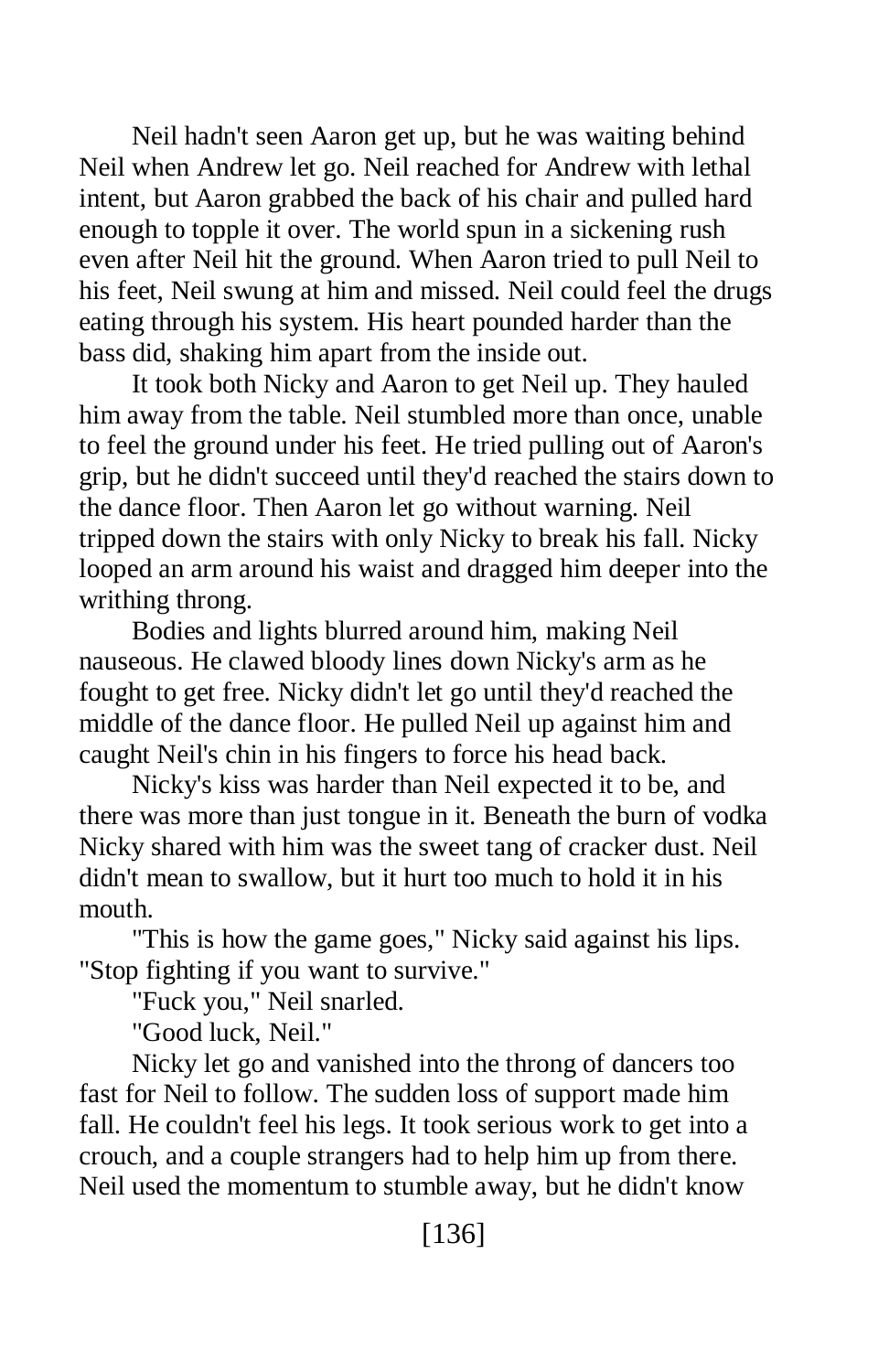which way he was supposed to be going. He couldn't see the exit through all these people, especially with the lights flashing all around him.

A hand came up against the small of his back and shoved. The push got him free of the crowd and sent him crashing into the back wall. Andrew propped his shoulder against the dark paint just out of arm's reach. Neil wanted to rip his throat open, but it was taking everything he had to just stay standing. He settled for channeling his hatred into a fierce look.

"Such ingratitude," Andrew said. "Those drinks were expensive."

"I hate you."

"Take a number and get in line with the rest of this team. I won't lose any sleep over it."

"Don't sleep. I'll kill you."

"Will you?" Andrew asked. "Will you do it yourself, or will you pay someone else to handle the mess? You certainly have enough money to outsource it to a proper hit man. One wonders what a no-one like you is doing with such a fortune."

"I found it on the sidewalk."

"Really," Andrew drawled. "Is that why you won't spend it, or do you just like looking like a homeless person? The team is split, you know. Most of them think you're trailer trash like Dan. Renee knows better. So do I. I think you're something a little more like us." Andrew leaned toward him and enunciated every syllable. "Runaway."

If Neil was sober, he'd be better steeled to hear that word. With cracker dust in his system and angry music drumming his skin to bits, he couldn't hide his flinch. "Mind your own business."

"Tonight is Mind Neil's Business Night," Andrew said. "Didn't you notice? Give me something real or I won't let you stay here."

"This isn't your team. It isn't your say."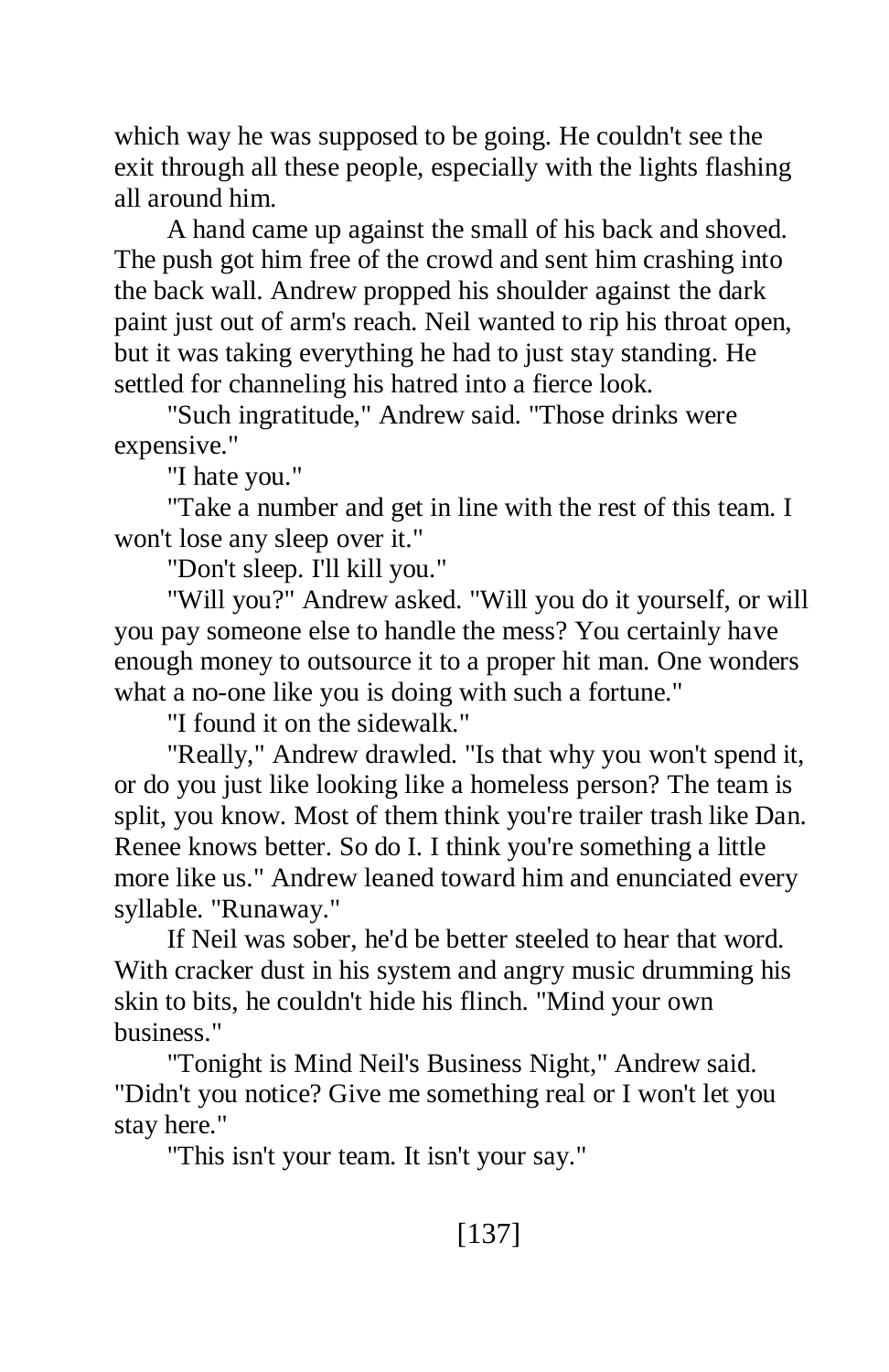"Don't tempt me to prove you wrong. How about I call the police and ask them to run a real check on you? You think they'll find anything interesting?"

"That's a hollow threat," Neil said. "The police would never do favors for someone like you."

"I know a cop who would," Andrew said. "If I called him tonight and told him you're a serious problem child, he'd make it a priority. How cold is your trail?"

"Shut up," Neil said. "Why can't you leave me alone?"

"Because I don't trust the way you look at him," Andrew said. "Edgar Allan is in our district and you are on my team. You, a know-nothing from Arizona who somehow managed to catch Kevin's eye. You, a lie from head to foot, with a bag full of money and a hard-on for everything Kevin and Riko. Do you understand?"

Neil did, but he was as baffled as he was furious. "I'm not a mole. Are you kidding me?"

"Prove it," Andrew said. "You take a minute to think it over. Think how badly you want to try my patience right now. I'll be back."

Andrew pushed away from the wall and slipped into the crowd. Neil watched him go, then braced himself against the wall and started down the length of it. He didn't know which way led to the door, but if he could at least find a stairwell off the dance floor he could figure something out. His survival was contingent on him getting out of this club while he still had some of his wits about him.

He finally spotted the stairs through a gap between bodies. He started up, only to be stopped as Nicky came down them. Nicky took his shoulders to push him back into the crowd, ignoring the way Neil shoved and pushed to break free. This kiss tasted worse, and Neil went numb from his mouth down.

The rest of the night was shattered colors and lights.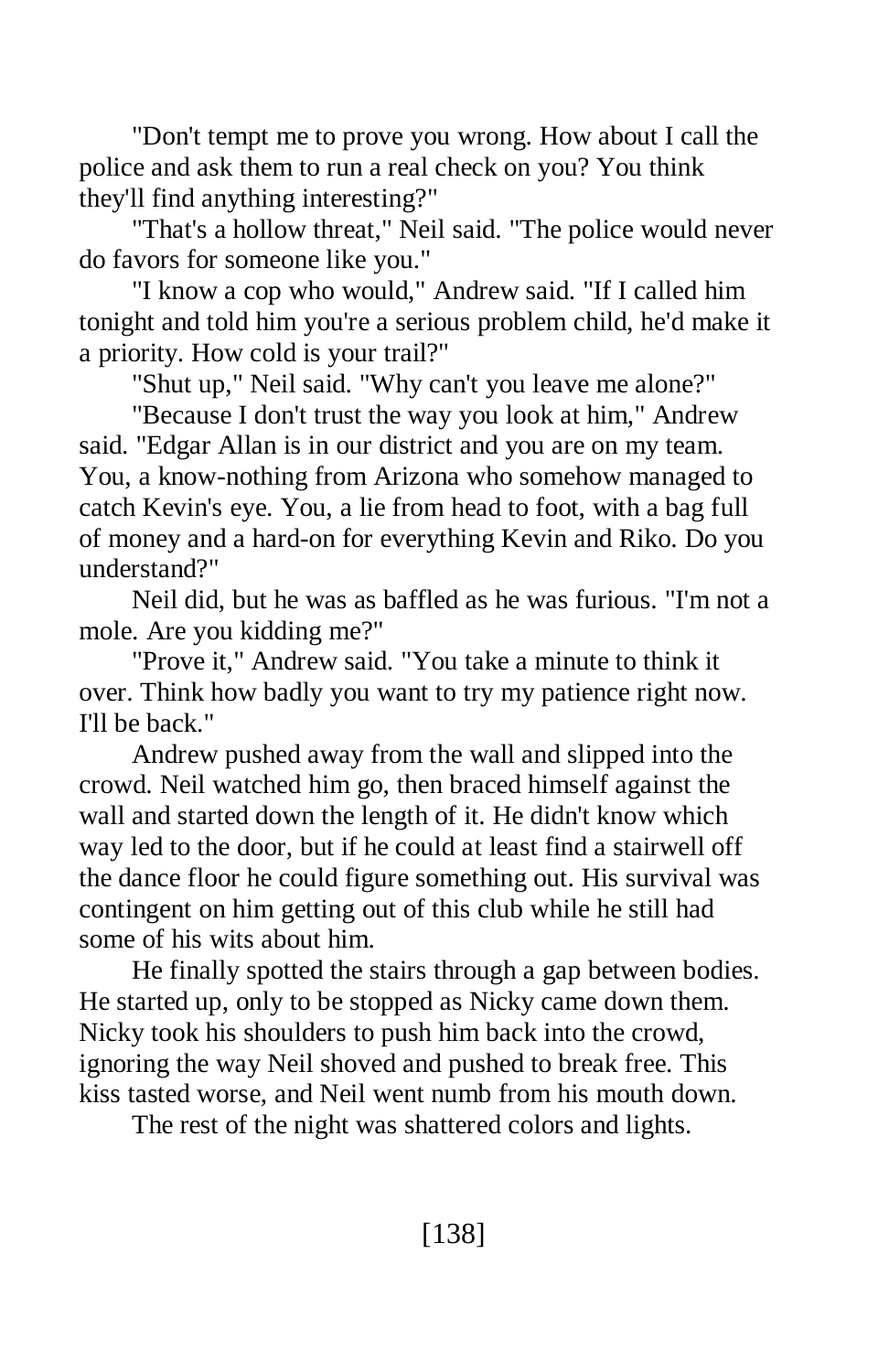## CHAPTER EIGHT

Neil woke up in a bed he didn't recognize in an equally unfamiliar room. He knew that disorienting feeling by name after moving so often, so it wasn't cause for immediate alarm. The weight of arms around him was one his body knew, but somehow it was confusing. There was something wrong with it that his hazy mind wasn't ready to process and he blinked hard against the headache pounding at his skull. He felt half-dead, though he couldn't for the life of him figure out why.

His first attempt at moving sent a stab of pain down his spine, so he relaxed against the sheets. The hold on him tightened a little in response to his shifting.

"Mom?" he said, but it came out slurred at best and barely intelligible.

The person behind him still understood, judging by the amused, "Not quite."

Neil knew that voice. Suddenly the events of the previous night slammed awake in his mind, flickering laser lights and music and bodies and Andrew's voice at his ear. He bolted upright but didn't make it far. The resulting pain had him collapsing against the mattress once more. Nicky caught at his hair to push his head off the side of the bed. There was a trash can there that Neil barely registered before he was throwing up into it. Nicky murmured reassurances Neil couldn't really hear.

As soon as Neil could breathe again, he twisted and shoved at Nicky as hard as he could. He was too sick and weak to push Nicky off the other side of the bed, but the boots he was still wearing would leave bruises on Nicky's arms and chest.

"Hey, hey," Nicky said, trying to deflect him. "It's fine. Ouch! Relax, will you?"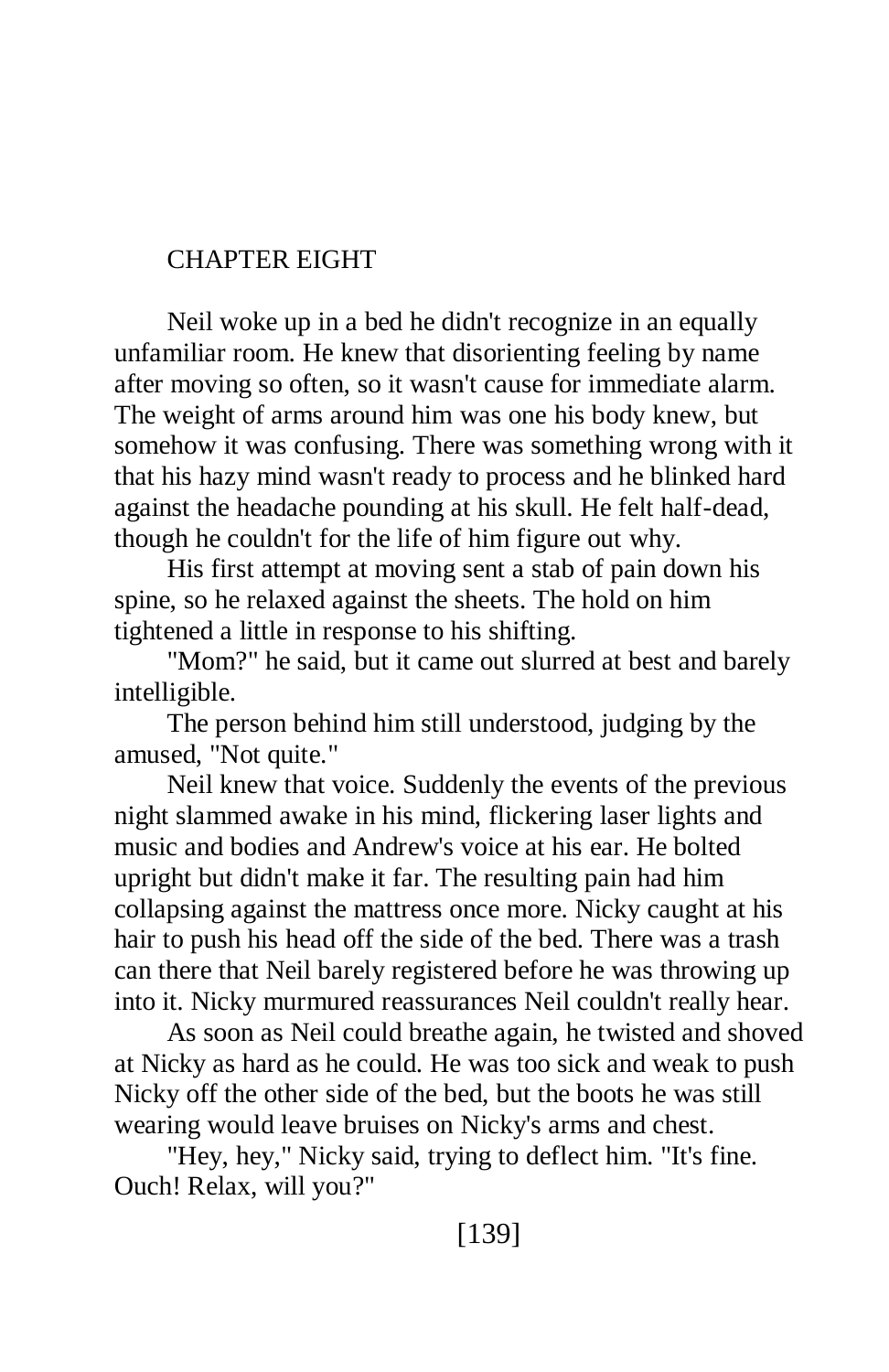"Don't you fucking touch me," Neil said savagely.

Nicky retreated from Neil and sat on the edge of the bed instead. Neil struggled to get up, using the headboard and nightstand as support. Standing took so much out of him he had to stop and catch his breath once he made it there.

"He's awake?" someone asked from the door.

Neil snatched the alarm clock up and hurled it at the new arrival, who ducked out of the way just in time. It crashed off the doorframe. Aaron waited until it had fallen to the floor before stepping back into the doorway. Neil meant to look for another weapon, but moving so fast turned his stomach inside out. He grabbed at the trash can again and choked so hard he almost fell over.

"Where's Andrew?" Nicky asked, climbing off the bed and coming around to Neil's side.

"He and Kevin went to get us brunch."

"I don't think Neil can eat anything."

"He can watch."

Nicky laid a careful hand on Neil's shoulder. "Come on. I'll get you some water."

Neil shook him off, but his legs didn't want to carry him. Nicky let him try standing twice before looping an arm around Neil's back and steadying him. "Easy, now. I'm just going to help you to the kitchen, okay? No funny stuff, I promise."

"Like I trust you."

"Like you've got a choice," Aaron said, and left ahead of them.

Nicky helped Neil down the hall to the kitchen and set him up at the table with a glass of water. Neil's throat burned, but he refused to drink it. He settled for glaring at Nicky. Nicky looked to Aaron for help. Aaron stared back over the top of his coffee mug, unsympathetic and unhelpful. Nicky sighed and turned to Neil again.

"Can I check on your head, or are you going to bite me if I touch you?"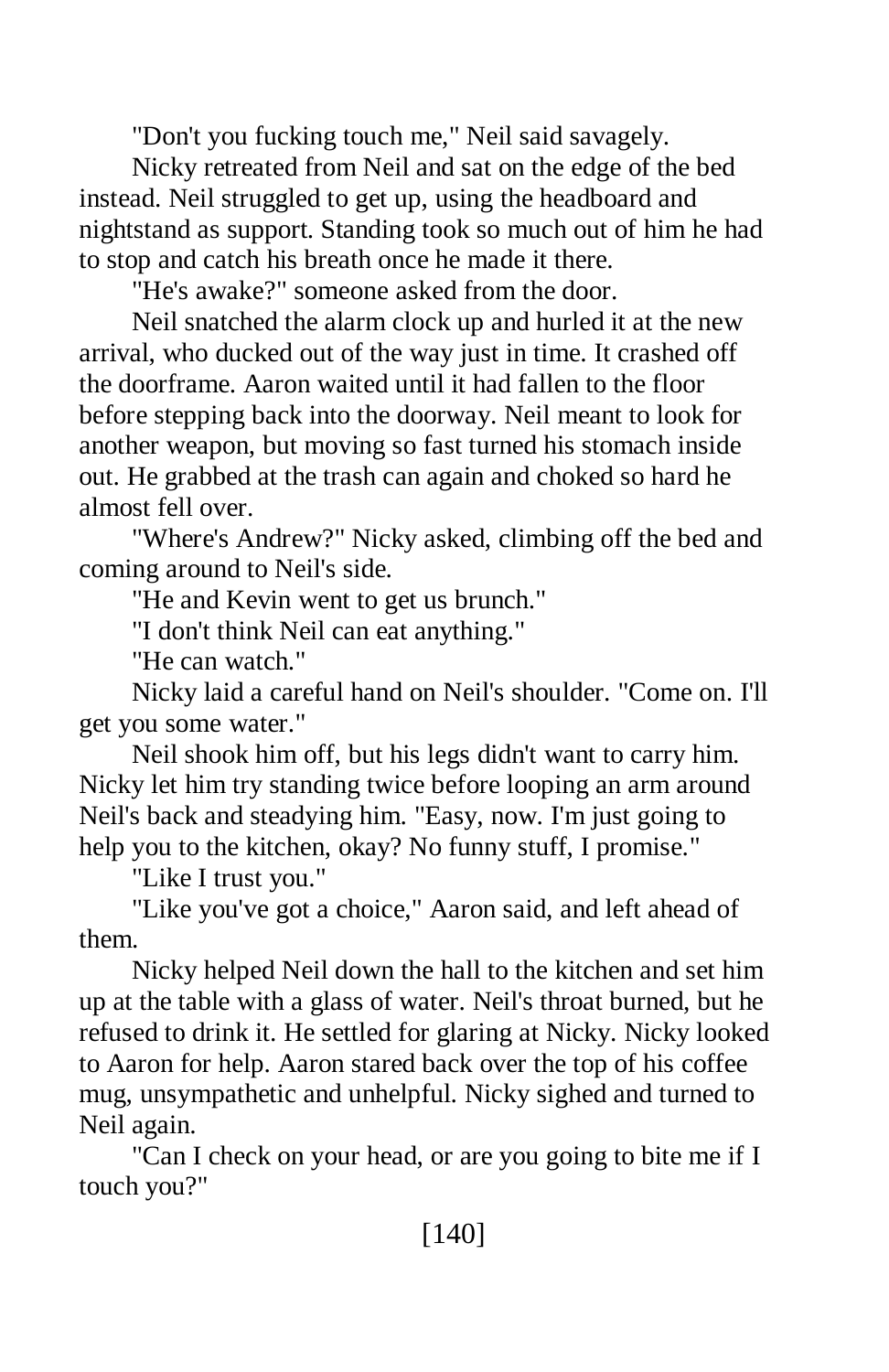"What did I say last night?" Neil asked.

"Nothing to me besides an admirably creative death threat." Nicky's mouth quirked in the start of a smile but he suppressed it, maybe understanding Neil would punch him for it. "I don't know how your conversation with Andrew went, but it didn't end well. Rumor has it you paid a busboy a hundred bucks to knock you out. Way to cut our night short."

Neil didn't remember that, and the gaps in his memory left him cold all over.

"Drink up," Nicky said. "You'll need all the water you can get today. Crackers'll dehydrate you like no one's business."

Neil answered by upending his glass onto the floor.

"That's mature," Aaron said.

Neil threw the glass at him. Aaron smacked it away and let it shatter on the ground.

Nicky sighed. "Don't say I didn't warn you. You can have the shower first, okay? By the time you're out Andrew will be back and you can ask him about last night."

Nicky guided Neil to the bathroom. He started to say something else, but Neil shut the door in his face and locked it. Neil took advantage of the privacy to seethe, giving himself a full thirty seconds to silently rage over last night's stupidity. Then he balled it up and shoved it deep. Anger wasn't going to help him right now, and it wouldn't erase whatever did or didn't happen last night.

Neil checked his head in the mirror and found a sizeable lump near his left ear. He felt it out with careful fingers, then drank handfuls of water from the sink. When the buzzing in his head died a little and his throat wasn't burning quite so bad he took stock of the room. There was a pile of new clothes on the closed toilet lid. The shower was stocked, and a clean towel hung from a hook on the back of the door. A window between the mirror and the shower had white translucent glass to block the outside world.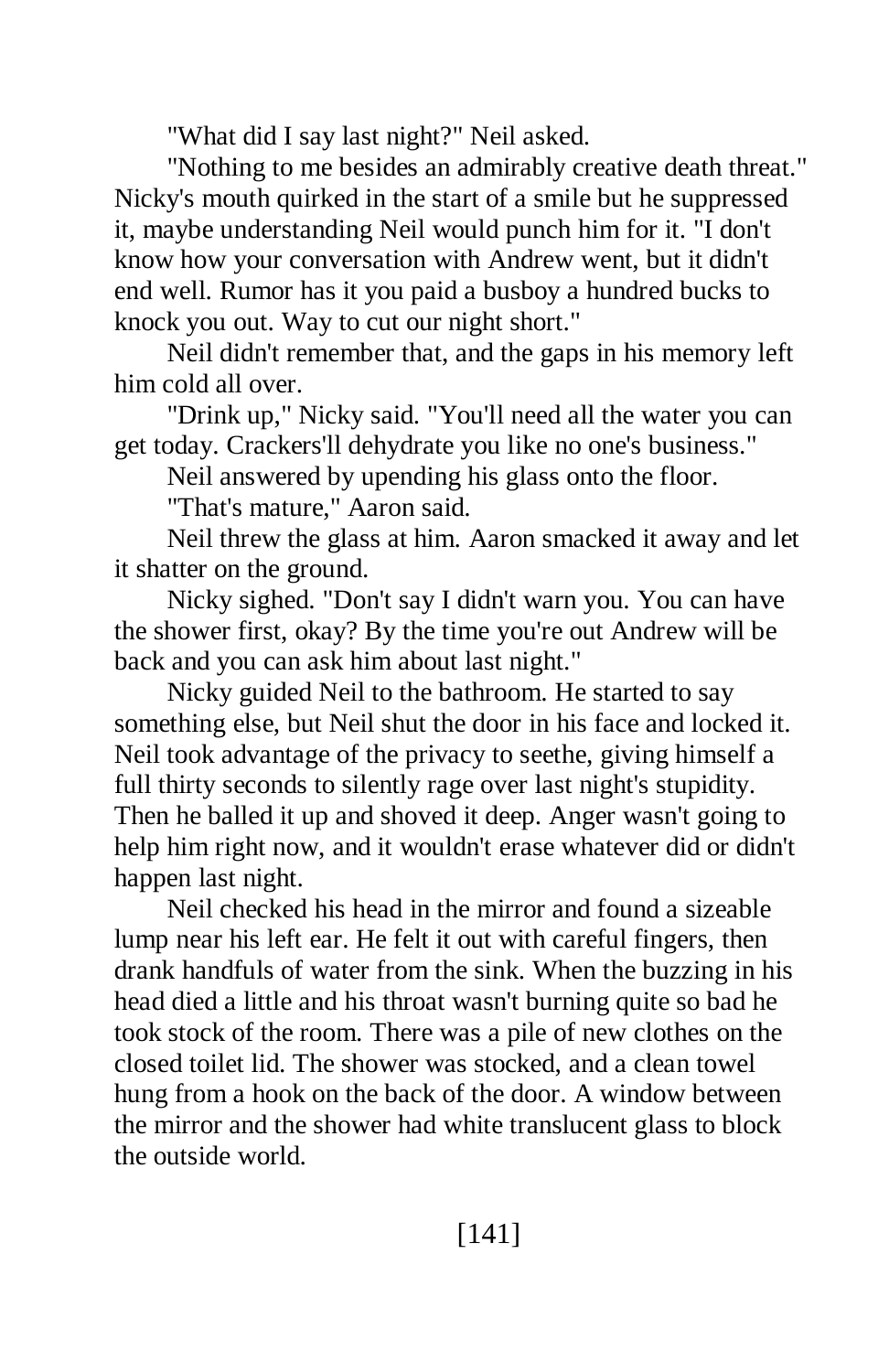Right now, the window was the only thing that really mattered. Nicky wanted Neil to wait for Andrew, but Neil couldn't stick around that long. There was no way he was getting in the car with them for the long ride back to Palmetto. He'd get the answers and explanations he needed, but not in unfamiliar territory with all of them against him.

In the zippered coin section of his wallet was an emergency pair of contacts. Neil ripped open the foil packets and put them on, then changed out of his club clothes and into the jeans and tee. The outfit was almost a perfect fit. Remembering how they'd figured out his size only ignited his anger further. Neil stuffed his discarded club clothes into the toilet, shoving them as deep into the water as he could and closing the lid on them. He rattled the shower curtain open, cut on the water as high as he could, and pulled the curtain closed again. The sound of the water was almost enough to hide the sound of Neil opening the window. Getting out took some serious wiggling since it wasn't quite big enough for him, but desperation was a valuable lubricant.

Lingering sickness from the drugs kept him from moving as quickly as he wanted to, but he'd traveled in far worse shape and he refused to give up. He cut through the subdivision without knowing where he was going and thumbed through his wallet to count bills. He'd taken to carrying several hundred dollars on him at a time, preparations for the worst-case scenario of not having his binder around. He had more than enough to get back to the upstate.

Following the larger streets brought him out onto a main road at last. He only had to go a few blocks before he could flag down a taxi. It took him to the nearest gas station at his request. There was a decrepit pay phone at the edge of the parking lot. Neil pushed coins into the slot and dialed Matt's number from memory. Matt answered after a couple rings with an incoherent mumble.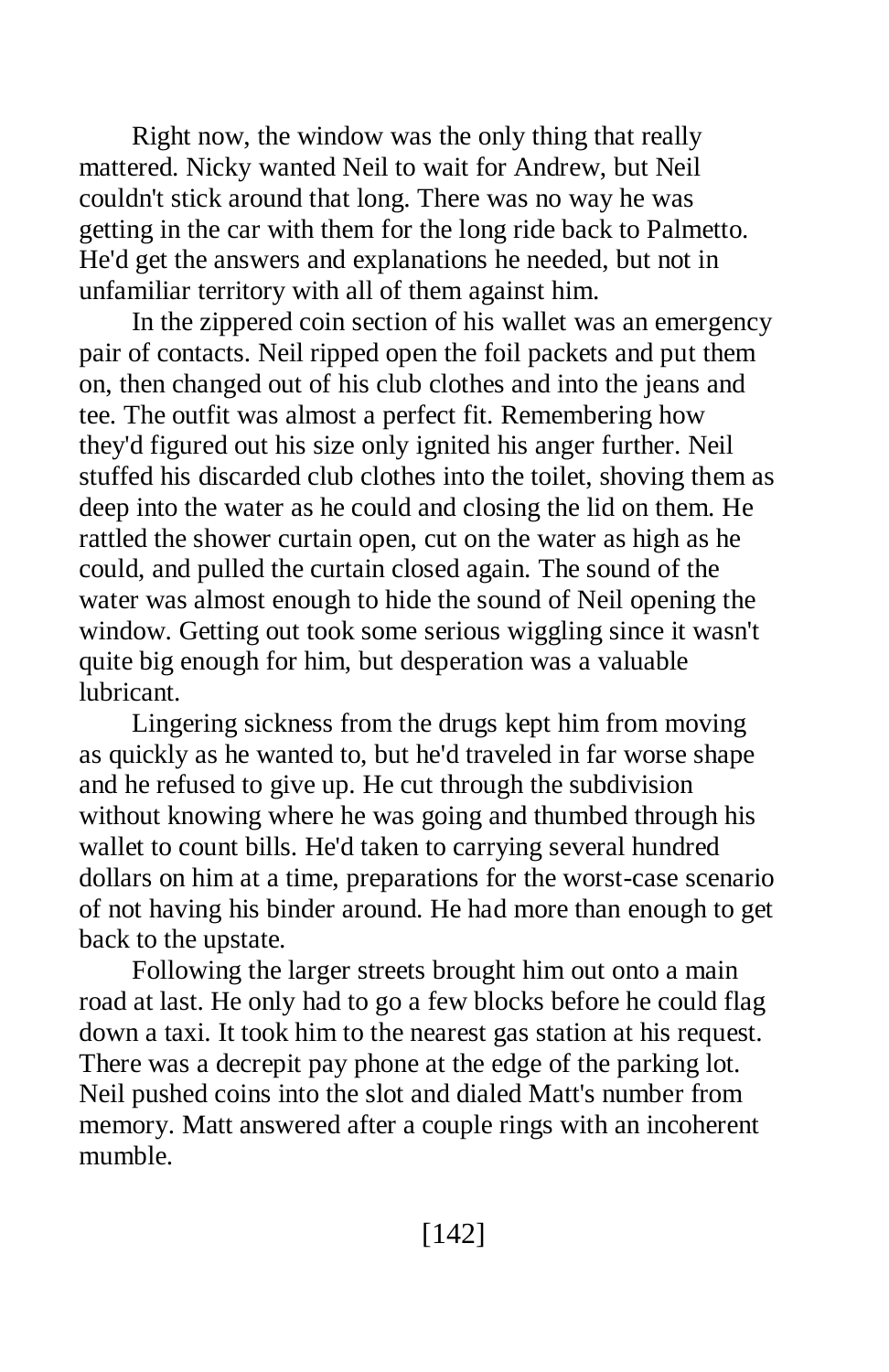Neil checked his watch. It was almost ten. "Matt, it's Neil. Did I wake you?"

"Nah, I'm up," Matt said, but Neil heard the yawn in his words. "Where've you been? I didn't hear you come back last night."

"I'm in Columbia with Andrew."

"You're—what?" Matt went from half-asleep to wide awake in a heartbeat. The alarm in his voice only made Neil feel worse. "Jesus, Neil, what the hell did you do that for? Did he—" Matt aborted that and asked again, "Are you all right?"

"I'm fine," Neil lied.

He thought he sounded convincing, but maybe Matt wasn't really listening, because Matt said, "I'm going to fucking kill him." A girl's voice said something in the background, too muffled for Neil to understand. Neil guessed Matt turned the phone away from his ear to answer, because Matt's voice was quieter when he said, "He's in Columbia."

"Jesus Christ." That was definitely Dan, loud and furious.

Matt was back on the line in a heartbeat. "Seriously, are you okay?"

"I'm fine," Neil said again, "but I need a favor. I think Andrew's going to come looking for something of mine today. If I'm not there, can you keep him out of our room? I'll owe you one."

"You won't owe me anything," Matt said. "Didn't I tell you I'm good for it?"

"Thank you," Neil said. "We should be heading back soon, I think."

"You be careful, okay?" Matt said. "We'll see you in a couple hours."

Neil hung up and went inside the gas station. He stocked up on water bottles and a map, but he ran through the conversation a couple times as he walked the aisles. Matt's reaction to Neil's whereabouts was telling. Matt had been through this already; he knew what sorts of things Andrew got up to in Columbia. This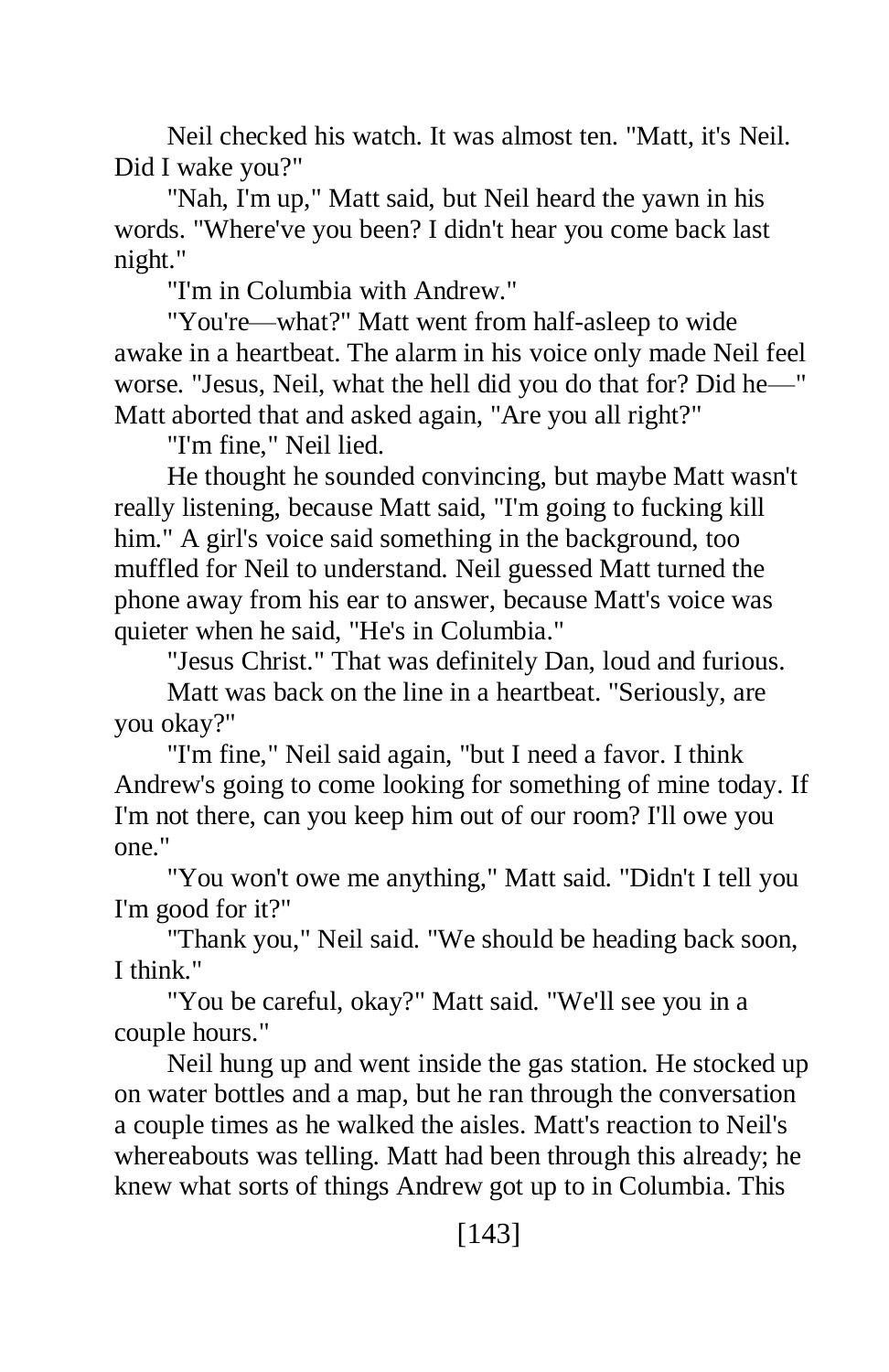was what Matt meant when he said Andrew put him in his place last year. This was what Andrew and Abby had argued about on Neil's first day. Apparently it took the team's psychiatrist to patch Matt up after Andrew was through with him. Either Andrew listened to Abby's warning and toned Neil's party back, or Neil avoided the worst of it by getting himself knocked out.

Neil snagged a notepad and pen last and checked out. The cashier loaned him a phonebook so Neil could look up the number to a taxi service. The cab came by five minutes later and Neil took it to the nearest truck stop on Interstate 20.

There were a dozen or so big-rigs parked across the giant parking lot, most of them collected around the gas pumps. Neil was comforted by the number and sat on the sidewalk to unfold his map. He found three combinations of major roads that would get him to the northwestern region of the state and tucked his map away. He swallowed against the edges of nausea and approached the nearest trucker with a smile on his face.

"Good morning. I'm a sociology major, working on my summer project. Can I ask where you're headed?"

It took four tries before Neil found a northbound driver. The rig was taking 77, which wasn't Neil's first choice, but at least it crossed I-85 near Charlotte, North Carolina. That was the interstate Neil needed if he wanted to get back to Palmetto. Finding a truck was only half the problem. Convincing a driver to take a stranger along was the other.

He offered the driver his politest smile. "Would you be willing to give me a lift as far as Charlotte? I can pay you fifty dollars for the ride and for answering a couple questions about what it's like working this job."

"I'm not into taking on passengers," the driver said.

Neil accepted that without argument and moved on. None of the other five were going where he needed them to, so he waited off to one side as the twelve trucks were slowly replaced. When the set was complete, he tried again. This time he struck gold on the third try. Not only was the woman willing to take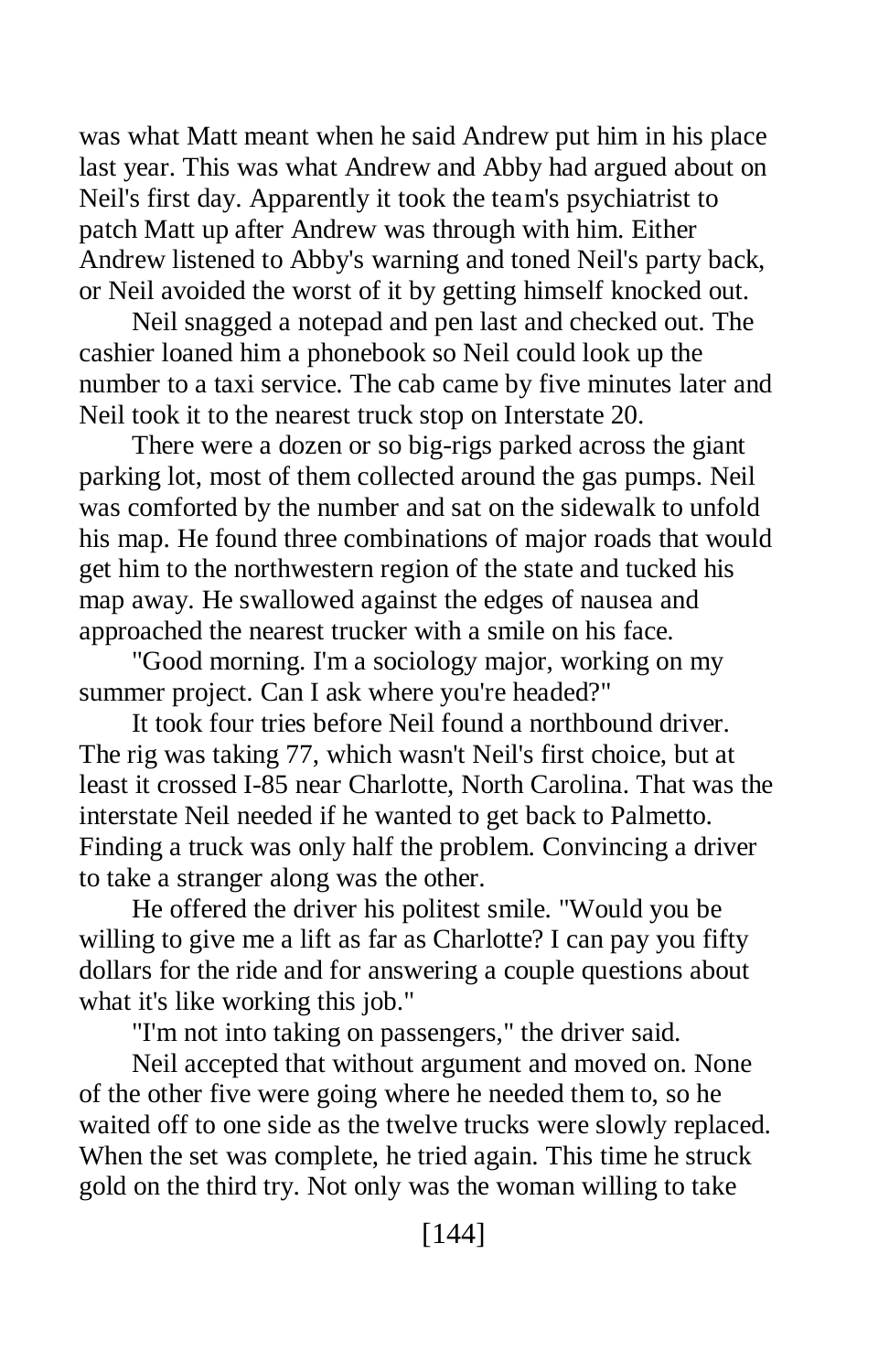him, but she was going northwest on I-26. It was a faster route to 85. Neil only had to wait until the tank was full and then they were off.

Neil had hitchhiked like this before from New Mexico to Phoenix. Remembering the interview he'd made up was easy. He took notes on everything the driver said, careful to play the part of an interested student, and the drive passed relatively easily. She left him at a truck stop outside Spartanburg and pulled away with a honk of her horn.

It was easier to catch a ride from there. Neil went through the interview all over again. The driver had questions for him as well, and Neil made up his answers as he went. It took some work to convince the driver that yes, he was fine getting dropped off on the interstate, but Neil got what he wanted. The truck pulled off onto the shoulder a quarter-mile from Neil's exit. Neil paid him and climbed out onto the grass.

It was a little after noon by then. The queasiness had faded, but his head still ached. Neil took his exit on foot and walked to the nearest gas station. He bought a couple bottles of water, sat outside on the sidewalk to drink them, and bought a few more. While he waited for the pounding to die down he studied his map. It was about eleven miles to campus from here. The road was small enough he wouldn't likely catch a ride, but Neil was okay walking it. It'd be faster to run that far, but he wasn't feeling well enough to try it.

Without truckers to distract him Neil could use the walk to think. The only clear memory he had of last night was Andrew's accusation. He didn't know what else Andrew had asked him or what he'd said in response. Hopefully he'd been smart enough to lie through his teeth despite the drugs.

One thing was for sure, though. Neil couldn't afford another night out like that. If Andrew really thought Neil was a threat to Kevin, how far would he go to prove it? Neil didn't want to see what came next, but avoiding that meant compromising. He had to tell Andrew something. The truth was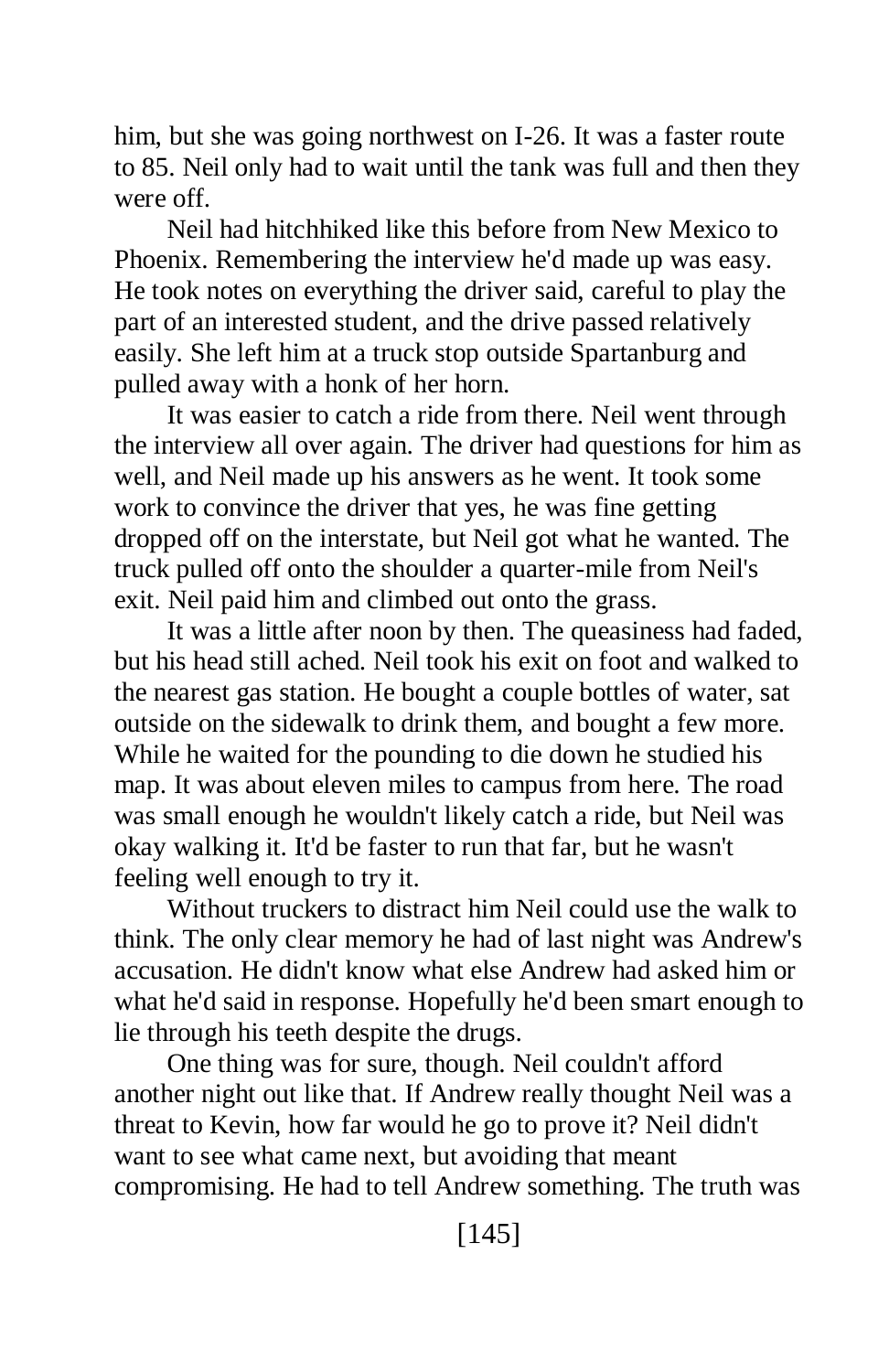out of the question, but Andrew would smell a lie a mile away. What Neil needed was something in-between that could explain everything: his money, his appearance, and his obsession with Kevin.

Neil spent the entirety of the three-hour walk sorting out a perfect half-truth. The details he was going to give up made his blood run cold, but if he could get Andrew to keep quiet about them somehow, Kevin couldn't use them to identify him.

Neil wasn't quite ready to face Andrew yet and he didn't want to deal with his teammates' curiosity over his prolonged absence, so he went to Wymack's apartment instead. By the time he arrived it was half past four. Wymack had made Neil keep the spare key, but Neil knocked on his door anyway. Wymack wrenched the door open like he wanted to take it off his hinges, but surprise washed out the fury on his face when he saw Neil.

"Where the hell have you been?" Wymack demanded, looking Neil up and down. "Andrew got back from Columbia hours ago. Matt called me to say you weren't with them."

"I took a different route."

"Yeah?" Wymack gestured at his drenched clothes and sweaty skin. "What'd you do, run here?"

"Walked," Neil said, and Wymack stared at him. Neil realized too late Wymack was being sarcastic. He couldn't take it back, so Neil traced his path in the air with a finger. "I hitchhiked to Spartanburg, then to Northlake, and I walked here from there. I know it's kind of sudden, but can I stay here for a little while?"

Wymack grabbed his elbow and hauled him inside. He slowed just long enough to slam the door behind Neil. "Are you stupid or just crazy? Do you have any idea what could have happened to you between here and there? What were you thinking?"

"I was thinking I wasn't going to ride back with them," Neil said.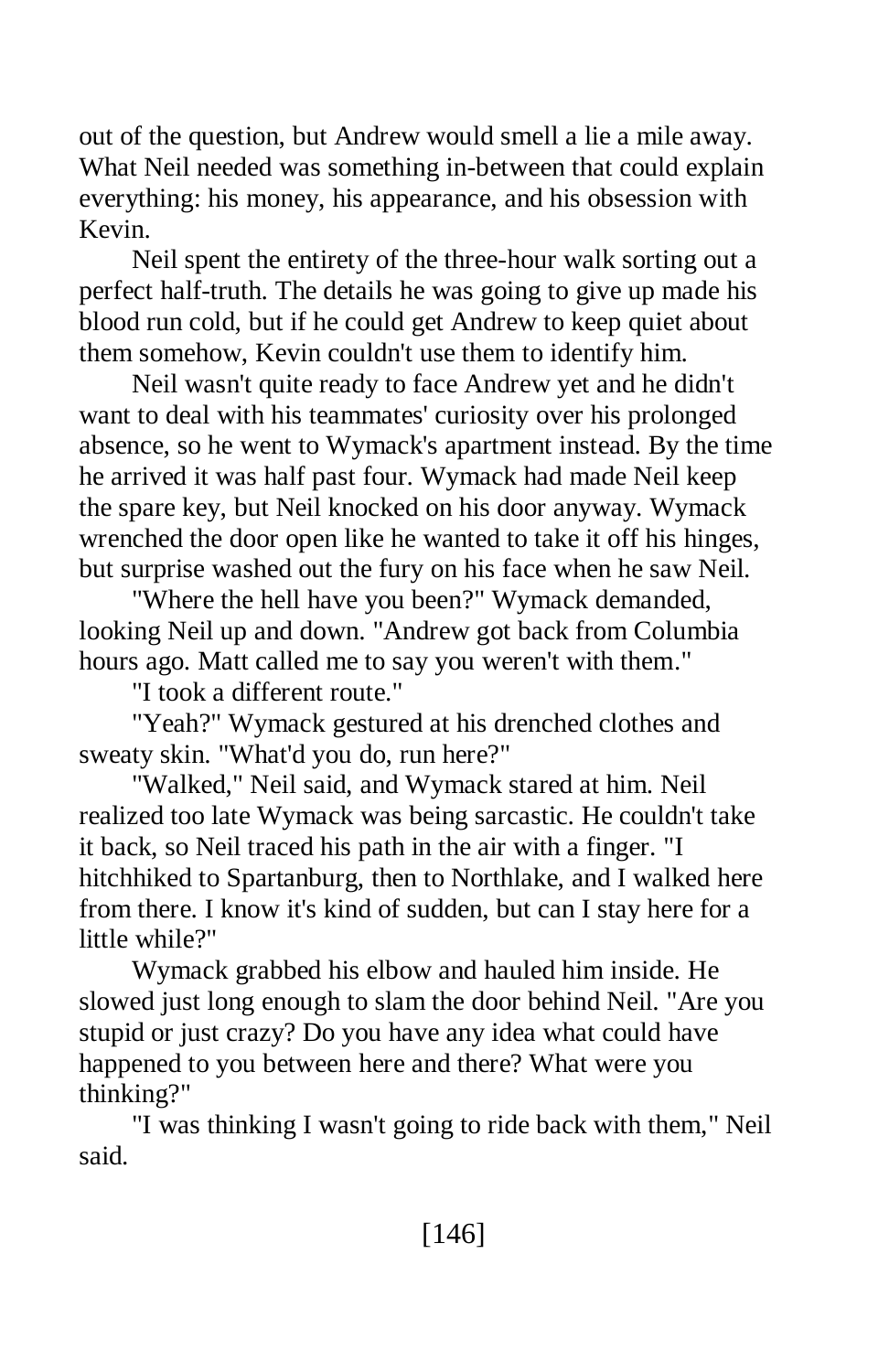"You should have called me," Wymack said. "Me or Abby or any of the upperclassmen. All you had to say was you didn't want to stay with Andrew. Any of us would have come and gotten you."

Neil stared at him, too startled to respond. Wymack threw his free hand up in exaggerated disgust and dragged Neil down the hall to the kitchen.

"Stretch out and drink some water," he said, letting go of Neil.

Neil did as he was told but watched as Wymack stormed out of the kitchen again. Wymack paced up and down the hall with angry, heavy footsteps. On his second pass he had his phone out and at his ear. He was out of sight when someone picked up on the other end, but Neil heard his furious voice loud and clear.

"You have five seconds to get your retarded psycho ass to my apartment! You even think about telling me no and I swear to god I'll throw Kevin's contract down a garbage disposal."

Neil didn't think Wymack stayed on the line long enough to get an answer, because he was off the phone when he came back a couple seconds later. He was carrying a towel and an armful of clothes, all of which he shoved at Neil.

"You're a sopping mess. Get out of my sight and clean up before I wring your neck."

Neil took everything down the hall to the bathroom and locked himself in. He kept the water tepid as he washed away the day's heat and sweat. The clothes Wymack leant him were ridiculously big on him, but at least they covered his scars. Neil bundled his dirty clothes into the wet towel and left the bathroom with them. He felt relaxed for the first time all day, but that faded at the sound of Wymack's angry voice. Neil crept down the hall toward the living room.

Andrew was standing silent in the middle of the room as Wymack went up one side of him and down the other. Judging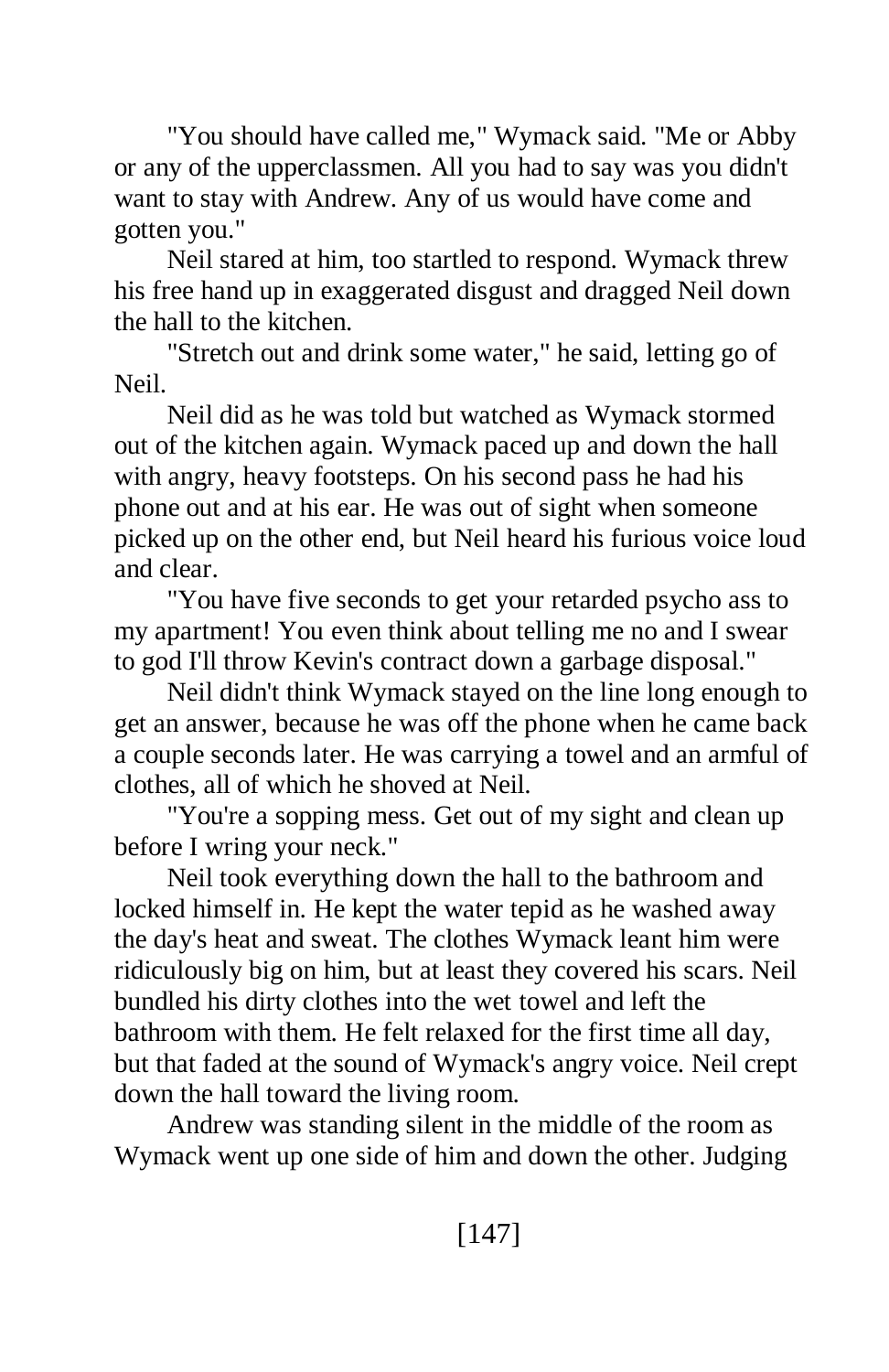by the impatient look on his face, Andrew was still sober. He was also facing the door, which meant he spotted Neil first.

"Have a nice stroll?" he asked, interrupting Wymack's tirade.

Neil returned his cold stare with a heated, "Fuck you."

Wymack snapped his fingers in front of Andrew's face, trying to get Andrew to look at him instead of Neil. "I don't know what the beef is between you two, but it ends here and now. Abby and I made it clear we wouldn't tolerate a repeat of last year, Andrew."

"This isn't a repeat." The edge in Andrew's voice said he'd already argued this point several times. "We only gave him crackers. You think he'd have made it back here on his own otherwise?"

"Don't 'only' me. What the fuck were you thinking?"

"What were you thinking, bringing him here?" Andrew returned.

Neil decided to cut in before Andrew shared any of his theories. "Coach, I need to talk to Andrew for a minute. Can we use your office?"

"No," Wymack said. "I don't trust you two not to kill each other, so you're staying right here until this is resolved."

That left only one option, but Neil hated losing his wild card so early in the game. He hoped Wymack couldn't speak German and switched languages to lay into Andrew. "What the hell is your problem? How can you threaten Nicky for coming onto me but condone drugging me out of my mind against my will? Why can't you just leave me alone?"

That wiped the irritation off Andrew's face. It was forever before Andrew answered in German. "That's unexpected. Did no one tell you I hate surprises?"

"What makes you think I care?"

"How many languages do you speak, runaway?"

Neil ignored that. "Tell me why you did that."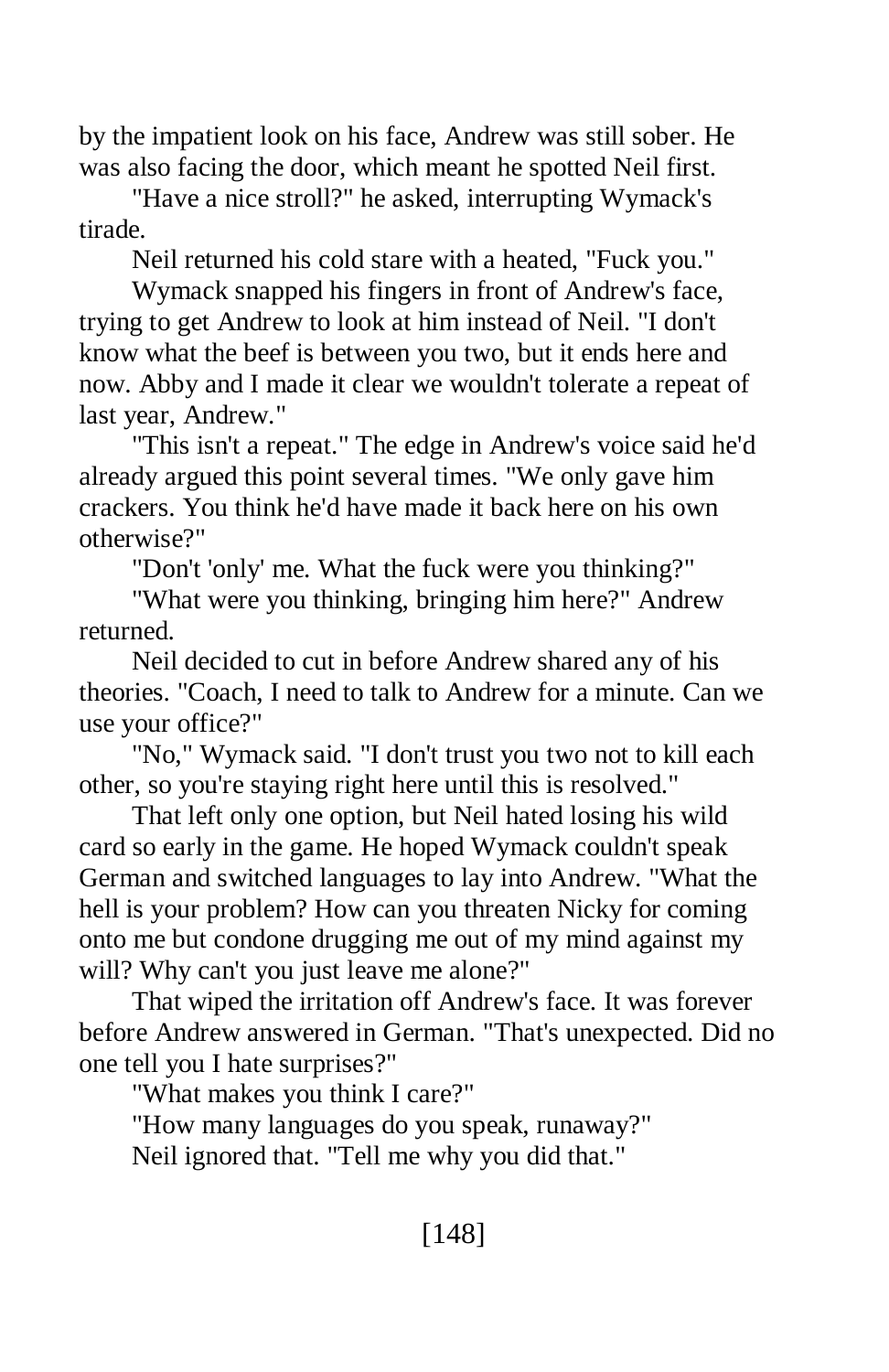"I already did," Andrew said. "I'm still waiting for your answer."

"I answered you. I told you I'm not a mole. You're insane if you think I am."

"Then correct me."

"Give me a reason."

"Besides the obvious?" Andrew said. "If I can't get an answer from you, I'll get it wherever I can. How about I start with your parents?"

"Good luck," Neil said, feeling cold all over. "They're dead."

"Did you kill them?"

He said it so casually, like he was asking for the time, that Neil could only stare at him for a minute. It was such an unreasonable leap of logic Neil didn't understand how he even thought to ask it. Then he remembered who he was talking to and asked, "Did you kill yours?"

Andrew gave a dismissive flick of his fingers. "I don't have parents."

It was only a half-lie. The twins didn't know who their father was, and only Aaron grew up with their biological mother. Andrew was surrendered to foster care when he was just a few days old. He spent thirteen years in the system and three at juvie. It wasn't until he was released on early parole that his mother let Andrew move home. Five months later she died in a car accident. Neil doubted Andrew attended the funeral.

"I didn't kill my parents," Neil said, but he couldn't go on. Fear was an iron grip around his lungs, making it impossible to breathe. Neil trusted the story he'd patched together on his walk, but he didn't want to say it aloud. The words came out in jagged pieces and he hoped his struggle added realism to the lies. "Riko's family did."

That got Andrew's attention. Neil swallowed hard, trying to clear the tightness from his throat, and forced himself to explain.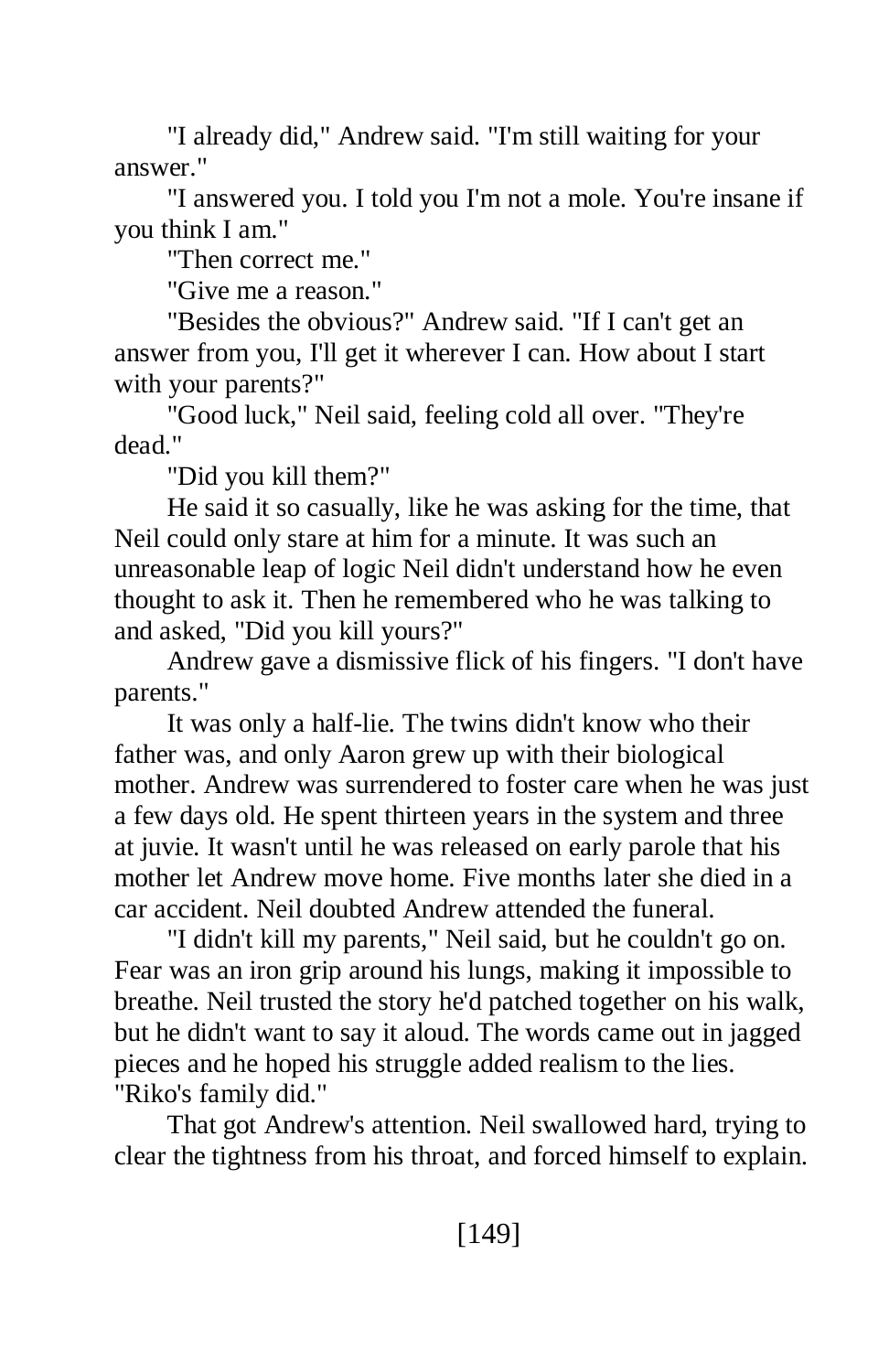"My father was a gopher for a group who did business with the Moriyamas. In the grand scheme of things he wasn't worth much, but he knew a lot of names and he knew how to move product. He did some business out of Edgar Allan, which is how I met Kevin and Riko. I didn't know who they were back then. I was just excited to meet kids my age. I thought we were going to be friends.

"Then my father started getting cocky, started getting stupid, and tried skimming from payments. He took Moriyama money that was meant for his boss. They found out, of course. The Moriyamas executed him and my mother before his boss could get to him. I took what he'd stolen and ran. I've been running ever since."

Andrew wasn't smiling anymore, but Neil was. He felt it as it curved across his lips and knew it was a sick, ghastly expression. He dug his fingernails into his mouth, trying to claw the look off his face, but it was frozen in place.

"I'm lucky Kevin doesn't recognize me," Neil said. "I don't know if he even remembers meeting me, but I remember him. Seeing him helps me remember my parents. He's all I have left of my real life. But if Kevin or Riko recognizes me and word makes it back to my father's boss, I know what will happen to me."

Andrew said nothing for so long Neil thought he'd blown it, but finally Andrew moved. Wymack shifted his weight, ready to intervene if things turned violent, but Andrew only came to stand right in front of Neil.

"Then why did you come here?" Andrew asked.

"Because I'm tired," Neil said, trying to sound defeated. It didn't take much effort. "I have nowhere else to go, and I'm too jealous of Kevin to stay away from him. He knows what it's like to hate every day of his life, to wake up afraid every day, but he's got you at his back telling him everything's going to be okay. He has everything, even when he's lost everything, and I'm—" Neil didn't want to say it, but the word was already there,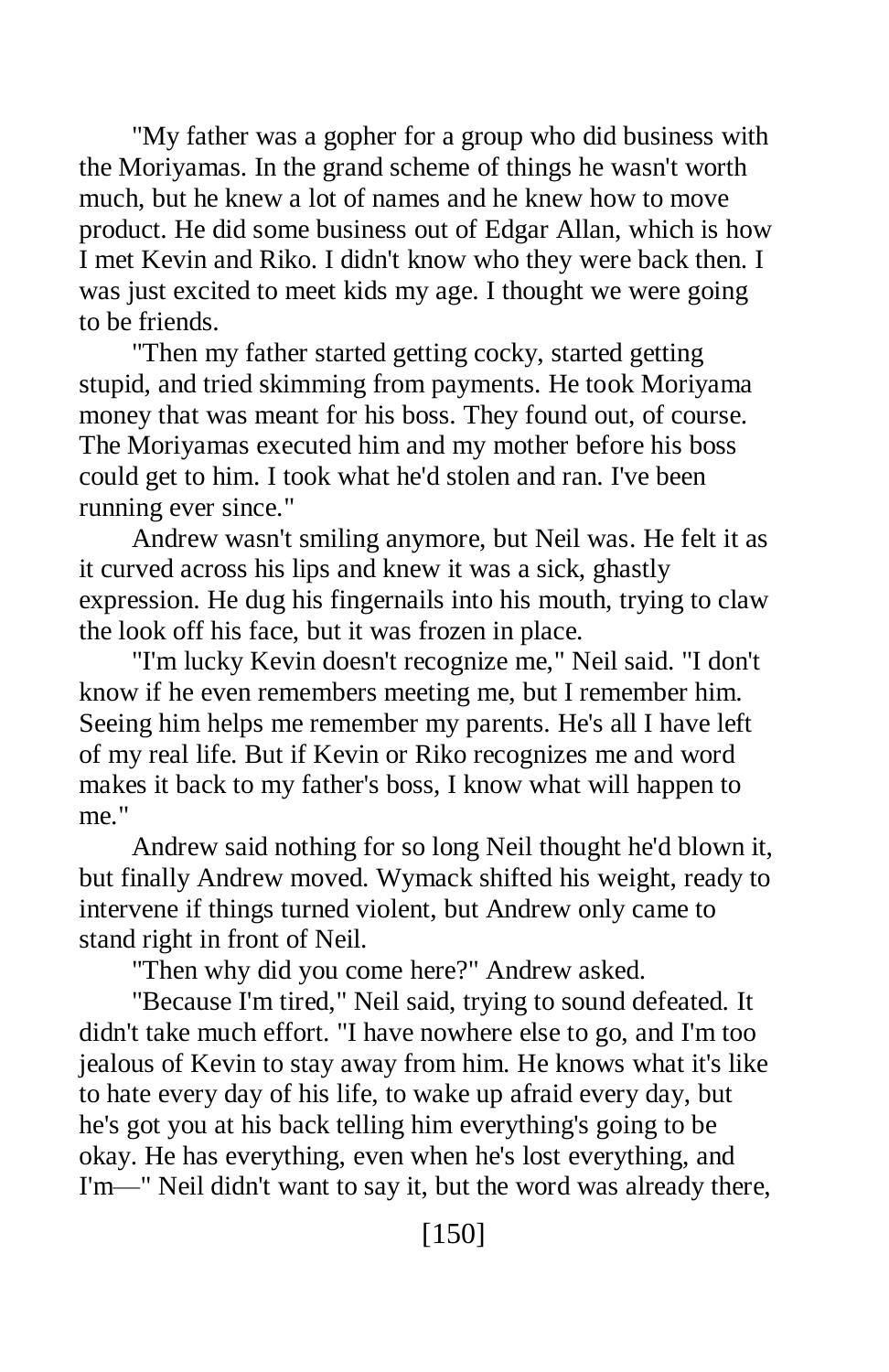broken and pathetic between them, "—nothing. I'll always have and be nothing."

Andrew reached up and forcibly uncurled Neil's fingers from his mouth. He pushed Neil's hand out of the way and stared Neil down with nothing between them. Neil didn't understand the look on his face. There was no censure over Neil's crooked parents or pity for their deaths, no triumph over having backed Neil into admitting so much, and no obvious skepticism for such an outlandish story. Whatever this look was, it was dark and intense enough to swallow Neil whole.

"Let me stay," Neil said quietly. "I'm not ready to give this up yet."

That strange look left Andrew's eyes. His expression cleared to stony indifference and he let go of Neil. "Keep it if you can. You and I both know it won't last long."

Neil's stomach gave a nauseating flip. He'd been lying since he'd first learned to speak. What he'd just told Andrew was fifty percent truth, the most honest thing he'd ever tell someone about his life, and Andrew took it without batting an eye. Neil didn't know how to feel about that. He should be relieved, because it meant Andrew might be done asking him questions, but it went deeper than that. He wondered for a moment if Andrew could handle the entire truth so calmly, but that was too dangerous and stupid to consider.

"I'll be gone by our match against Edgar Allan," Neil said. "I don't look now how I looked then, but I can't risk Riko's family recognizing me."

"Such an unexpected will to survive from someone who has nothing to live for. Next time we have a little heart-to-heart like this, maybe I'll ask you to justify that."

"Let's not talk like this ever again."

"Let's not," Andrew agreed.

Neil hesitated, then asked, "Are you going to tell Kevin?" "Don't ask me stupid questions."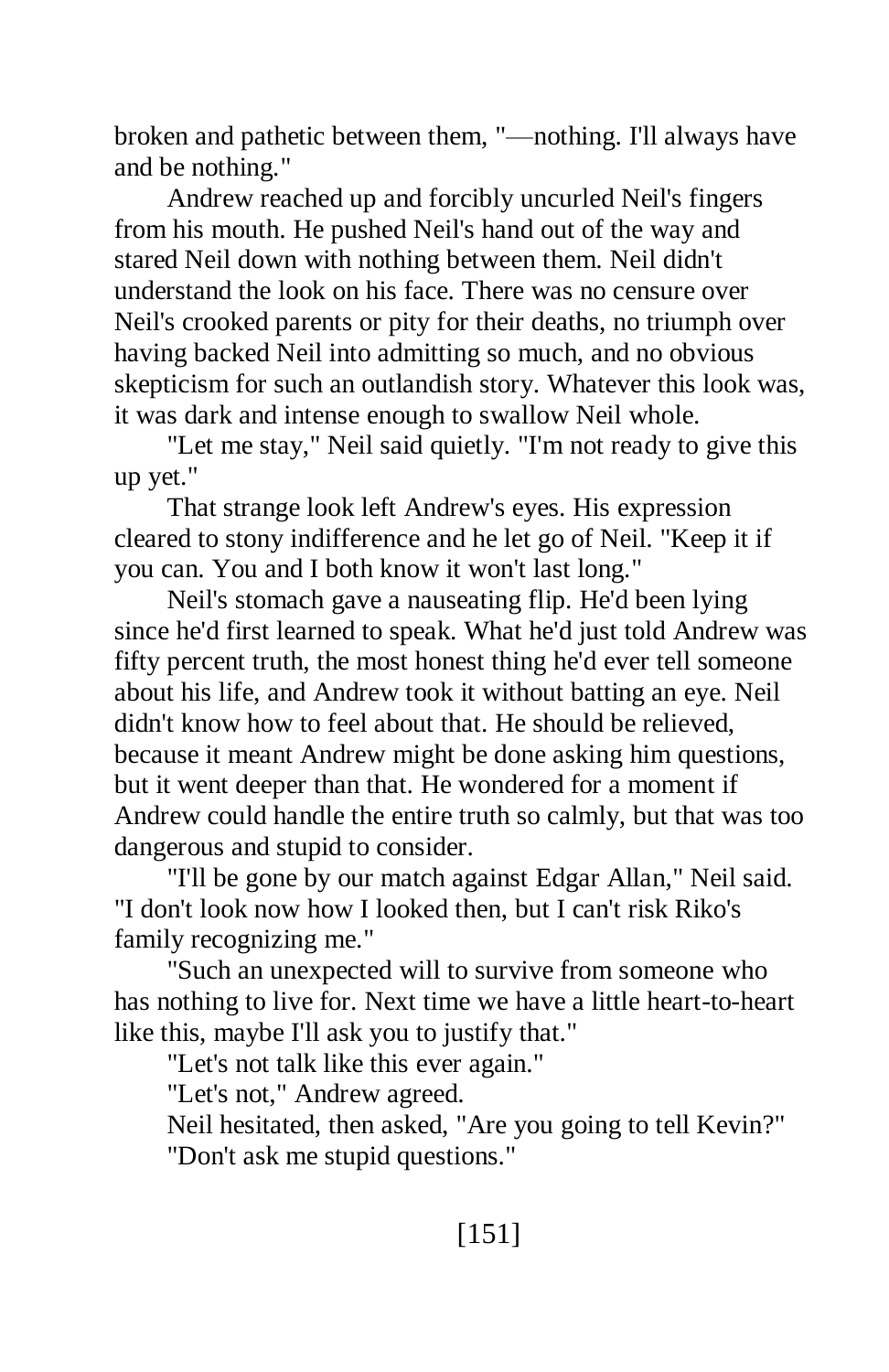Relief was almost strong enough to bring him to his knees. Neil sucked in a slow, rattling breath and closed his eyes. As the day's anger and fear ebbed away he was left feeling exhausted and hollow. Maybe Andrew's night out in Columbia had been awful, and maybe he'd never wanted to say these things out loud, but having the air cleared between him and Andrew to some degree took an enormous weight off his chest. He'd convinced Andrew to back off and leave him alone. The Foxhole Court was his until their match against the Ravens. It wasn't freedom, and it wasn't safety, but it was breathing room. That was enough.

"We're leaving," Andrew said in English.

Neil opened his eyes. "Where are we going?"

"Back to the dorm," Andrew said. "Your teammates have been annoying us ever since we got back, demanding we return to Columbia and scour the streets in search of you."

"He can stay here if he wants," Wymack said. "I can call Dan to let her know he's safe."

Andrew didn't look at Wymack. "Neil wants to come with me."

A day ago, those words might have been an order or a threat, but today Neil heard only truth. He'd chosen the Foxes. He'd chosen to trust Andrew, whatever that meant and whatever consequences it brought down the road. There was no reason or need to hide behind Wymack now.

"Thanks for the shower," Neil said to Wymack. "I'll wash your clothes and bring them back on Monday."

Wymack glanced between them, obviously wondering if they'd really settled things that easily, and said, "No rush."

"Going now," Andrew said, and led Neil out.

Wymack must have called ahead anyway, because when they got back to the dorm all of the Foxes were in the hallway waiting for them. Kevin, Aaron, and Nicky were leaning against the wall near their suite door. The upperclassmen stood in a small clump in the middle of the hallway outside Dan's room.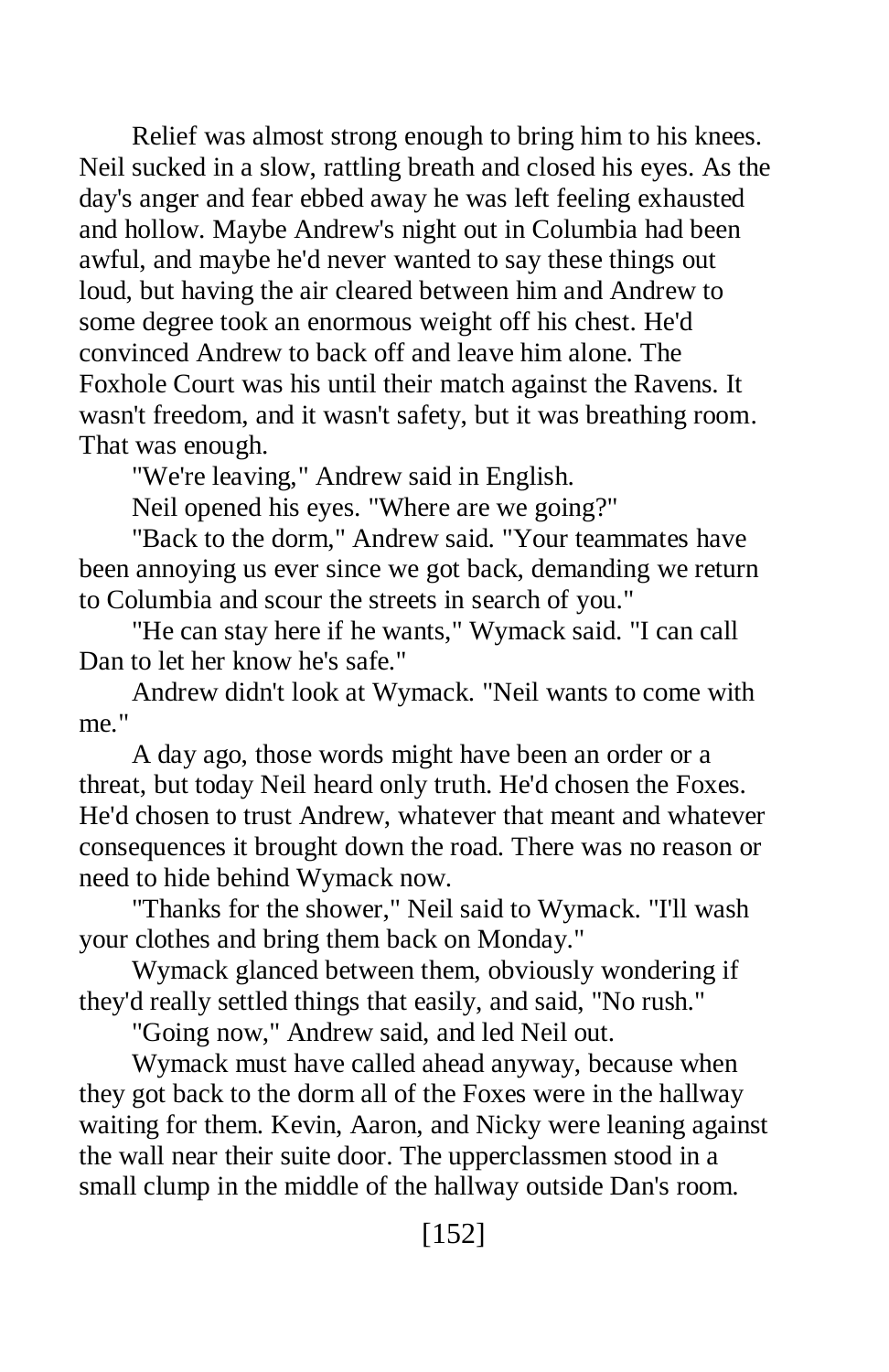Neil wanted to skip the questions and hide in his room, but as soon as he was close enough Dan caught his shoulders and patted him down for injuries.

"Are you okay?" Dan asked.

"I'm fine," Neil said.

"Andrew?" Kevin asked.

Andrew paused in his doorway long enough to look at Kevin. "I'm washing my hands of this. He's your problem now."

He disappeared into his room. Aaron and Nicky exchanged looks before following. Kevin was the last to leave, and not without sending Neil a searching look first. Neil watched the door close behind them, then faced the rest of his teammates. Dan still looked angry, and Matt looked wired for a fight. Seth and Allison were already heading for Neil's room, likely bored by the peaceful resolution. Renee's gaze was searching. Neil couldn't hold her stare for long.

"Coach said you hitchhiked your way back here," Dan said. "I'd yell at you for being stupid, but Coach said he handled that already."

"Lesson learned," Neil said. "Next time I'll call for a ride."

"There won't be a next time." Dan gave a heavy sigh and scrubbed her face. "Come on."

They went back to Neil's suite. Six piles of cards lay face down in the living from an interrupted game and were surrounded by a graveyard of crumpled beer cans. Allison and Seth were rummaging through the fridge when Neil passed. Renee continued to the living room to get her cards, but Dan and Matt followed Neil to the bedroom. They stopped in the doorway and watched as Neil went to his safe. Neil traced the lines of it with his fingers and tugged on the combination lock. It didn't look tampered with, but he couldn't check the contents with an audience.

"You were right," Matt said. "Andrew tried to get in."

"We didn't let him," Dan said. "He didn't make it further than the front door."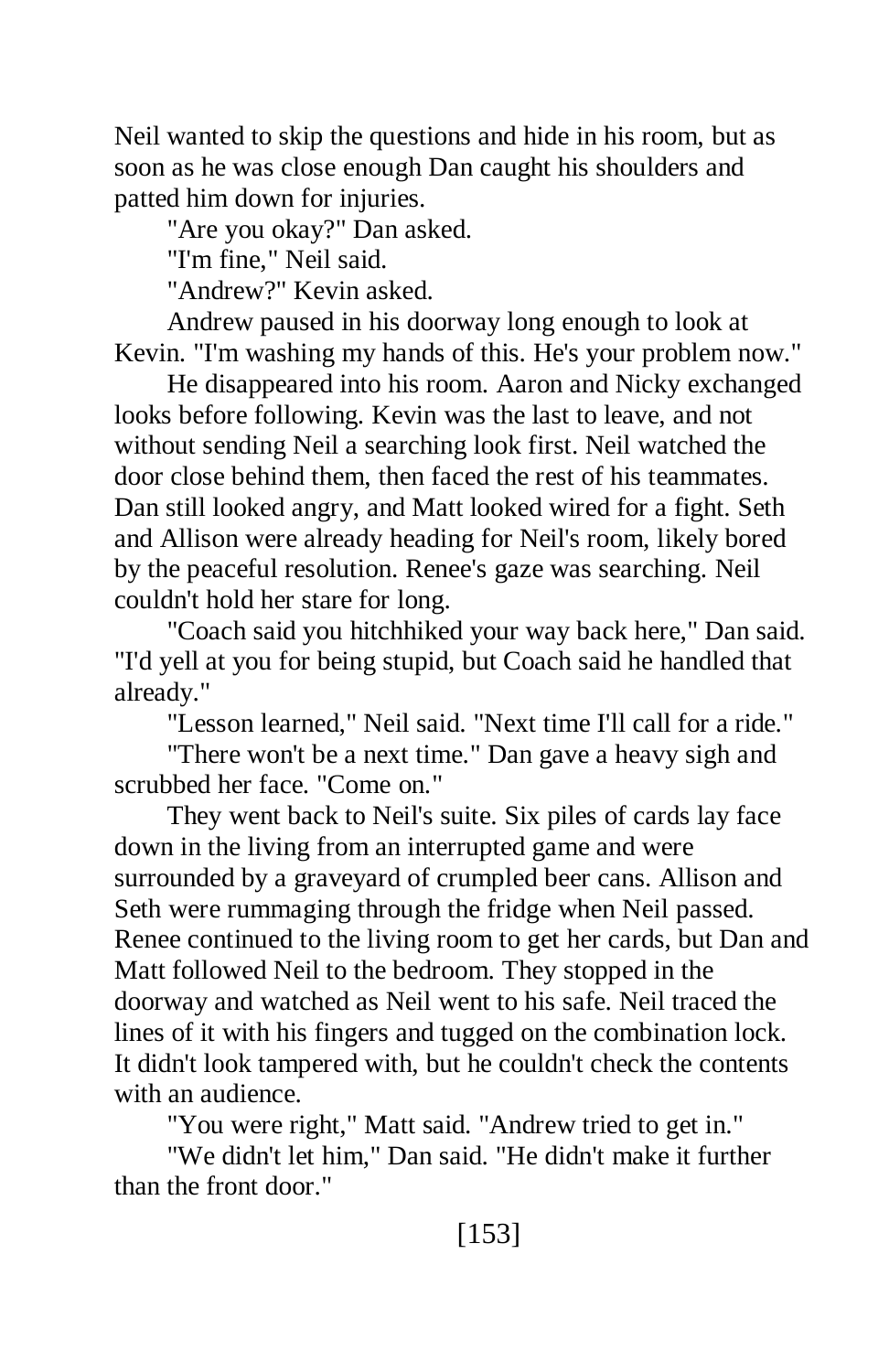"Thank you," Neil said.

"Thank Renee," Dan said. "She doesn't take sides all that often"

"It's so much easier when she does, though," Matt said. "Andrew seems to like her," Neil said.

"They've got an understanding," Matt said, but didn't explain. "We're between rounds in our game. You should join in. It'll help clear your head, I think. Spending too much time with Andrew's lot will rattle anyone."

"I'm probably going to crash early," Neil said. "It was a long day."

"We'll take our stuff to my room," Dan said, and they closed the door on their way out.

Neil waited until their voices faded before unlocking his safe. He found everything where it was supposed to be. As he slipped the lock into place again he realized his hand was trembling. He held up his shaky fingers where he could see them better and wondered at the equally weak flutter in his chest.

Hope was a dangerous, disquieting thing, but he thought perhaps he liked it.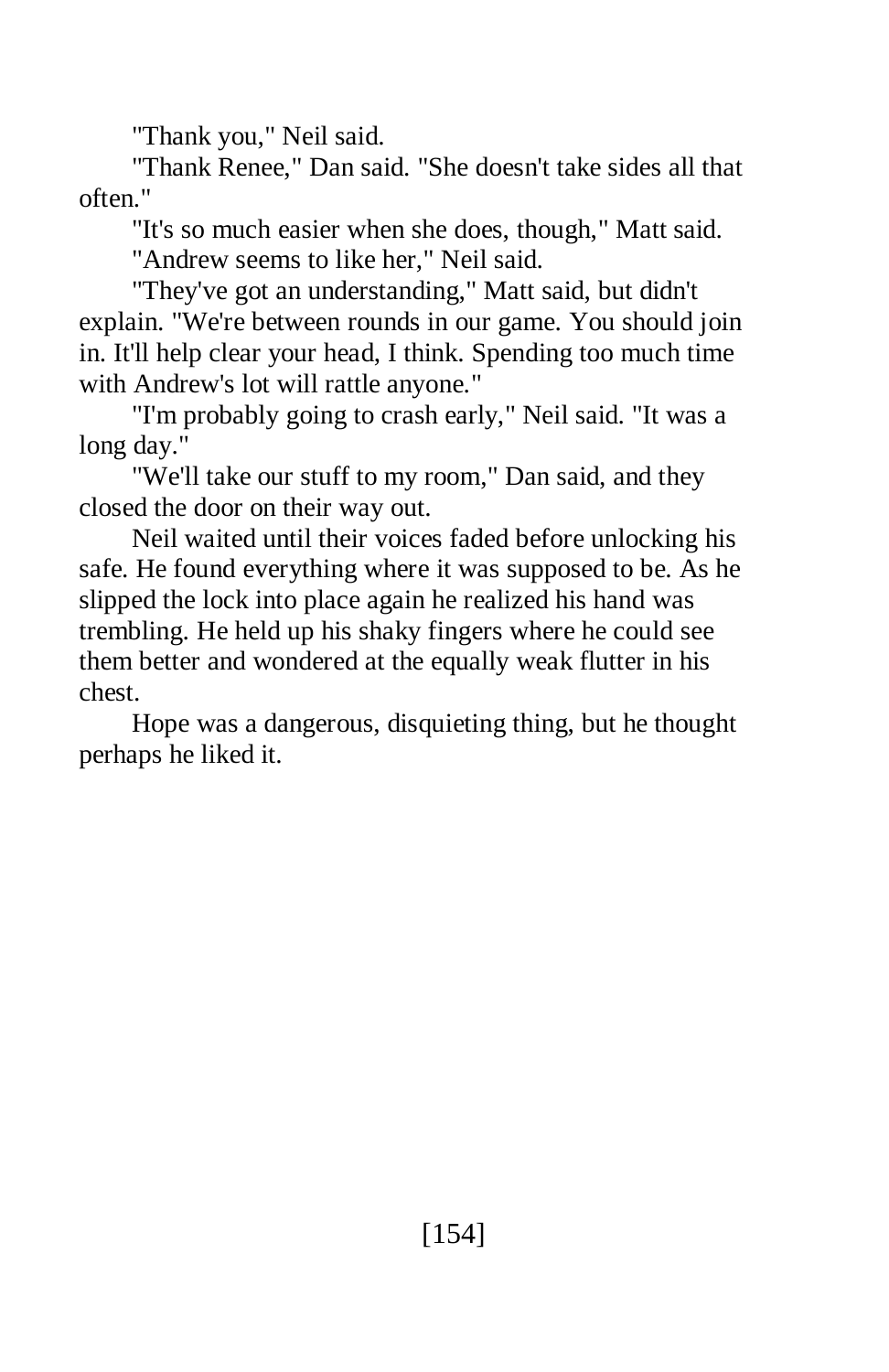## CHAPTER NINE

Neil didn't see Andrew's group again until practices on Monday. He was happy to keep his distance, and they seemed to finally have lost interest in him. When they had to interact on the court they kept it short and civil. Even Kevin seemed to have forgotten his lines. His barbed remarks were gone, replaced by a heavy, unwavering stare that somehow made Neil feel even more insignificant than he had before. Neil refused to miss his condescension, but being the bug in Kevin's microscope made him jumpy.

He was still trying to sort it out when he climbed into bed that night, but he didn't have long to dwell on it. Someone pounded on the suite door, too heavy-fisted to be one of the girls. Matt was on his computer in the other room, and Neil heard his chair creak as he got up to investigate. Neil didn't hear what he or their visitor said, but he definitely heard the door bang closed against someone's unyielding body.

"Kevin, I swear to God—"

Kevin's name was enough to get Seth out of bed. The fifthyear senior threw his covers back and rolled off the side of his bed. Faced with both Seth and Matt, Kevin had no choice but to retreat, and the door slammed closed a couple seconds later. Neil stared at the bedroom door, heart hammering in his chest. Kevin wouldn't have come over here for either of them, which meant he was looking for Neil. Neil didn't know why, but he desperately hoped it didn't have to do with his conversation with Andrew. Why had he assumed Andrew would keep his story a secret? Andrew and Kevin were connected at the hip.

Sleeping after that was almost impossible, and getting up for practice the next morning was a chore. He braced himself for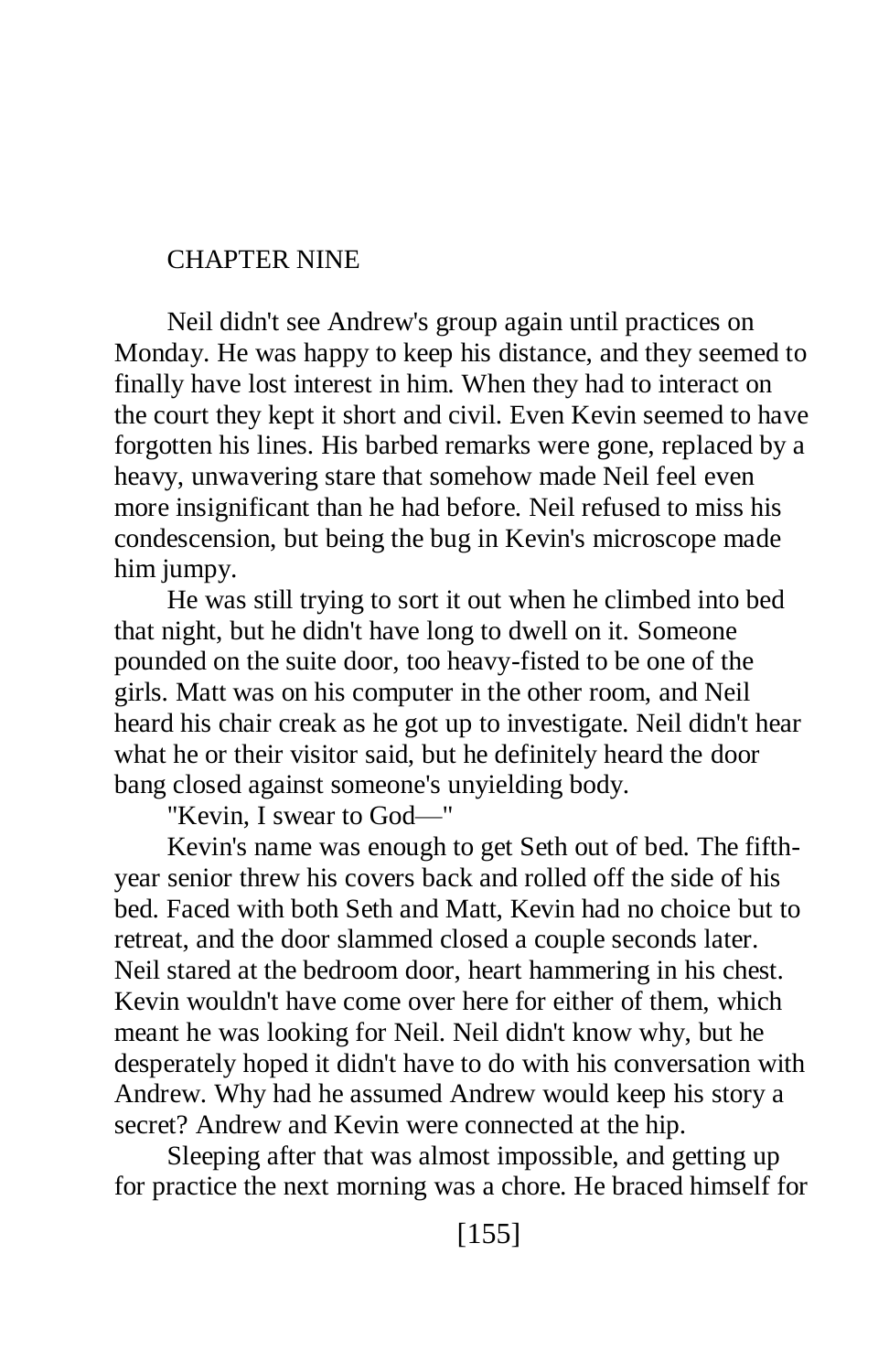the worst, but Tuesday was a repeat of Monday: the same casual cold shoulder from the cousins and measuring stare from Kevin. Neil was almost relieved when Kevin caught up to him at the end of practice. He'd just cut the water off when Kevin rapped once on his shower stall door.

"The next time I come for you, you will follow me," Kevin said.

"Why?" Neil asked.

"It's time to collect what's mine," Kevin said. "Andrew isn't going to interfere anymore."

Neil didn't understand, but Kevin didn't stick around to explain.

At ten o'clock, a knock came at his dorm room door again. Neil was watching a movie with Seth and Matt, but he made sure he was the first off the couch. He wasn't surprised to find Kevin waiting on the other side. Seth swore viciously at the sight of Kevin in the doorway. The movie's sounds abruptly cut off as someone paused it, and the couch creaked as the others got up.

"What part of 'You're not welcome here' do you not understand?" Matt demanded.

Kevin ignored them and shoved an Exy ball hard against Neil's chest. "Let's go."

Neil hesitated, but he didn't have long to decide. Seth and Matt were coming up fast behind him ready for a fight. Neil put his arm out to stop them. If Seth was in front, he might have bulled past Neil to get his hands on Kevin's throat, but Matt pulled up short.

"I'll be back later," Neil said over his shoulder.

"Are you stupid?" Seth asked.

"Yeah," Neil said. "Finish the movie without me. I don't mind."

Seth huffed and stormed away, but Matt moved into the hall to watch as Kevin and Neil left. Neil didn't look back at him but followed Kevin downstairs to the back parking lot. There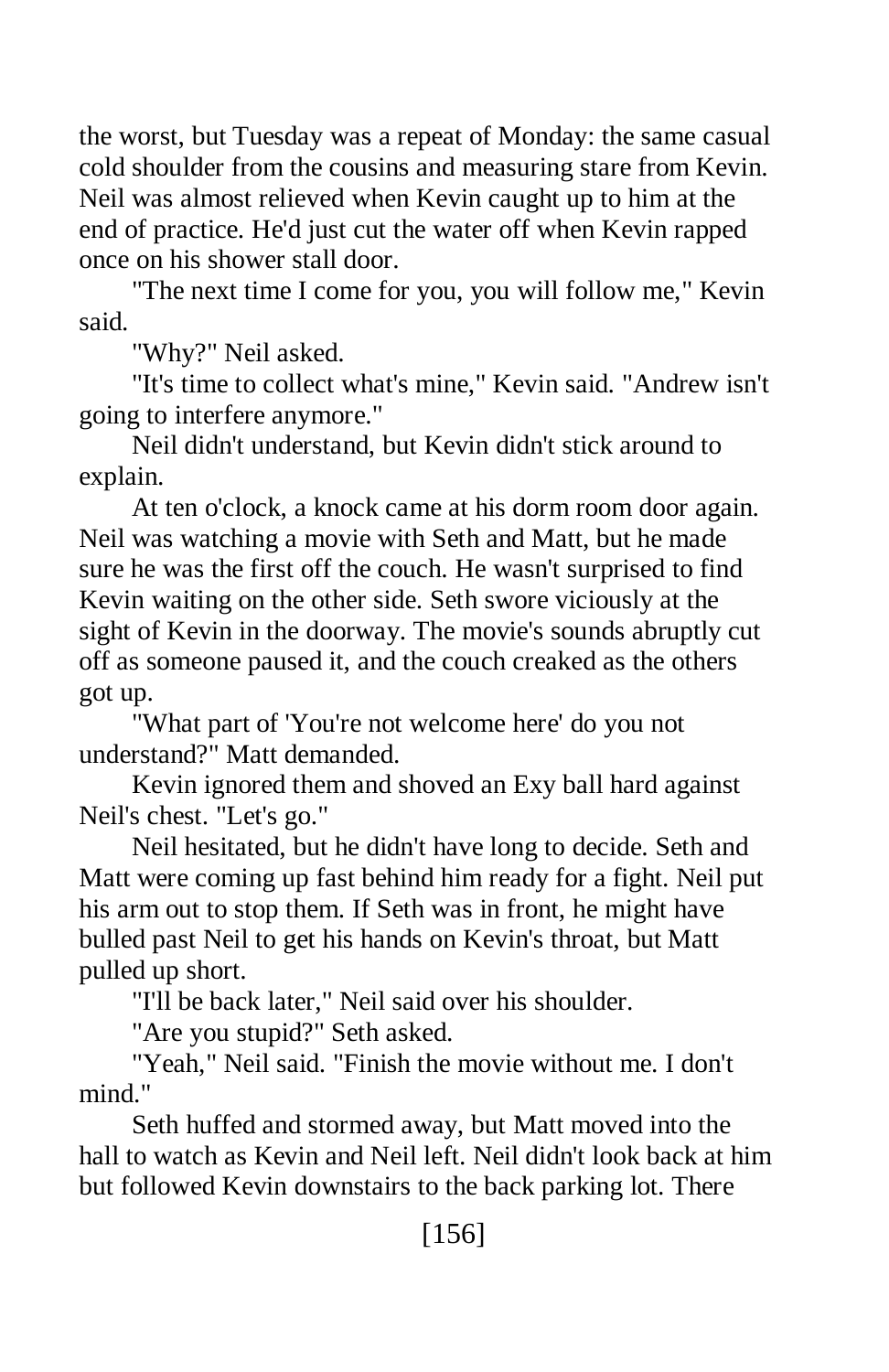were more cars now than there'd been at the start of the summer, but Neil hadn't seen any new faces around the dormitory. Whatever team was moving in was on a different floor from the Exy line and Neil wasn't in any rush to play meet-and-greet.

Andrew was waiting for them in the car. Neil was surprised even though he knew he shouldn't be. Kevin didn't go anywhere alone. It didn't matter what time of night it was; with Edgar Allan in their district Kevin wasn't going to suddenly get brave. Neil thought about the last time he'd gone to the court in the middle of the night and found Andrew watching Kevin practice. It made him wonder how many times they did this.

Andrew was in the driver's seat, arms folded across the steering wheel to make a pillow for his head. His eyes were closed and he didn't stir when Kevin opened the passenger door. Kevin leaned over and looked in at him.

"I can drive, you know," Kevin said.

"The day I let you drive my car is the day I'm dead," Andrew said. "Are you getting in or are we going back to bed?"

Kevin sighed heavily as if Andrew was being unusually difficult and climbed in. Neil got in the backseat and sat in the middle where he could see both of them. Andrew twisted the key in the ignition as he sat up and drove them to the stadium.

Kevin let them through the gates and into the locker room with his keys. Andrew waited in the foyer while Kevin and Neil changed into their court gear, watched as they gathered their racquets and some gear, and followed them to the inner ring. When Kevin and Neil went for the court door, he went up the stairs into the stands to wait on them.

Kevin bolted the court door behind them, set the balls and his racquet aside, and got Neil moving right away. They ran a couple laps along the inside of the court walls, did intervals with the court lines, and stretched out at half-court. When Kevin was satisfied, he started going through drills. They started with a simple game of catch and quickly escalated to more complicated exercises. Neil recognized only a few of them. Those he didn't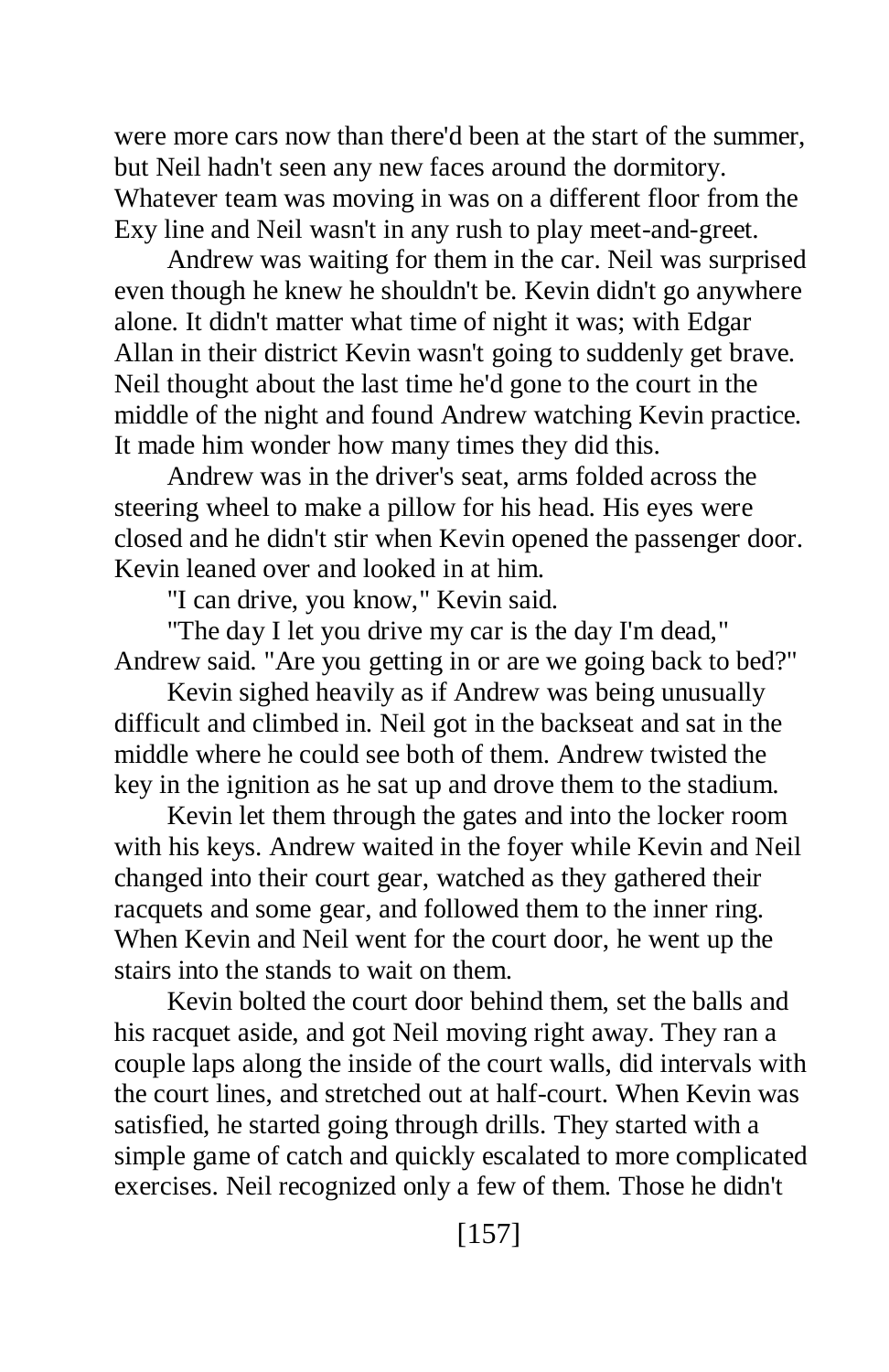know were harder to pick up and Kevin's impatience, absent the last two days of practice, put in an unfriendly reappearance.

The last drill they did was the hardest. Kevin grabbed cones from the locker room and set them each up with a line of six. The name of the game was to rebound the ball off the court wall in a way that it'd knock the cones over. It wasn't enough to have an accurate throw; Neil had to be both accurate and powerful. Neil didn't expect it to be so difficult, but he'd never needed such hairpin precision before. Rebounds were used when passing the ball to teammates across the court. Teammates were intelligent, moving targets who could react to a ball's trajectory, whereas these cones were static targets.

Neil's first time through he managed to hit a grand total of one cone. Kevin got three of his six, but he was doing it with his weaker hand, so his misses didn't make Neil feel any better.

"You have too much free time if you're coming up with drills like this," Neil said after he flunked a second round.

"This is a Raven drill," Kevin said. "No one is allowed game time until he or she can knock every cone over in whichever order the master calls. Freshmen spend weeks to months trying to earn a spot on our line."

"The master?"

"Coach Moriyama," Kevin said after a pause. Neil could hear the grimace in Kevin's response, but he didn't know if it was because Neil was making Kevin say his name or because he'd slipped up so obviously. Kevin recovered by switching his racquet to his left hand and giving it an experimental swirl. "Call them for me. Don't stop."

Neil didn't think it was a good idea for Kevin to play lefthanded, even if it'd been six months since his assault, but he didn't argue. He counted the cones off in random order with only a second between the numbers. Kevin didn't wait for him to finish but moved with him, scooping balls from the ground in front of him and hurling them at the wall. All six shots landed, sending Kevin's cones toppling in the exact order Neil called.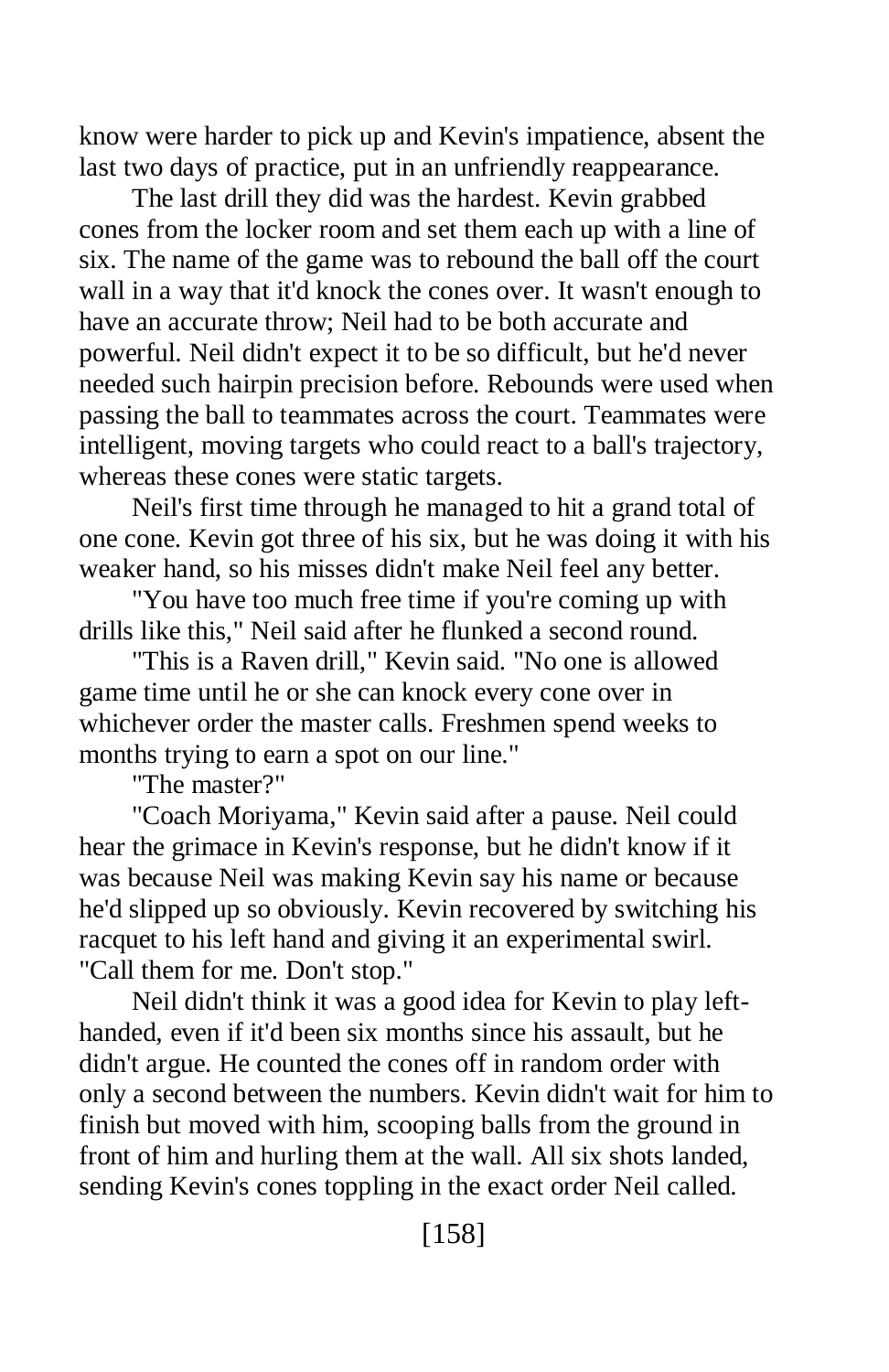Kevin hit the last cone with enough force to send it rolling several feet.

Between the Foxes' in-fighting this past week and Kevin's bullying all through May, Neil had almost forgotten why he liked Exy so much. He did his best at practices but these days he worked mostly to keep his teammates off his back. As Neil surveyed Kevin's damage, he finally felt inspired again. On its heels was a hungry, desperate rush.

"I want that," Neil said.

"Then start really trying." Kevin lined his cones up again and switched his racquet back to his right hand. He gave his left a small shake as he returned to his starting spot. "This is the first of eight Raven precision drills. When you master this one, we will move on. We'll meet every weeknight save Friday until you can do all of them in your sleep."

"But we've lost a month of practice already," Neil said. "Why couldn't we have started this in May?"

"Because you set Andrew off unnecessarily," Kevin said, annoyed. "He said I couldn't be alone with you and he wouldn't let me bring you here."

"And you always do what Andrew says?" Neil asked.

"He is the only reason I can stay here, so yes," Kevin said. "Now shut up and practice. We're weeks behind where you should be at this point."

They spent the next half-hour on that same drill before moving on to footwork. Kevin called it quits at twelve-thirty. Neil was disappointed to stop after just two hours, but as he helped Kevin collect their balls and cones, fatigue started to set in. He was yawning by the time he followed Kevin off the court.

Kevin went into the stands to find Andrew, so Neil took a rare first shower. He was halfway through when Kevin joined him. Neil dried off and dressed in the sticky heat of the shower room and went into the locker room to drop his uniform off. He waited there for Kevin, and then followed Kevin to the lounge to collect Andrew on their way out. Andrew said nothing to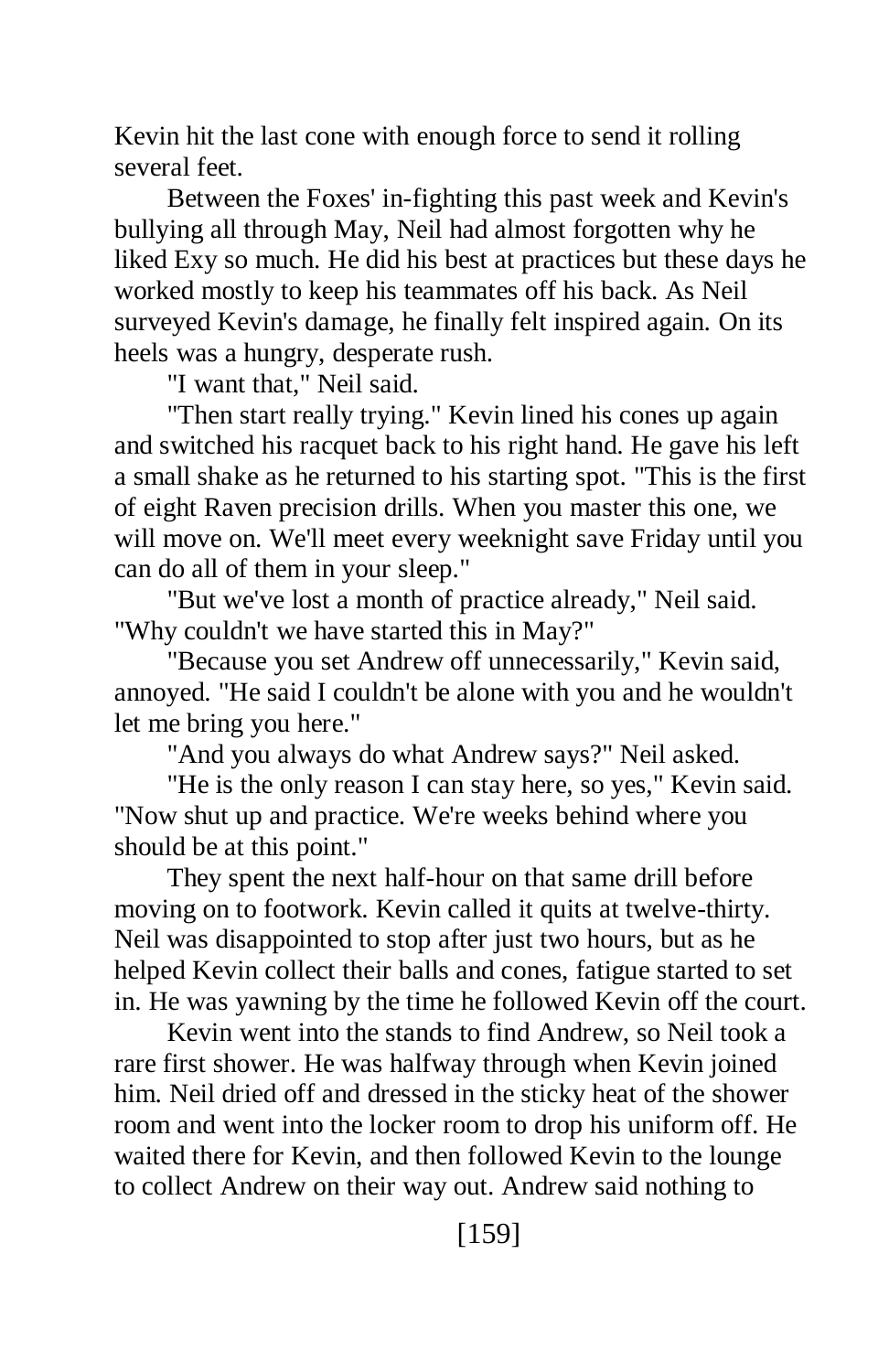either of them as he drove back to the dorm, and they filed up the stairs to the third floor in silence.

Neil was quiet as he went into his dorm room, but the excess care was unnecessary. Matt was at his desk, bleary-eyed and half-slouched. He perked up a bit as Neil closed the door behind him, and in the light from his monitor Neil could see the worry on Matt's face.

"You good?"

Neil realized Matt had been waiting up for him. Surprise warred with unexpected guilt in an uncomfortable twinge. "Yes. He's teaching me Raven drills."

"You're going to hate getting up in the morning," Matt said, shutting his computer down.

Neil knew he wouldn't. He'd be tired and sore, but he'd be getting up so he could go back to the court. It wasn't worth arguing about, so he murmured something unintelligible and preceded Matt into the bedroom. Matt got into bed while Neil collected his sleeping clothes, and by the time Neil finished changing, Matt was already asleep. Neil climbed up the ladder into his bunk and passed out as soon as his head hit the pillow.

It felt like only a matter of seconds before his alarm was going off to wake him up again. Neil double-checked his clock to make sure it was right, scrubbed the exhaustion out of his eyes, and went down the ladder to get ready for the day.

Maybe last night's practice was an icebreaker in Kevin's strange world, because Kevin's angry comments made a comeback this morning. They harkened more to the angry disappointment Kevin started the summer with, though, and less like the hostile insults Kevin resorted to after hearing about the district change. Neil tried to appreciate the difference and almost succeeded.

The cousins still had nothing to say to Neil, but Neil noticed Nicky watching Kevin and Neil from time to time throughout practice. Seemed he hadn't missed the thawing ice between the two. Neil waited for him to say something, but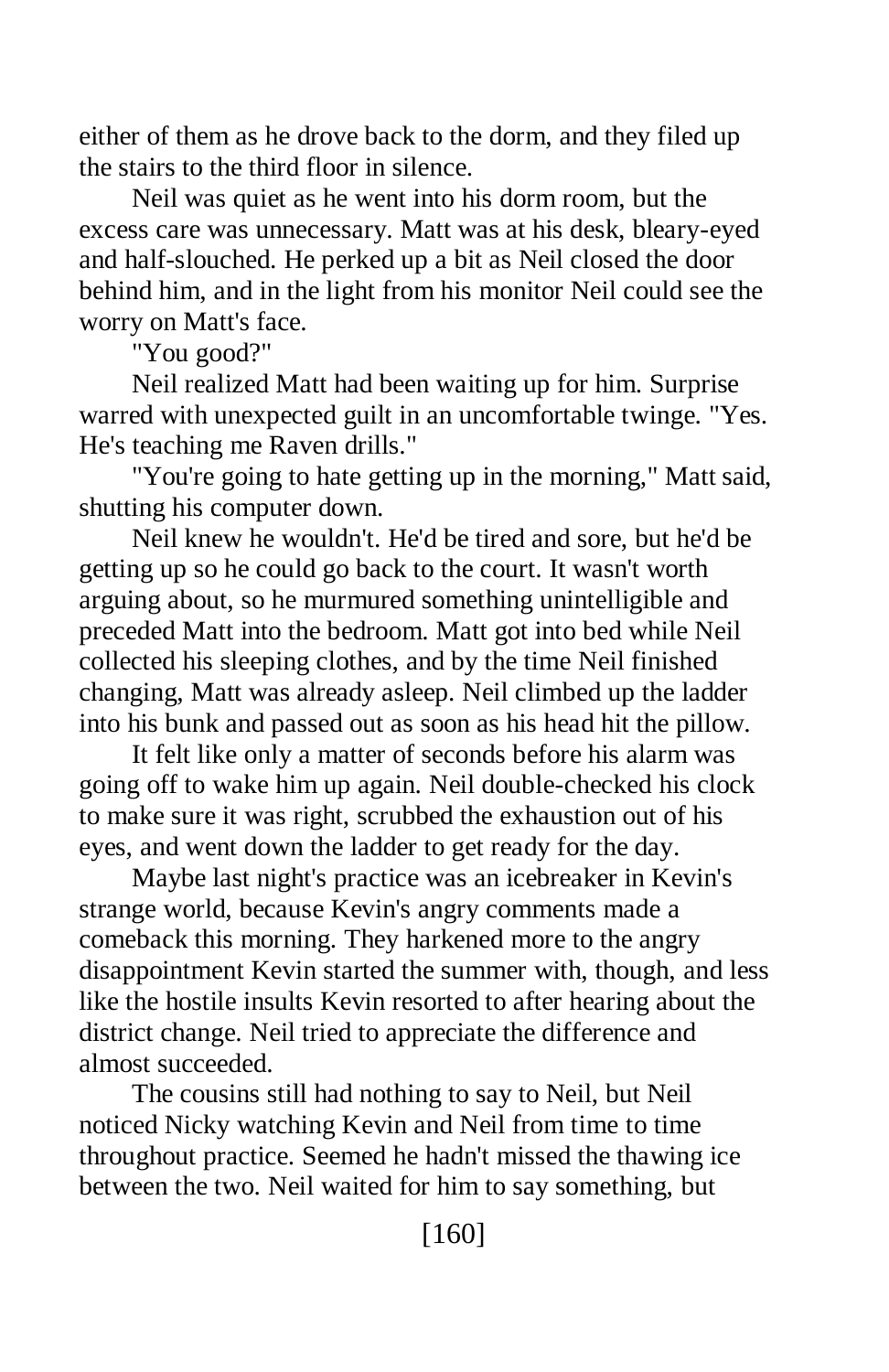anytime Neil looked Nicky's way, Nicky feigned to find something else suddenly fascinating. Neil let it slide, unwilling to be the first to break the silence after what Nicky had helped Andrew do to him in Columbia.

Nicky's patience lasted until Wednesday afternoon. Andrew had weekly sessions with his psychiatrist on Wednesdays. Nicky dropped him off at the medical center while the Foxes were lunching and made it back in time to change out for afternoon drills. The men were all in the changing room, checking the straps on their armor and tugging their uniforms on again, when Nicky broke.

Except when Nicky finally spoke up, it was in German, and it wasn't to Neil.

"You think he's ever going to forgive us?" Nicky asked.

"Does it matter?" Aaron said. "He's not our problem."

Neil forgot the collar he was tightening around his neck and turned to stare at them. Andrew knew he could speak German, which meant these two should know Neil could understand them. Neil wondered if they expected him to join in, if Nicky was passively inviting him to forgive or condemn them without the others listening in on it, but neither man was looking at him.

"What do you mean, he's not our problem?" Nicky asked, but Aaron didn't answer. Nicky waited but lost patience before long. "Are we really doing this all over again? You want to fight these guys all the way to graduation?"

"I want to be left alone."

"This is a team sport!"

The others had been ignoring them, likely used to the occasional German conversation, but Nicky's strident tone got their attention. Seth glanced over with an irritated scowl, but Matt flicked a curious look between the cousins. Kevin didn't look up, likely used to the occasional squabbling by now.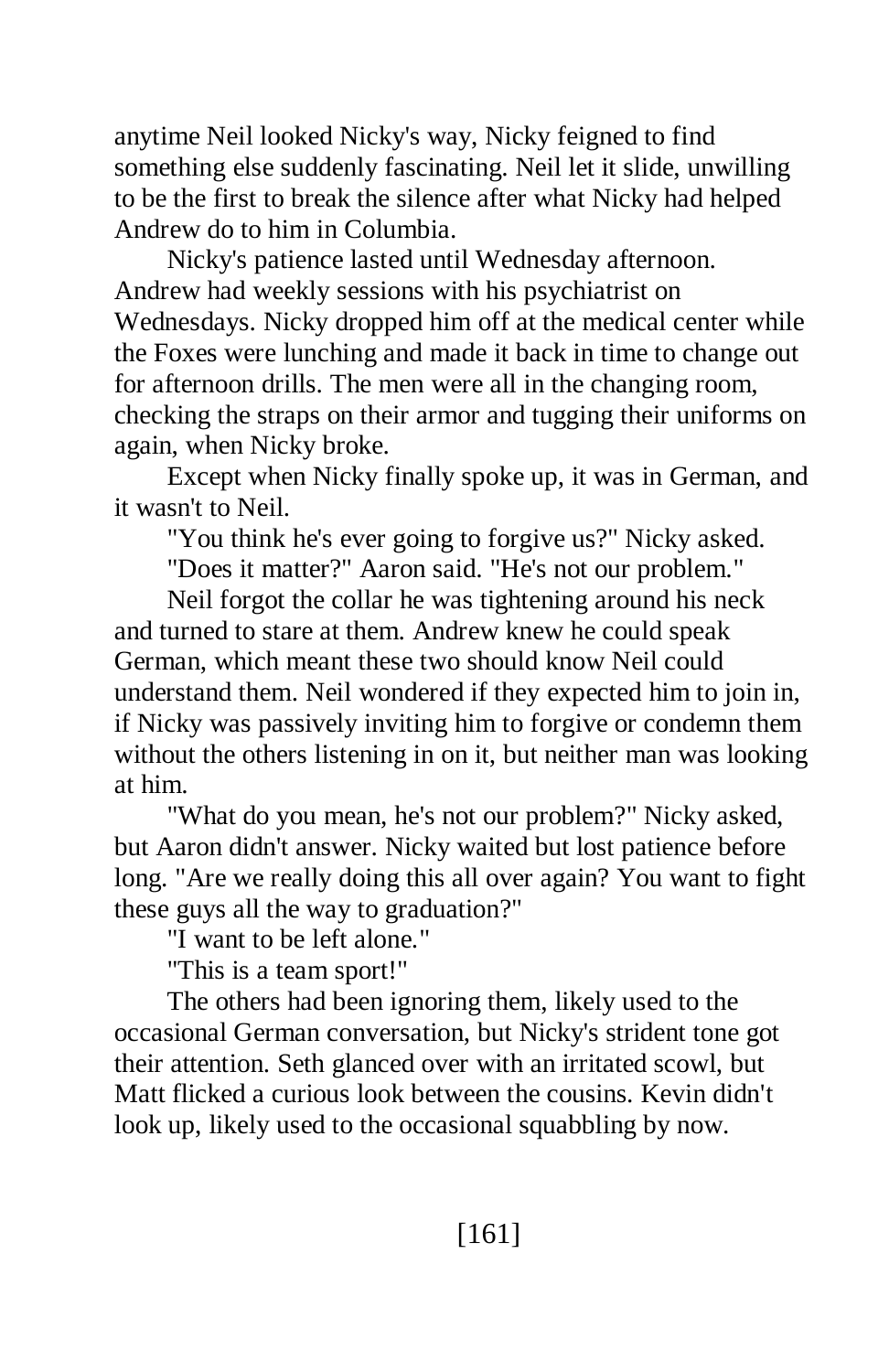Nicky didn't seem to notice the attention he was getting. "You can't live like this, Aaron. I can't live like this. It's exhausting and depressing."

"Okay."

"'Okay'? Just 'okay'? This isn't okay. Jesus. Sometimes you're so much like Andrew it's horrifying."

Aaron's expression was livid. "Fuck you."

"Hey," Matt said loudly. "Break it up, you two. What the hell?"

Aaron pushed off the bench and stormed out, leaving Nicky glowering after him. Matt looked from the door to Nicky, frowning.

"Nicky?" he asked.

Nicky affected a wounded look and tilted his entire body toward Matt. "Aaron hurt my feelings! Kiss it better, Matt?"

"Faggot," Seth said, stalking out.

Matt wasn't swayed. "You guys all right?"

Nicky feigned confusion. "Of course we are. Why?"

Matt looked at Kevin, then Neil, waiting for one of them to back him up. Kevin ignored him, so Neil gave a slight shrug. Matt let it go and finished getting ready. Nicky gathered the last of his uniform and left a couple seconds later. Neil watched him go.

It wasn't an act. They wouldn't have let their argument take such a personal turn if they knew Neil was listening to every word. But that meant Andrew hadn't told them, and Neil didn't know why Andrew would keep such a secret from his own family. Maybe it slipped his mind when he medicated Saturday night, but it was a big thing to forget.

Neil didn't know what game Andrew was playing or what he expected to get in return for his silence. He kept an eye on Andrew when Andrew made it back from Betsy Dobson's office, but when he might have had the chance to ask, he let it slide. Andrew was drugged and happy; Neil didn't want him to change his mind in a burst of scatterbrained amusement.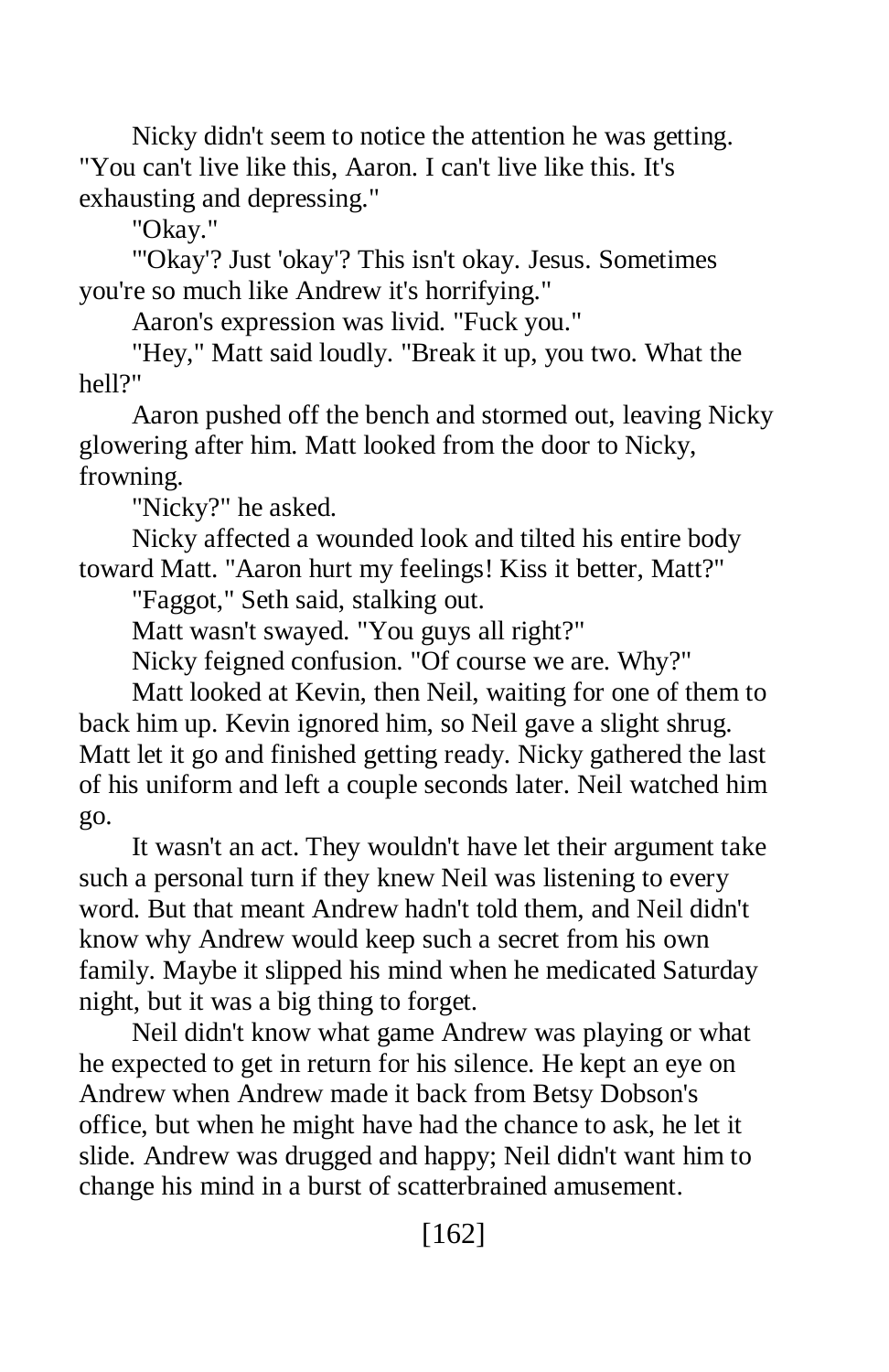That night Kevin was at his door again. Neil bid his disgruntled teammates goodnight and followed Kevin to the car. Andrew was smoking in the driver's seat but stubbed his cigarette out upon their arrival. He took them to the stadium, waited for them to change, and went up into the stands as they continued to the court.

When Kevin locked the court door behind them, Neil asked, "How often do you two come here?"

"Every night," Kevin said.

Neil looked over his shoulder at the stands, but he couldn't see Andrew. "Isn't he bored of this by now? He's never going to practice with you, so why does he humor you?"

"He will," Kevin said. "He just doesn't know it yet."

"I didn't take you for an optimist."

Kevin ignored that and started setting out cones for interval runs. "Let's go."

Neil pushed Andrew out of his thoughts and focused on Kevin's drills.

- They had two weeks of practice before the ERC made an official announcement regarding the district change. The day's practice was over and the team was back at the dorm when Wymack called to warn them. Matt flipped on the TV and went to ESPN to see the segment. They'd missed seeing the news itself but were in time to see the reactions on the news show. The anchorman was gesturing wildly and talking a mile a minute. One of his guests was shaking his head in exaggerated disapproval; the other kept trying and failing to interrupt.

"Here it comes," Matt said. "They'll be all over us like white on rice. Coach's phone is going to be ringing off the hook for weeks."

"I didn't sign up to be part of a freak show," Seth said, cracking open another can of beer. "Let's just send him back north and be done with it."

"Why do you hate him?" Neil asked.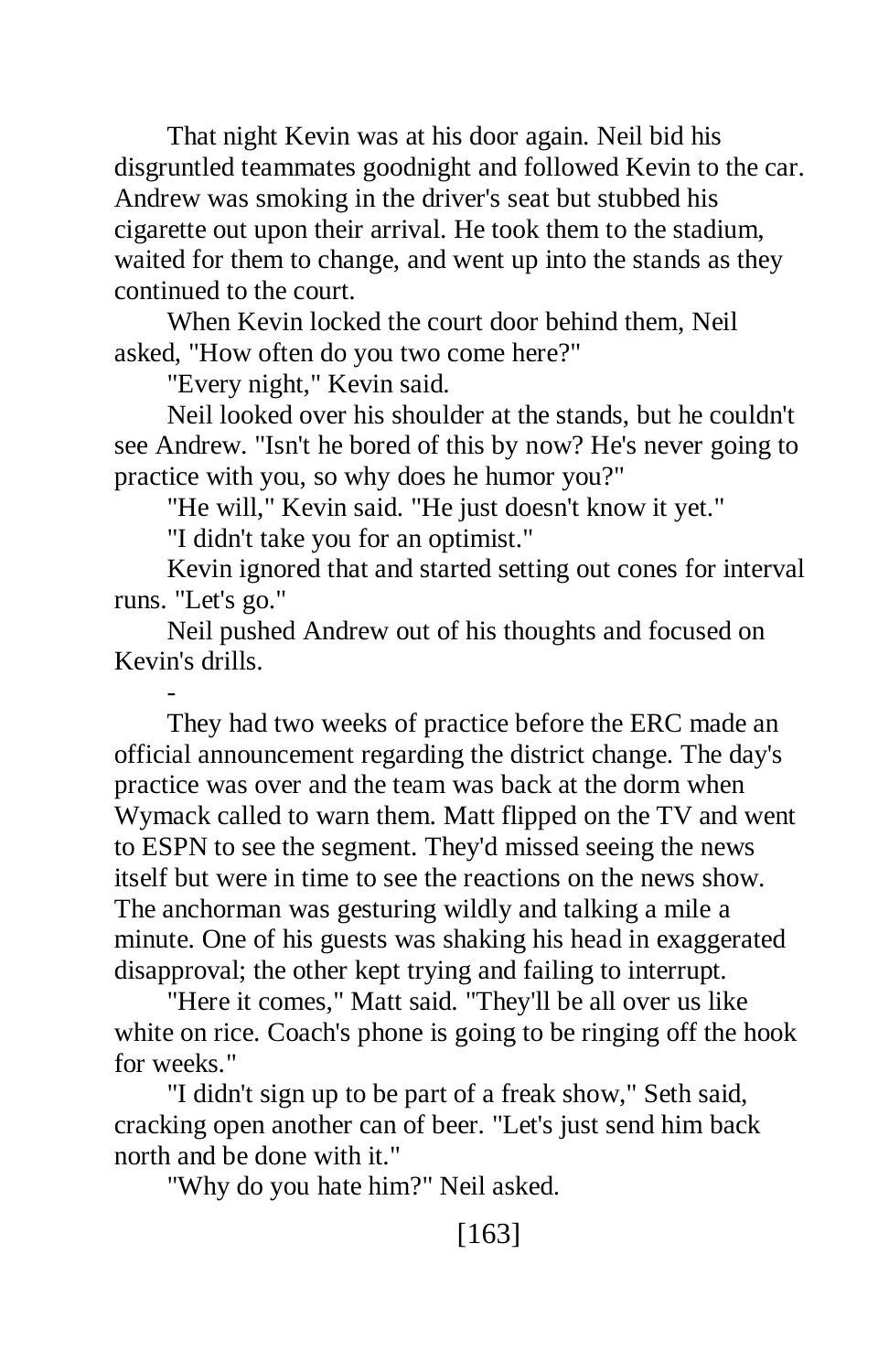Seth looked at Matt. "Told you this kid was stupid."

"Why do you hate him so much," Neil clarified, "that you'd wish such a thing on him?"

"Because I'm sick of him getting everything he wants just because he's Kevin Day," Seth said. When Matt started to say something, Seth pointed a warning finger at him and kept going. "Do you know what fame gets you, shitface? Everything. All he has to do is ask for it, and someone will give it to him. Doesn't matter what. Doesn't matter who. The world is dying to give him anything he wants.

"When he broke his hand, his fans cried for him. They flooded our locker room with letters and flowers. The amazing Kevin Day can't play anymore, they said. Their lives were over. They'd grieve the loss forever. But tell me," Seth said, leaning forward on the couch to stare at Neil, "when's the last time anyone cried for you? Never, right? They're there for Kevin every step of the way, but where were they when we needed them?"

"So you're jealous," Neil said.

Seth made as if to throw his beer at Neil. "His life is not more important than mine just because he's more talented."

"You have to admit your attitude makes it hard for anyone to care about you," Neil said. "You and Kevin both have impossible attitudes, but he can play better. Of course they chose him."

"Look here, shortbus," Seth started, incensed.

"He has a point," Matt cut in. "This is your last year, Seth. Maybe it's time for a fresh start. Give the people someone to rally behind and you'll win them over."

"What's the point?" Seth slouched back on the couch again. "We're the laughingstock of the NCAA and Edgar Allan is going to massacre us this fall. It doesn't matter what I do. No one will ever recruit a Fox to the pros."

"Awesome attitude, Seth," Matt said. "Way to encourage the rest of us."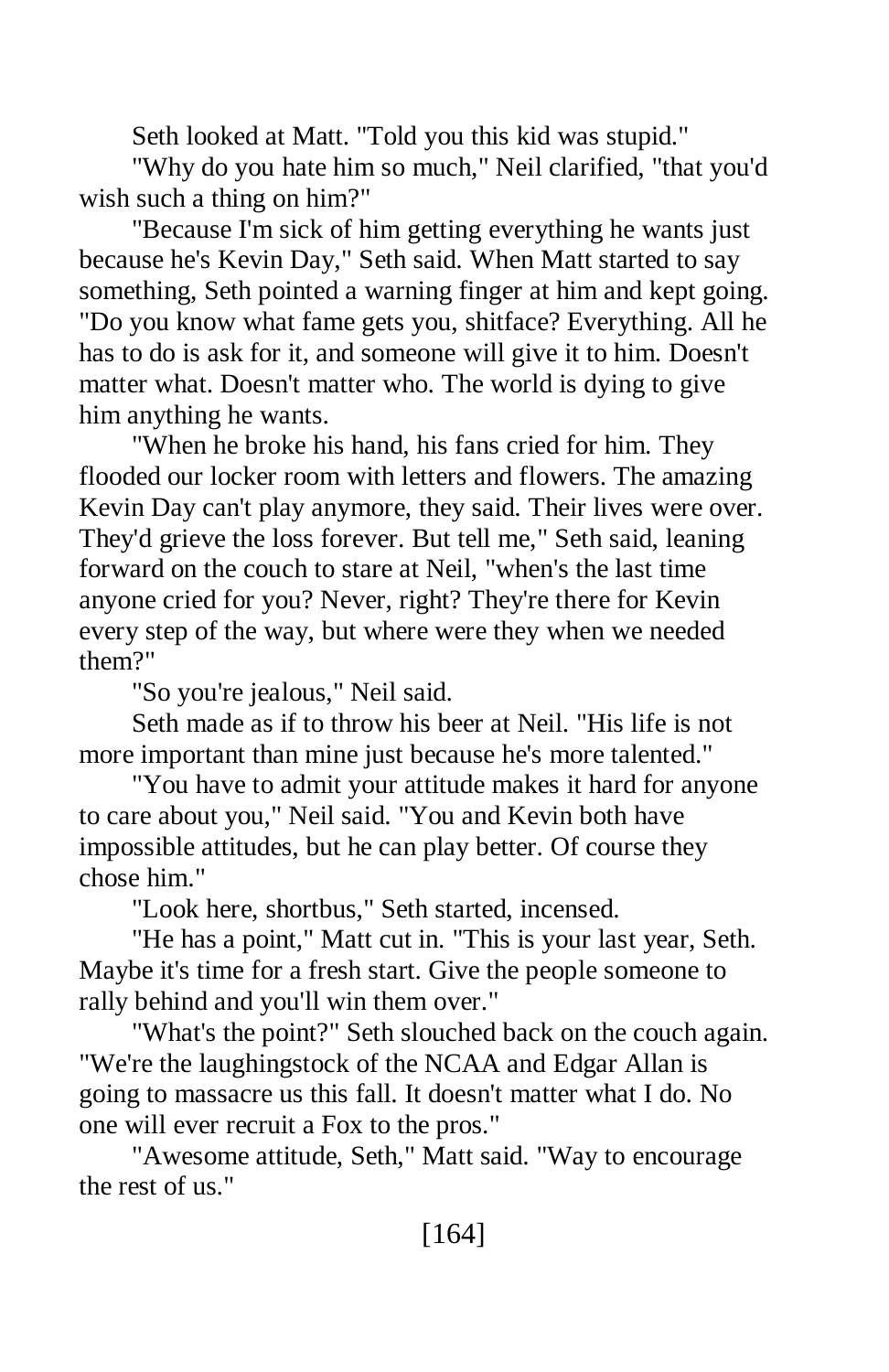"I am encouraging you," Seth said. "I'm encouraging you all to stop being stupid. You're not going to get anywhere so long as you play for this team."

"You're too big of a coward to try," Matt said. "Neil and I will prove you wrong. Right, Neil?"

"I'm just here to play," Neil said. "I don't care about the future."

Matt stared at him. "You don't really believe that."

Neil shrugged. "Afraid so."

Matt looked between them. Seth raised his beer in a silent toast, somehow looking both smug and angry.

"I can't believe you two," Matt said at last. Neither man answered him. Matt looked to the ceiling for answers, then said, "I guess our dinner plans are scratched. I'm not going downtown if the press is out and about; I don't care how many campus police Chuck gave us. Let's see about ordering in and watching a movie or something. You guys sit here and wallow in selfdefeat or something while I check with Dan."

Seth jeered at Matt's back as Matt left, then looked at Neil. "Maybe you're not as stupid as I thought."

"Maybe I am," Neil said, and left Seth to finish his drink.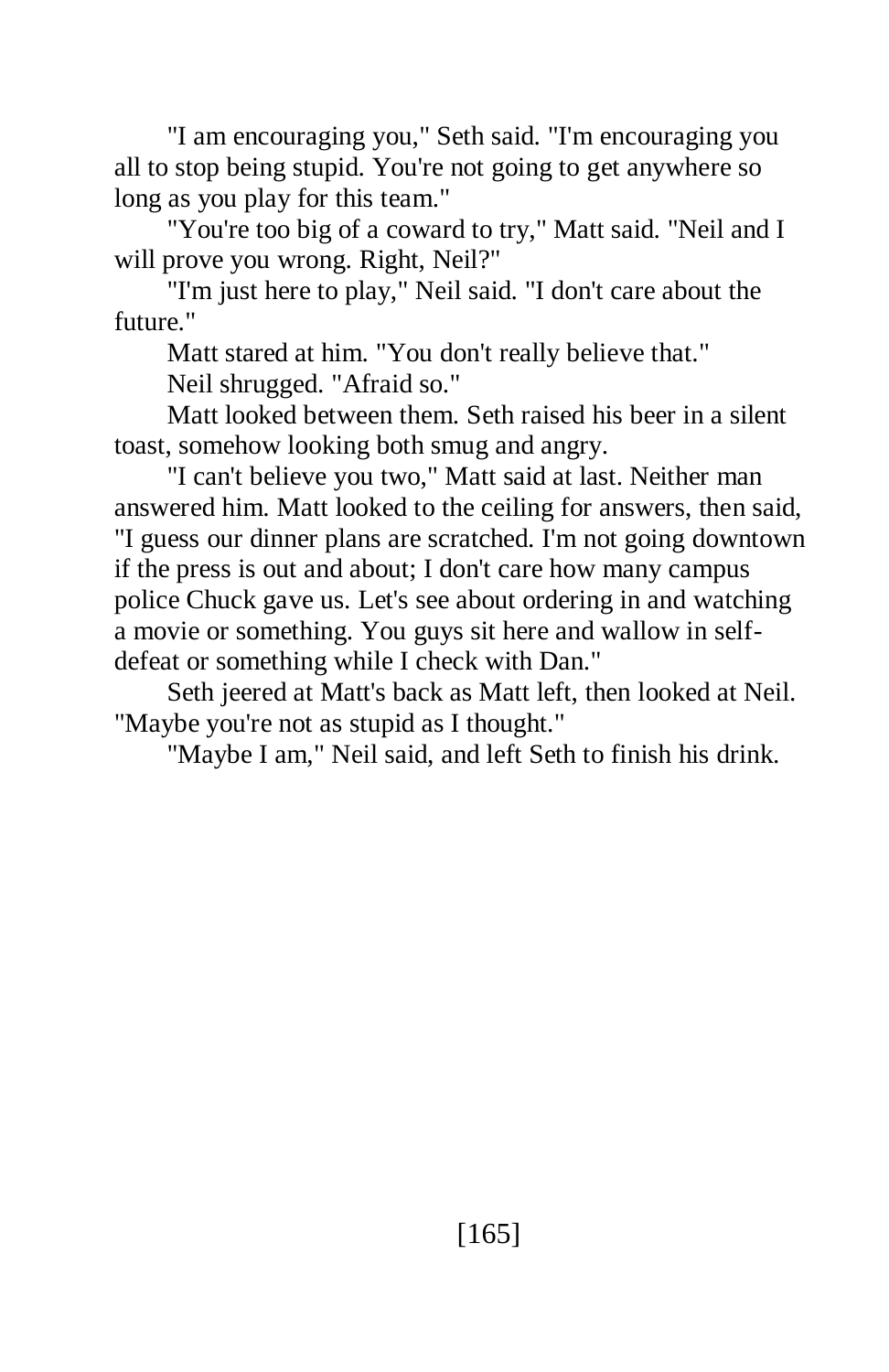## CHAPTER TEN

Classes were scheduled to start on Thursday, August 24th, so Wednesday's practice was a bit of a convoluted mess. Neil had forgotten the Foxes were supposed to meet with the psychiatrist Betsy Dobson before the semester began. Wymack scheduled them to go in pairs throughout the morning and tried to set them up in a way that didn't leave holes in his scrimmage lines. Matt and Dan went first, then Aaron and Kevin, Seth and Allison, and Nicky and Andrew. Neil and Renee were the last to go.

When Andrew and Nicky returned to the court Wymack called Neil and Renee off. Andrew waited for them in the inner ring long enough to hand Renee his keys.

"Thank you," Renee said, smiling. "I'll take care of her."

"Kevin's not allowed to drive your car but Renee is?" Neil asked.

"It's fun telling Kevin no," Andrew said with a wicked grin.

"Andrew only lets me and Renee drive," Nicky said. His smile didn't reach his eyes as he watched Renee turn the keys over in her hand. Nicky only had nice things to say about Renee, but Neil had noticed early on that no one, Nicky included, wanted Renee and Andrew to be friends. Nicky likely sided with the upperclassmen in thinking Andrew was an awful influence on someone as sweet-tempered as Renee.

"Not Aaron?" Neil asked.

"Don't keep Bee waiting," Andrew said, and headed onto the court.

Nicky only shrugged and followed him. Neil glanced between Renee and Wymack, but neither had an answer for him. Renee only smiled warmly and said, "Shall we go?"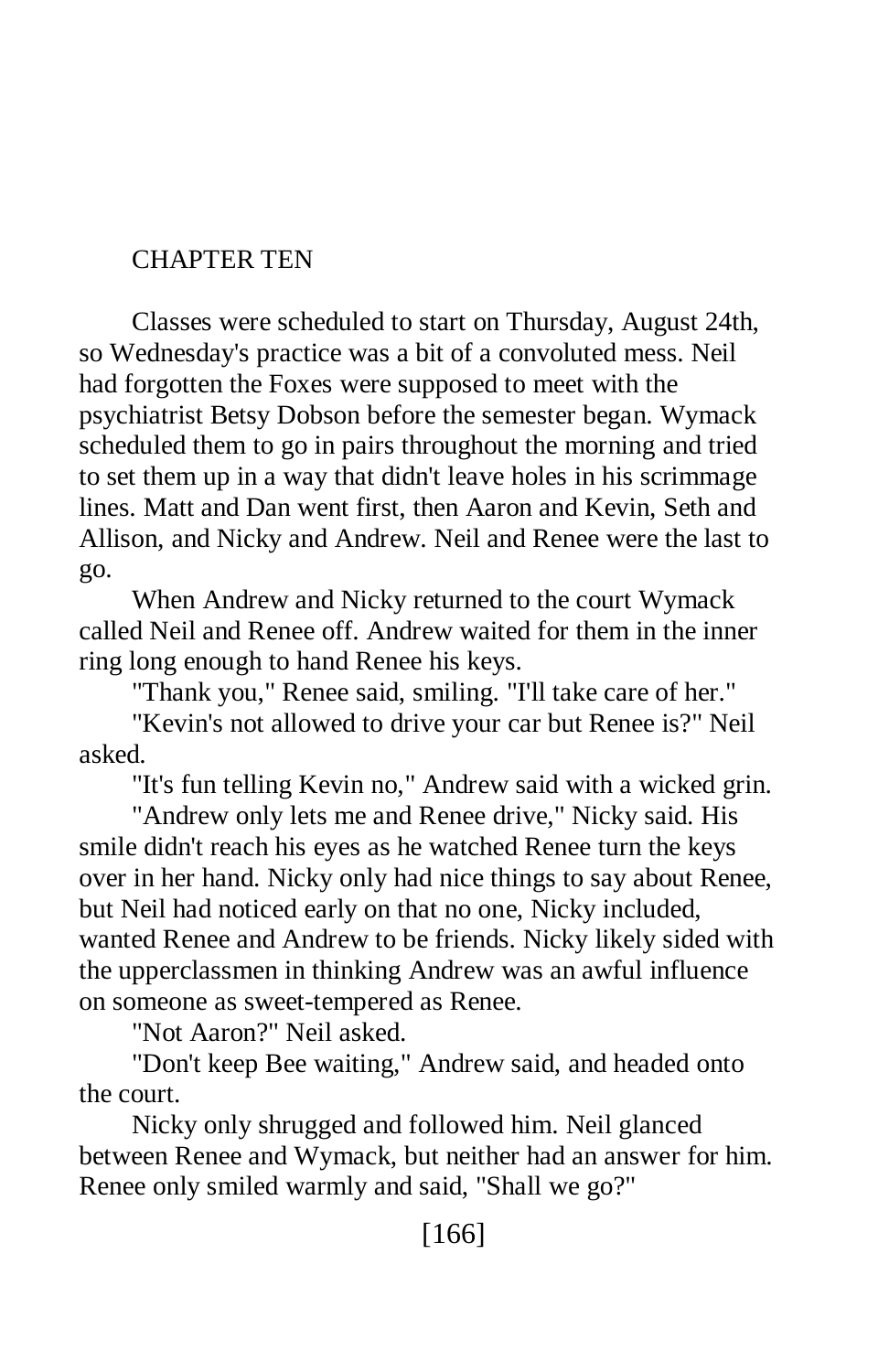Neil and Renee split up in the locker room long enough to change out and freshen up. There was no point in showering when they'd be coming back to a lunch break and more drills, but neither wanted to show up at Betsy's office a sweaty mess. Neil took his armor off, toweled dry, and changed into the lighter uniform they'd need that afternoon for cardio. He beat Renee to the lounge and they left the stadium together.

After successfully avoiding being alone with Renee all summer, Neil was stuck with her for the drive across campus to Reddin Medical Center. He wanted to ask her why she and Andrew got along so well, but he didn't want to open up a conversation, so he stared hard out the window and hoped she got the hint. Somehow she did, and she filled the silence between them with the radio.

There were more cars at Reddin than Neil expected, but he knew he shouldn't be surprised. The school year was just around the corner. Fox Tower was full now and he'd seen traffic around campus as the rest of the student body moved into the other dormitories. Long practices and nights spent in his room meant he'd avoided most everyone so far, but people kept showing up at his dorm looking for Matt or Seth. Neil did his best to stay out of sight anytime someone knocked, since Wymack still hadn't released his name or face to the ERC. Neil wanted to protect his anonymity as long as he could.

Reddin was split in half, with psychiatrics down a hall out of sight and an array of doctors' offices closer to the front. Renee signed them both in at the desk and went down the hall in search of Betsy's office. Neil settled on one of the pale blue couches in the waiting room and tried not to stare at the clock. Every minute that went by wound him tenser until he thought every breath would break him open, but he couldn't make himself relax. The thought of being locked up with a psychiatrist for half an hour was too awful.

What felt like an eternity later, Renee returned with a woman on her heels. Dr. Betsy Dobson had pale brown hair to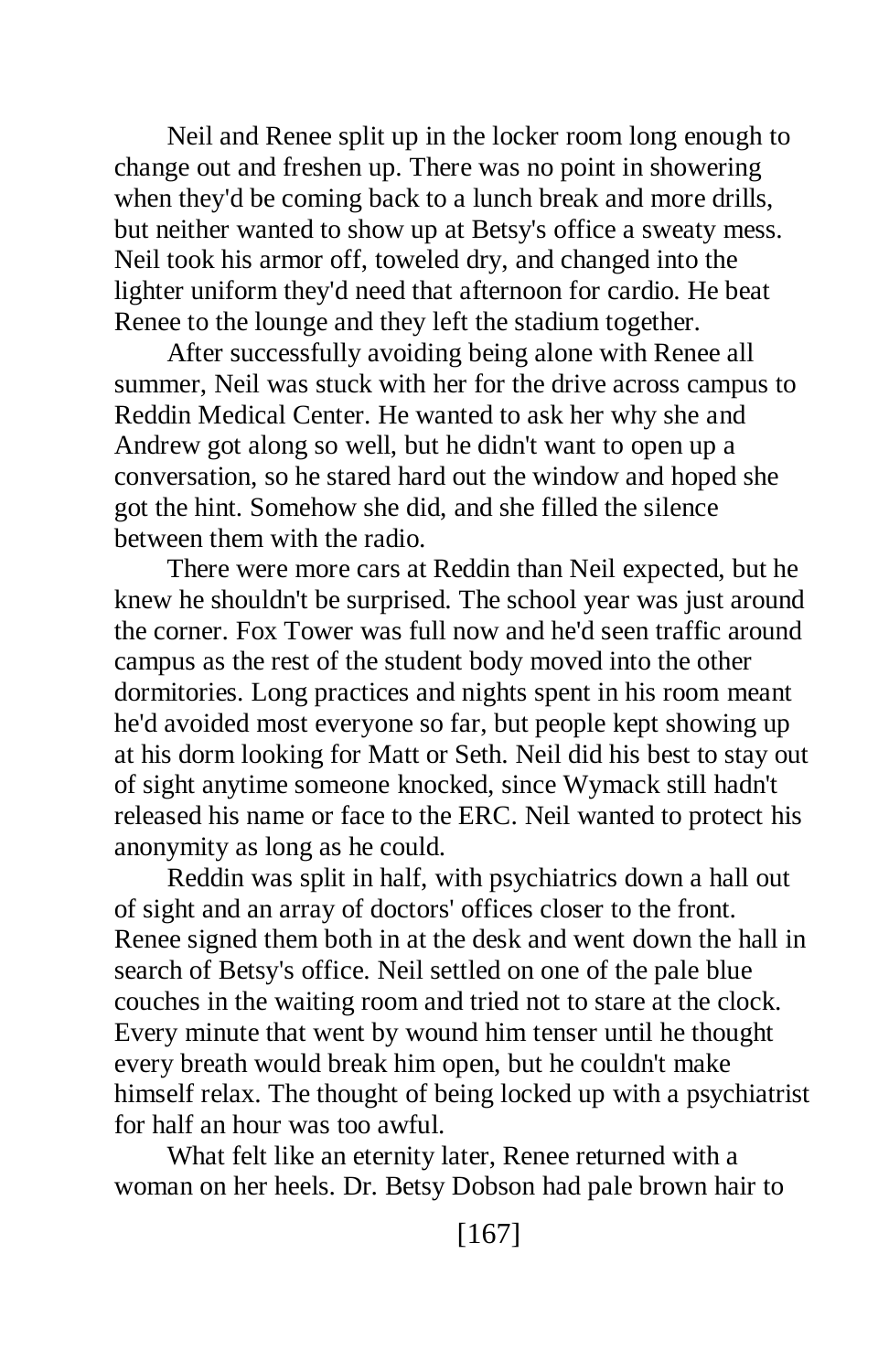her chin and a few extra curves. Years of smiles were etched into her face the way only genuine warmth could scar. She looked friendly, but she wasn't harmless. The brown eyes looking out at him through narrow-rimmed glasses were bright and intelligent. Neil took an instant disliking to her, borne of nerves and serious distrust of her profession.

"You must be Neil," she said. "Good morning."

Neil made himself get up and cross the room to her. She held out her hand at his approach and Neil gave it a firm shake. Renee smiled a little, maybe in encouragement, and sidled past him to find a seat. Neil resisted the urge to wipe his hand off on his pants and preceded Betsy down the hall.

There was only one door open, and Betsy's name was on a plaque beside it. Neil invited himself in and looked around. A chair and a couch faced each other with a short coffee table between them. A small potted plant was in the dead center of the table, and pillows were painstakingly arranged on both the couch and the chair. The desk in the corner was clear of everything but a hot plate and kettle. A short bookshelf was against the wall, but only the bottom three shelves had books on them. The top one was covered in glass knickknacks, but even in their clutter they looked clean, as they were all set equidistant to each other.

Betsy stepped into the doorway behind him. "My name is Betsy Dobson. You can call me whatever you like; I'll answer to just about anything from Betsy to Doc to Hey You. Shall I call you Neil, or would you prefer Mr. Josten?"

"Either one is fine," Neil said.

"Then for the time being, I will call you Neil. If you're ever offended or feel this makes our relationship too personal, just warn me and I will edit it to something more appropriate to our needs. Sound fair?" She gave him a moment, then said, "Why don't you get comfortable and I'll make us some hot cocoa."

Neil sat on the edge of the couch and said, "But it's August."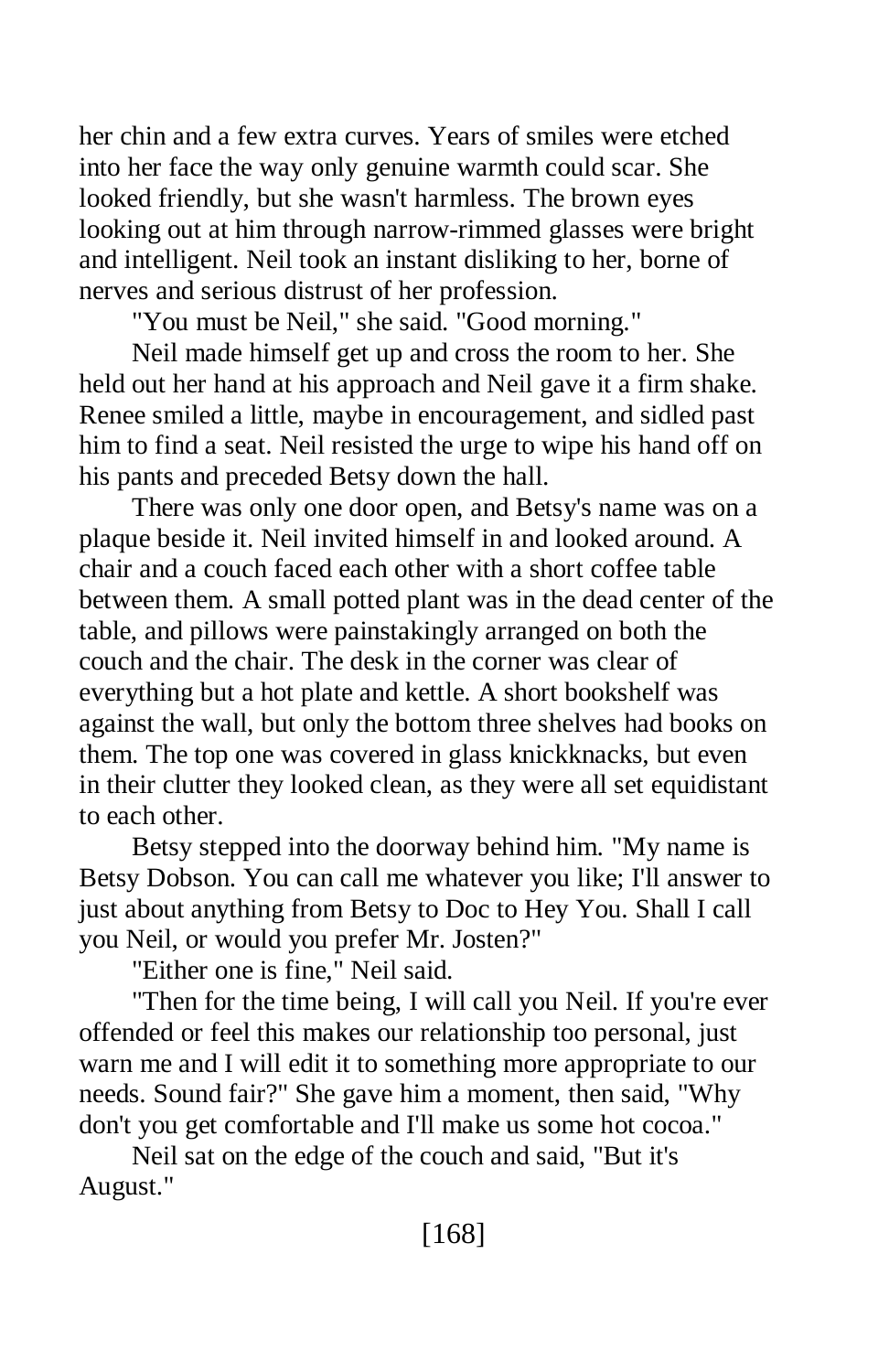"Chocolate is good any time of the year, don't you think?" Betsy said.

"I don't like sweets," Neil said.

Betsy took a mug and container of cocoa out of one of her desk drawers. "As you know, today is a casual appointment so we can get to know one another. This isn't a formal session where I'll be analyzing everything you say for feedback and advice, so don't stress too much about it. Have you seen a counselor before?"

"No," Neil said. "I don't know why I have to be here today."

"Palmetto State made it policy a few years ago," Betsy said. "The board expects a lot from all of their students, and more from their athletic representatives. This way they're allowing you a way to vent some of the pressure and stress they're leveling on you."

"They're keeping an eye on their investment, you mean," Neil said.

"That is a way of looking at it." Betsy finished stirring her drink and brought her mug to the chair across from his. "Tell me a little about yourself, Neil."

"What do you want me to say?"

"Where are you from?"

"Millport, Arizona."

"I haven't heard of it."

"It's a small place," Neil said. "The only people who live there are either too old to move out or too young to escape. There's nothing to do except play sports or bingo. We only moved there because it's halfway between Tucson and Phoenix. My mother worked in one and my father the other."

"What do they do?"

Neil hadn't talked about his family much in Millport, but he'd arrived in Arizona already knowing who the Jostens were and what their problems were like. The answers he'd kept from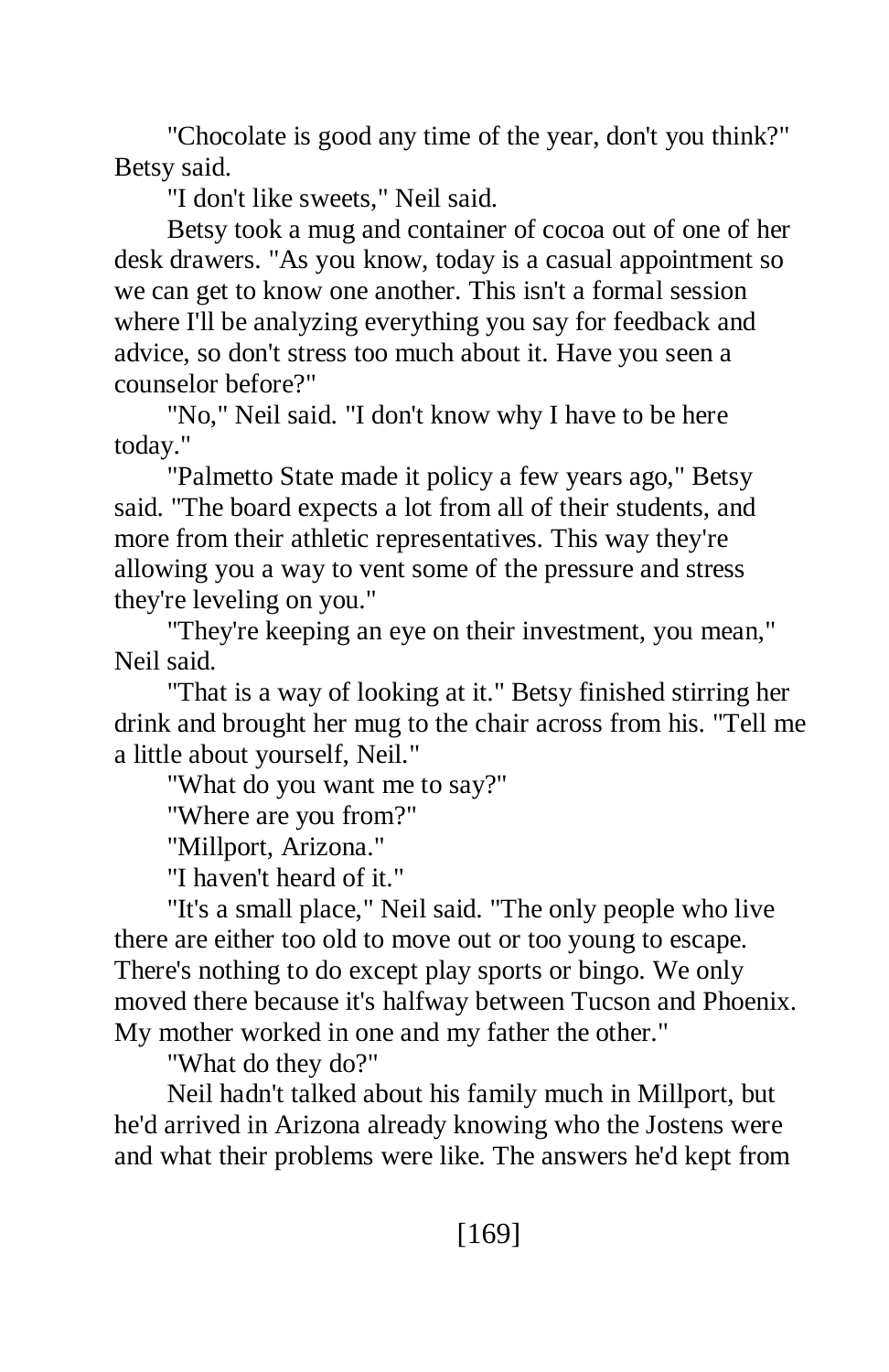his high school classmates and coach would have to be good enough for Betsy.

"Mom is an engineer," Neil said. "Dad's halfway through CDL training."

"Will they come out to watch your first match?"

Neil affected surprise. "No. Why would they? They don't like sports."

"But Exy is obviously very important to you, and you are their child," Betsy said. "What you've accomplished here is nothing short of amazing. I wondered if they might come out to support you."

"No. They don't really—" Neil gestured as if searching for words. "We're not close like that. They made sure I got to school and got my checkups and kept my grades up, that kind of thing, but they didn't know my teachers' names or watch any of my games. It's not going to change now that I'm in college. They live their lives; I live mine. It works for us."

"Does it?"

"I said it does," Neil said. "I don't want to talk about my parents with you."

Betsy accepted that and moved on without missing a beat. "How are you getting along with your teammates?"

"I'm pretty sure the majority of them are clinically insane."

"When you say you think they are insane, do you mean you feel threatened by them?"

"I mean they have issues," Neil said. "You know more than I do. Friday's game will probably be a disaster, but I don't think anyone will be surprised."

"Are you ready for the match?"

"Yes and no," Neil said. "I know I'm not good enough to play with a Class I team, but I want to try. I watch a lot of games on TV, but I've never been in a real stadium on game night. We used a soccer field in Arizona that barely sat two thousand people. Coach said we've already sold out opening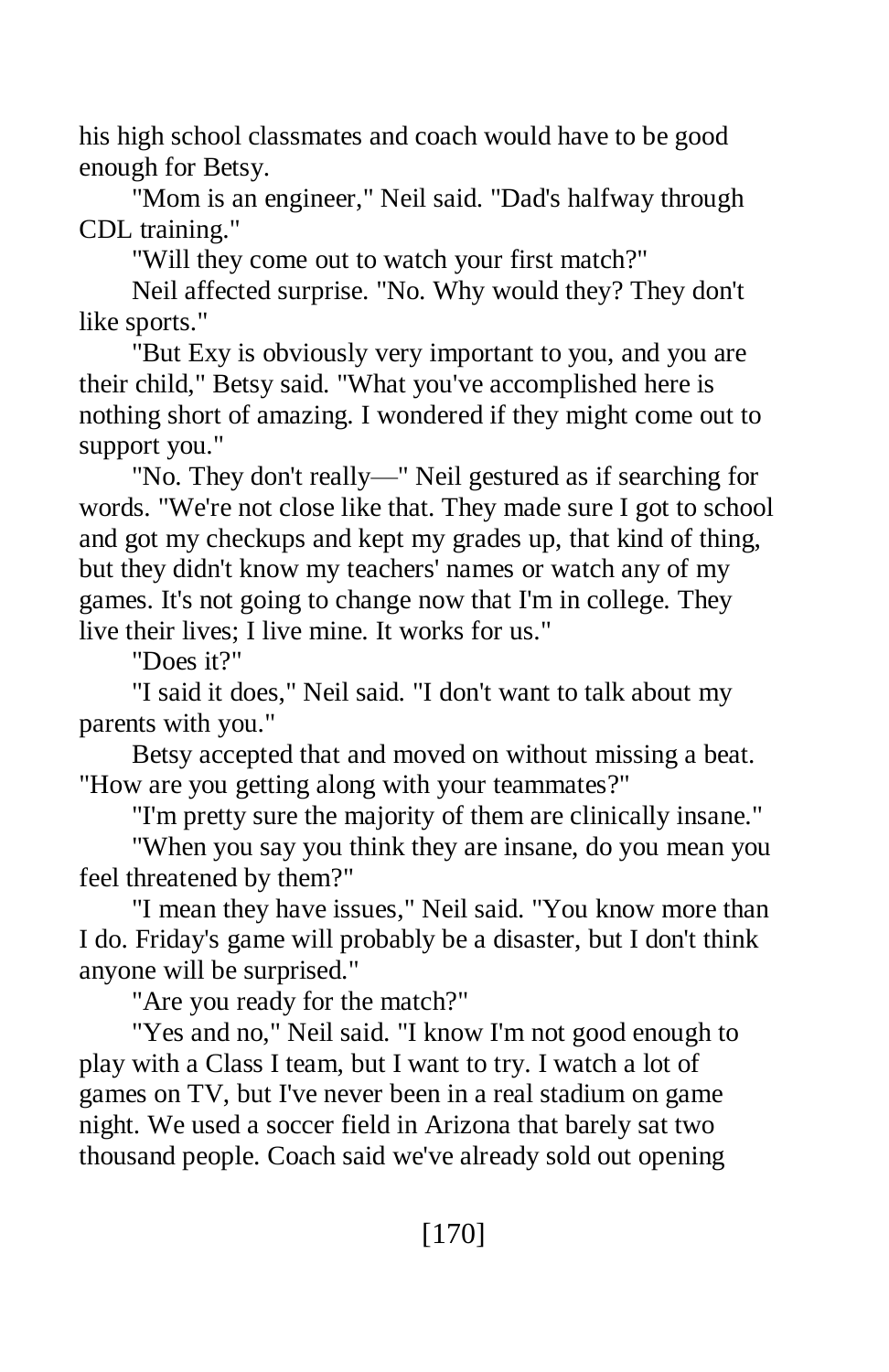night. I want to see what the Foxhole Court looks like when it's full. I bet it's insane."

"And Friday doubles as your debut," Betsy added. "The ERC has been generous, letting David keep quiet on you this long. I can only imagine the fallout when the cat's out of the bag."

It took Neil a moment to recognize the name, because only Abby used Wymack's first name. That Betsy called him David so easily hinted at a closer relationship than he expected a psychiatrist and coach to have. Maybe it was because she spent so much time with Wymack's team, but Neil wasn't convinced. Dimly Neil remembered his first dinner in South Carolina, when Abby said she'd invited Betsy over to dinner with them. The three were friends of a sort, which didn't bode well for Neil. How much did they talk about the Foxes?

"You're friends with Coach," Neil said.

"Abby and I went to school together in Charleston and stayed in touch after graduation. I met David through her," Betsy said. "I am their friend, but I respect the sanctity of our relationship as doctor and patient. What you and I say in here is meant for us alone. They will never ask, and I will never tell. Do you believe me?"

"How can I?" Neil asked. "I just met you."

"I respect that," Betsy said. "Hopefully I can earn your trust over time."

Neil wasn't planning on seeing her ever again, no matter all his promises of a next time, so he went with a neutral, "Hopefully."

He glanced at the clock, calculated how much time was left, and swallowed a sigh. If Betsy noticed his distraction, she didn't comment on it. Instead she filled the rest of the session with idle chitchat about the season and the upcoming semester. Neil continued feeding her easy answers that wouldn't raise any flags and counted minutes in his head. When his time was finally up, he got up and preceded her from the room.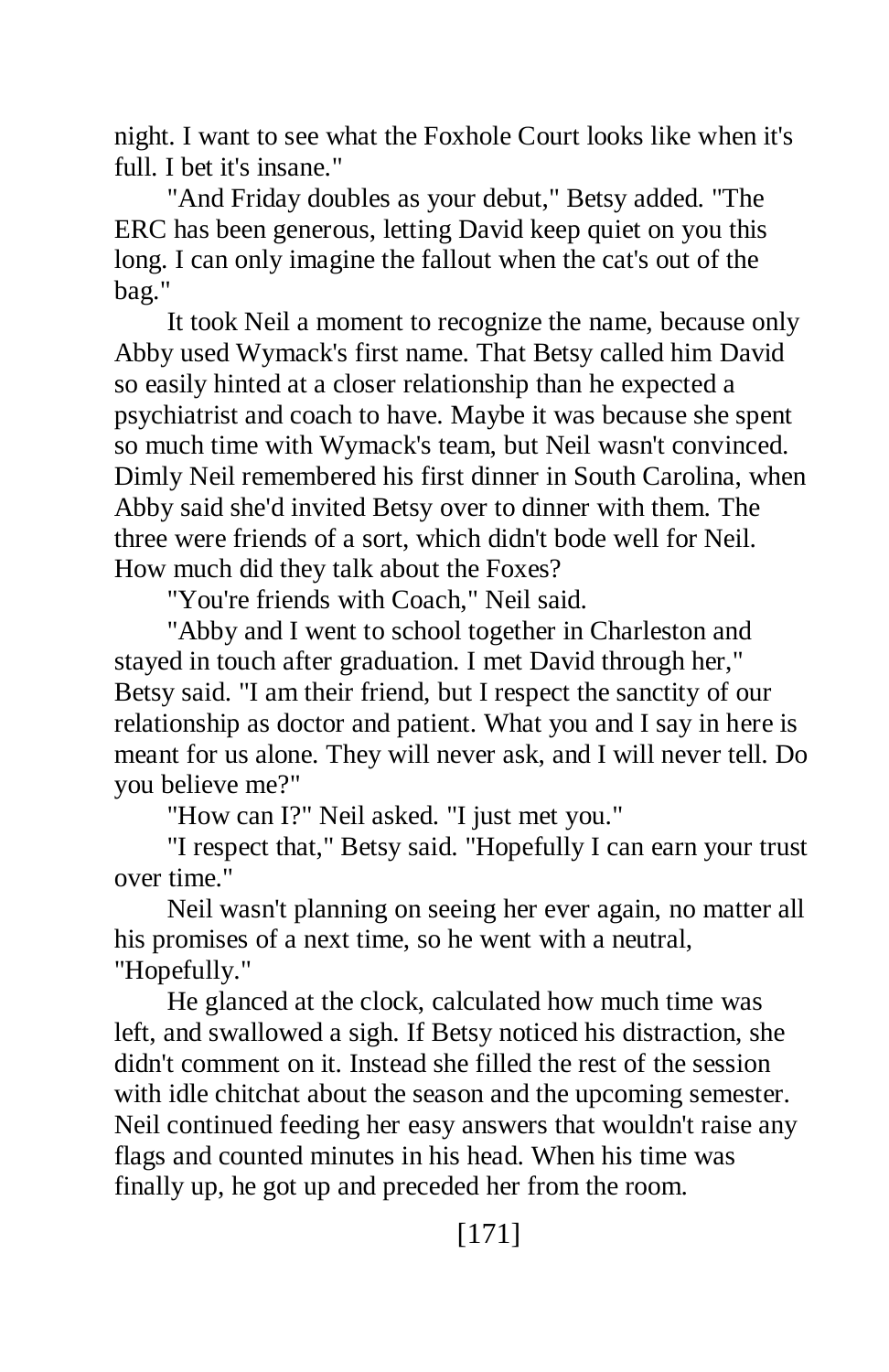Betsy followed him down the hall but stopped in the doorway to the waiting room to clasp his hand. "It was nice to meet you."

"You, too," Neil lied.

Renee stood, bid Betsy another farewell, and went with Neil out to the car. As she unlocked the doors she looked over the roof at Neil and said, "That wasn't so bad, was it? Andrew was convinced it would be a disaster. He put money on you hating Betsy."

"Did you bet against him?"

"Yes," Renee said. "It was a private bet between the two of us."

Neil spent the summer blurring the truth with his teammates, but a half-hour talking to Betsy left him too worn out to care right now. It helped a bit that honesty in this case put Renee at a disadvantage. Andrew might be trouble, but he was easier to understand than Renee's polite smiles.

"I hope you didn't lose much," Neil said. "Why does Andrew tolerate you, anyway? You two should hate each other on principle."

"Either you think too highly of me or not highly enough of Andrew," Renee said, getting into the car. Neil slid into the passenger seat. Renee waited until they were buckled before turning the key in the ignition. "My faith keeps me and Andrew from always seeing eye-to-eye, but he and I understand each other."

There had to be more to Renee than her cross jewelry and pretty smiles if she'd qualified for a spot on Wymack's broken team, Neil knew, but he hadn't thought he'd misjudged her this badly. He mulled over everything that could be wrong with her from split personalities to clinical insanity. None of his theories sounded plausible, but it kept him busy for the ride back to the stadium.

Their return signaled the midday break for lunch, which they ate in scattered groups in the stands. They had the better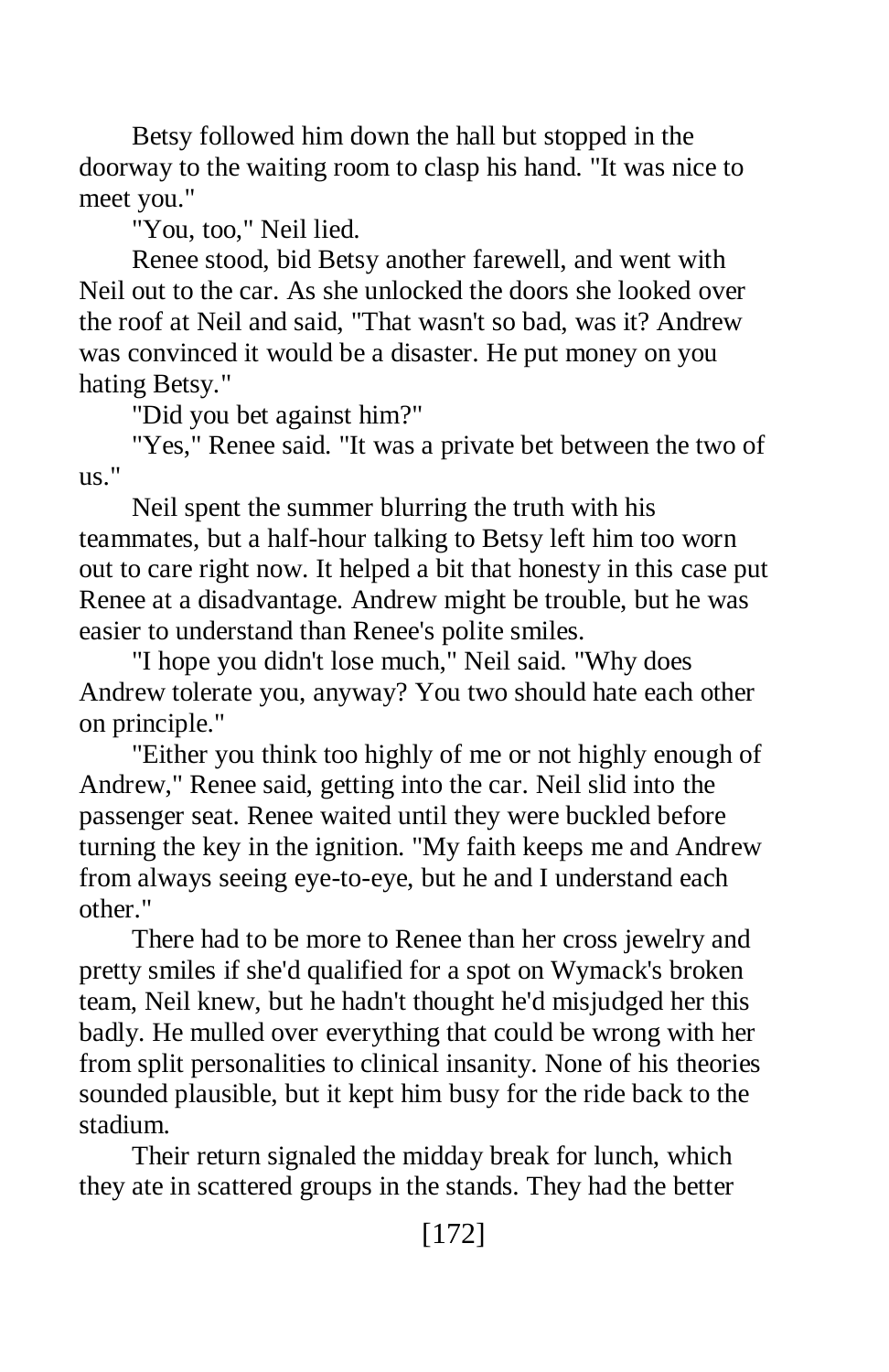part of an hour to digest afterward and ended the day with two hours of exhausting cardio. Normal practices would have kept going until dinnertime, but with classes starting tomorrow, Wymack was willing to give them a one-time break.

Neil was the last one out of the showers and he found everyone waiting for him in the lounge. Wymack gestured for him to sit. Neil went to his usual chair and glanced around the room, wondering what was going on. None of the others looked bothered by this unexpected meeting. Andrew's group was more distracted by Andrew, who was already fast asleep. He'd been wide awake a few minutes ago, but he'd spent this week tweaking his medication schedule in preparation for the school year. His body wasn't used to it and he was crashing at odd times. Wymack worked around it when he could.

"All right, maggots," Wymack said, snapping his fingers to get all eyes on him. "School starts tomorrow, which means we're switching our practice times. Mornings are going to start at six o'clock at the gym. Afternoon practices are here at three. I've seen your schedules. I know you can get here on time, so don't any one of you be late, you hear me?"

"Yes, Coach," they said.

"This isn't our campus anymore," Wymack said.

"Everyone's checked in and ready to go, which means a lot of people to contend with. Campus police doubled their numbers this summer but they can't cover everything or everyone. Be smart, be careful. If someone's looking for trouble, get help. If the press slips past and wants answers, you tell them we're not saying anything until Kathy's show on Saturday."

"Kathy?" Dan asked.

"Kathy Ferdinand." Wymack took one look at her confused face and scowled at Kevin. "Didn't you tell them?"

"There wasn't a need to," Kevin said.

"Like, morning show host Kathy Ferdinand?" Matt asked.

"That's the one," Wymack said. "We have to do some publicity at some point. It was part of our agreement with Chuck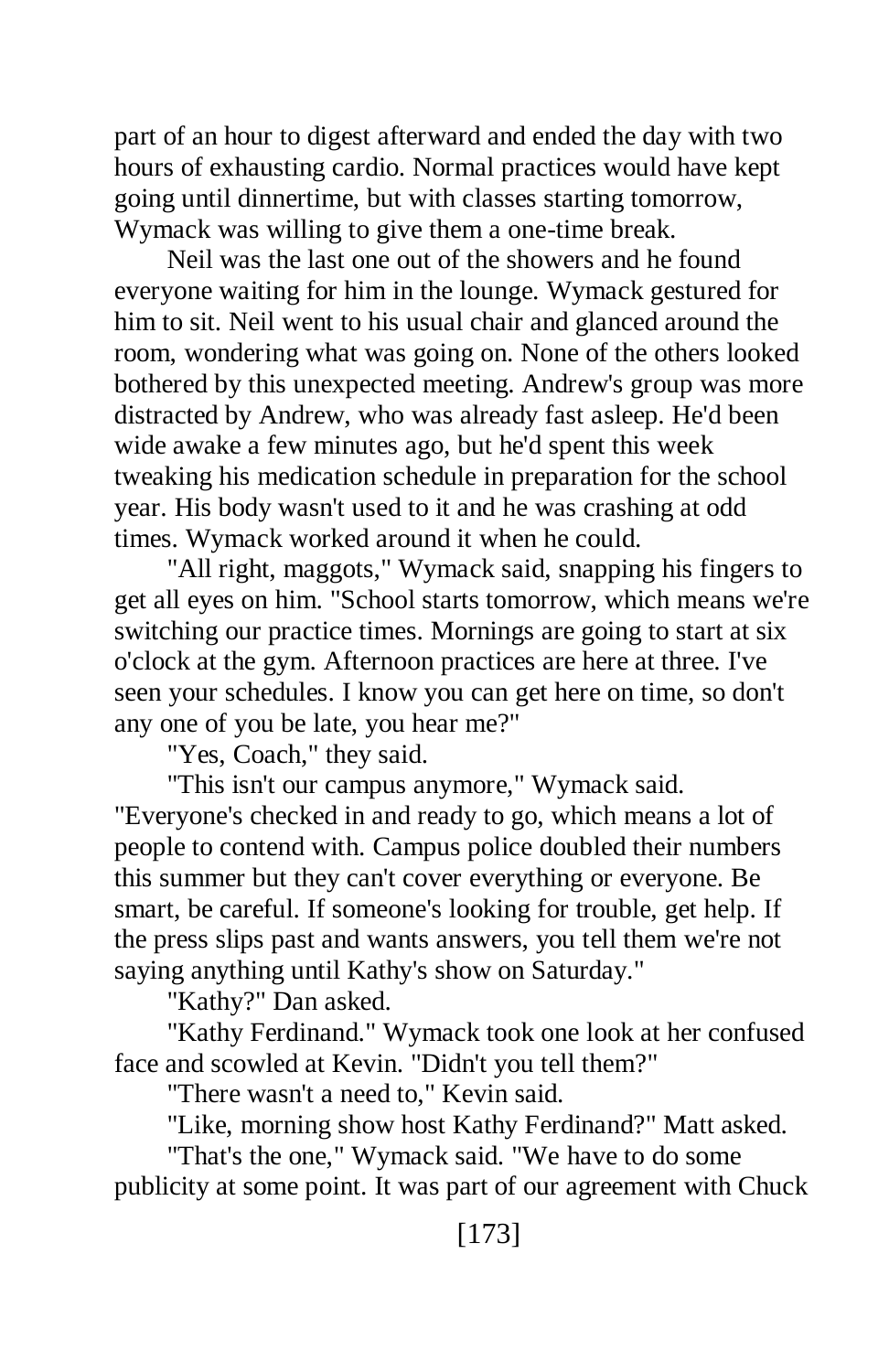and the ERC. Kevin chose Kathy because she agreed to wait until after our first game. Saturday morning we're heading up to Raleigh to give her an exclusive first interview."

"She must have fainted when you said yes," Matt said. "When's the last time you made an official public appearance?"

"December fourth," Kevin said.

"Why didn't you tell us earlier?" Dan asked. "I'll wake up early to watch it."

"Or you could come to the studio with us," Wymack said, ignoring the look Kevin sent him for that. "Kathy invited the entire team to the broadcast. If we show, we get front row seats. We've got to take the bus up anyway to fit all these yahoos, so there's plenty of room."

"Did you want us to sit out?" Renee asked Kevin.

"It doesn't really matter," Kevin said.

Nicky grinned and reached over Andrew to pat Kevin's shoulder. "He just knows he has to play nice for her show. He doesn't want you to see his civilized side. Can you imagine how his fans would react if they saw the real Kevin Day?"

"Do you even remember how to smile?" Matt asked. Kevin glared at him, but Matt only laughed. "Well, that's worth going for. I'm in."

"I'll buy us doughnuts for the ride," Dan said. "Renee? Neil?"

"No thank you," Neil said.

"I vetoed your choice on the matter," Wymack said. "The ERC is outing you Friday morning. I don't want you out of my sight until the initial hubbub dies down."

"I can take care of myself," Neil said.

"Watch me beam with pride. It's not your job to take care of yourself anymore. It's your job to play, and mine and Abby's job to look after you. Get your priorities straight." Wymack gave him a second to argue, then gave a satisfied nod and looked around at his team. "Questions, comments, concerns? No? Then get out of here and get some sleep. Kevin, wake that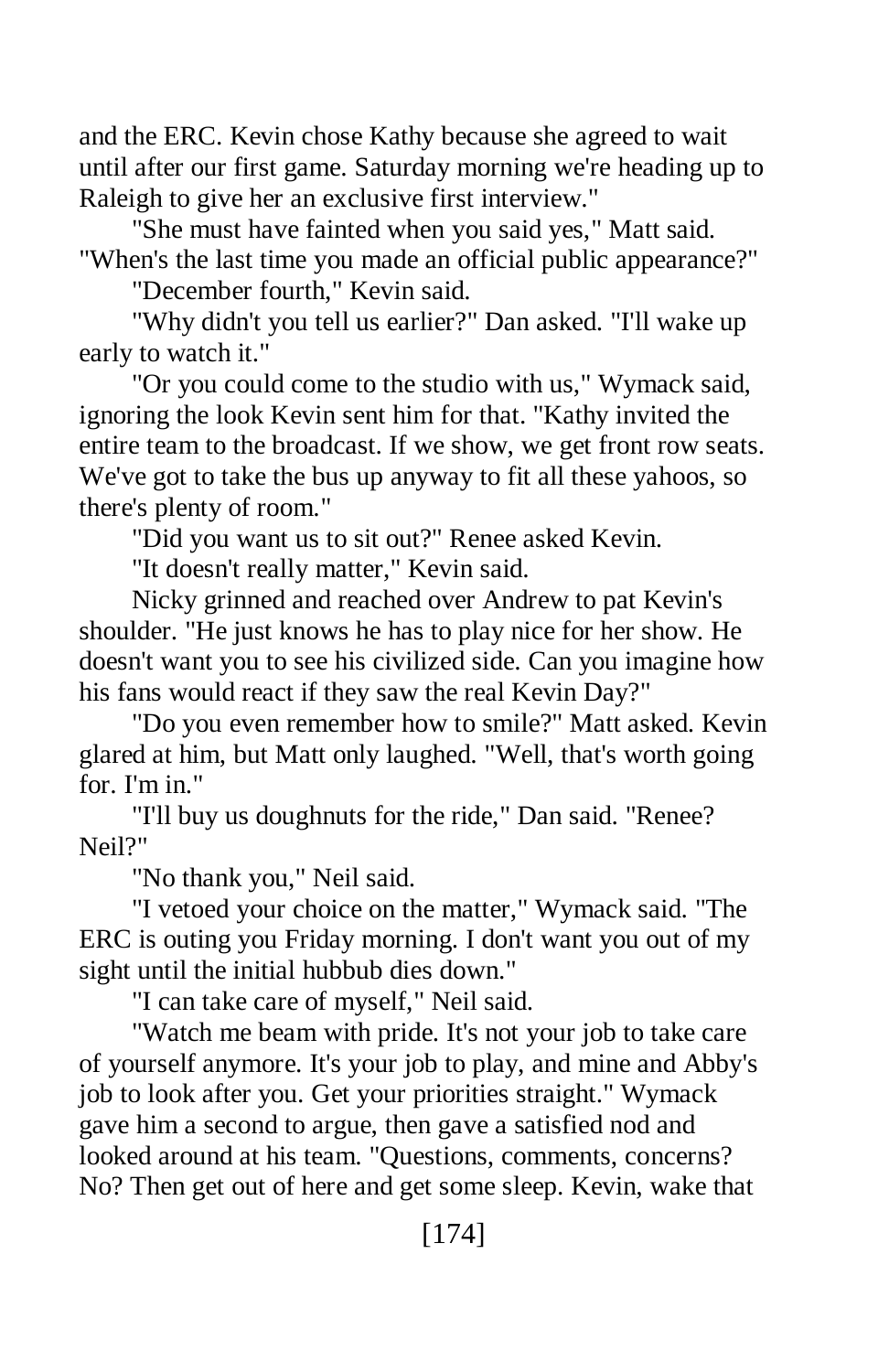dingbat up without getting punched in the face. I don't need you starting the school year with a shiner."

"I got it." Nicky grimaced and gave Andrew a hard shake.

Their talking hadn't been enough to rouse Andrew, but Nicky's touch got Andrew up in an instant. Andrew was moving before he was fully awake, slamming his fist so hard into Nicky's chest Neil's entire body ached in sympathy pain. Nicky gave a sick wheeze as Andrew knocked the breath out of him and sagged back against the arm of the couch. Andrew twisted on his cushion to stare at Nicky. Neil hadn't expected Andrew to look guilty over his reaction, but he certainly didn't expect Andrew's blank-faced surprise, either.

"Nicky, are you dying?" Andrew asked.

"I'm good," Nicky rasped.

-

"We're done here," Kevin said. "Let's go."

Andrew looked around the room, taking everyone and everything in. "I missed the powwow."

"Kevin can summarize it for you later," Wymack said. "Clear out of here before I decide you're all better off doing more laps."

The locker room emptied in seconds.

Morning practice ended at eight the next morning so the Foxes could get to their first class on time. It was close enough Neil finally accepted Matt's offer for a lift back to the dorm room. He changed out of his morning sweats into something more appropriate for class, grabbed his messenger bag, and was out the door in time to join the small wave of athletes heading down Fox Tower's hill. Most of the others were wearing their jerseys as a first-day celebration, so the sidewalk by the crosswalk was an eyesore of orange and white. Neil's intention was to blend in as long as he could, so he opted to skip the tradition. He wouldn't have a choice tomorrow; the entire team was expected to be in colors on game day.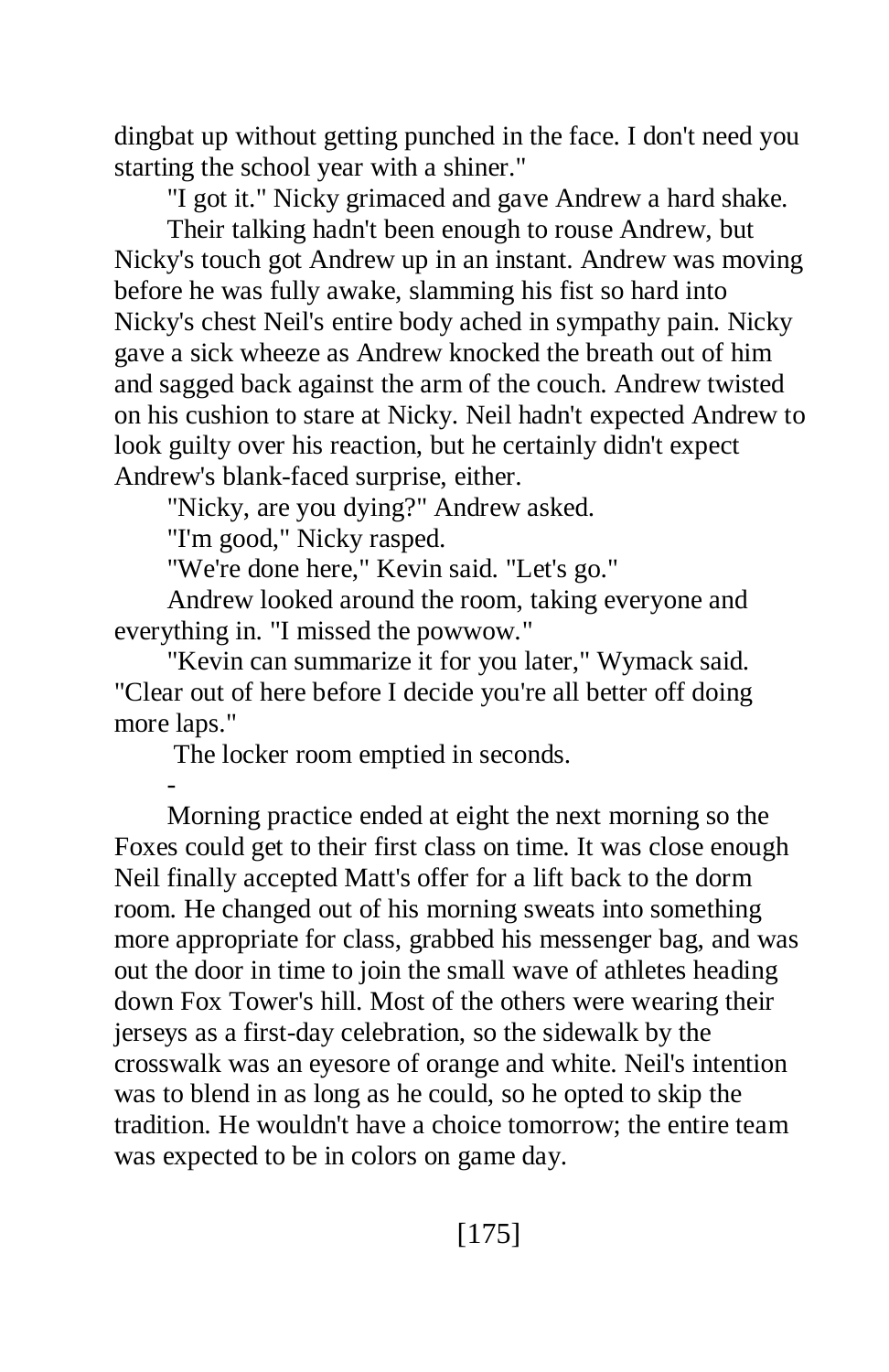He made it to his English class with time to spare, so he managed to snag a desk in the back corner. The teacher didn't show until the bell rang, and then she came bouncing in with curls flying. She was a perky teaching assistant who acted like freshman composition was the greatest thing they'd ever study at Palmetto State. Neil followed along with her as she went through the syllabus and decided she was mental. Instead of midterms, they'd have reports of varying lengths due. Neil was suddenly grateful for the tutor hours he had to slot into his days. It'd made scheduling and registration a headache, but at least he could get some help with this. He was an average writer at best, and this lady made it clear average wouldn't cut it.

The only things she wanted to cover today were the syllabus and short self-introductions. As soon as that was finished, she dismissed them with a cheery farewell until the following Tuesday. From there it was off to chemistry, which was a large enough class it was held in an auditorium. Neil took a spot in the top row. It was impossible to see the board from where he was, but at least he had a wall at his back.

Unlike his English class, the chemistry professor only spent a few minutes reviewing the syllabus before starting on an overview of introductory chemistry. His voice was an unwavering monotone that could put any living creature to sleep. Neil resorted to stabbing himself with a pen every time he started drifting off. He probably should have taken last night's practices with Kevin off in preparation for today, but he didn't think Kevin would have allowed it. Neil was doomed to spend the school year exhausted.

After seventy-five mind-numbing minutes of science, Neil finally escaped back into the sunlight. The campus had come alive in his absence. The late sleepers and early risers were finally meshed on campus, which meant elbow-to-elbow people on the sidewalks between classes. More than half of the students were sporting school colors, and Neil saw a few headbands with fox ears.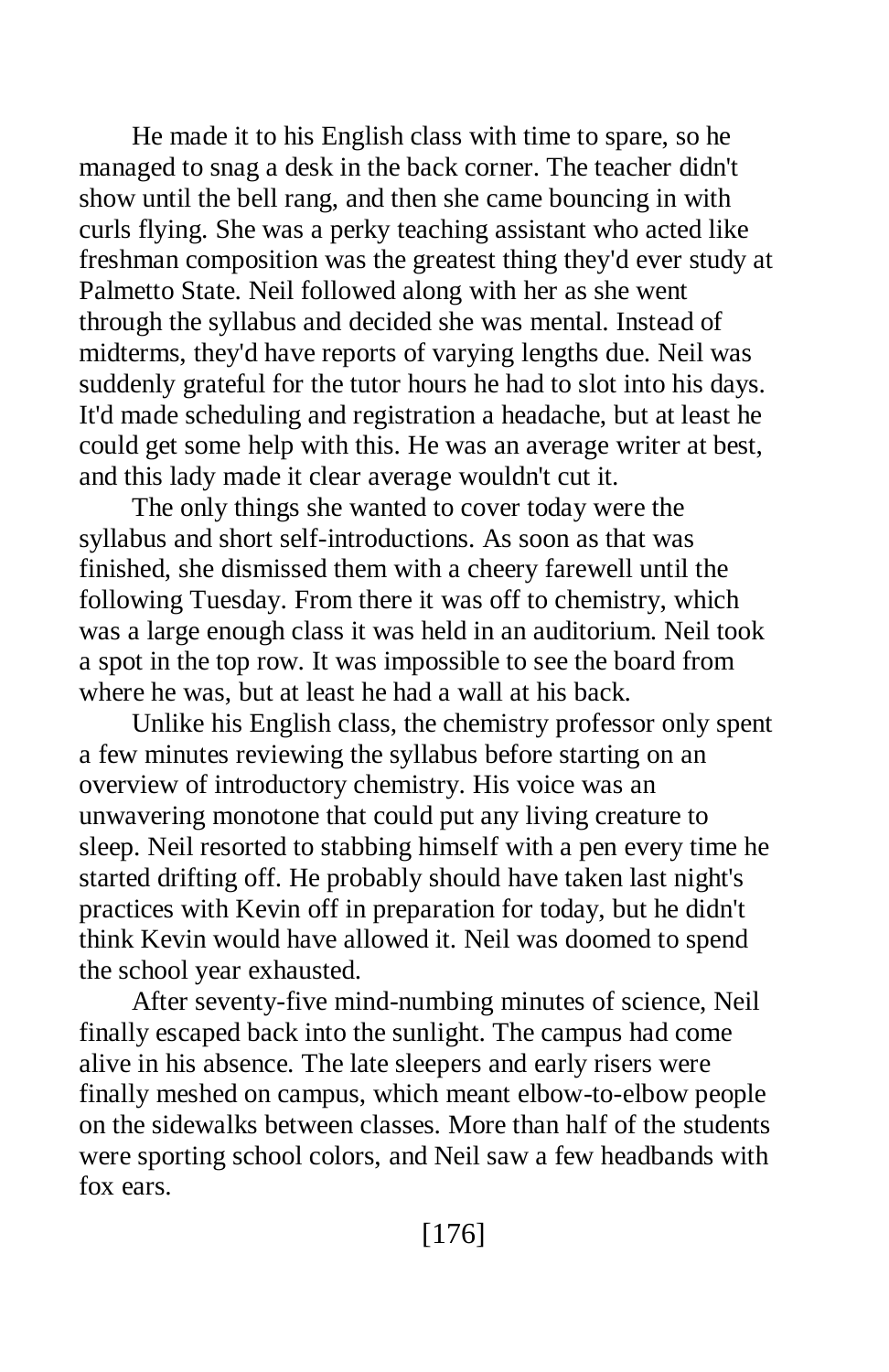The amphitheater in the middle of campus was packed with booths representing various student organizations. Volunteers were ready to hand out paraphernalia and point out buildings for lost freshmen. The clumps around the tables were buzzing with enough energy to power a small town, with most of the talk centered on either Friday's Exy or Saturday's football games. Neil got a small stack of magnets pressed into his hand as he passed. He sorted through them as he walked. There was one for every fall team with schedules printed on each. Neil kept the Exy one, tossed the rest into the trash, and buried his magnet deep in his pocket where he didn't have to look at the dates. Wymack had gotten the finalized fall schedule a few weeks ago. Palmetto State was facing Edgar Allan on Friday, October 13th. It felt close enough to choke Neil.

He detoured around students toward one of Palmetto State's three dining halls. Two were for the general student body. The third was for athletes only, justified to the general populace because of teams' training schedules and nutritional needs. All three halls were set up as buffets, but the athletes only ever had one unhealthy thing available a day whereas the regular dining halls' menus frequently boasted pizzas and a wide selection of desserts. The meal plan included in Neil's contract gave him limitless access to any of the halls, but Wymack strongly recommended he stick to his own.

The dining hall was busy when Neil arrived, though it might have just looked busy because it only sat a hundred people. He swiped his meal card at the front register, collected a tray, and tried to pack in enough food to fuel him through the end of practice at eight o'clock that night. Afterward he was free to return to the dorm, since he'd scheduled most of his classes on Monday, Wednesday, and Friday.

His room was empty when he showed up, so Neil settled at his desk with his syllabi. It was only the first day of school and he already had three assignments: a short paper, a fifty-page chapter to read, and a page of questions about said chapter. Neil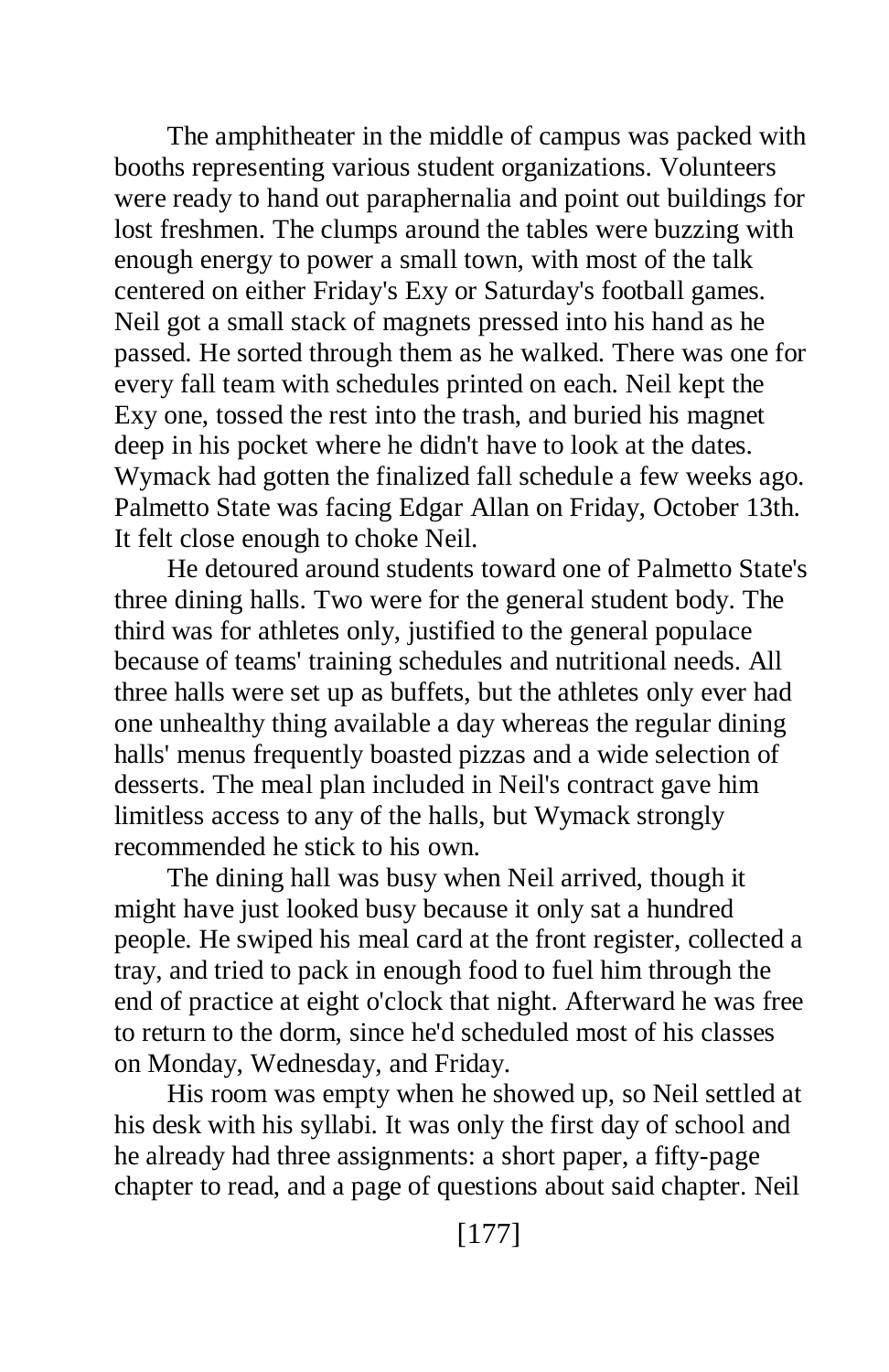debated for a minute as to which one sounded least painful. Five minutes later he was still uninspired, so he put his head down on his desk.

He didn't realize he'd fallen asleep until a gunshot jarred him awake. Neil bolted upright so fast he sent his pile of textbooks crashing to the ground. Too late he realized the crack he'd heard wasn't a gun but the lock snapping undone on the suite door. A bemused Matt stood in the doorway.

"Hard at work already, I see," Matt said dryly.

"Something like that."

"I'd say it gets easier, but." Matt shrugged. "You should probably cut back on your late practices now that classes are in session."

"I'm fine," Neil said. He knew he'd never give up those practices. If he had to choose between class work and Exy, the answer was obvious. Neil was only here for a couple more months. He wasn't going to give up a single second of his time on the court no matter what else it cost him.

"You say that an awful lot," Matt said. "I'm starting to think you don't know what it means."

There wasn't really a good way to answer that, so Neil let it slide. Luckily Matt didn't push it but crossed the room to his computer. Neil spent the last half-hour until practice thinking about October and the Ravens.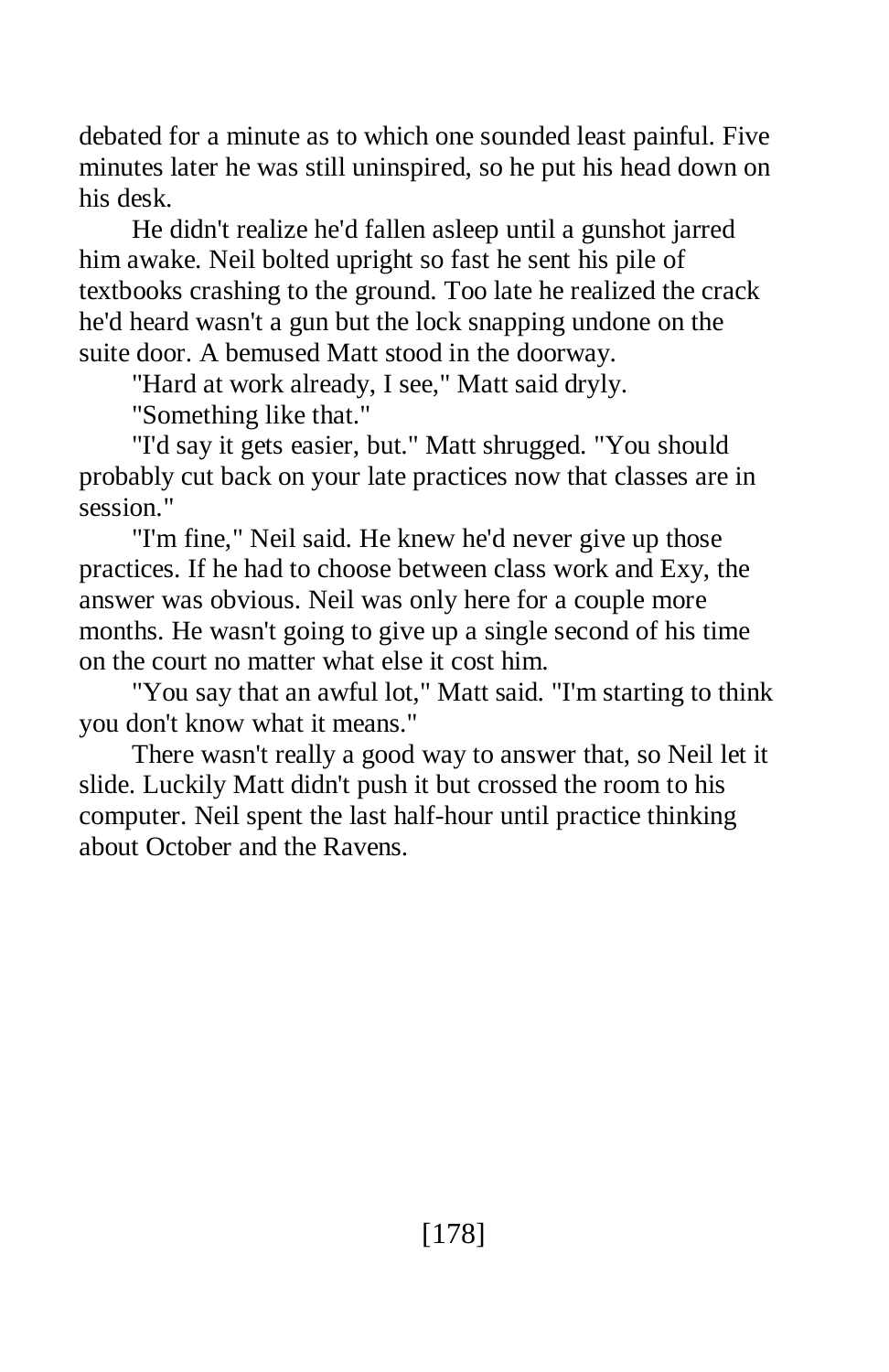## CHAPTER ELEVEN

Thursday's excitement had nothing on Friday's. The whole school got decked out overnight with vibrant orange and white streamers. Ribbons and banners hung off every sidewalk lamp. Live student bands took over the amphitheater for short concerts and the student newspaper released that morning gave details for the afternoon parade. Cheerleaders roamed the campus in small packs, flaunting their short skirts and bright smiles and revving up school spirit wherever they could.

Traffic around campus that day was horrendous as spectators flooded in and settled down for back-to-back weekend opening home games. None of the Foxes expected to win that night, as they were opening the season against their longtime rivals Breckenridge. Until Edgar Allan made its move, Breckenridge was the largest and first-ranked school in the district. Fortunately the football team's chances for Saturday afternoon's game were much better. It would be too much of a downer if Palmetto lost both opening games.

Campus police were out in full force that day, helping direct traffic and making sure guests didn't interrupt classes. Neil hated the sight of their blue uniforms, but having them around was better than dealing with the press. He had enough problems getting along with his classmates now that he was wearing his Exy jersey. He caused a small disruption wherever he went. Neil wanted to cut class and hide at Fox Tower until game time, but athletes weren't allowed to call out without a legitimate medical excuse. Someone from the athletics committee went around all day counting heads through classroom windows, and Wymack would be the first to hear Neil was absent.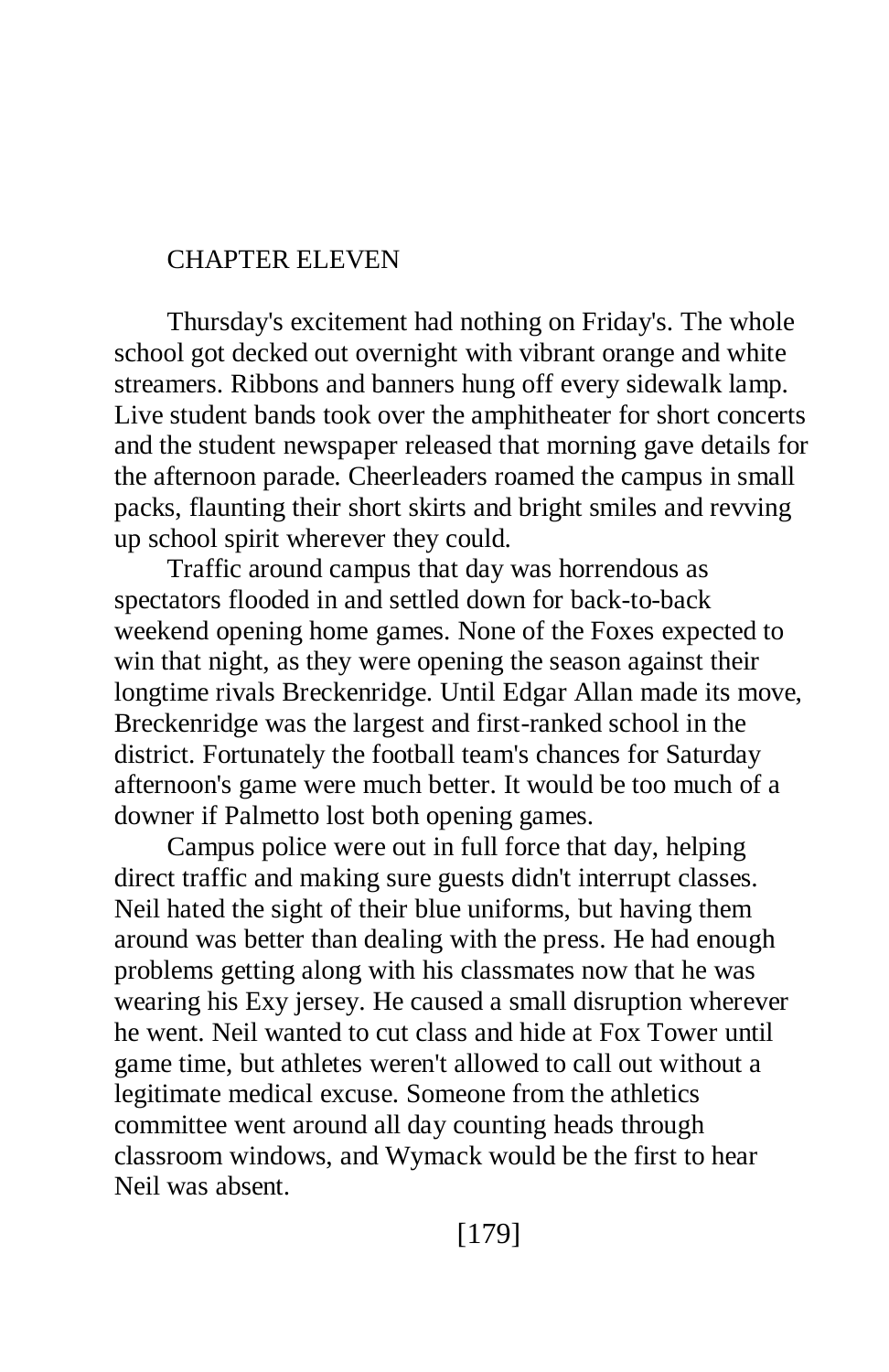Luckily Neil's teammates had anticipated trouble. Matt was waiting for him outside his Spanish classroom to walk him to his next class. It didn't matter if the school rallied behind their Exy team or not; Neil was a secret finally let out of the bag. Anyone who followed the school's news knew the ERC had bent the rules to protect Neil's anonymity. Neil had checked the internet periodically throughout the summer to make sure it was working. As of this morning, though, his name was everywhere.

Almost as disturbing was finding out Andrew hadn't lied to Neil back in May. In almost every article that talked of Neil's pathetic experience Kevin was quoted as having high hopes for him. Kevin really had said Neil would one day be Court. It was a bold statement from a former champion, and it only added to the intrigue surrounding the Foxes' tenth player. The looks Neil kept getting made his skin crawl, but Matt kept them moving through the crowd without a problem.

After math Renee took Neil to history, neatly bypassing a group of cheerleaders before they noticed the jerseys in their midst. Allison found him after his history class. He had an open period, so she dragged him to lunch with her and Seth. Neil's nerves killed his hunger, but he obediently put food on his tray and sat with them.

It was the first time Neil had been alone with them, and it went better than he expected it to. They were in an "on" stage in their relationship, which helped. They talked mostly to each other, sparing only a few words for him, but Neil was content to watch. Seeing Seth act something other than completely hostile was fascinating, but he still didn't know what Allison saw in him. A girl with her money and connections could have had anyone and anything, but she chose to be a Fox and date Seth. Neil didn't think he would ever understand that decision.

"Well?" Allison asked, startling Neil from his thoughts. "What are you going to do about a date?"

They'd spent most of lunch talking about the Exy kickoff banquet. Every school in the southeast would put in an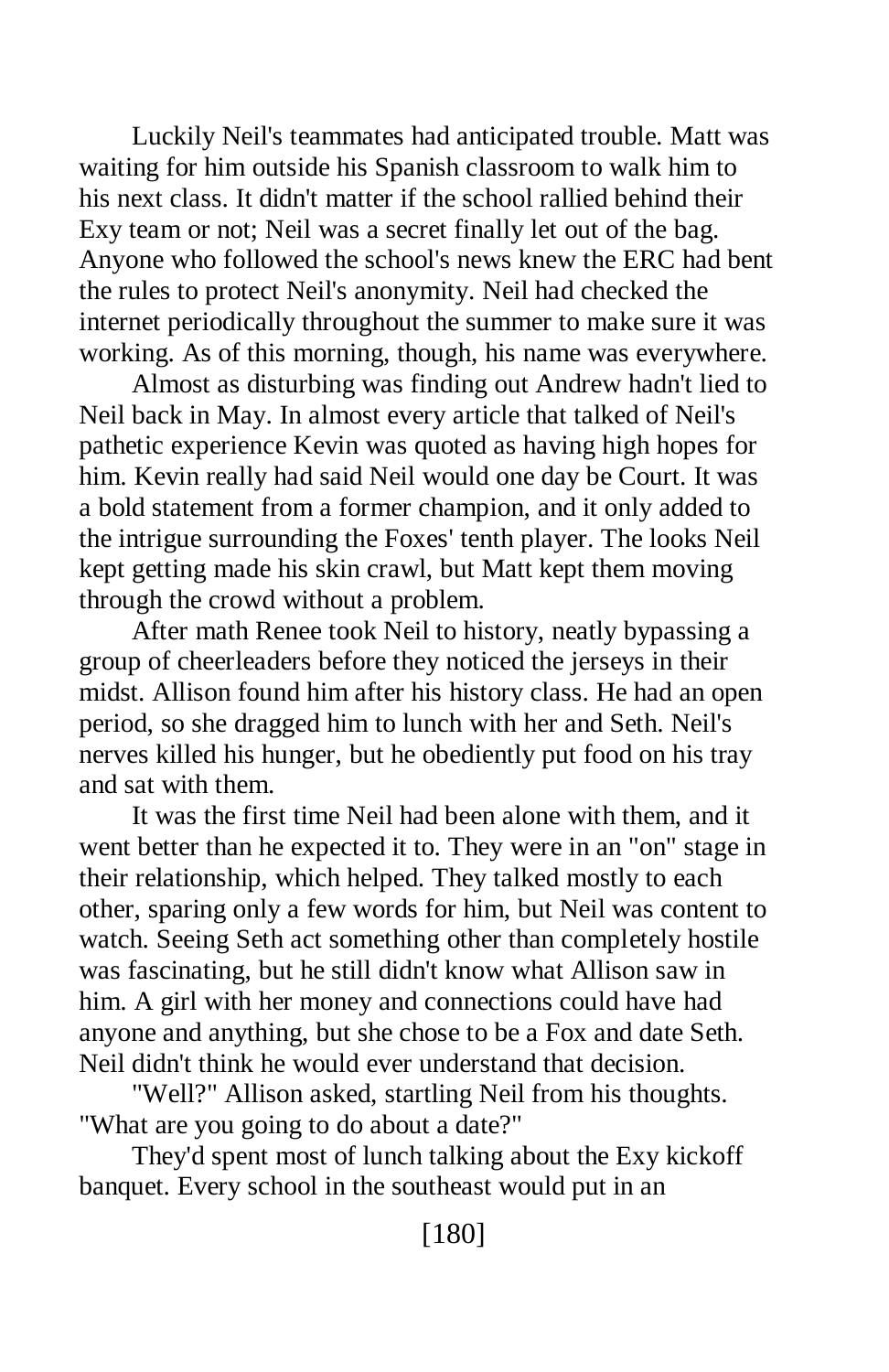appearance, including the Ravens. Neil wasn't planning on attending, but he hadn't yet figured out the logistics of skipping it.

"I'm not bringing one," Neil said.

"That's stupid," Allison said. "Even the monster's got a date."

Neil wasn't expecting that, but he could guess. "Renee?"

"She hasn't asked him yet, but it's inevitable." Allison picked her pita bread into pieces and mopped up leftover salad dressing with it. "Money's on the table as to whether or not he says yes. Pot's getting pretty big, so get your bet in fast."

The only thing the Foxes had in common besides Exy and hardship was their strange obsession with betting on the stupidest things. Neil had figured that out only two weeks into practice. A week didn't go by when there wasn't money on something or another.

Neil looked between Seth and Allison. "Are Andrew and Renee…?"

Seth looked like he might be sick. "Better not be."

Allison gave a prim shrug. "Renee promises it'll never happen. I believe her," she said, glancing at Seth like she was daring him to argue. He stabbed at his chicken and kept quiet. Allison pointed a chunk of bread at Neil. "You're running out of time to find a date. Ask Aaron to set you up with a Vixen. I'm sure Katelyn knows a pretty face or two."

The last thing Neil wanted to do was hook up with a cheerleader. He had no fond memories of Millport's high school squad. "Who is Katelyn?"

"Aaron's unofficial girlfriend. Look for her at the game tonight. It's pretty pathetic watching them moon over each other long distance." Allison checked her watch and pushed back her chair. "Have to run. Meeting my advisor." She leaned across the table to give Seth a quick kiss and carried her tray away.

Seth and Neil finished up a couple minutes later. Seth took Neil to his speech class. Dan met Neil afterward and escorted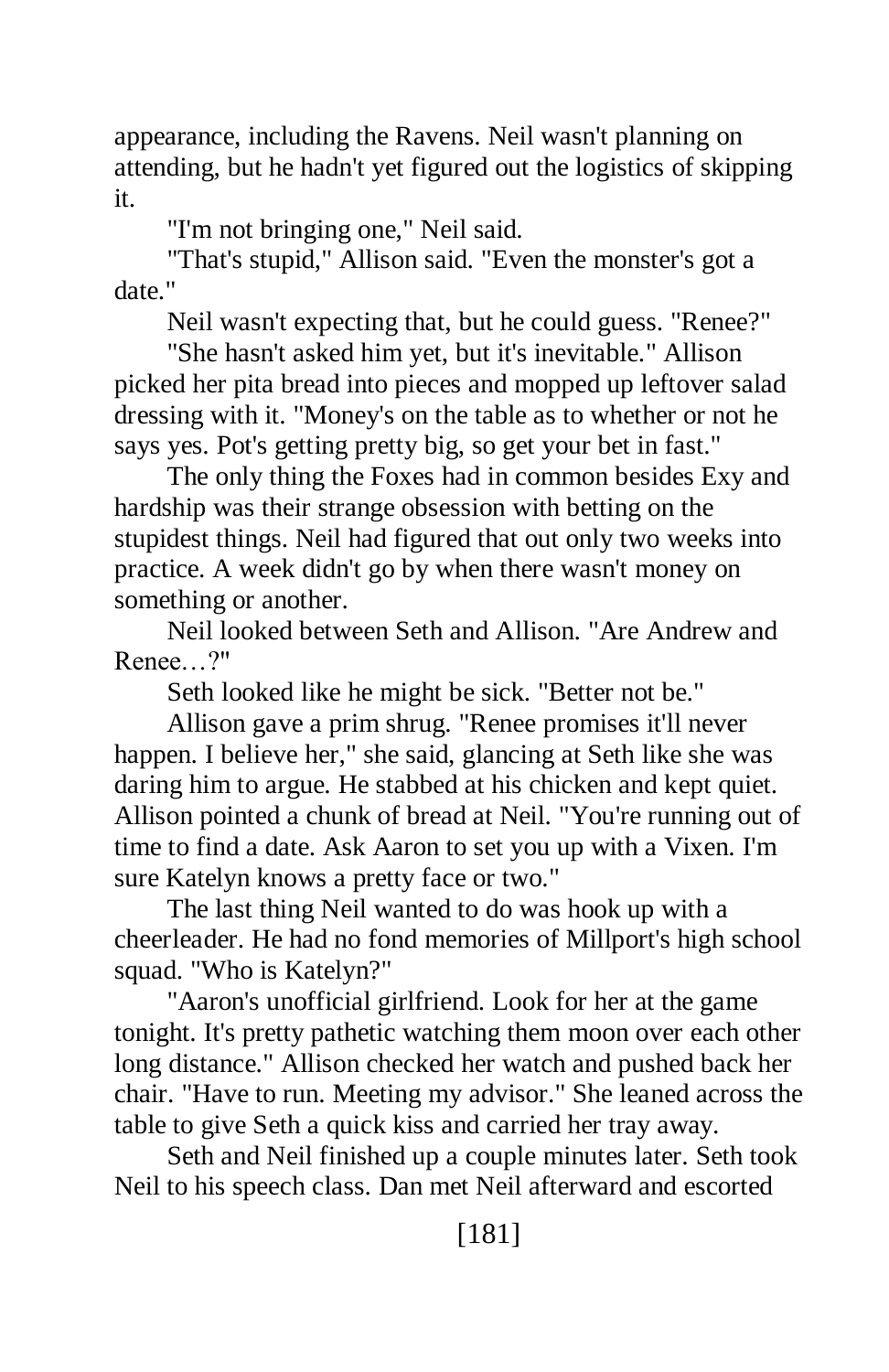Neil across campus to Fox Tower. She left him at the crosswalk, since she still had another class to get to before she was done for the day.

"Rest up," she said. "Tonight's going to be a long night."

Neil was too tense from the morning to follow that advice, but he made a beeline for his bed anyway.

He'd lived in several towns like Millport over the years and dealt with small-town curiosity and distrust most of his life. Somehow Palmetto State grated more against him, maybe because his jersey and place on the team demanded people pay attention to him. He couldn't fade into the background here, not with these colors and not after tonight's game. There were twenty-one thousand people enrolled at Palmetto State University. Neil wasn't playing for himself anymore; he was playing to represent them.

Friday afternoon's practice was canceled because of the game. The team was expected to be at the stadium by a quarter after six for their seven o'clock serve. Matt collected Neil from the bedroom at five-thirty for a light dinner with the upperclassmen. Dan finished first and went to check on Andrew's lot. Her expression was grim when she returned, but Matt gave her hand a reassuring squeeze.

"He'll be fine," Matt said. "He was last year."

"I thought Kevin didn't play last year," Neil said.

The upperclassmen exchanged looks. Neil looked from one face to another, trying to track their silent conversation. Seth and Allison radiated impatience and disapproval, but Renee was smiling a little. Matt grimaced and shrugged, leaving the decision to Dan. Finally Dan sighed and turned on Neil.

"There's something we haven't told you yet," Dan said. "We were going to tell you a while ago, but you and Andrew were having so many problems we figured we'd wait. We didn't know how you'd react."

"We didn't trust you to keep your mouth shut," Allison translated.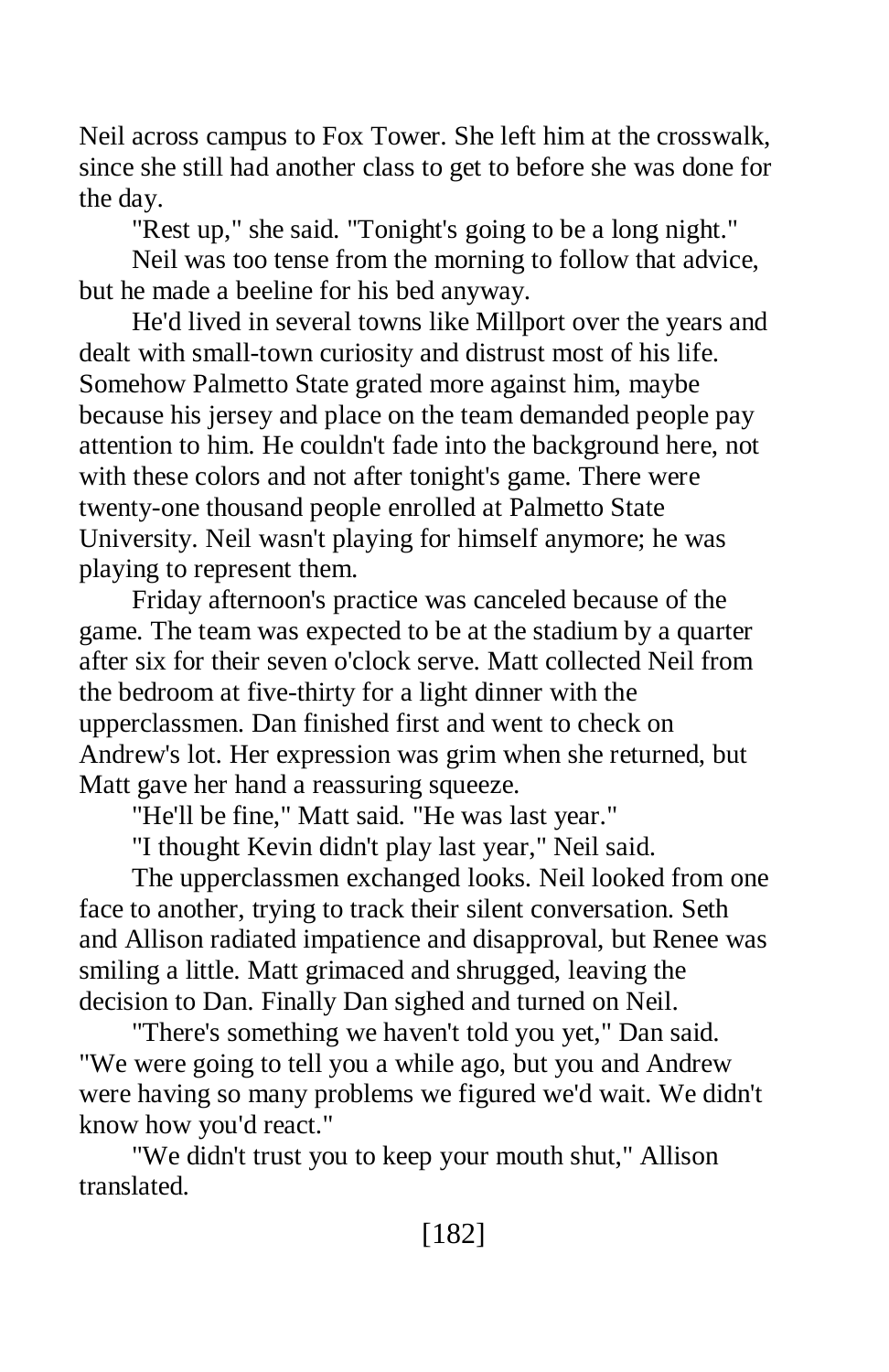Dan made a face at her but didn't deny it. "So Andrew's technically legally required to take his medication, right?"

Neil had a feeling he knew where this conversation was going, but he didn't believe it. "Yes. It was part of his plea bargain."

"He struck a bargain of his own with Coach," Dan said. "The only reason he signed with us is because Coach agreed to let him come off his drugs for game nights. Coach ran it by us first since we're the ones out there on the court with him, but no one else can know. Not even Betsy knows he does it. She's his doctor; she'd have to put an end to it."

"How is Andrew supposed to guard our goal when he's sick?" he asked. In Columbia Andrew softened his withdrawal with alcohol and cracker dust, but he couldn't do that here. Neil still remembered how violently Andrew shook as he puked on the roadside.

"He's not sick yet," Matt said. He put his hand up at eye level. "Andrew's withdrawal is a three-stage process. Imagine you're flying high all day. Then suddenly you stop drugging. First you crash." He smacked his hand down to waist height. "That's stage one. He doesn't get sick until stage two."

"Andrew adjusts his schedule on Fridays depending on what time our serve is," Dan said. "He misses his dose a halfhour before the game starts and always plays first half. Usually he can ride stage one until halftime. Then he takes his medicine again and spends the rest of the night on the bench."

Neil guessed that was how Andrew slept all the way to Columbia. He almost made it all the way to Sweetie's before getting violently ill. "What's stage three?"

"Give him his drugs or get stabbed in the face," Matt said dryly. "It's not fun. Luckily we've only ever seen him get that far once."

"He won't get that bad tonight," Dan said. "Besides, you'll be half the court away from him. We just thought you should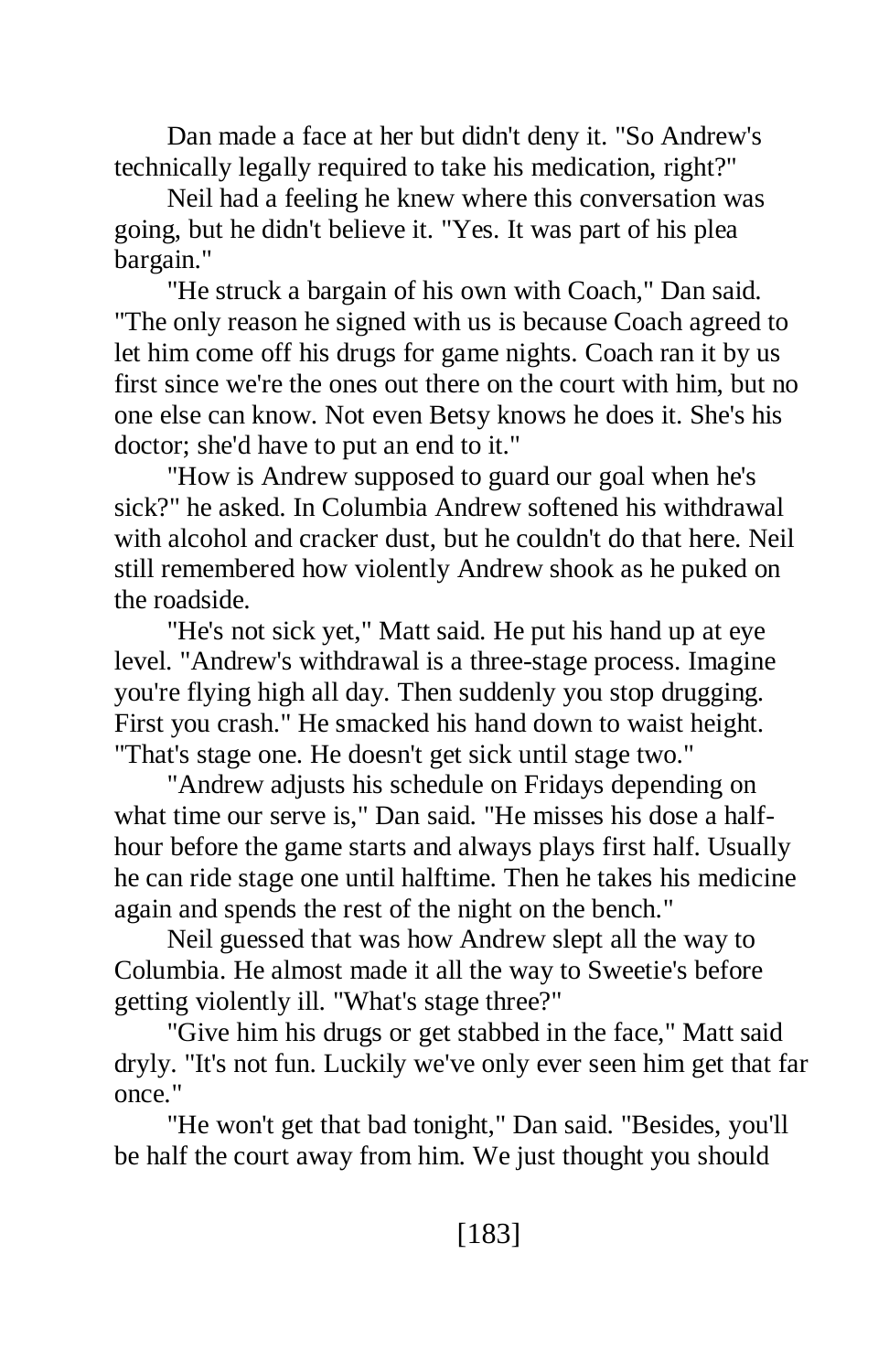have a heads-up, even if it's a couple months late. Are you going to be okay with this?"

"Is it going to jeopardize our match?" Neil asked.

"No more than anything else will," Matt said.

"Then I don't care," Neil said. "He can do what he wants."

It wasn't the complete truth, but Neil didn't know how to put his remaining reservations into words. Andrew said he hated this game, so why would he make it worse for himself by coming off his drugs for them? At least medicated he might find the matches entertaining. The only guess Neil had was that Andrew hated his medicine more than he hated Exy. That was interesting to consider, but Neil didn't have time to think about it tonight.

It didn't take long to clean up their dinner mess and they met Andrew's group in the hallway. Andrew looked on top of the world as usual, but Kevin's expression was tense. Tonight was Kevin's first season game since his injury and his debut as a right-handed Fox striker. Kevin had to shine tonight if he honestly wanted to make a comeback. How he was supposed to do that with his weaker hand and a team like the Foxes as backup, Neil didn't know.

They left the dormitory early, but traffic was so backed up they were almost late. The stadium had turned into a madhouse sometime between morning practice and now. The parking lots were crammed and security was everywhere, directing fans and watching for drunken foolery. Every gate was open and the guards manning them wielded metal detectors. A line of police cars and two ambulances kept a path clear for the athletes' cars. Two guards stood outside their door, and after a cursory check to make sure none of them were carrying anything illegal into the stadium, they were allowed into their locker room.

Wymack was in the lounge and immediately directed them to the changing room. Neil was halfway through the men's door when Kevin snagged his collar and hauled him down the hall to the back door. Kevin pulled it open and pushed Neil ahead of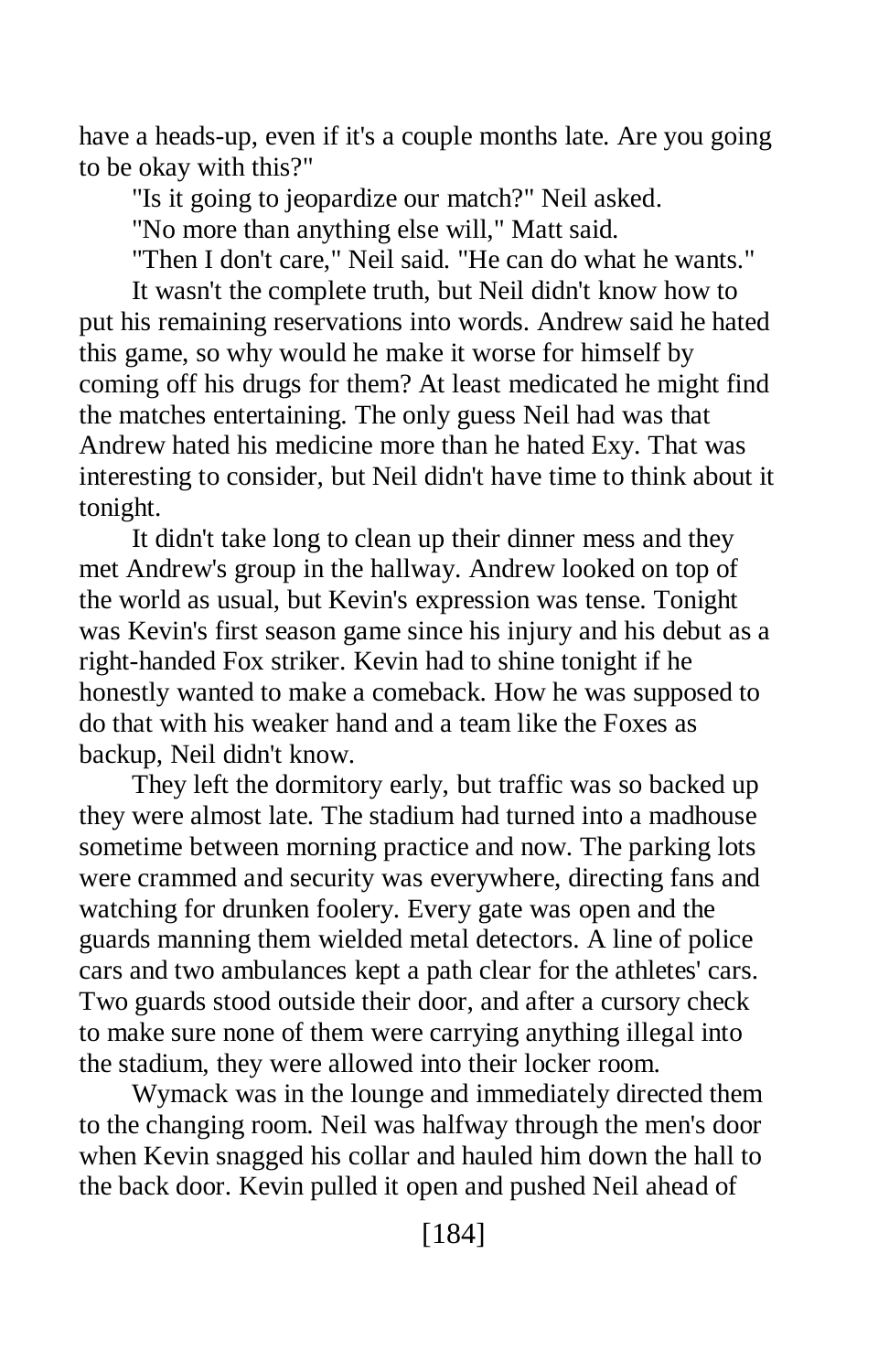him through it. Neil stumbled a step, caught his balance a second later, and went to the inner court.

The Foxhole Court was the second collegiate stadium he'd been in, the first being Edgar Allan's Ravens' Nest, but he'd never been in one on a game night. It was one thing to admire the dizzyingly high seats, and another thing entirely when those seats were full. Not all of the sixty-five thousand seats were taken yet, but at least three-quarters were. The stadium rumbled with the sounds of tens of thousands of feet. The crowd's yelling and laughing were deafening, and this was before the crowd had a reason to be loud. Neil wondered what they would sound like after the Foxes scored. Maybe it'd be loud enough to crack his bones inside him.

It didn't take anyone long to notice Neil and Kevin in the inner court. When the closest section went crazy, the sound ignited a small wave up the stands. Orange Notes, the campus band, was still filing into their section, but they reacted to the excitement unquestioningly. The drumline beat out a ferocious rhythm and a couple trumpets started the school fight song. A few seconds later the students joined in, yelling the words at one another and the empty court.

"Don't waste their time tonight," Kevin said at his ear. "They came to see you play, so give them something to believe in."

"They're not here for me," Neil said. "They're here to see the famous Kevin Day."

Kevin put a hand to Neil's shoulder blade and gave him a small push. "Change out."

Neil took one last peek up at the stands before heading back to the locker room.

Wymack called them to the foyer when they had all their gear on and passed around the Breckenridge Jackals' roster. Matt took one look at the starting line-up and made a face.

"Hey, Seth. Looks like Gorilla's back."

"Shit." Seth held out his hand in a demand for the paper.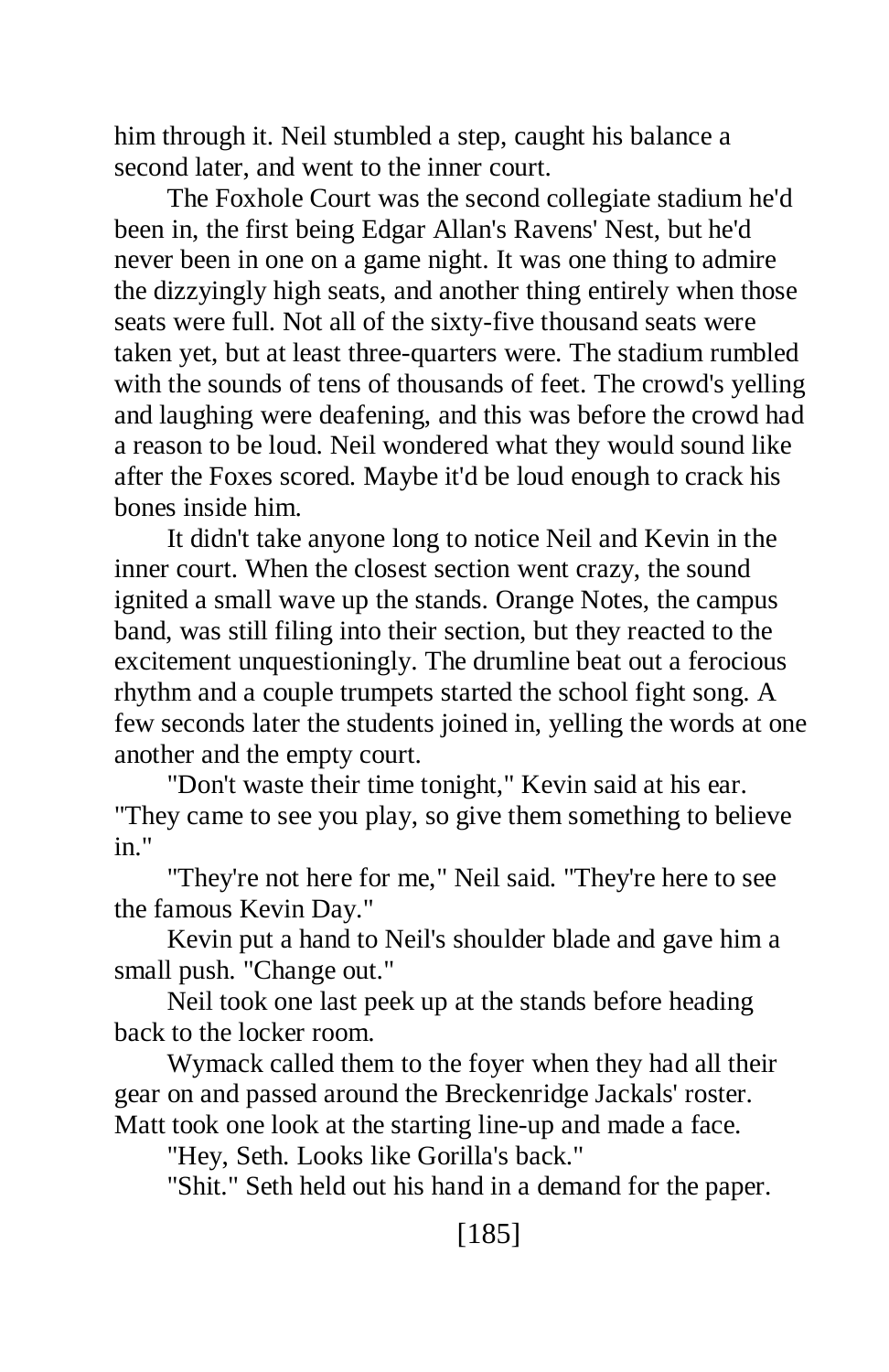"At least they're taking us seriously from the start," Aaron said.

"Easy for defense to say." Allison took the roster from Matt and gave it to Seth.

"Gorilla?" Neil asked.

"Number 16, Hawking," Nicky said. "AKA Gorilla. Six and a half feet tall and three hundred pounds of pure douchebaggery. You'll know him when you see him, trust me. He looks like a football player that got lost on his way to the field."

"He's also dumb as a brick, so he sat out of championships last year on academic probation," Matt said. "It's kind of a yearly ritual for him."

"He's defense," Dan said, looking at Neil, "and he loves body-checks. Don't get between him and the wall, Neil. He'll break every bone in your body if you give him the chance."

"Don't worry, though," Matt said. "He'll probably be too busy killing Kevin and Seth to notice you."

"This is my reassured face," Neil said, pointing up at his blank expression.

"Are you done wasting my oxygen yet?" Wymack asked. "Let's get moving. We're on home court for warm-up. We're doing simple relay shots first, Andrew and Renee twice through each. Andrew, keep them on our side. You hit a single practice shot onto the Jackals' side of the court when they're warming up and I won't start you until second half."

Neil looked at Andrew at that. Andrew looked fine so far, but maybe they were still too far out from first serve for him to be feeling any withdrawal.

Wymack kept going. "Starters down the line: Seth, Kevin, Dan, Matt, Aaron, Andrew. I've got three subs each half, so you'll all get a swap except the goalies. Kevin, you're out if your hand so much as itches. Don't be stupid tonight."

"It's been eight months," Kevin said.

"Don't risk it your first game back," Abby said.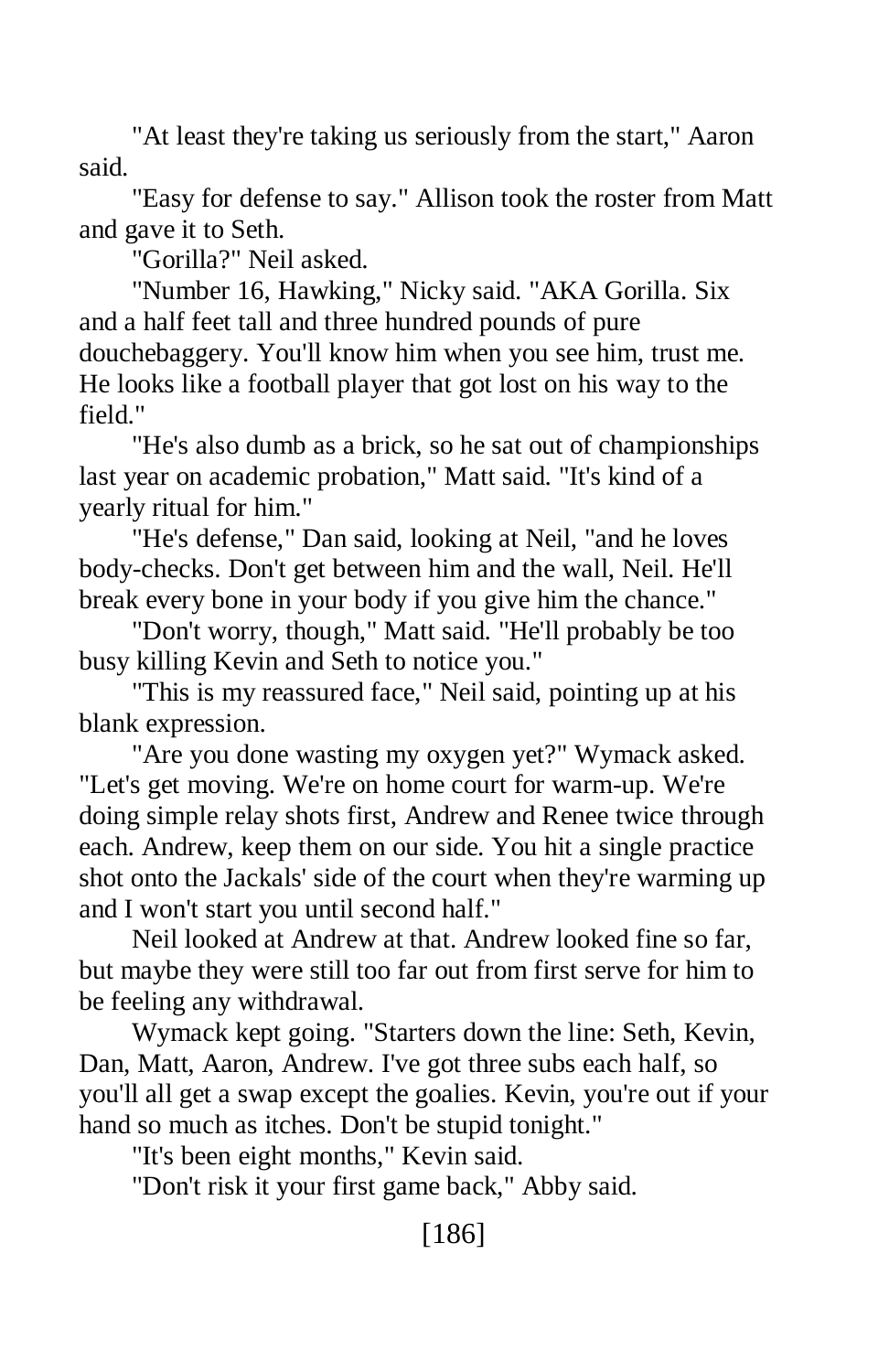Kevin grimaced but gave up arguing. That was good enough for Wymack and Abby, so they sent the Foxes scrambling for their helmets and racquets. They lined up at the door in order of playing position, with Dan out of place at the front as their captain. Wymack had an earpiece in that linked him to the announcer's booth. When he heard the okay, he led his team out to the benches. Neil's helmet muffled some of the crowd's screaming, but his ears were still ringing when he followed the Foxes onto the court.

Neil knew the Fox team was the smallest in the NCAA and Breckenridge one of the largest, but he hadn't expected the difference to feel so vast. The tan-and-black Jackals seemed crowded on their half, making the Foxes look pathetic and small on theirs. Neil tried not to feel intimidated. When that failed, he put everything he had into warm-up drills instead. The twenty minutes flew by faster than he thought they would and they were shepherded off the court by the referees: the Jackals out the north door, the Foxes out the south.

The announcer's voice just barely carried over the crowd's racket, but as it got closer to game time someone thought to turn up his volume. By the time he called the team's rosters his voice was echoing off the court walls. As their names were called, the Foxes lifted their racquets in silent salute. The crowd roared in response to each one, and Orange Notes' drumline pounded away on whatever their sticks could reach.

"For the Breckenridge Jackals," the announcer said, and went through the list of players slotted to play tonight. The Jackals' names were greeted with mixed boos and polite applause from the Foxes' side, but there were large sections of Jackal fans in attendance on the north side of the stadium. Their pep band played the fight song as soon as the last name was called, but Orange Notes promptly drowned them out with Palmetto's song.

The six referees for the game opened the doors on either side of the court and entered. At their beckon, Dan and the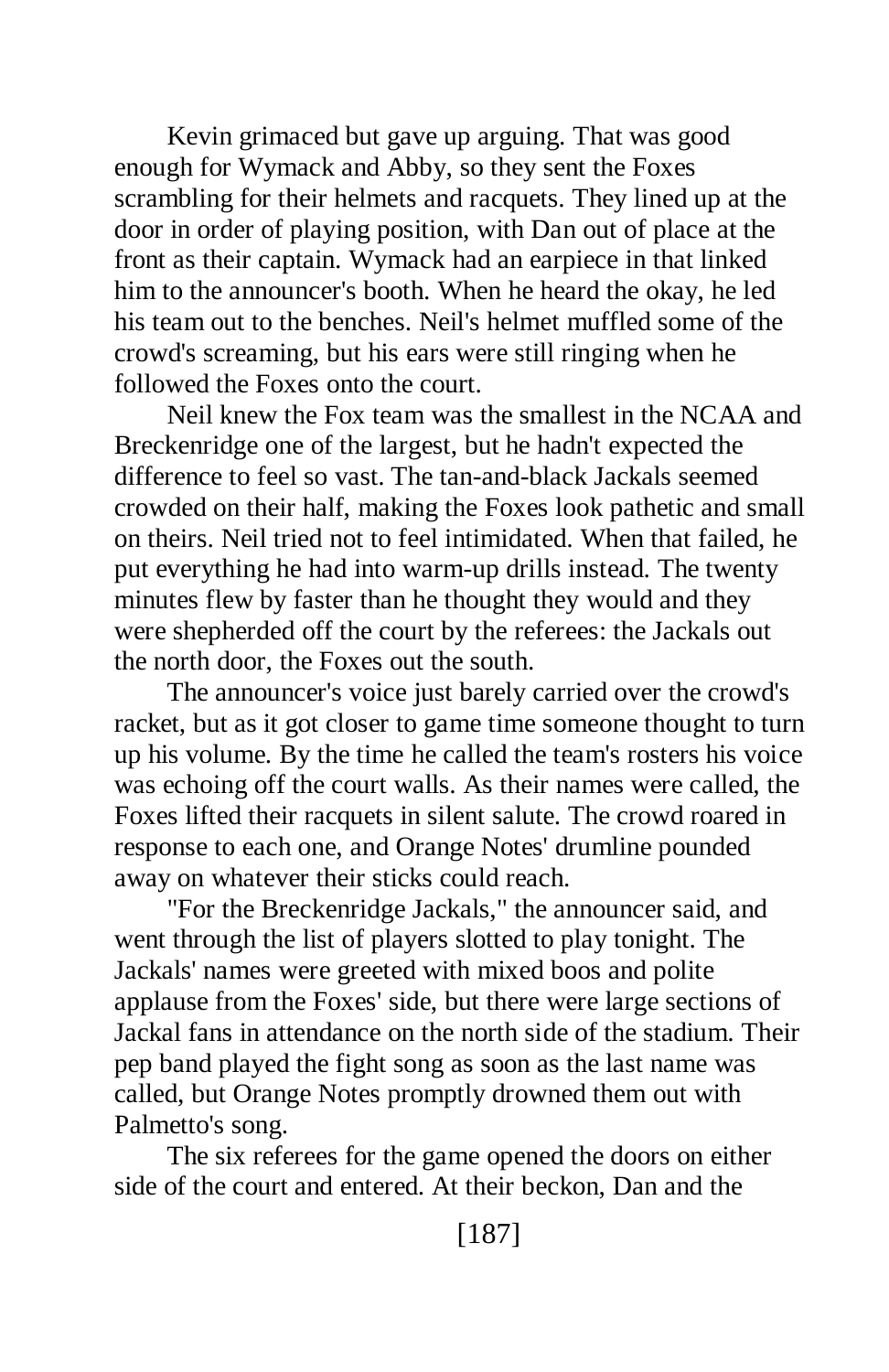opposing captain joined them at half-court for an obligatory handshake and the coin toss. The head referee signaled first serve for the Jackals and home court for the Foxes. Three referees followed each captain off and arranged themselves along the wall near the court lines.

Wymack made shooing motions at his starting line. "Get out there and make them sorry they showed up tonight. I want my subs at the wall cheering them on, but if you trip up a referee I will cut you. Let's go."

Dan led her players to the door and thumped the wall when they were ready. The announcer called off the Foxes' starting line-up from offense to defense. Kevin was the first onto the court, and the entire stadium had a fit at the sight of him. It didn't matter what school the fans were here to support; Kevin was in uniform after an eight-month absence. All predictions said he'd never play again, but he carried a racquet with him to half-court like he'd always known he would return.

Seth followed Kevin on and joined him at the half-court line. Dan was the Foxes' offensive dealer and stood halfway between half-court and first-fourth. Matt and Aaron spaced themselves out on first-fourth, and Andrew was the last one in place in their goal.

Breckenridge filed on next. Nicky pointed to Gorilla as soon as the player made his entrance, but Neil didn't need any help spotting him. "Remember to thank Seth and Kevin later for getting crushed in your stead."

He might have been joking, but Neil nodded anyway. Anyone who could make Matt look delicate was not someone Neil wanted to face on the court.

Nicky looked at Neil. "Hey," he said, sounding uncharacteristically hesitant. "We haven't really had a chance to talk after… Well. I wanted to say sorry, but I kept chickening out. Are we okay?"

"I don't know yet," Neil said.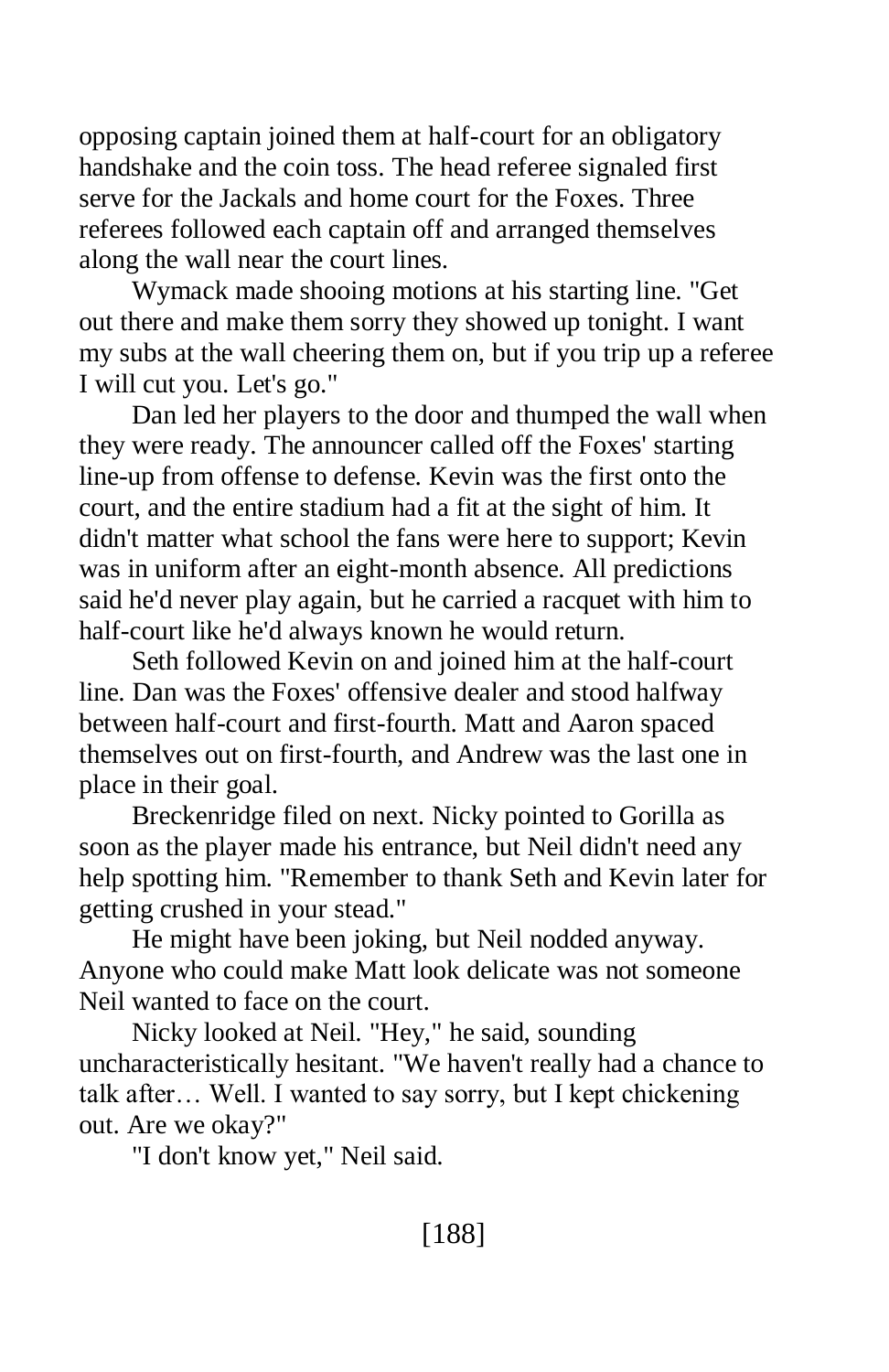Nicky weighed that for a minute, then sighed and said, "Fair enough."

The referees slammed the doors with a resounding bang and bolted them shut. There were vents and fans along the ceiling to keep air circulating on the court. The vents would let out echoes of serves and checks, but the players would have to yell for their voices to filter out into the stadium. Neil didn't know what they were saying to each other now as they waited for the game to start, but he doubted it was pleasant seeing as how Seth was flipping off one of the Jackals' strikers. Seth turned the gesture on Kevin a couple seconds later.

"Oh Lord," Abby said at Neil's back. "They could at least pretend to get along when playing against this team."

"Not a chance!" Nicky said. "Ten bucks says they hit each other inside fifteen minutes."

"I'm not taking that," Allison said.

"You could try to be optimistic about the first game of the season," Renee said.

"Maybe you saw who we're up against," Nicky said, pointing at the opposing team. "You really think optimism is going to help us?"

"I think it can't hurt," Renee said with a smile.

Allison started to say something, but the warning buzzer drowned her out. If Neil looked up he could almost see the scoreboard where it hung over the dead center of court. A clock, the score, and shots on goal statistics were displayed on all four sides, as were screens for replays and close-ups. Right now the board would be counting down the last minute to game start, but Neil didn't strain to see. He didn't want to take his eyes off the court. He pressed his gloved hands to the wall and leaned forward, trying to see all of it at once. His heart pounded in his chest, sending shuddery heat through every inch of his body. He held his breath waiting for first serve.

The buzzer went off again, and the game began. Breckenridge's dealer flicked the ball into the air and slammed it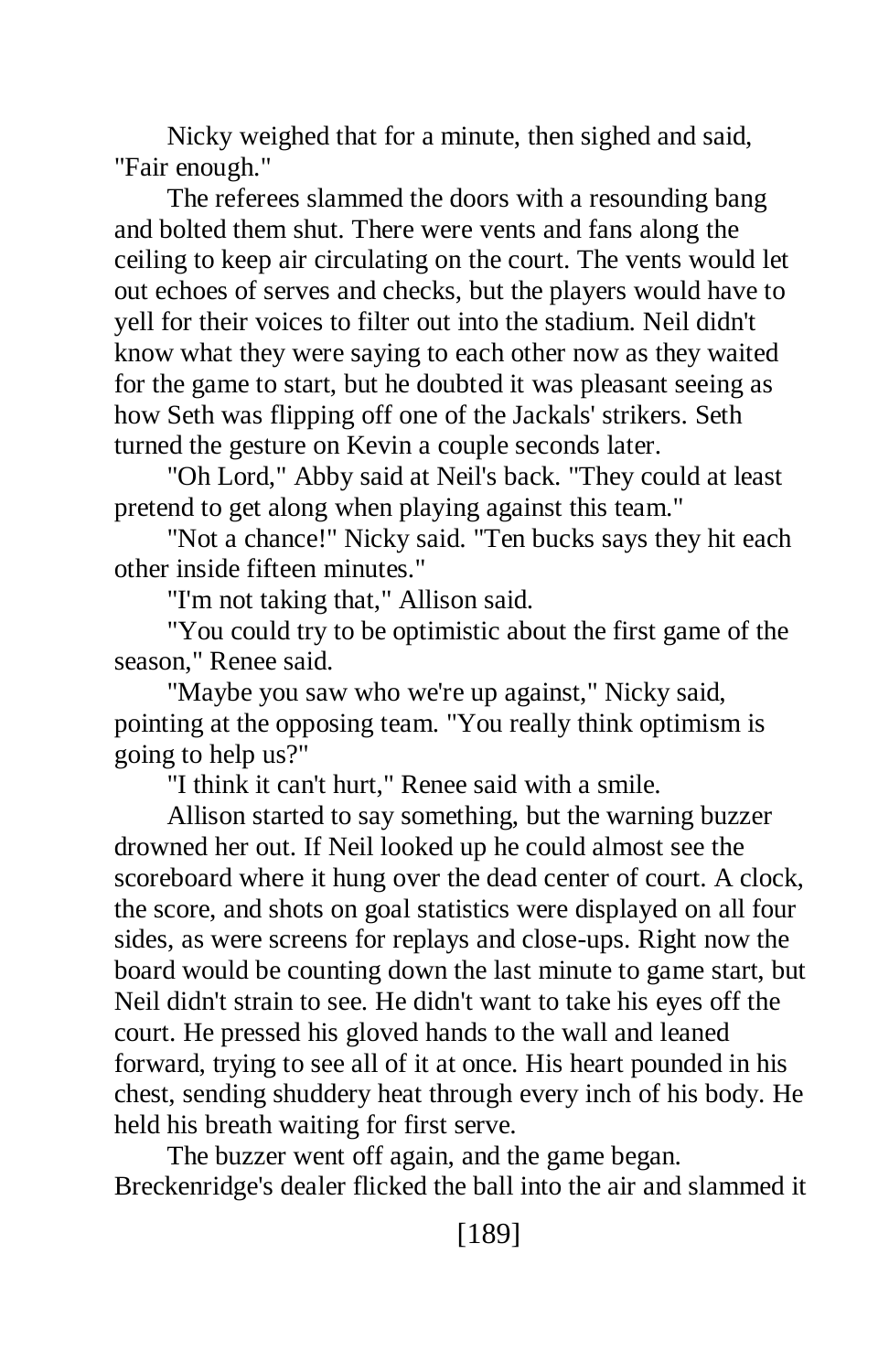with his racquet. The distinctive crack had Jackals and Foxes breaking formation and rushing forward to find their marks and places on the court. The nerves Neil felt earlier evaporated under the wild weight of the crowd's enthusiasm. Their screams jarred against his skin and the stamping of a hundred thousand feet beat in time to his pulse. Two bodies crashed on the court as the game started rough from the get-go. There was a roar of approval from the rafters.

The ball hit the wall in front of the subs and went careening away. Dan caught it before it went far and threw it to Seth. Her momentum sent her into the wall further up and the Jackal dealer slammed into her a second later. The wall shuddered under their weight. Dan practically threw him aside to get back into the game, and the subs pounded on the wall in support.

Neil raked his gaze along the court, past the Jackal striker that was struggling with Aaron. Aaron and Matt were pushing the Jackal strikers up the court away from goal, but they didn't want to leave too much empty space between them and Andrew. Andrew stood alone on the white line marking the goalkeeper's territory, watching the game unfold in front of him. He spun his racquet in a circle, mocking the Jackals' efforts with that carefree stance.

The ball hit the wall further down the court, and Neil turned his attention back to it. Dan was the first to it again, and she sent it high over Seth's head. Seth and Gorilla raced each other up the court to catch the ball on the rebound. Seth caught it but couldn't hold it for long. He carried it only half a step before Gorilla took a swipe at his racquet. It didn't look like much of a strike, but it sent Seth's racquet flying. Gorilla caught the ball as it bounced off the ground and turned to heave it all the way down the court. It hit the wall a few inches to the right of the home court goal. Andrew watched it bounce away.

One of the Jackal strikers got around Matt and ran for it. Andrew stopped spinning his stick and shifted, readying himself just in time. The striker took a fast shot on goal and Andrew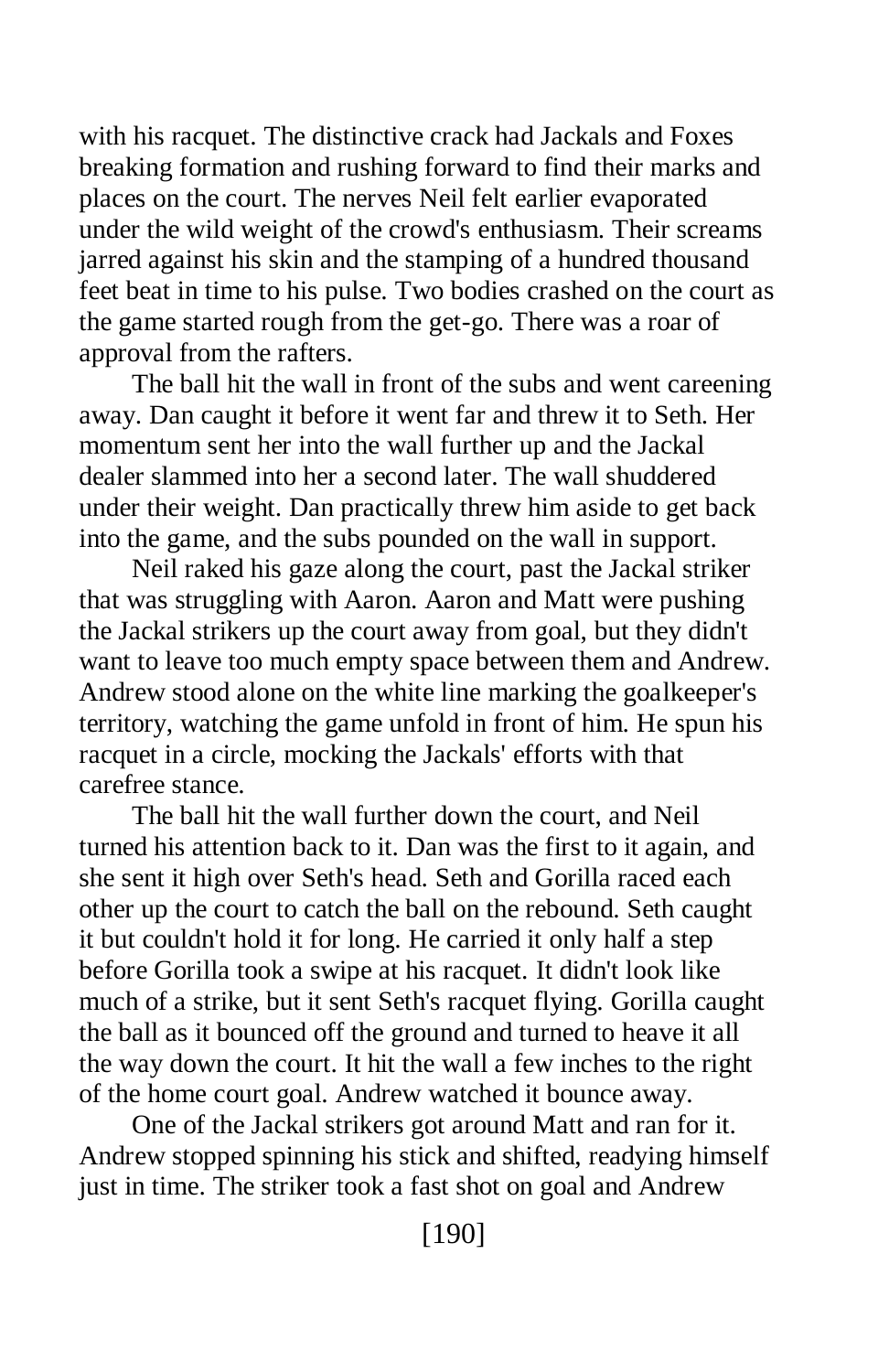beat it forcefully away, sending it right back down the middle of the court. The Jackal dealer tried to catch it, but it was going faster than he anticipated and it bounced out of the net of his racquet. Dan stole it from him. He bowled her over in response, and the ball went rolling away. Dan beat her stick against the ground in anger as she scrambled back to her feet to chase him. The Jackal dealer already had the ball and was running toward home court.

"Atta girl," Abby said. "You've got him."

Dan couldn't catch up to him in time to stop him from passing the ball, but she didn't slow. She slammed into the dealer hard enough to send them both sprawling. Jackal fans roared in outrage, demanding a card for that trick, but the referees didn't move. Body-checks were only legal when played by or against players who were carrying the ball, but allowances were made for hits that happened in the first two seconds after the ball left a player's net. Officials knew sometimes athletes were simply going too fast to stop in time. It allowed a loophole for spiteful collisions like Dan's, but that only made the game more fun for the fans.

Aaron was small enough he could get duck under his striker's arm. He intercepted the ball in an impossible move and kept spinning back to face home court. He passed the ball to Andrew without slowing and was back on his feet a heartbeat later. Andrew hit the ball with an underhand swing to clear it out of home court. The ball bounced off the ceiling and fell back into the fray.

"Move it, Foxes!" Wymack roared.

"Let's go, Foxes, let's go!" the Vixens called out further down.

The crowd picked it up and echoed the chant back to the cheerleaders. The other subs joined in, but Neil was numbed into silence by the speed and skill of the game.

He'd watched his teammates fall apart to in-fighting all summer long, but now he finally saw them as a whole. As much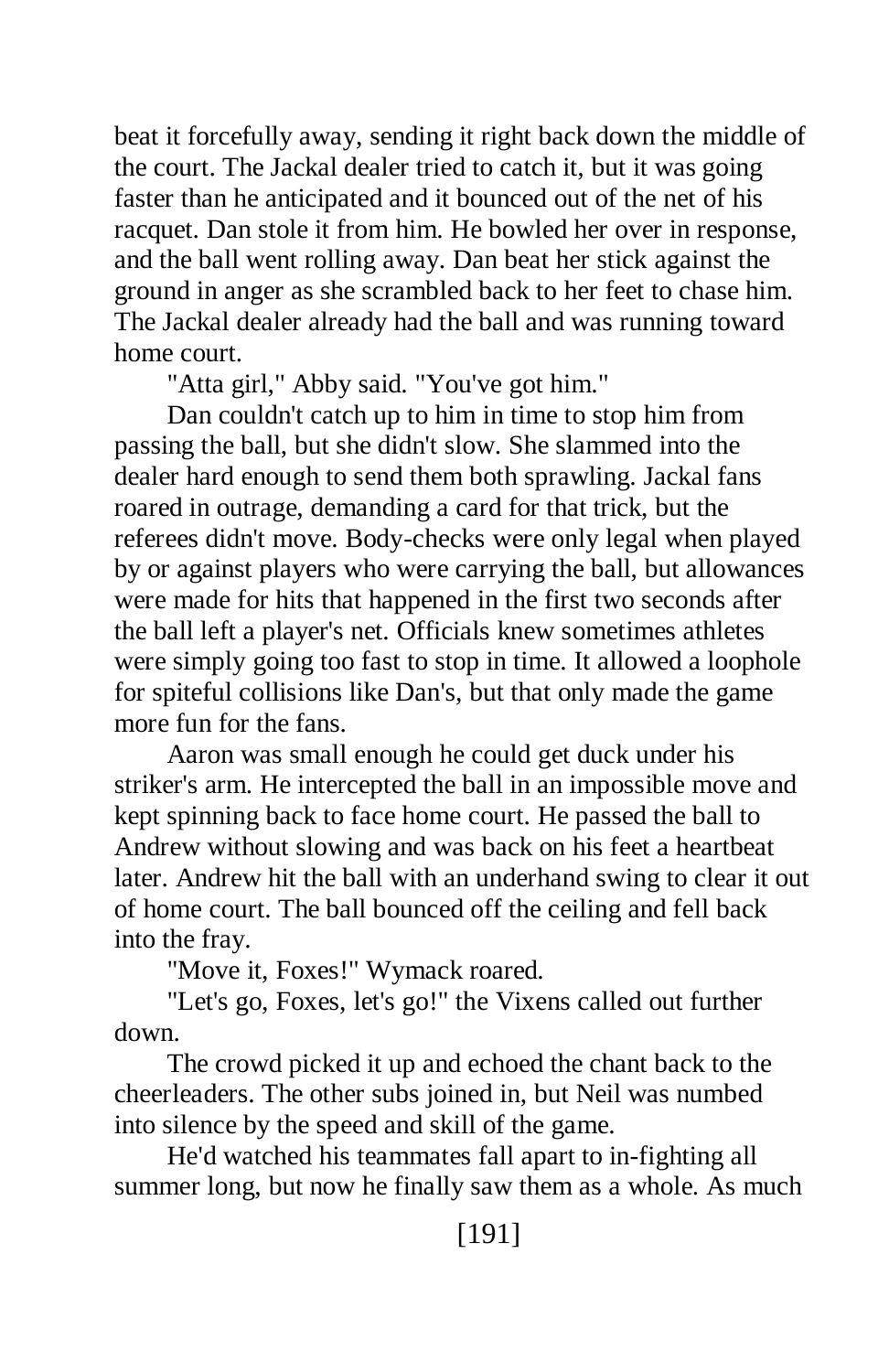as the Foxes disliked each other at times, they disliked their opponents more. They were still too fractured to be truly great, but they were good enough to give him chills. Neil finally understood how the Foxes made it to third place last fall and scored a spot in championships.

Unfortunately, Breckenridge was better. Twelve minutes into the game they finally broke the Foxes' defense line. A Jackal striker caught the ball and carried it right into Aaron. Aaron was bulled over, giving the striker a straight path to the goal, and all of the Jackals crushed forward inside the firstfourth line. The striker got dangerously close to goal before taking a shot. Andrew snapped it right back at him, bouncing it off his helmet. The Jackal dealer caught the ball next, and Dan was a second too slow to stop him from aiming for the goal. Andrew deflected that shot as well, but the Jackals were pressed too close for him to clear the ball. He aimed high, but Gorilla was close enough and tall enough to snag it from the air.

"Get it out of there!" Wymack yelled at the wall.

Gorilla knocked aside two Foxes like they were nothing and ran for the goal. Matt threw himself into Gorilla like his life depended on it, taking them both out. Matt's unguarded striker caught the ball and fired, and the goal flared up red behind Andrew. Breckenridge's fans went crazy as the buzzer sounded first point. Wymack swore viciously and turned in an angry circle, looking for but not finding something to vent his anger on.

"Nice try, Foxes!" Renee called, clapping.

The Jackals pounded each other's backs in congratulations as they ran back down the court. Gorilla was the last to go where he and Matt were still picking themselves off the ground, and he stopped by the goal to say something to Andrew. Whatever it was, Andrew didn't seem impressed. He stood his racquet in front of him, folded his arms across the net, and perched his chin on his arms. Gorilla waved a hand at him in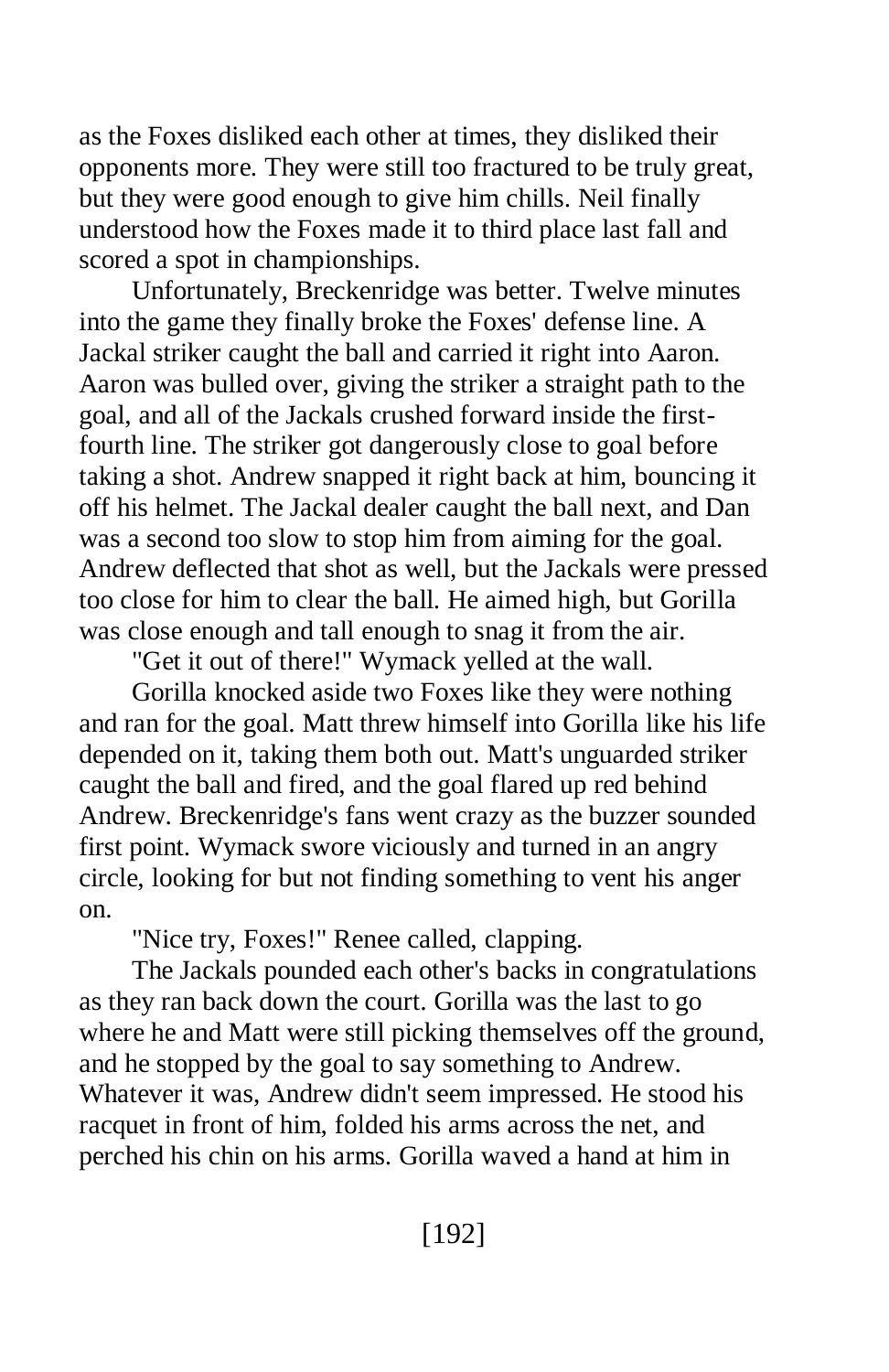dismissal and jogged across court. Dan swung past Matt to give him a quick pat-down.

They almost made it to their starting spots without incident, but then Kevin's defenseman shoved him on his way by. Kevin shoved him back almost hard enough to knock him over. The Jackal backliner spun around to say something, and Seth gestured expansively as he joined in. Kevin ignored the Jackal to say something to Seth, and Seth answered by throwing a punch at him.

"I win," Nicky said. "It's only thirteen minutes."

"No one took your bet," Abby said, sounding weary as she watched Kevin and Seth fight.

"Don't you bet on these retards," Wymack said.

Dan caught up with the two and shoved them roughly apart. She stuck her finger in Seth's face as she chewed him out, then did the same to Kevin. Kevin and Seth finally spread out on half-court to take their spots. The referees by the doors waited to see if they needed to intervene, then decided Dan had handled it appropriately and let it go.

The game started up again with another Breckenridge serve, but the Foxes were fired up and angry from losing the first point. Kevin seemed to take that personally, and he played with a vengeance. As soon as Dan got him the ball, he laid his backliner mark flat and flew up the court unguarded for a perfect point on goal. The goal went red and the crowd surged to its feet at the Foxes' back. Neil couldn't hear his own triumphant yell over the sound of the excited students. Orange Notes blared the fight song and students screamed the words like a battle cry.

The fight song wasn't half-over before Kevin and his mark were brawling. It took Matt, Dan, and three Jackals to tear them apart. By the time they put a safe distance between the two the referees were there. The yellow card went to the Jackal for throwing the first punch, and the crowd cheered. Overhead on the screens a cartoon jackal got brained by an oversized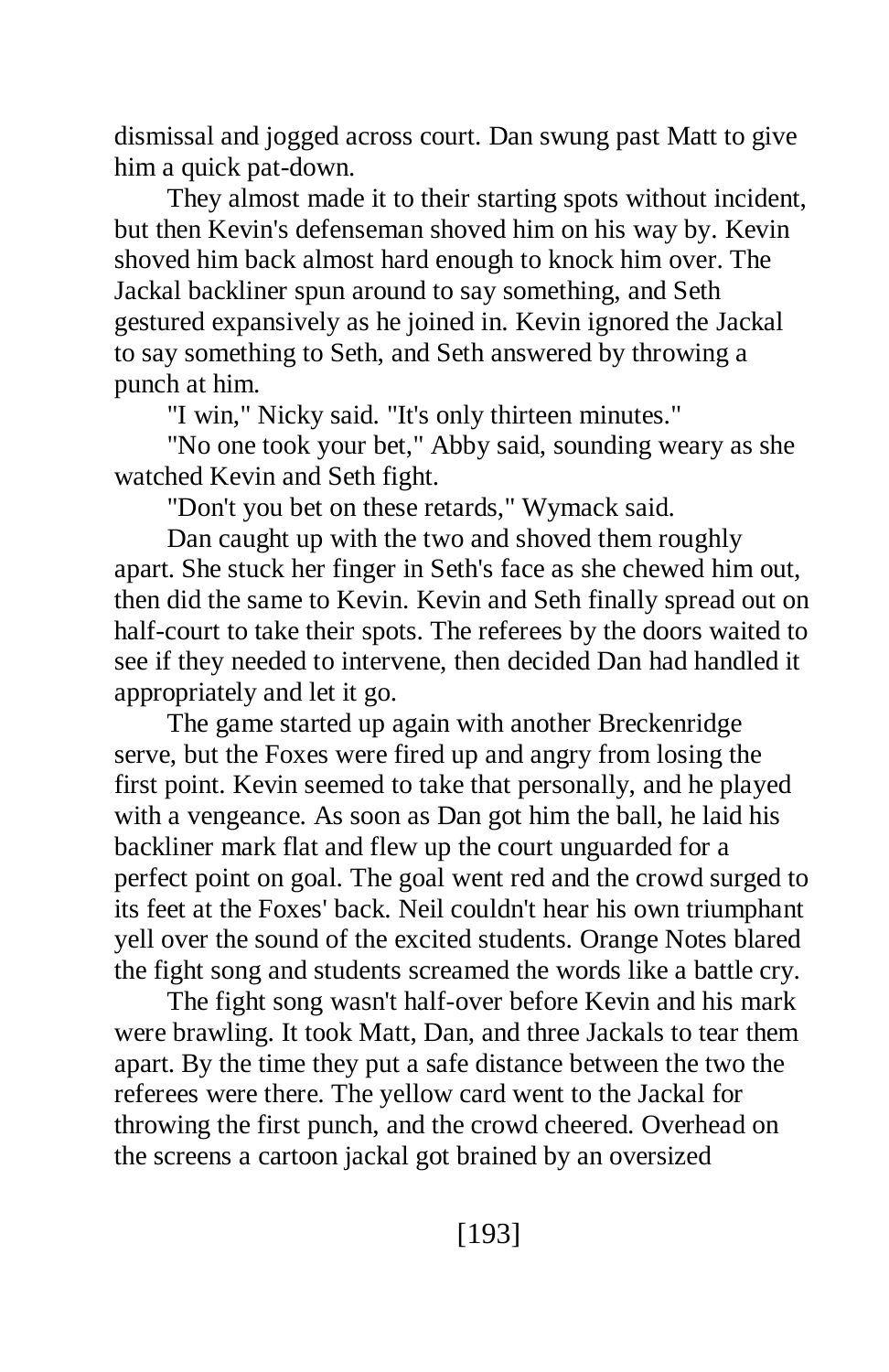hammer. The Jackal fans booed, but their anger was drowned out by the home crowd.

When the teams were set up in starting spot, the referees left. Dan served to get the game moving.

They were twenty minutes in when Gorilla crushed Seth up against the wall. Fans roared with hatred and excitement as Gorilla raced after the ball unguarded. Neil expected Seth to go after him, but Seth scrabbled ineffectually at the wall for a second and then crumpled to the ground.

"David," Abby said, but Wymack was already running down the wall to stand opposite Seth. One of the referees crouched beside him and gestured through the wall at Seth. Wymack hit the wall to get Seth's attention. Seth painstakingly pushed himself onto his hands and knees. Neil looked from him to the game in helpless frustration. Until Seth signaled the referees to call him out, the game was still going, which meant Kevin suddenly had two backliners riding him.

It didn't take Dan long to notice Kevin's predicament. She spun in a circle, wasting precious seconds and losing track of the ball to find her missing striker. Halfway across the court from her, Kevin got sandwiched between the Jackal backliners. He lost the ball and his racquet but somehow kept his feet.

"Call it, Seth!" Nicky yelled, kicking the wall.

Seth finally lifted his racquet, alerting the referees he was unable to continue the period. An alarm went off to stop the game. Matt had just caught the ball, so he passed it to Andrew for safekeeping. The crowd went silent to watch as Seth struggled to his feet. He stumbled sideways into the wall and leaned heavily against it, waiting to get his balance back before trying to walk. Dan ran to help him, and Allison kept pace with him on the outside of the court. Abby hurried ahead of her to the door.

Wymack smacked Neil's shoulder. "Move it."

A flicker of nerves turned Neil's stomach cold. Now that he'd seen the teams in action, it proved what he'd said all along: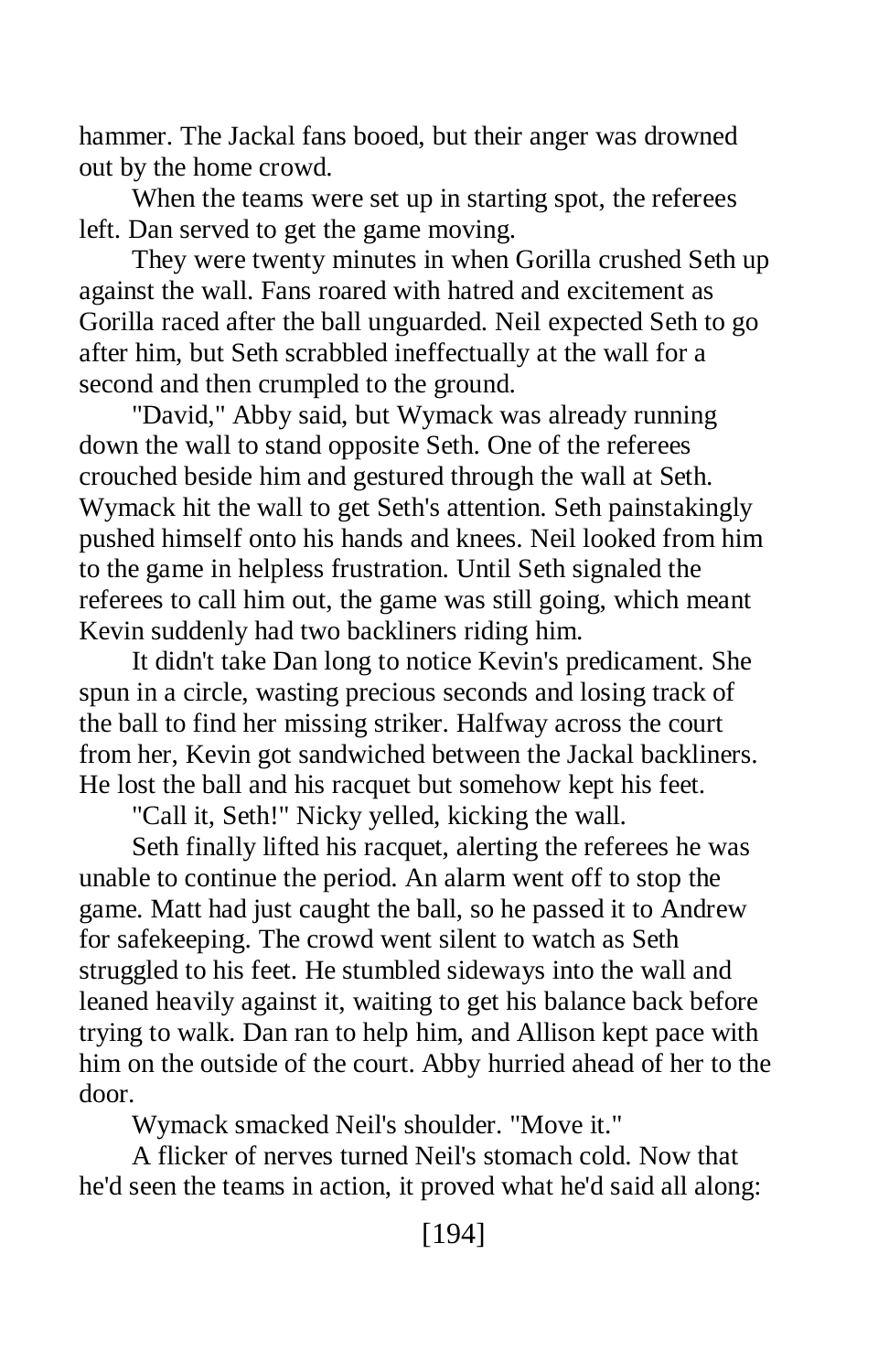he wasn't ready to play with a team like this. He didn't have much of a choice, though, so he grabbed his racquet and ran after Allison to the court door.

"Get some!" Nicky called after him.

Allison took Seth from Dan at the doorway and held him still long enough for Abby to get his helmet off. Allison helped Seth over to the bench, and Dan gestured to Neil to step through the door onto the court. Overhead the announcer called out the swap: "Going on for Seth Gordon is freshman Neil Josten, number ten, of Millport, Arizona."

Neil wondered if casket lids sounded like court doors slamming shut.

"Ready?" Dan asked.

"Ready to try," Neil said.

"Let's do this," she said, clacking sticks with him.

They jogged across the court together. By the time Seth finally called out, both teams were up inside first-fourth again. Dan took a spot by her mark. Because Neil was a mid-play substitute, his starting spot was up against the home court wall.

"Is it true?" the Jackal dealer called over to him. "Coach says you're a one-year rookie."

"Are you kidding me?" a girl demanded, and Neil stared in surprise. The backliner Kevin had been fighting with all game was a woman. "A national champion and an amateur? South Carolina's gotten even crazier than usual."

"An amateur and a cripple, you mean," the dealer said.

Andrew slammed his racquet against the goal, making several athletes jump and drawing more than a few wary looks his way. Neil couldn't see Andrew's expression from where he was standing, but he hoped Andrew was faking a smile. Their opponents would announce Andrew's sobriety in a heartbeat if it got him out of the Foxes' goal. Neil waited, expecting the worst, but Andrew only took two steps back into his goalkeeper's territory and waited. A buzzer sounded overhead when everyone was settled and still. Andrew lifted the ball in his gloved hand.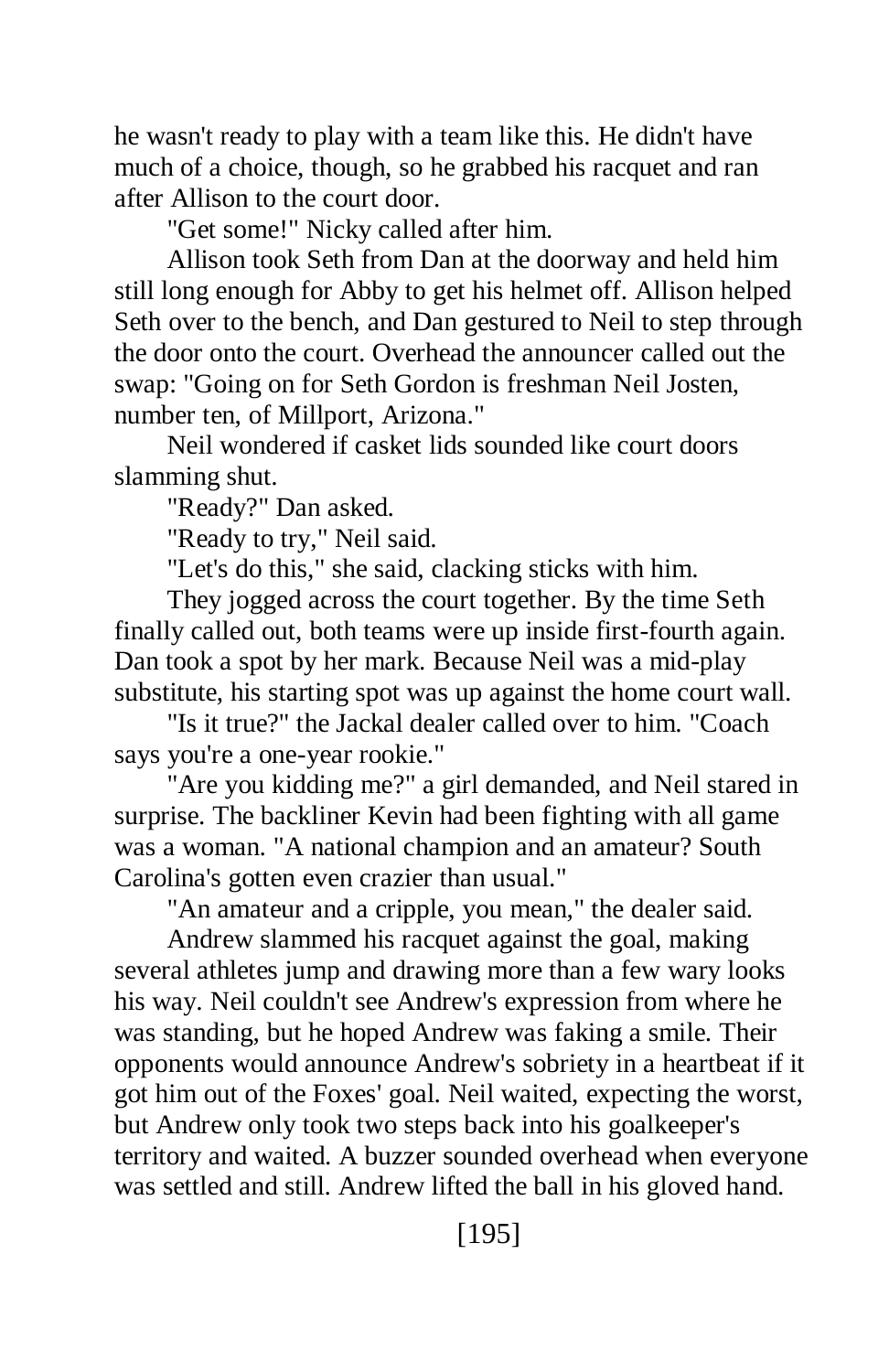"Hey, Pinocchio," he said without looking at Neil. The cheer in his voice was too mocking to be real, but Neil doubted anyone but the Foxes noticed. "Time to run. This one's for you."

Andrew bounced the ball off the ground and swung with everything he had. Neil didn't wait to see him hit it. He threw himself away from the wall and flew down the court as fast as he could, vanishing past the backliners and strikers who were just starting to move. Kevin's mark cut across the court toward him, meaning to cut him off, but Neil was faster than she expected and he led her all the way down the court.

The ball hit the far wall and came soaring back. Neil jumped to catch it before it could go over his head. His mark was there when he landed and he bounced away from her, counting steps instinctively as he swung his racquet out of her reach. Her racquet just barely missed his fingers as she took a swing at him. He could only carry the ball ten steps and had already used six. He knew he couldn't get around her in four, so he twisted and passed the ball back to Dan. His mark collided with him a second later and he went skidding, arm out and stick dragging along the ground for balance.

Dan passed the ball to Kevin. Gorilla was massive, but his size slowed him down. Kevin got around him and caught the ball, then twisted and threw the ball further up court to buy the strikers breathing room. Gorilla smacked Kevin's racquet out of his hands in retaliation. Kevin swore and gave his arms a violent shake. The Jackal goalie left goal to smack the ball back down the court at them. Matt intercepted it and aimed high, wanting it to hit the ceiling and come down near the strikers again. Kevin caught it but only had two steps to aim and shoot it before Gorilla crashed into him. Kevin hit the ground so hard he rolled.

The goalie deflected the ball to Gorilla. Gorilla threw it at home court wall again, and the Jackal backliners chased after it to force Neil and Kevin back down the court. They were dragged all the way to first-fourth. Neil decided he hated their "everyone gang up on the goalie" strategy. It was frustrating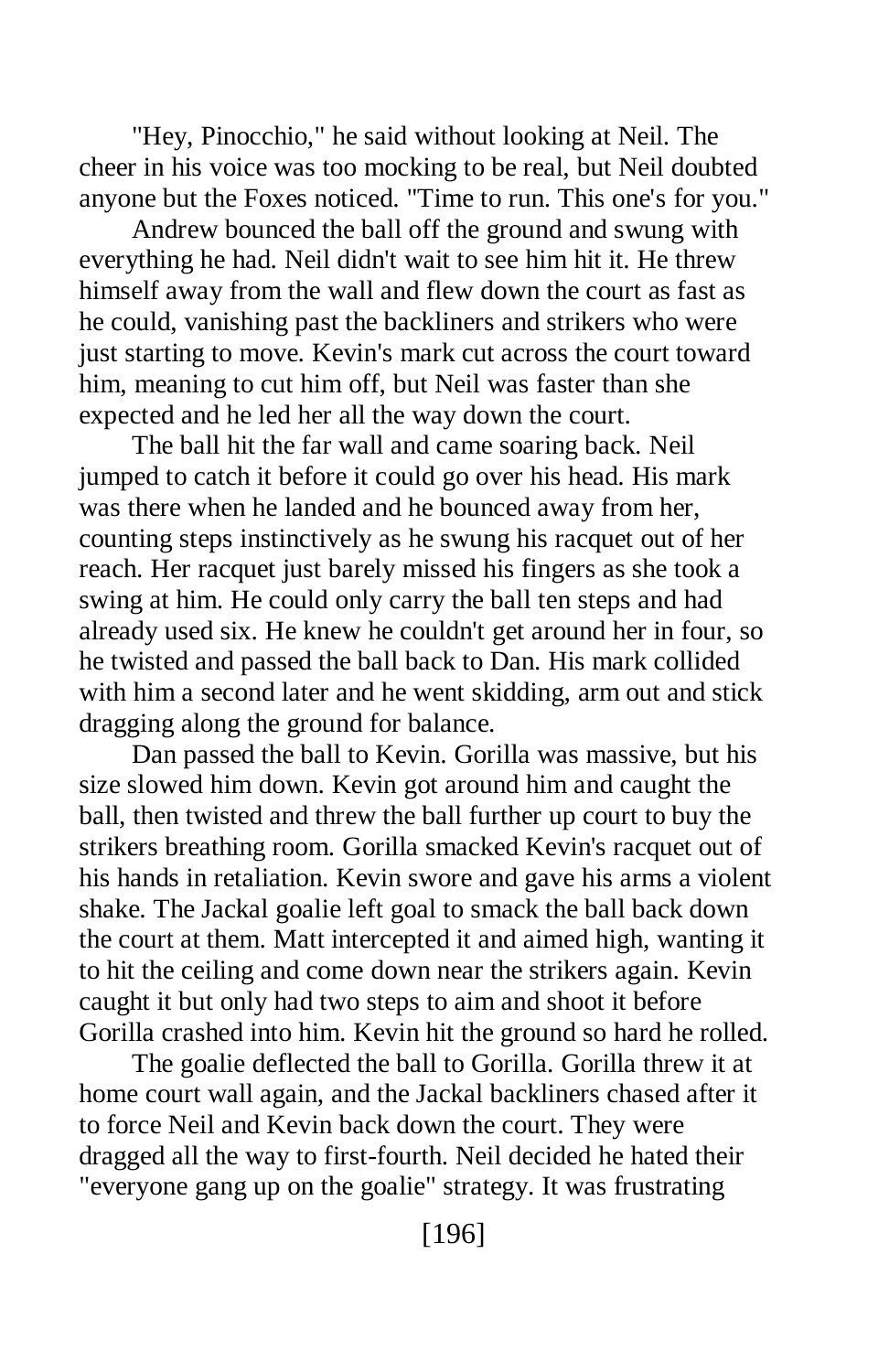watching them hammer Andrew like this, especially from this far back. He couldn't get into the fray if there was a chance the Foxes could shake the ball loose. He could only watch as the Jackals steamrolled the Foxes. Three shots later they scored.

"You can't win against us," the female backliner said to Neil. "You guys suck."

"I'd rather be a Fox than a Jackal if you win by hurting your opponents," Neil said. "You're a team of pathetic bullies."

She shoved against him chest-to-chest. "Say that again. I dare you."

Neil wasn't impressed by her attitude. He gave her a bored look and pressed one finger hard against her shoulder. "Get out of my face. You already got carded once. Start another fight and you'll be out the rest of the game."

"Leverett!" the dealer yelled in warning. "Back off!"

She curled her lip at Neil in scorn, took two exaggerated steps back, then spun on her heel and stormed off to her starting spot. The Jackals served as soon as everyone was ready. Neil couldn't go far before he caught up with Leverett again. She shoved him with her shoulder as she forced him back toward half-court. Across the court Kevin gained possession of the ball, but he lost it a second later as Gorilla knocked his stick away. Neil didn't know if Gorilla really was hitting his racquet that hard every time or if Kevin was just afraid to hold on when the reverberations would go all the way up his hands to his elbows. He wasn't sure which answer he hoped it was. He didn't want Kevin injured, but the Foxes couldn't afford for Kevin to bring his psychological damage onto the court for a game.

Matt stole the ball from his striker and passed it to Aaron. Aaron's only clear shot was to Andrew. It bought him a couple seconds to get ahead of his striker mark, and Andrew hit the ball to rebound off the wall in front of Aaron. Aaron caught it and threw it with everything he had.

"Neil!"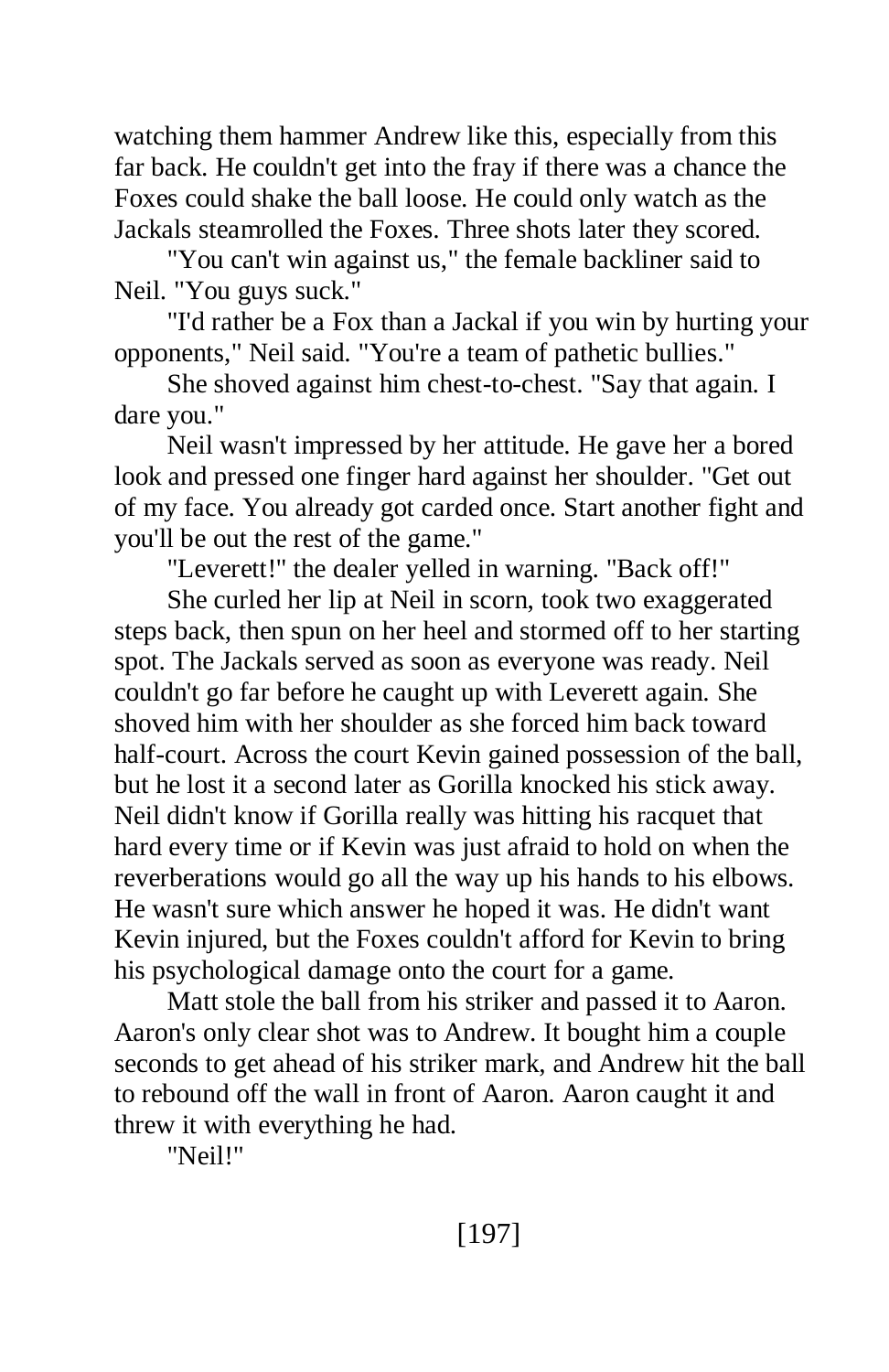Neil was already moving, following the arc of Aaron's racquet and realizing the pass was meant for him. Leverett swiped at his racquet, trying to ruin his catch, and Neil grit his teeth at the twinge in his wrists. He brought his stick around to beat hers out of the way. It cost him the precious second he needed to snag the ball, and he almost overextended his arm to catch it. Leverett rammed into him, trying to knock him over, but Neil hugged his racquet close, protecting the ball between his body and his net. Leverett snapped his racquet again to pop the ball free. Neil took another step back to brace himself, gave her a chance to catch the ball, and shoulder-slammed her hard enough to knock her to her ass. He snagged the fallen ball and bolted with it.

"Fucking whore!" she yelled after him.

Neil carried the ball ten steps and threw it to Kevin. Kevin caught it, only to get his racquet smashed away again. Gorilla pounded past him after the ball. Kevin pressed his left hand to his gut and twisted in search of Matt.

"Get him off of me!"

Matt didn't answer, but he heard. The next time both teams were up inside the first-fourth line, Matt dropped his striker and went after Gorilla. Matt tossed his racquet aside to free up his hands and took one powerful swing, punching Gorilla right under his chest armor. Gorilla slumped forward a bit under the blow and the buzzer called a foul. Gorilla needed only a second to get his breath back and then went after Matt. Matt backpedaled away from his giant hands, putting as many people between him and Gorilla as he could. Gorilla shoved his teammates out of the way as he chased Matt across the court.

As soon as Matt passed the goal, Andrew stepped into Gorilla's path. He looked ridiculously small as he watched Gorilla bear down on him, but he stood his ground and waited with his racquet at his side. Gorilla jerked a beefy hand at him in a demand to move, but Andrew stayed silent and still. Neil held his breath, waiting for Gorilla to move Andrew with force.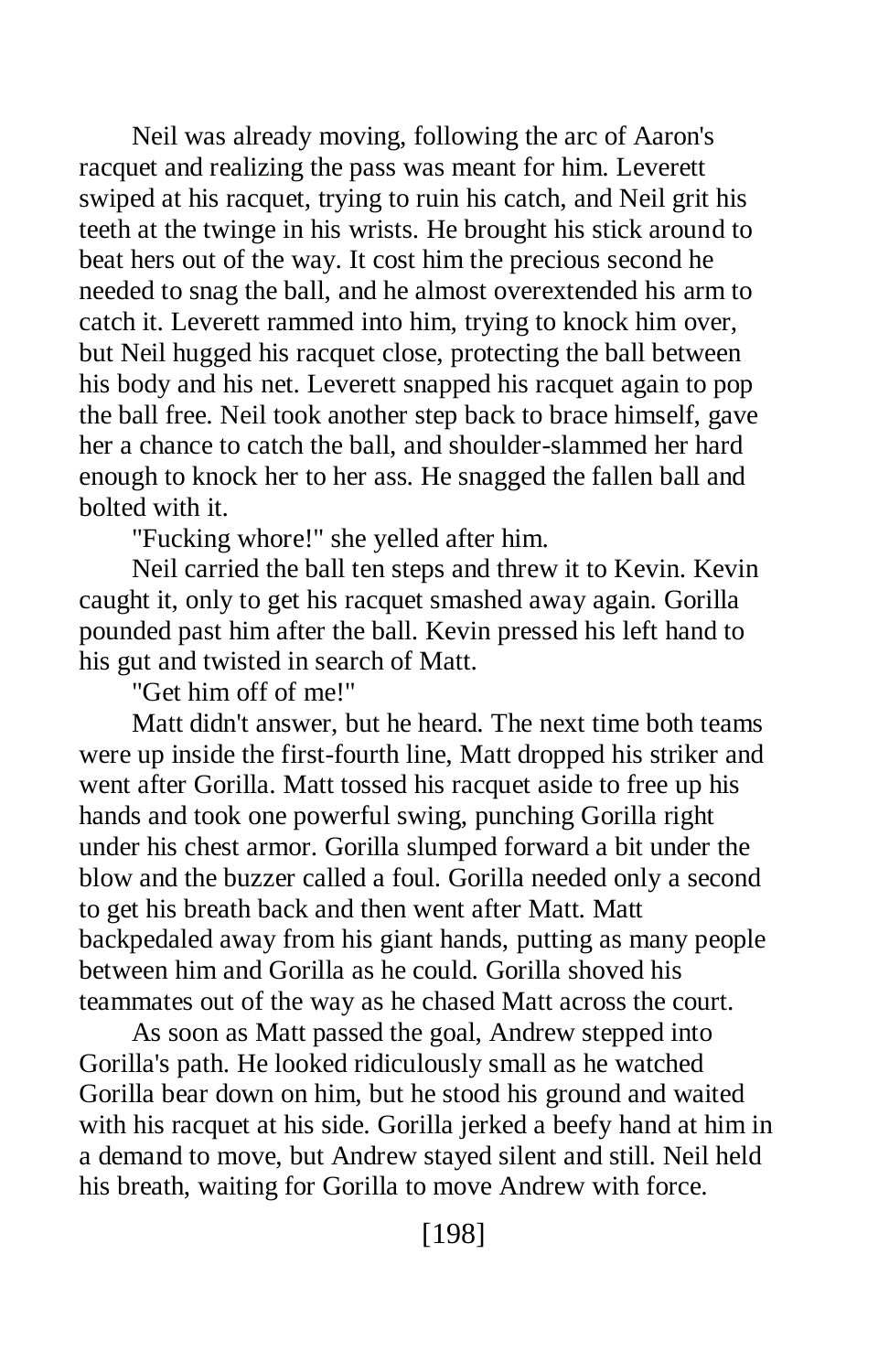Andrew might be psychotic, but he was also half Gorilla's size. One perfect punch from Gorilla would crush his skull.

Luckily the referees got there before things could escalate. Matt accepted his yellow card without argument and flashed Kevin a thumbs-up. Through the open court doors Neil could hear the crowd jeering and cheering the short fight. Matt jogged off the court to let Nicky on and was greeted by the home crowd like a returning champion. Gorilla left the court through the Jackals' side a couple seconds later. Neil saw him limping through the wall.

"Matt can hit," Neil said.

Dan smiled. "His mother's a professional boxer. She taught him a couple tricks. Now what...?" Neil followed her distraction to the court door where Wymack still waited. It was almost time for Allison to come on for Dan, but Wymack had both Seth and Allison with him. Wymack gestured between them, leaving the choice to Dan. It only took Dan a second to catch on and she whipped around, looking for Kevin.

Kevin was standing with Andrew inside the goal line, left hand out so Andrew could tug at his outer glove. Andrew undid the straps and peeled it off, then hooked it under his arm so he could take off Kevin's arm guard. He left Kevin's under-glove on, but unhooked the loop from Kevin's middle finger so he could slide the black cloth to Kevin's wrist. Kevin flexed his fingers slowly, staring at his scars, then turned his hand over and flexed his fingers again.

"Kevin!" Dan said.

Kevin and Andrew looked her way and followed her pointing finger to the door. Neil couldn't hear what Andrew said, but Kevin shook his head. Andrew pushed Kevin's glove and armor against his chest and took a step back, and Kevin turned toward the court door. Dan squeezed his shoulder on his way by. As soon as Kevin was out of earshot she muttered something vicious under her breath and sent Gorilla a dirty look through the court wall.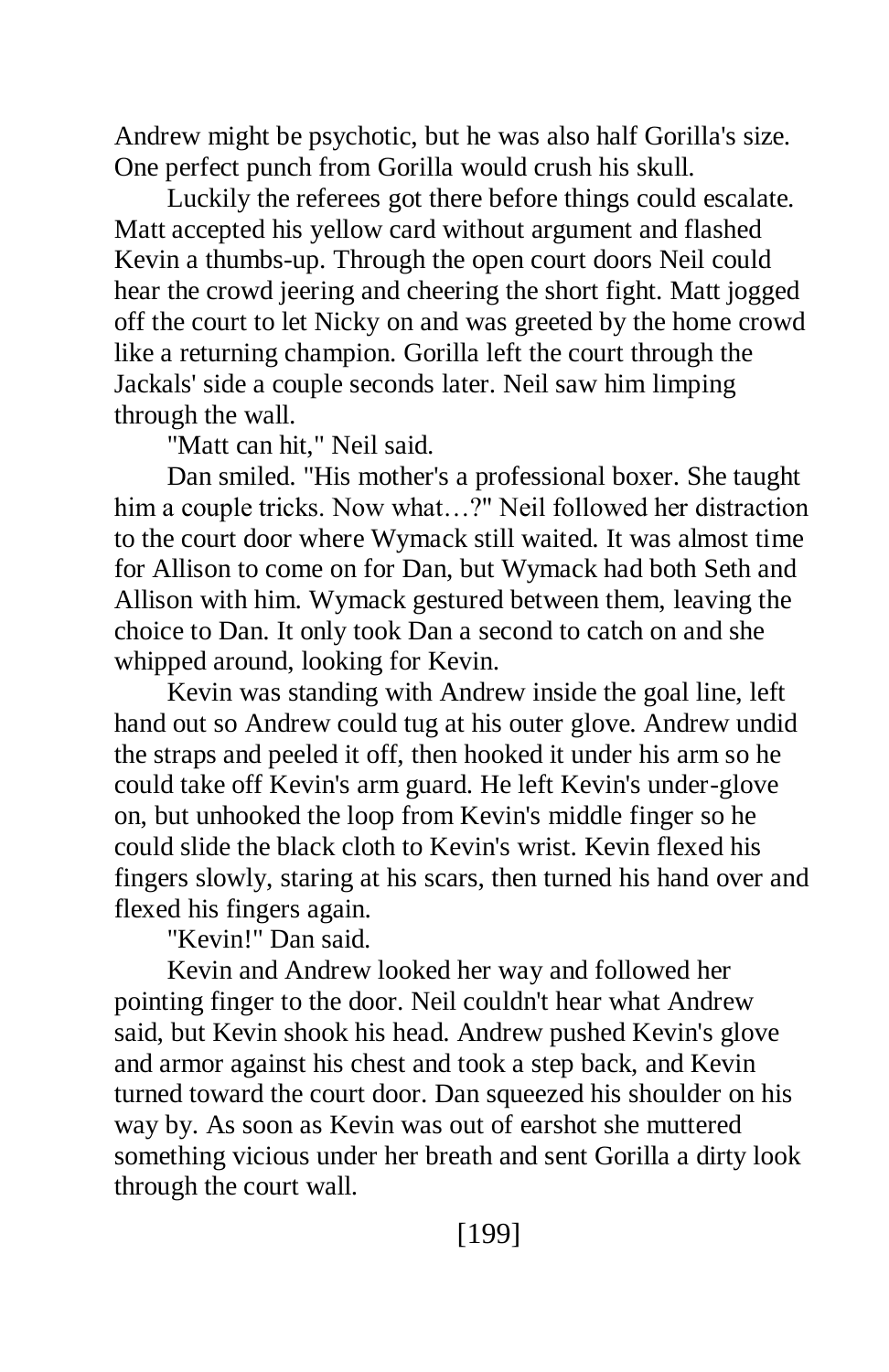The crowd outside greeted Kevin's arrival with the same enthusiasm they'd shown Matt. He'd only played half an hour, but for now it was good enough just to have him on the court.

"Line up for a foul shot," Dan said as Seth took Kevin's place on the court.

The referees left and locked them in. Foxes and Jackals moved out of the way to let Gorilla's replacement have a clear shot on goal. A buzzer gave the backliner the go-ahead. He took a couple extra seconds to weigh his options, then fired at the corner of Andrew's goal. Andrew slammed the ball all the way down to the far court wall.

Neil ran down the court as fast as he could, wanting more than ever for the Foxes to win this game. He knew they couldn't, but the way the Jackals were playing was infuriating. Gorilla really had been trying to hurt Kevin's hand his first day back on the court, which was unbelievably cruel. Neil hoped Matt had bruised some ribs with that punch.

He snagged the ball from the air as it came flying his way. He ran for the goal, making five steps before Leverett was right on his tail. He fired a shot at the goal that the goalkeeper just barely deflected. Seth dodged around his new backliner mark to catch the ball, but he didn't have a clear shot. He threw the ball back to Neil instead.

Leverett moved as if to intercept it, but Neil didn't let her. He slammed his stick into hers almost hard enough to send both their racquets flying. She cursed as she lost her grip, and then there was nothing to stop Neil from getting to the goal. He caught the ball and carried it all ten steps, calculating angles and the goalkeeper's body language as he ran. His last step was a half-step that helped tilt him forward and he put everything behind his throw.

The goal lit up red as Neil's ball hit home. The buzzer went off overhead, and Neil wheeled around for half-court as his teammates cheered.

Leverett stepped in front of him. "You got lucky."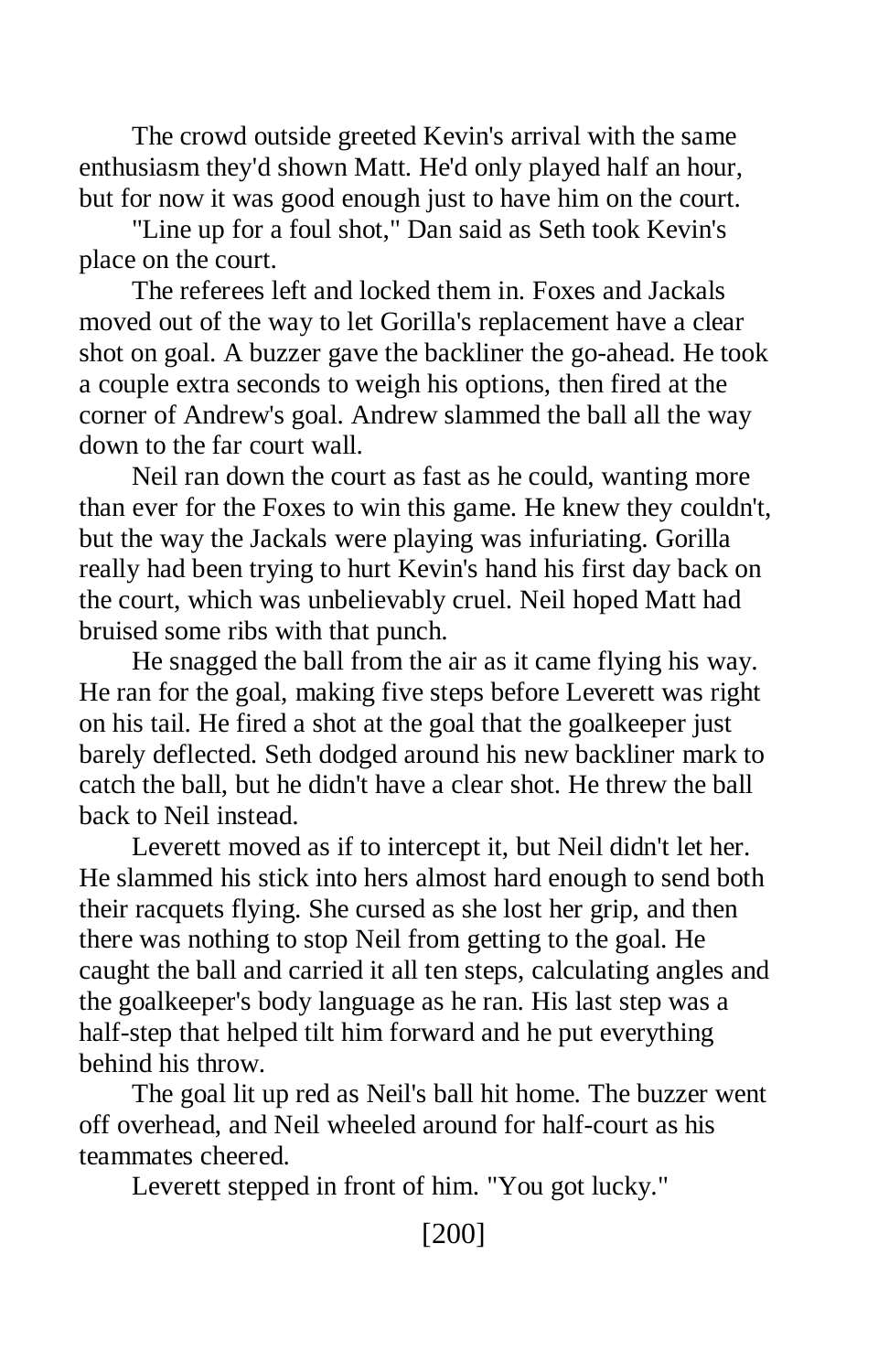"You're getting slow," Neil said.

She moved as if to hit him but stopped before taking the swing, maybe thinking about her yellow card. Neil pushed her roughly out of the way and kept going. She spat obscenities at his back that he ignored. He was more interested in Seth, who'd crossed the court to give his shoulder a violent clap. Neil clacked racquets with him as they split up for their spots on the half-court line. Dan whooped behind Neil.

"Let's do that again, Foxes!"

Neil didn't score again until he came on during the second half. Two points weren't enough to earn his place on the line, but it made him feel better about standing on their court. It was almost enough to ease the sting of their eventual loss to Breckenridge at seven points to nine. The season had just begun, after all, and Neil had until October to improve.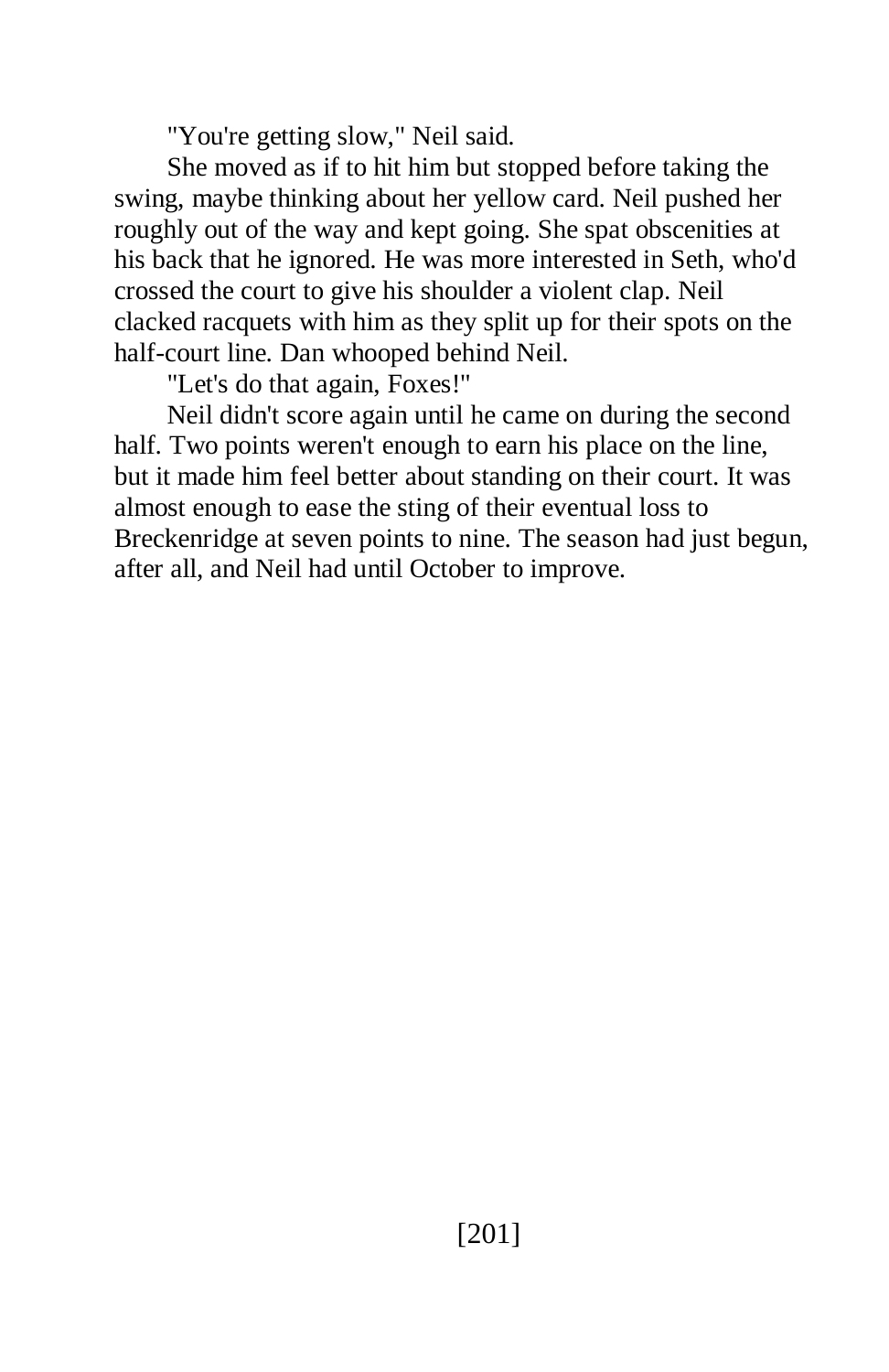## CHAPTER TWELVE

When Neil's alarm went off at one the following morning, it took a minute of groggy staring before he remembered why he was getting up. He stuffed his alarm clock under his pillow, wished Kevin and Wymack both an early death, and dragged himself to the edge of his bed. Matt's alarm sounded when Neil was halfway down the ladder. Seth grumbled something rude across the room when Matt didn't immediately turn it off. Matt's pillow muffled whatever he said in response but his tone was unfriendly.

Neil stopped at the bottom of the ladder to scrub sleep out of his eyes. Matt finally found his alarm and silenced it. Seth huffed, noisily rolled over, and started snoring again right away. Matt glowered blearily across the room at him before looking at Neil.

Matt looked as miserable as Neil felt. Wymack warned them last night they'd have an early start today, but there was no way the Foxes could start the season without a small party. Andrew's group predictably sat out of it, but Neil and his roommates had ended up hanging out in the girls' room. The upperclassmen put away most of a bottle of vodka even without Neil and Renee helping them. At the time they all thought it would be worth it. After getting less than an hour of sleep, Neil wasn't so sure.

Someone pounded on their suite door. Neil went down the hall to answer it. The hall light was brighter than Neil expected. Neil rubbed his eyes again, both to get the spots out of them and so he wouldn't have to look at Wymack. It should be impossible for Wymack to look so awake at this hour, but there he was looking completely refreshed.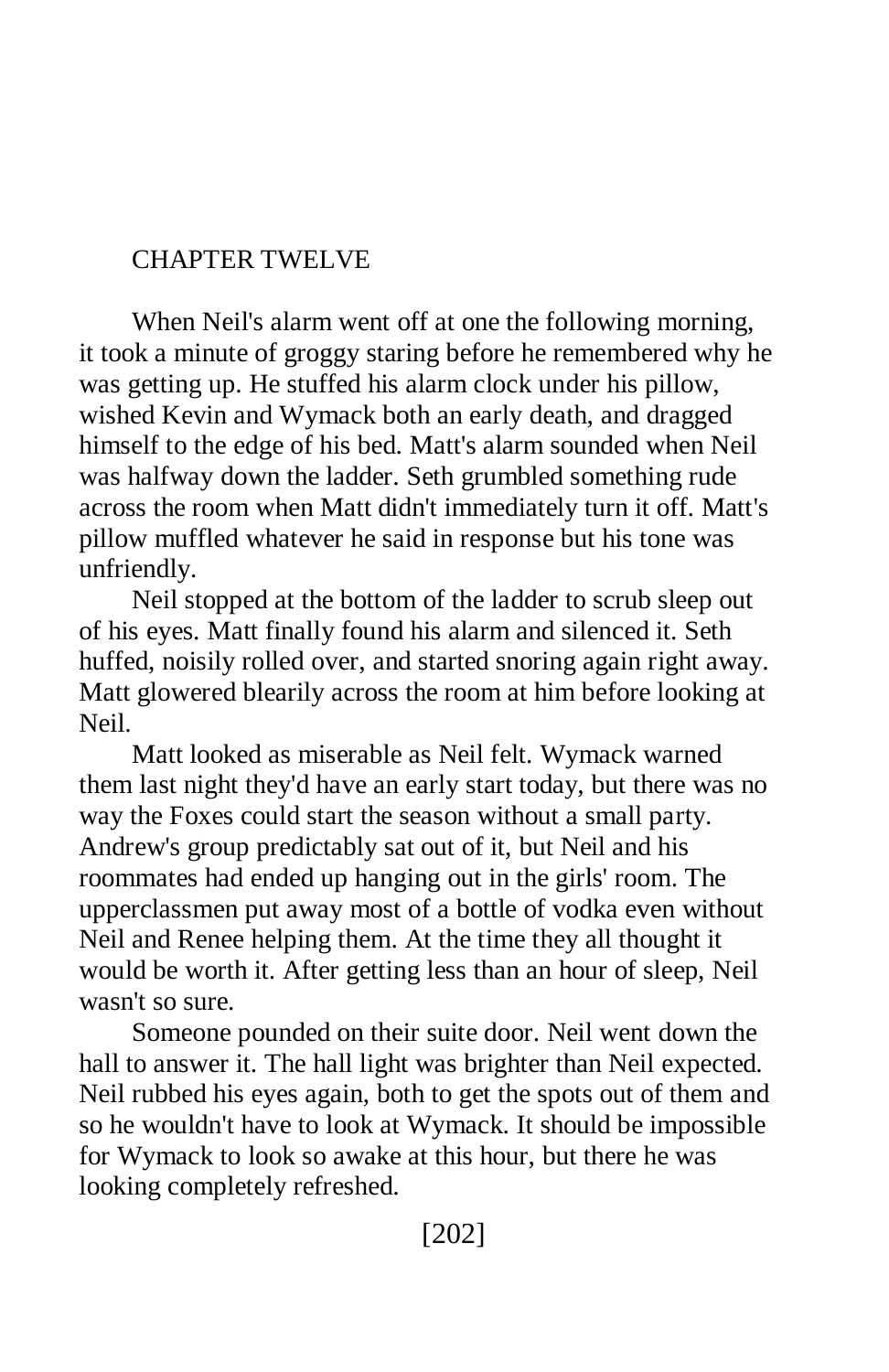"Stop yawning and get moving," Wymack said, clapping his hands in Neil's face. "We're on a schedule. I want everyone on the bus in five."

Neil shut the door in his face and went to get dressed.

He was still dead tired when he left his room a minute later, but his mind was waking up to survival mode. Renee gave him a tired smile and half-wave in greeting. Dan stumbled over to Matt, looped her arms around his neck, and fell asleep against him almost immediately. Andrew's group was the last to show. Neil took one look at the wrist braces Kevin was wearing and instantly felt more awake.

Wymack pointed at Kevin. "How the hell did they wake you up?"

"They didn't let me sleep." Kevin sent Andrew a sour look, but Andrew ignored him.

"Smart," Wymack said, and waved them toward the stairs. "Let's go."

Abby was out back by the team bus. It was Neil's first time seeing the bus, since it was usually locked in a gated compound to prevent vandalism. It was painted to match the stadium, orange trim and paw prints against a white background. On the inside, instead of the traditional two rows, the bus had only one. The cushions were big enough to comfortably seat two athletes or let one curl up and nap. In his tired state Neil thought it was the greatest bus ever invented.

Andrew led his group all the way to the back. Abby took the first row. Matt and Dan went in behind her, and Renee sat alone behind them. Neil left an empty row between Renee and himself. He leaned against the window and stared at the seatback ahead of him as Wymack got settled in the driver's seat. He heard the engine cut on, saw the dorm disappear in his peripheral vision, and then tilted over to sprawl on the cushion. He was asleep before they reached the highway.

It was almost six when they reached Raleigh, North Carolina. Wymack stopped at the next fast food joint he passed.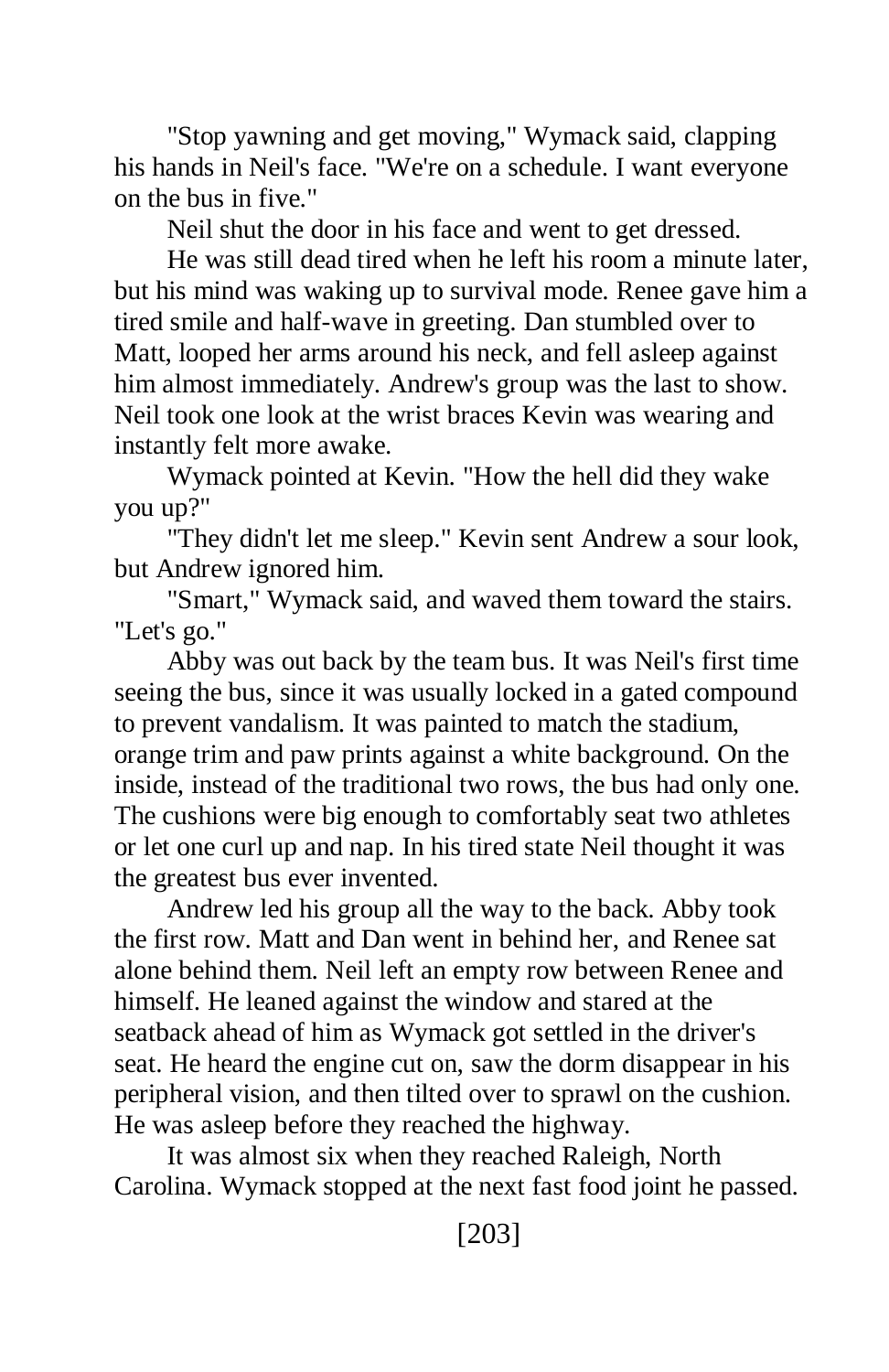Abby and Renee went inside to buy the team's breakfast and coffee. As soon as they left, Wymack stood in the aisle to face his team.

"All right," he said, then promptly forgot what he was saying when he got a good look at the back of the bus. "Damn it all to hell. Hemmick! You were supposed to wake them up ten miles ago."

"I don't want to die," Nicky said.

Dan tried to pass her laugh off as a cough. Wymack wasn't fooled, and the look he shot her as he stomped to the back of the bus was annoyed. Dan was undeterred and grinned at Renee. Curious, Neil half-turned in his seat to watch. Wymack went all the way to the last row, pulled his wallet out of his back pocket, and threw it at Andrew. Judging by the resounding thud, Andrew woke up as violently as always.

Wymack put his hand out in a demand. "Give it back."

Leather creaked as Andrew moved. Andrew sat up a couple seconds later with Wymack's wallet in hand. Wymack stuffed it into his pocket once more and went up a row to Kevin. He planted his shoe against whatever part of Kevin was closest and started pushing him.

"Up," he said over and over, getting louder each time until he was almost shouting. "Get your ass up and moving!"

Kevin's hand darted into view as he tried to shove Wymack away. Wymack grabbed his elbow and hauled Kevin out of his chair into the aisle. Before Kevin could fall over Wymack pushed him back, dropping him heavily onto his cushion. Kevin slumped against the back of his chair immediately, looking for all intents and purposes like he'd nod right back off. Wymack smacked the back of his head to wake him up.

"I hate you," Kevin said with feeling.

"Breaking news: I don't care. This was your brilliant idea."

Andrew leaned to one side to rest against his window and looked out at the parking lot. "Are we here?"

"Close enough," Wymack said. "You know what to do."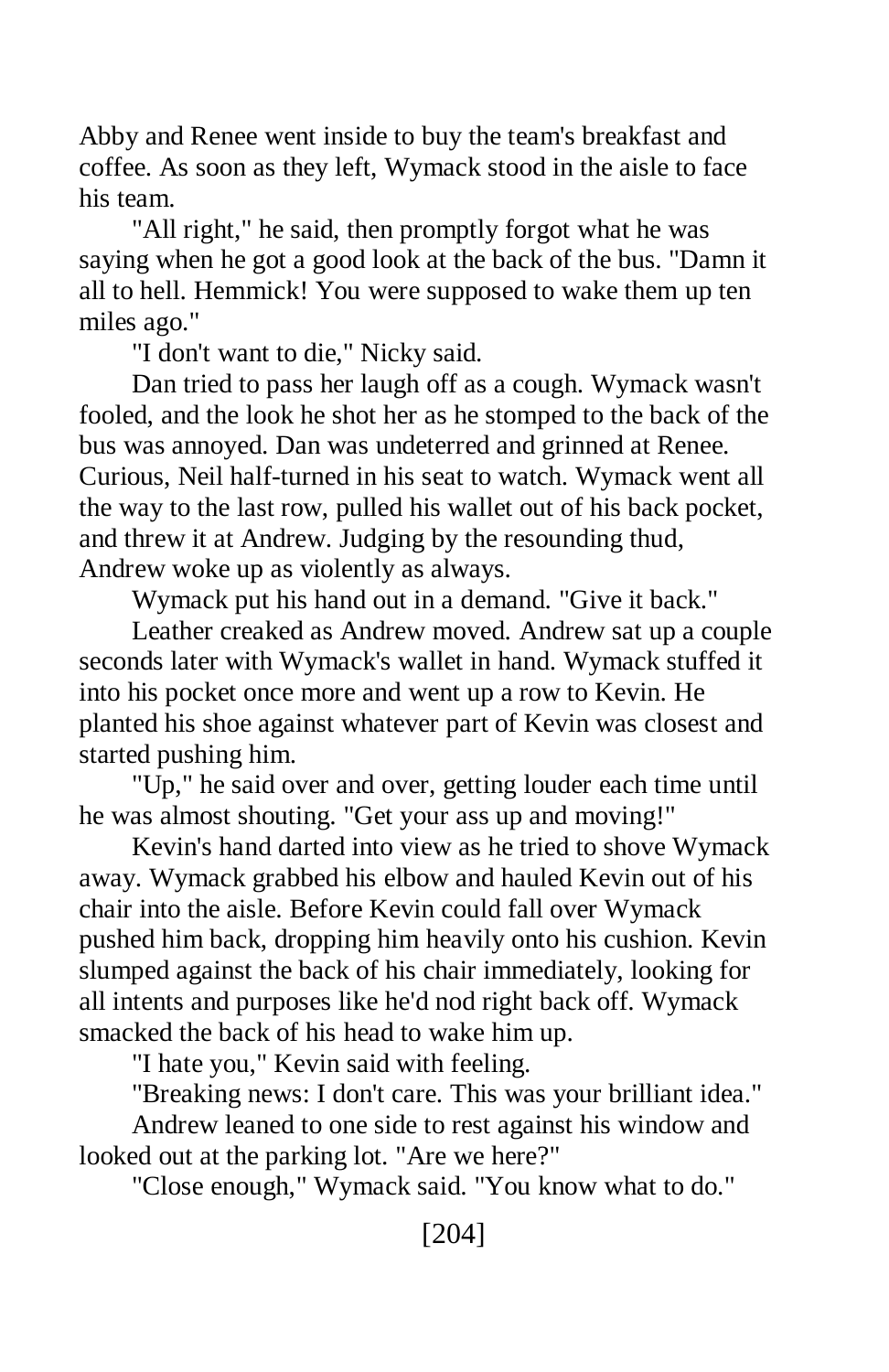Andrew didn't answer, but Wymack didn't push it. He was distracted by Kevin, who was already drifting off again. Wymack gave his shoulder a rough shake. Kevin slept through it, so finally Wymack dragged him out of his chair and sent him on laps up and down the length of the bus. Neil watched him pass. Kevin was walking, but his eyes were barely open.

"Morning, sunshine," Matt said with exaggerated cheer.

"Fuck you," Kevin said.

Dan yawned into her hand. "Glad to see you're still a morning person."

"Fuck you too."

Kevin turned at the driver's seat and headed to the back of the bus. He tried to sit down again, but Wymack turned him around with a hand on his shoulder. Kevin got the hint and kept making laps. Walking kept him awake but just barely. He looked half-asleep every time he passed Neil's seat.

"Kevin," Andrew said, moving for the first time since he'd slumped against the window.

Kevin was only halfway through his lap, but he pivoted at the sound of his name and went back. Wymack moved out of the way so Kevin could get to Andrew's seat. Kevin dug Andrew's medicine out of his pocket and handed the bottle over. He and Wymack watched as Andrew tipped a pill into his hand and swallowed it dry. Neil half-expected Andrew to give the bottle back, but Andrew shifted in his chair as he stuffed it in his own pocket.

Odd, Neil thought, that Kevin would have Andrew's medicine at all. Kevin had it at Sweetie's, too. Neil wanted to ask why Kevin held onto it, but he didn't think either of them would explain.

Abby and Renee were back a minute later with bags of food and trays of drinks. The Foxes munched on sausage biscuits and Dan's promised doughnuts. The coffee helped wake them up, as did the reminder they were about to meet one of the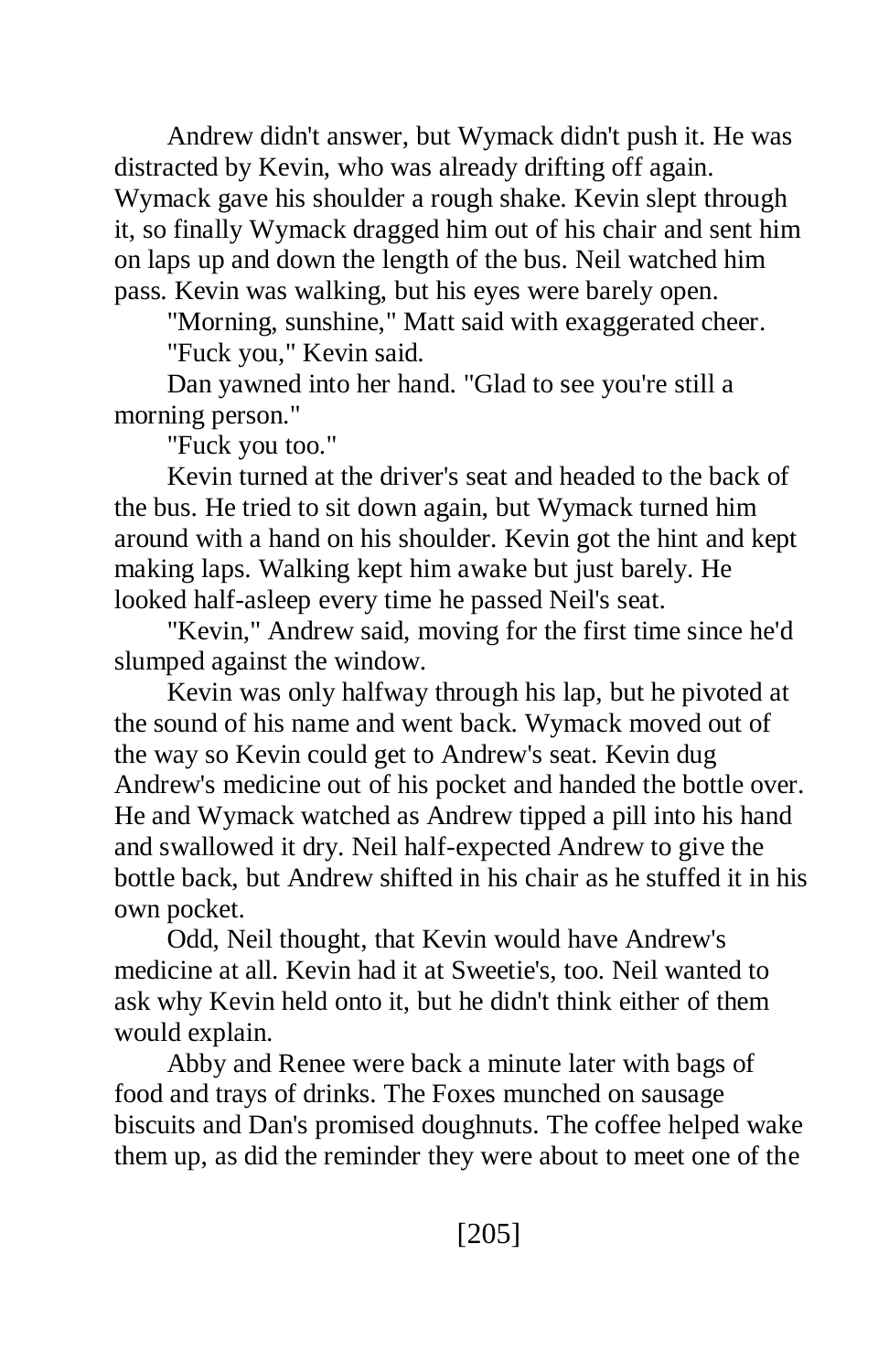highest-rated talk show hosts in the nation. Dan, Matt, and Renee buzzed with excitement as the bus got on the road again.

It was fifteen more minutes to the two-storey building that housed Kathy Ferdinand's daily show. Wymack parked by the security gate and got out to talk to the guard. Neil watched out the window as he and the guard checked IDs and paperwork. Wymack was back on a couple minutes later with a parking tag and a pile of guest badges. The gate squealed as it opened and Wymack drove them to the employee parking lot.

Wymack was the first off. He stood to one side of the door and handed out badges as the Foxes passed. Abby followed them out and locked the bus doors behind her. They were halfway to the building when Kathy herself came into the parking lot to greet them. She looked more awake than even Wymack did. Neil hoped it was just her makeup, because that couldn't be possible or natural.

"Kevin," Kathy said, reaching for him. "It's been so long. I'm so glad you could make it today."

"It's good to see you again," Kevin said, and smiled as he took her hand.

Behind Kathy's back, Dan feigned swooning into Matt's arms. Neil understood the mockery. In the four long months he'd known Kevin, he'd seen Kevin smile only once or twice before. Kevin's smile was a brittle and bitter thing. In Neil's files he had pictures of Kevin smiling alongside Riko, but most of those shots were taken after games when the pair looked more triumphant and condescending than anything. This smile was something else; this was Kevin's public face. It was meant for interviewers and fans who were better off not knowing the arrogant, ruthless side of a world-class champion. Kevin looked every inch a charming celebrity. Neil found it horribly disorienting.

Kathy turned her smile on the rest of the team. The morning sunshine glinted off perfect teeth only money could buy. "You were amazing last night. Kevin, you have the magic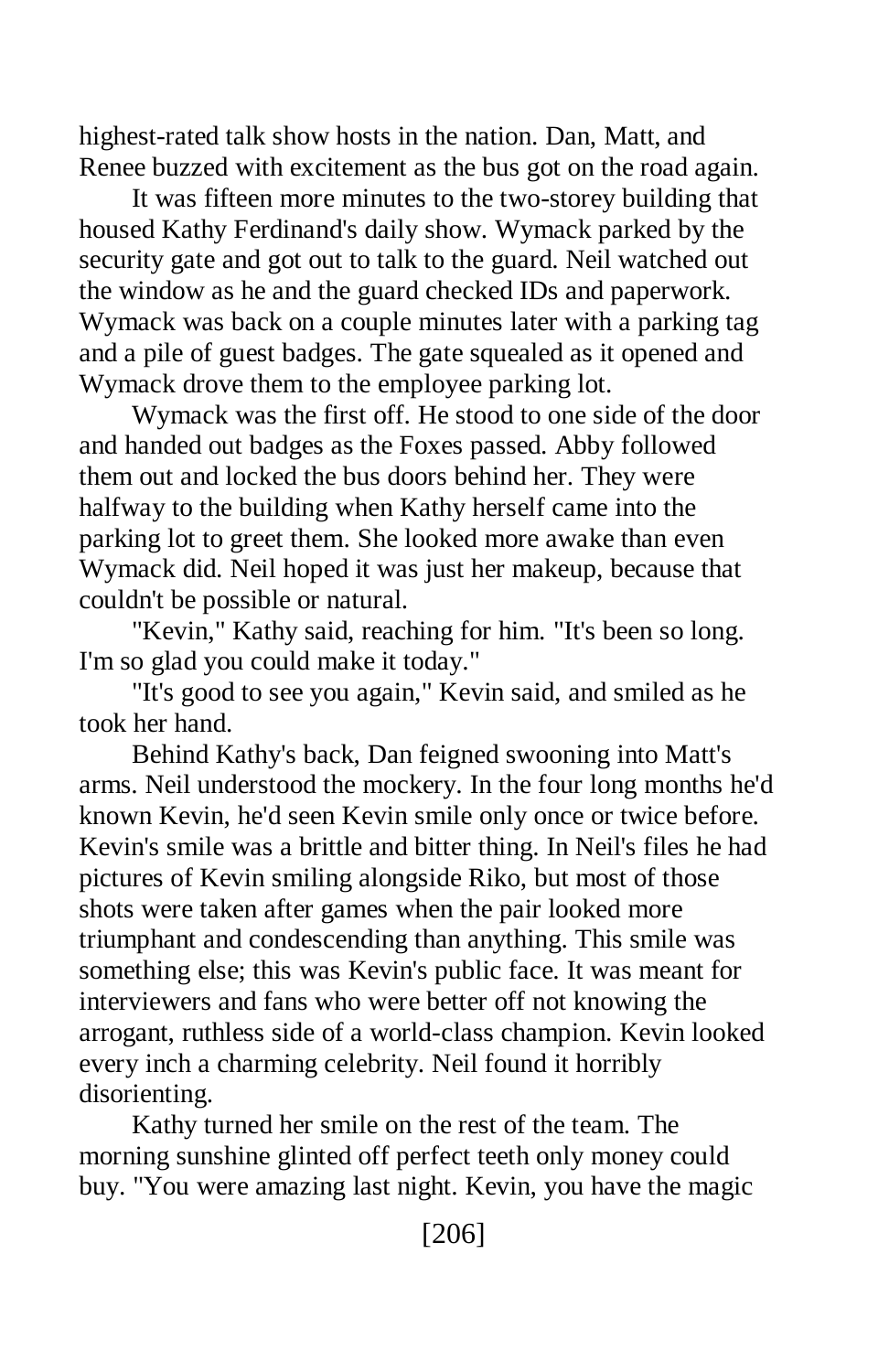touch. This team has been doing so much better since you transferred."

"They were already on their way up," Kevin said. It was the first positive thing Neil had ever heard Kevin say about the Foxes. Usually Kevin only cared about their shortcomings. He listened for the lie in Kevin's tone, but Kevin was too good an actor to show Kathy his real feelings about his team. "They deserve their Class I status. This year will prove it."

"Brilliant," Kathy said, distracted. She'd just spotted Neil. The look in her eyes was hungry. "Neil Josten, good morning. I suppose you've already heard the good news? As of eleven o'clock last night, your name is the third-highest search string for NCAA Exy strikers. That puts you right after Riko and Kevin. How does it feel?"

Neil's stomach bottomed out. "I didn't need to know that." "Did you talk to him?" Kathy asked Kevin.

"I didn't think we needed to talk about it," Kevin said.

"About what?" Neil asked.

"I want you on my show this morning," Kathy said.

Neil had to have misheard her. He stared blankly at her, waiting for the punch line.

"Everyone wants to know who you are," Kathy said, spreading her hands in a grand gesture. "You're a mystery addition to the Fox line, a rookie out of a tiny town in Arizona. Coach Hernandez says you picked Exy up in a year by reading a guidebook and showing up to practice. Kevin says you're going to sign with the US Court after graduation. Such ambitions and dreams from such a humble beginning, don't you think? It's time for your debut."

"No," Neil said. It was her turn to stare at him. Neil shook his head. "No. I'm not interested."

Her smile twitched a little. She reached out as if to pat his shoulder, but Neil backed out of her reach. Abby gestured at him, silently warning him to watch his manners. Neil ignored her.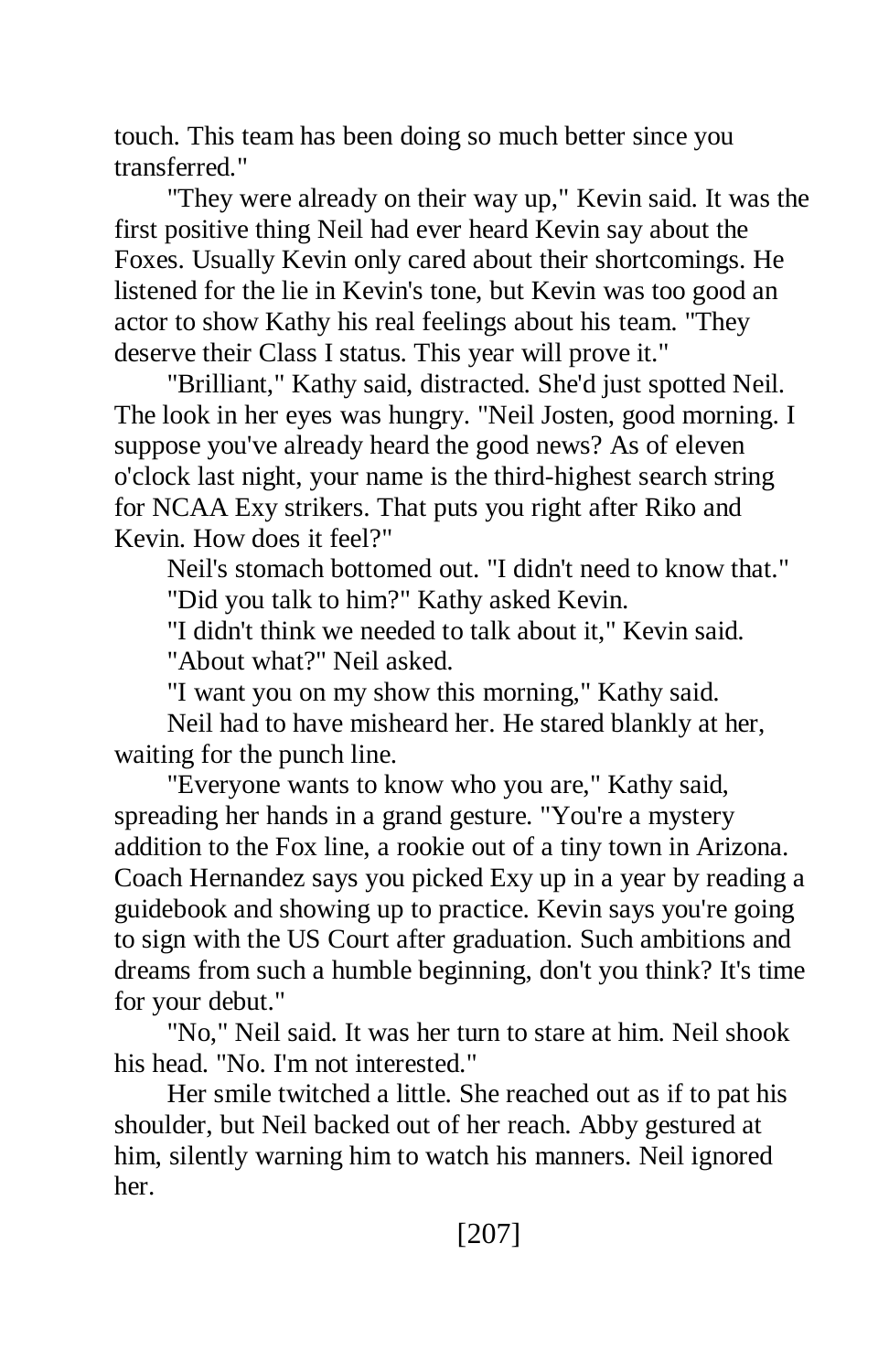"Don't be shy," Kathy said. "If you can play in front of sixty-five thousand fans in a game ESPN2 picked up and broadcast live, you can sit on my stage for ten minutes. This is the easy part. I'm just going to ask a couple questions about why you started playing and where you hope to go from here, that sort of thing. It's all written down so you can think on your responses before you step onto the stage. Your fans deserve answers from you."

"I don't have fans, and they don't want my answers," Neil said.

"Be smart, Neil." She spoke with the air of one who'd seen far more of the world than a simple teenager had. Neil wanted to hit her for it. "You can't spend this season running from the press when you're playing with Kevin Day."

"I said no."

Impatience finally worked its way into her expression. "You're not looking at the big picture. This year can make the world for you. If you want to get anywhere, you need our help. Everything has fallen so perfectly into place for you. Don't let it collapse so early in the game or you'll regret it the rest of your life. Kevin, you understand, don't you?"

"He'll do it," Kevin said.

"It's not your decision," Neil said in venomous French. He didn't realize what he'd done wrong until he felt Wymack's piercing stare. Andrew's lot knew Neil spoke French. Neil could explain it to the upperclassmen later and they wouldn't think twice about it. But Wymack, like Andrew, had also heard Neil speak fluent German. Neil ground his teeth and refused to return Wymack's look. "I'm not going on stage with you."

Kevin's smile never faltered, but his French response was cold. "You are being an idiot."

"I can't be on TV."

"You already were," Kevin said. "You will do this today, or you and I are finished. I will wash my hands of you on the court and you can struggle your way through mediocrity alone. You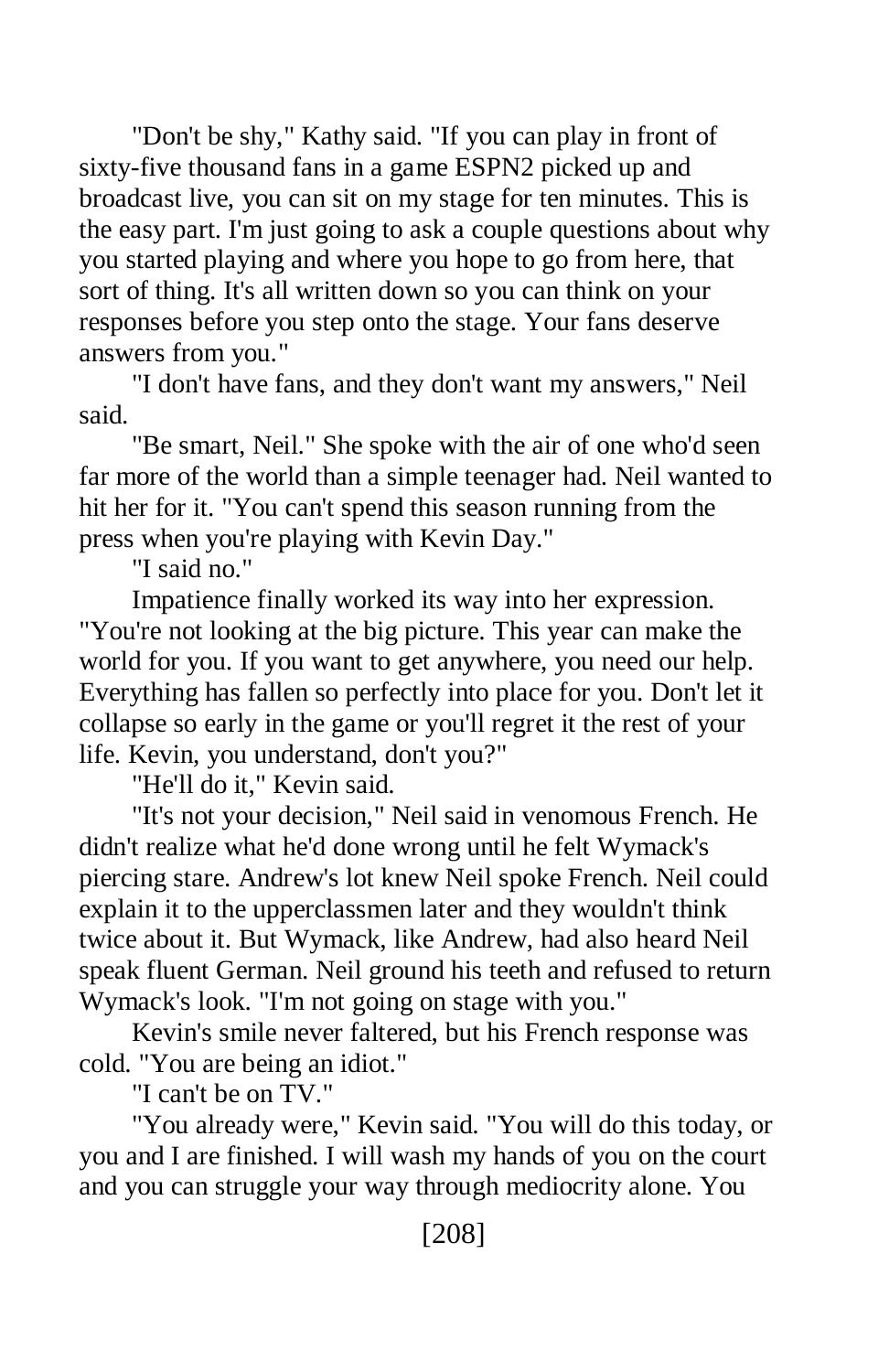can return your court keys to Coach when we get back to campus. You won't need them anymore."

It was like getting punched in the chest. "That isn't fair."

"Did you or did you not promise me you would try?"

"But this isn't—I don't want—"

"Did you or didn't you?"

Neil thought he'd choke on every argument and protest he didn't say. He was sure his breakfast would come back up in another second. The thought of getting on stage and letting a camera get a good look at him was nauseating, but not as frightening as Kevin cutting him off. Neil only had until mid-October to play with the Foxes, and then he'd lose Exy forever. Every time he saw a calendar he died a little on the inside. He couldn't give it up any earlier than the Raven game. He wouldn't survive.

Kevin nodded to Kathy and switched back to English. "It's settled."

Kathy's smile returned immediately. "Brilliant."

She motioned for them to follow and led the way toward the building. Kevin caught Neil's shoulder and pushed him after her. Neil twisted out of his grip and swatted at Kevin's hand. Kevin made a second grab at him, but Matt reached over Neil and shoved Kevin back. Abby hissed at them to behave, but Kevin and Matt were too busy glaring at each other to notice.

With Kevin pushed back a step, Andrew was now in Neil's line of sight. Andrew tipped his head to one side as he considered Neil, and Neil made the mistake of looking at him.

Apparently Andrew's drugs were already kicking in, because Andrew's smile was bright and mocking. "You're so stupid."

Andrew was right, so Neil didn't waste his breath defending himself. He turned and started after Kathy.

Dan caught up with him in a couple strides. "Neil? You don't have to do this, you know."

Neil only shook his head, too angry to speak.

[209]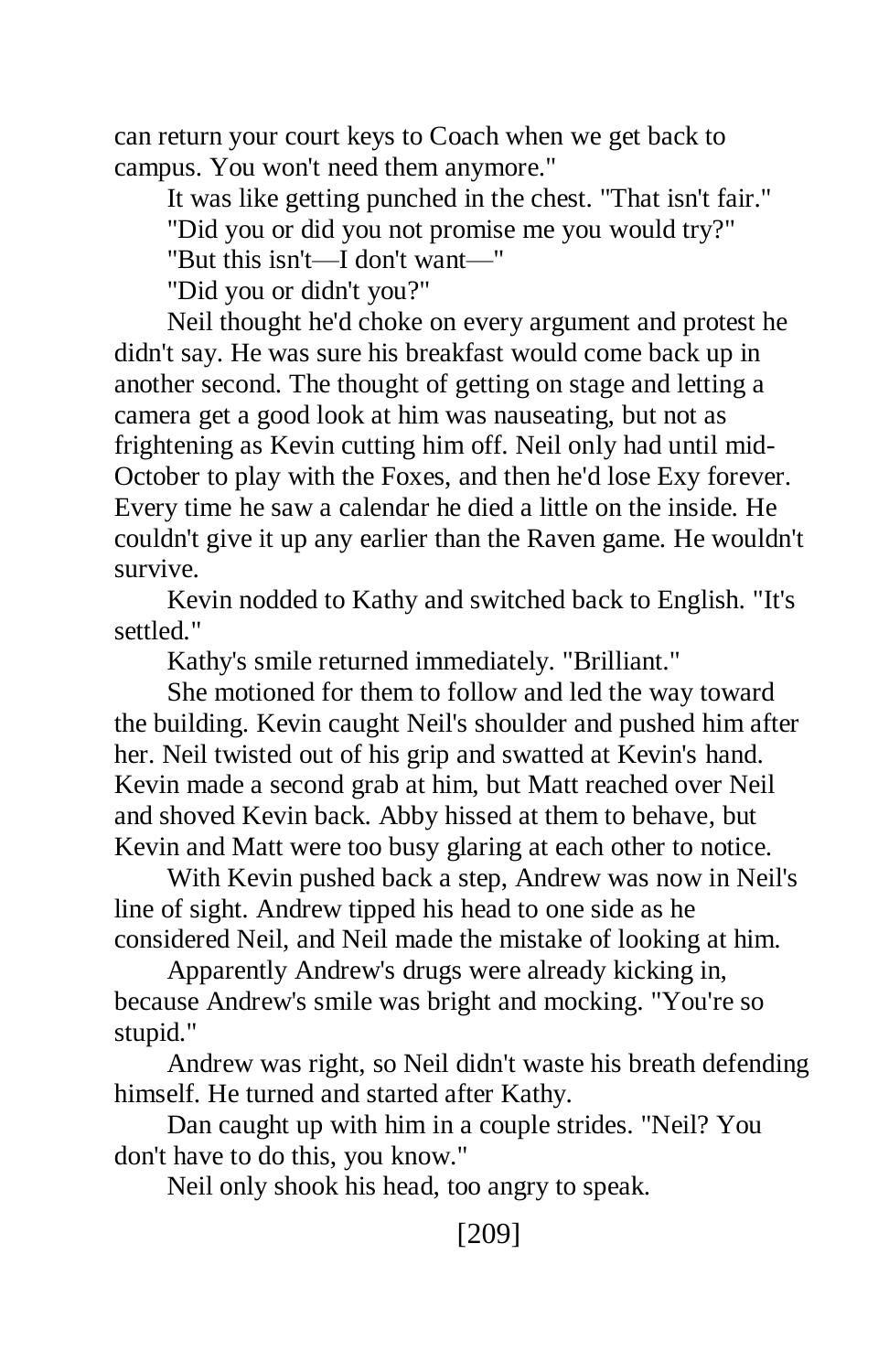Kathy handed them off to a couple aides. One man read a list of rules regarding appropriate studio behavior. The Foxes went one way to find their seats, and Neil and Kevin were led another way. They went down a hall and around a corner to a dressing room. Their escort took a couple quick measurements of their bodies and disappeared.

Neil's temper only worsened when he realized the dressing room was a one-room place with nowhere to hide from Kevin. One whole wall was a vanity lined with mirrors and lights. Six stools were pulled up against the counter. An empty clothes rack stood in the middle of the room. Neil folded his arms over his chest, trying to squeeze himself hard enough to drive his scars under his skin.

The aide returned to drop off clothes, promised the makeup artists would be by in ten minutes, and left again. Kevin's smile disappeared the second the door closed. He thumbed through the hangers and tossed an outfit at Neil. Neil let it land on the ground at his feet. Kevin pointed at it.

"Get changed," he said. When Neil made no move to obey, Kevin said, "I'm more worried about you making a disaster of this appearance than I am about your scars. Get over yourself."

Neil glared until Kevin started to change, then grabbed his clothes and turned his back on Kevin. He pulled his new shirt on over the one he was already wearing and wrestled the bottom layer out from underneath. It took a bit of work, but he managed to keep most of his skin hidden. Changing out his pants was easier, since most of the damage was on his upper half. Neil smoothed his shirt down obsessively, and then carried his discarded clothes to the counter. He stood as far away from Kevin as he could.

"Stop acting like a child," Kevin said.

"I shouldn't be doing this."

"Yes, you should, and you are going to make a good impression somehow." Kevin checked his reflection and tugged gently on his shirt sleeves. After a moment's consideration he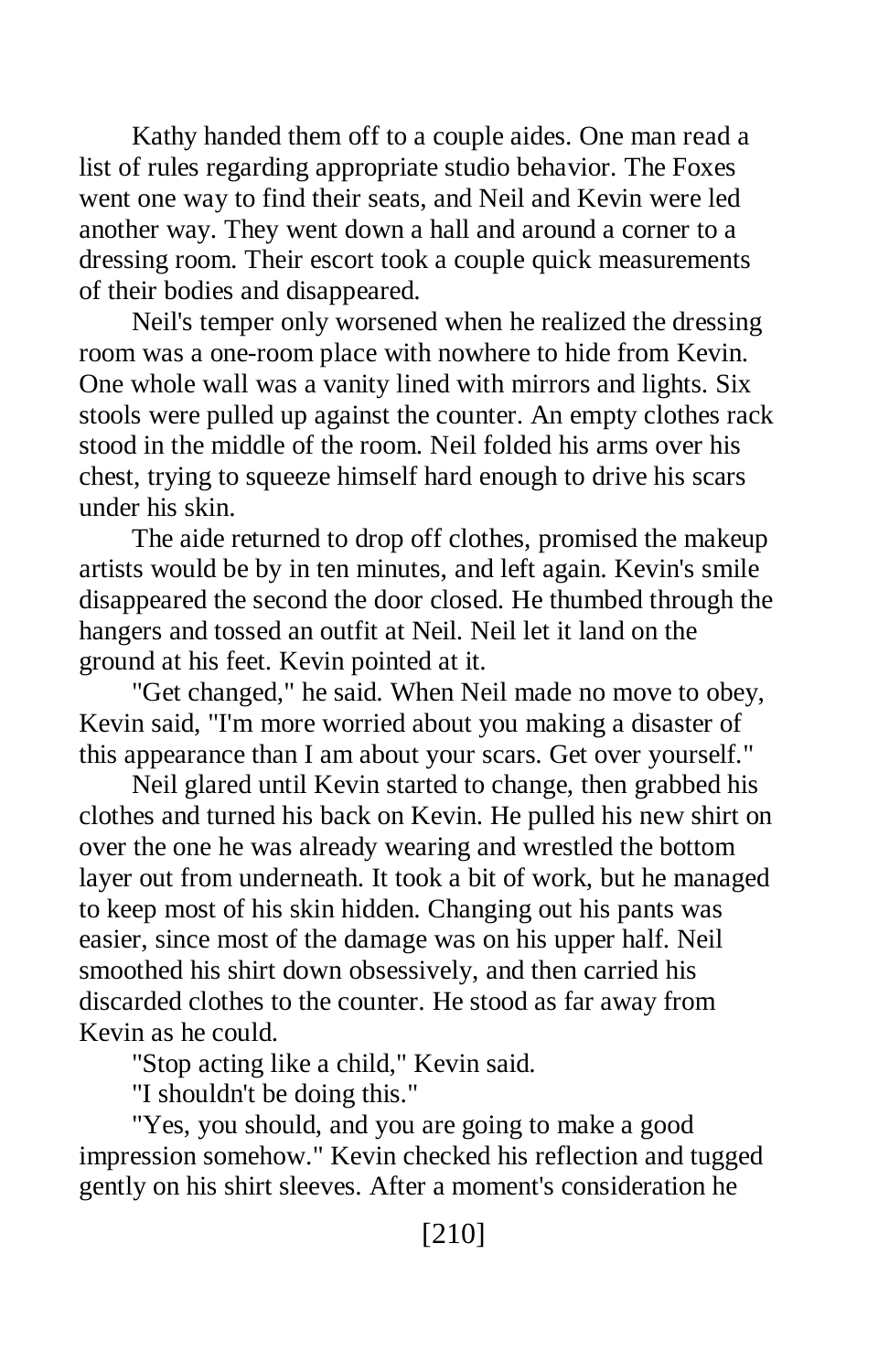undid his braces and set them aside. "Follow Kathy's leads, but don't let her dominate. This show is about us, not her. She is the enabler, not the star."

"Smile and lie," Neil said to his reflection.

"There is no reason to lie," Kevin said. "She's only going to talk about Exy."

"No reason to lie," Neil echoed. "Says you, who just lied to her face about how much the Foxes are worth, who told the ERC—" Neil faltered, unable to say the words. He tipped his head forward and pressed his forehead to the mirror. He counted his breaths to keep from panicking, but his gut was trembling so hard it ached. He clenched his hands around the corner of the counter and willed himself to stillness.

"Who told the ERC what?" Kevin asked.

Neil closed his eyes. "Why did you tell the ERC I would make Court?"

"Because when you stop being impossible and do what I tell you to, you will."

Andrew hadn't lied. The articles hadn't lied. Despite Kevin's angry words and rude impatience, Kevin believed in Neil's potential. Kevin wanted to train Neil. He wanted to play with Neil, and he wanted to shape Neil into the star he'd once been. Kevin would never forgive Neil for vanishing on him without warning this fall, and Neil hated that. As complicated as Neil's obsession with Kevin was, one truth was undeniable: he didn't want Kevin to hate him.

"So what are you going to tell Kathy?" Kevin asked.

"That I hate you," Neil muttered.

"You don't."

"How would you know?"

"Because if you did, Andrew would not let you anywhere near me," Kevin said.

Neil opened his eyes and turned his head to look at Kevin. "Right. I almost forgot about your guard dog. How did you win him over, anyway?"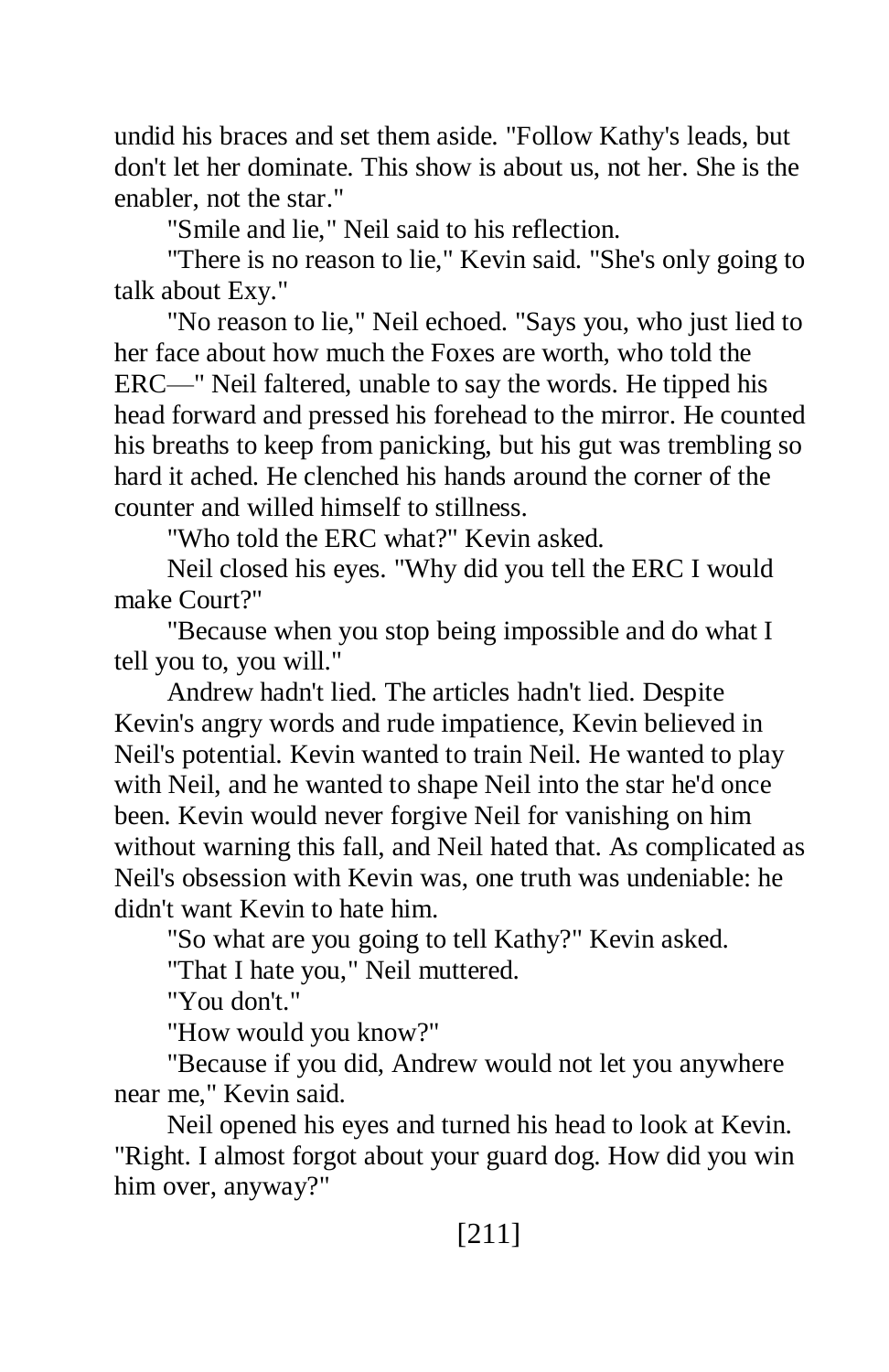"When you know what someone wants, it's easy to manipulate them. Case in point," Kevin said, gesturing from Neil to the room they were standing in.

"I was under the impression Andrew wants nothing."

Kevin didn't bother to explain. They waited in silence until the makeup artists arrived. Kevin let them in when they knocked. He was all smiles and polite charm as the artists set to work. When the two were ready, they were escorted to a lounge to wait. A widescreen TV showed the stage, which was currently empty. Neil checked the clock on the wall and saw they were ten minutes out. He passed time looking at the questions laid out for him. Most of them were basic, the same sorts of questions his teammates had asked him at the beginning of summer.

An aide came to collect Kevin when it was almost time for the show to start. Neil watched him leave, then looked back at the TV. At seven on the dot the show's opening music started and Kathy waltzed onto the stage to applause. She stopped in the center to bow and wave at her morning crowd.

"Ladies and gentlemen, good morning! I know it's a little early for most of us to be awake on a Saturday morning, but we've got a fantastic show in store for you today. Our musical guests are the four extremely talented men from the up-andcoming Hobgoblin's Thunder." She paused for the resulting cheers. "But let's start the morning with last night and the start of the NCAA Exy season!"

This drew even louder cheers. Kathy beamed as she slowly paced the front of her stage. "How many of you had a chance to go to a game last night? Oh, wow! How many, like me, watched the game from the comfort of your own home?" She raised her hand and laughed at whatever response she got from the crowd. "Some of you are probably already taking bets on the season's rankings and spring contenders. Right? This year has potential to be the greatest college season we've seen yet. Think of all the changes, all the amazing possibilities. We're going to talk a little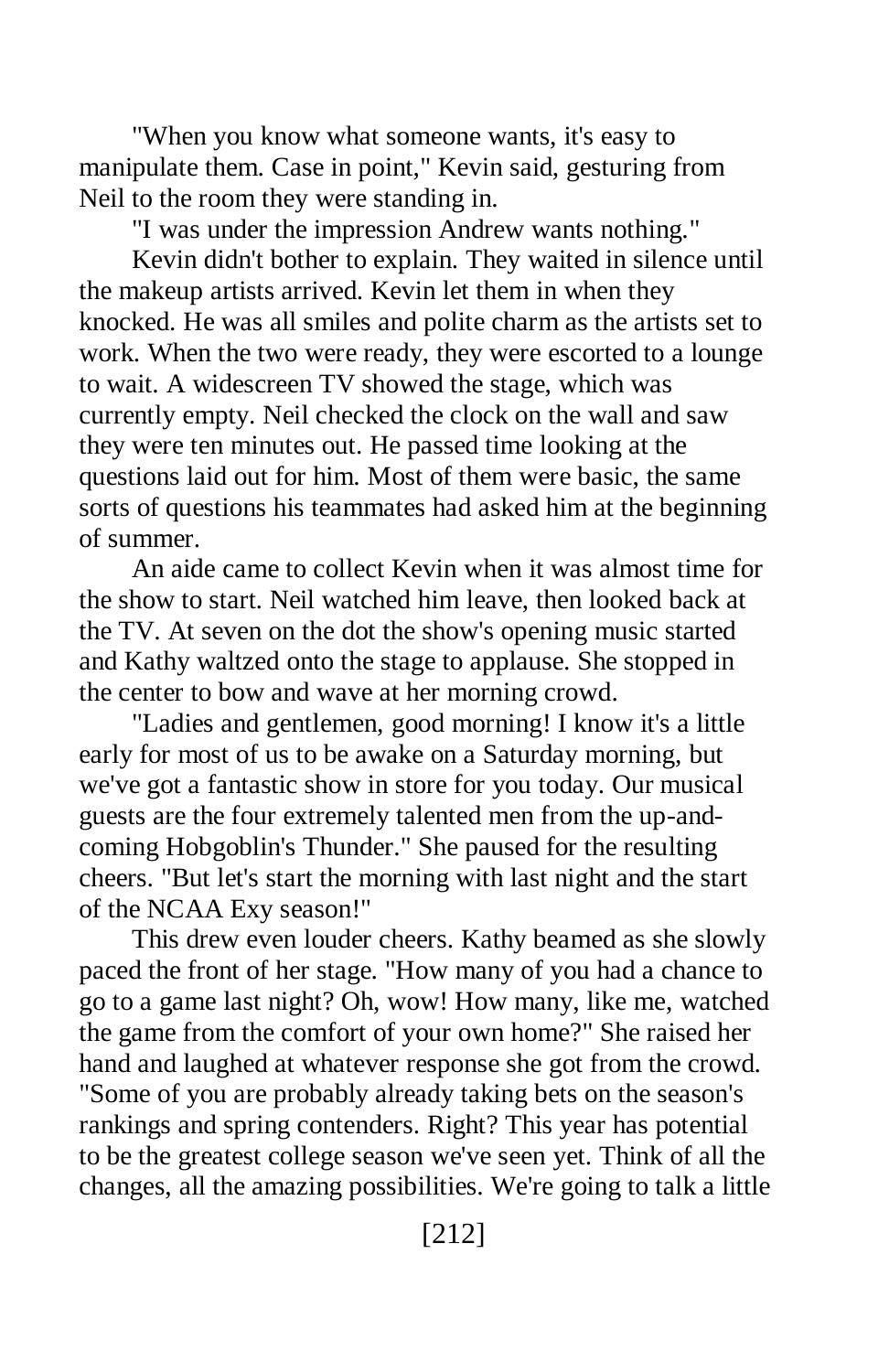about that today, but to do that, I'm going to need a couple special guests.

"It's been a year since you saw him here last and nearly nine months since his last public appearance. I present to you our first guest of the day: former starting striker for the US Court, the Baltimore Wildcats, and the Edgar Allan Ravens, current starting striker for the Palmetto State University Foxes, Kevin Day!"

She almost didn't make it through her introduction. At "nine months" the bigger Exy fans in the crowd caught on, and halfway through his titles the entire audience was cheering. The camera followed Kevin as he stepped out of the wings onto the stage. With the studio's expensive clothes on and his smile in place, Kevin looked every inch the adored idol Kathy was selling him as. He took her hand as he reached half-stage, leaned in to kiss her cheek, and turned with her to face the crowd. Kathy threw her hands up, a million-watt smile on her face, and Kevin waved hello to the audience.

It was an endless minute before the crowd calmed down, and by then Kathy had retreated behind her desk. There were two couches on stage with her, one to either side of her desk. Kevin sat on the one to her right, half-turned so he could see both Kathy and the audience. Kathy leaned over her desk to smile at Kevin, looking impossibly pleased with herself. Neil guessed she was already imagining her ratings.

"Kevin, Kevin, Kevin," Kathy said, shaking her head in time to his name. "I still can't believe I talked you into this. I hope you'll forgive me when I say it's surreal to see you back here alone! I still think of you as one half of a whole."

"At least I have room to stretch out now," Kevin said, neatly avoiding a real answer. "I might have to do so in a minute. I can't believe you expect us to be awake and presentable after last night's games."

She laughed and lifted her hands. "I suppose you're right. But you clean up nice, as always."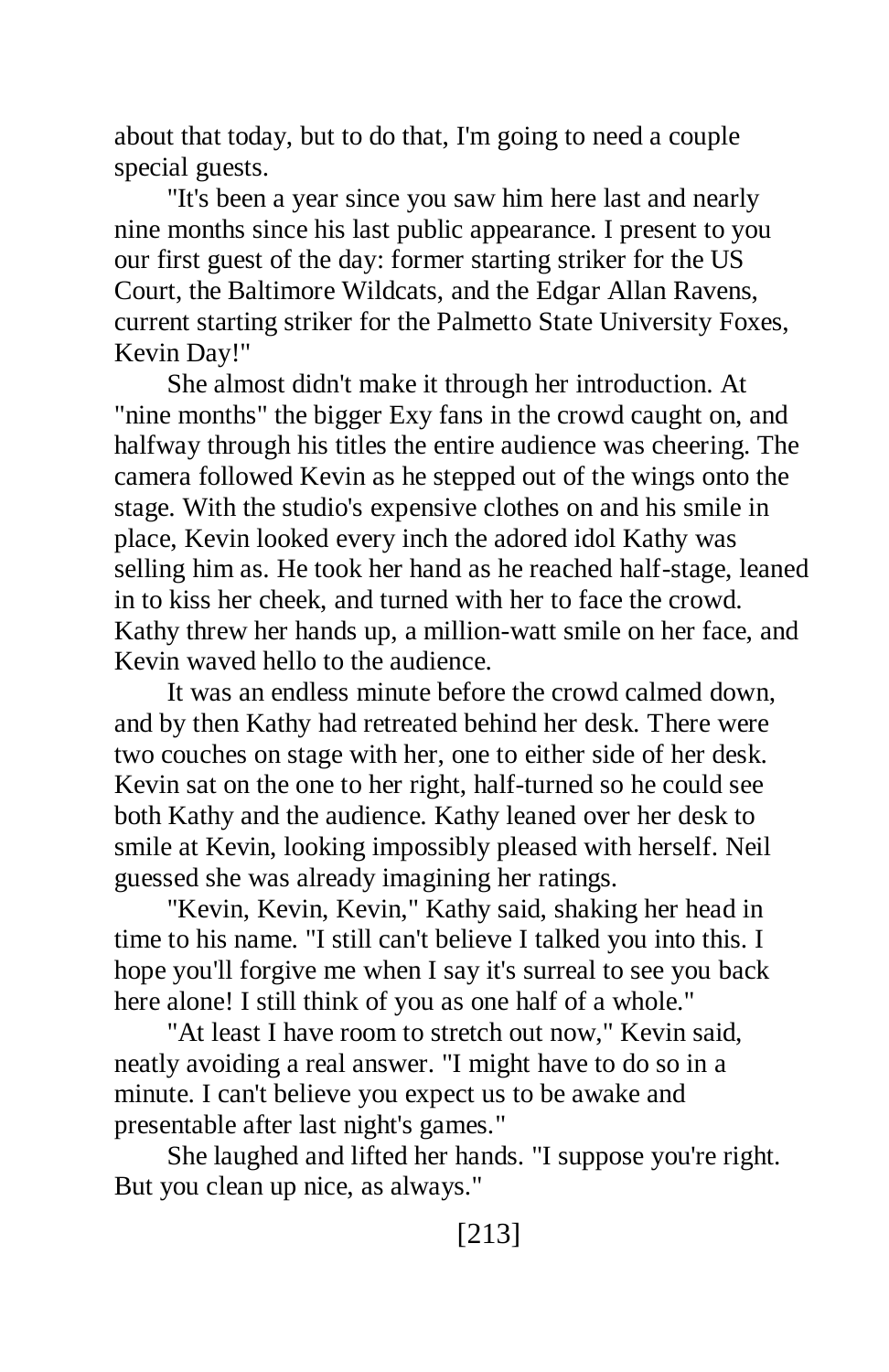Someone in the audience cheered in approval, and Kevin laughed. "Thank you."

Kathy poured them both water and set a glass down on the edge of her desk where he could reach it. "So let's talk about last night. First, what it means, that the NCAA season started and you're wearing orange. Please don't take offense to this, as I mean no slight against your new team, but why did you transfer to Palmetto State? I understand you came as an assistant coach, but once you knew you could play again, why sign with the Foxes? I'm sure you had choices. Why would you go from the top of the ladder to the bottom?"

"Coach Wymack was friends with my mother. As I'm sure you know, she taught him how to play. Even after she died and Coach Moriyama took me in, Coach Wymack kept in touch with me." Kevin studied his left hand with a removed look on his face. "Last December I thought I would never play again. I was a wreck. Coach Wymack was the only one I could think of turning to, and he didn't disappoint me. He and his team took me in without hesitation. I enjoy working with them."

Kathy reached across the desk and clasped his left hand. Kevin forced his gaze up from his scars to her face and smiled. Kathy smiled back at him and said, "I admit I expected you to return to Edgar Allan this fall. Regardless of where you are, it's amazing to see you back in action. You deserve a round of applause for that."

The audience was happy to oblige.

Kathy squeezed Kevin's hand and let go. "Kind of unfortunate that your first game back was against Breckenridge, isn't it? You took three points last night, fifth-year senior Seth Gordon bagged two, and your newest teammate scored two. Let's talk about Neil Josten for a moment, shall we?"

"Of course."

"You really know how to upset things around here, don't you?" Kathy said. "What were you thinking, recruiting someone as fresh as Neil?"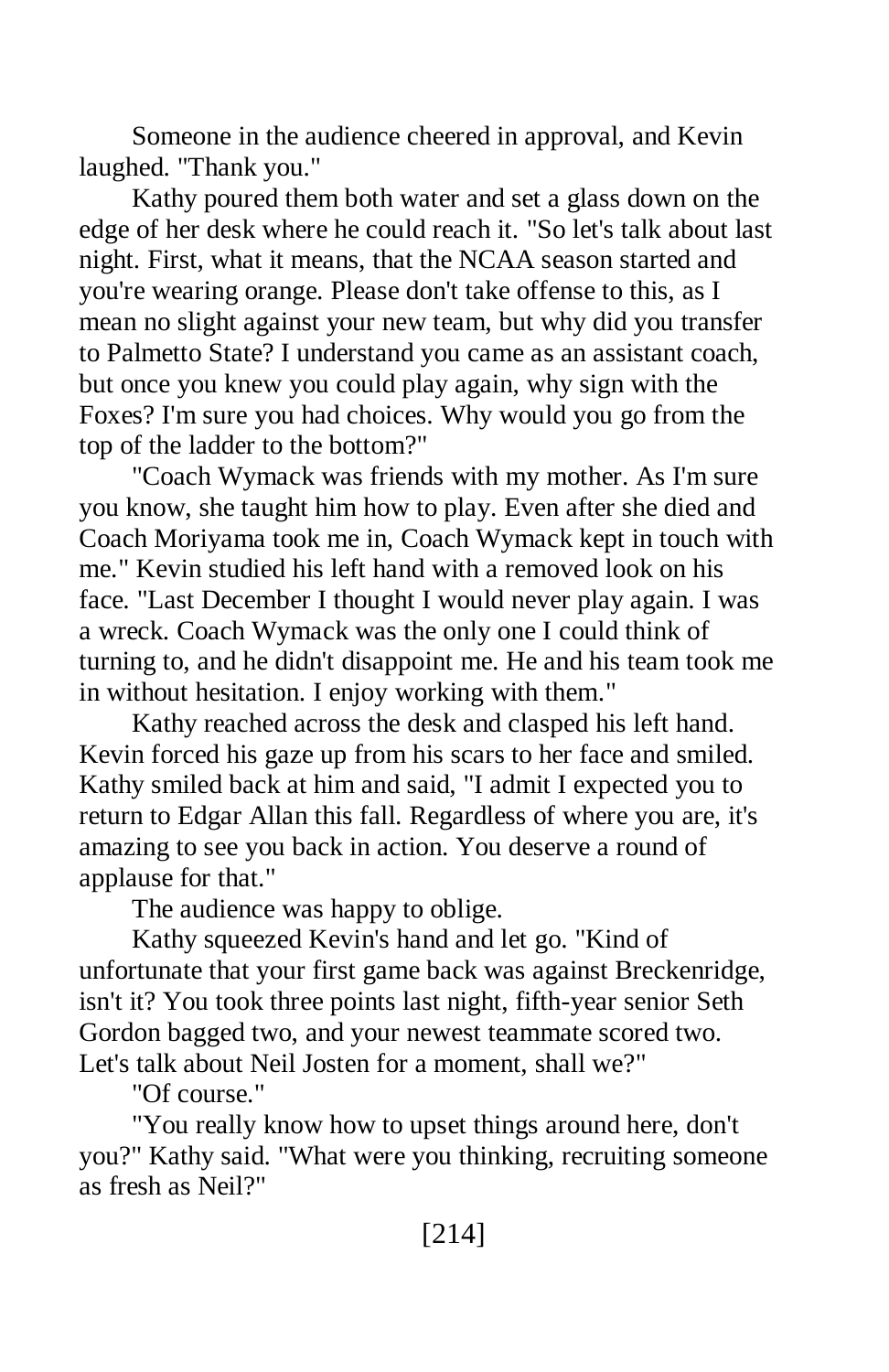"Neil is exactly what the Foxes need right now," Kevin said. "His inexperience is inconsequential. We went through a hundred files looking for a striker sub for this year, but Neil is the only one we approached after Janie. We knew as soon as we saw him we needed to sign him. We're just lucky we got there before anyone else did."

"You went to great lengths to get him, I hear," Kathy said. "Refusing to even give the ERC his name, is that right?"

"Our primary concern was keeping Neil safe," Kevin said. "Spring was very difficult for Palmetto State. Announcing him as ours would put a target sign on his back. The ERC was initially hesitant to fly blind on him, but they eventually sided with us."

"You didn't think the ERC could keep his secret?"

Kevin didn't answer that immediately, likely figuring out the most tactful way to respond. "Let me put it this way: 'Three can keep a secret if two of them are dead'. I mean no offense by that, but let's be honest. Sixteen people are assigned to the ERC and one of them is the coach of a fiercely competitive team. Even gossip shared in confidence can get out and destroy a man's life."

It was a lesson Kevin learned the hard way, Neil knew. ERC chatter led to Riko and Kevin's violent fallout.

"So much work and effort for a single player," Kathy said. "I can't wait to see what you make of him."

The lounge door opened and an aide leaned in to motion at Neil. "One minute. It's time to move."

Neil got up and followed the aide down the hall to the wings of the stage. A woman waiting for them had a radio linked to Kathy's ear bud. She looked Neil over, checking his appearance, and sent Kathy an okay.

"Why don't we all take another look at him?" Kathy said. "Let's see the man who replaced Riko Moriyama at Kevin's side. Introducing Neil Josten, the newest Palmetto Fox!"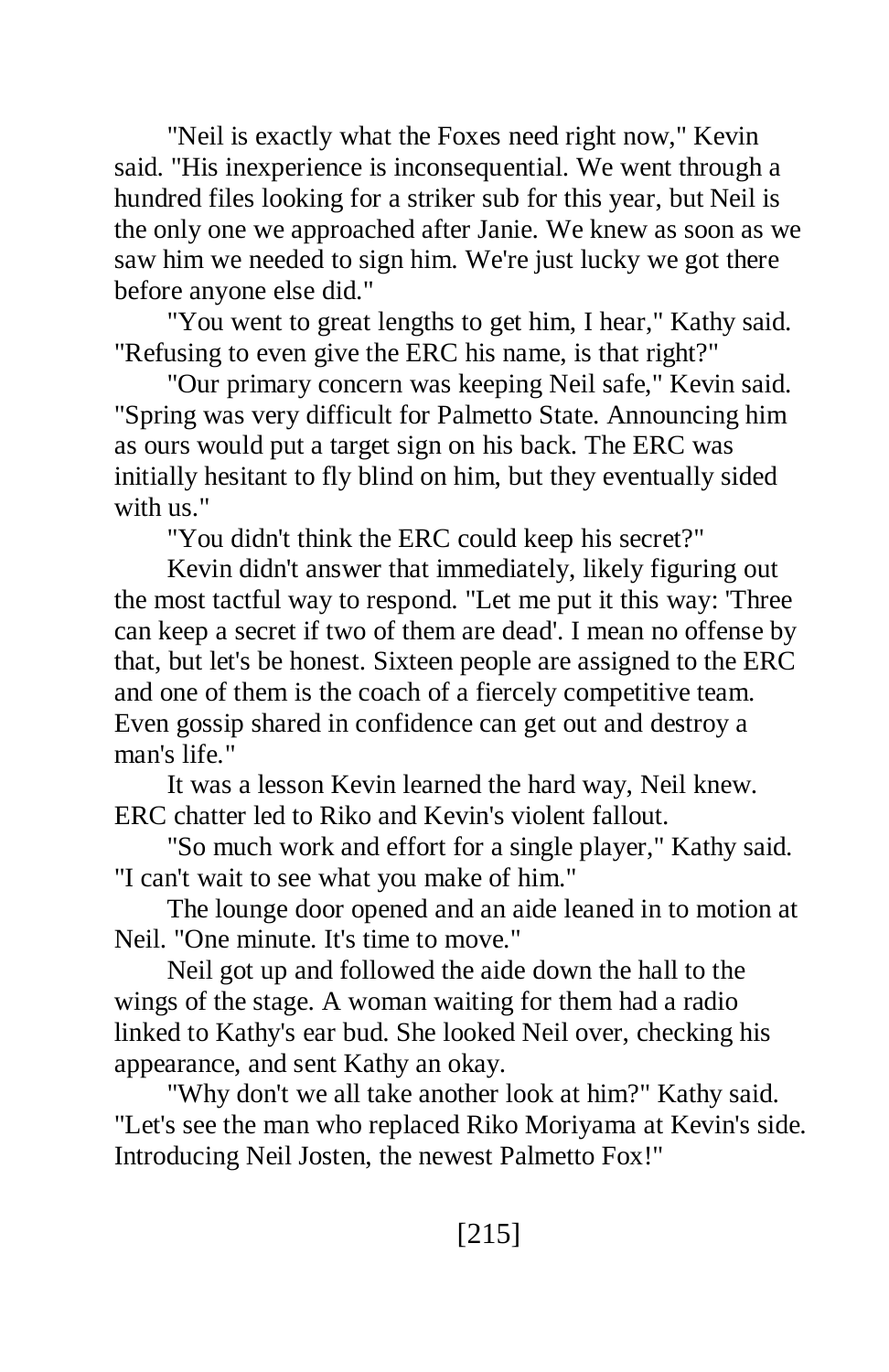Neil clenched his teeth, then forcibly relaxed his expression. The audience clapped in anticipation and Dan cheered his name. Neil buried his reservations deep and crossed the stage to Kathy's desk. She stood up to shake his hand, then motioned at the cushion beside Kevin. They sat at the same time. Kathy poured him water, and Kevin passed the glass to Neil.

"Isn't this an interesting picture?" Kathy asked the audience. "Kevin is paired again."

She propped her chin on her hand and leaned over her desk to smile at Neil. "I'm not exaggerating much when I say you're the talk of the nation, Neil. You're the amateur who caught a national champion's eye. This kind of thing should only happen in fairy tales, don't you think? How does it feel?"

"Undeserved," Neil said. "I gave Millport everything I had because I knew it was going to be my only chance. Kevin was the last person I expected to see in Arizona."

"Lucky for us he found you," Kathy said. "You have a natural talent for the game. It's a pity you started so late. Imagine where you'd be today if you'd started a couple years ago. Maybe you would have been snatched up by Edgar Allan or USC, if Kevin's right about your potential. Why did you wait so long?"

Neil thought of his little league team and lied through his teeth. "I was never really interested in team sports before. I only tried out at Millport because I was new in town and thought it'd help me get to know people. I didn't mean for things to turn out this way."

"If it bothers you, I'll take your spot," Kathy said with a wink. "I don't mind cozying up to Kevin."

"Would you really come between two strikers?" Kevin asked.

"Is it possible?" Kathy asked. "It's no secret there was hostility between you and the Foxes' strikers last year. Last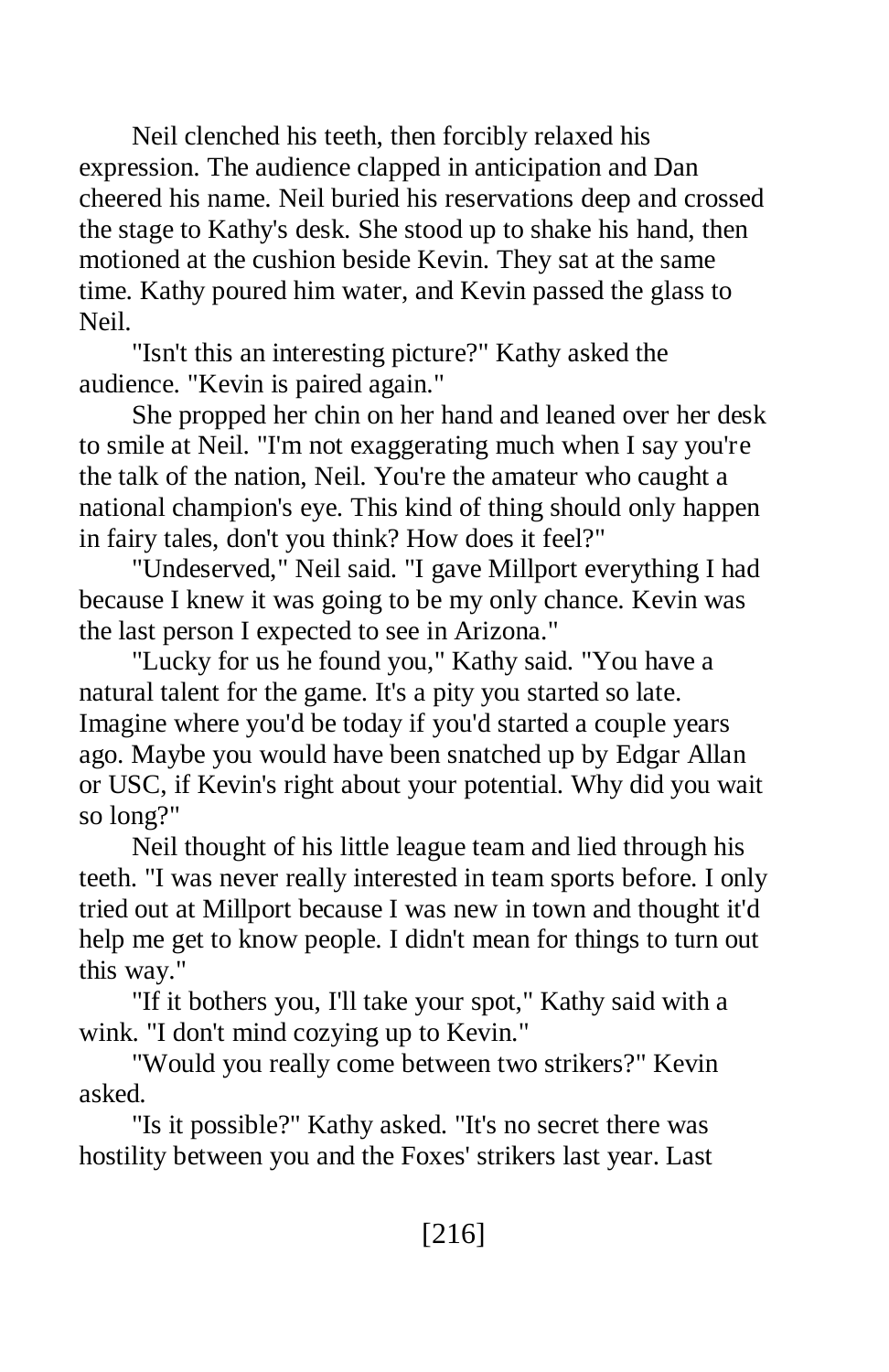night made it obvious there are still problems to work through with Seth. That doesn't seem to be the case with you two."

Neil slid Kevin a sideways look, but Kevin didn't bother correcting her. "Seth graduates in May, so there is less a chance or need to rehabilitate his style to mine. Neil, on the other hand, is just starting out. We have all the time in the world."

Kathy pounced on that wording immediately. "That implies you see this as a permanent gig. Do you really have no plans to return to Edgar Allan? Does it depend on how well you adjust to playing right-handed this season, or do you intend to graduate from Palmetto State regardless?"

Kevin's pause rang too loudly in Neil's ears. "I would like to stay as long as Coach Wymack will have me."

Neil flicked Kevin another look, not liking that vague response.

"Ahh, the Ravens must be sad to hear that," Kathy said. "I imagine Riko misses you."

"We will see each other again this fall."

"Indeed you will. They're in your district now," Kathy said. "Why the major change?"

"I don't presume to understand Coach Moriyama's motivations."

"You mean they didn't tell you?" Kathy's surprise looked genuine.

"We are all very busy. It is difficult to keep in touch."

"Well then." Kathy recovered with a bright smile. "Have I got a treat for you!"

Music blared from the speakers, a dark melody with heavy drums. The crowd jumped to its feet and started chanting in unison: "King! King! King!" Neil looked out at them, recognizing the music but unable to place it, refusing to believe what the crowd was saying. He spotted the Foxes easily, as they were the only unmoving bodies in the crowd. They sat blankfaced with shock. Neil looked back at Kevin's pale face.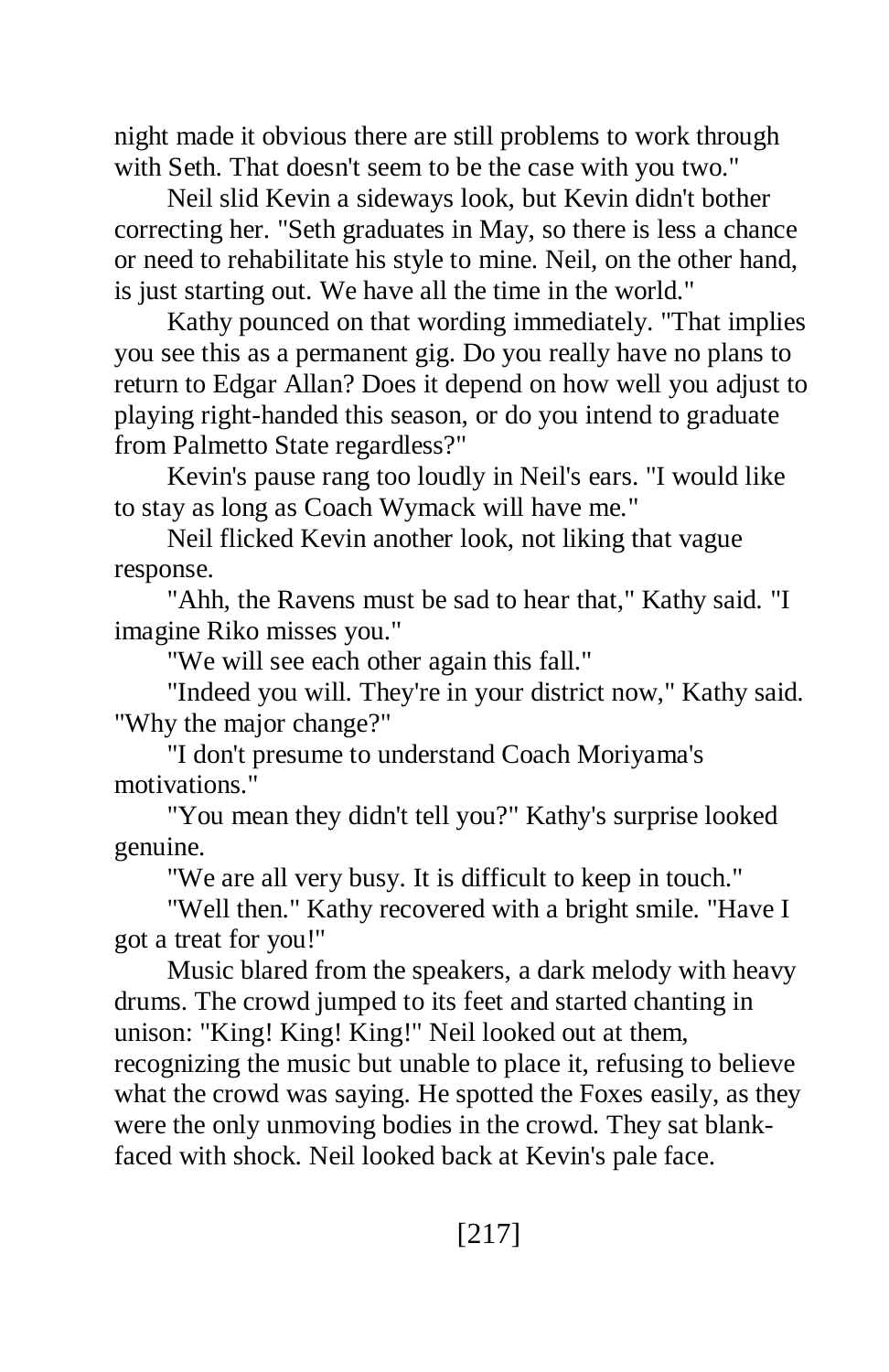Movement in Neil's peripheral vision brought his attention back to the wings of the stage. The man who stepped onto the stage wore the same outfit Kevin did, save his version was black from head to toe. When he reached for Kathy's hand, his sleeve billowed around his arm like the wings of his school's raven mascot. The number one tattooed on his left cheekbone told everyone in the audience who'd just walked onto Kathy's stage.

It had been nine months since Riko Moriyama and Kevin Day stood in the same room together, nine months since Riko destroyed Kevin's hand, and now they were reunited on live television. The audience cheered their hearts out, delighted by Kathy's surprise, but they weren't quite loud enough to drown out Kevin's soft voice at Neil's side.

The words sounded like a desperate prayer.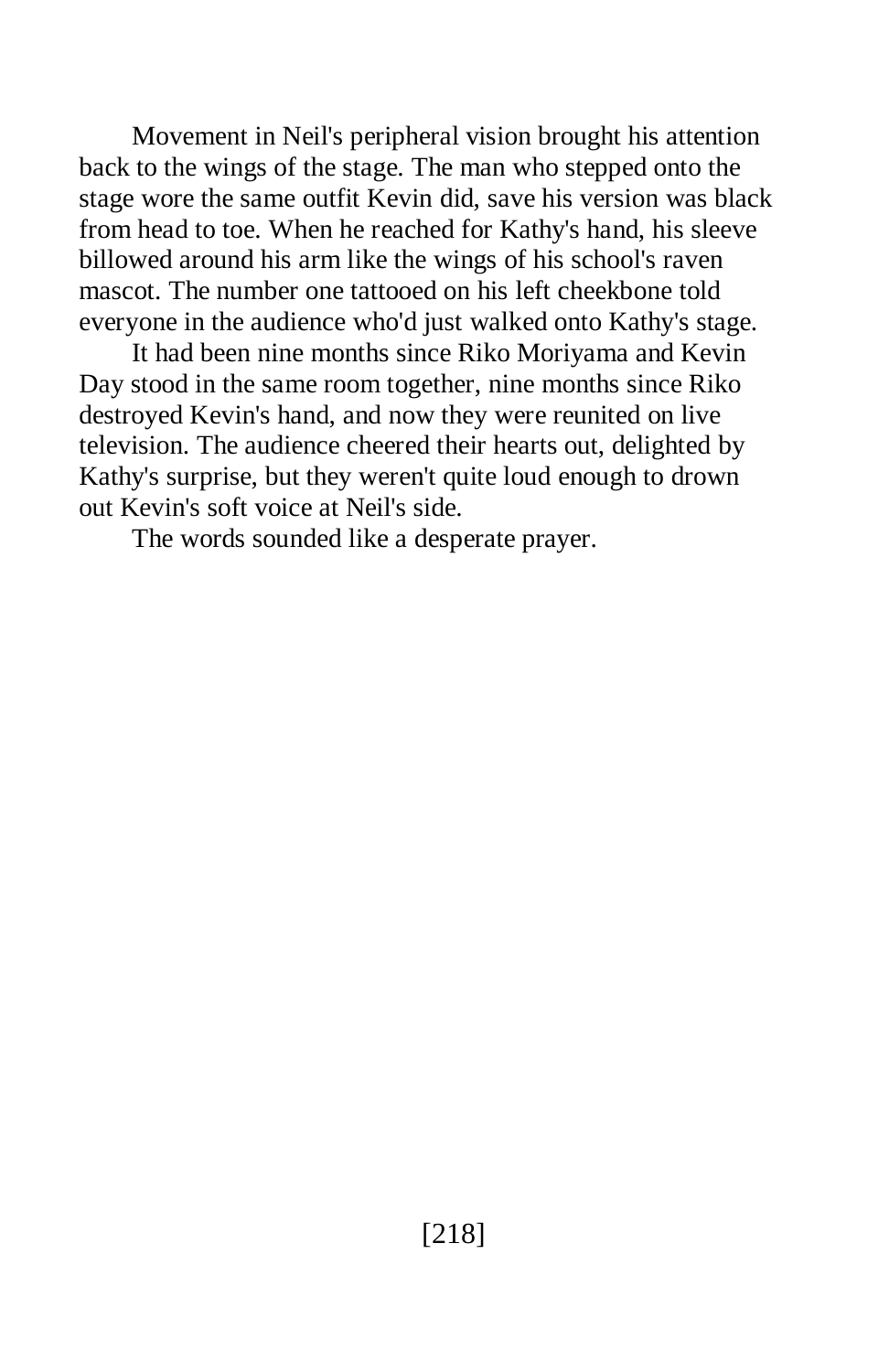## CHAPTER THIRTEEN

The self-proclaimed King of Exy kissed Kathy's cheek in greeting. Whatever Riko and Kathy said to each other was lost in the audience's racket, but Kathy was beaming when she leaned back. Riko took the last few steps to Kevin's couch alone and stood over him. He was smiling, but neither Kevin nor Neil was stupid enough to think he was happy. The only look in his eyes was murder.

Any animosity Neil felt toward Kevin for forcing him onto this show evaporated. He couldn't be angry when Riko was here, not when Riko was to Kevin what Neil's father was to him. Petty anger had nothing on this full-fledged terror.

Only after the crowd quieted down did Riko speak. "Kevin. It's been so long."

There was a scuffle and crash in the audience. Neil didn't want to take his eyes off Riko, but it was instinctive to look. Renee was sitting sideways in Andrew's lap, one foot braced against the ground to keep him from shoving her off. She had a hand over his mouth as they both stared up at the stage. Matt had one of Andrew's wrists in both hands. Wymack had the other. The looks on the Foxes' faces ranged from horror to fury.

Riko moved, and Neil forgot about his team in favor of staring Riko down. Riko ignored him completely and held his hand out to Kevin in invitation. Kevin stared at it for a couple seconds, then slipped a hand into Riko's and let Riko pull him to his feet. The crowd applauded as Riko embraced Kevin, apparently oblivious to how slowly Kevin returned the hug.

Riko let go and held Kevin at arm's length. "I think you've shrunk since I last saw you. Don't they feed you down here? I always heard southern food is heavy."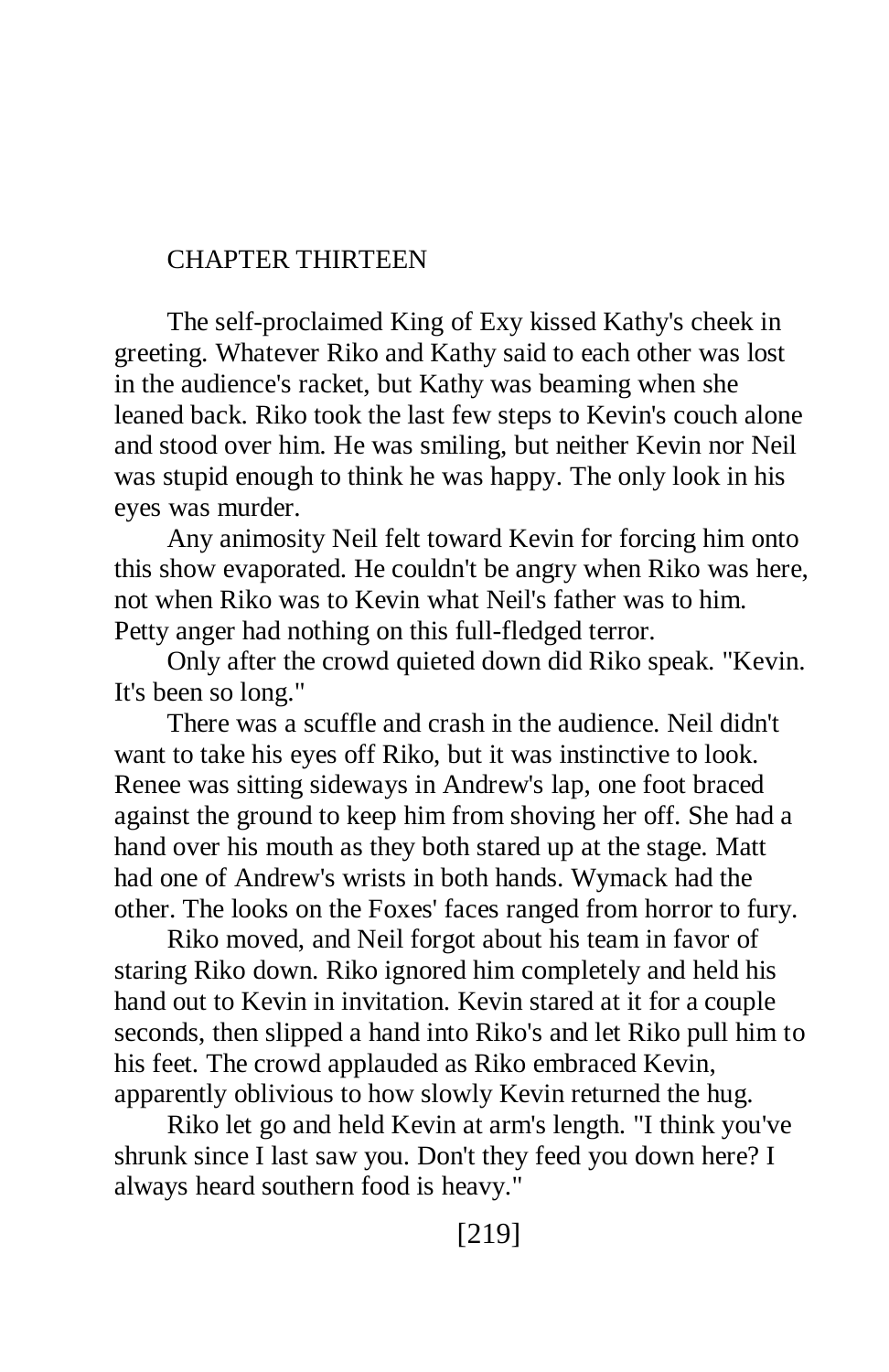"I run it off on the court, I guess."

"What a miracle."

There was an edge in his voice, but Kathy smiled and gestured between them. "It truly is a miracle. Take a good look, everyone. Your golden pair is back, but for the first time ever, they're rivals. Riko, Kevin, we thank you from the bottoms of our hearts for tolerating our incessant fanaticism."

She motioned for them to sit. Riko backed away from Kevin to sit on the other couch. Kevin sank back onto his cushion, but he was paying more attention to Riko than where he was going. He ended up with his thigh pressed against Neil's, hard enough Neil could feel him trembling.

Kathy looked at Riko. "From what I've just heard from Kevin, it sounds like neither of you have spoken in a while. Is that right?"

"It is," Riko said. "You sound surprised."

"Well, yes," Kathy said. "I didn't think it possible for you two to grow apart."

"A year ago it would have been impossible," Riko said, "but you have to understand how emotionally crushing December was. The injury was Kevin's to bear, but we all suffered for it. Some of us couldn't handle the reality of what that accident meant, myself included. Kevin and I grew up at Evermore. We built our lives around that team and our pair work. I couldn't believe we'd lost it. I couldn't accept that our dreams had collapsed. Neither could he, so we withdrew from each other."

"But for nine months?"

She looked at Kevin, so he answered, but his voice had lost its easy edge for something duller. "Perhaps it was inevitable. We made Exy the center of our lives, Kathy. We showed you our best, but we didn't show you what it cost us. Juggling three teams, university classes, and public pressure was wearing us down, but we refused to admit it. We didn't want to believe we had limits."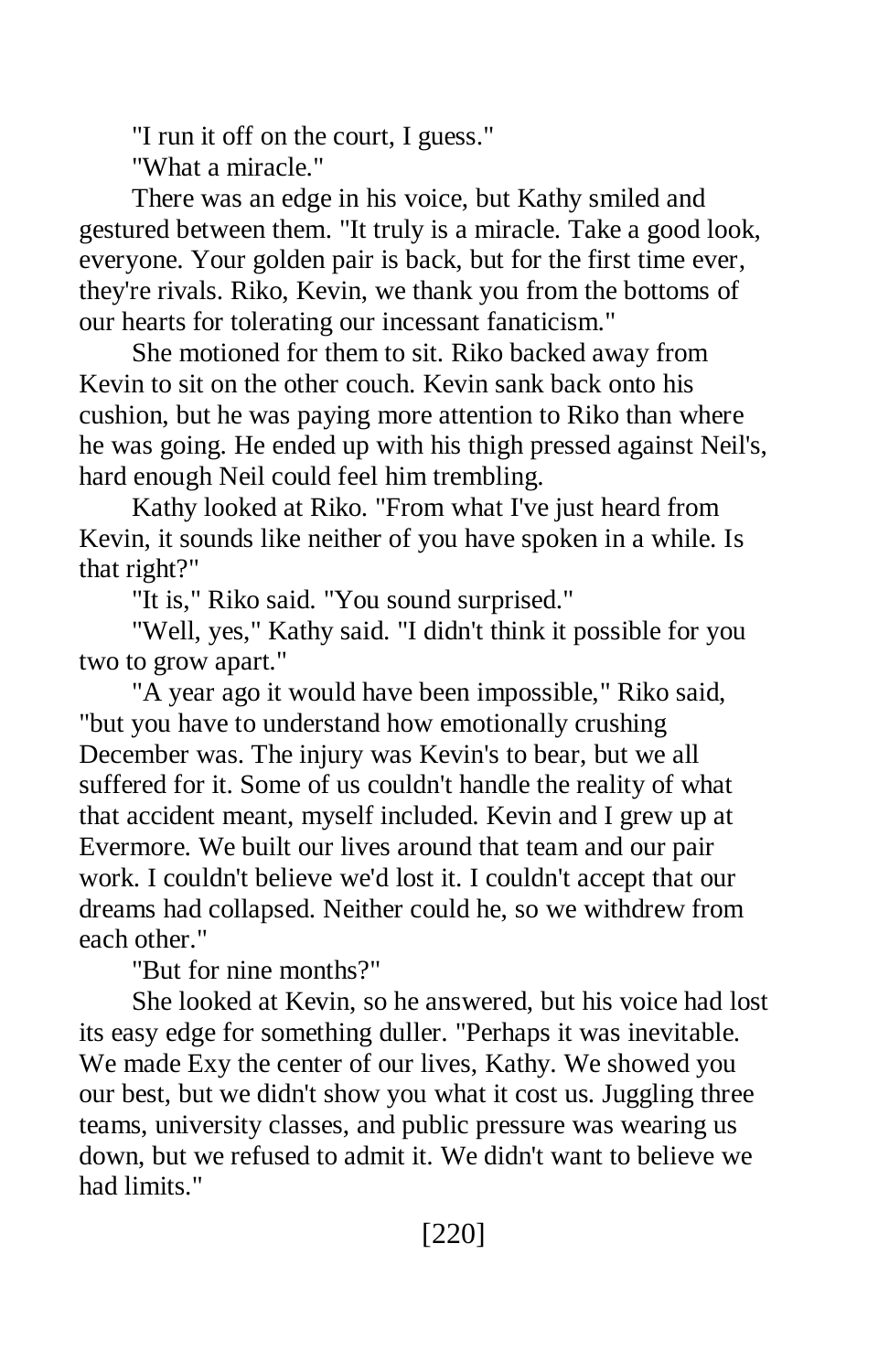Kathy nodded. "I can't even imagine that stress and pressure. I suppose it had to put a strain on your friendship."

"We are human sometimes," Riko said, "and therefore we can't help but have our differences, hmm, Kevin?"

"No family is perfect," Kevin agreed quietly.

Kathy nodded sympathetically. "Can I just say it was terrifying when you two disappeared? The last we heard, you two had gone skiing to celebrate the end of the semester, and then no one saw either of you in public for a month. I feared the worst, but I didn't realize what the worst really was until Coach Wymack made his announcement."

"The worst was having everything and losing it," Riko said. "We signed with Court last year, which meant we had only one dream left to achieve: to play together with Court at the summer Olympics. We knew it was coming, that it was just a matter of time, that a lifetime's worth of effort and sacrifice was about to pay off. Then Kevin broke his hand."

"Everything changed," Kevin said, so low no one would hear him if not for the microphone he was wearing. "We weren't ready to acknowledge that. It was easier to just walk away. Unwise," he allowed, glancing at Riko, "but easier."

"Heartbreaking," Kathy said sadly. Kevin looked at his water and said nothing. Kathy finally got a clue that the conversation was going the wrong way. She turned on Riko again, giving Kevin time to pull himself back together. "But look at him now. Isn't it amazing how far he's come this year?"

"I'm not sure it is," Riko said, "but I'm saying that as his brother, as his best friend. You saw him last night, Kathy. I'm worried his wishful thinking and obsession will lead him to injure himself again. Can he recover a second time, emotionally or mentally?"

His tone was concerned, but Neil could practically feel his knife twisting deeper in Kevin's chest. Everything Riko was saying was meant to hurt Kevin, and it was working. It wasn't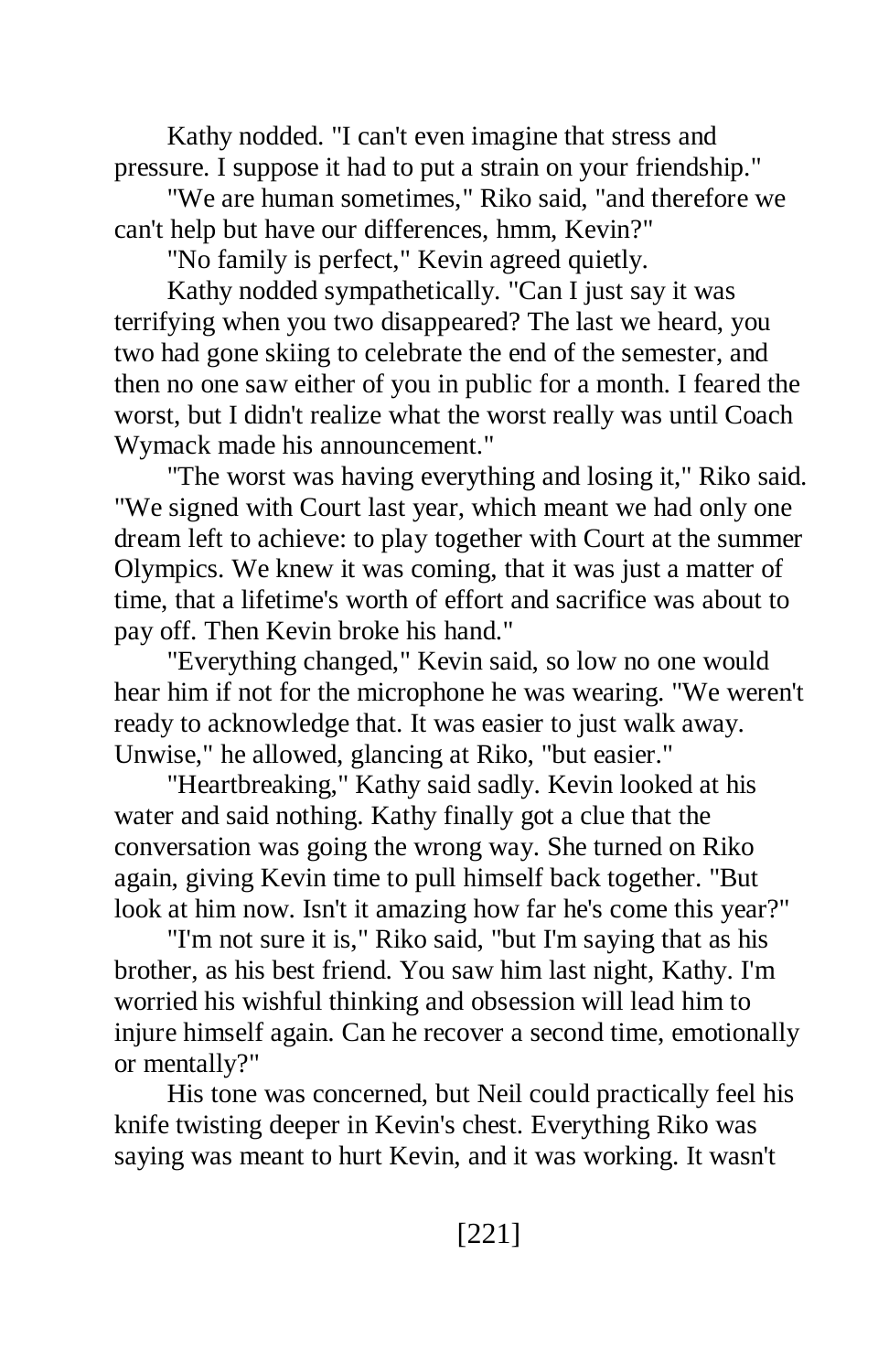Neil's turn to talk, but he'd heard enough. His temper couldn't stomach any more of Riko's cruelty.

"I thought friends were supposed to cheer each other on," he said before Kathy could answer Riko. "Believing in him now is the least you could do after completely abandoning him last winter."

A couple people in the audience booed at that. Matt and Dan whooped to balance it out.

"Ah, forgive my bad manners," Kathy said to Neil. "I didn't forget you over there, I just got distracted. Let's get the pair of you introduced, though I'm not sure either one of you needs an introduction by now. Riko, Neil. Neil, Riko. Kevin's past and present, or should I say past and future?"

Riko finally looked at Neil. "To address that accusation of yours: mine and Kevin's relationship is unique, and I do not expect you to understand it. Do not impress on us your petty ideas of friendship."

"Was unique," Neil said, and emphasized again, "Was. I'm pretty sure your relationship died when he couldn't keep up with your team anymore."

"Kevin chose to leave Edgar Allan," Riko said. "We mourned his absence but were glad to hear he found a coaching position."

"But you're not happy that he's playing again," Neil said. "Isn't that why you transferred to our district? You don't think Kevin should be on the court again, so you'll cut him off at the pass. You'll destroy his chance of making a comeback and make him watch as your team succeeds yet again. You're rubbing his face in everything he's lost, and from where I'm sitting, it looks like you're enjoying it."

"I will ask you only once to tone down that animosity."

"I can't," Neil said. "I have a bit of an attitude problem." Riko's smile was all ice. "A bit?"

Kathy intervened before things could get nasty. "Neil does bring up a valid point I'd like to discuss. This district change is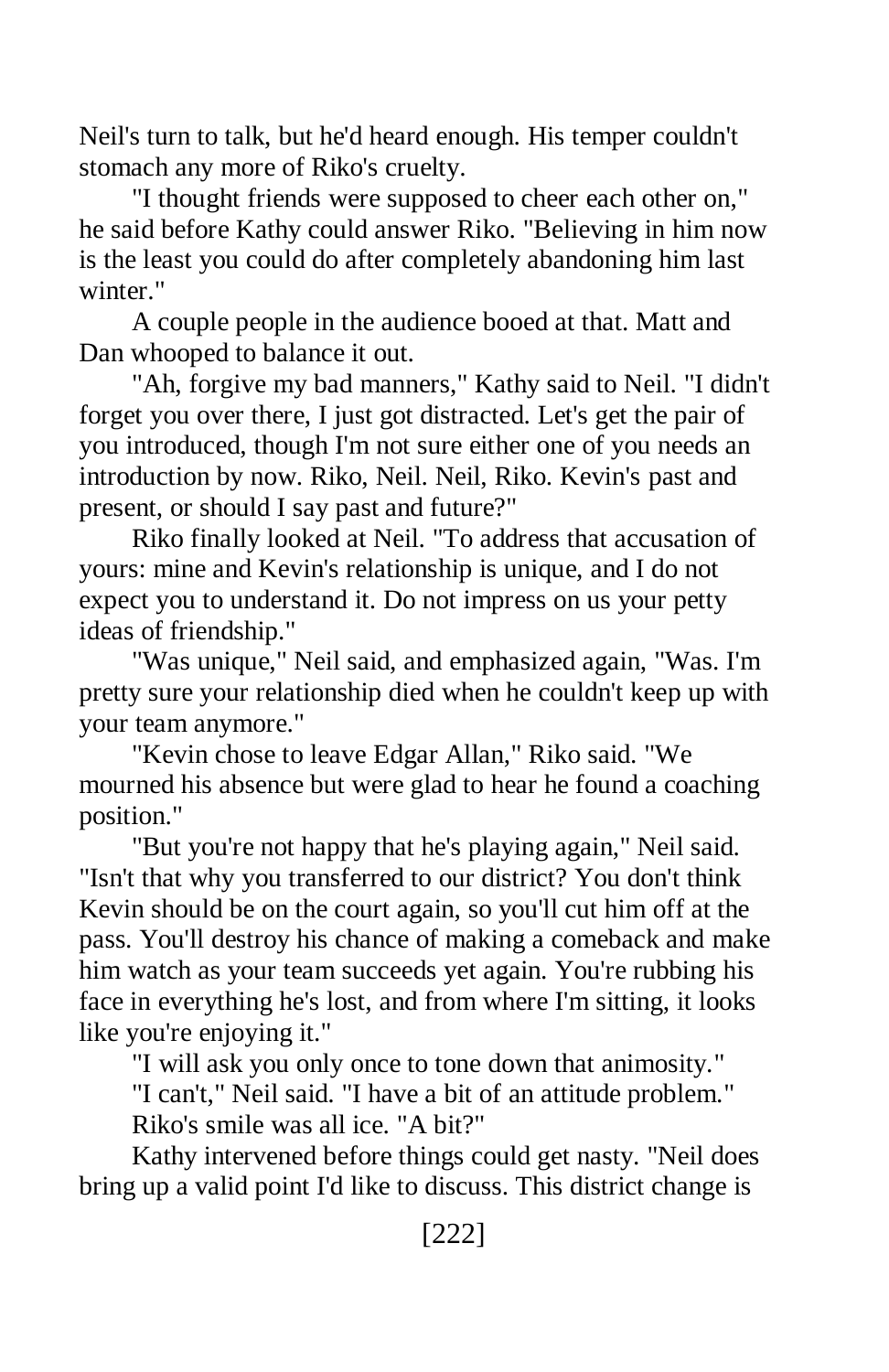an unprecedented move. For it to be Edgar Allan makes it more surprising. Neither your coach nor the Exy Rules and Regulations Committee has given a satisfactory reason, but I don't think Neil's far off in thinking you transferred because of Kevin."

"Kevin plays only a small role in our decision," Riko said, "and not for the reasons this child claims. It was not a decision made lightly on our part and we've taken an unfair bit of criticism for it. The north says we are transferring to keep our ranking secure, as if they ever had a chance of unseating us, and the south cries unfair at having to contend with us. We are the nation's best team, after all, and the southeastern district is… Well, it's subpar, to be polite. To be honest, its teams are dreadful. We hope our transfer changes that. We're here to inspire the south."

"You want to do for the south what Kevin is doing for the Foxes," Kathy concluded.

"Yes, but it will be much easier if Kevin plays along," Riko said.

"How so?"

"Kevin cannot and will not play for us again. He knows this; this is why he did not return to us this spring. Our affection for him doesn't forgive his new inadequacies on the court, and he respects the Ravens too much to drag us down. That doesn't mean Evermore isn't his home. His work with the Foxes this spring proved we can find a place for him on our staff. We'd like him to return to us as one of our coaches."

"Sounds like a difficult choice, Kevin," Kathy said. "I have to admit both ideas fascinate me. As much as I love watching the Foxes improve, it breaks my heart to see you away from Edgar Allan."

"You wouldn't honestly have him go back, would you?" Neil asked. "I can't believe it."

"This has nothing to do with you," Riko said.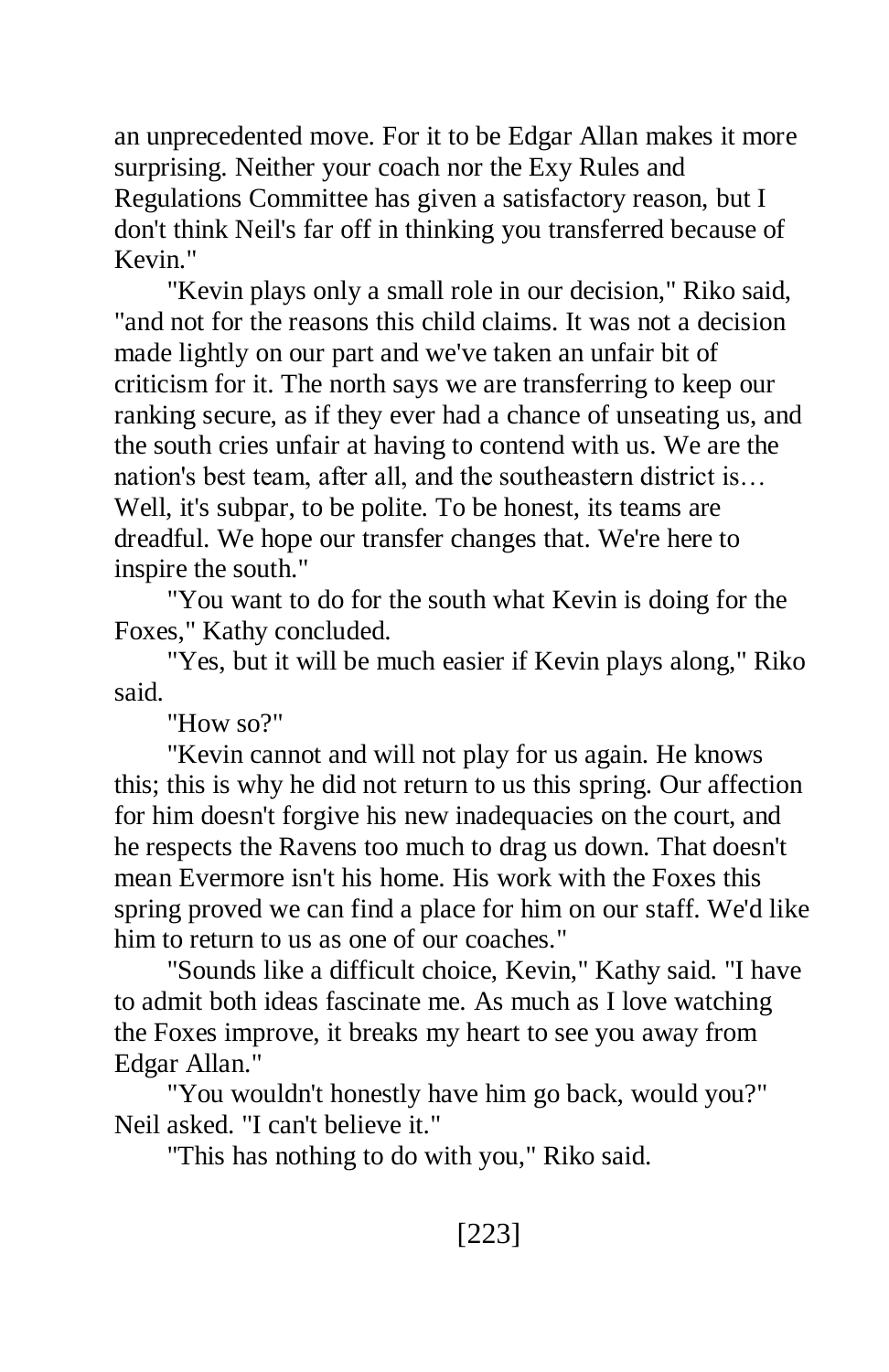"Stop being so selfish," Neil said, and Kathy gaped at him. Kevin pinched Neil's arm in warning, but Neil shrugged him off. "If Kevin's dream has always been to be the best on the court, what right do you have to take it away from him? Why would you ask him to settle for less? The Foxes are giving him a chance to play whereas you'd relegate him to the sidelines. He has no reason to transfer back."

"Palmetto State is a waste of his talents."

"Not as much as Edgar Allan was," Neil said. Someone in the audience laughed, entertained by Kathy's mouthy guest. "Your team's ranked first? Congratulations and big deal. Maintaining a top position is far easier than starting over from the gutters. Kevin is doing that right now. He's facing entirely new schools and learning to play with his less dominant hand. When he masters it, and he will, he'll be better than you could ever have made him.

"Do you know why?" Neil asked, but he didn't let Riko answer. "It's not just his natural talent. It's because he's with us. There are only ten Foxes this year. That's one sub for every position. Think about it. Last night we played Breckenridge. They have twenty-seven people on their roster. They can burn through players as fast as they want because they have a pile of replacements. We don't have that luxury. We have to hold our ground on our own."

"You didn't hold your ground," Riko said over the Foxes' applause. "You lost. Your school is the laughingstock of the NCAA. You're a team with no concept of teamwork."

"Lucky for you," Neil said. "If we were a unified front you wouldn't have a chance against us."

"You cannot last and your unfounded arrogance is offensive to everyone who actually earned a spot in Class I. Everyone knows the only reason Palmetto qualified for this division is because of your coach."

"Funny, I'm pretty sure that's how Edgar Allan qualified."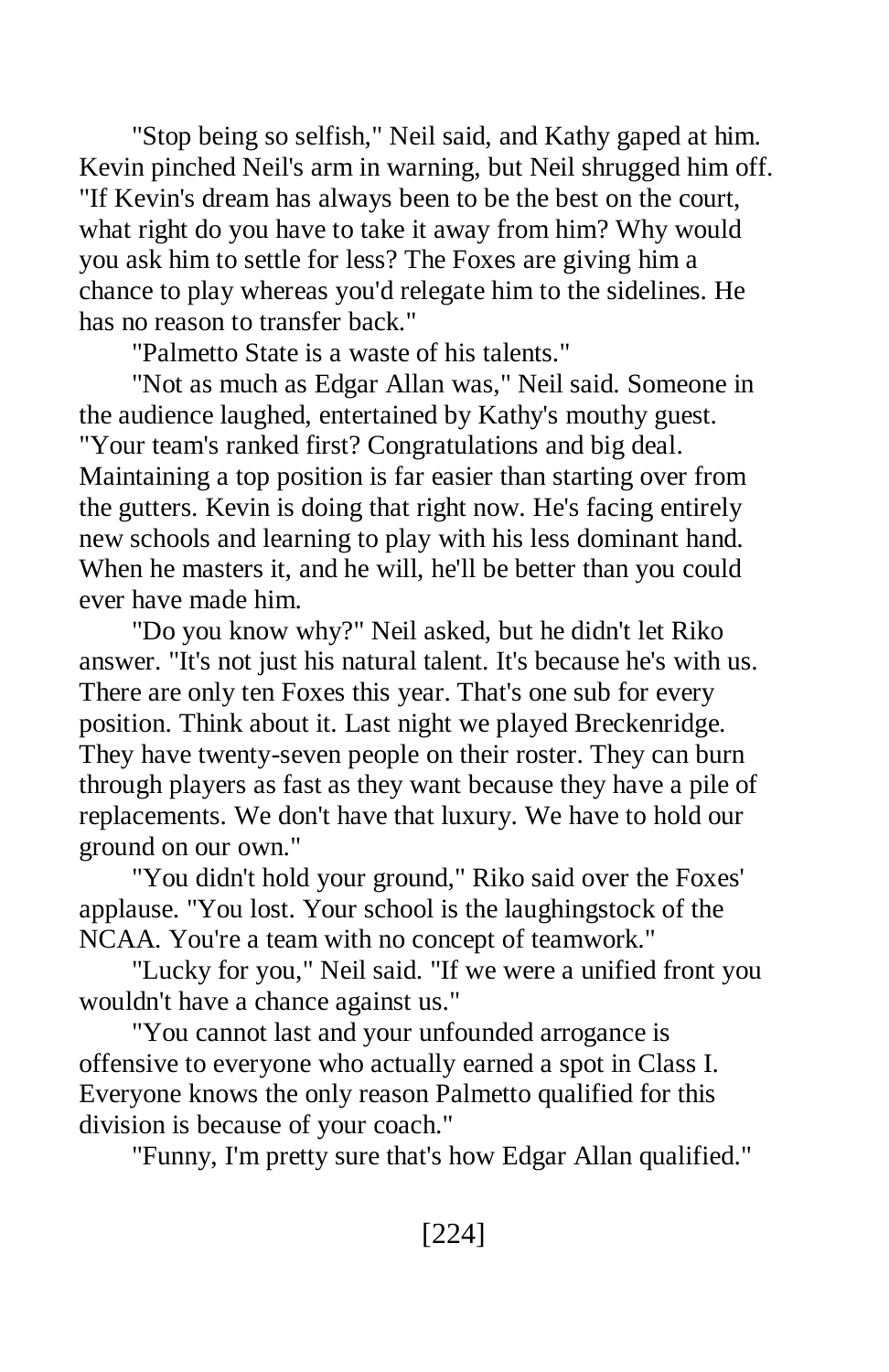"We've earned our prestige a thousand times over. You've earned nothing but pity and scorn, neither of which should be tolerated in a sport. Someone as inexperienced as you are has no right to have an opinion on the matter."

"All the same, I'll give you one more," Neil said. "I don't think you're telling Kevin to sit out because of his health. I think you know this season is going to be a disaster for your reputation. You and Kevin have always played in each other's shadows. You've always been a pair. Now you have to face each other on the court as rivals for the first time, and people are finally going to know which one of you is better. They're going to know how premature this was." Neil gestured at his face, meaning Riko and Kevin's tattoos. "I think you're scared."

Riko's smile could have frozen hell. "I am not scared of Kevin. I know him."

"You're going to eat those words," Neil said. "You're going to choke on them."

"That sounds like a challenge," Kathy cut in with a quick look between them. "You've got seven weeks until your match and I, for one, am already counting down the seconds. There's so much to look forward to this year, but one question can't wait: orange or black, Kevin? What color is your future?"

Kevin clenched his hand around Neil's arm, cutting off circulation all the way to Neil's fingertips. "I already said it," Kevin said without looking at Riko. "I would like to stay at Palmetto as long as they're willing to have me."

The Foxes cheered at that. The rest of the audience was quick to join in. The tension between the strikers had seeped into the crowd, and it broke now in an uncontrollable wave. Kathy didn't even try to calm it but pointed at the cameras. Neil barely heard her announce the end of the Exy segment and the cut to commercials. A light at the foot of the stage went dark, indicating they were off the air. Kathy covered the microphone on her shirt collar and looked at her guests.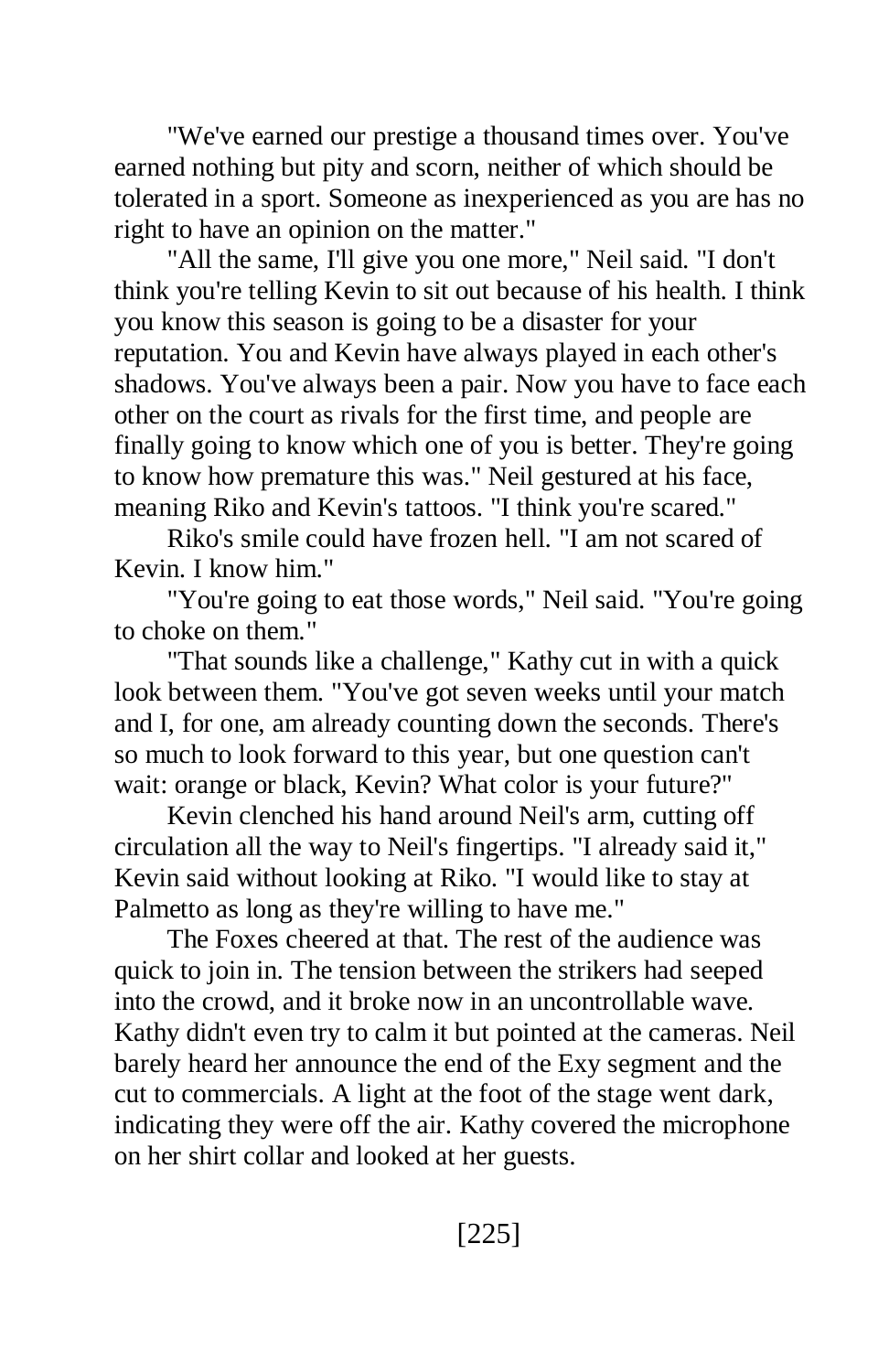"You boys made my day," she said with her biggest smile yet. The three got to their feet and Kathy shook their hands. "Keep the clothes. There're refreshments in back and we've got seats up front so you can watch the rest of the show."

"Thank you," Kevin said.

Neil had no intention of hanging out here any longer. He looked out at the crowd. Wymack sliced a hand across his throat and jerked his thumb over his shoulder. Neil hoped he was right in translating it as "Let's get the hell out of here." He reached past Kevin to put his water on Kathy's desk. Kevin didn't look like he was moving anytime soon, so Neil put his body between Riko's and Kevin's and pushed Kevin toward the wings.

Riko followed them off the stage and behaved until they were in the hallway. The aides who'd been waiting in the wings rushed past them to check on Kathy and adjust settings during the commercial break. Neil thought maybe one would linger long enough to distract Riko, but maybe the time crunch was more important than autographs right now.

Neil hated having Riko at his back, but Riko moved just as Neil turned to face him. Riko caught Neil by his shoulders and threw him up against the wall. Neil went rigid as they stared each other down, trapped more by the death in Riko's eyes than the fingers leaving bruises on his shoulders. Riko had the same stare his father did: he looked at Neil and saw only flesh that knew how to bleed.

"I do not approve, Kevin," Riko said. "You should get rid of him as soon as possible."

"You saw our game last night," Kevin said quietly. "He has potential."

"Potential." Riko slammed Neil against the wall again and whirled on Kevin. Kevin stared back at him, white-faced and tense. "You said that goalkeeper had potential and then wrote him off as useless when I offered him to you. You'll get bored of this one just as quickly. Believe me."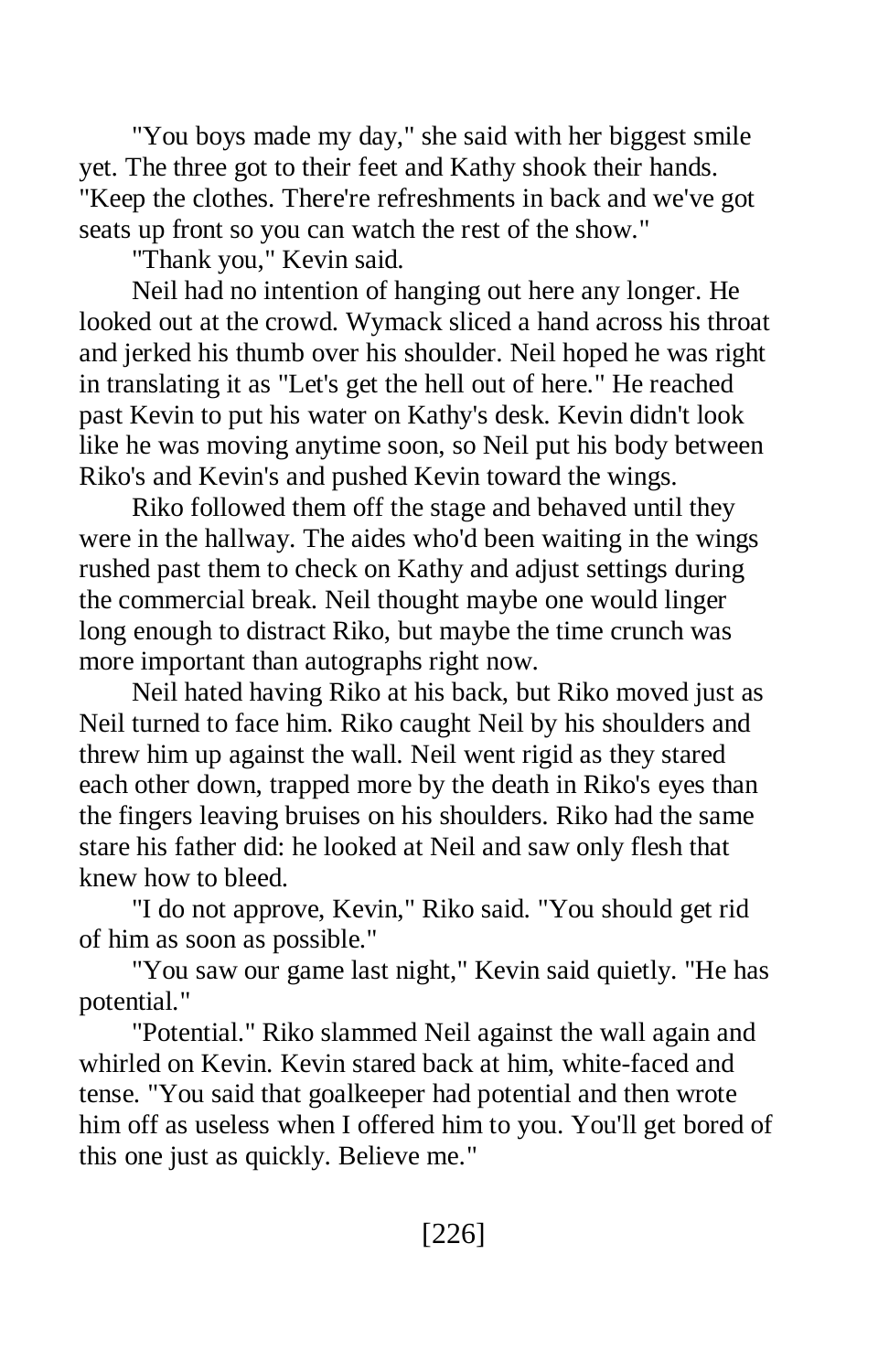Kevin pressed his lips into a hard line and looked away. Riko made a disgusted noise low in his throat. He said something in a language Neil didn't understand. Neil guessed it was Japanese. Whatever it was, it sounded furious. Kevin flinched and offered a weak response. Riko stabbed a finger at him in angry accusation and rattled away, getting louder and more incensed by the second. Neil watched Kevin wilt beneath the weight of his brother's—no, owner's—fury and kissed his survival instincts goodbye. He grabbed Riko's shirt and hauled him back.

"Leave him alone."

A black look twisted Riko's expression into something ugly and unrecognizable. He reached for Neil, but Kevin caught his arm to stop him. Riko slammed his elbow back into Kevin's face without missing a beat. Neil retreated as fast as he could, but there was only so far he could go before he would end up on stage again. He'd just started tripping over wires when Andrew appeared in front of him.

"Riko," Andrew said, spreading his arms as if he intended to hug Riko hello. "It's been a while."

Riko jerked back a bit in surprise, started to school his expression into something more civil, and gave up when he realized who had joined them.

"We were just talking about you," Riko said.

"With your fists, it seems," Andrew said. "Don't touch my things, Riko. I don't share."

He reached back without looking and pushed at Neil's shoulder. Neil took the hint and skirted around Andrew and Riko. He half-expected Riko to stop them, but all of Riko's attention was on Andrew. Neil grabbed Kevin's arm and hauled him down the hall, looking for the exit. They were almost there when the team caught up with them. Abby jogged the last couple steps to Kevin and crushed him in a fierce embrace. Kevin held onto her for dear life while the team hovered nearby.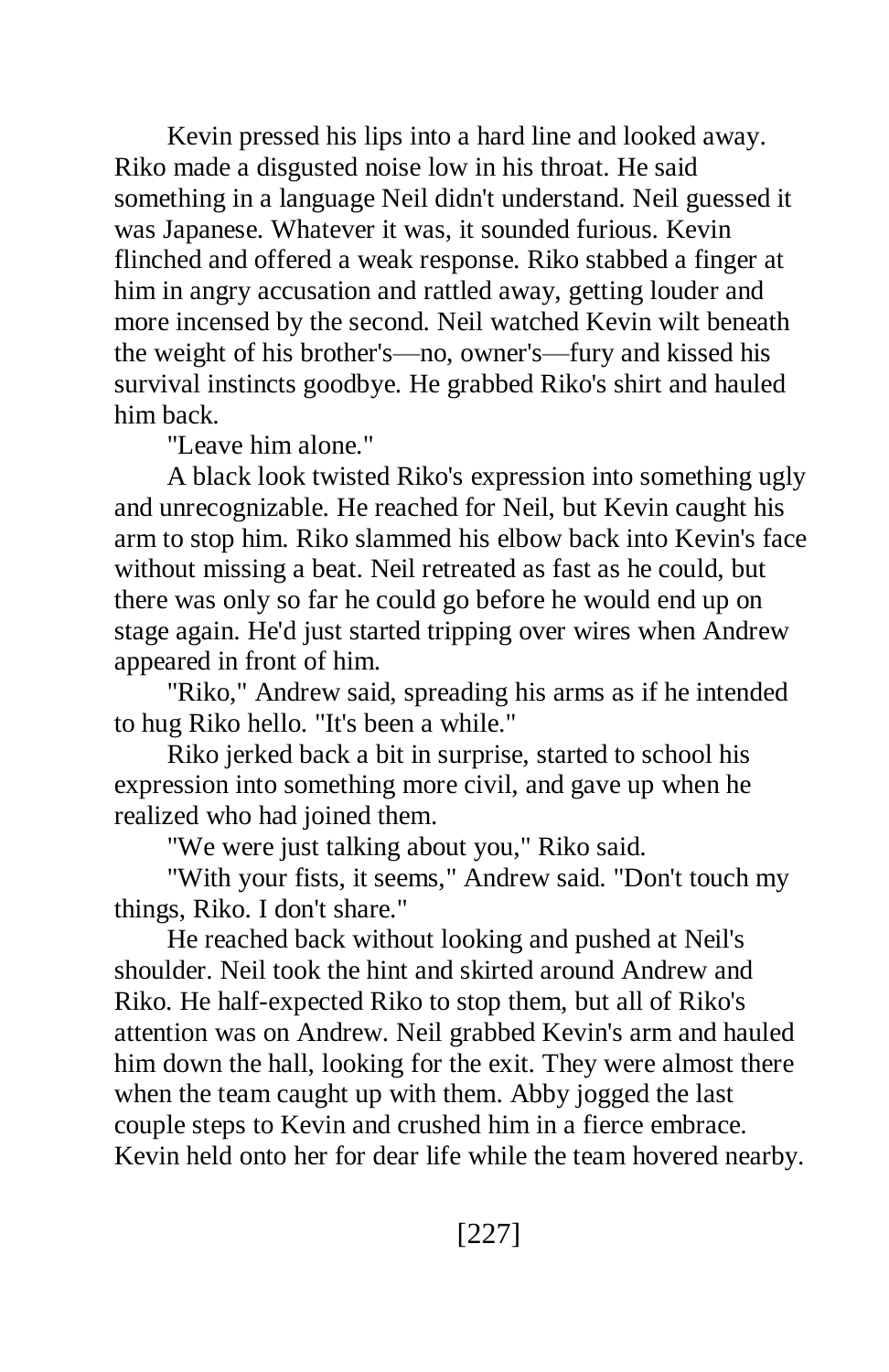Wymack looked at Neil. "Are you seriously retarded or something? You would have been safer back at Palmetto after all."

"Leave him alone, David," Abby said, muffled against Kevin's shoulder.

"When I said Abby and I would look out for you, I didn't mean you should pick a fight with Riko on national television," Wymack said. "Should I have spelled that out beforehand?"

"Probably," Neil said.

"It's fine, Coach," Andrew said, catching up to them. He touched Neil's back on his way by, fingers light enough to give Neil goose bumps, but didn't slow on his way to Kevin's side. He pressed a hand to Abby's arm in a silent demand for her to back off. "Kevin, we're going. Right now, okay?"

Kevin let go of Abby, and Andrew pushed him out the door into the parking lot.

"Coach says stupid, but I say you have balls of steel. I didn't think you had it in you," Matt said, looking Neil over as if wondering what he'd missed this summer. "I thought you were the quiet type."

"If Neil was quiet, Andrew wouldn't have brought him to Columbia," Renee said.

"True," Matt agreed.

When Neil looked between them, Renee smiled and said, "Andrew's welcome parties are his way of sizing up and eliminating threats. Not everyone gets invited."

"You went," Neil said, not believing it but knowing somehow he was right.

"The three of us were," Renee said, gesturing at Matt and Dan. "No one else was until you."

"Let's go," Wymack said. "I am going to drop you off at the dorm and spend the rest of the day drinking. Damage control can wait until tomorrow."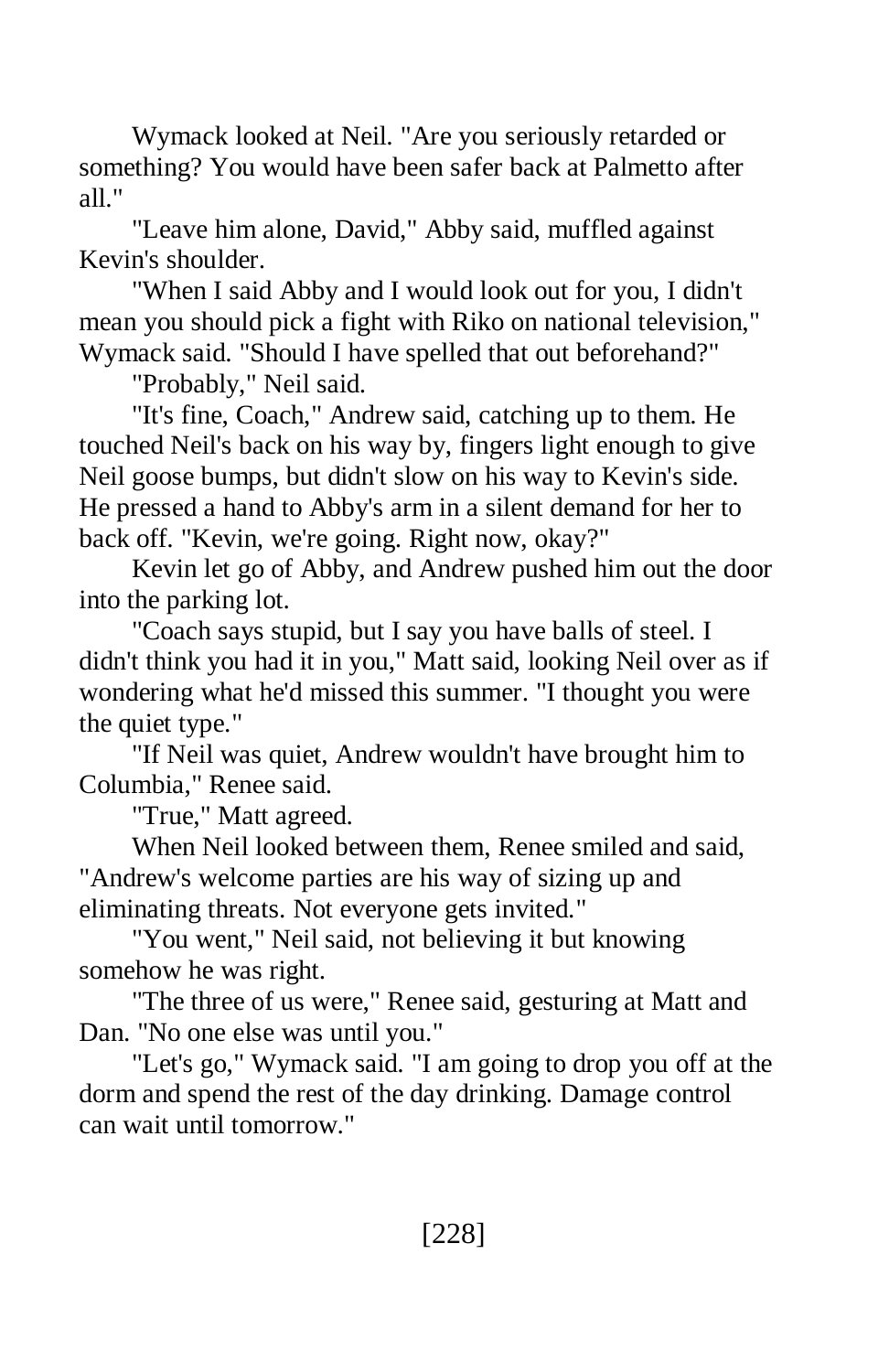They caught up with Andrew's group at the bus. Wymack unlocked the door to let them on, and he got them on the road as fast as he could.

Neil spent the ride staring out the window and trying to figure out the consequences of what he'd done. Neil knew harmless conversation with his teammates was better than his dire thoughts, but he wasn't in the mood. He was too tense to play nice with them. Luckily Renee got the hint after a couple attempts and left him alone.

They were almost halfway back when Andrew had to take his medicine again. Abby went to the back of the bus to make sure he really swallowed it. Neil half-expected Andrew to fight it after what had happened at Kathy's show, but Andrew was surprisingly compliant.

They stopped only to get gas and made good time back to campus. Neil was so relieved to see Palmetto State again it was almost painful. Wymack let the bus idle out back of Fox Tower and watched his team climb out. He said nothing until Andrew approached, then put a hand in Andrew's path.

"Be smart."

Andrew flapped a hand at Wymack. "I know, I know."

Neil didn't know if Wymack actually trusted Andrew, but Wymack nodded and dropped his hand. Andrew took the stairs down and didn't slow on his way to the dorm. Wymack didn't leave until they were all inside. They took the stairs to the third floor, and Dan stopped outside Andrew's room.

"Hey," Dan said as Andrew unlocked his door. "Let's have lunch together as a team. We don't have to talk about this morning if you don't want to."

Andrew pretended to think about it. "No."

He opened the door and stepped out of the way to send Kevin a pointed look. Kevin started into the room.

"Don't worry, Kevin," Dan said. "We'll figure this out together."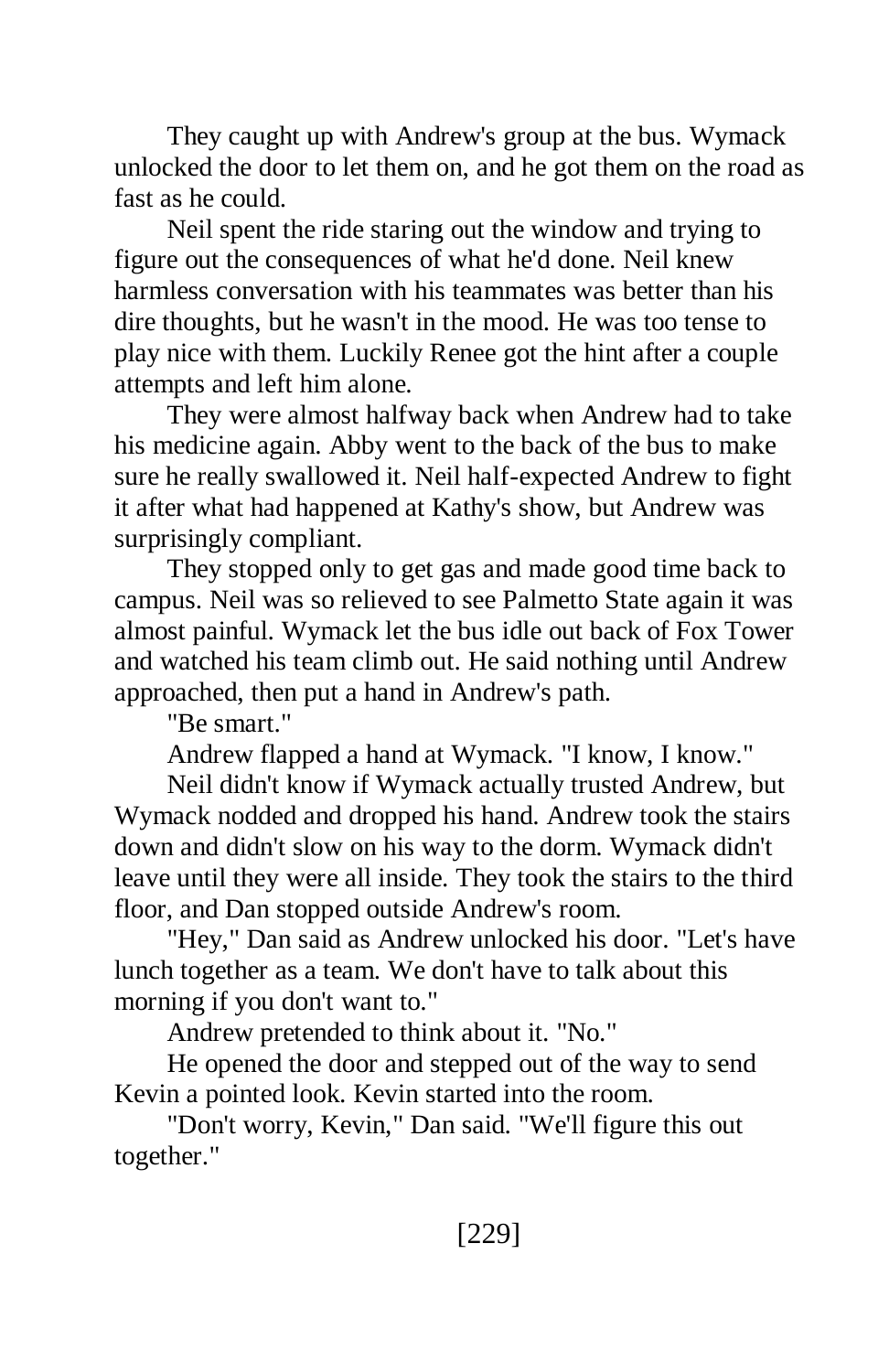Kevin glanced back at her, but he didn't get to answer. Andrew put his hand to Kevin's back and shoved him into the bedroom. Dan scowled at Andrew as Aaron and Nicky followed Kevin inside. Andrew smiled and slammed the door in her face.

"Asshole," Matt said.

"They're upset," Renee said. "They couldn't help him today."

"They didn't have to," Matt said. "Neil did it for them."

They went to the men's suite and found Seth and Allison tangled together on the couch. They were watching a movie, dressed but just barely. Neither seemed embarrassed about being walked in on. The upperclassmen didn't bat an eye, as if this was a normal sight around these parts, but Neil averted his eyes from the pair. The most Allison did to cover up was to put one of the couch pillows on her lap over her pink thong.

"He's looking fancy," she said, pointing at Neil.

"Surprise guest on Kathy's show," Dan said. "Kathy wanted the exclusive and Kevin wanted the publicity. Did it record all right?"

"I haven't checked it yet. We were busy."

"You think?" Matt asked.

Dan elbowed him. "Pause that, would you? We have to talk. Something went wrong this morning."

"We're Foxes. Something is always going wrong," Seth said, but he fished the remote out from under a cushion and turned the TV off.

Dan got right to the point. "Riko was on the show."

Seth stared at her for a second before bursting into raucous laughter. Allison smothered him with her pillow and said, "On the show like how?"

"Kathy sat him down seven feet from Kevin and asked why they split up."

Seth pushed the pillow out of the way. "I should have gone. Did he freak? I bet he freaked."

"Seth, shut up," Dan said. "It isn't funny."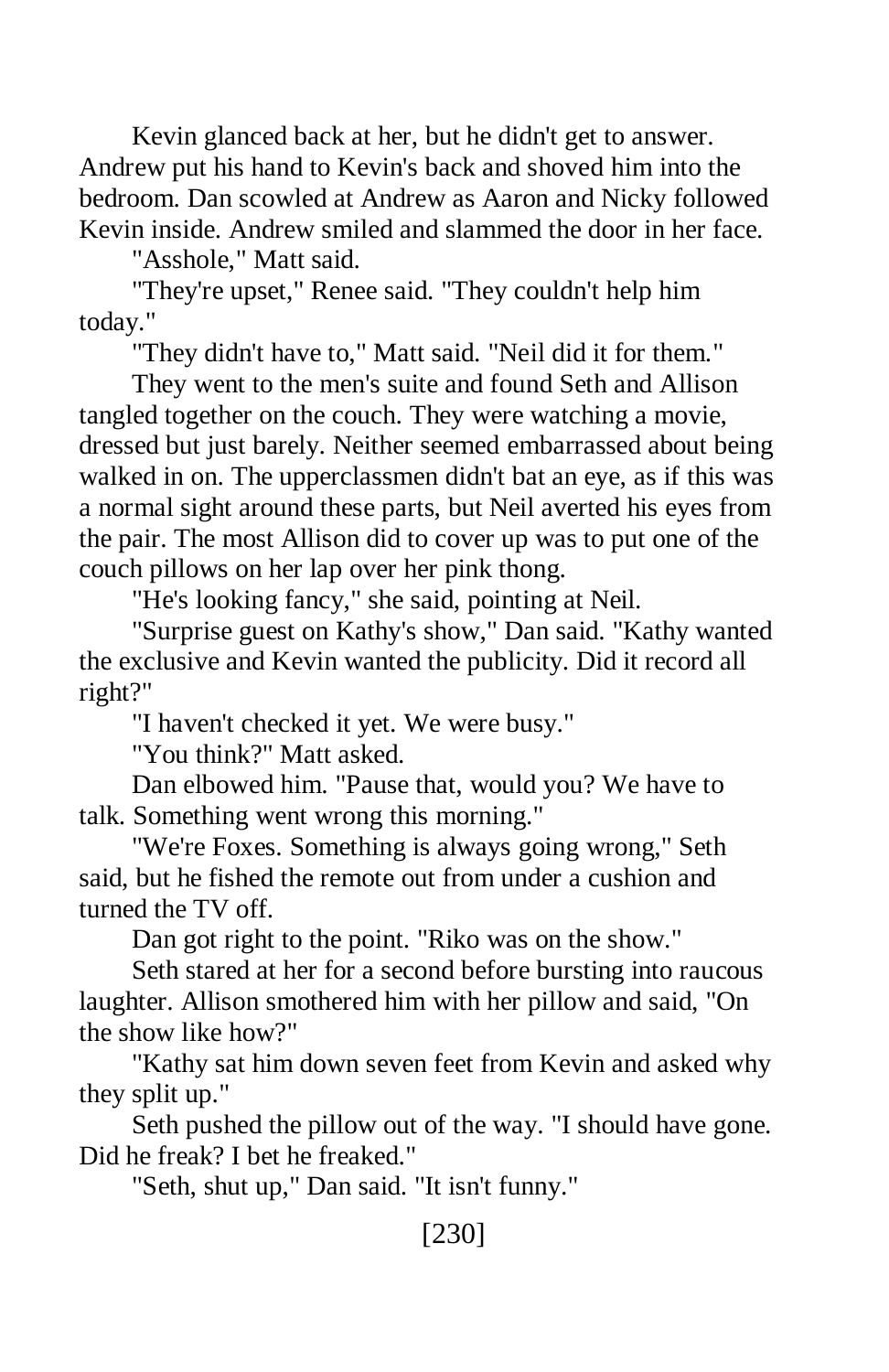"He held it together after Neil told Riko off," Matt said. "Kid's got a serious mouth on him. He made Riko look like a stupid asshole who sells out friends on a daily basis. You really should borrow the tape from us later and watch it."

Seth looked dubious. Allison arched an eyebrow at Neil and asked, "What'd the monster think?"

"He was drugged to high heaven," Dan said. "Abby made sure he dosed up on the way back, but I recommend avoiding him the rest of the weekend."

"What else is new?" Seth said.

Renee let the silence settle between them for a minute. When it seemed the serious part of the conversation was over, she said, "Is anyone else interested in lunch? I'm starving."

They ordered a couple pizzas to be delivered to the room. Allison and Seth dressed while they waited, and then Neil took over the bedroom to change out of Kathy's clothes. He buried them at the bottom of the dresser beneath his more practical outfits and tugged on worn jeans and an oversized tee. He and his teammates wasted a few hours with food and a movie. Afterward talk turned to the season, but the upperclassmen seemed as happy to talk about the Ravens as Neil was to think about them. Allison tolerated the moping for only a minute before distracting them with talk of the banquet.

"We should go shopping tomorrow," Allison said. "I'm going to need time to find the perfect dress. You," she pointed between Matt and Seth, "are in charge of getting Neil something real to wear. I've seen everything he owns. I don't trust him to choose something appropriate."

"I could just not go," Neil said.

"You have to go," Dan said. "It's a team event."

There was a knock at the door. Dan was closest, so she got up to answer it. Nicky was waiting in the hallway, smiling but visibly tense.

"How bad is it?" Dan asked.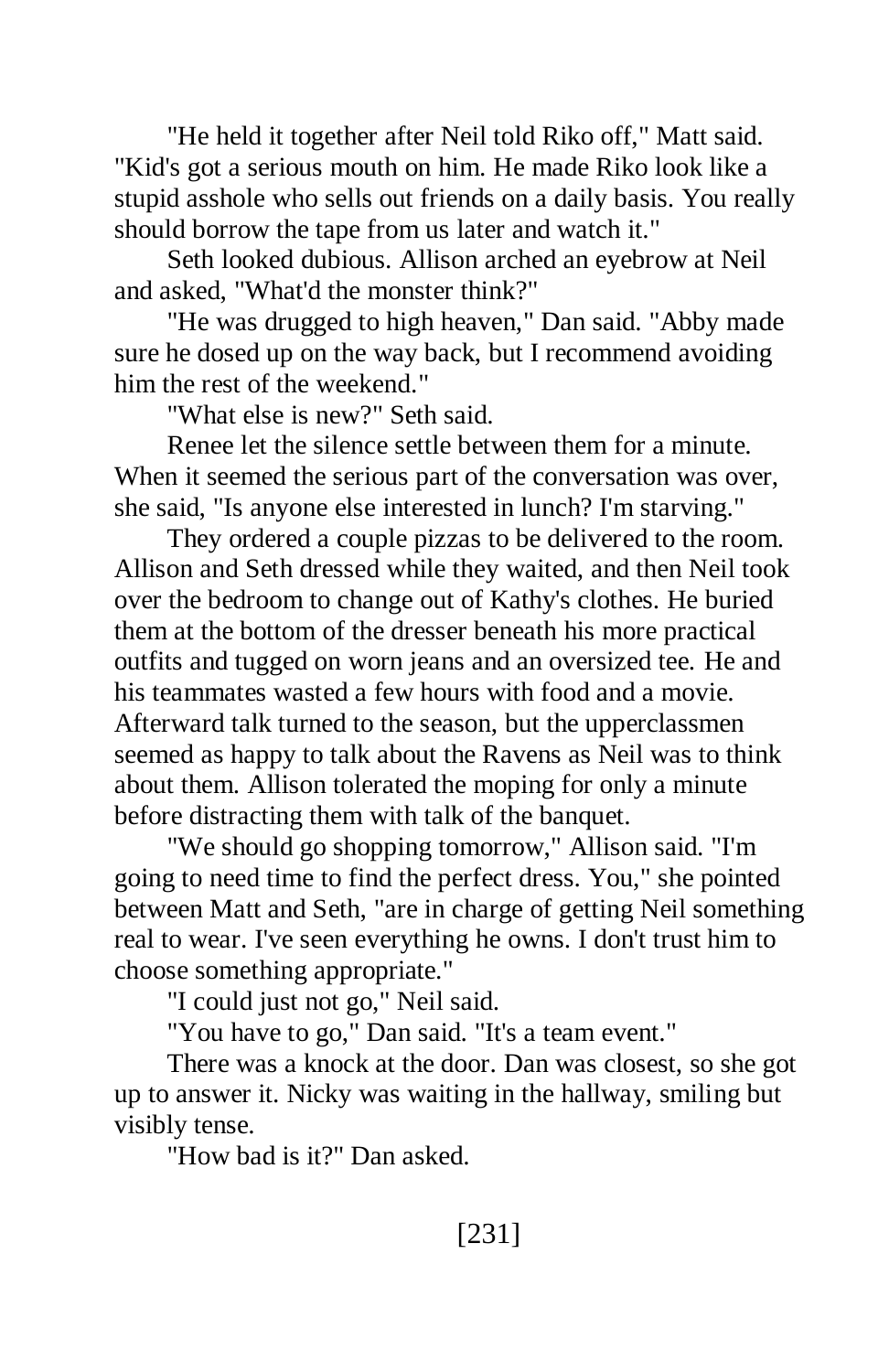Nicky winced. "Does your armcandy there know how to install a window?"

Matt looked over his shoulder at the bedroom window. "I can try, but I'm not going anywhere near him tonight."

"Tomorrow's cool, too," Nicky said. "Just, you know, preferably before Coach comes around to check on Kevin again. There's three hundred bucks in it for you if it's fixed before noon."

"You get Andrew out of the room and I'll see what I can do."

"Awesome." Nicky looked at Neil. "Andrew wants to see you."

Neil looked at the clock and did the math. If Andrew took his midday dose on time, he should be popping another pill any minute now. Neil wondered if he'd really take it and idly hoped he would. If withdrawal didn't upset Andrew enough, being able to finally react to this morning's events without drugs in his veins would make him downright murderous. Neil wouldn't want to be Kevin tonight.

He got up and followed Nicky down the hall to Andrew's suite. He hadn't been in their room since he'd come to yell at them for breaking into his things, and they were pretty good about keeping their door shut, so it was weird to step inside again. He spotted Kevin first, curled up on one of the oversized beanbag chairs facing away from the door. Aaron was washing dishes in the kitchen and didn't look up as they went by. Nicky pointed down the hall and went to sit with Kevin. Neil went alone into the dark bedroom and closed the door behind him.

The cousins had pushed two of their dressers against the wall under the window. Andrew sat on top of them, leaning forward so he could fold his arms across his knees. Neil smelled blood and looked past Andrew at the window. Andrew had taken the screen off in the main room so he could smoke, but this window still had one. It was probably all that saved his hand when he punched a hole in the glass.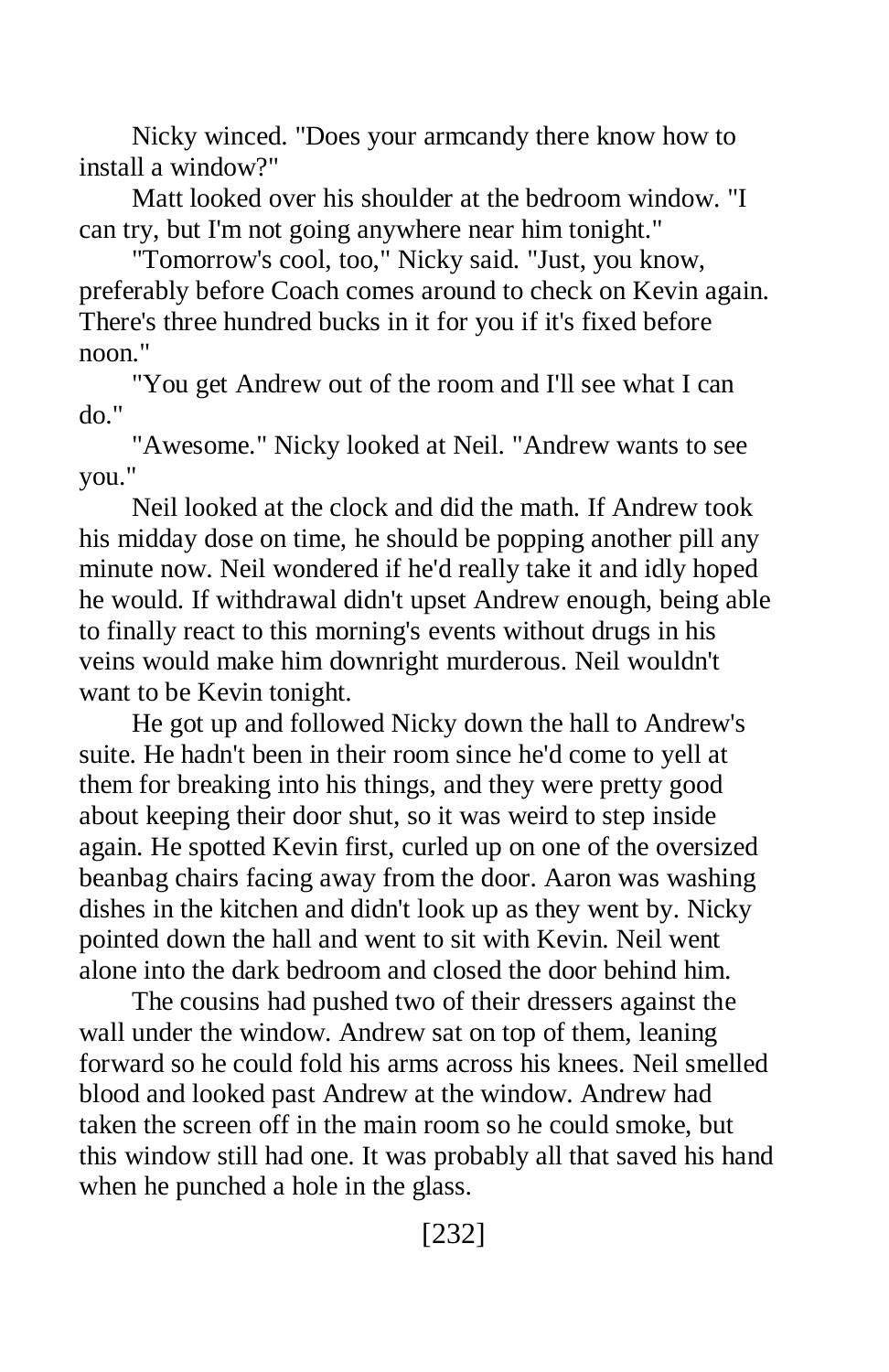Andrew wasn't looking at him but at the bloody hand dangling between his knees. He flexed his fingers occasionally as if checking the extent of the damage he'd wrought.

"You could have destroyed your hand with a stunt like that," Neil said.

Andrew laughed. "Oh my, where would I be then?"

"Off the team," Neil said. "Where would Kevin be then?"

Andrew didn't answer. Neil crossed the room to stand in front of him. Andrew didn't look up, but he smiled wide enough to show Neil his teeth.

"Oh, Neil, as unpredictable as he is unreal," Andrew said. "The last time we spoke you were afraid Riko would notice you. Either you lied to me or you changed your mind. I do hope it's the latter, because I hate being lied to."

"I didn't change my mind," Neil said, "but I didn't have a choice."

"There is always a choice."

"I had to say something."

"And what a thing to say! You took a swing at Riko on live TV. He's not going to take that sitting down, you know. How's that target on your back feel?"

"Familiar," Neil said.

Andrew sat up and slumped back against the screen. Neil glanced down at Andrew's hand as it slid into Andrew's lap, but he couldn't see the actual cuts past Andrew's drying, smeared blood.

"Give him a couple days and he'll know everything about you," Andrew said. When Neil looked him in the eye again, Andrew smiled. "Money greases the wheels of the world easier than blood does, and Riko has access to both. He'll look for a way to get back at you, and it won't take him long to see how cold your trail is. How long do you think it'll take someone with his connections to figure out the truth?"

Neil was lightheaded with nausea. "Shut up."

"What will you do when he finds out? Run?"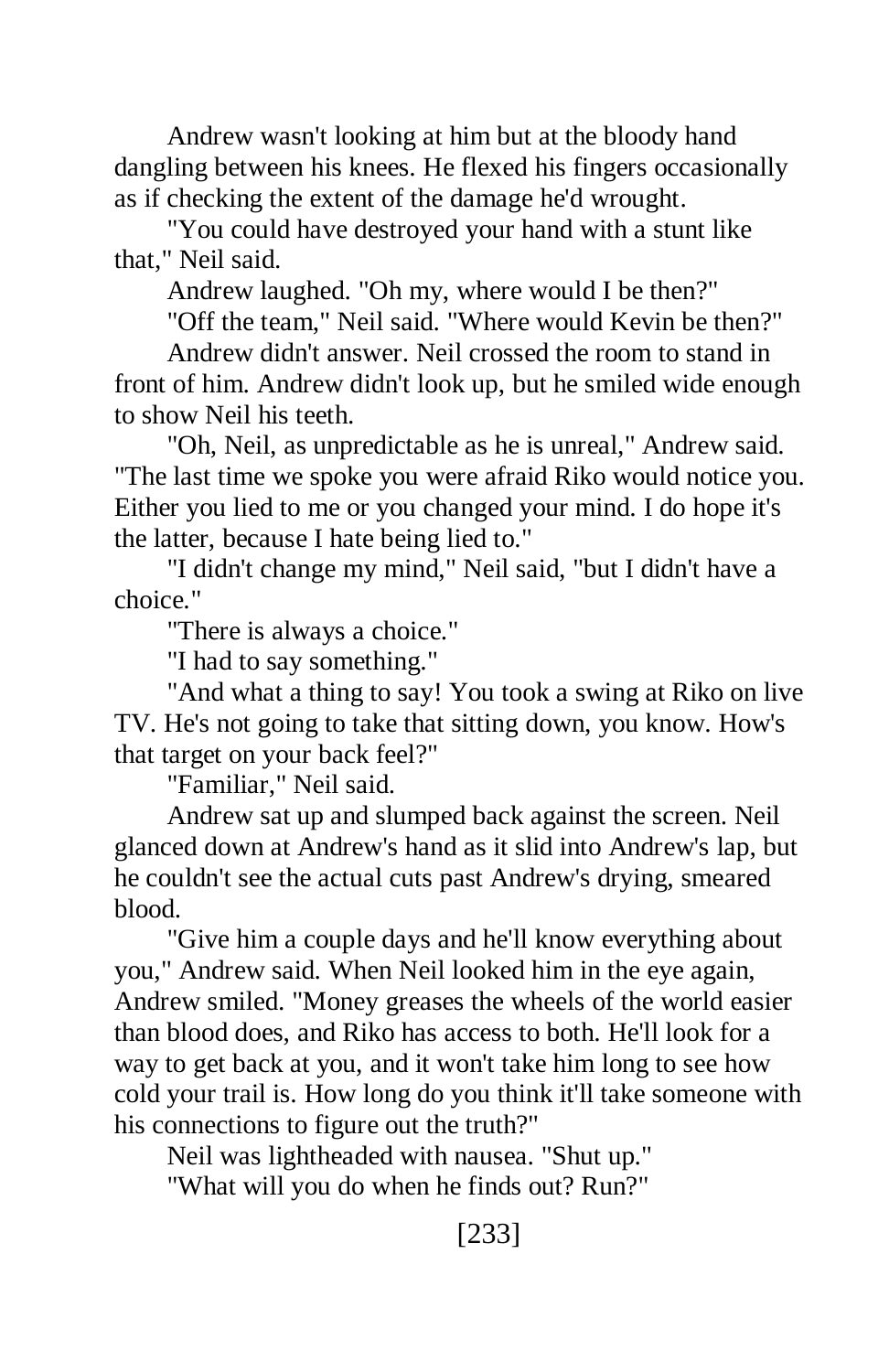"You know I will."

"I know," Andrew agreed. "I can see it. You've got that look in your eye that says you know where every exit to this dormitory is."

Neil turned away, but Andrew was faster. He rocked forward and grabbed Neil's collar, dragging him to a halt before he could leave. He left sticky blood on the back of Neil's neck from his messy fingers. Neil reached back and tried to pry him off, but Andrew refused to let go.

"Hey, Neil. Neil, listen. Running won't save you this time." "Let go of me."

"Don't you understand? Running was only an option when no one was looking. You knew that back in June. It's why you wanted to leave before October. You could have left before Riko knew you existed. You should have left before you insulted him in front of all of his adoring fans. Now you can't go. Riko wants to know who defied him, and he'll get his answers. You can't outrun your past anymore."

"I have to try," Neil said.

Andrew hummed a little in mock disapproval. "Have to nothing. There you go again, thinking there's only one choice. I thought you didn't want to leave."

"I don't want to," Neil said.

"What would it take to make you stay?"

The question was so unexpected Neil had to turn back. "What?"

Andrew laughed quietly at his shock and leaned forward. "Name it and it's yours. It doesn't matter what it is so long as you stand your ground here with us."

"I can't."

"You can. You have everything you need to survive. You're just too afraid to see it."

"I don't understand."

Andrew sighed as if Neil was being difficult on purpose. "Riko will find out the truth, but he can't tell his brother. For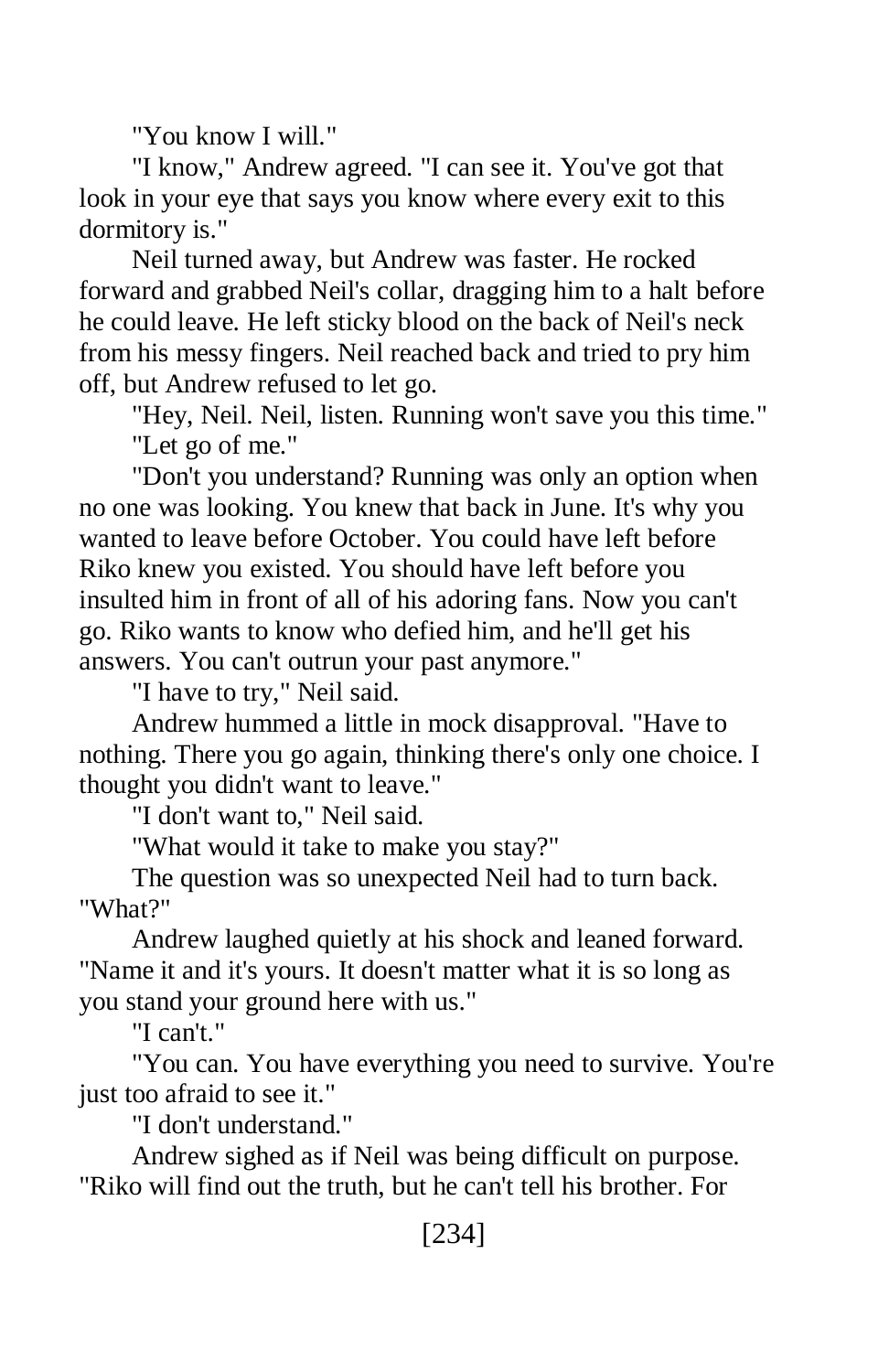starters, Riko and Ichirou aren't allowed to associate with each other, seeing how they belong to separate branches. More importantly, Coach Moriyama won't let him. This year is about Kevin and Riko, see? He won't want news about you getting out and distracting people from their showdown. They're free to make your life a living hell and they'll try to use the truth against you, but they can't sell you out yet.

"Use that time to narrow the angles they can get at you. Kevin wants to make you a star, so let him. Take what he is giving you and make it your shield. It's hard to kill a man when everyone's eyes are on him. Make them love you, make them hate you, I don't care. Just make them look at you. You have one year to figure it out," Andrew said, putting a finger in Neil's face. "For one year, I'll stand between you and the Moriyamas if you stand at Kevin's side. Next year your life is your problem again, understand?"

"Why?" Neil asked. "Why would you help me?"

"Ask me later," Andrew said. He tapped bloody fingers to his mouth and grinned at Neil around them. "It's better if this isn't in the way, don't you think? You'll get your answers in Columbia. Oh, but no one told you yet, did they? You're coming out with us tonight."

"Never again."

"Shh, Neil, shh," Andrew said. "If you want to stay, you'll come with us at nine. If you're stupid enough to run, pack up and leave before then. That's three hours, almost, for you to make up your mind. Aren't I generous?"

"That's not enough time."

"I doubt you're a stranger to snap judgments when it comes to saving your skin. You gave your game to Kevin. Give your back to me."

Andrew dug his medicine out of his pocket and shook a pill onto the dresser. He snapped the lid on, tossed the bottle to the corner of the room, and plucked the pill up with his bloody fingers. He held it up where he could see it, turning it this way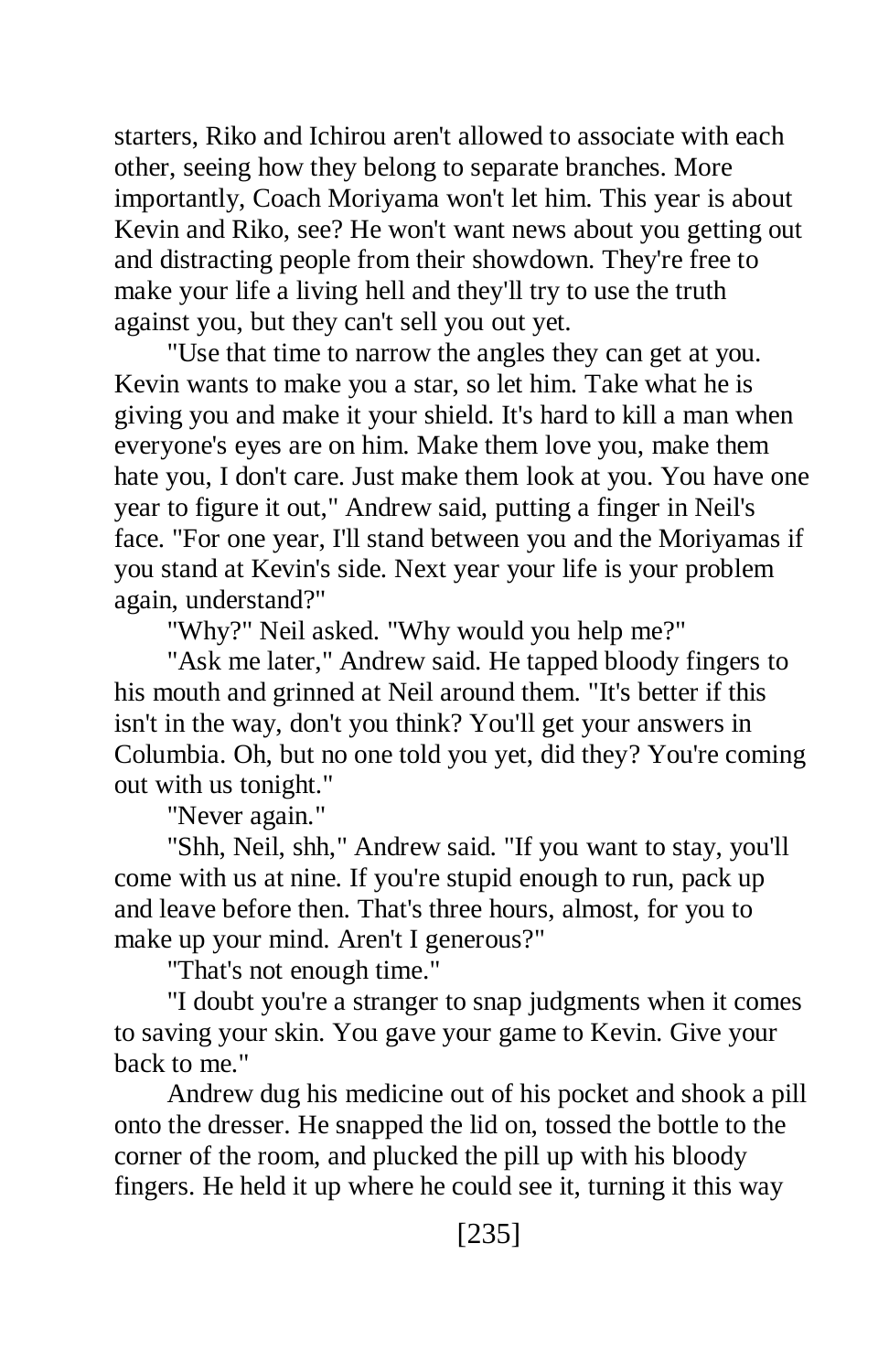and that like he'd never seen it before, and finally pushed it between his lips. He dropped his hand to his lap as he swallowed and bared his teeth at Neil in a fierce grin.

"Tick tock, says the clock. Get out of my room."

Neil left as fast as he could, but he only made it as far as the hallway. As soon as he shut the door behind him, his legs locked, and he grabbed desperately at the wall. A spike of panic wrenched his stomach into his throat. He dug the side of his hand into his mouth so hard he tasted blood.

Was he supposed to honestly think some rabid goalkeeper could protect him?

His thoughts went unbidden to the confrontation in Kathy's studio. Andrew showed up in time to protect Neil. He should have gone straight for Kevin, since Kevin appeared to be the center of his strange world, but he'd put himself between Riko and Neil instead. Andrew knew exactly who the Moriyamas were and he knew hints of what Neil was involved in, but he thought he could stand between them just the same.

Neil shoved away from the wall and went to the stairwell. He was running before he reached the ground floor, and he slammed the front door open so hard it banged on its hinges. Louder than that crash was his heartbeat thundering in his ears.

What if he could stay? What if a psychotic teenager really was enough? What if Andrew was right that the Foxes' infamy could protect his identity?

Neil should know better than to believe such dangerous promises, but Andrew's words haunted him every step of the way.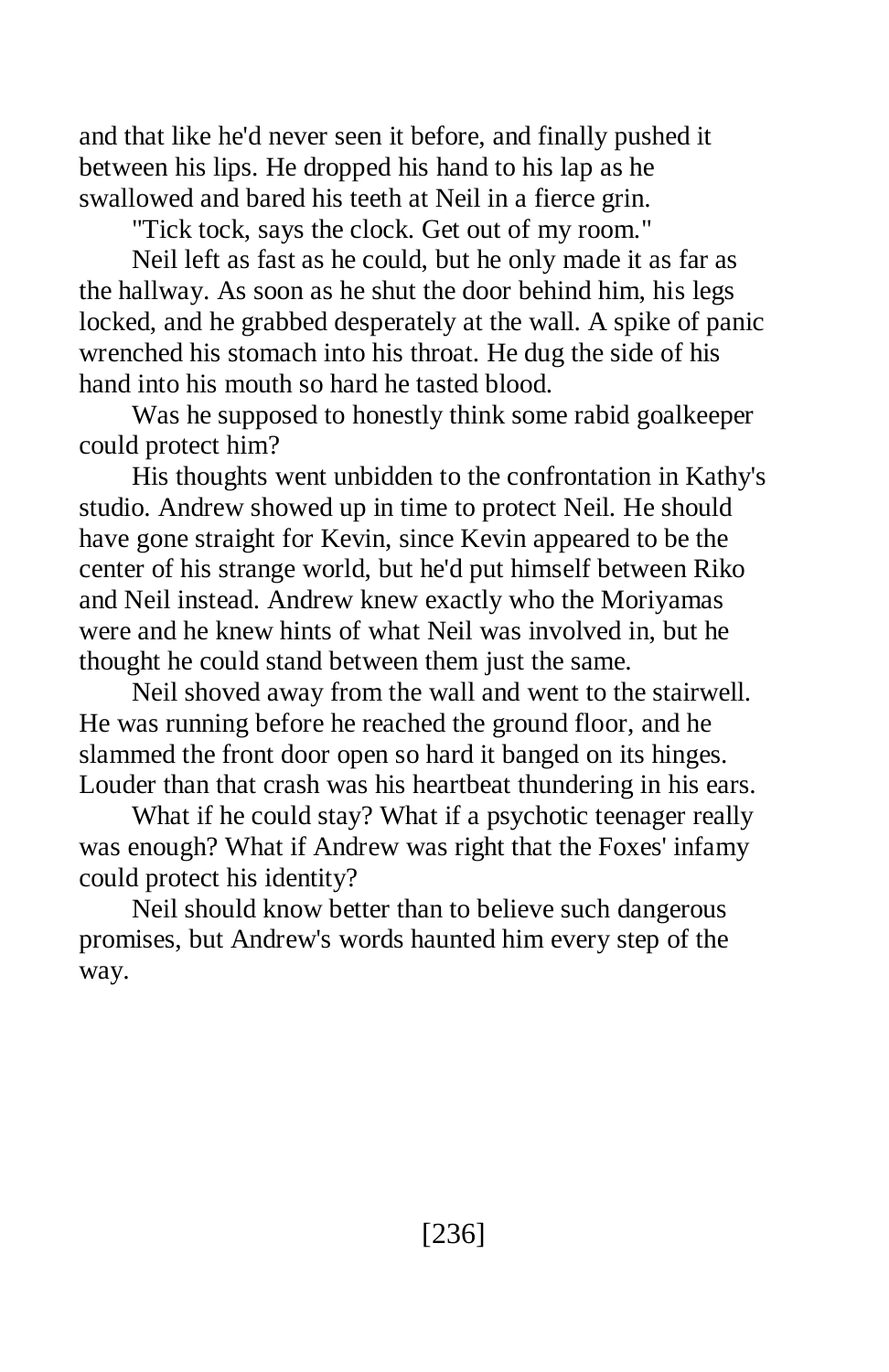## CHAPTER FOURTEEN

The dormitory was uncharacteristically busy when Neil made it back at nine. The football game had ended about the same time he'd run away, and now some of the after-party crowds were slowly drifting back. People yelled to each other up and down the hall, and loud music blasted through open doors here and there. Neil wound his way through the chaos toward the Foxes' rooms. They were the only three closed doors this side of the stairwell.

He stopped in front of Andrew's door but couldn't make himself knock. His hand was shaking when he looked at it, so he balled it into a fist. He'd almost gotten up the nerve to move when the door opened without warning.

"Oh, he made it," Andrew said. "That's interesting."

He pressed two fingers to Neil's throat, checking his pulse. When Neil tried to bat him away, Andrew caught his wrist with his free hand. His smile was small and fierce as he leaned forward into Neil's space.

"Remember this feeling. This is the moment you stop being the rabbit."

Neil was too startled to answer, but Andrew didn't wait. He slid past Neil, using the weight of his body and his grip on Neil's wrist to pull Neil with him out of the way of the door. He let go in the middle of the hallway and slipped his hands in his pockets to wait.

Nicky was the next out of the room. When he saw Neil his grin lit up his entire face. Aaron looked skeptical when he followed, but he glanced at Andrew and said nothing. Kevin's expression was the hardest to read as he stepped out and closed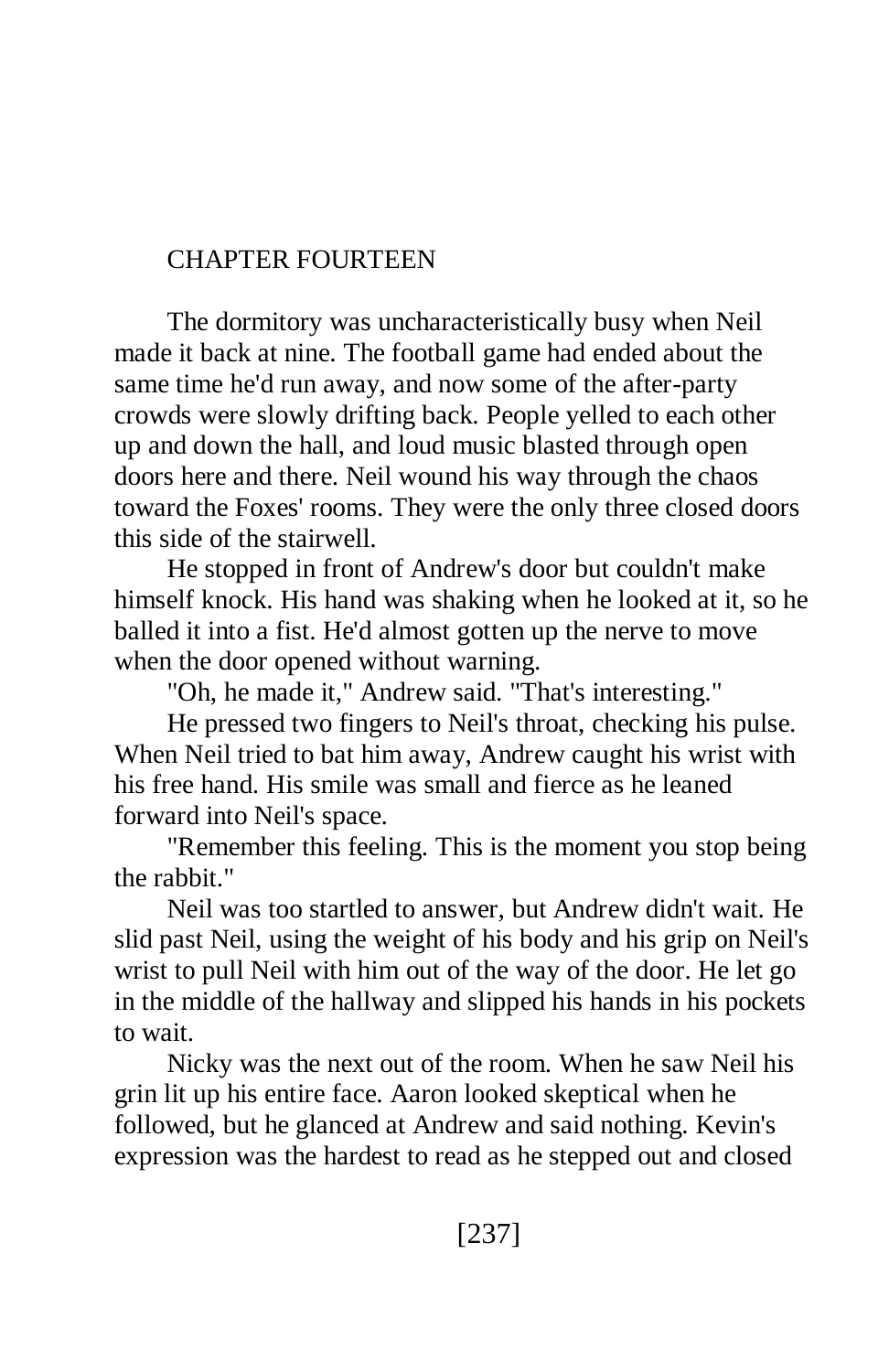the door behind him. Neil looked from Kevin to Andrew, who was still watching him like he was waiting for something.

Movement two doors down gave Neil a reason to look away from Andrew again. Five strangers were knocking on his suite door. Seth stepped out to greet them, slapping backs and high-fiving as he moved into their ranks. Allison wasn't far behind them. She pressed against Seth's back and slid her hands down his sides to his pants. Neil watched as she systematically dug through all of his pockets. She came back with just a lighter and a crumpled stick of gum.

Seth sent her an annoyed look over his shoulder. "I'm not stupid."

She kissed him to shut him up and put his lighter back where she'd found it. The gum she tossed behind her as worthless. She almost hit Matt with it as Matt and Dan stepped into the suite doorway. When Matt turned to avoid it, he spotted Neil. The relief on his face was unexpected.

"Neil, you made it," he said, loud enough even Allison and Seth turned to see. Neil looked from one face to the other, wondering what he'd missed. "Seth and Allison are going barhopping downtown, so the rest of us are prepping a movie marathon. Any requests or recommendations?"

"You're leaving campus?" Nicky asked Allison. "Are you serious?"

Allison scowled at him and wound her arms tighter around Seth. "It's none of your business."

Matt glanced at Allison, expression tight, but kept talking to Neil. "Renee should be back with drinks any second. She said she'd get something nonalcoholic for the two of you."

"Oh, what a waste," Andrew said. "I'm buying Neil's drinks tonight."

It took them a couple seconds to catch on. When they did, Dan lurched out of the doorway with a hard, "You're joking."

Andrew laughed at her outrage. "You wish I was."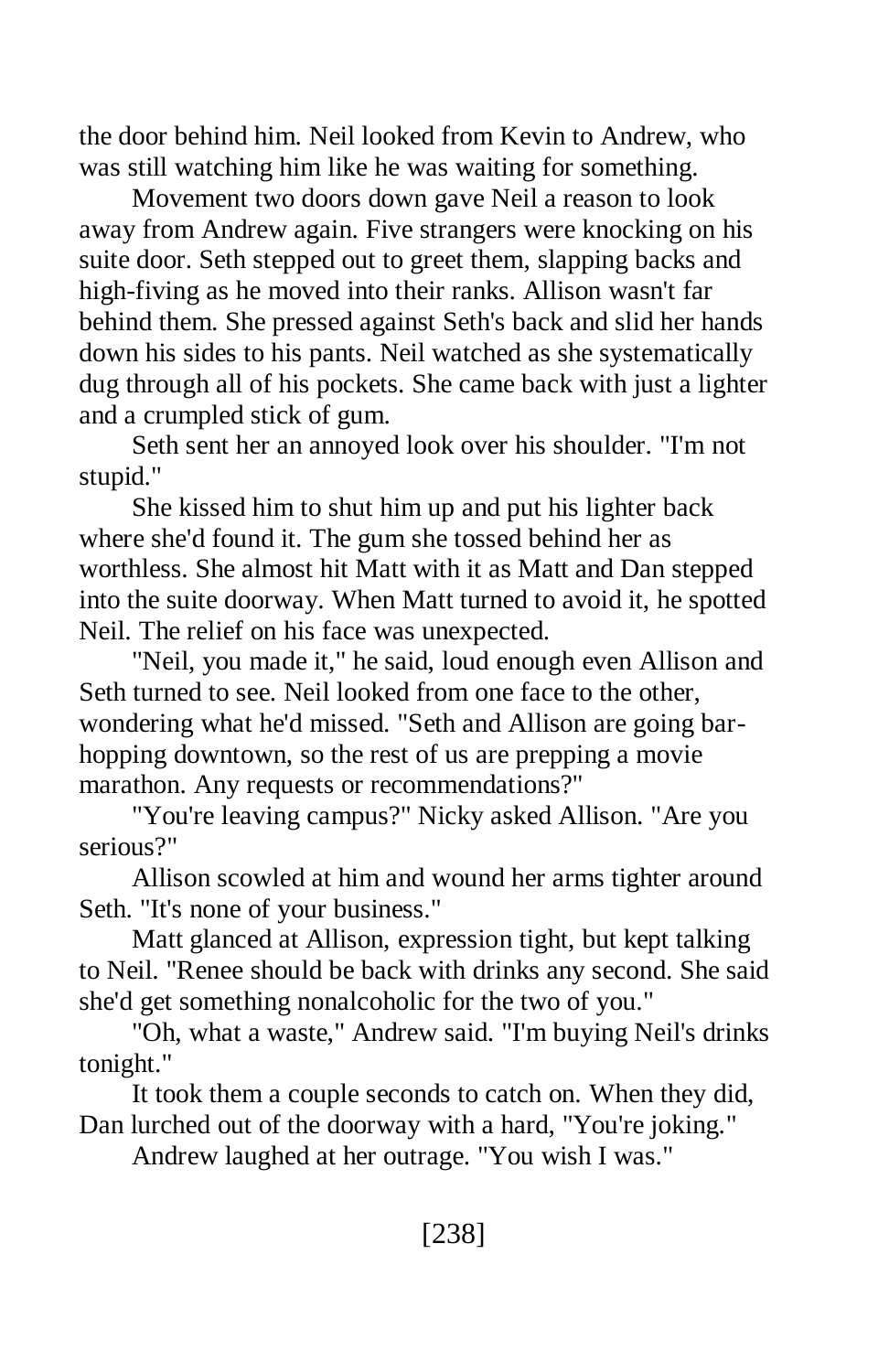"The last time he went out with you he hitchhiked his way back," Dan said. Seth's friends looked from her to Andrew with blatant interest, but Dan didn't seem to notice the attention. She stabbed a finger at Andrew and said, "He is not going out with you again. He'll probably wind up dead this time."

"Jesus, Dan," Nicky said. "When you say things like that it makes me think you don't trust us."

"No one trusts you," Matt said. "What are you playing at?"

"It's not really any of your business," Aaron said.

"I said he's not going," Dan said. "Neil, don't let him push you around."

Andrew nudged Neil with his elbow and said in German, "Hey, Neil. Isn't that amazing? Isn't that touching? Look how they weep over you. Ah, such misplaced concern. Tell them you can take care of yourself."

Andrew was daring him to cross a line, to give up a little more of the lie that was Neil Josten. It went against everything Neil knew to give in, but he'd chosen this path. He'd chosen Andrew. He buried his fear as deep as he could and answered in German.

"They're not stupid enough to think it's only a drink."

"Oh shit," Nicky said, switching languages in a heartbeat. "Since when do you speak German? Andrew, you knew about this? Why didn't you tell us?"

"Boring," Andrew said. "Figure things out for yourself once in a while."

Nicky waggled a hand at Aaron. "Quick. Have we said anything totally incriminating these past few months?"

"Aside from your endless inappropriate comments about what you'd like to do to him, I don't think so. Looks like you've managed to completely embarrass yourself in both languages." Aaron looked at Neil. "When were you going to tell us?"

"I wasn't," Neil said. "After everything I've put up with from you this year I figured I didn't owe you any favors."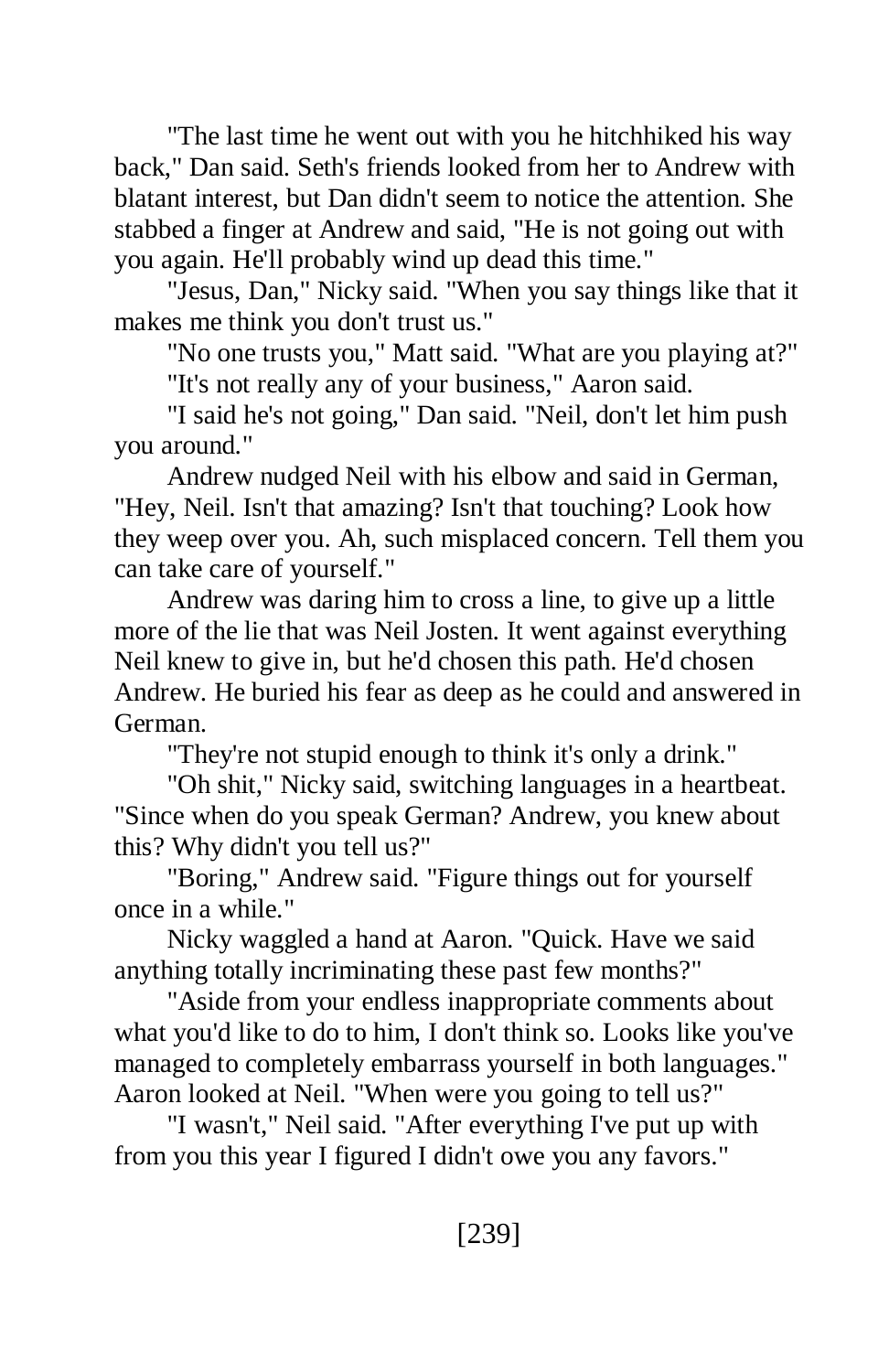Aaron shrugged and let it slide. Nicky rubbed at his face and muttered under his breath. Down the hall the upperclassmen stared at them in disbelief. Matt was the first to get his tongue back, but the best he came up with was, "I thought you spoke French. That was French this morning, right? At Kathy's?"

"I'll see you tomorrow," Neil said in English.

"We're going," Andrew said, and went down the hall with Kevin on his heels.

"Neil, this isn't a good idea," Dan said.

"I know," Neil said, and turned after Kevin and Andrew. Aaron and Nicky fell in behind him. They went down the stairs as a small procession, a line of black with Neil the sore thumb in the middle. He ended up in the same seat as last time, tucked between the brothers in back. He'd just buckled when Nicky reached back and dropped a bag in his lap. Neil poked it open and saw dark cloth inside.

The last time they went to Columbia it was a quiet ride. This time it couldn't be, since Andrew still had a bit over an hour's worth of energy from his medicine. Nicky and Andrew talked the whole way there, Nicky bouncing topics from movies to music and Andrew cheerfully arguing with almost everything he said. They were almost to Columbia before Andrew's answers started slowing down. Nicky started dominating more of the conversation, and Andrew's silences stretched a little longer.

Sweetie's was just as busy tonight as it had been on their first visit, but they were lucky enough to show up when a car was pulling out. Nicky stole the spot with a triumphant pump of his fist and the five headed inside together. There were two groups ahead of them waiting for a table. Kevin gave their name to the hostess. Andrew looked at Neil.

"We need a number for crackers. Are you in or out?"

"Do I really have a choice this time?" Neil asked.

"From now on you do," Andrew said.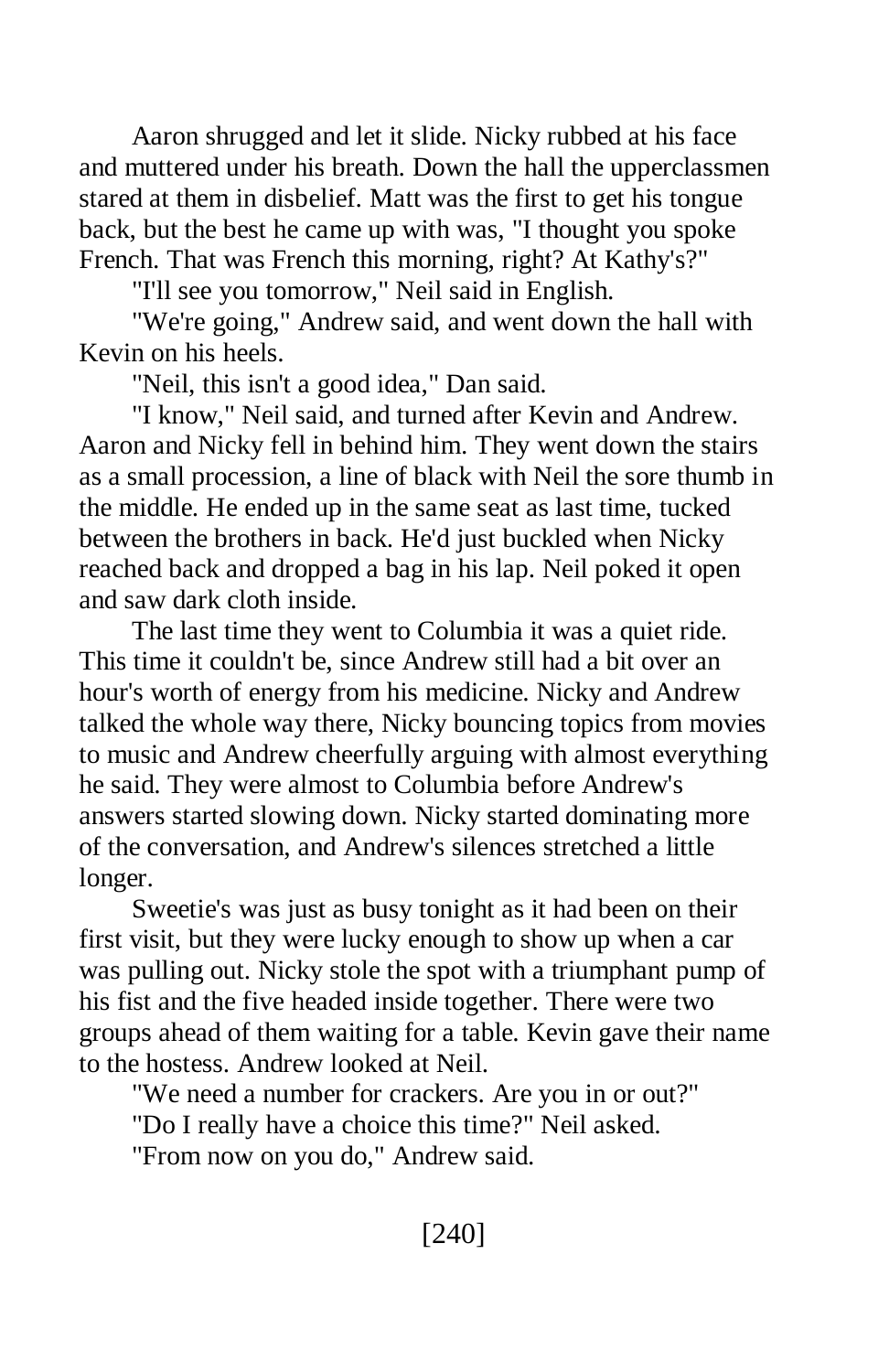Neil didn't believe him, but he shook his head. Andrew pointed at Neil's bag and walked off to the salad bar to collect cracker packets. Neil looked for a bathroom sign, but Nicky tapped him on the shoulder and led the way. Neil followed him into the bathroom and dumped the bag out on the counter.

"This is new," Neil said.

"It'd be tacky to wear the same thing twice, wouldn't it?" Nicky asked.

"Don't buy me things."

"Sure, next time Andrew says to outfit you, I'll just tell him no. I can see that going over marvelously." Nicky rolled his eyes.

"Then let me pay you back."

"How to say this?" Nicky thought it over for a second, then gave up on tact. "You could obviously use the money more than he could right now. Let Andrew give you things if he wants to. He's not normally the gifting type, so it's kind of fun."

"I have my own money," Neil said. "I don't need handouts."

"Really?" Nicky asked, sending Neil's clothes a meaningful look.

Neil stared at him. He knew Andrew hadn't told the others about his fluency in German, but he hadn't realized Andrew kept quiet about his money, too. That meant Andrew had kept all of Neil's secrets save one: the truth about his eyes. According to Nicky it hadn't been much of a secret. But Andrew had found Neil's money before their truce in Wymack's living room. He hadn't had a reason to protect Neil then, so why had he stayed quiet?

"Really," Neil said at last. "I saved some up before I moved here."

"Good," Nicky said. "Then we should go shopping tomorrow and buy you new clothes. Coach is pretty mad we haven't done it yet. He's as sick as we are of seeing you in the same things over and over."

"There's nothing wrong with my clothes."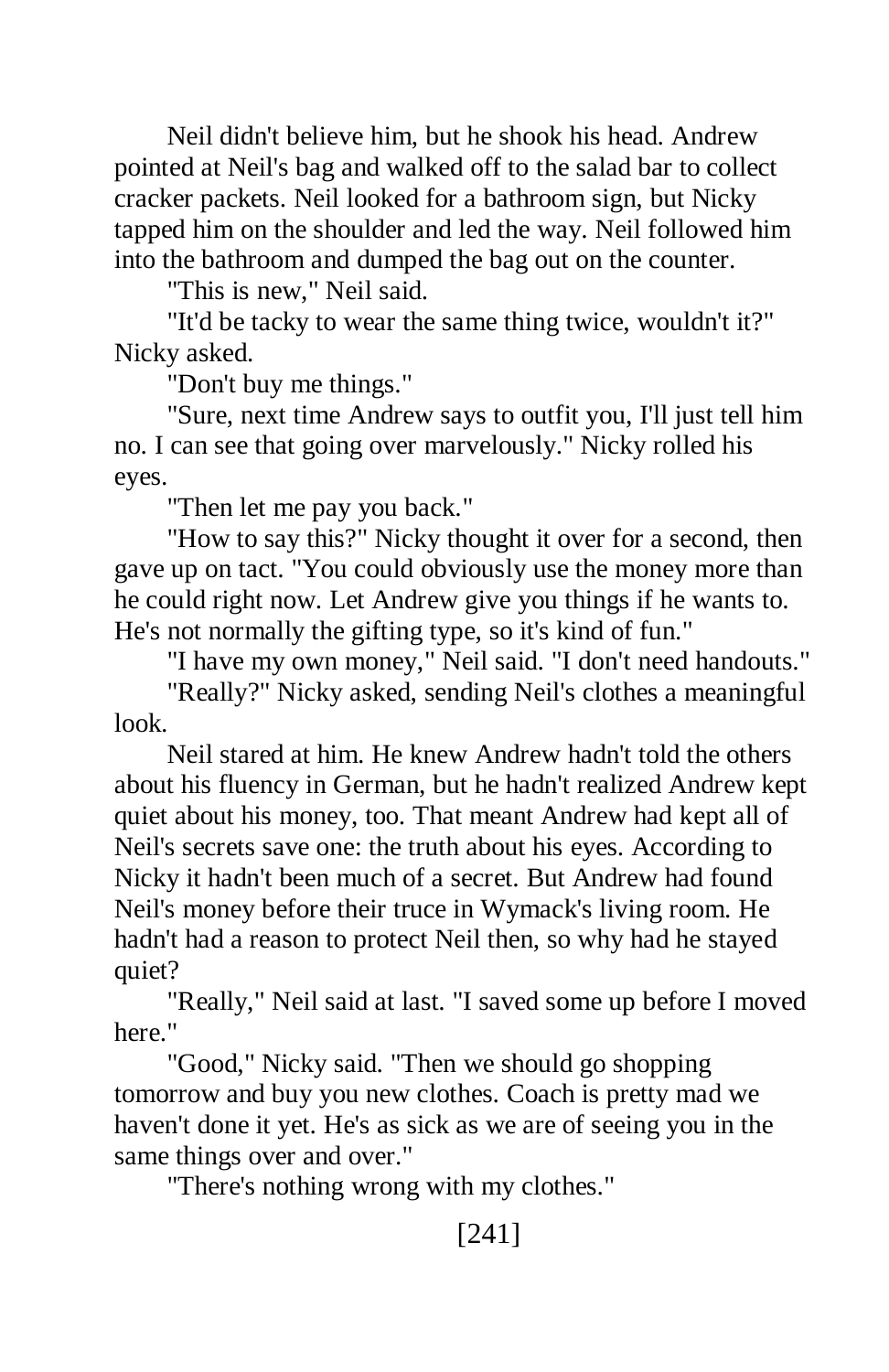"That's what you think. Now that you're ours, we've got to take care of you. First order of business is fixing your miserable wardrobe." Nicky's grin faded a bit at the look on Neil's face. "Okay, no. What's with the blank stare? You do know what you're doing out with us tonight, right? Andrew squeezed some sort of explanation into his usual crazy nonsense?"

"Sort of," Neil said. "He said he'd have answers for me later."

"You've got to be kidding me." Nicky looked pained. "This means Andrew is keeping you, same as he kept Kevin. It means you're part of the family now."

"I don't believe in family."

"Who does these days?"

It was a strange thing for Nicky to say considering he had cousins on the team. Judging by his heavy sigh, Nicky had no problems interpreting Neil's expression. Nicky made air quotes with his fingers. As soon as he spoke Neil knew whose words he was echoing, but Neil doubted Andrew sounded so tired when he first said it: "Being related doesn't make us family."

Nicky stuffed his hands in his pockets and turned a pensive look on his reflection. "I know why Andrew feels that way, and I understand why he and Aaron can't stand each other, but I'm not willing to give up on them yet. I want to fix this and show them they're wrong."

"Do they hate each other?" Neil asked, surprised.

He searched his memories for signs of trouble between the twins and came back with nothing. It was that nothingness that now stood out in his thoughts. Andrew and Aaron didn't fight, but they didn't really interact either. He'd only seen them speak to each other a couple times. He'd never even seen them sit side by side; someone always sat or stood between them. Aaron wasn't even allowed to drive Andrew's car.

"I wouldn't say they hate each other, but they've got some pretty serious issues. Wouldn't you if you were them?" Nicky asked. "Family means something different with us because it has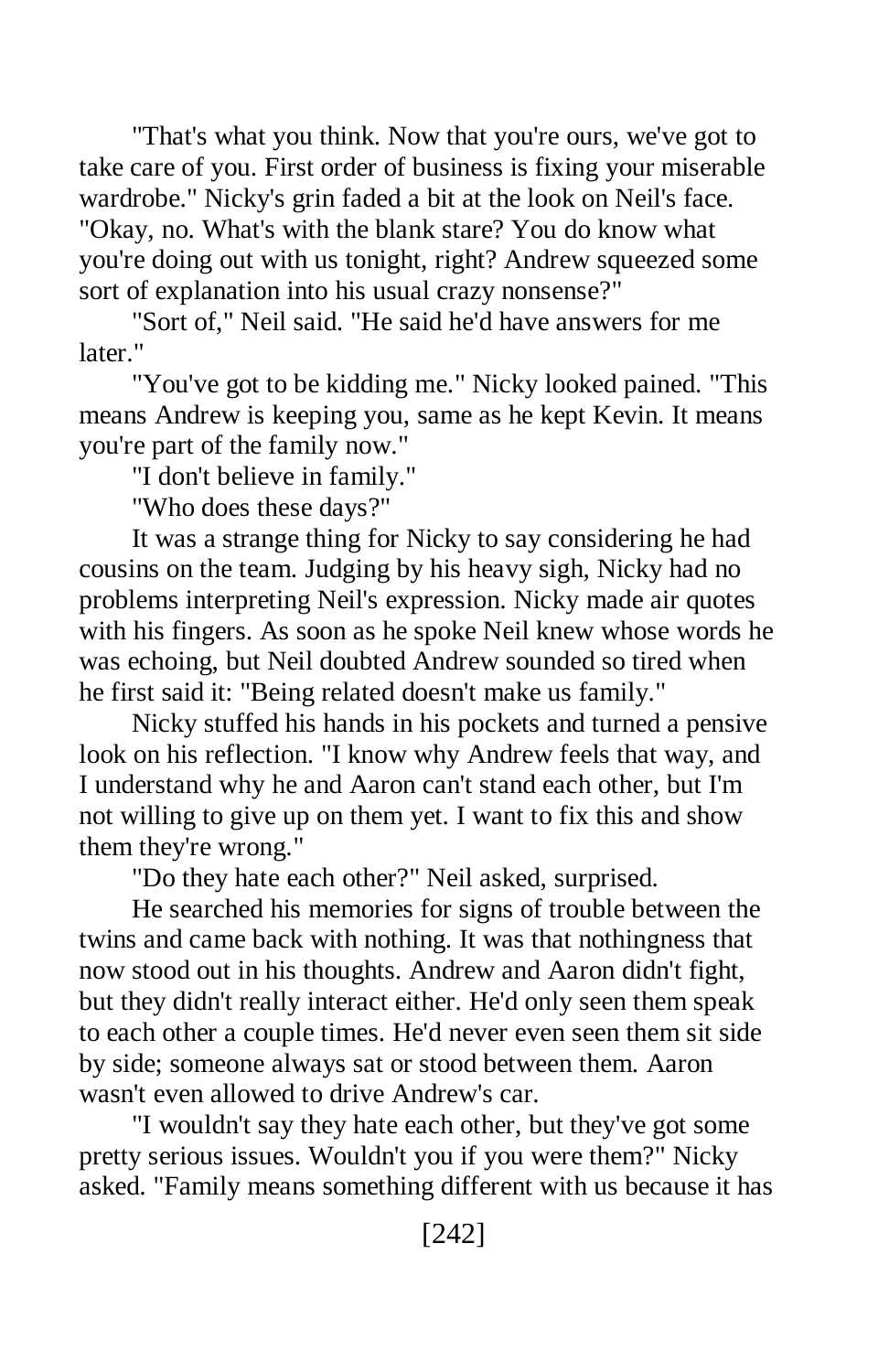to. It's not about blood. It's not even about who we like. It's about who Andrew's willing to protect."

Neil's stomach twisted with another chilly what-if. "And he's including me because of this morning?"

"Partly," Nicky said. "But partly because you're the reason Kevin's going to stay with our team. Andrew's got Kevin's back, but you've got Kevin's attention. You're as freakishly obsessed with Exy as he is. That makes you invaluable to Andrew."

Neil weighed that in silence, then finally gathered his clothes and turned to a stall. Nicky touched his shoulder before he could step away from the sink.

"Look, I know we screwed up last time. Please believe me when I say Andrew was just looking out for the rest of us. He didn't want to take any chances. But things are different now. You're one of us, which means we'll never push you further than you're willing to go. Okay?"

"I guess we'll see." Neil locked himself in the stall and changed.

Nicky's stare was appreciative when Neil returned, but for once he kept his mouth shut. Neil started for the door, then doubled back to the sink. He pulled out his contacts and flicked them into the trash. When he looked up at the mirror, bright blue eyes stared back. Neil couldn't be himself, but maybe he could be the Neil he'd given Andrew in Wymack's living room.

The others were already seated by the time they made it out of the bathroom. A waitress finished jotting down their orders and stepped out of the way to let Neil and Nicky sit. Nicky went first, graciously leaving the outside seat for Neil.

Aaron arched an eyebrow at Nicky. "Drown in the toilet?"

"Even quickies take time, you know," Nicky said.

"Don't make me sick."

"You know, if you'd get around to popping Katelyn one, you wouldn't be so anal." Nicky ducked when Aaron threw a wadded-up napkin at him. "It's true. You are bringing her to the banquet, aren't you?"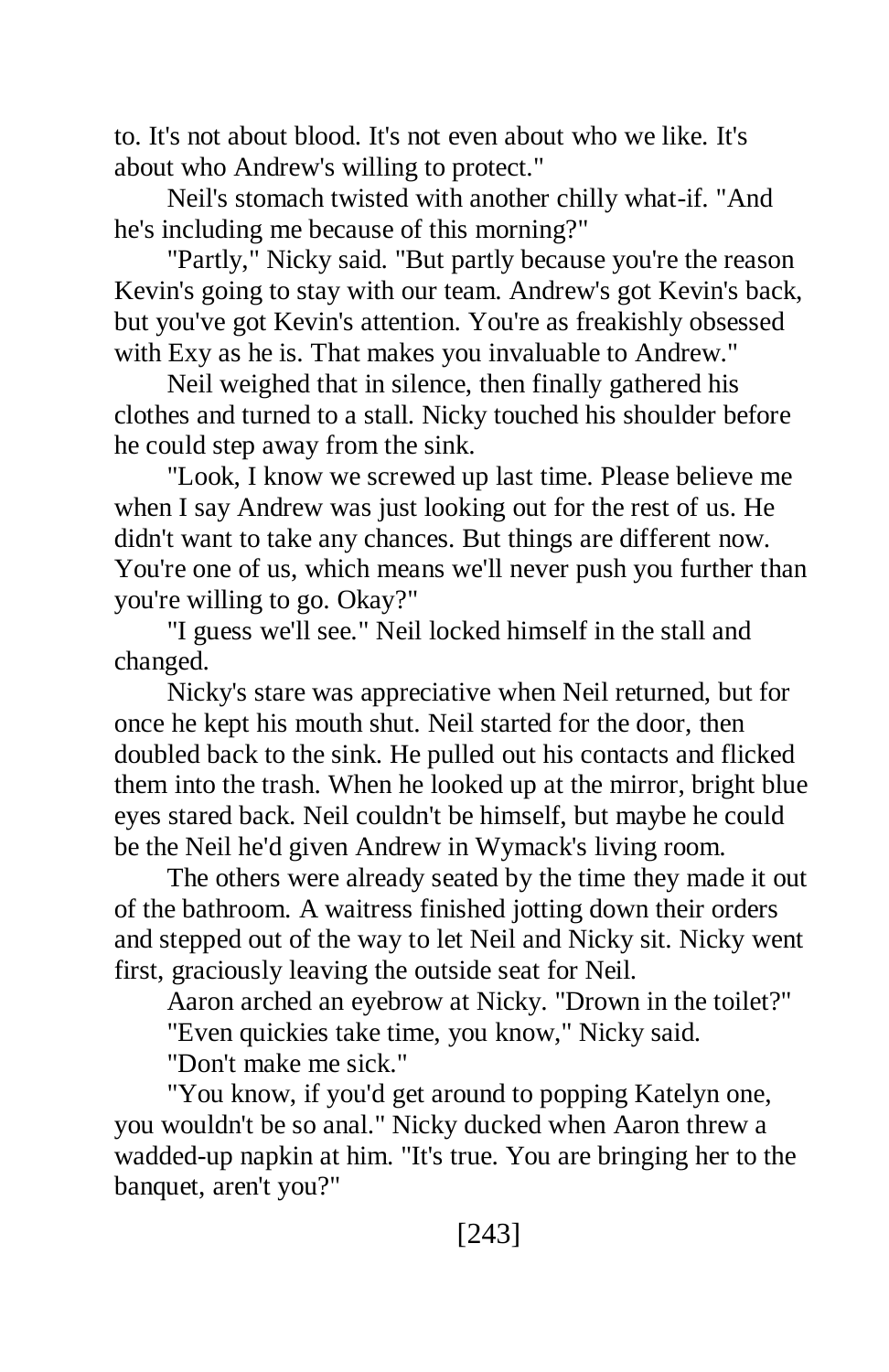"I haven't asked her yet."

"I think Andrew should ask her and see if she can tell the difference."

Andrew's smile was slow. "Okay."

"You aren't funny," Aaron said to Nicky. "Shut up."

They ate in silence when their ice cream showed up. The money Aaron left on the table was too much for just dessert, so Neil assumed they'd gotten their drugs.

The line outside Eden's Twilight was half the size as it was last time. Nicky blamed it on South Carolina's blue laws. Apparently alcohol sales were prohibited on Sunday, which meant the bars had to stop serving it at midnight Saturday. The group only had an hour and a half to drink, but Nicky promised there was a stash at "the house".

"But whose house is it?" Neil asked.

"Technically it's mine, but I consider it ours." Nicky waved to include the entire group in that. "I left Germany so I could be Aaron and Andrew's guardian, did you know? It was me or my super religious parents, and I figured I had a better chance of surviving Andrew. I bought that house so we'd have a place to stay. Dad cosigned it, but Erik helped fund it. I use my monthly stipend to make payments on the mortgage."

"If you have a house, why did you stay with Abby this summer?"

"Because Andrew didn't feel like driving Kevin back and forth to the upstate for practice every day," Nicky said.

He pulled up to the curb outside Eden's Twilight long enough to collect a VIP parking pass. The others went inside while he went down the street to the garage. It was easier to get a table tonight thanks to the shortened hours, but the club was still more crowded than Neil was comfortable with. Andrew left Aaron and Kevin to guard their seats and brought Neil with him to get their drinks. Roland the bartender was on duty again. Judging by the look on his face, he remembered Neil and couldn't believe he'd returned.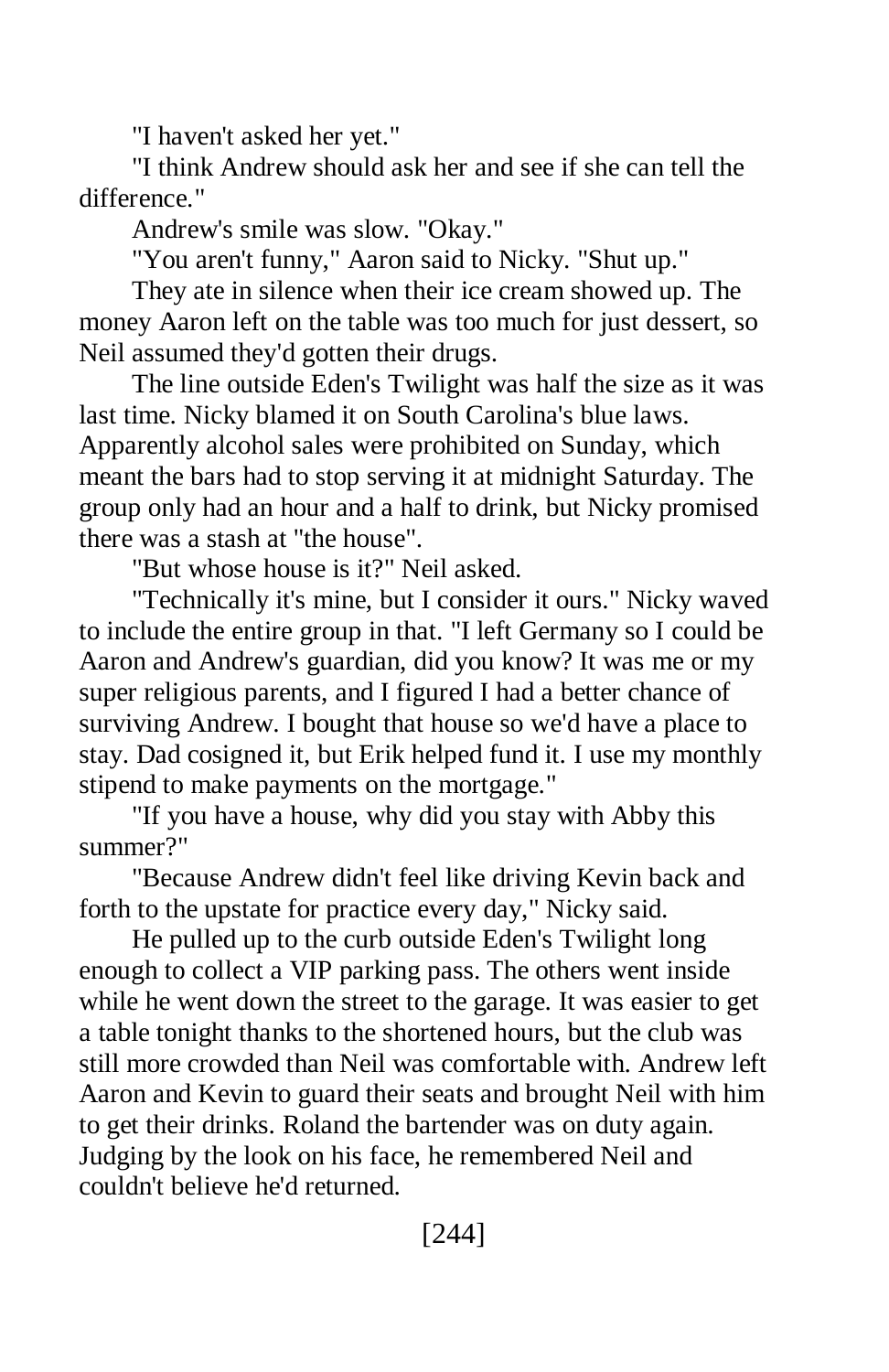"He said no," Andrew said. "Keep them clean."

Neil was half-sure this was just a show, but Roland passed him an empty cup and a sealed can of soda. Neil checked the glass for residue as soon as Roland went to mix the others' drinks.

"Paranoid," Andrew said.

"If you're such a control freak you shouldn't be drinking either."

"I know what my limits are," Andrew said. "I'm not going to test them."

"And dust?"

"Too much crazy in this system for dust to make a difference, I guess. We got into dust for Aaron's sake. He needed something safe to get on when he was coming off everything his mother gave him."

Andrew gestured between their faces. "Do you remember this game? We're doing the honesty thing again, at least until I grow bored of it. In a moment you're going to be perfectly honest with me and tell me what I have to do to keep you here."

"Here's some honesty," Neil said. "I don't like you, and I don't trust you."

"It's mutual," Andrew said. "That doesn't change anything."

"Nicky says you're only keeping me here because of Kevin," Neil said. "What happens if Kevin gets bored of me?"

"Keep his interest," Andrew said, and it wasn't really a suggestion.

Neil gazed at him in silence, wondering how stupid and desperate he must be to put his trust in someone like Andrew. "Can you protect me from my past?"

"Your father's boss," Andrew guessed.

The truth burned Neil's tongue, sharp and sour like fresh blood. He swallowed it and said, "Yes. Word got around that the Moriyamas didn't trust his people anymore, and his business never really recovered. He's been after me ever since. He was arrested on some small charges a while back but he won't be in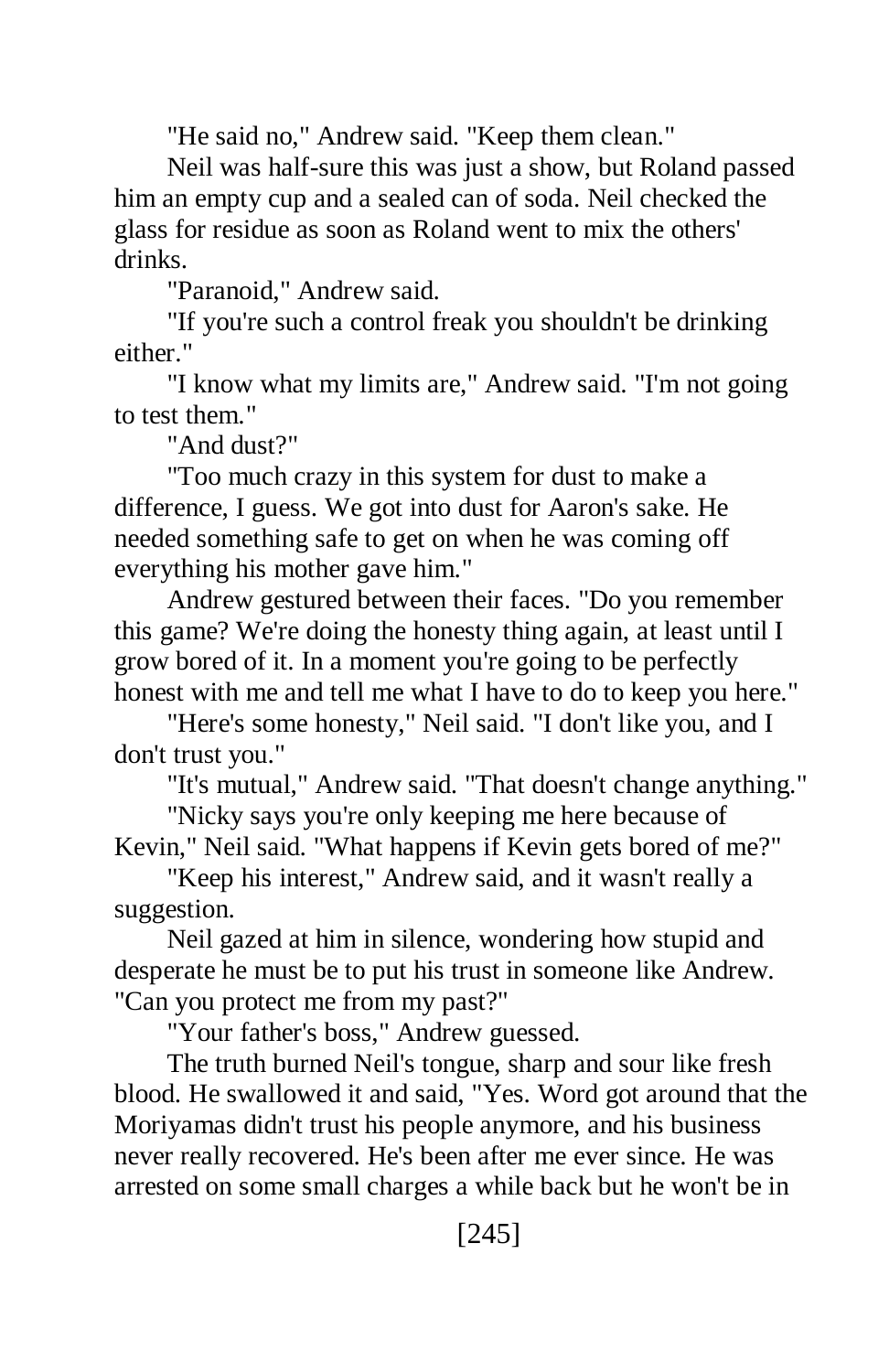jail forever. You said the Moriyamas can't touch me this year because of Kevin, but he won't stop. If he finds me, he'll kill me."

"What a mess." Andrew sounded unsympathetic. "Easy enough to take care of, though."

A group of people shouldered their way up to the bar counter at Neil's back, pushing him into Andrew. Andrew didn't budge beneath his weight. He was something solid to lean against, something violent and fierce and unmoving. Neil couldn't remember what it felt like to have someone hold him up. It was terrifying and liberating all at once. His life was out of his control now; he was giving it to Andrew and hoping Andrew would keep it safe.

Roland returned with a tray of drinks. Andrew took it and motioned for Neil to go ahead of him and lifted the tray over his head. He'd just finished unloading drinks onto their tabletop when Nicky showed up.

Neil thought he'd seen them drink fast last time. It had nothing on tonight when they were racing the clock to midnight. He nursed his soda and watched them get trashed. They broke out the dust earlier this time, and Aaron and Nicky vanished to the dance floor shortly afterwards. Andrew collected empty cups and took the tray back to the bar.

It was the first time Neil and Kevin had been alone since the broadcast. Despite everything that happened that day, they had nothing to say to each other. They stared in opposite directions and sat in awkward silence the entire half-hour Andrew was gone. Neil was starting to think Andrew had gotten lost on his way back from the bar when Andrew finally returned with a load of drinks. He almost said something about it, but let it go in favor of watching them drink.

Last call for drinks went up at ten 'til midnight. Aaron and Nicky came back for a final round. Kevin had to climb up Andrew's side to get to his feet after downing thirteen drinks in an hour and a half. Neil thought it a miracle he stayed standing.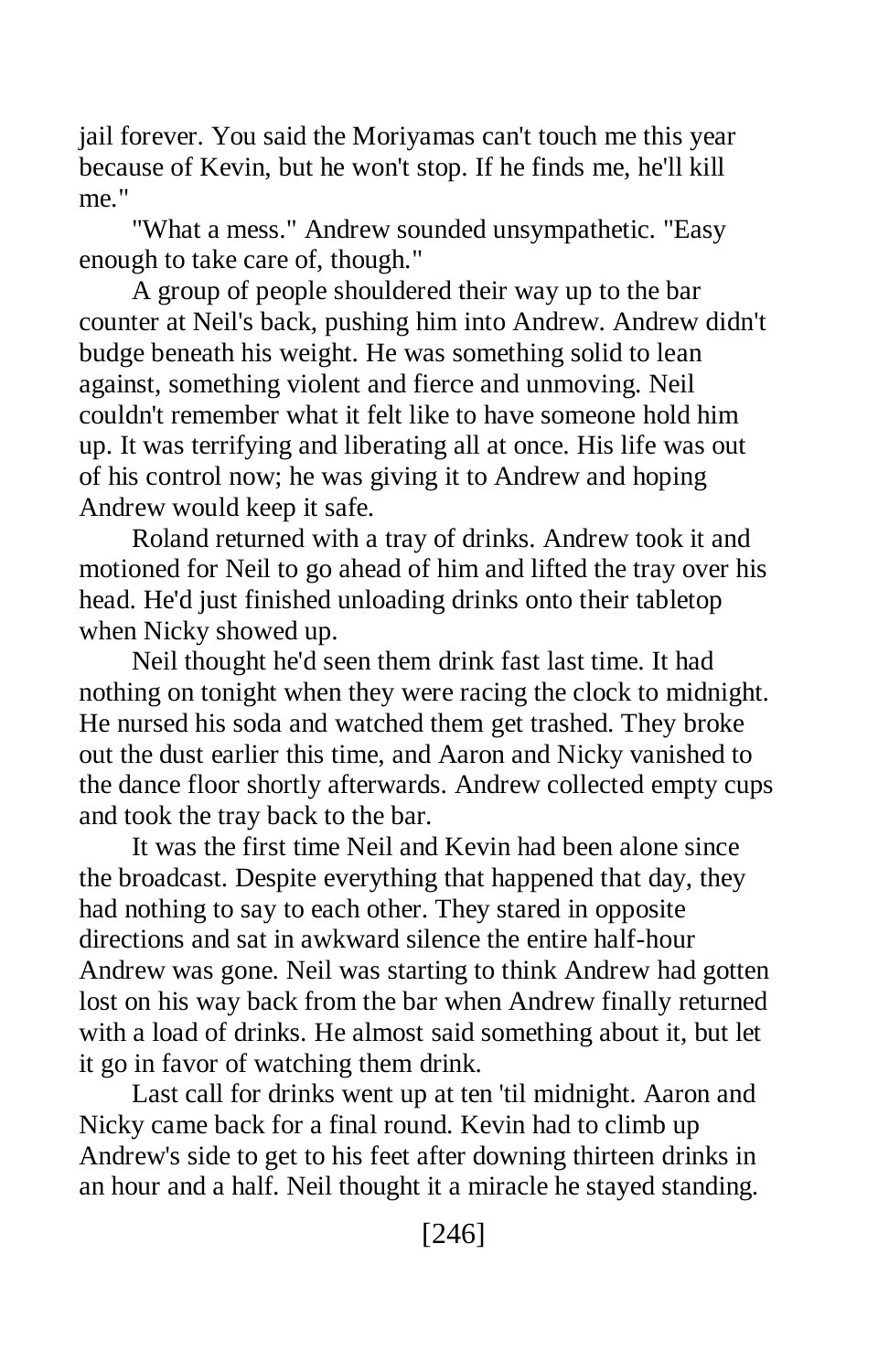Andrew helped Kevin out, so Neil kept Nicky from wheeling off the sidewalk into the road. Neil offered to drive, but Andrew ignored him and got into the driver's seat.

Neil didn't remember leaving the club last time, so he paid attention to the drive this time. The house was seven minutes away, off the interstate a short ways and in a small neighborhood. Andrew was pulling into the driveway when Aaron's phone rang. Aaron fumbled through his pockets looking for it, but it took him four rings to find it. He flipped it open, stared blearily at the screen, and made a face.

"Coach," he said, and answered. "Do you know what time it is? What? Wait, what? You're lying. I don't believe you!"

Aaron jerked the phone away from his ear and shoved it at Andrew. Andrew took time to light a cigarette before taking it. He cradled the phone between his ear and shoulder as he put his pack of cigarettes away.

"What do you want?" he asked, and listened as Wymack explained all over again. "Overdosed like how?"

"Again?" Nicky said incredulously. "That stupid bastard."

"Never again," Andrew said over his shoulder. "He's dead."

There was a second of absolute silence before Nicky moved. He grabbed Andrew's shoulder and gave him a violent shake. "No. What?"

Andrew shrugged him off and spoke into the phone. "No, not a good idea. I'll call you when we're back in town."

Nicky slumped forward in his chair and groaned low in his throat. "Shit, shit. No way."

"Who overdosed?" Neil asked.

"Seth." Andrew hung up and tapped the phone against his thigh. "Someone found him face-down in the bathroom at Bacchus where he drowned in his own puke. It's exactly how I warned him he was going to clock out, not that he ever listened to me."

Neil was hearing things. "Seth overdosed?"

"Keep up with the conversation," Andrew said.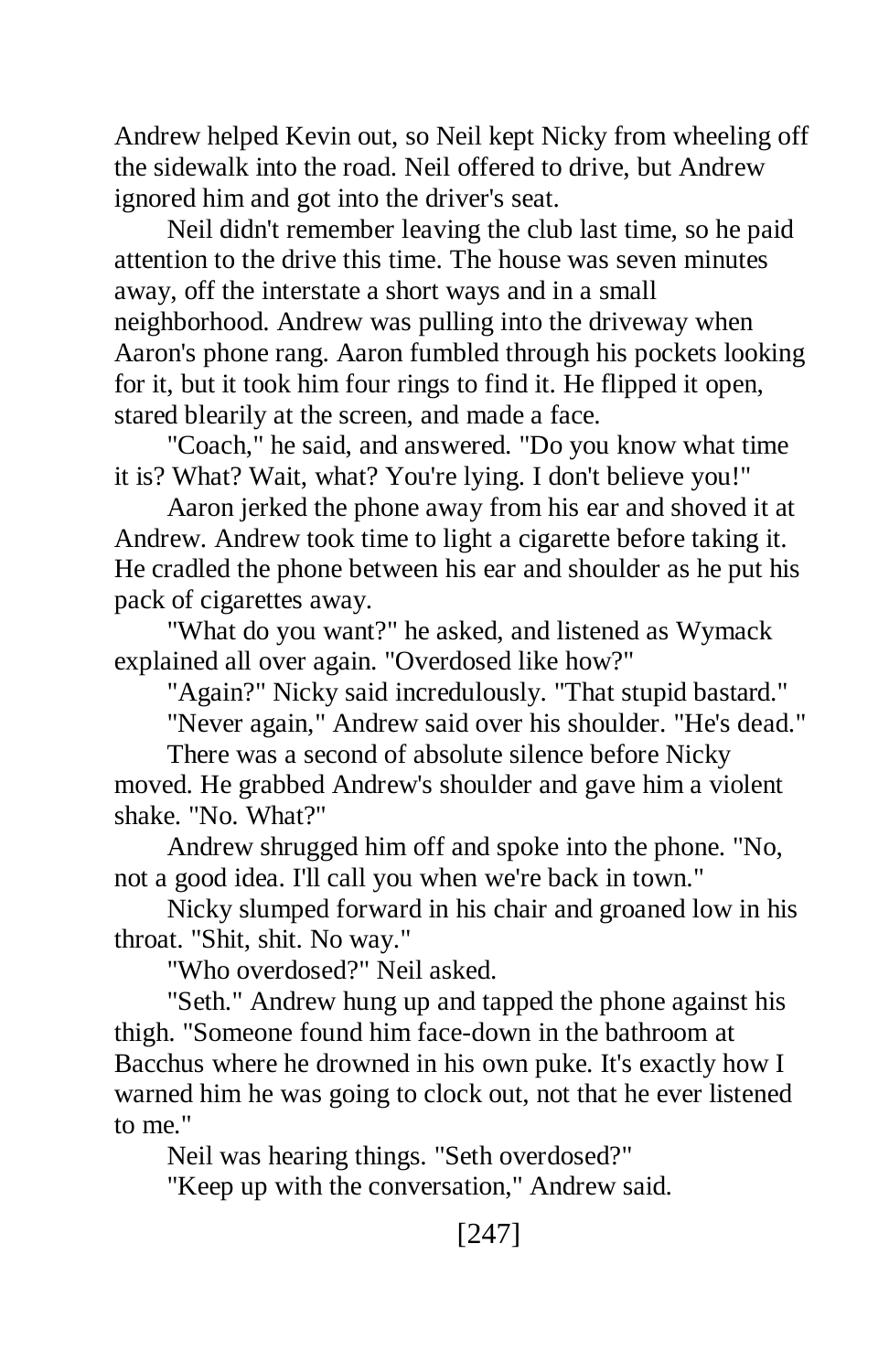"I thought he was on something, but I never saw him using," Neil said.

"He cleared most of it out of his system years ago," Andrew said. "Only thing he's on these days is antidepressants. Curious."

"I might be sick," Nicky said miserably.

Neil looked at him, surprised by how hard Nicky and Aaron were taking it. He wondered if he was supposed to feel something besides shock, but a mental check came back clean. He'd grown up around death. It was nothing to him now but ice in his system and a reminder to keep moving. Seth should have been an exception, since Neil had been living with him for months, but Neil had never liked him.

"Are we going back?" Neil asked.

"When they're all drunk and cracker high and I'm off my meds? I'll be back in jail before you can say 'threat to society'. We'll wait until morning."

Andrew got out of the car, but no one else moved.

"What about the line-up?" Kevin asked.

Nicky winced. "Kevin, the man is dead. Like, permanently."

"It's not a major loss," Kevin said.

Nicky got out of the car and paced the driveway with his hands linked behind his neck. Neil looked from Aaron to Kevin, and then slid out Nicky's open door. Andrew was fiddling with his key chain on the front porch when Neil caught up with him. Andrew finished whatever he was doing, transferred the key chain to one hand, and pointed his cigarette at Neil's face.

"That's interesting," he said. "That apathy doesn't bode well for your sanity."

"I don't understand suicide," Neil said. "Staying alive has always been so important I can't imagine actively trying to die."

"He wasn't," Andrew said, like Neil was being stupid. He unlocked the door but didn't bother with the lights when he went in. Neil followed him into the dark hallway and left the door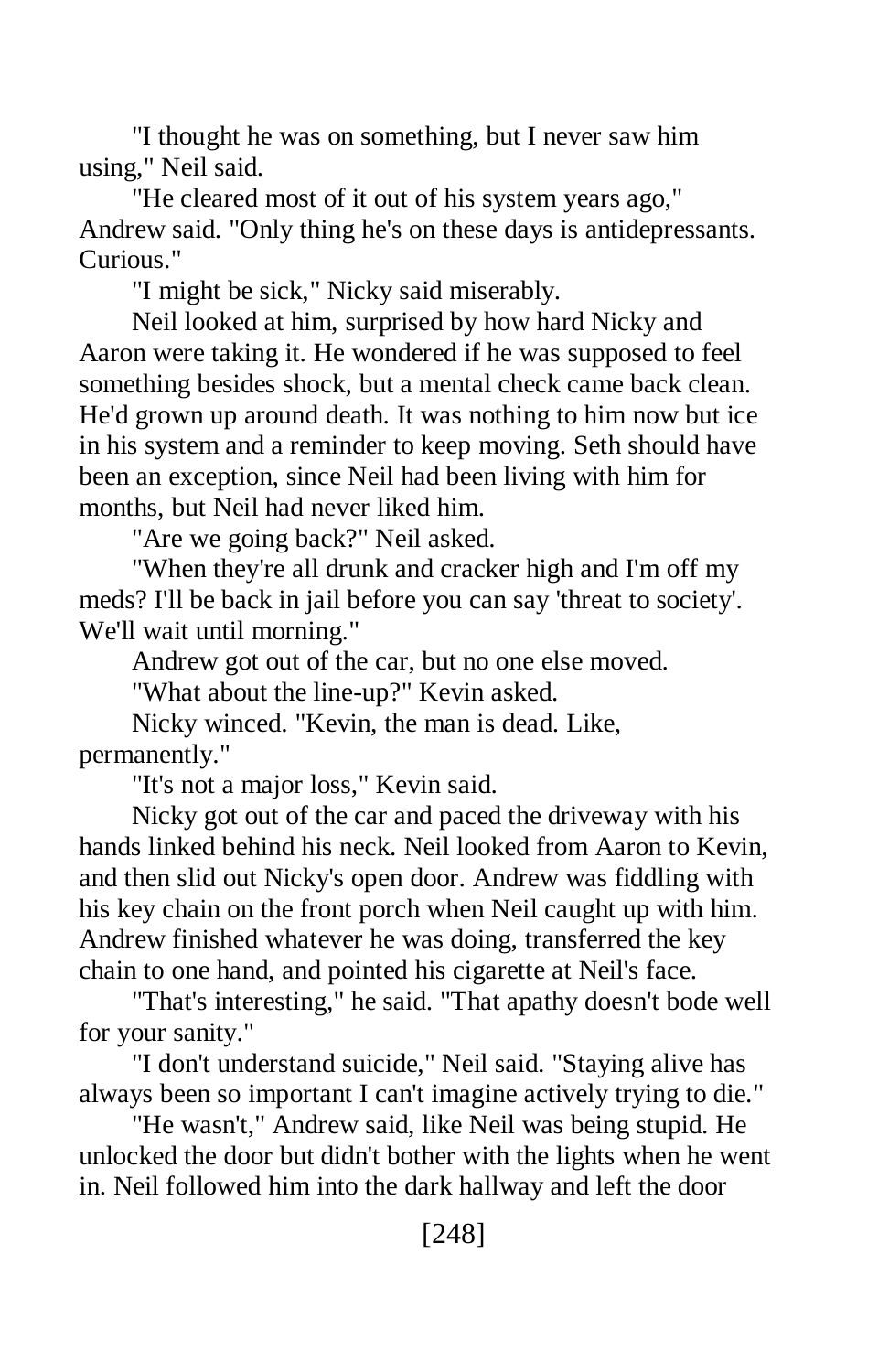open behind him for the others. "He wanted a way out for a little while, a few hours where he didn't have to think or feel. Problem was he picked an out that's easy to die on. That's his fault."

"Is that why you drink?" Neil asked. "You don't want to feel?"

Andrew turned to face him. Neil wasn't expecting it and almost ran into him. Andrew dug his fingertip into the hollow of Neil's throat in warning. This close Neil could smell the alcohol and cigarettes on him. It made him think of his mother burning to ashes on the beach. He reached out without thinking and took Andrew's cigarette away. For some reason Andrew let him keep it.

"I don't feel for anyone or anything," Andrew said. "Don't forget that."

"So Kevin's just a hobby for you?"

"Seth didn't kill himself. He couldn't have."

"What do you mean?"

"Seth only takes his pills when he and Allison are on the outs," Andrew said. "When they're together she's enough to hold him up. She went with him tonight, so she would have made sure he left his pills at home. She knows he likes chasing them with drinks."

Neil remembered watching her dig through Seth's pockets. "She checked him. I saw her."

"So did I," Andrew said.

"If he didn't have his pills on him, how did he overdose?"

"Not by choice," Andrew said. "My theory says Riko won this round."

Neil stared at him. "You don't really think Riko did this."

"I think the timing's too convenient for it to be an accident," Andrew said. "Riko broke Kevin's hand for being better. He crossed districts because Kevin picked up a racquet and got back on the court. What do you think he's willing to do to you for calling him useless on national TV?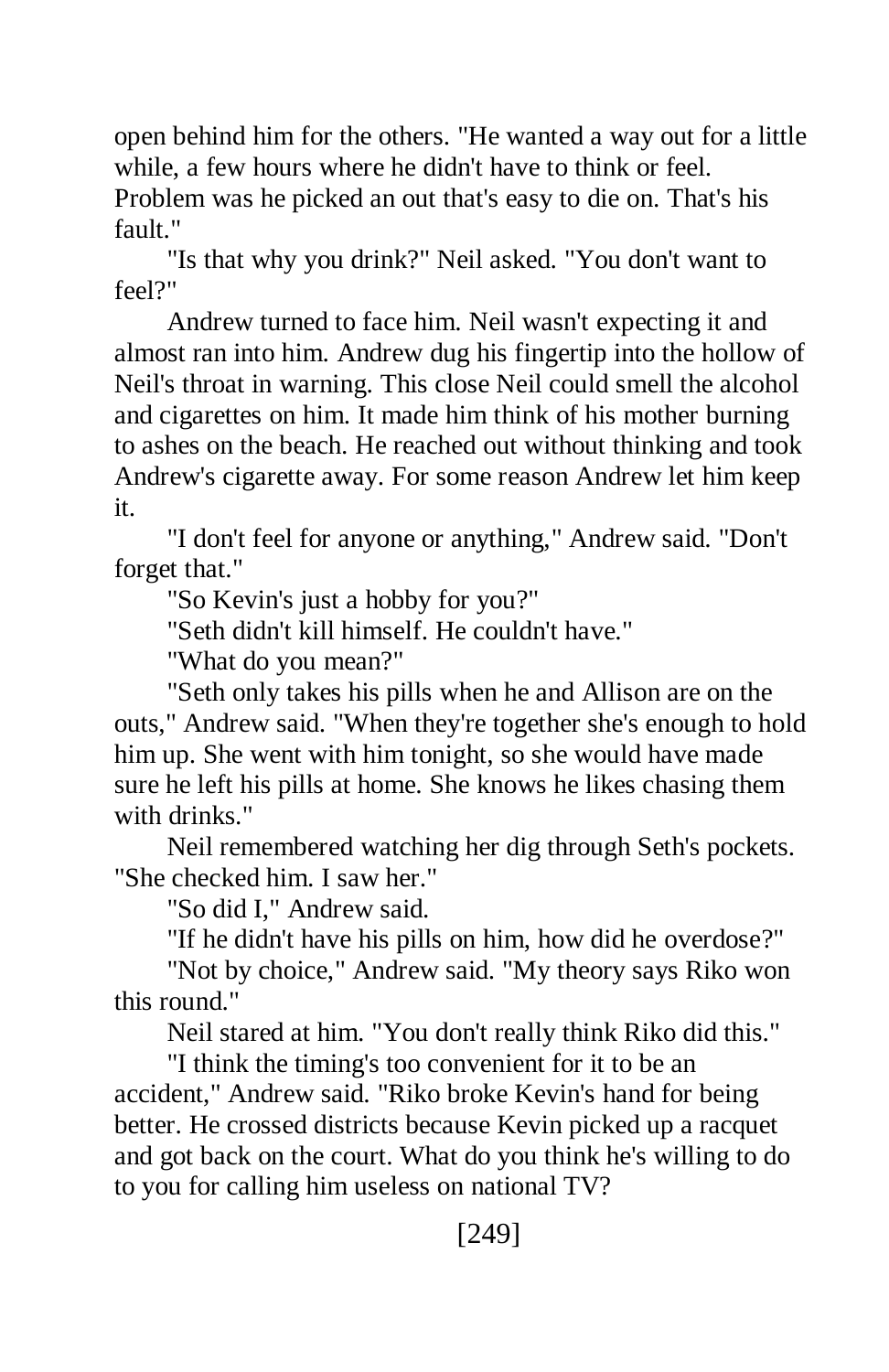"You said our greatest strength is in our small size. How strong do you feel now that you've been bumped to our starting line? You think you and Kevin are ready to carry us to championships?"

"And you called me paranoid," Neil said quietly.

"They were supposed to stay on campus tonight," Andrew said. "Renee stopped by after you left and asked how soon we could expect Riko to respond. Kevin said we would hear back tonight. Pity you didn't see the busybodies panic when they realized you weren't at the dorm anymore. I told them you'd be back at nine, so they built their plans around you."

Neil remembered how relieved Matt looked to see him in the hallway. More than that, he remembered Nicky's incredulity that Allison and Seth were leaving. Nicky rarely paid attention to the two and he shouldn't have cared that they were socializing. He reacted because they were deviating from the plan.

"I don't believe you," Neil said.

"I can't prove it, but I know I'm right."

"If you are, then what?" Neil asked. "I'm willing to gamble with my life. I won't gamble with theirs. They don't deserve that."

"You don't have to," Andrew said. "I do, and I say the odds are good. The Foxes are famous for having terrible seasons, but even bad luck only goes so far. One death is a believable tragedy. Two brings us below the bare minimum number of requisite players to compete. Coach Moriyama wants Kevin and Riko to face off on court, so Riko can't risk disqualifying us."

Neil said nothing. Andrew hooked his fingers in the collar of Neil's shirt and tugged just enough for Neil to feel it. "I know what I'm doing. I knew what I was agreeing to when I took Kevin's side. I knew what it could cost us and how far I'd have to go. Understand? You aren't going anywhere. You're staying here."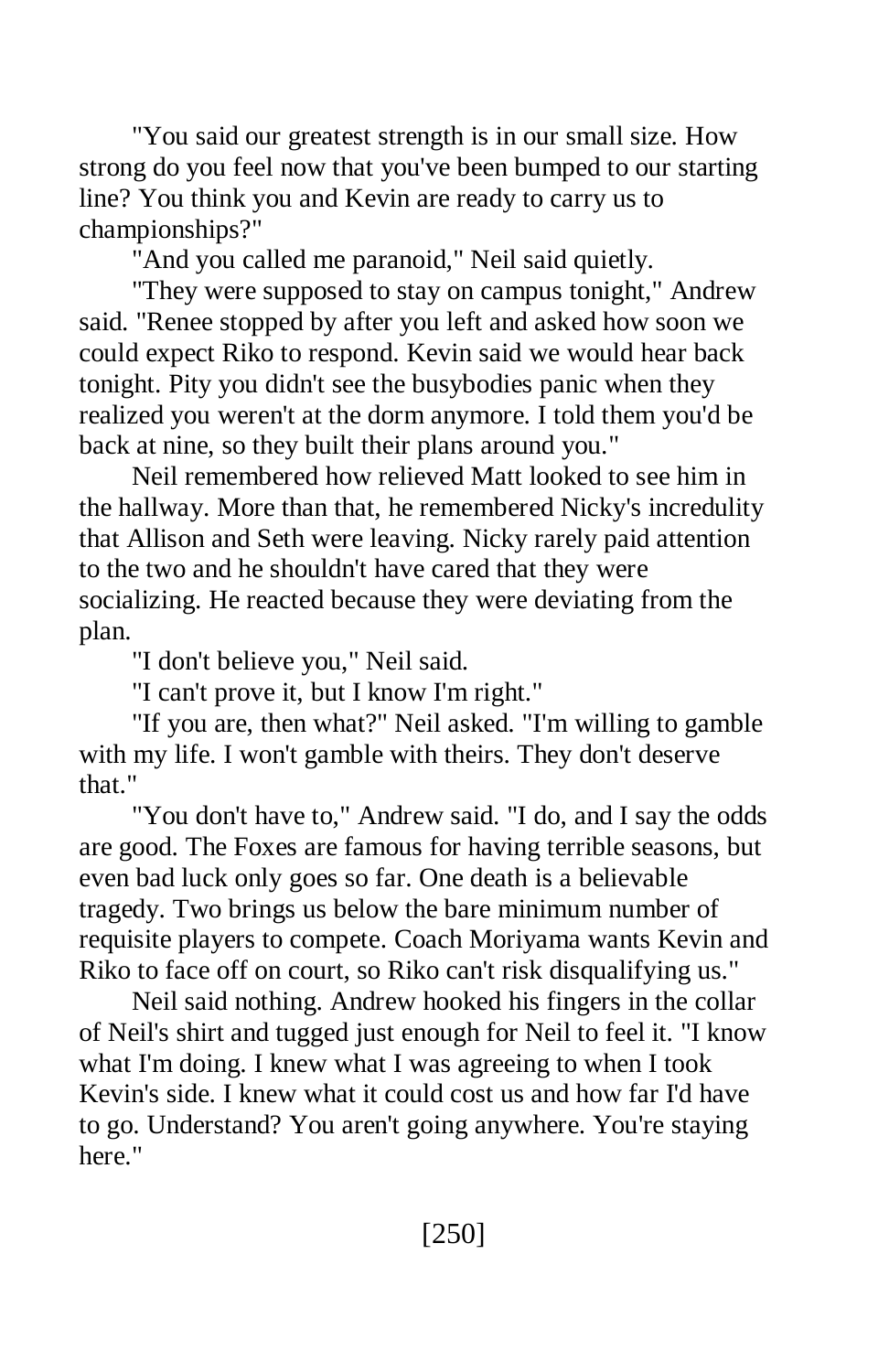Andrew didn't let go until Neil nodded, and then he reached for Neil's hand. He took his cigarette back, put it between his lips, and pressed a warm key into Neil's empty palm. Neil lifted his hand to look at it. The hardware logo engraved in it meant it was a copy. To what, Neil didn't know, but it only took him a moment to figure it out. Andrew used this key to unlock the front door and then took it off the ring on the porch. Now he was giving it to Neil.

"Get some sleep," Andrew said. "We're going home tomorrow. We'll figure this out then."

Andrew went around Neil to the front door. He had no sympathy or comfort for his family as they grieved Seth's unexpected death, but he would keep watch on them from the doorway until they were okay again. It was harder than it should have been for Neil to look away from him, but he finally set off down the hall. He passed the den, then backtracked and curled up in one of the recliners.

Despite Andrew's promises and confidence, chances were good Neil was going to leave Palmetto State in a casket before spring. Neil thought he would be okay with it. He would spend his last few months as Neil Josten, starting striker for the Palmetto State Foxes. He'd be Kevin's protégé, a teenager with a bright future, and his death would be a tragedy. It sounded a lot better than dying scared and alone halfway around the world.

Neil looked down at the key in his hand. "Home," he whispered, needing to hear it aloud. It was a foreign concept to him, an impossible dream. It was frightening and wonderful all at once, and it set his heart racing so fast he thought it'd drum out of his chest. "Welcome home, Neil."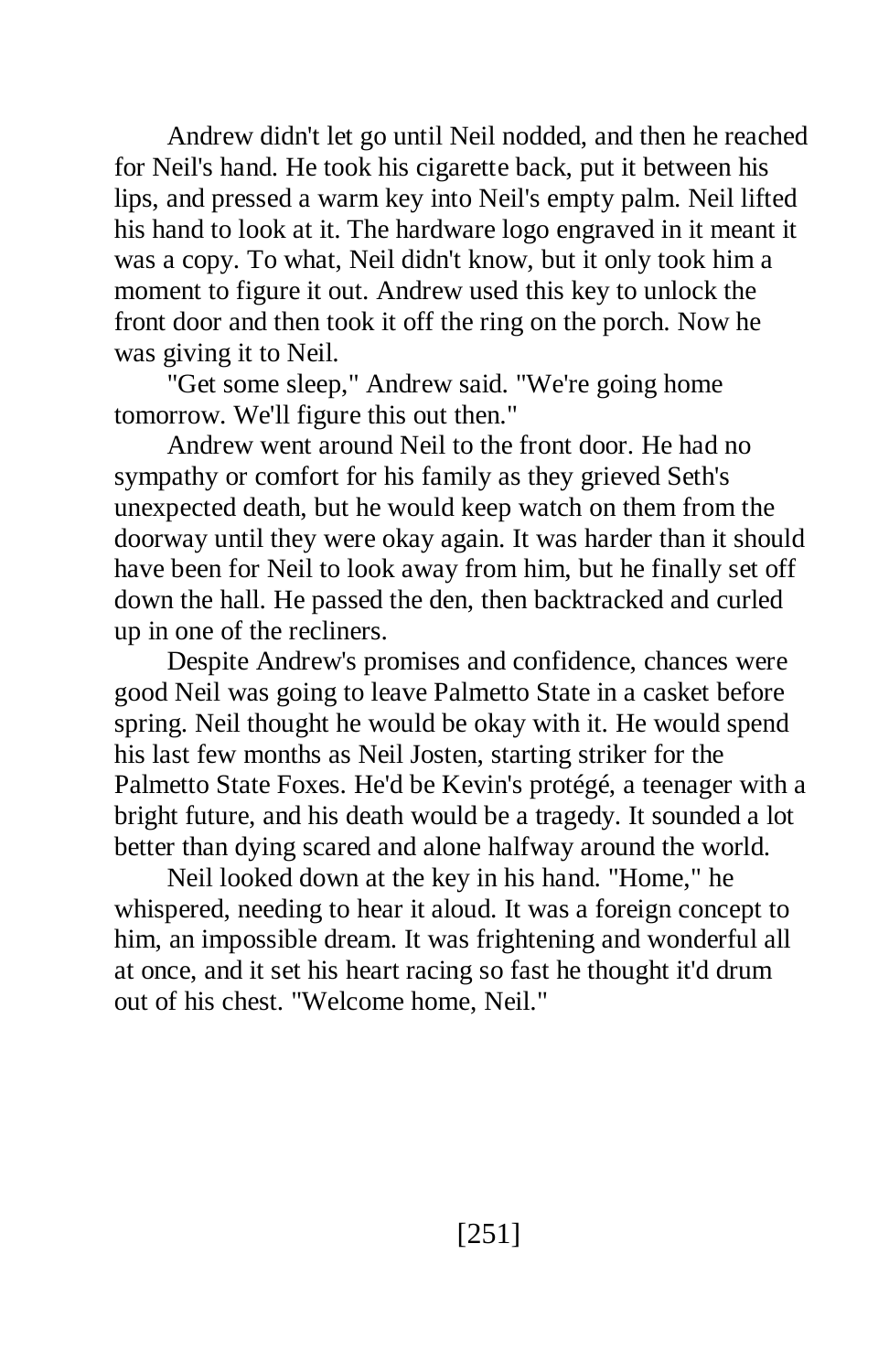# [252]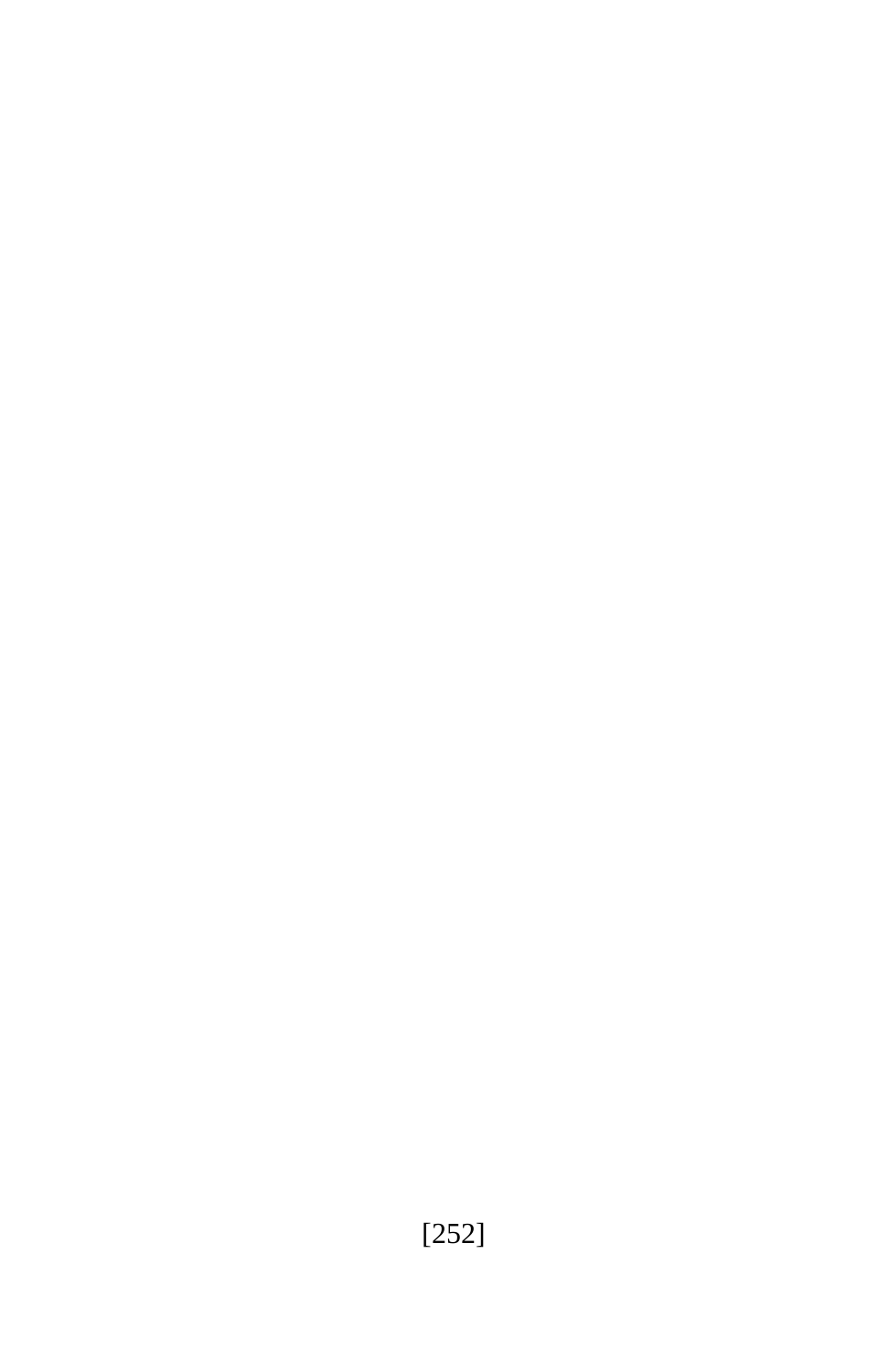# [253]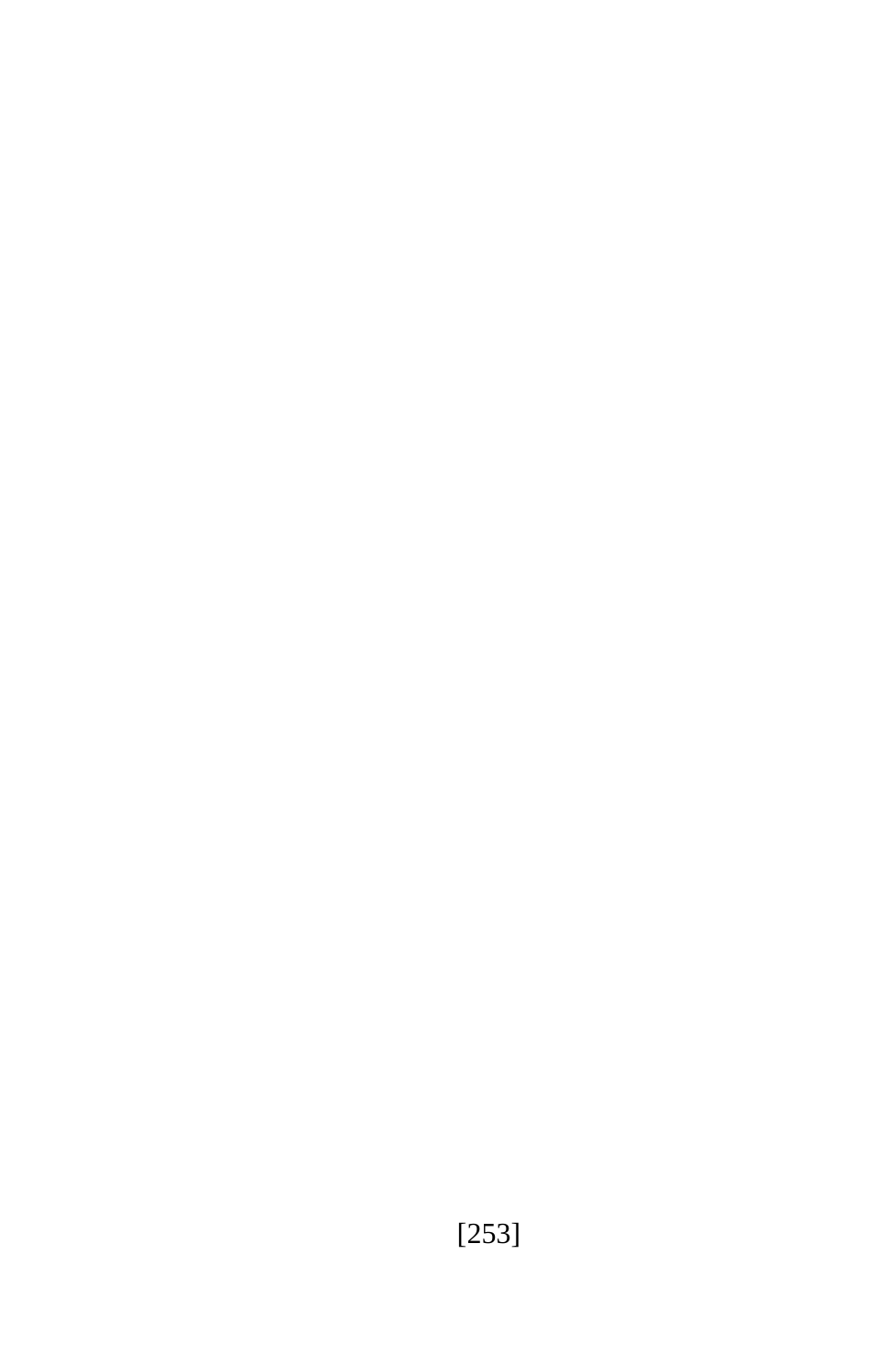### This series will continue in THE RAVEN KING

Acknowledgements

To the lovelies at Courting Madness who refused to give up on the Foxes even when I might have: your support has meant the world to me. I hope you enjoy the final result as much as I've loved writing it. To KM, Amy, Z, Jamie C, and Miika: thank you for editing this with me. This would be an unintelligible wreck without your patience and insight.

Cover art designed by my younger sister.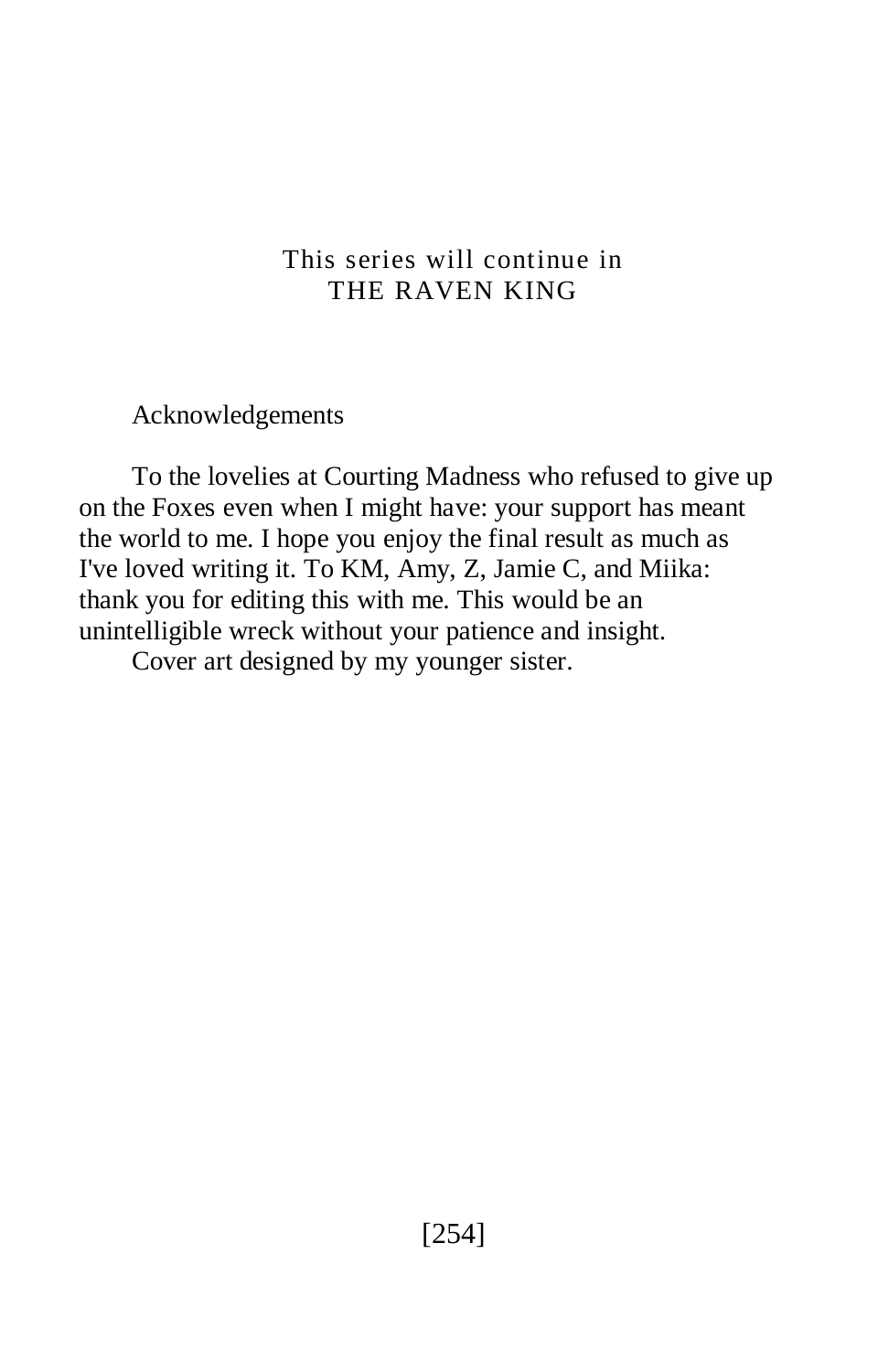# [255]